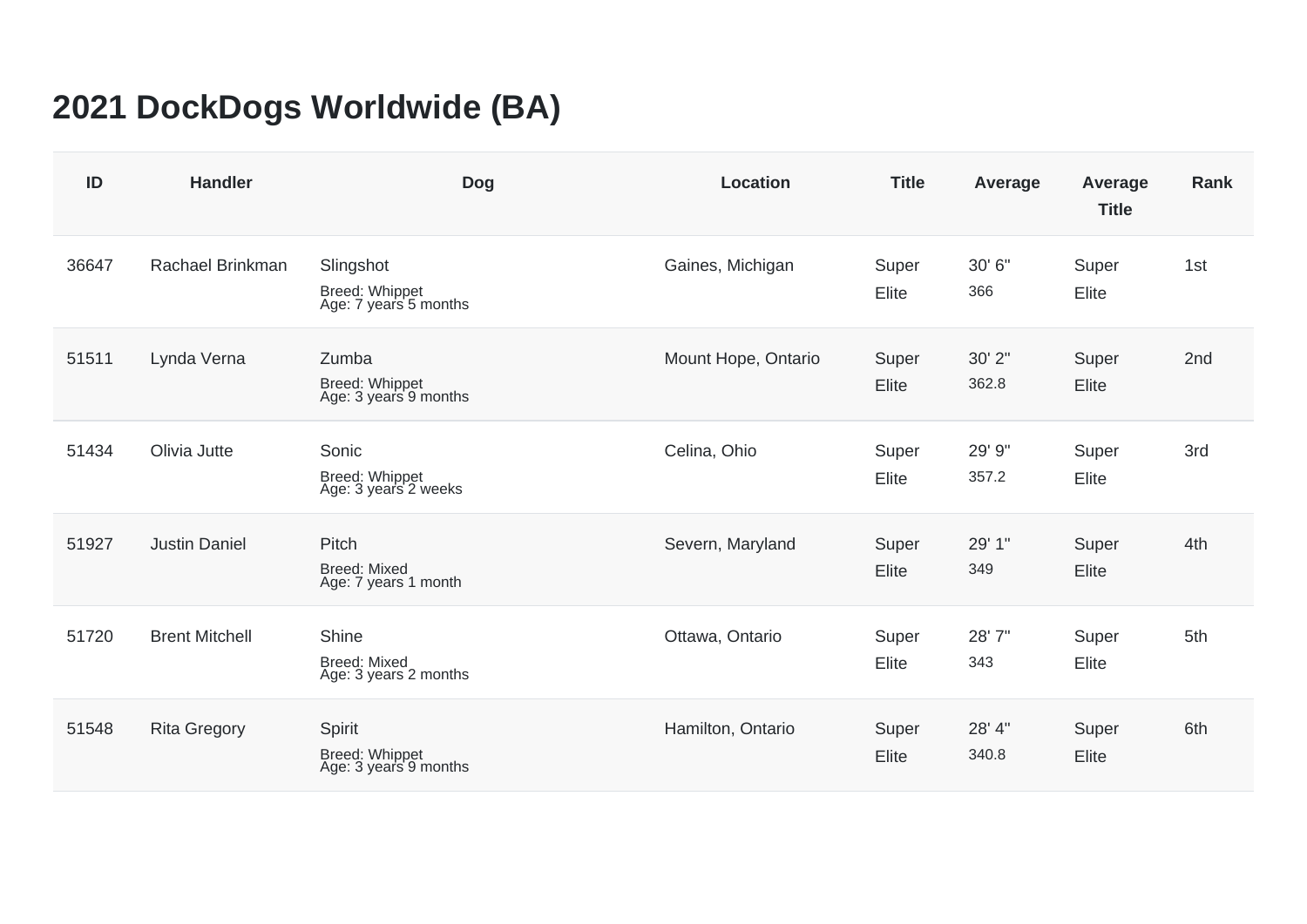| 48614 | <b>Kimberly Nygard</b> | Jango<br><b>Breed: Border Collie</b><br>Age: 4 years 1 month          | Rockton, Illinois           | Super<br>Elite | 28' 4"<br>340.8 | Super<br>Elite        | 7th  |
|-------|------------------------|-----------------------------------------------------------------------|-----------------------------|----------------|-----------------|-----------------------|------|
| 52693 | Andrea McManus         | Wicked<br><b>Breed: Mixed</b><br>Age: 3 years 5 months                | HUMBLE, Texas               | Super<br>Elite | 28' 4"<br>340.4 | Super<br><b>Elite</b> | 8th  |
| 40304 | Laurel Behnke          | <b>Sounders</b><br>Breed: Whippet<br>Age: 7 years 2 months            | Rochester, Washington       | Super<br>Elite | 28' 4"<br>340.2 | Super<br>Elite        | 9th  |
| 35740 | <b>Sydney Mackey</b>   | Spitfire<br>Breed: Whippet<br>Age: 9 years 7 months                   | Olympia, Washington         | Super<br>Elite | 28' 4"<br>340   | Super<br>Elite        | 10th |
| 51635 | Rachael Brinkman       | vortex<br>Breed: Whippet<br>Age: 4 years 1 month                      | Gaines, Michigan            | Super<br>Elite | 28' 4"<br>340   | Super<br>Elite        | 11th |
| 38445 | Becky Johnson          | Heathen<br><b>Breed: Mixed</b><br>Age: 5 years 10 months              | Arlington, Washington       | Super<br>Elite | 28' 2"<br>338   | Super<br><b>Elite</b> | 12th |
| 51664 | Crystal McClaran       | MC's Pancho<br><b>Breed: Mixed</b><br>Age: 2 years 5 months           | Cape Coral, Florida         | Super<br>Elite | 27' 11"<br>335  | Super<br>Elite        | 13th |
| 52446 | Jacqueline Tew         | <b>Dexter</b><br><b>Breed: Dutch Shepherd</b><br>Age: 3 years 2 weeks | Glastonbury,<br>Connecticut | Super<br>Elite | 27' 6"<br>330.8 | Super<br>Elite        | 14th |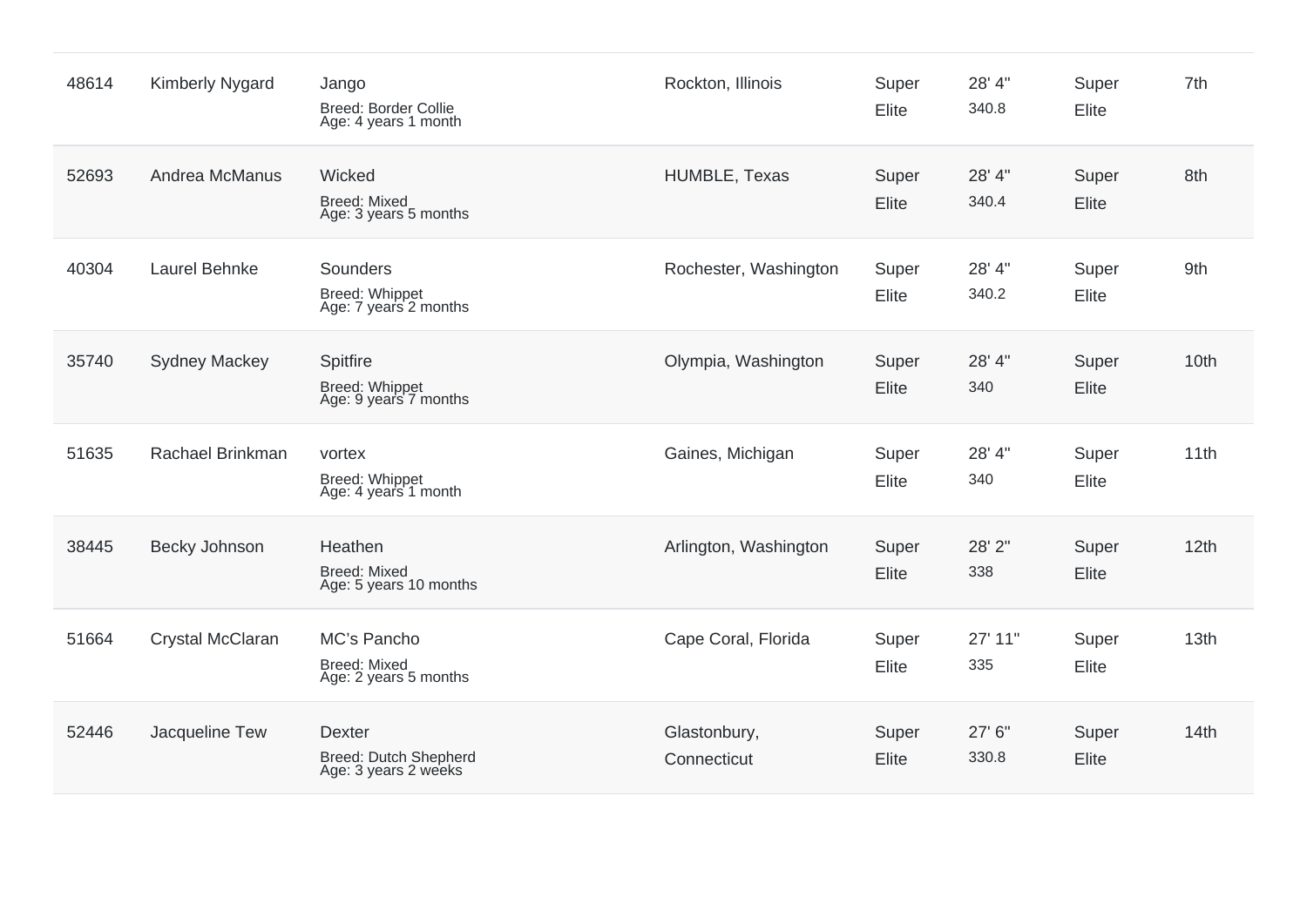| 31380 | Morgan Jarvis          | Image<br><b>Breed: Other</b><br>Age: 9 years 4 months                           | Bowmanville, Ontario | Super<br>Elite | 27' 5"<br>329.8  | Super<br>Elite        | 15th             |
|-------|------------------------|---------------------------------------------------------------------------------|----------------------|----------------|------------------|-----------------------|------------------|
| 47450 | Morgan Jarvis          | Qwik<br><b>Breed: Mixed</b><br>Age: 5 years 6 months                            | Bowmanville, Ontario | Super<br>Elite | 27'1''<br>325.2  | Super<br>Elite        | 16th             |
| 51149 | Joe Harris             | <b>Nash</b><br><b>Breed: Belgian Malinois</b><br>Age: 4 years 1 week            | Houston, Texas       | Super<br>Elite | 26' 10"<br>322.8 | Super<br>Elite        | 17th             |
| 52331 | Crystal McClaran       | <b>Frankly Unacceptable</b><br>Breed: Belgian Malinois<br>Age: 1 year 10 months | Cape Coral, Florida  | Elite          | 26' 9"<br>321.4  | Super<br><b>Elite</b> | 18th             |
| 48160 | <b>Rachel Cassel</b>   | Kyah<br><b>Breed: Mixed</b><br>Age: 5 years 5 months                            | Brantford, Ontario   | Super<br>Elite | 26' 8"<br>320.6  | Super<br><b>Elite</b> | 19th             |
| 39022 | Dave Speed             | Fenwick<br>Breed: Labrador Retriever Yellow<br>Age: 6 years 2 months            | Belgium, Wisconsin   | Super<br>Elite | 26' 7"<br>319.6  | Super<br><b>Elite</b> | 20th             |
| 51714 | <b>Alain Charest</b>   | Icon<br><b>Breed: Mixed</b><br>Age: 10 years 6 months                           | Gatineau, Quebec     | Super<br>Elite | 26' 6"<br>318.8  | Super<br><b>Elite</b> | 21st             |
| 52344 | <b>Dyane Delemarre</b> | Mako<br><b>Breed: Mixed</b><br>Age: 2 years 6 days                              | Baltimore, Maryland  | Super<br>Elite | 26' 6"<br>318.4  | Super<br><b>Elite</b> | 22 <sub>nd</sub> |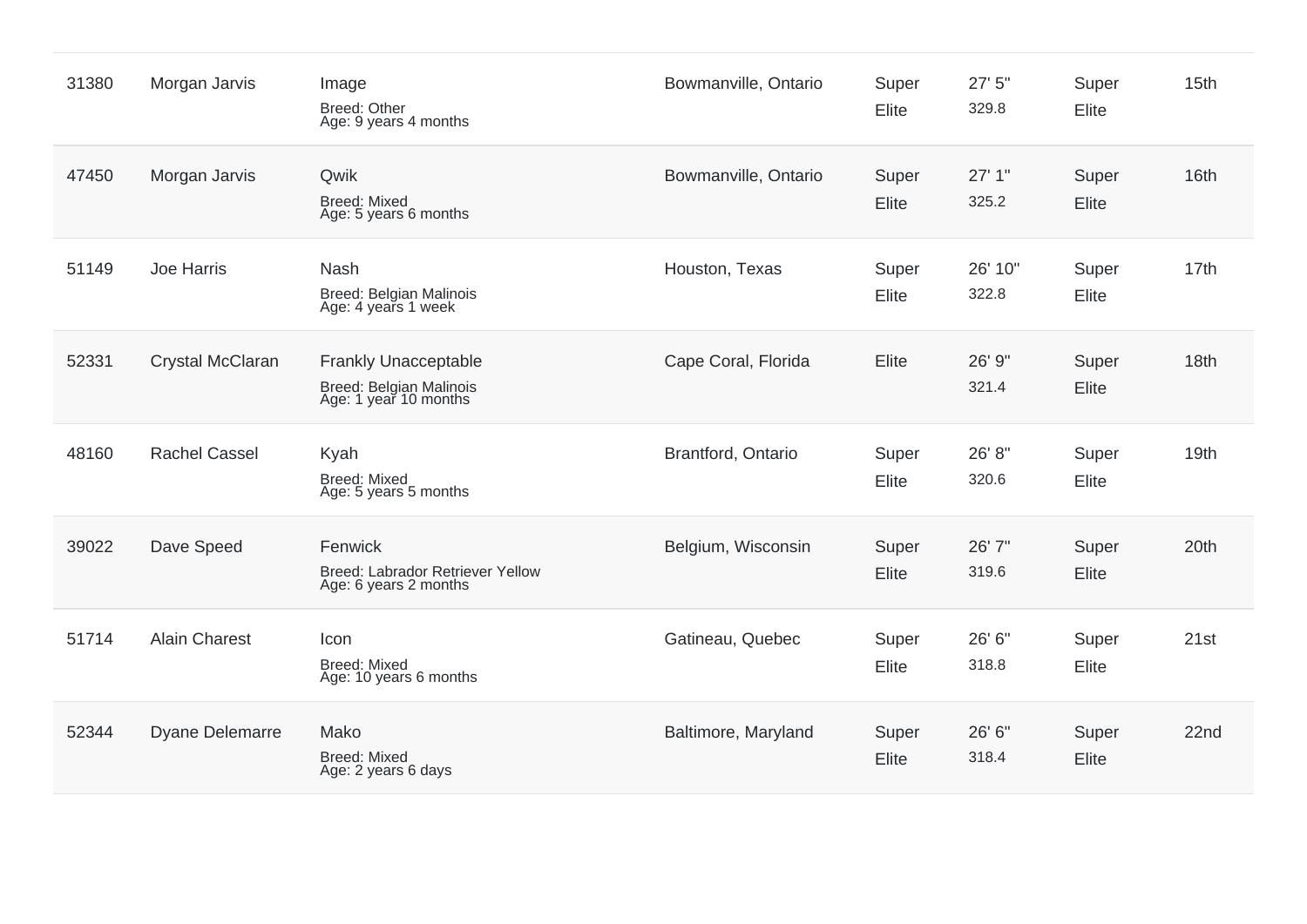| 52134 | Del Verna             | Narcisse<br><b>Breed: Whippet</b><br>Age: 5 years 11 months                               | Mount Hope, Ontario              | Super<br>Elite | 26' 6"<br>318    | Super<br>Elite        | 23rd |
|-------|-----------------------|-------------------------------------------------------------------------------------------|----------------------------------|----------------|------------------|-----------------------|------|
| 52289 | Crystal McClaran      | <b>GRONK</b><br>Breed: Belgian Malinois<br>Age: 2 years 1 month                           | Cape Coral, Florida              | Master         | 26' 5"<br>317.4  | Super<br><b>Elite</b> | 24th |
| 50152 | Gale Templeton        | <b>Sting</b><br>Breed: Border Collie<br>Age: 3 years 3 months                             | Clearfield, Kentucky             | Super<br>Elite | 26' 4"<br>316.2  | Super<br><b>Elite</b> | 25th |
| 51136 | <b>Stacey Nesting</b> | <b>Rivet</b><br>Breed: Labrador Retriever Black<br>Age: 2 years 8 months                  | Monroe, Oregon                   | Super<br>Elite | 26' 3"<br>315.6  | Super<br><b>Elite</b> | 26th |
| 38528 | Linda Anderson        | Journey<br><b>Breed: Whippet</b><br>Age: 9 years 3 months                                 | White Lake, Michigan             | Super<br>Elite | 26' 3"<br>315.2  | Super<br>Elite        | 27th |
| 46816 | <b>Scott Dempsey</b>  | Lukah<br>Breed: Belgian Malinois<br>Age: 4 years 3 months                                 | Dixon, Illinois                  | Super<br>Elite | 26' 0"<br>312.8  | Super<br>Elite        | 28th |
| 42247 | Nicole Mueller        | <b>Brody Silver Cypher</b><br>Breed: Labrador Retriever Chocolate<br>Age: 6 years 1 month | Germantown,<br>Wisconsin         | Super<br>Elite | 25' 11"<br>311.8 | Super<br><b>Elite</b> | 29th |
| 52404 | Jordan Thompson       | <b>Newt</b><br><b>Breed: Border Collie</b><br>Age: 4 years 3 months                       | Holly Springs, North<br>Carolina | Super<br>Elite | 25' 11"<br>311.4 | Super<br><b>Elite</b> | 30th |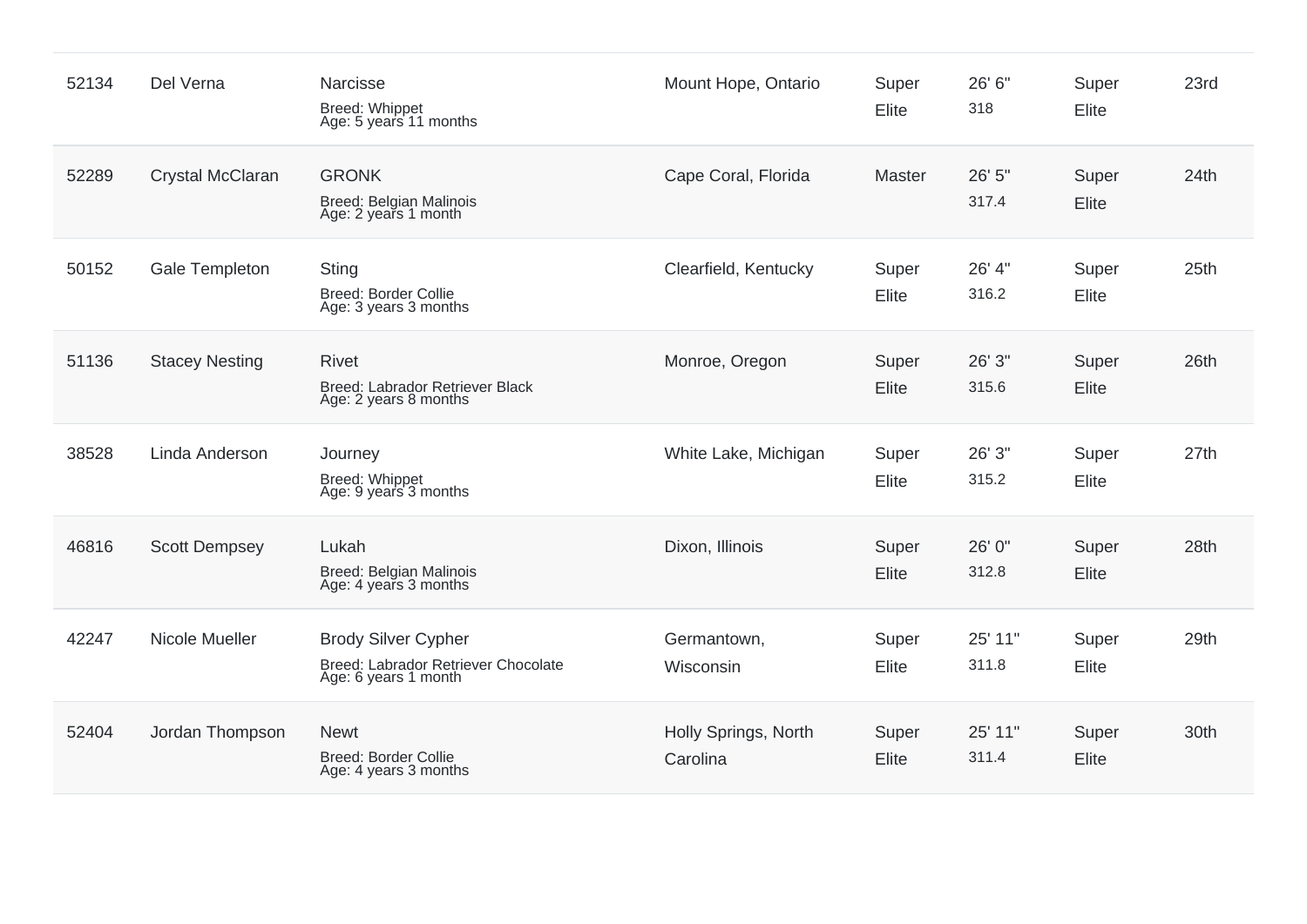| 43593 | <b>Sydney Mackey</b>        | Microburst<br><b>Breed: Mixed</b><br>Age: 4 years 8 months                                 | Olympia, Washington          | Super<br>Elite | 25' 11"<br>311.2 | Super<br>Elite        | 31st |
|-------|-----------------------------|--------------------------------------------------------------------------------------------|------------------------------|----------------|------------------|-----------------------|------|
| 52128 | <b>Bret Geller</b>          | Kegger<br>Breed: Whippet<br>Age: 7 years 2 months                                          | Fallbrook, California        | Elite          | 25' 10"<br>310.8 | Super<br>Elite        | 32nd |
| 49505 | <b>Justin Daniel</b>        | <b>Duke</b><br><b>Breed: Belgian Malinois</b><br>Age: 5 years 1 month                      | Severn, Maryland             | Super<br>Elite | 25' 10"<br>310   | Super<br>Elite        | 33rd |
| 29091 | <b>Robert Tjelde</b>        | <b>JACKSON EDGAR TJELDE</b><br>Breed: Labrador Retriever Chocolate<br>Age: 8 years 1 month | TACOMA, Washington           | Super<br>Elite | 25' 9"<br>309.6  | Super<br><b>Elite</b> | 34th |
| 53373 | Robin Herman                | <b>Rigby</b><br><b>Breed: Border Collie</b><br>Age: 2 years 5 months                       | Indianapolis, Indiana        | Super<br>Elite | 25' 9"<br>309.4  | Super<br>Elite        | 35th |
| 46550 | Debra Feller                | Raylan<br>Breed: Border Collie<br>Age: 4 years 2 months                                    | ridgeland, South<br>Carolina | Super<br>Elite | 25' 9"<br>309.2  | Super<br><b>Elite</b> | 36th |
| 31746 | Jennifer Bale-<br>O'Connell | Chili<br>Breed: Belgian Malinois<br>Age: 8 years 2 months                                  | Cary, North Carolina         | Super<br>Elite | 25' 9"<br>309    | Super<br>Elite        | 37th |
| 47696 | Ron Lauscher                | Jaeger the Bomb<br>Breed: Golden Retriever<br>Age: 5 years 8 months                        | Cheyenne, Wyoming            | Super<br>Elite | 25' 8"<br>308.4  | Super<br><b>Elite</b> | 38th |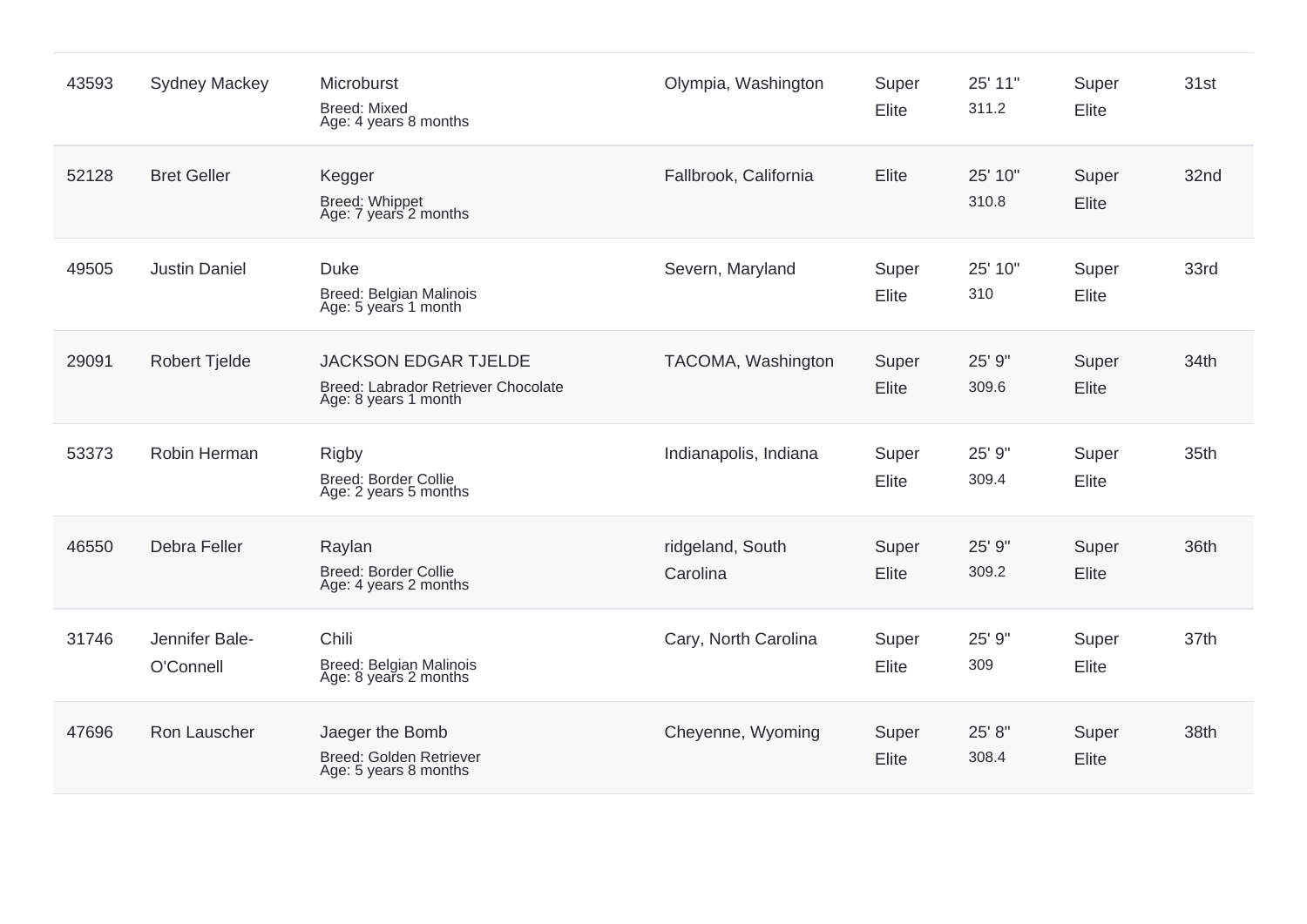| 42411 | Kaitie Uebelhoer       | Jon Snow<br>Breed: Labrador Retriever Black<br>Age: 5 years 2 months | Charleston, South<br>Carolina | Super<br>Elite | 25' 8"<br>308.2 | Super<br>Elite        | 39th |
|-------|------------------------|----------------------------------------------------------------------|-------------------------------|----------------|-----------------|-----------------------|------|
| 25642 | <b>Cera Reusser</b>    | Olie<br>Breed: Labrador Retriever Black<br>Age: 9 years 3 months     | Port Ludlow,<br>Washington    | Super<br>Elite | 25' 4"<br>304.8 | Super<br><b>Elite</b> | 40th |
| 38023 | Crystal McClaran       | Juice Box<br>Breed: Belgian Malinois<br>Age: 7 years 3 months        | Cape Coral, Florida           | Super<br>Elite | 25' 4"<br>304.8 | Super<br><b>Elite</b> | 41st |
| 33520 | <b>Stacey Nesting</b>  | Echo<br>Breed: Labrador Retriever Yellow<br>Age: 7 years 8 months    | Monroe, Oregon                | Super<br>Elite | 25' 4"<br>304   | Super<br><b>Elite</b> | 42nd |
| 35806 | <b>Charlotte Blake</b> | Pita<br>Breed: Belgian Malinois<br>Age: 6 years 7 months             | Franklin, Tennessee           | Super<br>Elite | 25' 3"<br>303.6 | Super<br>Elite        | 43rd |
| 32753 | <b>Matthew Bohn</b>    | <b>Kratos</b><br>Breed: Belgian Malinois<br>Age: 7 years 4 months    | Beavercreek, Ohio             | Super<br>Elite | 25' 3"<br>303.4 | Super<br><b>Elite</b> | 44th |
| 51388 | Michael Kaliban        | Hawk<br>Breed: Labrador Retriever Black<br>Age: 2 years 11 months    | Fenton, Missouri              | Elite          | 25' 2"<br>302.4 | Super<br>Elite        | 45th |
| 35153 | <b>Bret Geller</b>     | Flirt<br>Breed: Belgian Malinois<br>Age: 6 years 6 months            | Fallbrook, California         | Elite          | 25' 2"<br>302.2 | Super<br><b>Elite</b> | 46th |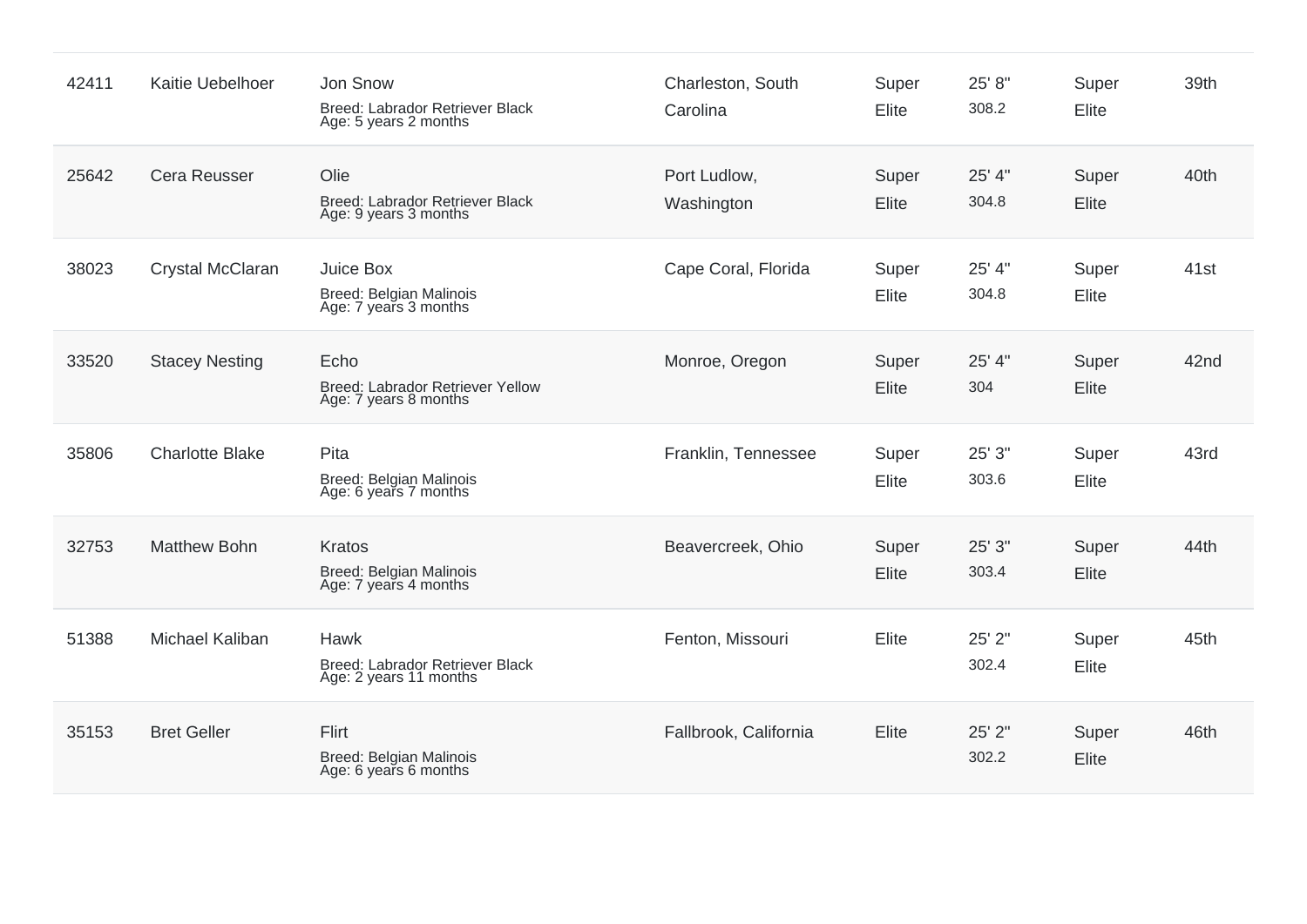| 42361 | <b>Susan Miller</b>    | Kali<br>Breed: Labrador Retriever Black<br>Age: 5 years 2 months            | Jackson Springs, North<br>Carolina | Elite          | 25' 2"<br>302.2  | Super<br>Elite | 47th |
|-------|------------------------|-----------------------------------------------------------------------------|------------------------------------|----------------|------------------|----------------|------|
| 35622 | <b>Katie Priebe</b>    | <b>Tucker</b><br>Breed: Labrador Retriever Yellow<br>Age: 6 years 10 months | Oakdale, Minnesota                 | Super<br>Elite | 25' 1"<br>301.4  | Super<br>Elite | 48th |
| 49304 | Kristen Ingersoll      | Venom<br><b>Breed: Mixed</b><br>Age: 3 years 6 months                       | Danville, New<br>Hampshire         | Super<br>Elite | 24' 11"<br>299.6 | $\overline{a}$ | 49th |
| 47829 | Melissa Eckerman       | Dumas (doom-us)<br>Breed: Australian Cattle Dog<br>Age: 3 years 7 months    | Wellsville, Kansas                 | Elite          | 24' 11"<br>299   | Elite          | 50th |
| 40039 | Katie Weihbrecht       | Juice<br><b>Breed: Mixed</b><br>Age: 5 years 7 months                       | Iowa City, Iowa                    | Elite          | 24' 10"<br>298.4 | Elite          | 51st |
| 37293 | <b>Patricia Friend</b> | Darwin<br>Breed: Dutch Shepherd<br>Age: 6 years 8 months                    | Adrian, Missouri                   | Super<br>Elite | 24' 10"<br>298.2 | Elite          | 52nd |
| 51495 | Crystal McClaran       | Odin<br>Breed: Belgian Malinois<br>Age: 3 years 7 months                    | Cape Coral, Florida                | Elite          | 24' 9"<br>297.6  | Elite          | 53rd |
| 51636 | Rachael Brinkman       | <b>Stoic</b><br><b>Breed: Mixed</b><br>Age: 3 years 8 months                | Gaines, Michigan                   | Elite          | 24' 8"<br>296.4  | Elite          | 54th |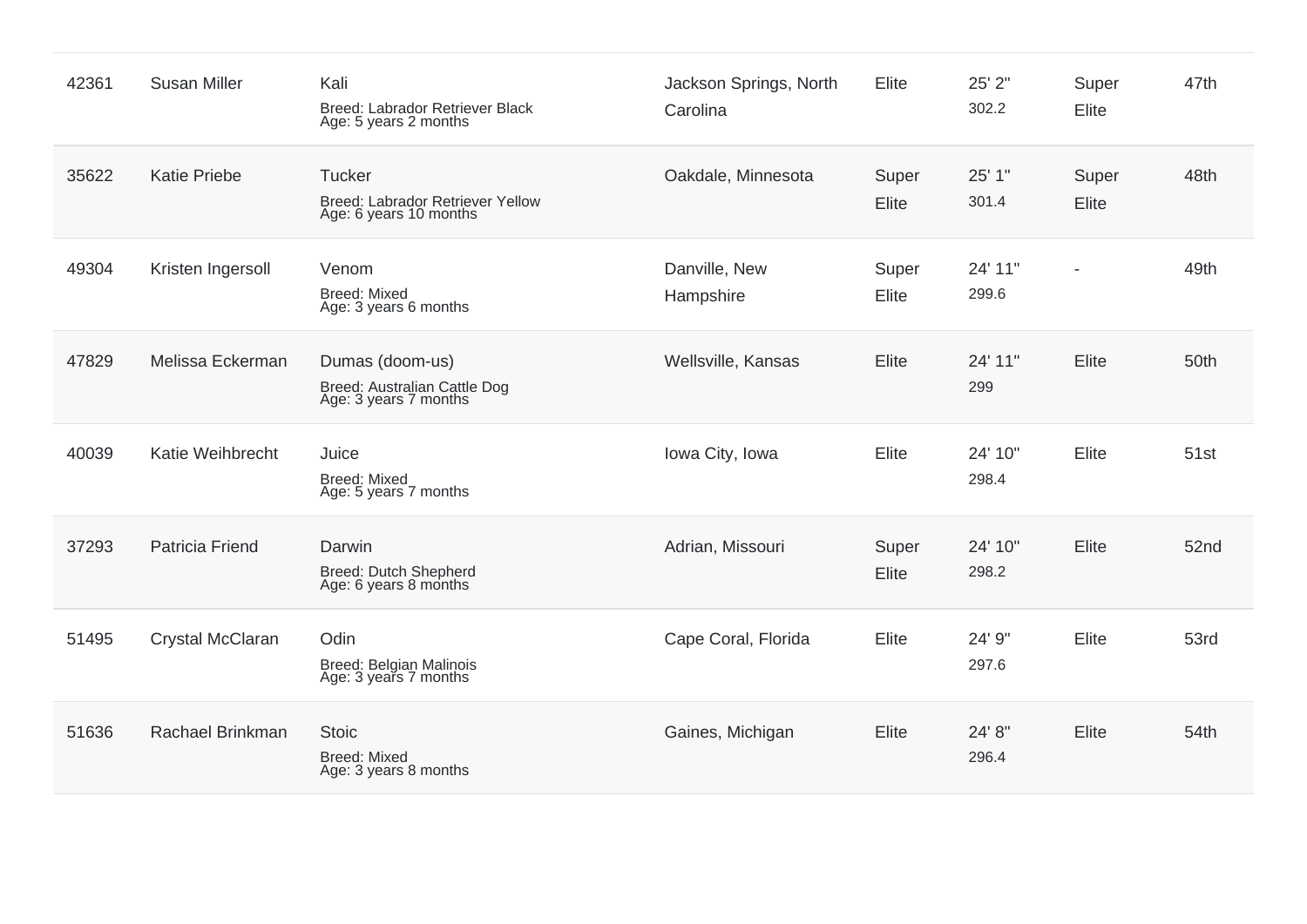| 46815 | <b>Scott Dempsey</b> | Liam<br>Breed: Belgian Malinois<br>Age: 6 years 2 months            | Dixon, Illinois              | Super<br>Elite | 24' 6"<br>294.8 | Elite        | 55th |
|-------|----------------------|---------------------------------------------------------------------|------------------------------|----------------|-----------------|--------------|------|
| 51725 | Jamie Dukovac        | Zoltar<br>Breed: Belgian Malinois<br>Age: 3 years 5 months          | Maryville, Tennessee         | Elite          | 24' 6"<br>294.4 | <b>Elite</b> | 56th |
| 52839 | <b>Rusty Boone</b>   | Envy<br>Breed: Belgian Malinois<br>Age: 5 years 1 day               | St Charles, Missouri         |                | 24' 6"<br>294   | Elite        | 57th |
| 25707 | Debra Feller         | Doni<br>Breed: Labrador Retriever Yellow<br>Age: 10 years 5 months  | ridgeland, South<br>Carolina | Super<br>Elite | 24' 6"<br>294   | Elite        | 58th |
| 51535 | Carrie Vosburg       | Colt<br>Breed: Belgian Malinois<br>Age: 4 years 4 weeks             | Severn, Maryland             | Elite          | 24' 4"<br>292.8 | Elite        | 59th |
| 42938 | Seth Lothspeich      | Crosby<br>Breed: Labrador Retriever Yellow<br>Age: 5 years 2 months | Bismarck, North Dakota       | Elite          | 24' 4"<br>292.2 | <b>Elite</b> | 60th |
| 51566 | Pam Casselman        | Hustle<br><b>Breed: Mixed</b><br>Age: 3 years 8 months              | Nepean, Ontario              | Elite          | 24' 3"<br>291.8 | Elite        | 61st |
| 52132 | Dawn Thomas          | Porter<br>Breed: Belgian Malinois<br>Age: 3 years 6 months          | Priceville, Ontario          | Elite          | 24' 3"<br>291.4 | Elite        | 62nd |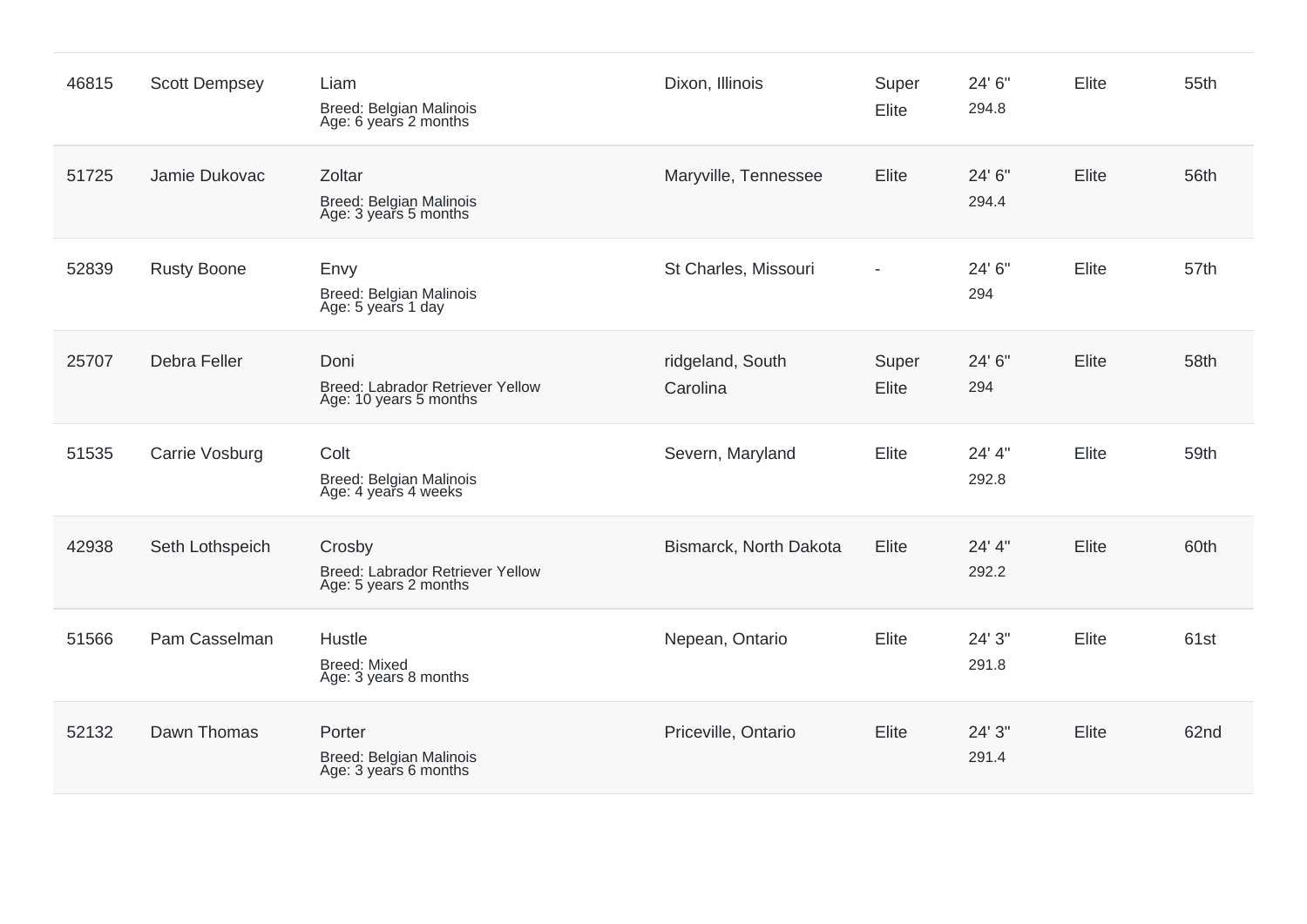| 35491 | <b>Shannon Maeurer</b>  | Voodoo<br>Breed: Belgian Malinois<br>Age: 8 years 3 months                   | Carmel, New York              | Elite | 24' 3"<br>291.2 | Elite | 63rd |
|-------|-------------------------|------------------------------------------------------------------------------|-------------------------------|-------|-----------------|-------|------|
| 42043 | Kathy McGowan           | Paisley<br>Breed: Australian Shepherd Dog<br>Age: 8 years 5 months           | Snowmass village,<br>Colorado | Elite | 24' 2"<br>290.6 | Elite | 64th |
| 43421 | <b>Hal Everett</b>      | Minnie Cooper<br>Breed: Labrador Retriever Chocolate<br>Age: 5 years 4 weeks | Poulsbo, Washington           | Elite | 24' 2"<br>290.4 | Elite | 65th |
| 43362 | Kayla Wolff             | <b>Bentley</b><br>Breed: Golden Retriever<br>Age: 6 years 10 months          | Burlington, North<br>Dakota   | Elite | 24' 2"<br>290.2 | Elite | 66th |
| 47410 | <b>Sydney Reeves</b>    | <b>Drifter</b><br><b>Breed: Border Collie</b><br>Age: 5 years 2 months       | Medina, Ohio                  | Elite | 24' 2"<br>290.2 | Elite | 67th |
| 52720 | <b>Brian Galligan</b>   | Xero<br>Breed: Belgian Malinois<br>Age: 6 years 7 months                     | Proctorville, Ohio            | Elite | 24' 2"<br>290   | Elite | 68th |
| 40208 | <b>Broderick Dicken</b> | Aria<br><b>Breed: Mixed</b><br>Age: 6 years 8 months                         | Hiawatha, Iowa                | Elite | 24' 1"<br>289.2 | Elite | 69th |
| 51666 | Crystal McClaran        | MC's Pearl<br><b>Breed: Mixed</b><br>Age: 2 years 5 months                   | Cape Coral, Florida           | Elite | 24' 1"<br>289   | Elite | 70th |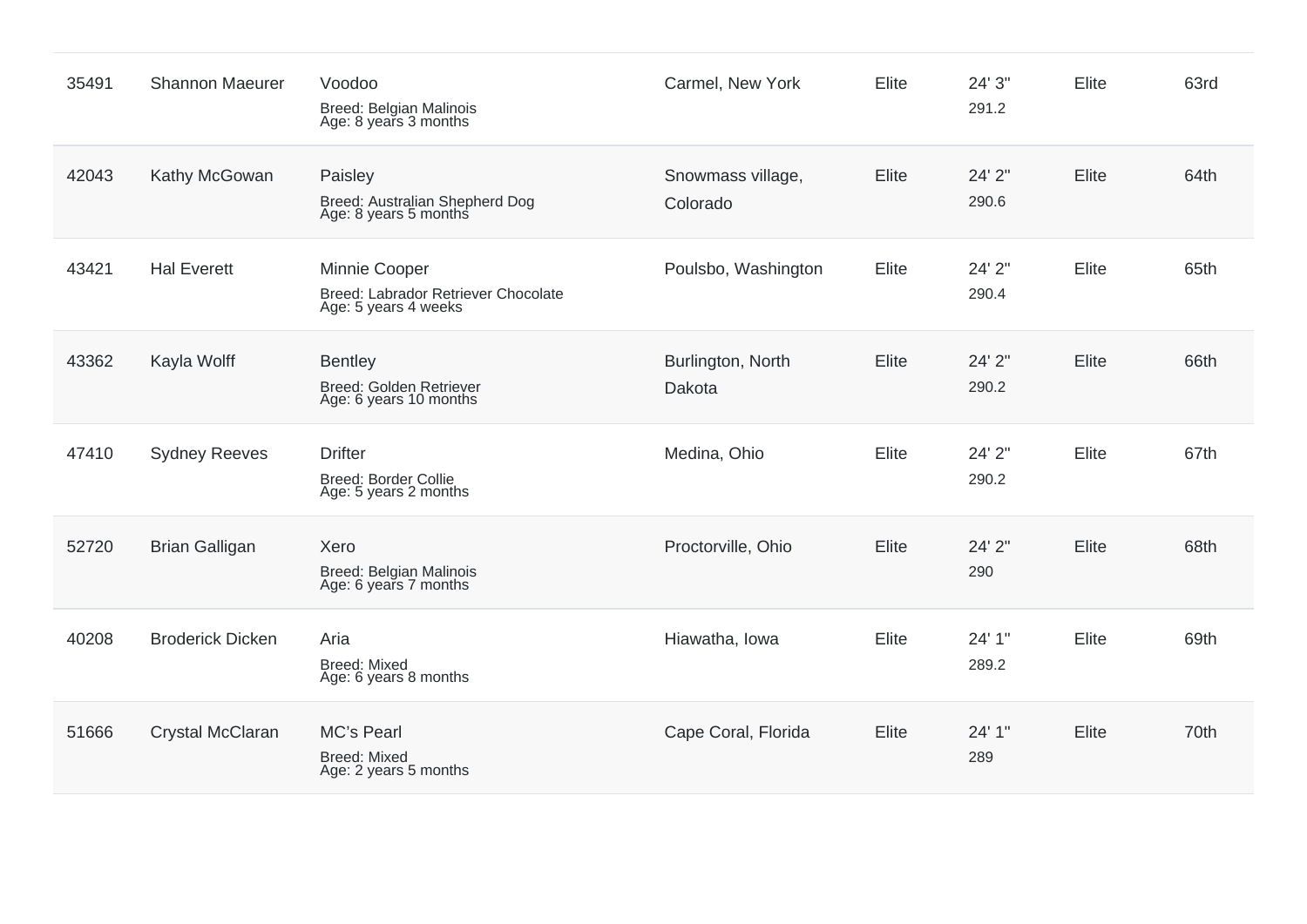| 48210 | Amanda Willman             | THE MASKED ARCHER<br>Breed: Australian Cattle Dog<br>Age: 6 years 3 months  | Zebulon, North<br>Carolina   | Elite  | 24' 0"<br>288.4  | Elite        | 71st |
|-------|----------------------------|-----------------------------------------------------------------------------|------------------------------|--------|------------------|--------------|------|
| 51491 | <b>JULIE DAVIS</b>         | Rocky<br><b>Breed: Mixed</b><br>Age: 3 years 6 months                       | MIDDLETON, New<br>Hampshire  | Elite  | 24' 0"<br>288.4  | <b>Elite</b> | 72nd |
| 47922 | <b>Brianna</b><br>Baughman | Ace<br>Breed: Labrador Retriever Black<br>Age: 5 years 6 months             | Norman, Oklahoma             | Elite  | 24' 0"<br>288.2  | Elite        | 73rd |
| 44974 | <b>Tessa Guttman</b>       | Milo<br>Breed: Labrador Retriever Chocolate<br>Age: 4 years 7 months        | Coatesville,<br>Pennsylvania | Elite  | 23' 11"<br>287.8 | Elite        | 74th |
| 52439 | <b>Sydney Mackey</b>       | Chernobog<br>Breed: Whippet<br>Age: 3 years 7 months                        | Olympia, Washington          | Master | 23' 11"<br>287.6 | <b>Elite</b> | 75th |
| 51186 | <b>Tammy Pruitt</b>        | Gary<br><b>Breed: Border Collie</b><br>Age: 3 years 2 weeks                 | Hillsboro, Ohio              | Elite  | 23' 11"<br>287.6 | <b>Elite</b> | 76th |
| 48001 | Lennie Williams            | <b>Trixie</b><br>Breed: Labrador Retriever Chocolate<br>Age: 5 years 1 week | Anacortes, Washington        | Elite  | 23' 11"<br>287.6 | <b>Elite</b> | 77th |
| 43989 | Sara Placy                 | Cash<br><b>Breed: Mixed</b><br>Age: 6 years 1 month                         | Brentwood, New<br>Hampshire  | Elite  | 23' 11"<br>287.2 | Elite        | 78th |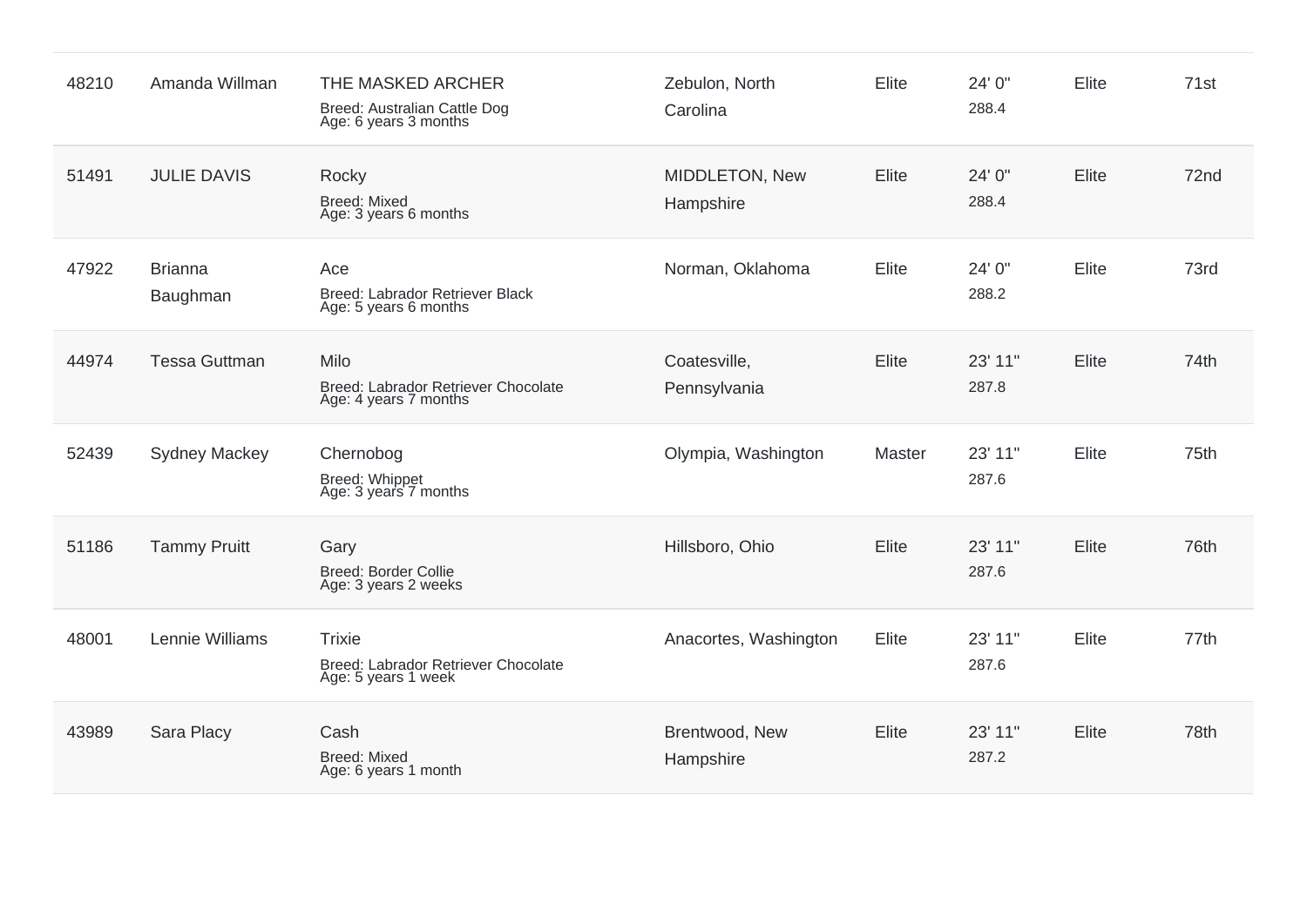| 44422 | Le Cambell             | <b>MVTO's Sweet Kiwi</b><br>Breed: Mixed<br>Age: 6 years 6 months         | Norman, Oklahoma     | Super<br>Elite | 23' 10"<br>286.4 | Elite | 79th |
|-------|------------------------|---------------------------------------------------------------------------|----------------------|----------------|------------------|-------|------|
| 51406 | <b>Kristin Kay</b>     | Nola<br><b>Breed: Mixed</b><br>Age: 4 years 3 months                      | Gardner, Kansas      | Master         | 23' 10"<br>286   | Elite | 80th |
| 46663 | <b>Rich Schafer</b>    | Trapper<br>Breed: Labrador Retriever Black<br>Age: 4 years 6 months       | Lafayette, Colorado  | Elite          | 23' 9"<br>285.4  | Elite | 81st |
| 44174 | <b>Justin Daniel</b>   | Scout<br>Breed: Belgian Malinois<br>Age: 6 years 11 months                | Severn, Maryland     | Elite          | 23' 8"<br>284.4  | Elite | 82nd |
| 51093 | Jane Fox               | <b>Scarlet</b><br>Breed: Labrador Retriever Black<br>Age: 4 years 1 month | Dublin, Ohio         | Elite          | 23' 8"<br>284.4  | Elite | 83rd |
| 51522 | <b>Bryan Landers</b>   | <b>KIWI</b><br><b>Breed: Mixed</b><br>Age: 4 years 6 months               | Washington, Oklahoma | Super<br>Elite | 23' 8"<br>284.2  | Elite | 84th |
| 40627 | Crystal McClaran       | Chartreuse<br>Breed: Belgian Malinois<br>Age: 5 years 5 months            | Cape Coral, Florida  | Elite          | 23' 7"<br>283.2  | Elite | 85th |
| 48764 | <b>Maureen Gibbons</b> | Seamus<br><b>Breed: Border Collie</b><br>Age: 3 years 10 months           | Hamilton, Ontario    | Senior         | 23' 7"<br>283    | Elite | 86th |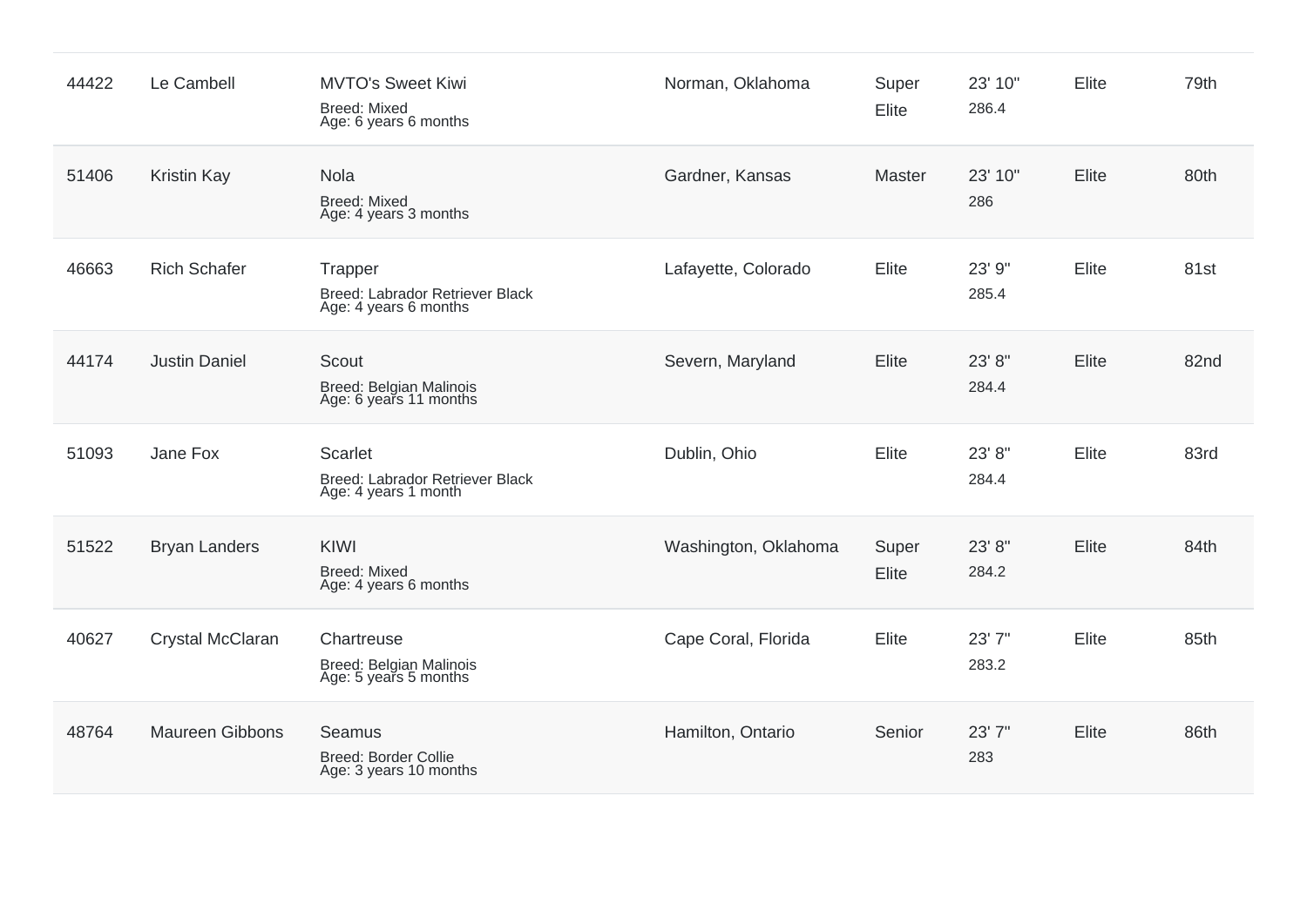| 43934 | <b>Charlotte Blake</b> | Wicked<br><b>Breed: Mixed</b><br>Age: 5 years 8 months                      | Franklin, Tennessee          | Elite | 23' 6"<br>282   | Elite        | 87th |
|-------|------------------------|-----------------------------------------------------------------------------|------------------------------|-------|-----------------|--------------|------|
| 49034 | <b>Derek Gustafson</b> | Finnley<br>Breed: Labrador Retriever Yellow<br>Age: 3 years 6 months        | Grand Forks, North<br>Dakota | Elite | 23' 6"<br>282   | Elite        | 88th |
| 34185 | Laura Holena           | <b>Brew</b><br>Breed: Labrador Retriever Chocolate<br>Age: 6 years 8 months | Laflin, Pennsylvania         | Elite | 23' 5"<br>281.8 | Elite        | 89th |
| 40007 | cheryl hart            | Pivot<br><b>Breed: Mixed</b><br>Age: 6 years 1 month                        | newcastle, Ontario           | Elite | 23' 5"<br>281.8 | Elite        | 90th |
| 38101 | <b>Charlotte Blake</b> | Yazoo<br>Breed: American Pit Bull Terrier<br>Age: 7 years 2 weeks           | Franklin, Tennessee          | Elite | 23' 5"<br>281.6 | Elite        | 91st |
| 38026 | Jeremy Hanchar         | Kerplunk!<br>Breed: Labrador Retriever Yellow<br>Age: 6 years 2 months      | Island Lake, Illinois        | Elite | 23' 4"<br>280.8 | <b>Elite</b> | 92nd |
| 27071 | Jill Gagliardo         | <b>Bocce</b><br>Breed: Chesapeake Bay Retriever<br>Age: 8 years 9 months    | Seattle, Washington          | Elite | 23' 4"<br>280.4 | Elite        | 93rd |
| 51968 | Shannon Lyons          | Chernobog<br>Breed: Whippet<br>Age: 3 years 7 months                        | Chester, South<br>Carolina   |       | 23' 4"<br>280.4 | Elite        | 94th |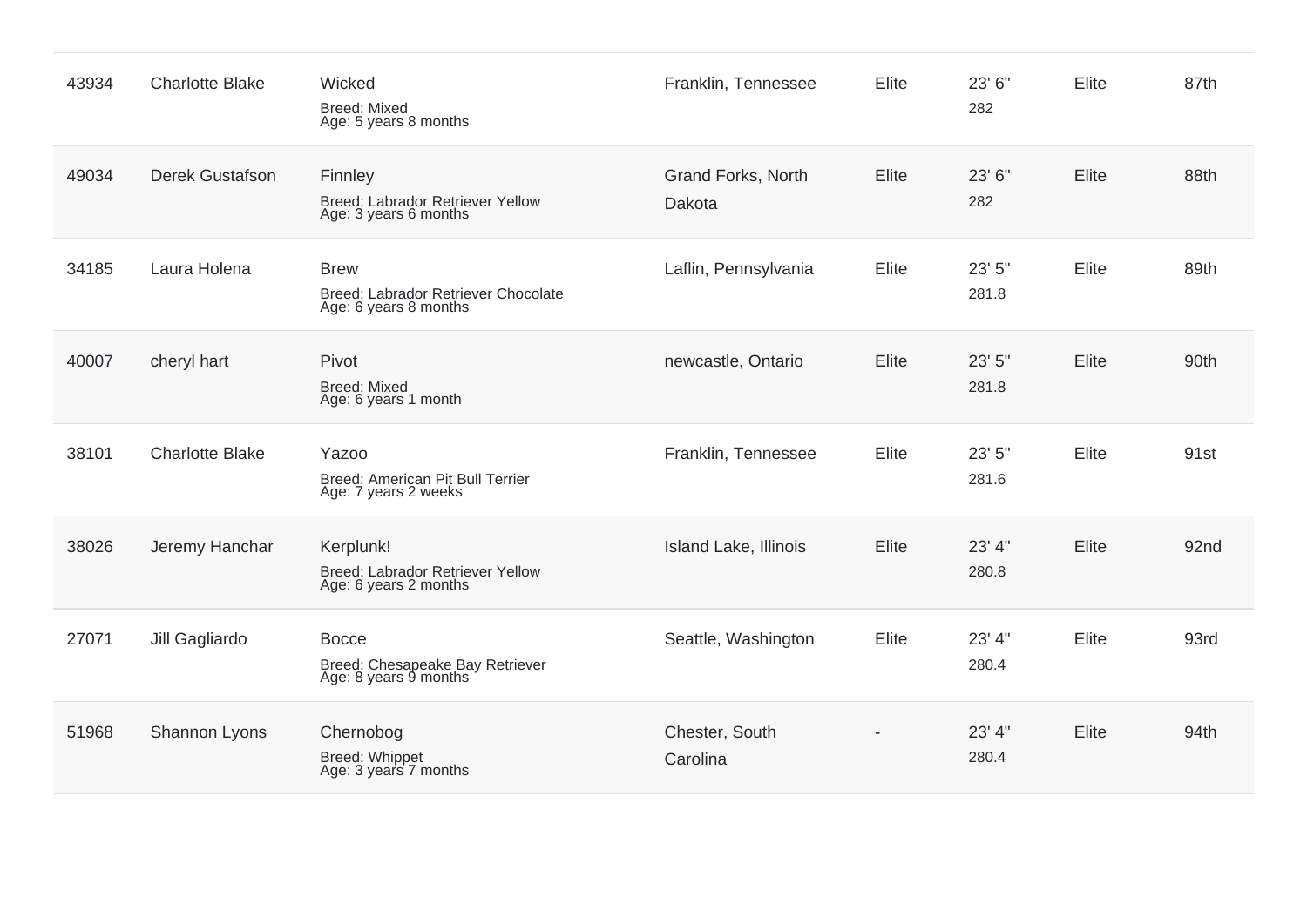| 38776 | Seth Carlson     | Andi<br>Breed: Labrador Retriever Black<br>Age: 6 years 2 months         | Tacoma, Washington  | Super<br>Elite | 23' 3"<br>279.2 | Elite        | 95th              |
|-------|------------------|--------------------------------------------------------------------------|---------------------|----------------|-----------------|--------------|-------------------|
| 50113 | Linda Torson     | Zulu<br>Breed: Belgian Malinois<br>Age: 4 years 1 month                  | Doylestown, Ohio    | Master         | 23' 3"<br>279.2 | <b>Elite</b> | 96th              |
| 51969 | Renee St Jacques | Kindred<br>Breed: Australian Shepherd Dog<br>Age: 4 years 1 month        | Argyle, New York    | $\overline{a}$ | 23' 3"<br>279.2 | <b>Elite</b> | 97th              |
| 32776 | Jen Pursley      | <b>Silas</b><br><b>Breed: Belgian Malinois</b><br>Age: 7 years 3 months  | Manhattan, Kansas   | Super<br>Elite | 23' 2"<br>278.8 | <b>Elite</b> | 98th              |
| 51667 | Crystal McClaran | MC's RoseZilla<br><b>Breed: Mixed</b><br>Age: 2 years 5 months           | Cape Coral, Florida | Senior         | 23' 2"<br>278.6 | Elite        | 99th              |
| 27374 | Jen Esplen       | Cooper<br><b>Breed: Mixed</b><br>Age: 10 years 1 week                    | Oshawa, Ontario     | Elite          | 23' 2"<br>278.4 | Elite        | 100th             |
| 37307 | Maci Gary        | Hudson<br>Breed: Labrador Retriever Chocolate<br>Age: 7 years 8 months   | Trafalgar, Indiana  | Master         | 23' 1"<br>277.4 | Elite        | 101 <sub>st</sub> |
| 43263 | Kim Gleason      | <b>Blue</b><br>Breed: Labrador Retriever Yellow<br>Age: 5 years 5 months | Auburn, Michigan    | Elite          | 23' 1"<br>277.2 | Elite        | 102 <sub>nd</sub> |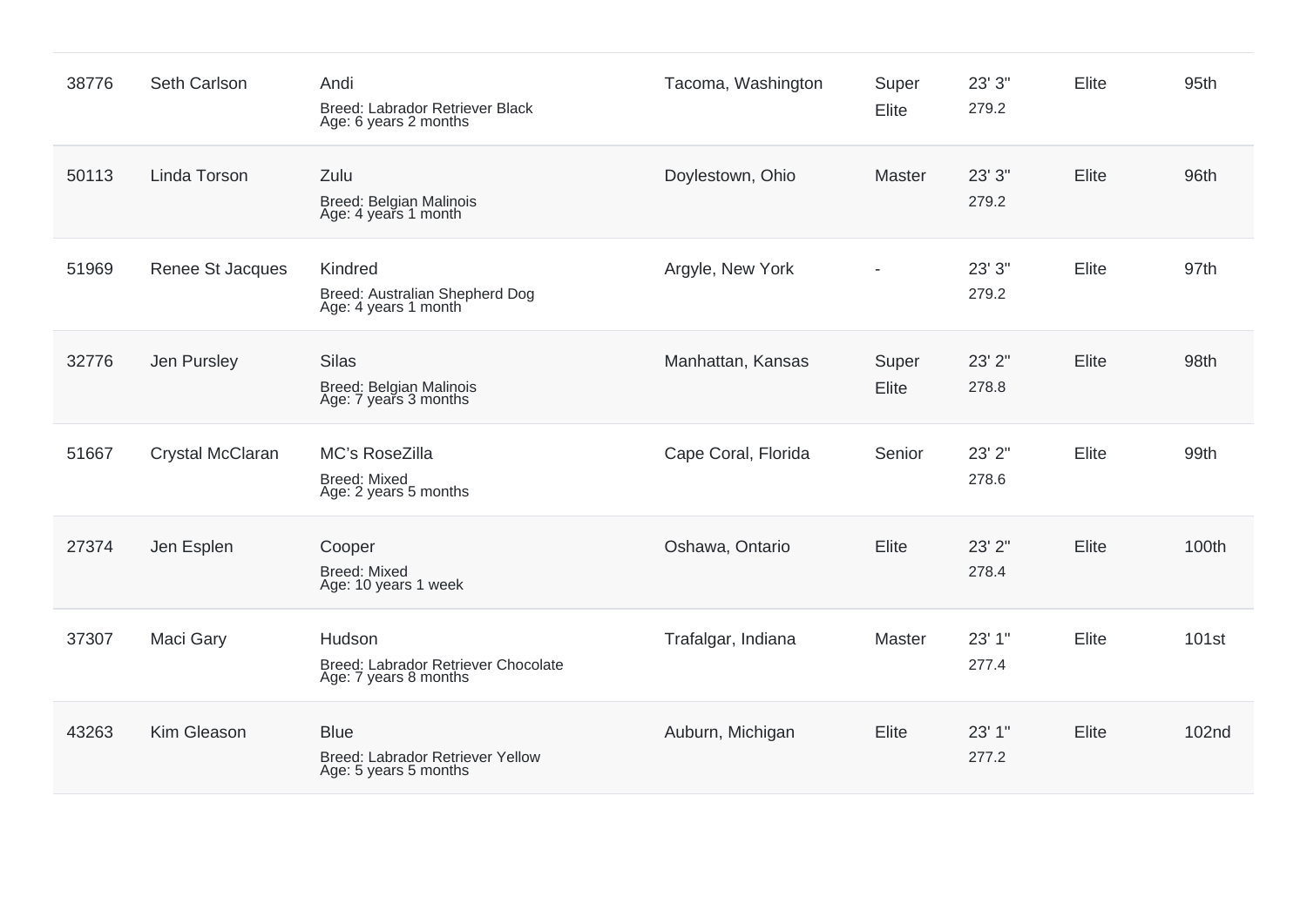| 52406 | Amy Vencl           | Taai<br>Breed: Belgian Malinois<br>Age: 3 years 5 months           | Aberdeen, North<br>Carolina  | Master        | 23' 1"<br>277    | Elite                    | <b>103rd</b> |
|-------|---------------------|--------------------------------------------------------------------|------------------------------|---------------|------------------|--------------------------|--------------|
| 42183 | <b>Corey Schill</b> | Riot<br>Breed: Dutch Shepherd<br>Age: 6 years 11 months            | Oshawa, Ontario              | Master        | 23' 0"<br>276.2  | <b>Elite</b>             | 104th        |
| 48726 | <b>Katie Priebe</b> | Kimber<br>Breed: Labrador Retriever Black<br>Age: 3 years 8 months | Oakdale, Minnesota           | Master        | 22' 11"<br>275.6 | $\blacksquare$           | 105th        |
| 51805 | Susan Hoffmann      | Downtown Henry<br>Breed: Golden Doodle<br>Age: 4 years 1 month     | Sioux Falls, South<br>Dakota | Elite         | 22' 11"<br>275.6 | $\overline{\phantom{0}}$ | 106th        |
| 42868 | <b>Greg Willis</b>  | Rebel<br>Breed: Golden Retriever<br>Age: 5 years 1 day             | Littleton, Colorado          | Master        | 22' 10"<br>274.8 | Master                   | 107th        |
| 49225 | Danny Venegas       | Houdini<br><b>Breed: Mcnab</b><br>Age: 5 years 1 month             | Wellington, Florida          | <b>Master</b> | 22' 10"<br>274.8 | Master                   | 108th        |
| 46349 | Jen Esplen          | Marvel<br><b>Breed: Mixed</b><br>Age: 6 years 1 month              | Oshawa, Ontario              | Master        | 22' 10"<br>274.8 | Master                   | 109th        |
| 44652 | Allyson Moore       | Ellie<br>Breed: Labradoodle<br>Age: 5 years 4 months               | Walden, New York             | Elite         | 22' 10"<br>274.4 | Master                   | 110th        |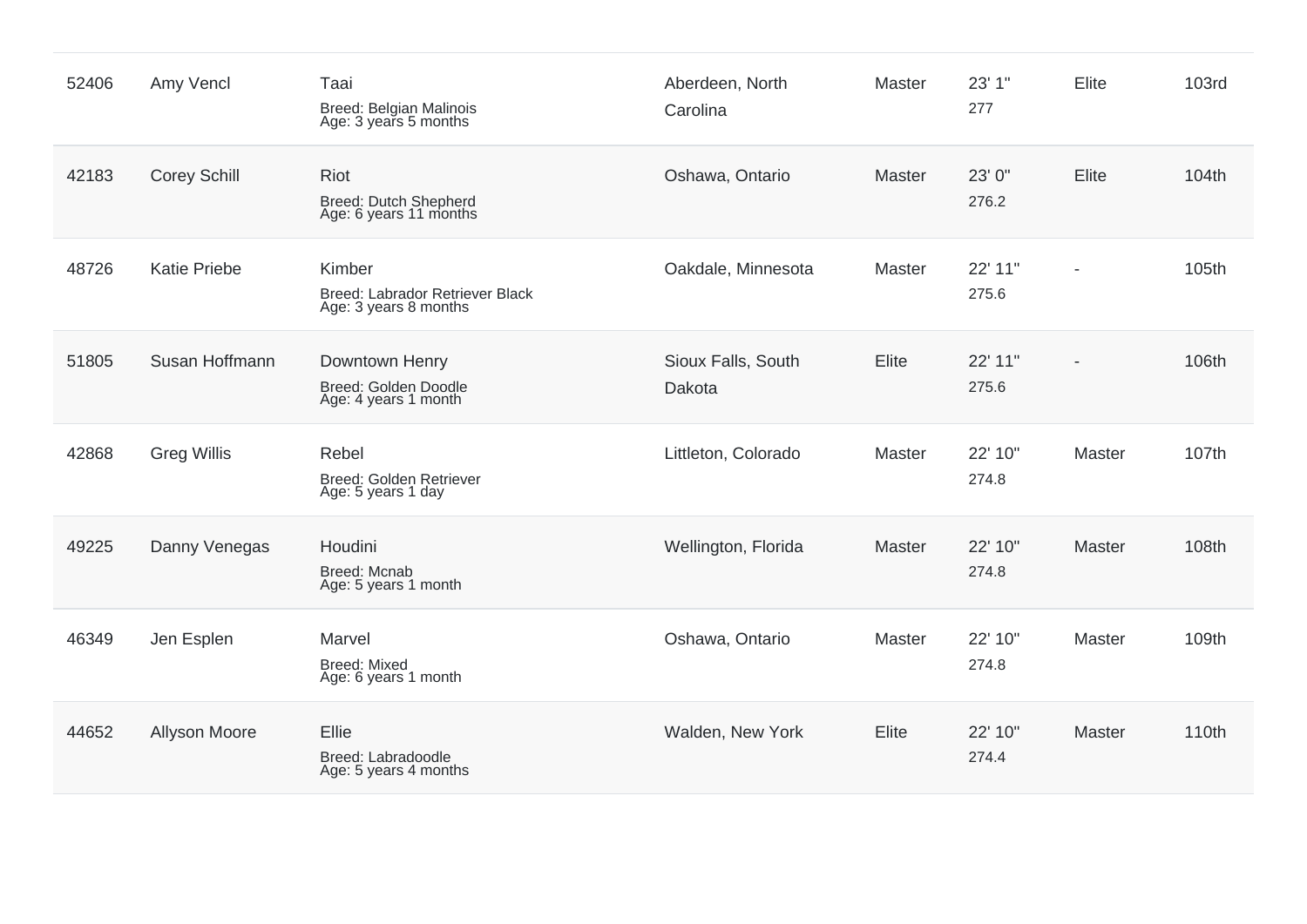| 52209 | Nicole Besterman    | Katsuki<br><b>Breed: Border Collie</b><br>Age: 1 year 11 months            | Verona, Pennsylvania                | Master | 22' 10"<br>274.4 | <b>Master</b> | 111th |
|-------|---------------------|----------------------------------------------------------------------------|-------------------------------------|--------|------------------|---------------|-------|
| 53112 | Cal Lout            | Downtown Henry<br>Breed: Golden Doodle<br>Age: 4 years 1 month             | Sioux Falls, South<br>Dakota        | Master | 22' 10"<br>274.2 | <b>Master</b> | 112th |
| 31894 | Deloni Leslie       | Safari-Ari<br>Breed: Mixed<br>Age: 9 years 3 weeks                         | Leamington, Ontario                 | Elite  | 22' 10"<br>274   | <b>Master</b> | 113th |
| 46512 | <b>Cindy Sheils</b> | Mojo<br>Breed: Labrador Retriever Chocolate<br>Age: 4 years 3 months       | Poughquag, New York                 | Master | 22' 9"<br>273.6  | <b>Master</b> | 114th |
| 51639 | <b>Becky Evans</b>  | Solo<br><b>Breed: Border Collie</b><br>Age: 3 years 11 months              | Whitby, Ontario                     | Master | 22' 9"<br>273.4  | Master        | 115th |
| 52072 | Linda Weaver        | Hagen<br>Breed: Belgian Malinois<br>Age: 7 years 5 months                  | Independence,<br>Missouri           | Master | 22' 9"<br>273    | Master        | 116th |
| 53459 | <b>Fred Davis</b>   | <b>Brandy</b><br>Breed: Labrador Retriever Yellow<br>Age: 3 years 4 months | Washington,<br><b>Massachusetts</b> |        | 22' 8"<br>272.8  | <b>Master</b> | 117th |
| 28512 | Jenny Beadling      | Hooch<br>Breed: German Shrthaired Pointer<br>Age: 8 years 4 weeks          | Medford Lakes, New<br>Jersey        | Master | 22' 8"<br>272.6  | <b>Master</b> | 118th |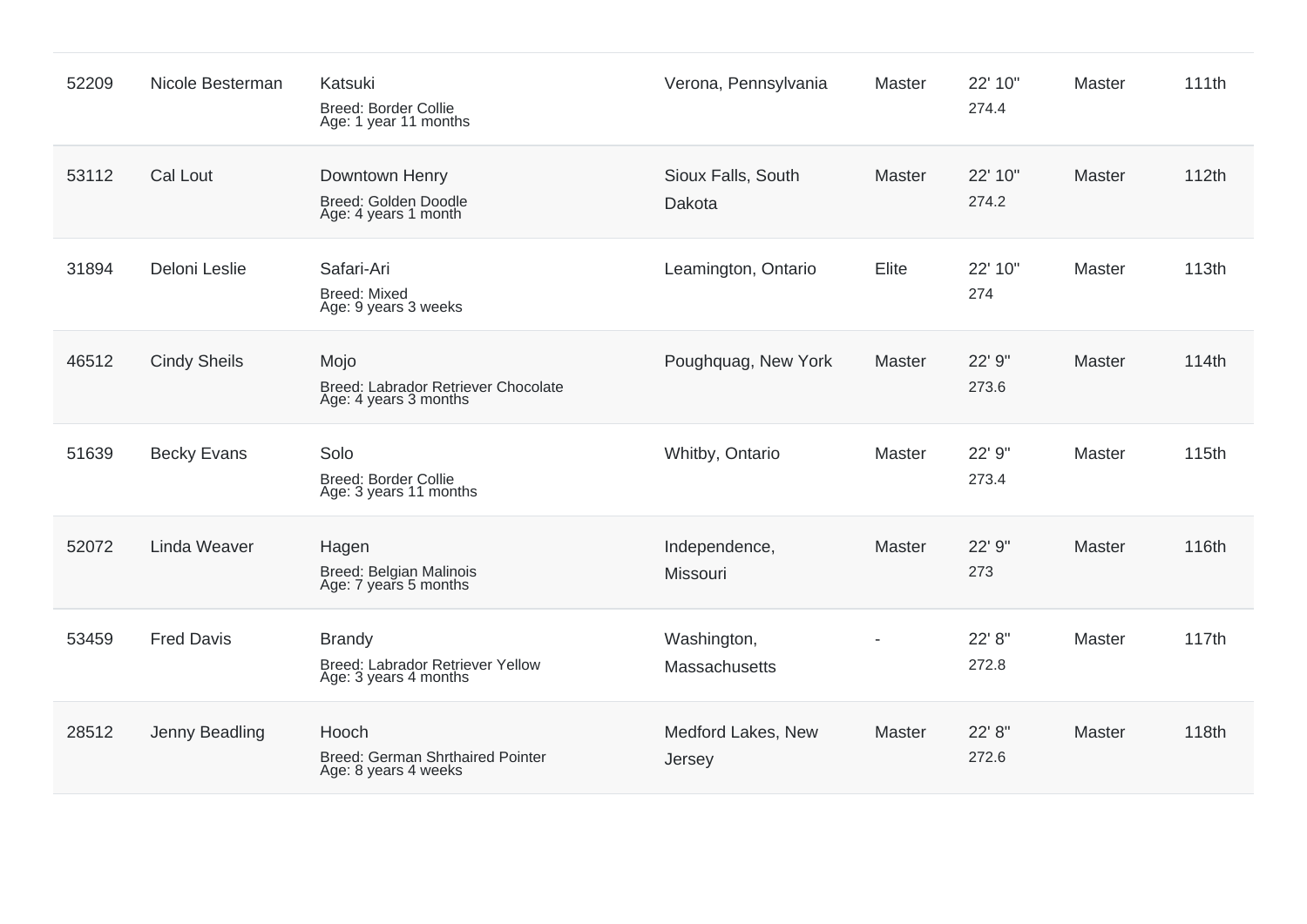| 46860 | <b>Charlotte Blake</b>  | <b>MC's Krackle</b><br><b>Breed: Mixed</b><br>Age: 4 years 1 week | Franklin, Tennessee   | Master        | 22' 8"<br>272   | Master        | 119th        |
|-------|-------------------------|-------------------------------------------------------------------|-----------------------|---------------|-----------------|---------------|--------------|
| 49218 | Joy Miller              | Delta<br>Breed: Australian Shepherd Dog<br>Age: 6 years 4 months  | Kansas City, Missouri | <b>Master</b> | 22' 7"<br>271.6 | <b>Master</b> | 120th        |
| 29056 | Sam Jones               | Jackal<br>Breed: Belgian Malinois<br>Age: 7 years 11 months       | Columbia, Missouri    | Elite         | 22' 7"<br>271.2 | Master        | <b>121st</b> |
| 51882 | Nicola Russell          | <b>Tonka Bean</b><br><b>Breed: Mixed</b><br>Age: 2 years 6 months | Millerton, New York   | Master        | 22' 7"<br>271.2 | Master        | <b>122nd</b> |
| 45624 | <b>Brittany Roberts</b> | Zegen<br><b>Breed: Belgian Malinois</b><br>Age: 4 years 5 months  | Niota, Tennessee      | Master        | 22' 6"<br>270.6 | Master        | <b>123rd</b> |
| 35185 | <b>Ray Sumner</b>       | Camo<br>Breed: Labrador Retriever Yellow<br>Age: 6 years 7 months | Kittery, Maine        | Elite         | 22' 6"<br>270.6 | Master        | 124th        |
| 52026 | <b>Arika Nester</b>     | Cinder<br>Breed: Whippet<br>Age: 2 years 10 months                | Overland Park, Kansas | Master        | 22' 6"<br>270.6 | Master        | 125th        |
| 45397 | <b>Mike Neely</b>       | Jet<br>Breed: Labrador Retriever Yellow<br>Age: 4 years 9 months  | Lakeville, Minnesota  | Master        | 22' 6"<br>270   | Master        | 126th        |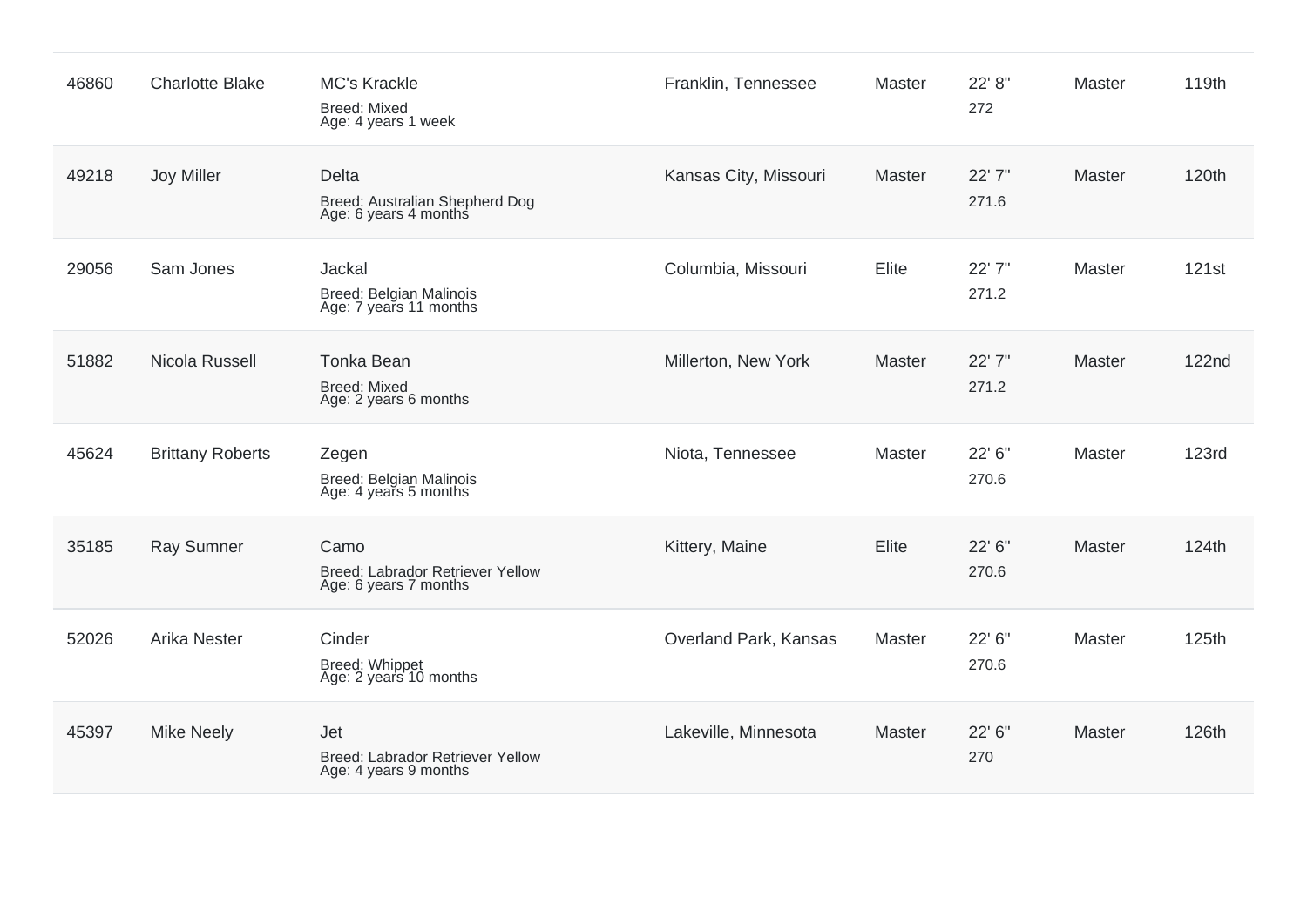| 52038 | <b>Trent Steele</b>                       | Camille<br>Breed: Belgian Malinois<br>Age: 2 years 3 months                | Powell, Tennessee          | Junior         | 22' 6"<br>270   | Master        | 127th        |
|-------|-------------------------------------------|----------------------------------------------------------------------------|----------------------------|----------------|-----------------|---------------|--------------|
| 48893 | <b>Christine Forbush</b>                  | <b>Ned</b><br>Breed: Australian Kelpie<br>Age: 4 years 8 months            | Elyria, Ohio               | Elite          | 22' 6"<br>270   | Master        | 128th        |
| 51516 | <b>Christine Noble-</b><br><b>Drosehn</b> | <b>Brandy</b><br>Breed: Labrador Retriever Yellow<br>Age: 3 years 4 months | Hinsdale,<br>Massachusetts | Master         | 22' 5"<br>269.6 | Master        | 129th        |
| 47823 | Jasmine King                              | Loki<br>Breed: Labrador Retriever Chocolate<br>Age: 4 years 5 months       | Fort Collins, Colorado     | Master         | 22' 5"<br>269.4 | <b>Master</b> | 130th        |
| 51215 | <b>Ray Sumner</b>                         | Junior<br>Breed: Labrador Retriever Yellow<br>Age: 3 years 8 months        | Kittery, Maine             | Master         | 22' 5"<br>269.4 | Master        | <b>131st</b> |
| 50352 | <b>Tom Dropik</b>                         | Rambo<br><b>Breed: Mixed</b><br>Age: 3 years 3 months                      | New Prague,<br>Minnesota   | Elite          | 22' 5"<br>269.2 | Master        | <b>132nd</b> |
| 19747 | Danny Caywood                             | <b>Booker</b><br>Breed: Labrador Retriever Black<br>Age: 10 years 6 months | Elizabethtown,<br>Kentucky | Super<br>Elite | 22' 5"<br>269.2 | Master        | <b>133rd</b> |
| 42053 | Lee Hall                                  | Mad Max<br>Breed: Labrador Retriever Black<br>Age: 6 years 8 months        | Bardstown, Kentucky        | Elite          | 22' 5"<br>269   | Master        | 134th        |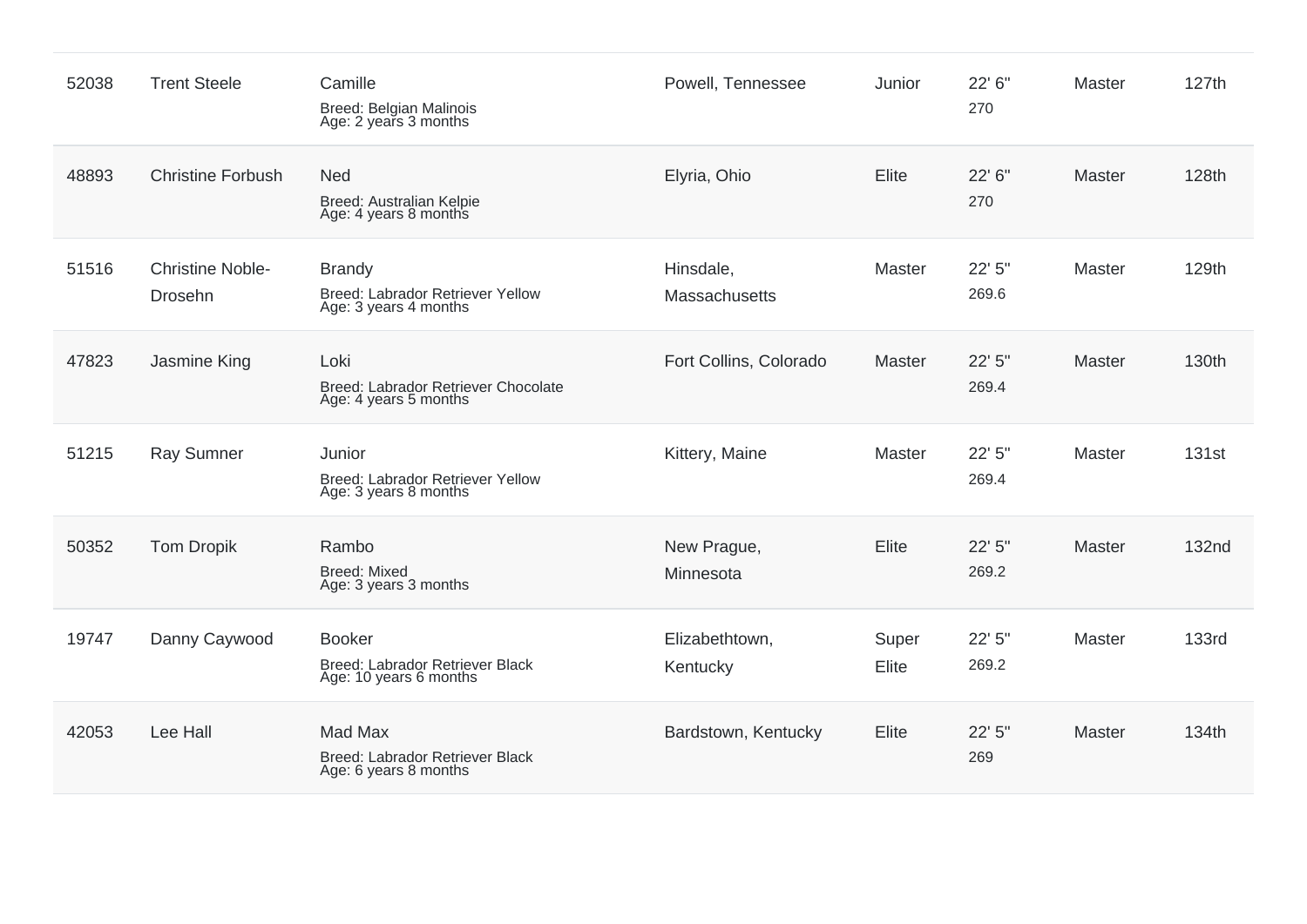| 49725 | <b>Michelle Dudley</b> | Zara<br>Breed: Belgian Malinois<br>Age: 4 years 4 months                       | Ellicott City, Maryland | Master         | 22' 5"<br>269   | <b>Master</b> | 135th             |
|-------|------------------------|--------------------------------------------------------------------------------|-------------------------|----------------|-----------------|---------------|-------------------|
| 44380 | <b>Brad Hawks</b>      | Torben<br>Breed: Dutch Shepherd<br>Age: 4 years 9 months                       | Stormville, New York    | Super<br>Elite | 22' 5"<br>269   | <b>Master</b> | 136th             |
| 39612 | Dawn Buxton            | <b>Bailee</b><br>Breed: Labrador Retriever Chocolate<br>Age: 5 years 10 months | Milwaukie, Oregon       | Master         | 22' 3"<br>267.8 | <b>Master</b> | 137th             |
| 42866 | <b>Kathy Willis</b>    | Rebel<br>Breed: Golden Retriever<br>Age: 5 years 1 day                         | Littleton, Colorado     | Master         | 22' 3"<br>267.6 | Master        | 138th             |
| 30605 | Michael Anthony        | Maggie<br>Breed: Labrador Retriever Black<br>Age: 7 years 7 months             | Clinton, Tennessee      | Master         | 22' 3"<br>267.2 | <b>Master</b> | 139th             |
| 51432 | Patty Ypya             | Allison<br>Breed: Australian Cattle Dog<br>Age: 3 years 6 months               | Versailles, Missouri    | <b>Master</b>  | 22' 3"<br>267   | Master        | 140th             |
| 48379 | Cody King              | <b>Baylor</b><br>Breed: Chesapeake Bay Retriever<br>Age: 5 years 2 months      | Columbia, Missouri      | Master         | 22' 3"<br>267   | <b>Master</b> | 141 <sub>st</sub> |
| 37527 | Jerry Jutte            | Jackson<br>Breed: English Lab<br>Age: 8 years 2 months                         | Celina, Ohio            | Master         | 22' 2"<br>266.8 | <b>Master</b> | 142nd             |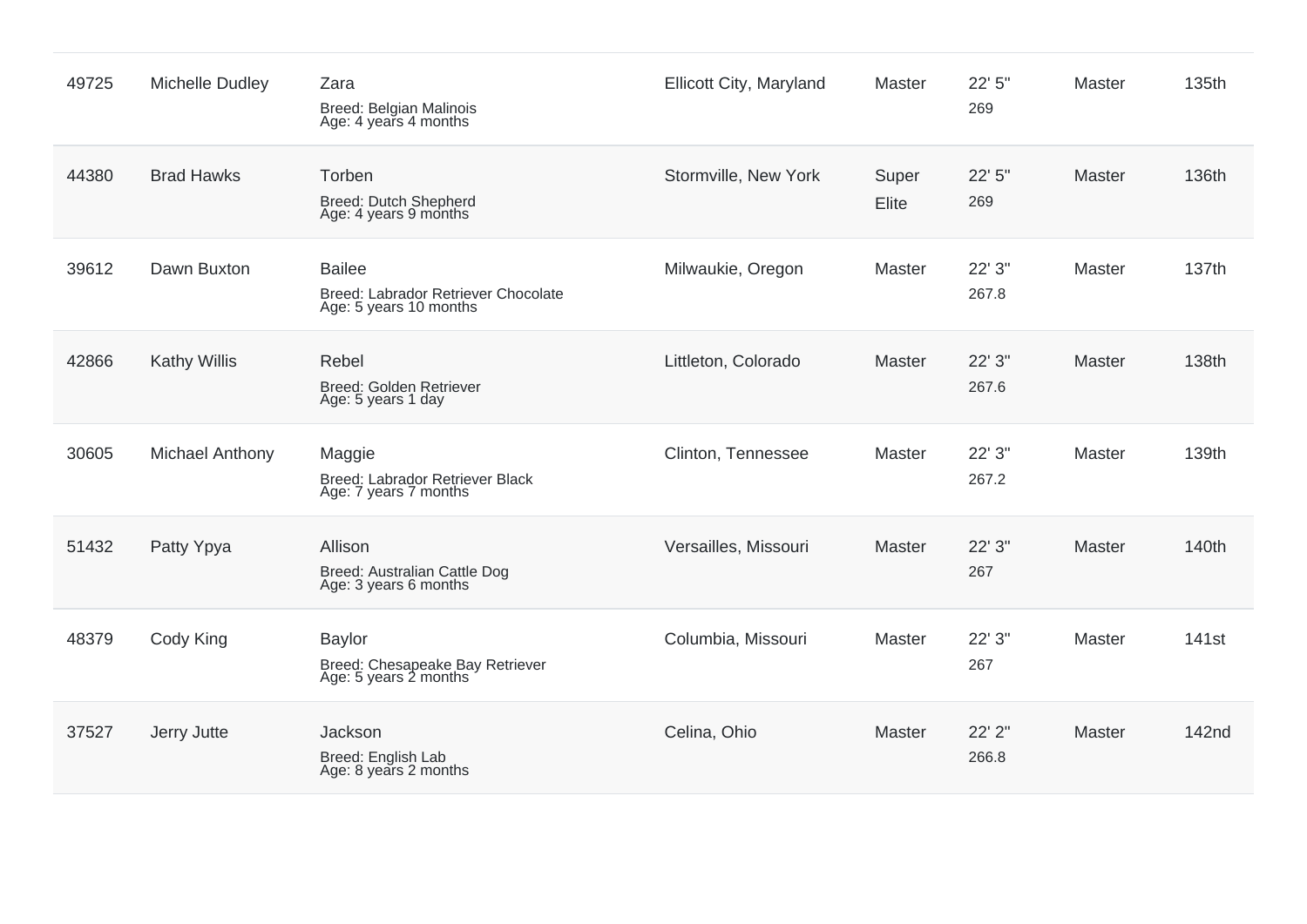| 46759 | <b>Gary Duke</b>           | Spicoli<br>Breed: Mixed<br>Age: 4 years 5 months                        | Brooksville, Florida         | Master        | 22' 2"<br>266.4 | Master        | 143rd |
|-------|----------------------------|-------------------------------------------------------------------------|------------------------------|---------------|-----------------|---------------|-------|
| 52345 | Makayla<br><b>Brinkman</b> | LoJack<br>Breed: Whippet<br>Age: 7 years 5 months                       | Gaines, Michigan             | Master        | 22' 2"<br>266.2 | Master        | 144th |
| 52443 | <b>Julie Brauns</b>        | Rogue<br>Breed: Labrador Retriever Yellow<br>Age: 2 years 9 months      | Federal Way,<br>Washington   | Master        | 22' 2"<br>266.2 | Master        | 145th |
| 49799 | David Moioffer             | <b>Bear</b><br>Breed: Labrador Retriever Yellow<br>Age: 7 years 1 month | Sheboygan, Wisconsin         | Elite         | 22' 2"<br>266.2 | <b>Master</b> | 146th |
| 51816 | Jeff Lundeby               | Indy<br>Breed: Labrador Retriever Yellow<br>Age: 2 years 8 months       | Grand Forks, North<br>Dakota | <b>Master</b> | 22' 1"<br>265.6 | Master        | 147th |
| 44983 | AnaEliza Martin            | Reagan<br>Breed: Labrador Retriever Black<br>Age: 6 years 2 months      | MINNEAPOLIS,<br>Minnesota    | <b>Master</b> | 22' 1"<br>265.4 | <b>Master</b> | 148th |
| 53739 | Skylar Brinkman            | <b>Stoic</b><br>Breed: Mixed<br>Age: 3 years 8 months                   | Gaines, Michigan             |               | 22' 1"<br>265.4 | Master        | 149th |
| 46809 | <b>Gary Duke</b>           | <b>Moss</b><br><b>Breed: Border Collie</b><br>Age: 6 years 11 months    | Brooksville, Florida         | Master        | 22' 1"<br>265.2 | Master        | 150th |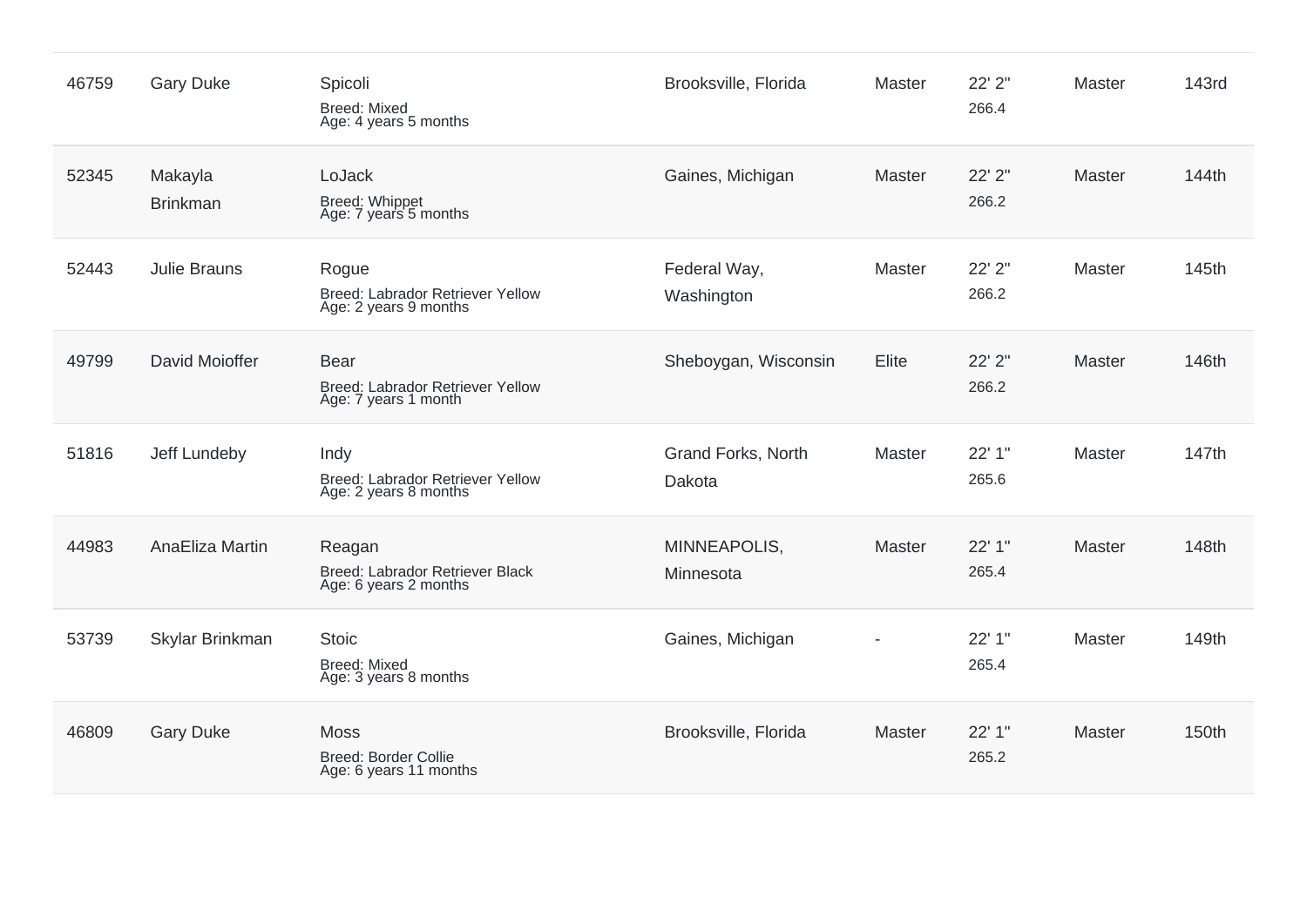| 35384 | <b>Charlotte Blake</b>         | Voss<br>Breed: Belgian Malinois<br>Age: 12 years 10 months                   | Franklin, Tennessee           | Super<br>Elite | 22' 1"<br>265.2  | <b>Master</b> | <b>151st</b> |
|-------|--------------------------------|------------------------------------------------------------------------------|-------------------------------|----------------|------------------|---------------|--------------|
| 53734 | Jen Hall                       | Venture<br><b>Breed: Border Collie</b><br>Age: 5 years 5 months              | Gilford, Ontario              |                | 22' 1"<br>265    | <b>Master</b> | 152nd        |
| 45896 | <b>Michael French</b>          | Rangeley<br>Breed: Golden Retriever<br>Age: 4 years 10 months                | Hedgesville, West<br>Virginia | Master         | 22' 0"<br>264.6  | Master        | <b>153rd</b> |
| 33715 | Hannah Wolf                    | <b>Skye</b><br>Breed: Labrador Retriever Chocolate<br>Age: 6 years 11 months | Knoxville, Tennessee          | Master         | 22' 0"<br>264.4  | <b>Master</b> | 154th        |
| 42952 | <b>Sherry Daniels</b>          | Malcolm<br><b>Breed: Belgian Malinois</b><br>Age: 5 years 4 months           | Colorado Springs,<br>Colorado | Master         | 22' 0"<br>264.2  | Master        | 155th        |
| 35626 | <b>Brittaney</b><br>Arbuthnott | Kane<br><b>Breed: Mastiff</b><br>Age: 6 years 11 months                      | Guelph, Ontario               | <b>Master</b>  | 22' 0"<br>264.2  | <b>Master</b> | 156th        |
| 51933 | Shannon<br>Christensen         | <b>Tucker</b><br>Breed: Labrador Retriever Yellow<br>Age: 6 years 10 months  | West Des Moines, Iowa         | Master         | 21' 11"<br>263.8 | <b>Master</b> | 157th        |
| 43719 | <b>Steve Ruben</b>             | Hennessy<br>Breed: Labrador Retriever Yellow<br>Age: 5 years 7 months        | Brookeville, Maryland         | Master         | 21' 11"<br>263.6 | Master        | 158th        |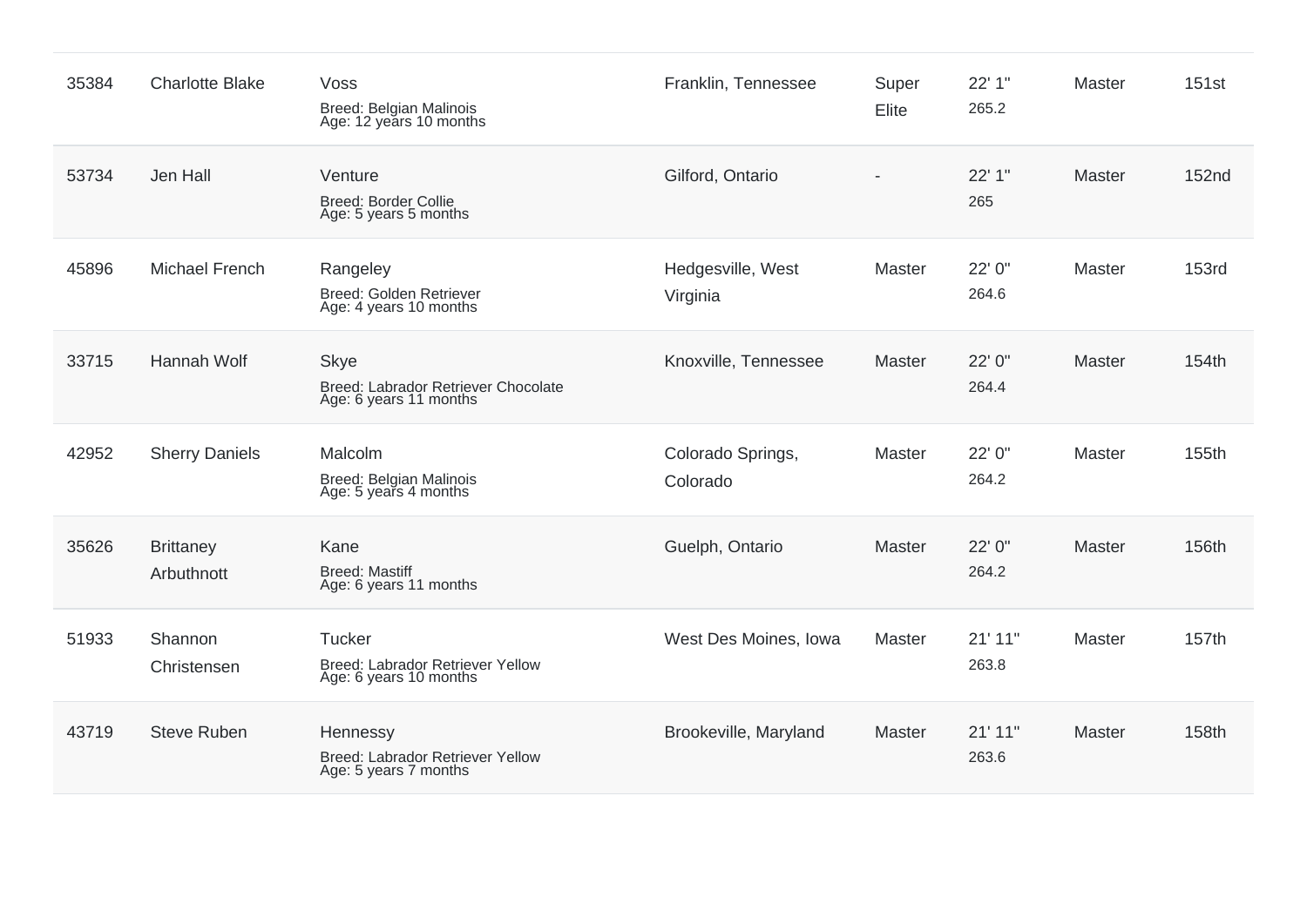| 52347 | Jennifer Belle                       | Rogue<br>Breed: Labrador Retriever Yellow<br>Age: 1 year 9 months     | Knoxville, Tennessee                    | <b>Master</b> | 21' 11"<br>263.4 | Master        | 159th        |
|-------|--------------------------------------|-----------------------------------------------------------------------|-----------------------------------------|---------------|------------------|---------------|--------------|
| 39885 | <b>Taylor Bottom</b>                 | Grayson<br><b>Breed: Weimaraner</b><br>Age: 6 years 5 months          | Perryville, Kentucky                    | <b>Master</b> | 21' 11"<br>263   | <b>Master</b> | 160th        |
| 51646 | Mandy Lytle                          | Ali-Gator<br><b>Breed: Belgian Malinois</b><br>Age: 2 years 5 months  | Leamington, Ontario                     | Master        | 21' 10"<br>262.6 | Master        | <b>161st</b> |
| 51831 | <b>Bev Patterson</b>                 | Zula<br><b>Breed: Mixed</b><br>Age: 3 years 5 months                  | Scarborough, Ontario                    | Master        | 21' 10"<br>262.4 | Master        | <b>162nd</b> |
| 33900 | <b>THERESA MENZ</b><br><b>COOPER</b> | <b>TOEWS</b><br><b>Breed: Border Collie</b><br>Age: 7 years 5 months  | <b>WINSTON SALEM,</b><br>North Carolina | Master        | 21' 10"<br>262.4 | Master        | <b>163rd</b> |
| 24622 | Jaiden SMITH                         | Gunner<br>Breed: German Shrthaired Pointer<br>Age: 10 years 10 months | Coon Rapids,<br>Minnesota               | Elite         | 21' 10"<br>262.2 | <b>Master</b> | 164th        |
| 48316 | Carrie Vosburg                       | Prince<br>Breed: Belgian Malinois<br>Age: 4 years 9 months            | Severn, Maryland                        | Master        | 21' 10"<br>262.2 | Master        | 165th        |
| 53864 | Mandi Ell                            | Kota<br>Breed: Labrador Retriever Yellow<br>Age: 1 year 6 months      | Bismarck, North Dakota                  | Master        | 21' 10"<br>262.2 | Master        | 166th        |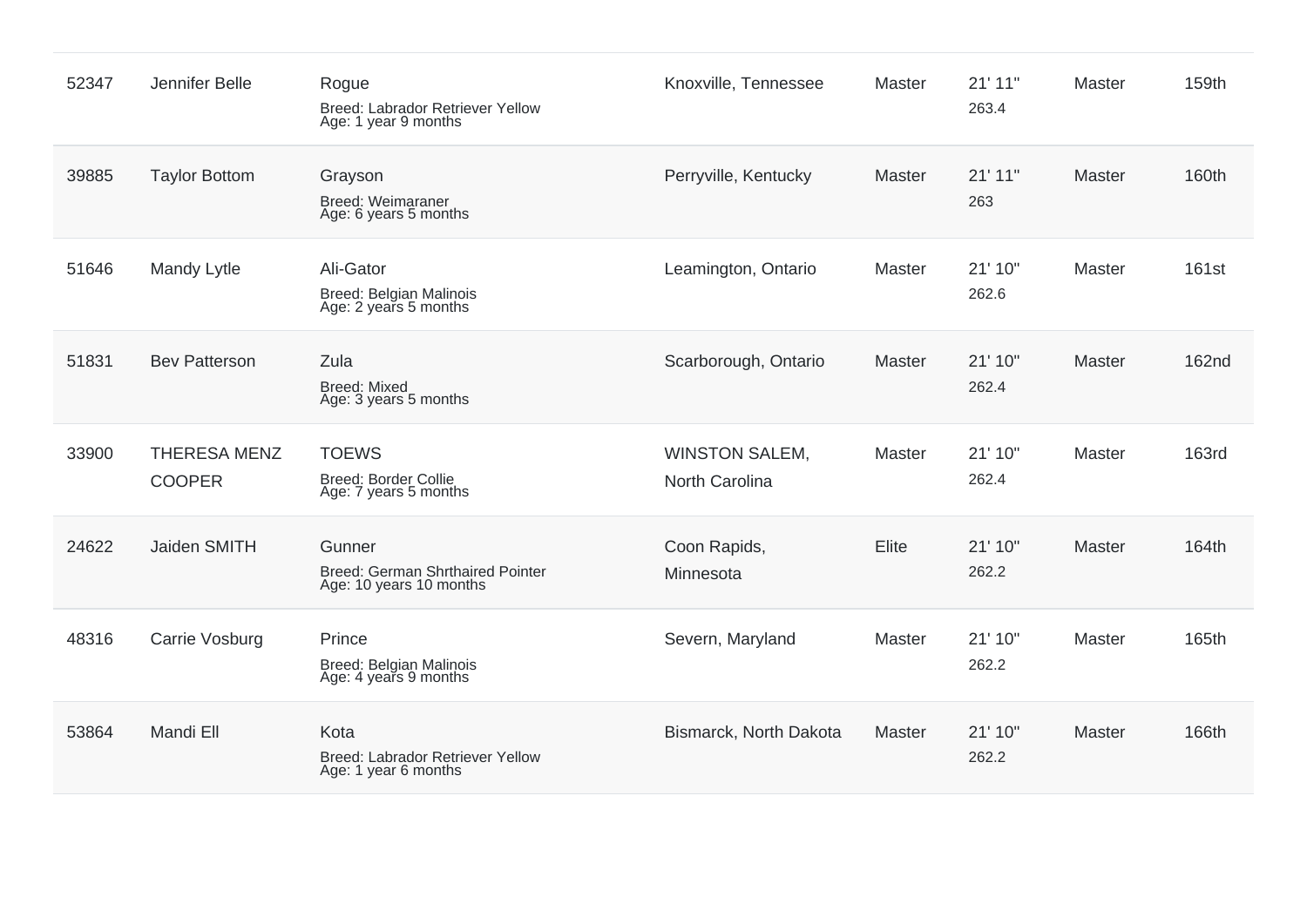| 46672 | <b>Melissa Ness</b>   | Katniss<br><b>Breed: Mixed</b><br>Age: 5 years 6 months                          | Ramona, California           | <b>Master</b> | 21'9''<br>261.8 | Master        | 167th        |
|-------|-----------------------|----------------------------------------------------------------------------------|------------------------------|---------------|-----------------|---------------|--------------|
| 51565 | Pam Casselman         | Myth<br>Breed: Belgian Malinois<br>Age: 5 years 7 months                         | Nepean, Ontario              | Master        | 21' 8''<br>260  | <b>Master</b> | 168th        |
| 43819 | Olivia Jutte          | Finn<br>Breed: Labrador Retriever Black<br>Age: 4 years 10 months                | Celina, Ohio                 | <b>Master</b> | 21' 8''<br>260  | Master        | 169th        |
| 47174 | <b>Nancy Price</b>    | <b>Bailey</b><br><b>Breed: Mixed</b><br>Age: 4 years 5 months                    | Charlotte, North<br>Carolina | Master        | 21'7''<br>259.8 | Master        | 170th        |
| 35600 | <b>Bobby Laird</b>    | <b>Hatteras</b><br>Breed: Labrador Retriever Chocolate<br>Age: 7 years 10 months | Cape Charles, Virginia       | <b>Master</b> | 21'7''<br>259.6 | Master        | 171st        |
| 51833 | Jace Engelstad        | Sasha<br>Breed: Belgian Malinois<br>Age: 8 years 9 months                        | Mandan, North Dakota         | <b>Master</b> | 21'7''<br>259.6 | Master        | <b>172nd</b> |
| 44633 | Laura Nagy            | Axel<br><b>Breed: German Shrthaired Pointer</b><br>Age: 6 years 5 months         | Glendale, Arizona            | Master        | 21'7''<br>259   | <b>Master</b> | <b>173rd</b> |
| 44126 | <b>Charles Martin</b> | Reagan<br>Breed: Labrador Retriever Black<br>Age: 6 years 2 months               | MINNEAPOLIS,<br>Minnesota    | Master        | 21'7''<br>259   | <b>Master</b> | 174th        |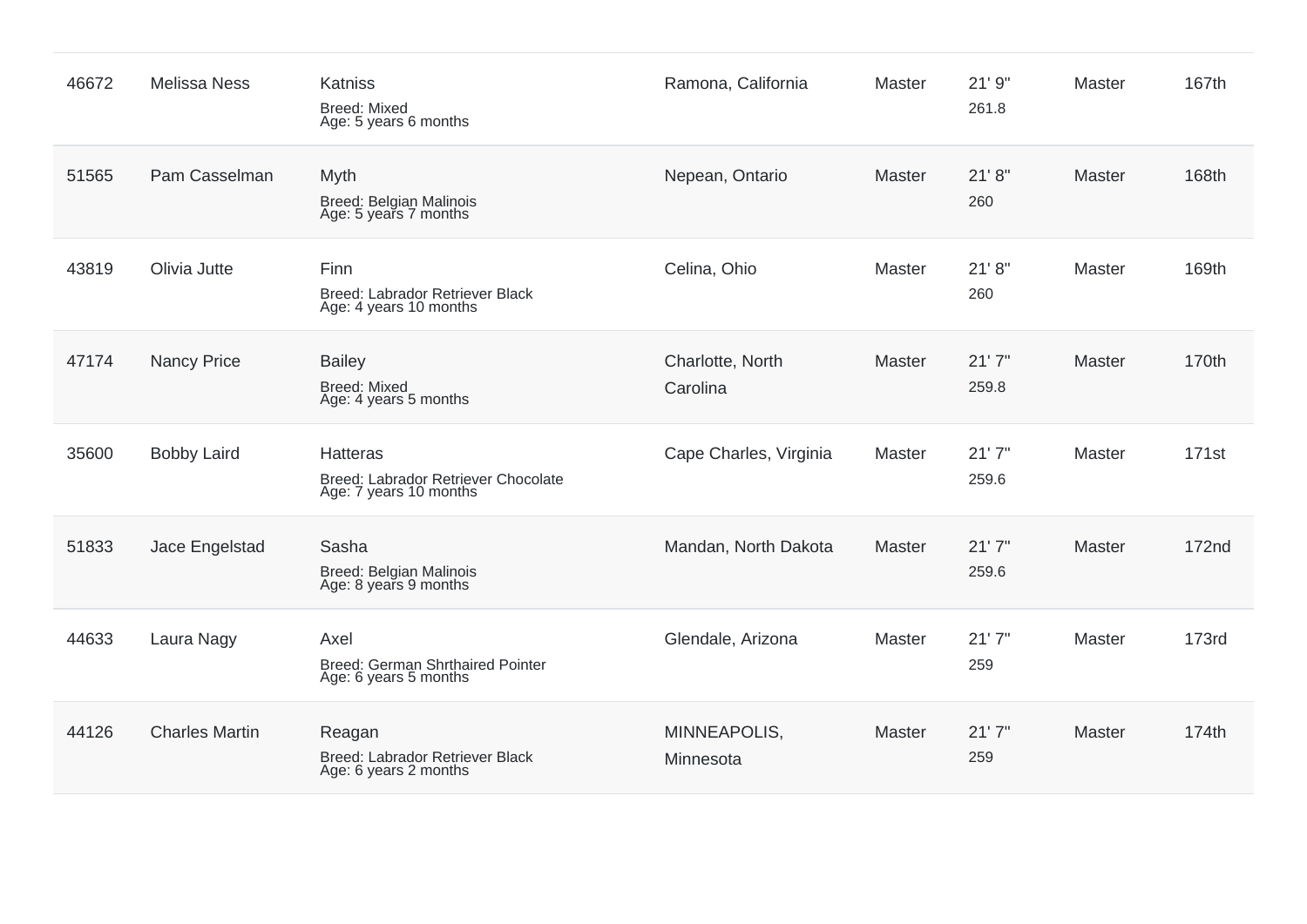| 42790 | Stephen Allen                          | Gibbs<br>Breed: Labrador Retriever Black<br>Age: 5 years 10 months                | Richland, Washington                    | Super<br>Elite | 21'6''<br>258.8 | <b>Master</b> | 175th        |
|-------|----------------------------------------|-----------------------------------------------------------------------------------|-----------------------------------------|----------------|-----------------|---------------|--------------|
| 52107 | <b>Bernadette</b><br><b>Balderston</b> | Sir Finnley Finnegan<br>Breed: Labrador Retriever Yellow<br>Age: 2 years 3 months | Boiling Springs Lake,<br>North Carolina | Senior         | 21'6''<br>258.6 | <b>Master</b> | 176th        |
| 47123 | Lisa Goucher                           | Time<br>Breed: Whippet<br>Age: 6 years 3 months                                   | Charlotte, Michigan                     | Super<br>Elite | 21'6''<br>258.6 | Master        | 177th        |
| 53669 | <b>Mandy Harris</b>                    | Nova<br><b>Breed: Belgian Malinois</b><br>Age: 5 years 5 months                   | Houston, Texas                          | Master         | 21'6''<br>258.6 | <b>Master</b> | 178th        |
| 38008 | Abbey Wilbricht                        | Paisley<br><b>Breed: Mixed</b><br>Age: 7 years 2 months                           | Belleville, Wisconsin                   | Super<br>Elite | 21'6''<br>258.2 | <b>Master</b> | 179th        |
| 53691 | <b>Robert Thibault</b>                 | Paragons Queen of Darkness<br>Breed: Standard Poodle<br>Age: 1 year 6 months      | st Catharines, Ontario                  | Senior         | 21'6''<br>258   | <b>Master</b> | 180th        |
| 23416 | <b>Cortney Adams</b>                   | Whiskey<br>Breed: Belgian Malinois<br>Age: 9 years 7 months                       | Glendale, Arizona                       | Super<br>Elite | 21'5''<br>257.8 | <b>Master</b> | <b>181st</b> |
| 51909 | Madison Ziebarth                       | <b>Diesel</b><br>Breed: Labrador Retriever Black<br>Age: 3 years 3 weeks          | Harrisburg, South<br>Dakota             | Senior         | 21'5''<br>257.6 | Master        | <b>182nd</b> |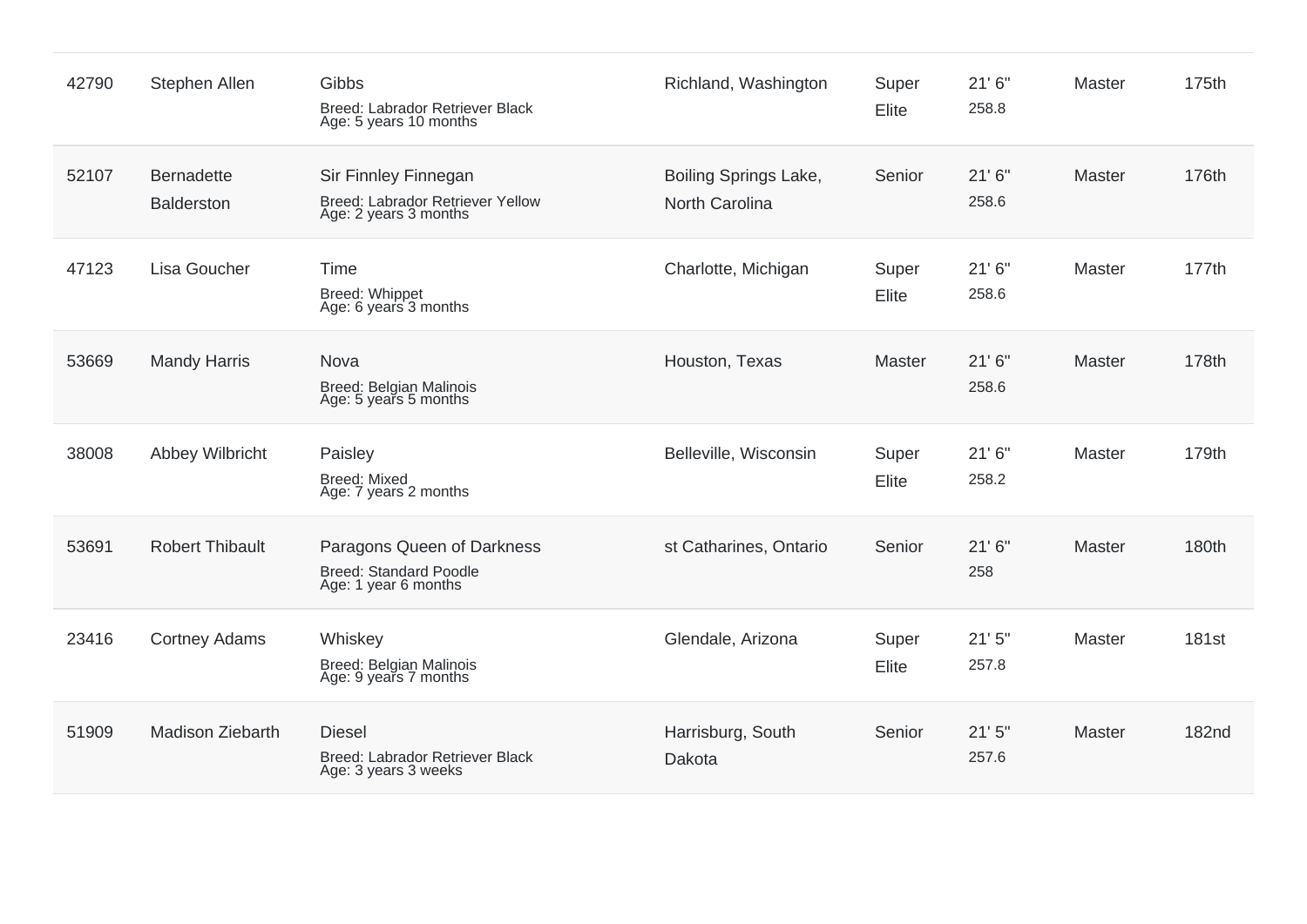| 52574 | Joanne Tolton               | Lexa<br>Breed: Other<br>Age: 4 years 4 days                                     | Elmwood, Ontario      |        | 21'5''<br>257.2   | Master        | <b>183rd</b> |
|-------|-----------------------------|---------------------------------------------------------------------------------|-----------------------|--------|-------------------|---------------|--------------|
| 41148 | Cindy Ferguson              | Hit<br>Breed: Whippet<br>Age: 6 years 3 months                                  | Indianapolis, Indiana | Elite  | 21'5''<br>257.2   | <b>Master</b> | 184th        |
| 45675 | Rachael Brinkman            | Omg<br>Breed: Whippet<br>Age: 12 years 2 months                                 | Gaines, Michigan      | Master | 21'5''<br>257     | Master        | 185th        |
| 41879 | <b>Barbara</b><br>Henderson | Tarmac<br><b>Breed: Mixed</b><br>Age: 5 years 7 months                          | Escondido, California | Elite  | 21'5''<br>257     | Master        | 186th        |
| 51985 | Aaron Estep                 | <b>Nicholas</b><br>Breed: Labrador Retriever Chocolate<br>Age: 3 years 5 months | MEDINA, Ohio          | Master | $21'$ 4"<br>256.8 | Master        | 187th        |
| 52259 | Kevin O'Brien               | Shadow<br>Breed: Belgian Malinois<br>Age: 8 years 1 month                       | Chesapeake, Virginia  | Master | $21'$ 4"<br>256   | Master        | 188th        |
| 42771 | Carrie Vosburg              | Dax<br>Breed: Belgian Malinois<br>Age: 5 years 6 months                         | Severn, Maryland      | Master | 21'3''<br>255.8   | <b>Master</b> | 189th        |
| 38573 | Gale Templeton              | <b>Clint Sheepwood</b><br><b>Breed: Border Collie</b><br>Age: 5 years 10 months | Clearfield, Kentucky  | Master | 21'3''<br>255.8   | <b>Master</b> | 190th        |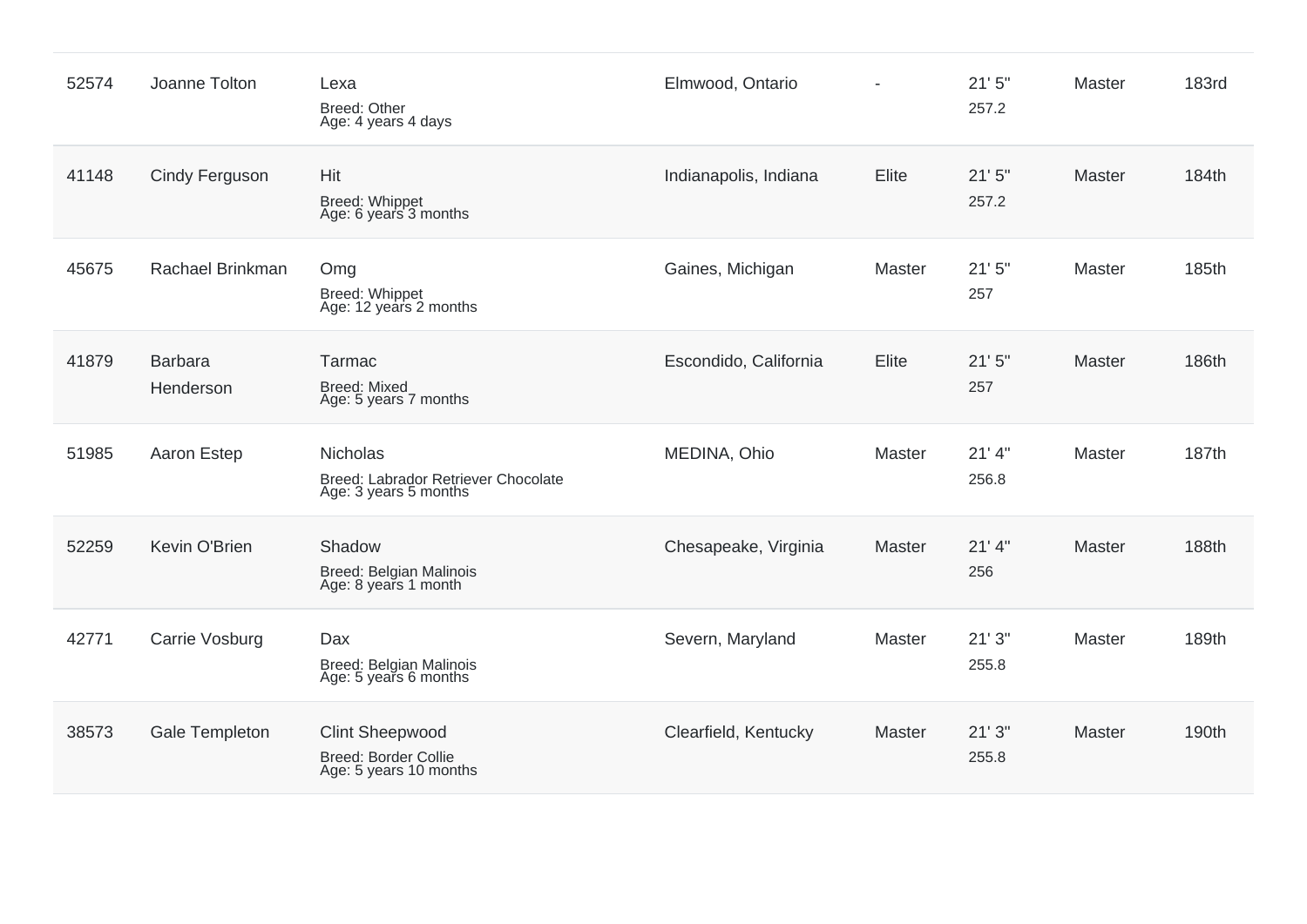| 49551 | <b>THERESA MENZ</b><br><b>COOPER</b> | <b>JYN ERSO</b><br><b>Breed: Border Collie</b><br>Age: 5 years 2 months  | <b>WINSTON SALEM,</b><br>North Carolina | Master | 21'3''<br>255.4 | <b>Master</b> | 191 <sub>st</sub> |
|-------|--------------------------------------|--------------------------------------------------------------------------|-----------------------------------------|--------|-----------------|---------------|-------------------|
| 41350 | Megan Busking                        | Oscar<br><b>Breed: Border Collie</b><br>Age: 5 years 7 months            | Casper, Wyoming                         | Elite  | 21'3''<br>255   | <b>Master</b> | 192 <sub>nd</sub> |
| 51760 | <b>Grant Dicker</b>                  | Storm<br>Breed: Belgian Malinois<br>Age: 9 years 5 months                | Caledonia, Ontario                      | Master | 21'2"<br>254.8  | Master        | 193rd             |
| 36829 | <b>Frank Moraff</b>                  | Luna<br>Breed: Labrador Retriever Chocolate<br>Age: 6 years 3 months     | Columbia, Maryland                      | Master | 21'2"<br>254.8  | Master        | 194th             |
| 52023 | <b>Jessica Steele</b>                | <b>Brody</b><br><b>Breed: Belgian Malinois</b><br>Age: 6 years 2 months  | Kansas City, Missouri                   | Master | 21'2"<br>254.6  | Master        | 195th             |
| 28523 | Molly Johnson                        | Bella X-1<br>Breed: Labrador Retriever Chocolate<br>Age: 8 years 3 weeks | Nampa, Idaho                            | Master | 21'2"<br>254.4  | Master        | 196th             |
| 53086 | Doran Lawrence                       | Ramsey<br>Breed: Dutch Shepherd<br>Age: 3 years 4 months                 | MAYSVILLE, North<br>Carolina            |        | 21'2"<br>254.4  | <b>Master</b> | 197th             |
| 49844 | <b>Katie Dunn</b>                    | Jameson<br>Breed: Dutch Shepherd<br>Age: 3 years 4 months                | Sevierville, Tennessee                  | Master | 21'2"<br>254.4  | Master        | 198th             |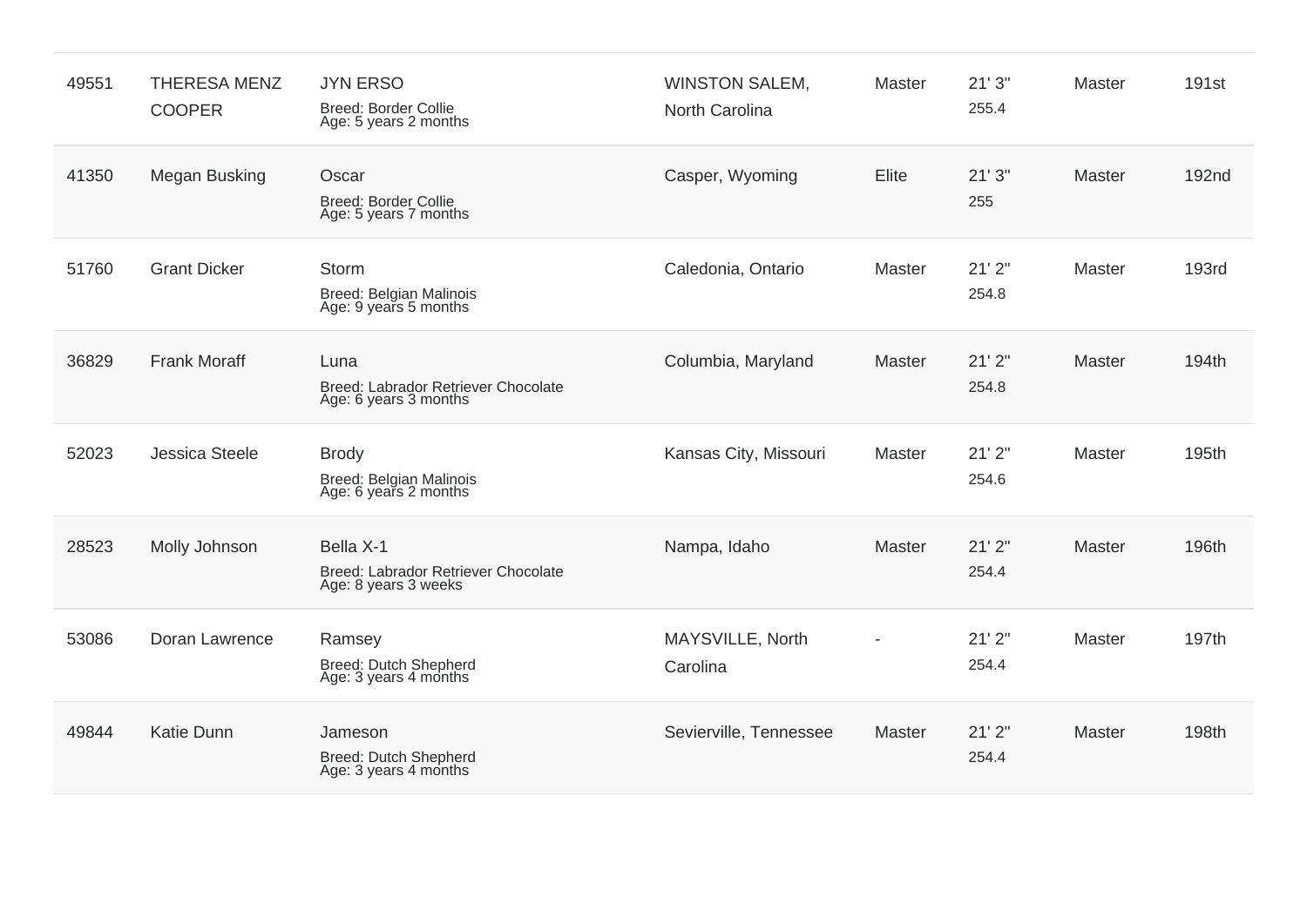| 53101 | <b>MELANIE SMITH</b>    | <b>Bliss</b><br><b>Breed: Border Collie</b><br>Age: 4 years 5 months      | COON RAPIDS,<br>Minnesota    | Master | 21'2"<br>254    | Master        | 199th |
|-------|-------------------------|---------------------------------------------------------------------------|------------------------------|--------|-----------------|---------------|-------|
| 44114 | <b>Rachael Bell</b>     | Ella<br>Breed: Labrador Retriever Yellow<br>Age: 4 years 7 months         | Webster,<br>Massachusetts    | Master | 21'1''<br>253.8 | <b>Master</b> | 200th |
| 51593 | Wendi Chapman           | Dublin<br>Breed: Labrador Retriever Black<br>Age: 2 years 5 months        | Honey Brook,<br>Pennsylvania | Senior | 21'1''<br>253.8 | Master        | 201st |
| 43601 | <b>Taylor Frederick</b> | Tag<br>Breed: Nova Scotia Duck Tolling Retriever<br>Age: 4 years 7 months | Cedar Rapids, Iowa           | Master | 21'1''<br>253.8 | Master        | 202nd |
| 44188 | <b>Becky Evans</b>      | <b>JAXX</b><br><b>Breed: Border Collie</b><br>Age: 8 years 1 month        | Whitby, Ontario              | Master | 21'1''<br>253.6 | Master        | 203rd |
| 53727 | David Dornan            | Mac<br>Breed: Labrador Retriever Black<br>Age: 1 year 10 months           | Lockport, Illinois           | Master | 21'1''<br>253.4 | <b>Master</b> | 204th |
| 48427 | <b>Andriel King</b>     | <b>Baylor</b><br>Breed: Chesapeake Bay Retriever<br>Age: 5 years 2 months | Columbia, Missouri           | Master | 21'0''<br>252.8 | Master        | 205th |
| 38009 | Candis Amasalian        | Pro<br><b>Breed: Other</b><br>Age: 6 years 3 months                       | Hanford, California          | Master | 21'0''<br>252.6 | Master        | 206th |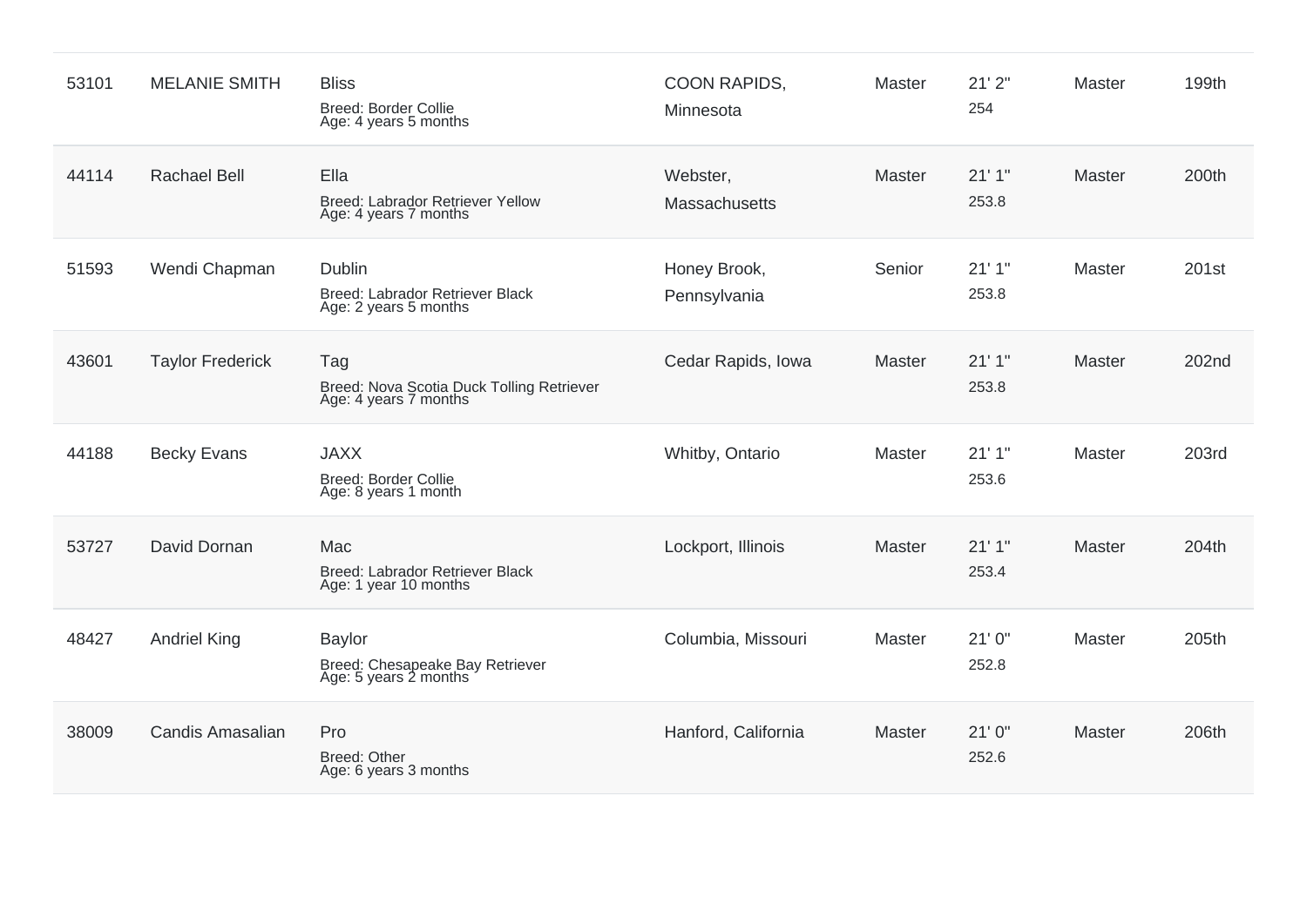| 46823 | Laurie Uebelhoer         | Althea May<br>Breed: Labrador Retriever Yellow<br>Age: 4 years 1 month               | Ridgeland, South<br>Carolina | Master | 21'0''<br>252    | <b>Master</b> | 207th |
|-------|--------------------------|--------------------------------------------------------------------------------------|------------------------------|--------|------------------|---------------|-------|
| 36939 | <b>Christine Forbush</b> | <b>Molly</b><br><b>Breed: Mixed</b><br>Age: 6 years 6 months                         | Elyria, Ohio                 | Master | 20' 11"<br>251.8 | <b>Master</b> | 208th |
| 33488 | Kimm Bonecutter          | Twist<br>Breed: Nova Scotia Duck Tolling Retriever<br>Age: 9 years 6 months          | Henderson, Nevada            | Elite  | 20' 11"<br>251.4 | <b>Master</b> | 209th |
| 48745 | Robby Wolf               | Kari<br>Breed: Belgian Malinois<br>Age: 5 years 11 months                            | Huron, Ohio                  | Master | 20' 10"<br>250.8 | Master        | 210th |
| 51976 | <b>Shelly Lacey</b>      | SilversmithNewHorizonRocketMan<br><b>Breed: Weimaraner</b><br>Age: 6 years 11 months | Selwyn, Ontario              | Master | 20' 10"<br>250.8 | <b>Master</b> | 211th |
| 36341 | Joey Spurlock            | Sami<br>Breed: Labrador Retriever Yellow<br>Age: 7 years 4 months                    | Spooner, Wisconsin           | Elite  | 20' 10"<br>250.6 | Master        | 212th |
| 51457 | Amanda<br>Morrissey      | Vamp<br>Breed: Belgian Malinois<br>Age: 6 years 6 months                             | Kansas City, Missouri        | Senior | 20' 10"<br>250.6 | <b>Master</b> | 213th |
| 49232 | <b>Rachael Bell</b>      | <b>Rubix</b><br><b>Breed: Belgian Malinois</b><br>Age: 4 years 6 months              | Webster,<br>Massachusetts    | Master | 20' 10"<br>250.4 | <b>Master</b> | 214th |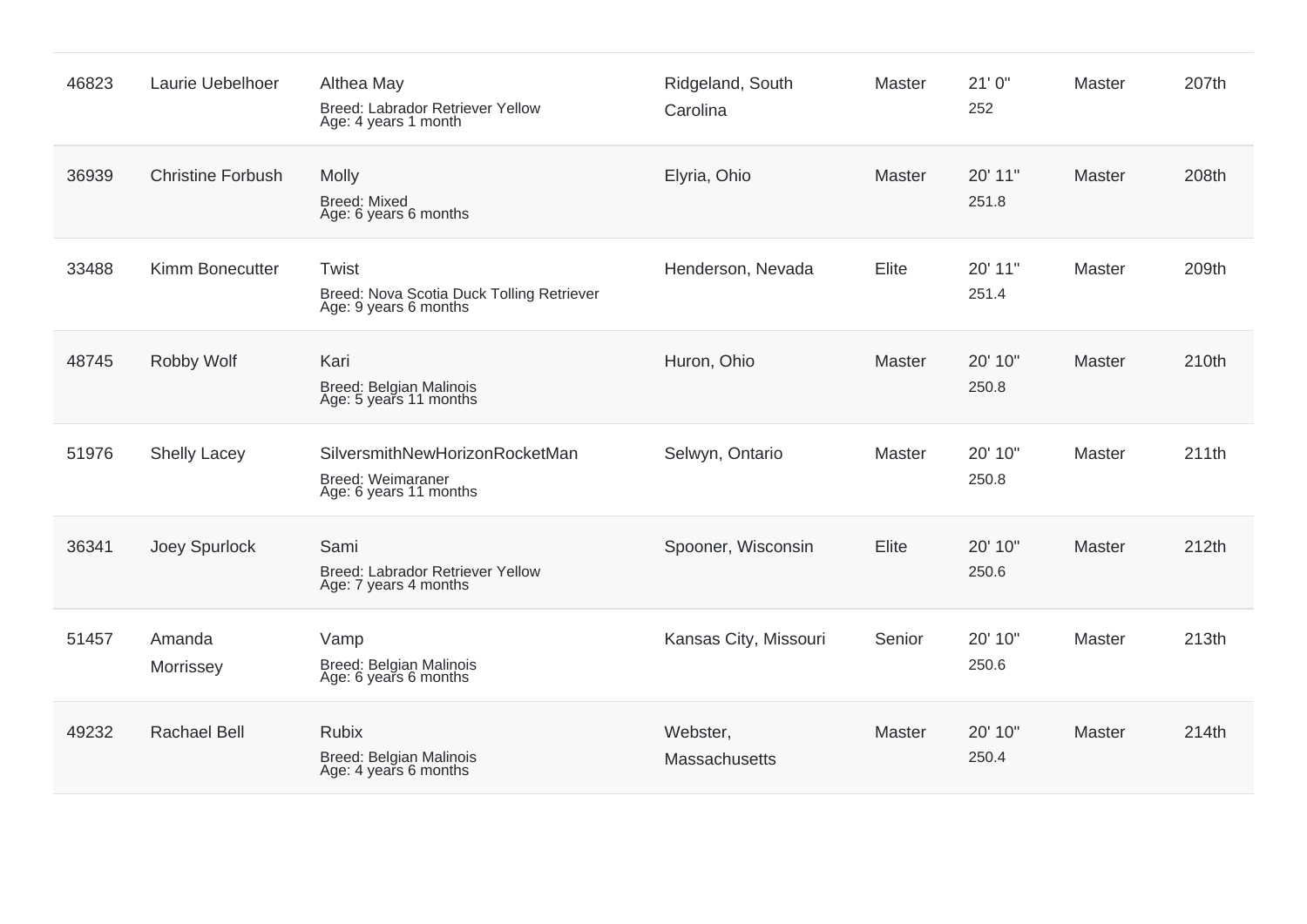| 52116 | <b>Jory Schlink</b>  | Ava<br>Breed: Labrador Retriever Black<br>Age: 4 years 9 months           | Osnabrock, North<br>Dakota | Master        | 20' 10"<br>250.4 | <b>Master</b> | 215th |
|-------|----------------------|---------------------------------------------------------------------------|----------------------------|---------------|------------------|---------------|-------|
| 45613 | <b>Bill Helfer</b>   | Trooper<br>Breed: Labrador Retriever Black<br>Age: 4 years 4 months       | Kalispell, Montana         | <b>Master</b> | 20' 9"<br>249.8  | <b>Master</b> | 216th |
| 44534 | <b>Eric Williams</b> | Calypso<br>Breed: American Pit Bull Terrier<br>Age: 4 years 7 months      | Indianapolis, Indiana      | Senior        | 20' 9"<br>249.4  | <b>Master</b> | 217th |
| 45587 | Jim Meincke          | Gauge<br>Breed: Labrador Retriever Chocolate<br>Age: 4 years 4 months     | Greenfield, Wisconsin      | Elite         | 20' 9"<br>249.4  | Master        | 218th |
| 53163 | <b>Kristin Kay</b>   | Tayto<br><b>Breed: German Shrthaired Pointer</b><br>Age: 3 years 3 months | Gardner, Kansas            | Master        | 20' 9"<br>249.2  | <b>Master</b> | 219th |
| 37919 | <b>Tom Dropik</b>    | <b>Little Rascal</b><br><b>Breed: Mixed</b><br>Age: 6 years 7 months      | New Prague,<br>Minnesota   | Master        | 20' 9"<br>249    | <b>Master</b> | 220th |
| 52722 | Cassie Vasko         | Hydra<br>Breed: Belgian Malinois<br>Age: 6 years 6 months                 | Chesterland, Ohio          |               | 20' 8"<br>248.4  | <b>Master</b> | 221st |
| 43688 | <b>Kelly Dailey</b>  | Shannon<br><b>Breed: Mixed</b><br>Age: 6 years 6 months                   | Eliot, Maine               | <b>Master</b> | 20' 8"<br>248    | <b>Master</b> | 222nd |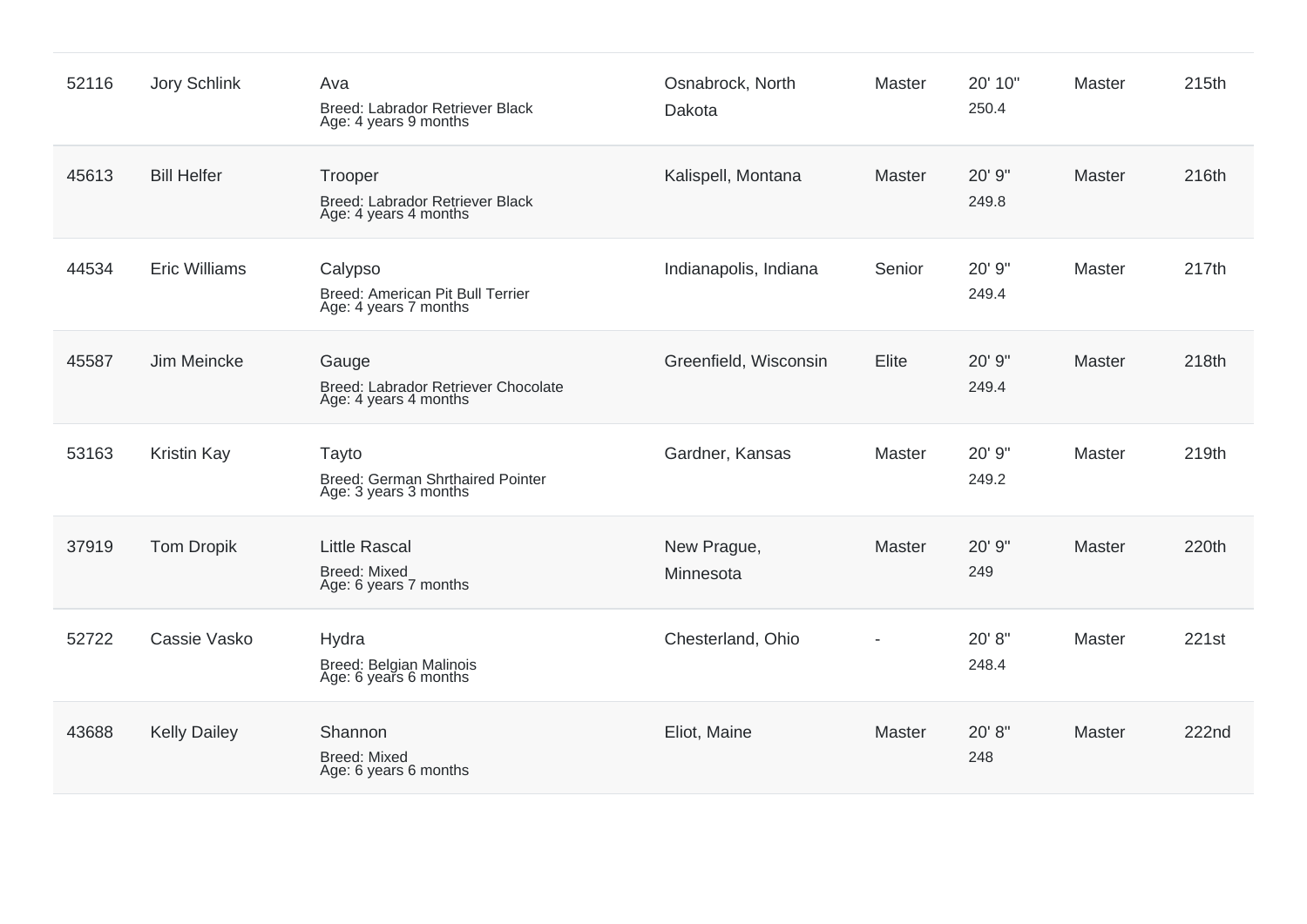| 51709 | <b>Jordan Parks</b>  | Lilo<br>Breed: Labrador Retriever Yellow<br>Age: 2 years 8 months         | Bel Air, Maryland          | Master        | 20' 7"<br>247.8 | <b>Master</b> | 223rd |
|-------|----------------------|---------------------------------------------------------------------------|----------------------------|---------------|-----------------|---------------|-------|
| 47956 | Melissa Eckerman     | The Mouse<br>Breed: Australian Shepherd Dog<br>Age: 5 years 3 months      | Wellsville, Kansas         | Master        | 20' 7"<br>247.6 | <b>Master</b> | 224th |
| 35519 | <b>Babz Mahony</b>   | <b>Miss Kitty</b><br><b>Breed: Border Collie</b><br>Age: 7 years 8 months | Brooksville, Florida       | Master        | 20' 7"<br>247.4 | Master        | 225th |
| 53174 | <b>Tracey Hudson</b> | Tonic<br>Breed: Chesapeake Bay Retriever<br>Age: 1 year 11 months         | Mack, Colorado             | <b>Master</b> | 20' 7"<br>247.2 | Master        | 226th |
| 51642 | Andrea Wilson        | Memphis<br>Breed: Labrador Retriever Yellow<br>Age: 3 years 5 months      | Wakeman, Ohio              | Master        | 20' 7"<br>247.2 | Master        | 227th |
| 45089 | Alisha Voje          | Ava<br>Breed: Labrador Retriever Black<br>Age: 4 years 9 months           | Osnabrock, North<br>Dakota | Master        | 20' 7"<br>247.2 | Master        | 228th |
| 27560 | <b>Erin Bailey</b>   | Casco<br>Breed: Labrador Retriever Black<br>Age: 8 years 10 months        | Westport Island, Maine     | Master        | 20' 6"<br>246.8 | <b>Master</b> | 229th |
| 42977 | Maggie<br>Bogdanski  | Leo<br>Breed: Australian Shepherd Dog<br>Age: 4 years 11 months           | Mebane, North<br>Carolina  | Senior        | 20' 6"<br>246.8 | Master        | 230th |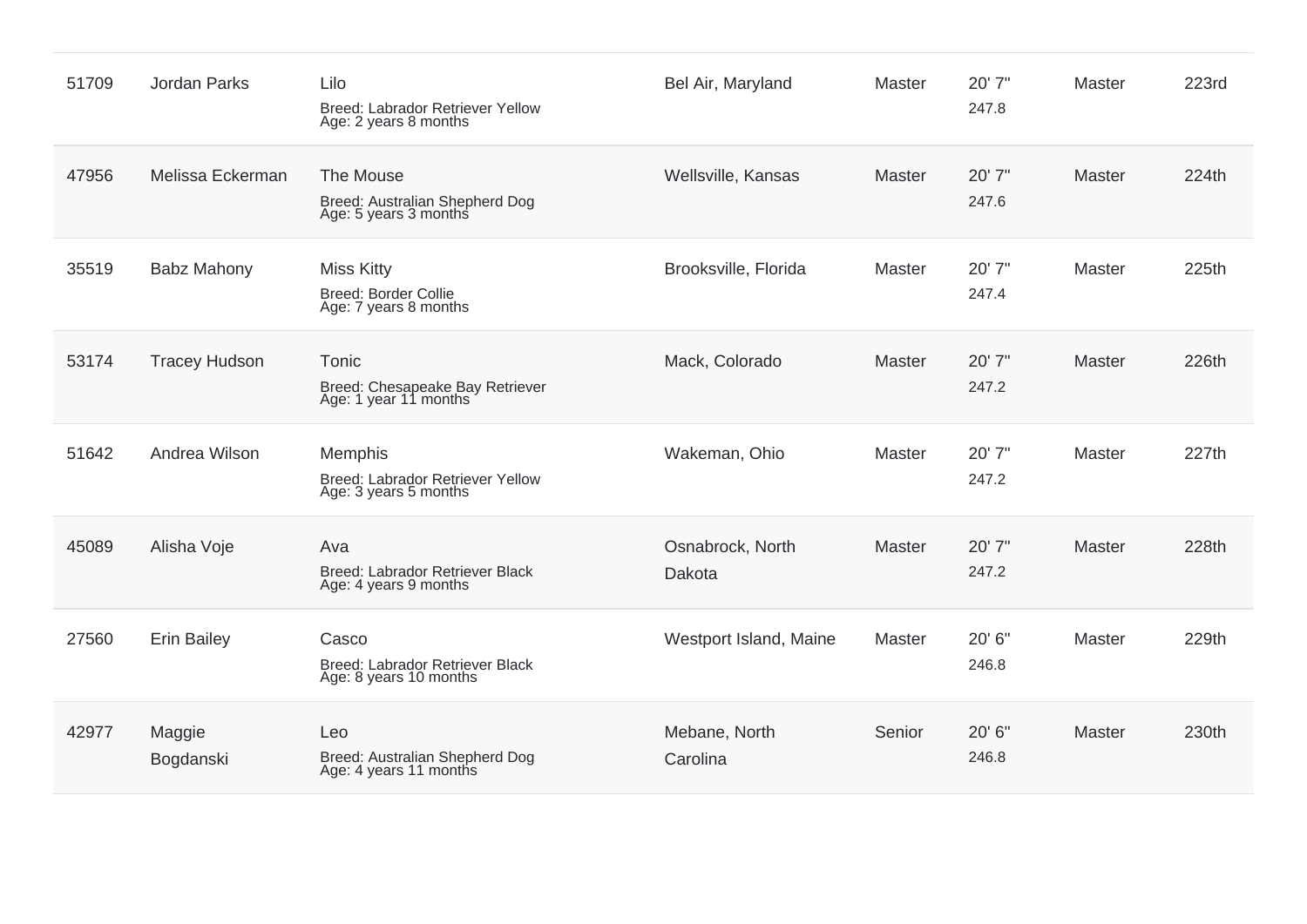| 46665 | <b>MATTHEW</b><br><b>COOPER</b>        | <b>HOSSA BICKELL PICKLE</b><br>Breed: Australian Shepherd Dog<br>Age: 5 years 1 month | Winston Salem, North<br>Carolina               | Master        | 20' 6"<br>246.6 | <b>Master</b> | 231st |
|-------|----------------------------------------|---------------------------------------------------------------------------------------|------------------------------------------------|---------------|-----------------|---------------|-------|
| 33993 | <b>Tracey Hudson</b>                   | Decoy<br>Breed: Chesapeake Bay Retriever<br>Age: 7 years 1 week                       | Mack, Colorado                                 | <b>Master</b> | 20' 6"<br>246.6 | <b>Master</b> | 232nd |
| 45642 | Cassandra Levy                         | Delilah<br>Breed: German Shepherd Dog<br>Age: 6 years 5 months                        | Mono, Ontario                                  | Master        | 20' 6"<br>246.6 | <b>Master</b> | 233rd |
| 44421 | <b>Bernadette</b><br><b>Balderston</b> | <b>Rudy Ruettiger</b><br>Breed: Labrador Retriever Black<br>Age: 4 years 6 months     | Boiling Springs Lake,<br><b>North Carolina</b> | <b>Master</b> | 20' 6"<br>246.4 | Master        | 234th |
| 45612 | Nina Helfer                            | Charger<br>Breed: Labrador Retriever Black<br>Age: 4 years 4 months                   | Kalispell, Montana                             | Senior        | 20' 6"<br>246.4 | <b>Master</b> | 235th |
| 35214 | <b>Becky Brown</b>                     | Tonka<br>Breed: Labrador Retriever Chocolate<br>Age: 7 years 2 weeks                  | Minneapolis, Minnesota                         | <b>Master</b> | 20' 6"<br>246.4 | Master        | 236th |
| 52943 | <b>Emaree Nester</b>                   | Cinder<br>Breed: Whippet<br>Age: 2 years 10 months                                    | Overland Park, Kansas                          | Senior        | 20' 6"<br>246.2 | Master        | 237th |
| 38679 | <b>Cassie Hancock</b>                  | Caper<br><b>Breed: Belgian Malinois</b><br>Age: 8 years 3 weeks                       | Hillsborough, North<br>Carolina                | <b>Master</b> | 20' 6"<br>246.2 | Master        | 238th |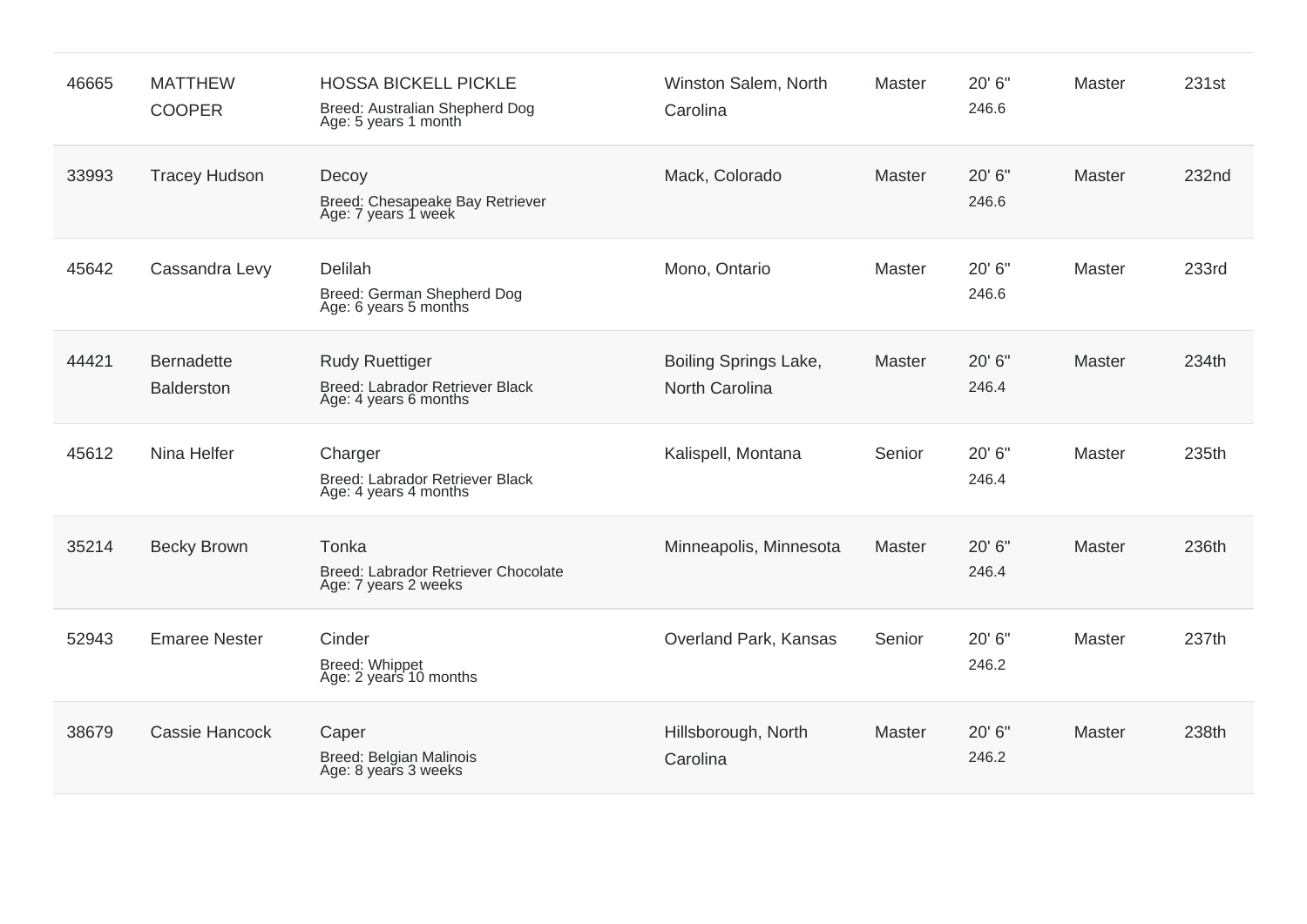| 41361 | <b>Carol Douglas</b> | <b>YOLO</b><br>Breed: Whippet<br>Age: 7 years 4 months                      | Burlington, Ontario         | Master        | 20' 6"<br>246.2 | <b>Master</b> | 239th |
|-------|----------------------|-----------------------------------------------------------------------------|-----------------------------|---------------|-----------------|---------------|-------|
| 43386 | Jewel Schroetter     | Zorra Rojo<br>Breed: Labrador Retriever Yellow<br>Age: 4 years 11 months    | Wild Rose, Wisconsin        | <b>Master</b> | 20' 6"<br>246   | Master        | 240th |
| 44409 | Brooklyn Ziebarth    | <b>Bailey</b><br>Breed: Labrador Retriever Yellow<br>Age: 5 years 1 month   | Harrisburg, South<br>Dakota | Master        | 20' 6"<br>246   | <b>Master</b> | 241st |
| 39613 | Megan Townsend       | <b>RANGER</b><br>Breed: Labrador Retriever Black<br>Age: 6 years 2 weeks    | DeSoto, Missouri            | Master        | 20' 5"<br>245.8 | Master        | 242nd |
| 51908 | Payton McCabe        | <b>Kirk</b><br>Breed: Labrador Retriever Chocolate<br>Age: 2 years 7 months | Union, Kentucky             | Senior        | 20' 5"<br>245.8 | Master        | 243rd |
| 54458 | Lance McManus        | Torchy<br><b>Breed: Mixed</b><br>Age: 3 years 8 months                      | Humble, Texas               |               | 20' 5"<br>245.4 | <b>Master</b> | 244th |
| 27124 | Lindsay Boersma      | <b>Stanley</b><br><b>Breed: Mixed</b><br>Age: 9 years 2 weeks               | Bloomington, Indiana        | Master        | 20' 5"<br>245.4 | <b>Master</b> | 245th |
| 51965 | <b>Ellie Cole</b>    | Indy<br>Breed: Golden Retriever<br>Age: 3 years 6 months                    | Overland Park, Kansas       | Senior        | 20' 5"<br>245.2 | Master        | 246th |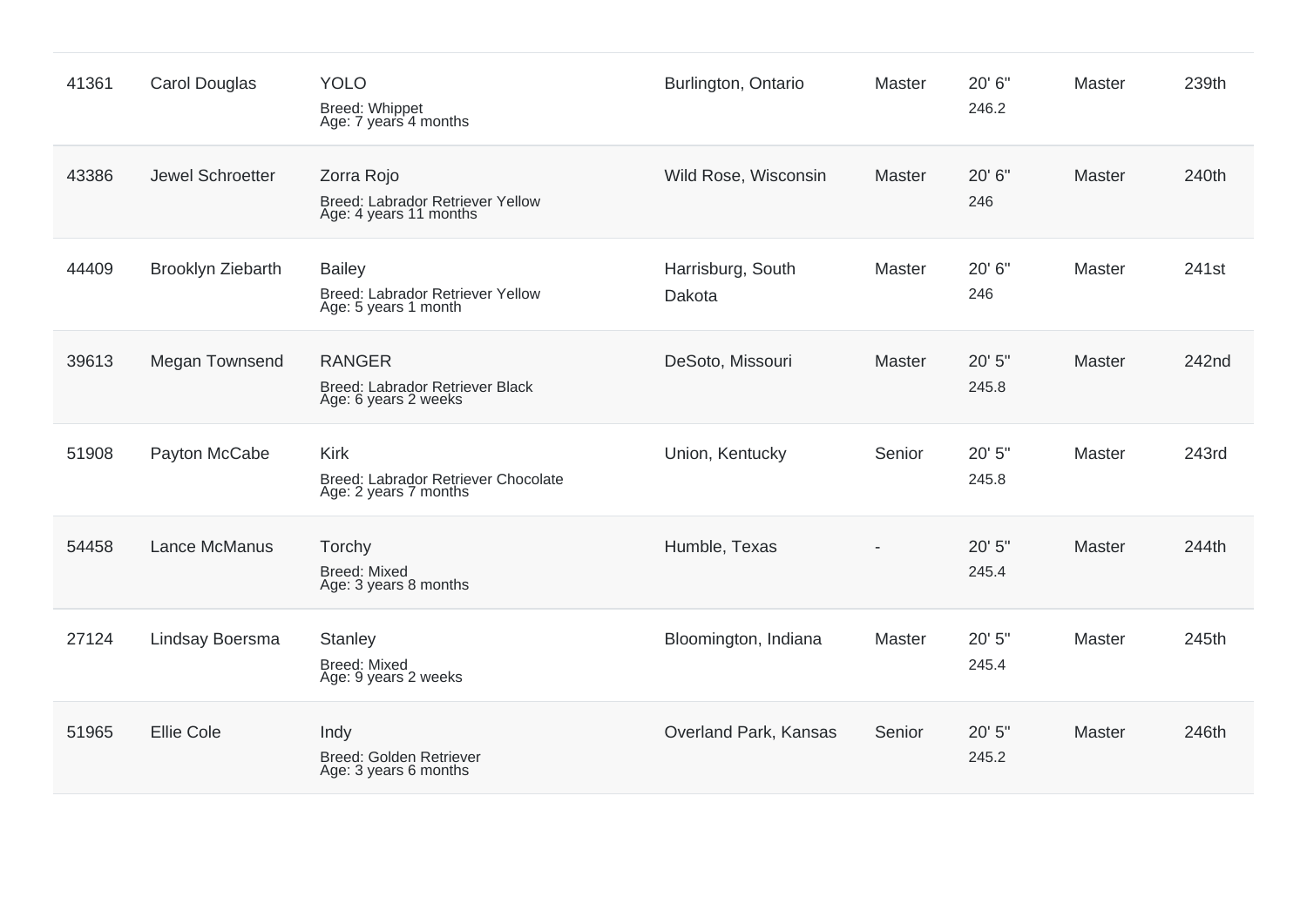| 33853 | Dawn Farah                 | Krooz<br><b>Breed: Mixed</b><br>Age: 7 years 4 months                    | Bradford, Ontario            | <b>Master</b>  | 20' 5"<br>245   | Master        | 247th |
|-------|----------------------------|--------------------------------------------------------------------------|------------------------------|----------------|-----------------|---------------|-------|
| 40172 | Michelle Kane              | Sasha<br>Breed: Labrador Retriever Black<br>Age: 6 years 4 months        | Virginia Beach, Virginia     | <b>Master</b>  | 20' 5"<br>245   | <b>Master</b> | 248th |
| 53735 | Jen Hall                   | Viva<br>Breed: Belgian Malinois<br>Age: 10 years 1 day                   | Gilford, Ontario             | $\blacksquare$ | 20' 4"<br>244.6 | Master        | 249th |
| 27446 | <b>Laura Dillon Pitzer</b> | Echo<br>Breed: Belgian Malinois<br>Age: 9 years 7 months                 | Florissant, Colorado         | Master         | 20' 4"<br>244.4 | Master        | 250th |
| 36758 | Kristin Landau             | Philomena<br>Breed: Chesapeake Bay Retriever<br>Age: 7 years 11 months   | Driggs, Idaho                | <b>Master</b>  | 20' 4"<br>244.4 | Master        | 251st |
| 49406 | <b>Jarrod Peek</b>         | Moose<br>Breed: Labrador Retriever Chocolate<br>Age: 5 years 6 months    | Danville, Kentucky           | Master         | 20' 4"<br>244   | <b>Master</b> | 252nd |
| 42111 | <b>Kaity Ross</b>          | Max<br><b>Breed: German Shrthaired Pointer</b><br>Age: 7 years 10 months | Ravenswood, West<br>Virginia | <b>Master</b>  | 20' 4"<br>244   | Master        | 253rd |
| 51499 | Kim Dunn                   | Riot<br>Breed: Belgian Malinois<br>Age: 4 years 7 months                 | Sevierville, Tennessee       | Senior         | 20' 4"<br>244   | Master        | 254th |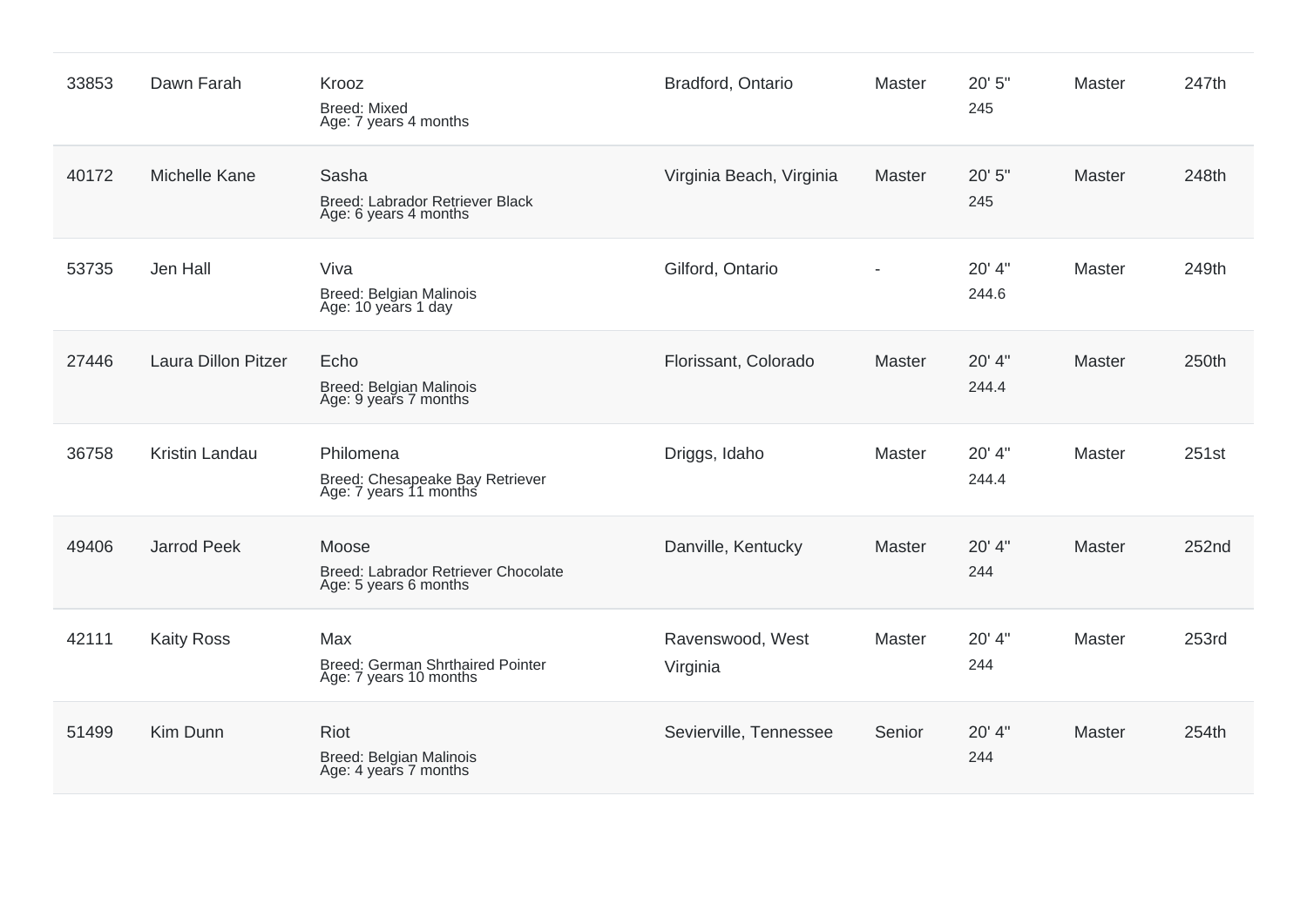| 48351 | <b>Debbie Niles</b>  | Cash<br>Breed: Labrador Retriever Black<br>Age: 4 years 2 months             | Dover, New Hampshire         | Senior | 20' 3"<br>243.8 | <b>Master</b> | 255th |
|-------|----------------------|------------------------------------------------------------------------------|------------------------------|--------|-----------------|---------------|-------|
| 45897 | Cindy Morgan         | Roux<br>Breed: Labrador Retriever Chocolate<br>Age: 5 years 1 month          | Walker, Louisiana            | Master | 20' 3"<br>243.8 | Master        | 256th |
| 46905 | <b>Rachel Zipsie</b> | <b>Rizzo</b><br>Breed: Labrador Retriever Chocolate<br>Age: 5 years 7 months | Greenville, Michigan         | Master | 20' 3"<br>243.8 | <b>Master</b> | 257th |
| 45952 | Pamela Bennett       | Force<br><b>Breed: Other</b><br>Age: 4 years 11 months                       | Burlington, Ontario          | Master | 20' 3"<br>243.6 | Master        | 258th |
| 45297 | Jakob Chapman        | Callie<br>Breed: Labrador Retriever Chocolate<br>Age: 4 years 8 months       | Honey Brook,<br>Pennsylvania | Master | 20' 3"<br>243.6 | Master        | 259th |
| 52198 | Kyle Harding         | Remi<br>Breed: Labrador Retriever Black<br>Age: 7 years 9 months             | Wade, North Carolina         |        | 20' 3"<br>243.4 | <b>Master</b> | 260th |
| 51665 | Crystal McClaran     | <b>MC's Super Sally</b><br><b>Breed: Mixed</b><br>Age: 2 years 5 months      | Cape Coral, Florida          | Senior | 20' 3"<br>243.4 | <b>Master</b> | 261st |
| 40663 | <b>Yvet Montiel</b>  | Trouble<br>Breed: Dutch Shepherd<br>Age: 8 years 6 months                    | Lafayette, Colorado          | Master | 20' 3"<br>243.4 | <b>Master</b> | 262nd |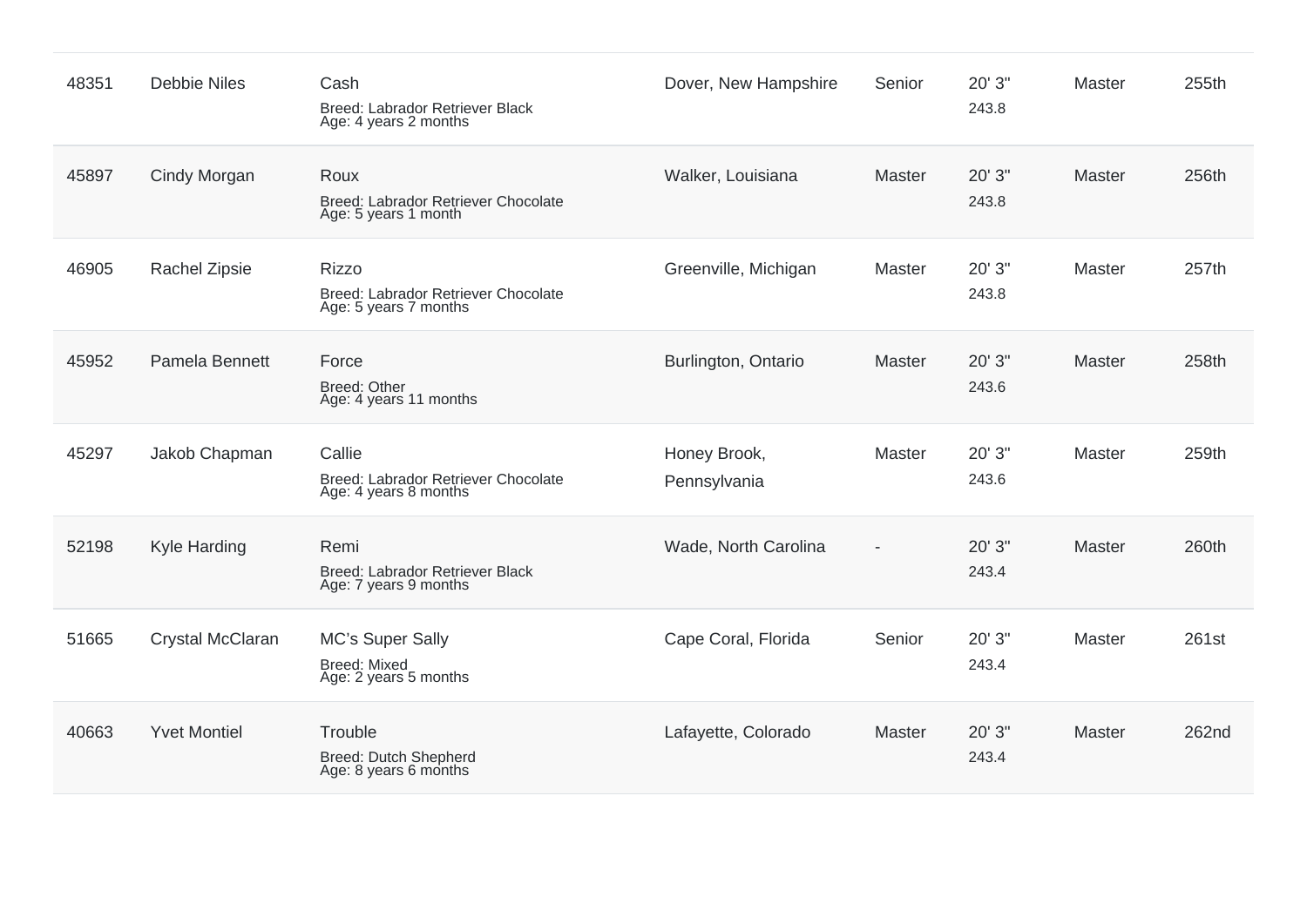| 50244 | <b>Melanie Lake</b>           | Earnhardt<br><b>Breed: Mixed</b><br>Age: 3 years 3 months                                    | Graham, North<br>Carolina    | Senior | 20' 3"<br>243.4 | <b>Master</b> | 263rd |
|-------|-------------------------------|----------------------------------------------------------------------------------------------|------------------------------|--------|-----------------|---------------|-------|
| 49884 | Jeff Lundeby                  | <b>Riley</b><br>Breed: Labrador Retriever Yellow<br>Age: 5 years 8 months                    | Grand Forks, North<br>Dakota | Senior | 20' 3"<br>243   | <b>Master</b> | 264th |
| 50800 | <b>Brian Fowler</b>           | Benny<br>Breed: Mixed<br>Age: 6 years 2 months                                               | Bend, Oregon                 | Master | 20' 2"<br>242.8 | <b>Master</b> | 265th |
| 50555 | Daniel Holder                 | Huckleberry<br>Breed: Labrador Retriever Yellow<br>Age: 5 years 2 months                     | Wedowee, Alabama             | Senior | 20' 2"<br>242.6 | Master        | 266th |
| 53193 | <b>Tracie-Marie</b><br>Landry | <b>Sir Remington Silver</b><br>Breed: Labrador Retriever Chocolate<br>Age: 2 years 11 months | Bowmanville, Ontario         | Senior | 20' 2"<br>242.6 | Master        | 267th |
| 32957 | Nicole Besterman              | Rogue<br>Breed: Border Collie<br>Age: 7 years 4 months                                       | Verona, Pennsylvania         | Master | 20' 2"<br>242.6 | Master        | 268th |
| 52104 | Sheena van den<br>Bergh       | <b>BOOMERANG!</b><br><b>Breed: Mixed</b><br>Age: 2 years 8 months                            | West Flamborough,<br>Ontario | Senior | 20' 2"<br>242   | <b>Master</b> | 269th |
| 38004 | Donna Durham                  | Bear<br><b>Breed: Mixed</b><br>Age: 7 years 8 months                                         | Phoenix, Arizona             | Master | 20' 1"<br>241.8 | Master        | 270th |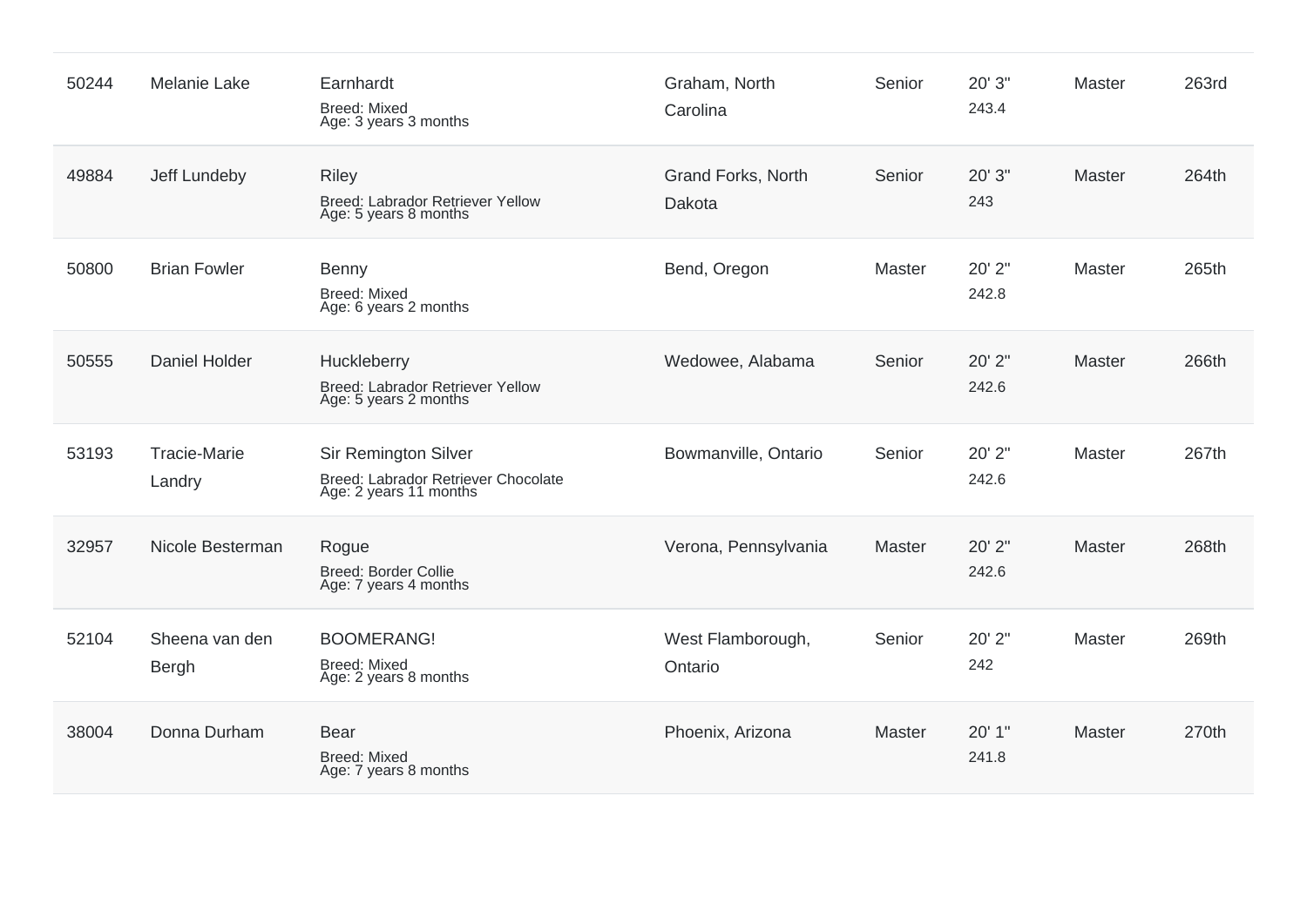| 39125 | Andrea Galloway      | Mia<br>Breed: Border Collie<br>Age: 8 years 2 months                              | Frankfort, Kentucky          | Senior        | 20' 1"<br>241.8 | <b>Master</b> | 271st |
|-------|----------------------|-----------------------------------------------------------------------------------|------------------------------|---------------|-----------------|---------------|-------|
| 39824 | <b>Garry Collins</b> | <b>Belle</b><br><b>Breed: German Shrthaired Pointer</b><br>Age: 5 years 10 months | Townsend, Delaware           | <b>Master</b> | 20' 1"<br>241.6 | Master        | 272nd |
| 37121 | Jacob Salisbury      | Red<br><b>Breed: Mixed</b><br>Age: 8 years 2 weeks                                | Ashland, Kentucky            | Master        | 20' 1"<br>241.4 | <b>Master</b> | 273rd |
| 35371 | <b>Alexis Adams</b>  | Gracie<br><b>Breed: Mixed</b><br>Age: 9 years 6 months                            | Cedar Rapids, Iowa           | Senior        | 20'1"<br>241.4  | Master        | 274th |
| 51993 | christina Eichorst   | Tara<br>Breed: Labrador Retriever Black<br>Age: 2 years 7 months                  | braselton, Georgia           |               | 20' 1"<br>241.4 | <b>Master</b> | 275th |
| 36723 | Shannon Regan        | Denali<br>Breed: Labrador Retriever Black<br>Age: 6 years 5 months                | North Berwick, Maine         | Master        | 20'1"<br>241.2  | <b>Master</b> | 276th |
| 46629 | Vanessa Ogint        | <b>Puddle Duck Foxtrot</b><br><b>Breed: Mixed</b><br>Age: 6 years 2 months        | Charlotte, North<br>Carolina | Senior        | 20' 0"<br>240.8 | <b>Master</b> | 277th |
| 36943 | Amanda Dolly         | Knox<br><b>Breed: Mixed</b><br>Age: 7 years 5 months                              | Sleepy Eye, Minnesota        | Master        | 20' 0"<br>240.8 | Master        | 278th |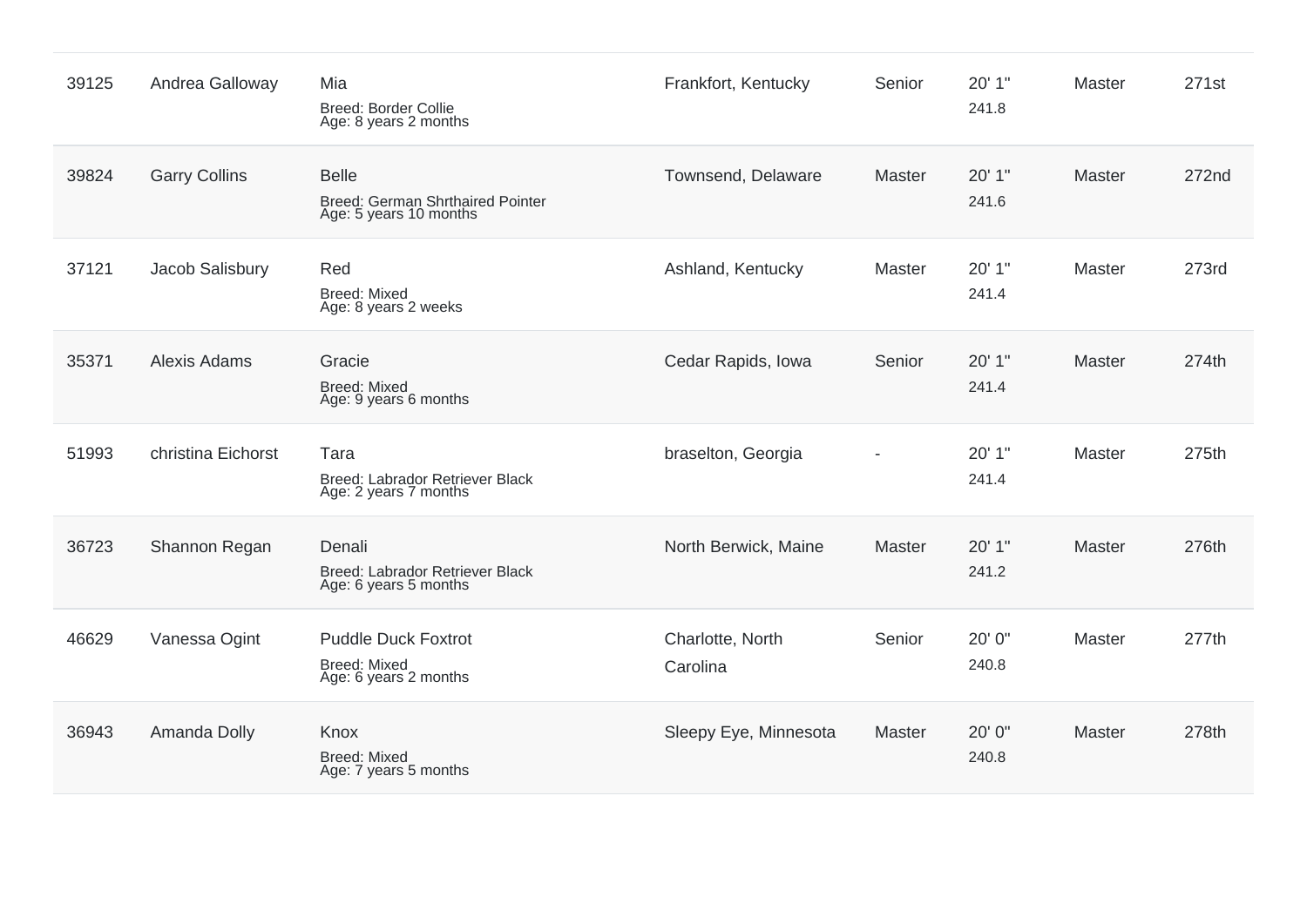| 39306 | <b>Karen Hludik</b>    | Alburt<br>Breed: Labrador Retriever Yellow<br>Age: 6 years 7 months      | Wells, Maine                 | <b>Master</b> | 20' 0"<br>240.6  | Master | 279th |
|-------|------------------------|--------------------------------------------------------------------------|------------------------------|---------------|------------------|--------|-------|
| 52120 | <b>Melissa Ness</b>    | <b>MC's Falkor</b><br><b>Breed: Mixed</b><br>Age: 2 years 5 months       | Ramona, California           |               | 20' 0"<br>240.4  | Master | 280th |
| 36300 | Debra Mittelsteadt     | Charm<br>Breed: Chesapeake Bay Retriever<br>Age: 7 years 2 weeks         | Monroe, North Carolina       | Master        | 20' 0"<br>240.2  | Master | 281st |
| 51677 | <b>Mariah Andersen</b> | Grizzly<br>Breed: Labrador Retriever Chocolate<br>Age: 2 years 11 months | Wisner, Nebraska             | Senior        | 20' 0"<br>240    | Master | 282nd |
| 45222 | Kendra Ward            | Davina<br>Breed: German Shepherd Dog<br>Age: 4 years 9 months            | Storrs, Connecticut          | Senior        | 19' 11"<br>239.6 |        | 283rd |
| 52369 | Debra Feller           | <b>HENRI</b><br>Breed: Labrador Retriever Yellow<br>Age: 1 year 9 months | ridgeland, South<br>Carolina | Senior        | 19' 11"<br>239.2 |        | 284th |
| 46728 | Rebecca Raby           | Maeve<br>Breed: Golden Retriever<br>Age: 5 years 7 months                | Courtice, Ontario            | Senior        | 19' 11"<br>239   | Senior | 285th |
| 42841 | John Mimnall           | Gracie<br>Breed: Labrador Retriever Black<br>Age: 5 years 11 months      | Dauphin, Pennsylvania        | Master        | 19' 10"<br>238.8 | Senior | 286th |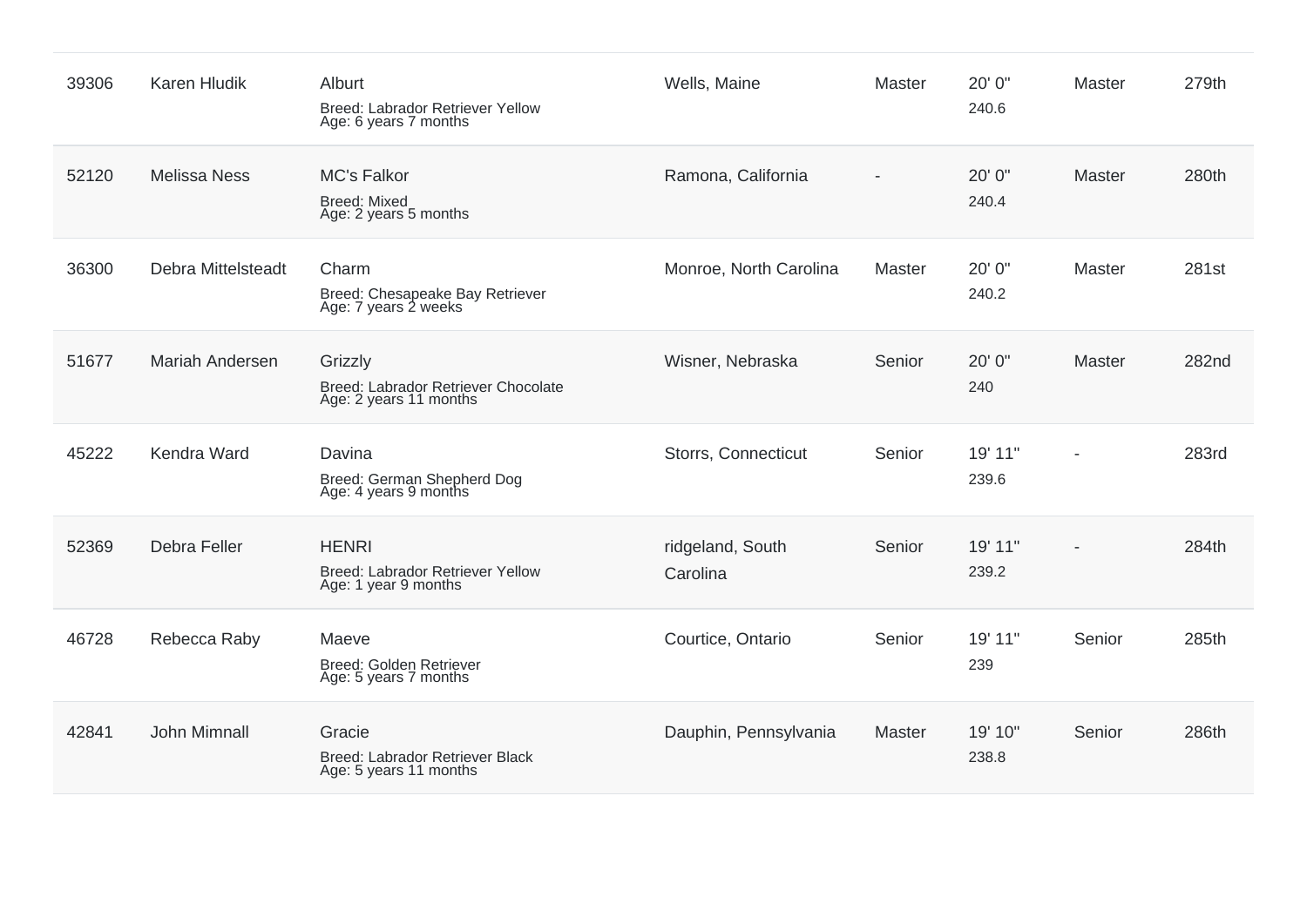| 52994 | <b>Taylor Parker</b> | Keeta<br><b>Breed: Belgian Malinois</b><br>Age: 1 year 6 months               | Farmington, Minnesota       | Senior        | 19' 10"<br>238.8 | Senior | 287th |
|-------|----------------------|-------------------------------------------------------------------------------|-----------------------------|---------------|------------------|--------|-------|
| 37157 | Alisha Voje          | Toby<br>Breed: Labrador Retriever Yellow<br>Age: 6 years 4 months             | Osnabrock, North<br>Dakota  | Senior        | 19' 10"<br>238.6 | Senior | 288th |
| 18192 | Wayne McClaine       | Splash<br>Breed: Mixed<br>Age: 11 years 4 months                              | Hastings, Minnesota         | <b>Master</b> | 19' 10"<br>238.4 | Senior | 289th |
| 51471 | Hannah Wolf          | <b>River</b><br>Breed: Labrador Retriever Chocolate<br>Age: 2 years 10 months | Knoxville, Tennessee        | Senior        | 19' 10"<br>238.4 | Senior | 290th |
| 42656 | Nancy Akin           | Huckleberry<br>Breed: Labrador Retriever Yellow<br>Age: 5 years 1 month       | Lakeland, Florida           | Senior        | 19' 10"<br>238.2 | Senior | 291st |
| 40764 | <b>Diane Seifert</b> | <b>Tikka</b><br>Breed: Labrador Retriever Black<br>Age: 5 years 5 months      | West Fargo, North<br>Dakota | Senior        | 19' 10"<br>238.2 | Senior | 292nd |
| 48512 | Rebecca Woody        | Django<br>Breed: Dutch Shepherd<br>Age: 5 years 4 months                      | Gypsum, Colorado            |               | 19' 10"<br>238.2 | Senior | 293rd |
| 42018 | ryan Hammontree      | <b>Brady</b><br>Breed: Dutch Shepherd<br>Age: 7 years 5 months                | Greenwood, Missouri         | Master        | 19' 10"<br>238   | Senior | 294th |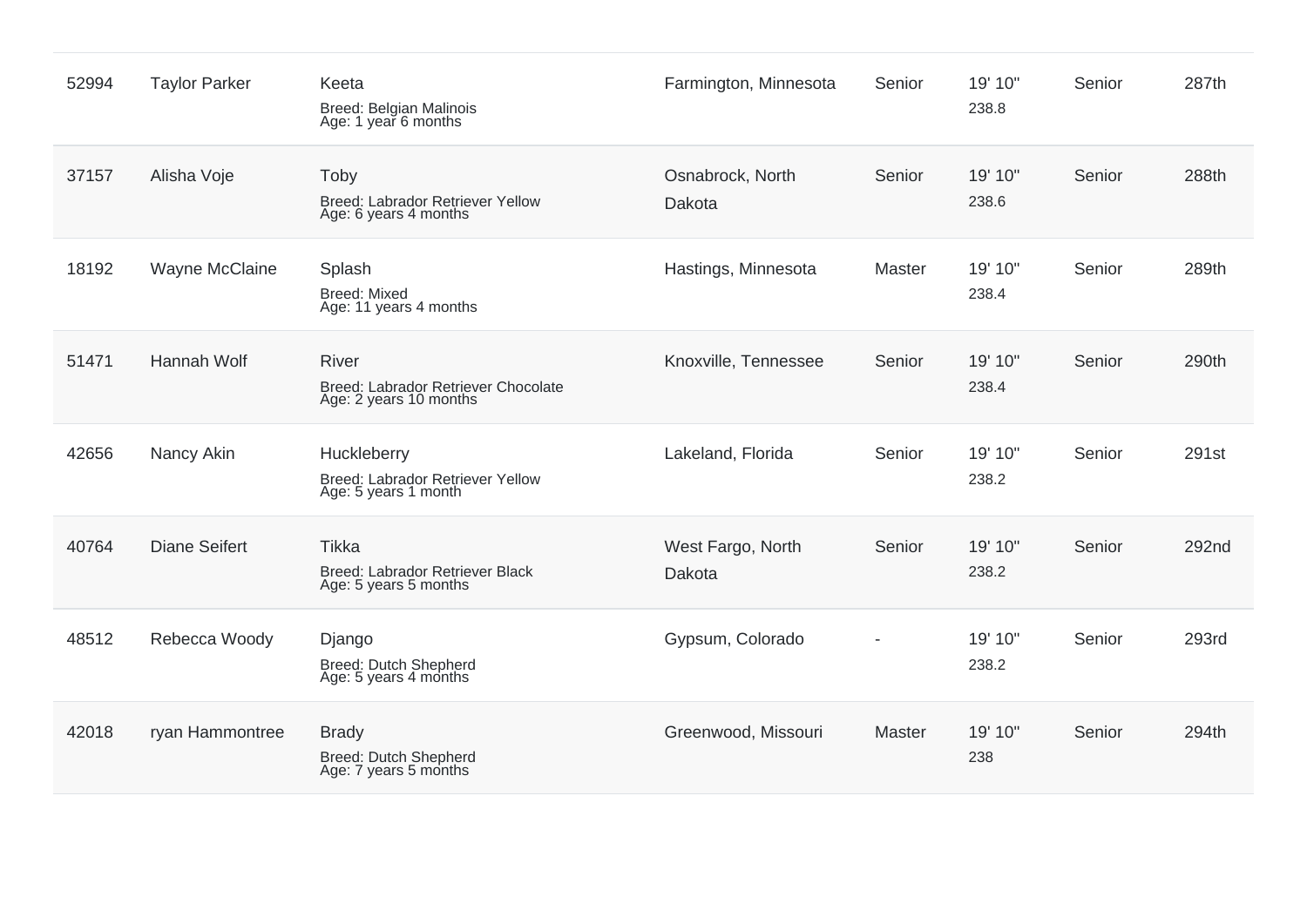| 52803 | Crystal McClaran     | Ooh LaLa<br><b>Breed: Belgian Malinois</b><br>Age: 1 year 6 months | Cape Coral, Florida           | Senior | 19' 10"<br>238  | Senior | 295th |
|-------|----------------------|--------------------------------------------------------------------|-------------------------------|--------|-----------------|--------|-------|
| 51410 | Kathy Phelan         | Erin<br>Breed: Labrador Retriever Black<br>Age: 2 years 9 months   | Oak Island, North<br>Carolina | Senior | 19' 9"<br>237.8 | Senior | 296th |
| 27994 | <b>Timothy Lake</b>  | <b>Nala</b><br>Breed: Mixed<br>Age: 9 years 2 months               | Graham, North<br>Carolina     | Senior | 19' 9"<br>237.8 | Senior | 297th |
| 47838 | Kathy Phelan         | Kiara<br>Breed: Labrador Retriever Black<br>Age: 5 years 7 months  | Oak Island, North<br>Carolina | Senior | 19' 9"<br>237.6 | Senior | 298th |
| 51749 | <b>Grace Gajdos</b>  | Jewel<br>Breed: Labrador Retriever Black<br>Age: 3 years 4 days    | Poughquag, New York           | Senior | 19' 9"<br>237.6 | Senior | 299th |
| 49352 | Michelle<br>McDonald | Kevlar<br><b>Breed: Rat Terrier</b><br>Age: 4 years 11 months      | Owen Sound, Ontario           | Senior | 19' 9"<br>237.4 | Senior | 300th |
| 44128 | Maria Hillegas       | Jillaroo<br><b>Breed: Border Collie</b><br>Age: 6 years 9 months   | New Windsor,<br>Maryland      |        | 19' 9"<br>237.2 | Senior | 301st |
| 37228 | Jeff Lundeby         | Jet<br>Breed: Labrador Retriever Black<br>Age: 9 years 5 months    | Grand Forks, North<br>Dakota  | Senior | 19' 9"<br>237.2 | Senior | 302nd |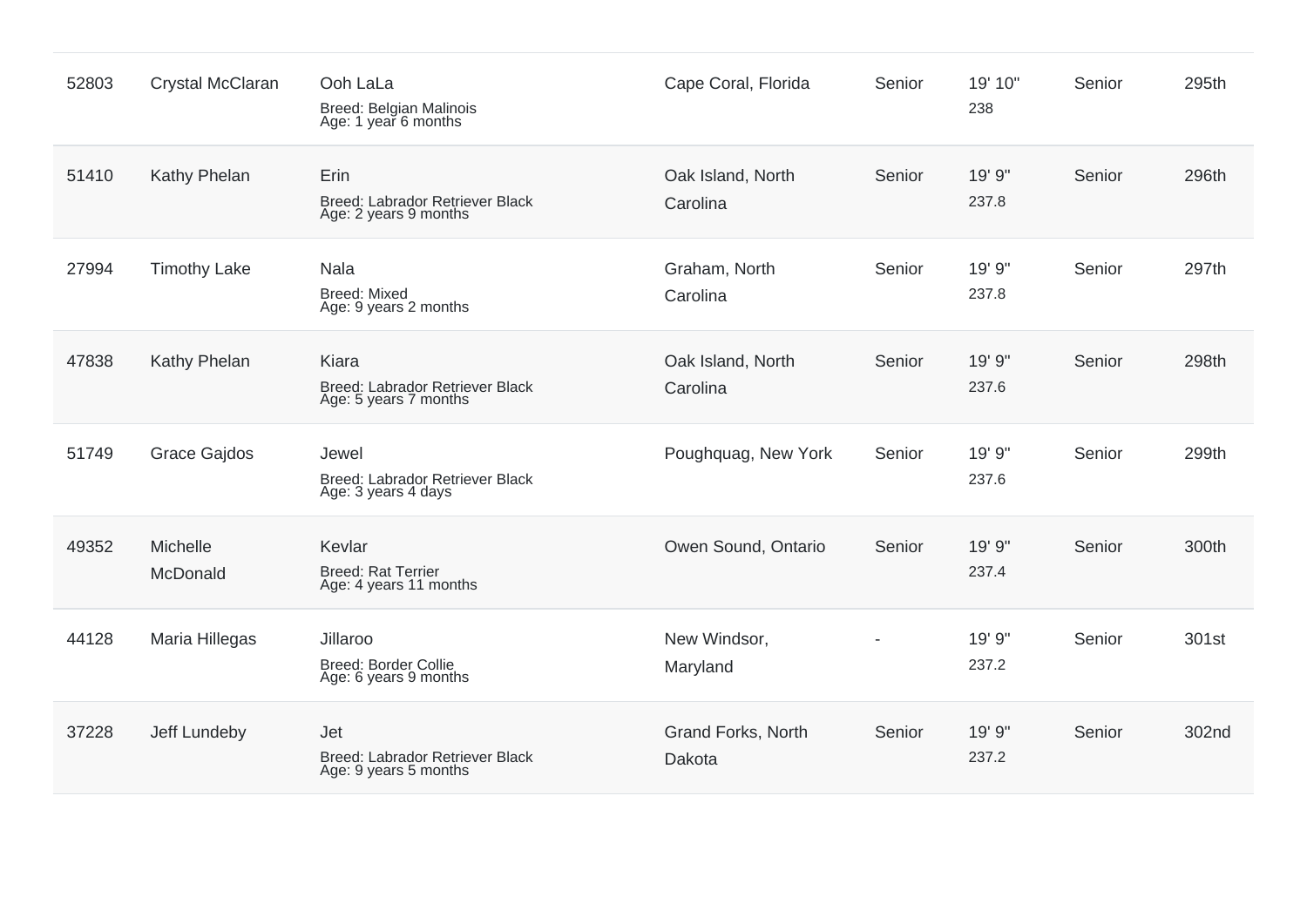| 51591 | <b>Beth Sausville</b>      | Talon<br>Breed: Labrador Retriever Yellow<br>Age: 3 years 3 months   | Bennington, Vermont             | Senior | 19' 9"<br>237   | Senior | 303rd |
|-------|----------------------------|----------------------------------------------------------------------|---------------------------------|--------|-----------------|--------|-------|
| 43299 | <b>Laura Dillon Pitzer</b> | Jarvis<br>Breed: Belgian Malinois<br>Age: 7 years 1 week             | Florissant, Colorado            | Senior | 19' 9"<br>237   | Senior | 304th |
| 48677 | Cassie Hancock             | Klepto<br>Breed: Belgian Malinois<br>Age: 5 years 2 months           | Hillsborough, North<br>Carolina | Senior | 19' 9"<br>237   | Senior | 305th |
| 46671 | Lynn Taylor                | Edge<br>Breed: Labrador Retriever Black<br>Age: 4 years 4 months     | Milford, Michigan               | Senior | 19'8"<br>236.8  | Senior | 306th |
| 50508 | John McCaffery             | Willa<br><b>Breed: Mixed</b><br>Age: 7 years 7 months                | Grayson, Georgia                |        | 19' 8"<br>236.8 | Senior | 307th |
| 35964 | Kevin Johnson              | Kander<br>Breed: Labrador Retriever Black<br>Age: 6 years 5 months   | Hillsborough, North<br>Carolina | Senior | 19'8"<br>236.6  | Senior | 308th |
| 52500 | Andrea Incitti             | Jax<br>Breed: Border Collie<br>Age: 6 years 6 months                 | Pueblo, Colorado                | Senior | 19' 8"<br>236   | Senior | 309th |
| 51483 | <b>Tanner Wilson</b>       | Memphis<br>Breed: Labrador Retriever Yellow<br>Age: 3 years 5 months | Wakeman, Ohio                   | Senior | 19'7"<br>235.8  | Senior | 310th |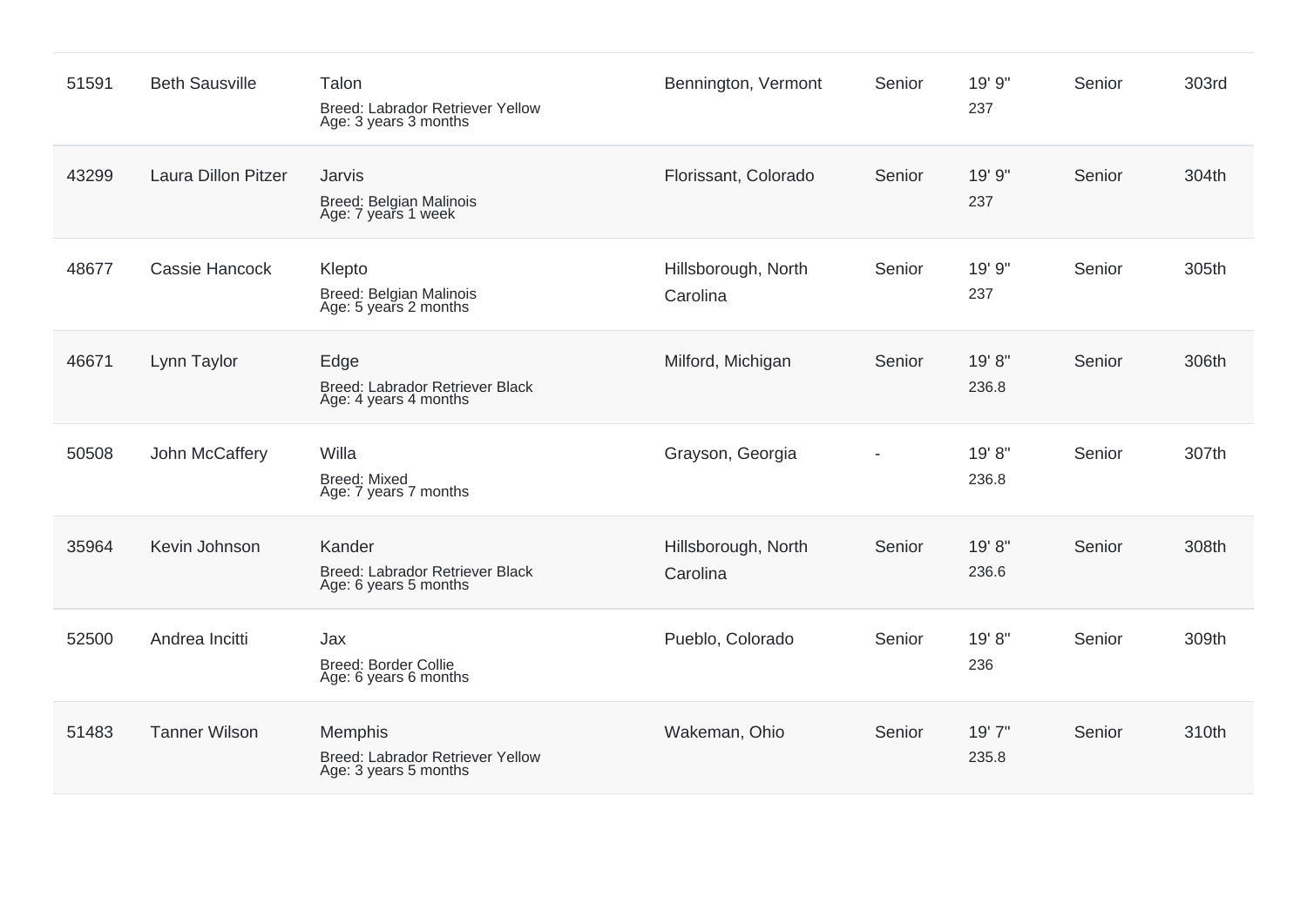| 52004 | Johnna Zona                    | <b>MC's Rollins</b><br><b>Breed: Mixed</b><br>Age: 2 years 5 months    | WAMPUM,<br>Pennsylvania      | Senior | 19' 7"<br>235.8 | Senior | 311th |
|-------|--------------------------------|------------------------------------------------------------------------|------------------------------|--------|-----------------|--------|-------|
| 11746 | Sheena van den<br><b>Bergh</b> | Ryker<br>Breed: Belgian Malinois<br>Age: 12 years 3 months             | West Flamborough,<br>Ontario | Senior | 19' 7"<br>235.6 | Senior | 312th |
| 38071 | Martha Payne                   | Jillaroo<br>Breed: Australian Cattle Dog<br>Age: 7 years 3 months      | Durham, North Carolina       | Senior | 19' 7"<br>235.2 | Senior | 313th |
| 44046 | Keri McQuiggan                 | <b>Breeze</b><br><b>Breed: Boston Terrier</b><br>Age: 5 years 9 months | Port Colborne, Ontario       | Senior | 19' 7"<br>235   | Senior | 314th |
| 51424 | Maci Gary                      | Java<br>Breed: Labrador Retriever Chocolate<br>Age: 2 years 8 months   | Trafalgar, Indiana           | Senior | 19' 6"<br>234.8 | Senior | 315th |
| 48838 | <b>Tim Dake</b>                | Cooper<br>Breed: Labrador Retriever Yellow<br>Age: 3 years 9 months    | Marengo, Iowa                | Novice | 19' 6"<br>234   | Senior | 316th |
| 52388 | Jim Zelasko                    | Jaxxie<br>Breed: Labrador Retriever Black<br>Age: 2 years 3 months     | North Royalton, Ohio         | Senior | 19' 5"<br>233.8 | Senior | 317th |
| 45614 | <b>Bill Helfer</b>             | Charger<br>Breed: Labrador Retriever Black<br>Age: 4 years 4 months    | Kalispell, Montana           | Senior | 19' 5"<br>233.8 | Senior | 318th |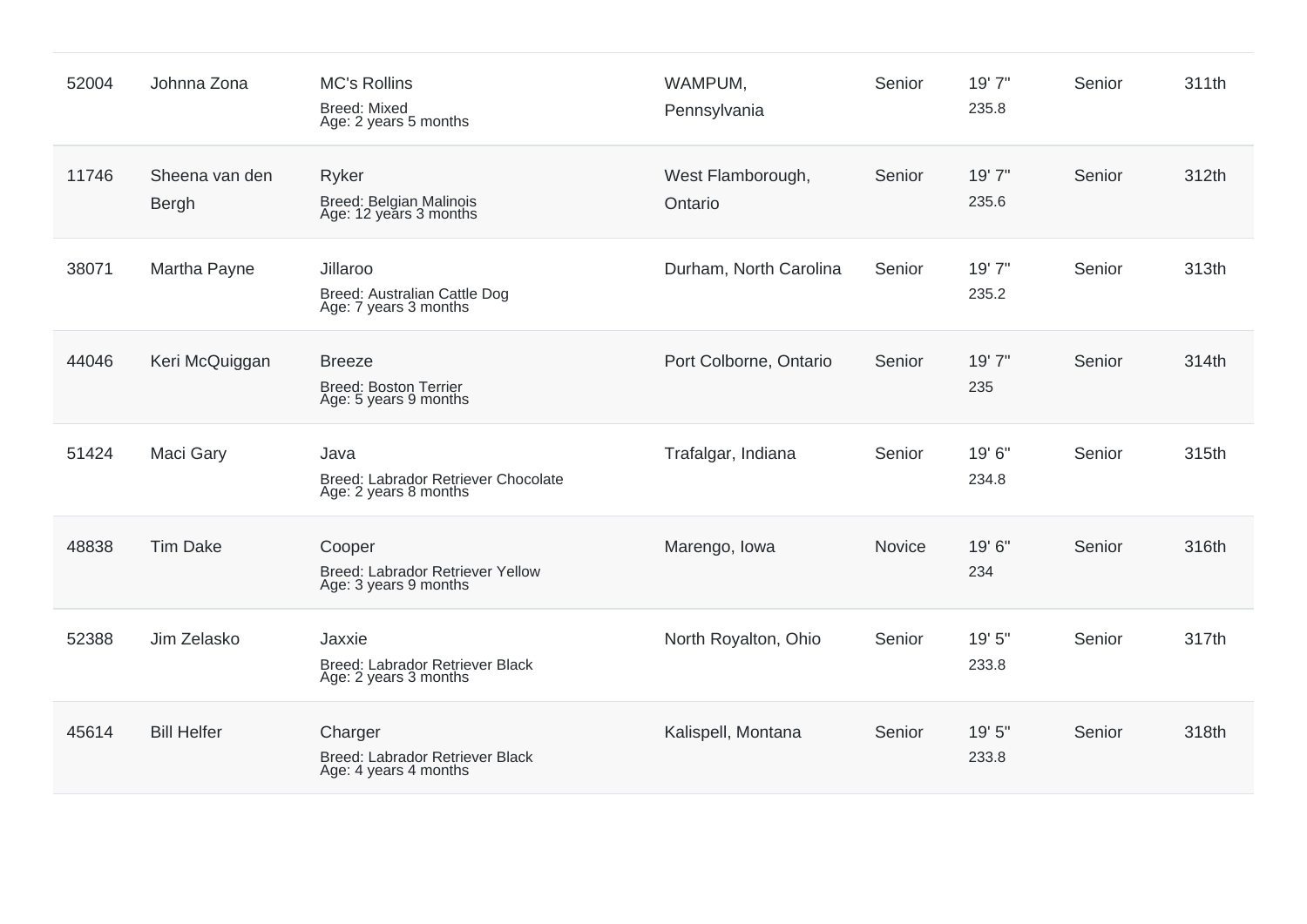| 46315 | <b>Beth Baumann</b>   | Max<br>Breed: Labrador Retriever Black<br>Age: 9 years 8 months                            | Saint Peter, Minnesota          | Senior                   | 19' 5"<br>233.6 | Senior | 319th |
|-------|-----------------------|--------------------------------------------------------------------------------------------|---------------------------------|--------------------------|-----------------|--------|-------|
| 40053 | Myra Roth             | Cooper<br><b>Breed: Mixed</b><br>Age: 12 years 4 months                                    | Schomberg, Ontario              | Senior                   | 19' 5"<br>233.4 | Senior | 320th |
| 35487 | Cassie Hancock        | Kander<br>Breed: Labrador Retriever Black<br>Age: 6 years 5 months                         | Hillsborough, North<br>Carolina | Senior                   | 19' 5"<br>233.2 | Senior | 321st |
| 39809 | Rebecca Smith         | Pierce<br><b>Breed: Rat Terrier</b><br>Age: 5 years 6 months                               | Friendsville, Tennessee         | Senior                   | 19' 5"<br>233.2 | Senior | 322nd |
| 50310 | <b>Timothy Lake</b>   | Earnhardt<br><b>Breed: Mixed</b><br>Age: 3 years 3 months                                  | Graham, North<br>Carolina       | Senior                   | 19' 5"<br>233   | Senior | 323rd |
| 35326 | <b>Heidi Milbrand</b> | Cascade<br>Breed: Labrador Retriever Black<br>Age: 7 years 3 months                        | <b>Bristol, New Hampshire</b>   | Senior                   | 19' 4"<br>232.8 | Senior | 324th |
| 27457 | Rebecca Kuether       | Jaeger<br>Breed: German Wirehaired Pointer<br>Age: 9 years 3 weeks                         | Neenah, Wisconsin               | Senior                   | 19' 4"<br>232.2 | Senior | 325th |
| 52001 | <b>Maria More</b>     | <b>SIR RILEY REMINGTON</b><br>Breed: Labrador Retriever Chocolate<br>Age: 7 years 2 months | Harrisonville, Missouri         | $\overline{\phantom{a}}$ | 19' 4"<br>232.2 | Senior | 326th |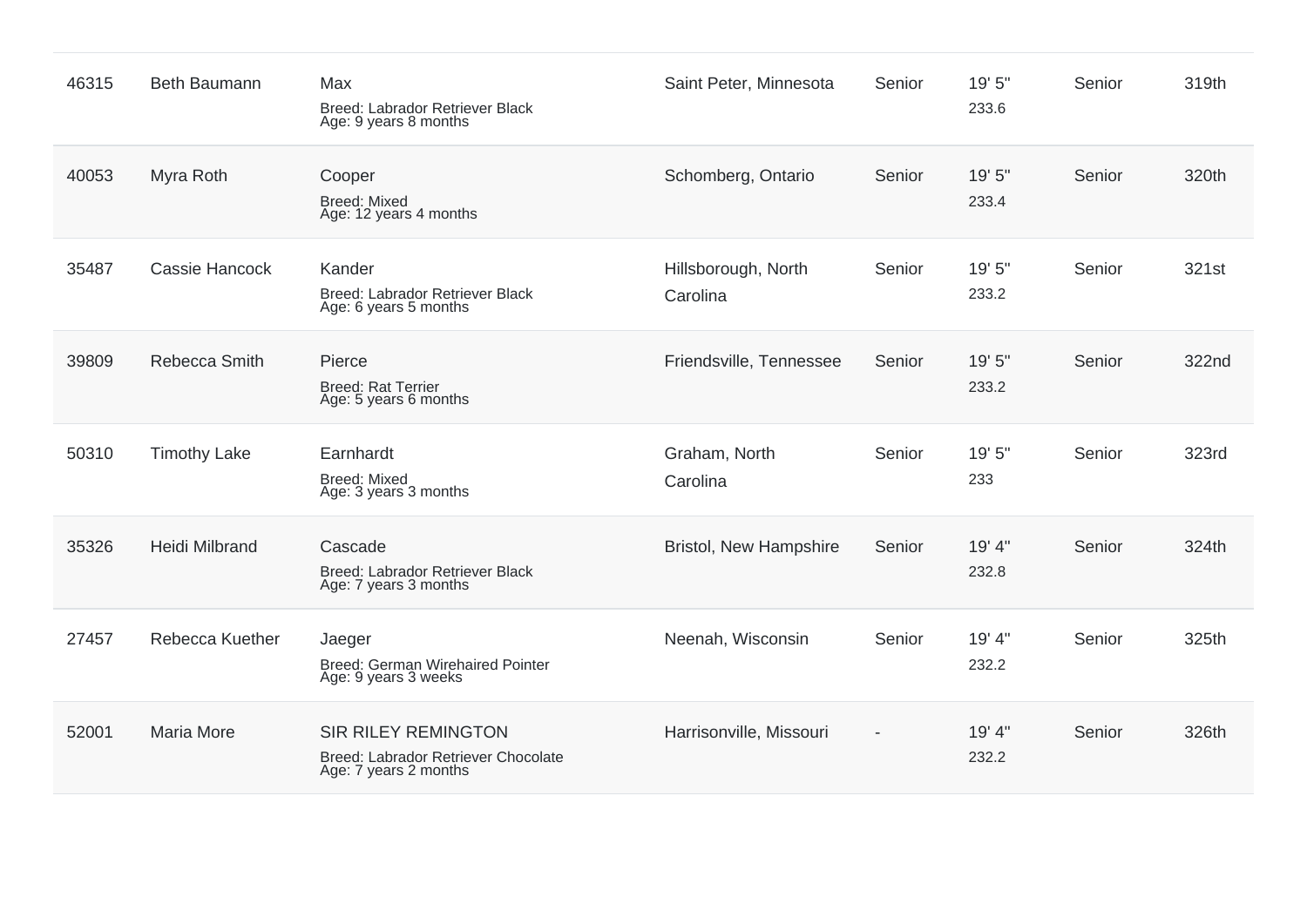| 47202 | <b>Lillian Hollars</b> | Colt<br>Breed: Labrador Retriever Yellow<br>Age: 3 years 10 months                  | Mebane, North<br>Carolina   | Senior | 19' 3"<br>231.8 | Senior | 327th |
|-------|------------------------|-------------------------------------------------------------------------------------|-----------------------------|--------|-----------------|--------|-------|
| 30534 | <b>Melanie Lake</b>    | <b>Nala</b><br><b>Breed: Mixed</b><br>Age: 9 years 2 months                         | Graham, North<br>Carolina   | Senior | 19' 3"<br>231.8 | Senior | 328th |
| 39820 | Amanda Williams        | Kona<br>Breed: Labrador Retriever Chocolate<br>Age: 6 years 3 months                | Pennsville, New Jersey      | Senior | 19' 3"<br>231.8 | Senior | 329th |
| 22799 | Linda Torson           | Ziva<br><b>Breed: Belgian Malinois</b><br>Age: 10 years 1 week                      | Doylestown, Ohio            | Senior | 19' 3"<br>231.8 | Senior | 330th |
| 26774 | Christina Sparker      | Molly Mayhem<br>Breed: Labrador Retriever Chocolate<br>Age: 9 years 3 months        | Seattle, Washington         | Master | 19' 3"<br>231.8 | Senior | 331st |
| 52407 | Amy Vencl              | Ava<br>Breed: Mixed<br>Age: 6 years 3 months                                        | Aberdeen, North<br>Carolina | Senior | 19' 3"<br>231.6 | Senior | 332nd |
| 48779 | Cathy Carson           | Northwind's Bet She Can<br>Breed: Chesapeake Bay Retriever<br>Age: 3 years 5 months | Burlington, Ontario         | Senior | 19' 3"<br>231.6 | Senior | 333rd |
| 43507 | Joanne Casey           | Neeka<br><b>Breed: Mixed</b><br>Age: 9 years 1 month                                | Tillsonburg, Ontario        | Senior | 19' 3"<br>231.4 | Senior | 334th |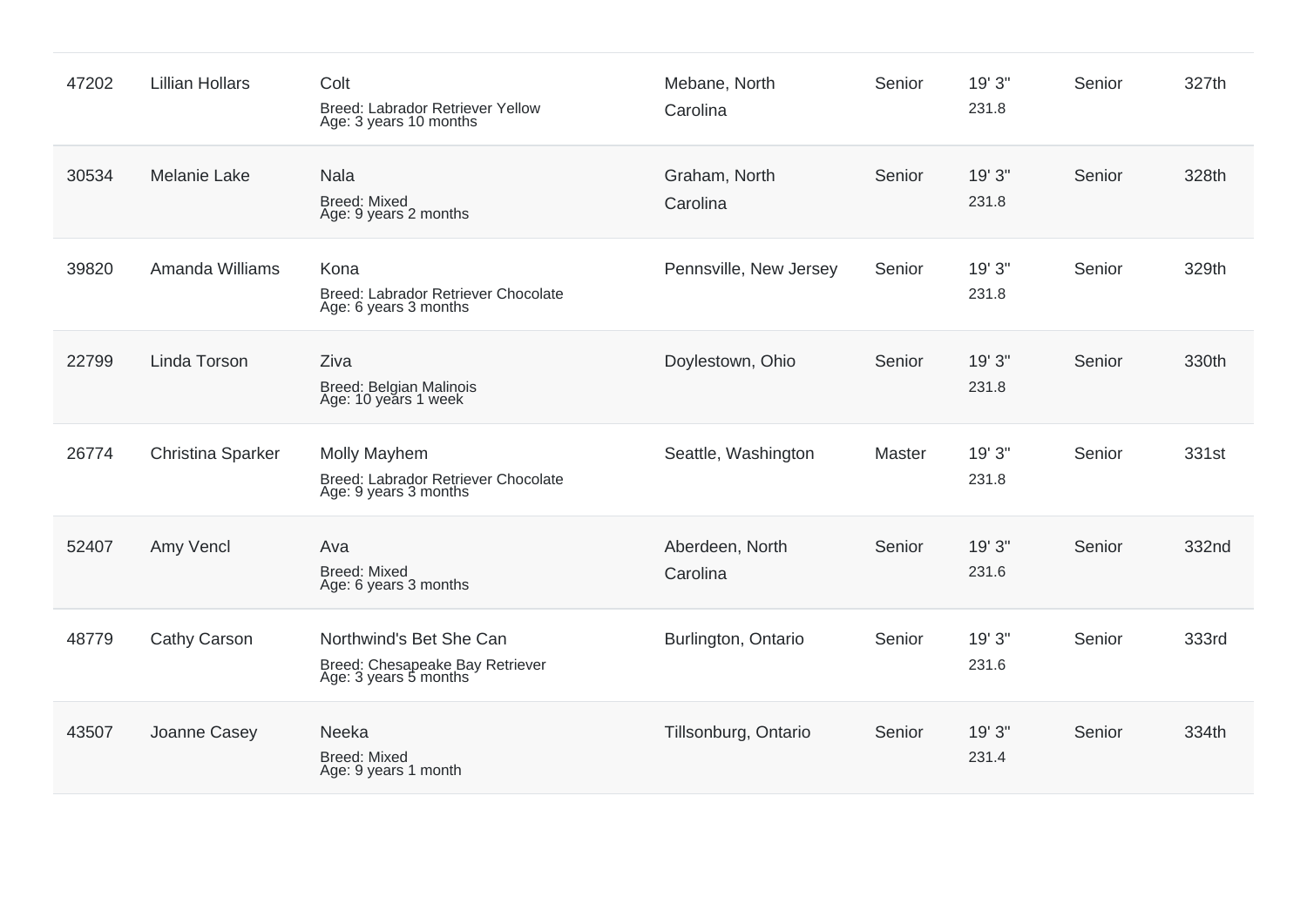| 50736 | <b>Lillian Hollars</b> | Powder<br>Breed: Labrador Retriever Black<br>Age: 3 years 1 month            | Mebane, North<br>Carolina    | Senior        | 19' 3"<br>231.4 | Senior | 335th |
|-------|------------------------|------------------------------------------------------------------------------|------------------------------|---------------|-----------------|--------|-------|
| 42443 | Peter Hanmore          | Murphy<br>Breed: Labrador Retriever Yellow<br>Age: 6 years 2 months          | Peterborough, Ontario        | Senior        | 19' 2"<br>230.8 | Senior | 336th |
| 51996 | <b>Brian Beadling</b>  | Jager<br>Breed: German Shrthaired Pointer<br>Age: 3 years 10 months          | Medford Lakes, New<br>Jersey | Senior        | 19' 2"<br>230.8 | Senior | 337th |
| 40809 | <b>Michael McGrew</b>  | Jaxx<br>Breed: Dutch Shepherd<br>Age: 6 years 9 months                       | Niota, Tennessee             | Master        | 19' 2"<br>230.6 | Senior | 338th |
| 53662 | Kaitlyn Romanick       | Maverick<br><b>Breed: Mixed</b><br>Age: 1 year 11 months                     | Whitby, Ontario              | Senior        | 19' 2"<br>230.2 | Senior | 339th |
| 46643 | <b>Tammy Pruitt</b>    | Gabby<br><b>Breed: Border Collie</b><br>Age: 7 years 10 months               | Hillsboro, Ohio              | <b>Master</b> | 19' 2"<br>230   | Senior | 340th |
| 52933 | Jen Pursley            | Rage<br><b>Breed: Dutch Shepherd</b><br>Age: 4 years 7 months                | Manhattan, Kansas            | Senior        | 19' 1"<br>229.6 | Senior | 341st |
| 20329 | Laura Holena           | <b>Nico</b><br>Breed: Labrador Retriever Chocolate<br>Age: 10 years 5 months | Laflin, Pennsylvania         | Senior        | 19'1"<br>229.4  | Senior | 342nd |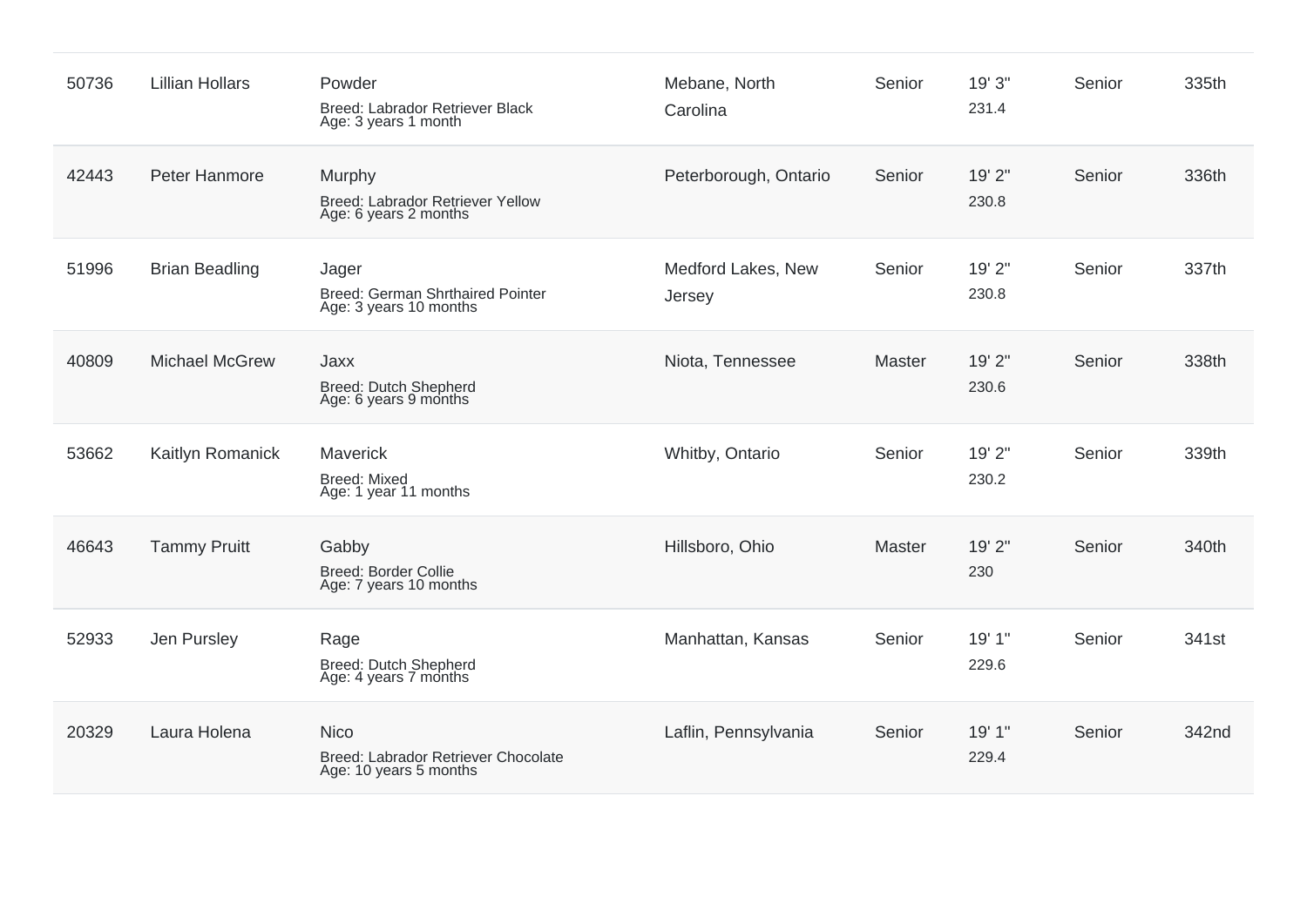| 43567 | <b>Rachel Smith</b>   | Inga<br><b>Breed: Mixed</b><br>Age: 11 years 2 days                       | Timberlake, North<br>Carolina | Senior | 19' 1"<br>229.2 | Senior | 343rd |
|-------|-----------------------|---------------------------------------------------------------------------|-------------------------------|--------|-----------------|--------|-------|
| 39366 | <b>Rick Biers</b>     | Arlo<br>Breed: Labrador Retriever Chocolate<br>Age: 6 years 5 months      | Phoenix, Arizona              | Master | 19' 1"<br>229.2 | Senior | 344th |
| 52583 | <b>Emma Paris</b>     | Pearl<br>Breed: Golden Retriever<br>Age: 2 years 1 month                  | Lone Jack, Missouri           | Senior | 19' 1"<br>229   | Senior | 345th |
| 53123 | Ken Burlingame        | <b>DRIFT</b><br>Breed: Labrador Retriever Yellow<br>Age: 1 year 11 months | Parker, Colorado              |        | 19' 0"<br>228.8 | Senior | 346th |
| 25975 | <b>Randy Hettich</b>  | KC<br>Breed: Labrador Retriever Yellow<br>Age: 8 years 10 months          | Arcadia, California           | Master | 19' 0"<br>228.8 | Senior | 347th |
| 32471 | <b>Brian Beadling</b> | Lager<br>Breed: German Shrthaired Pointer<br>Age: 10 years 3 months       | Medford Lakes, New<br>Jersey  | Master | 19' 0"<br>228.6 | Senior | 348th |
| 38584 | <b>STEVEN ALLEN</b>   | <b>Annie Oakley</b><br>Breed: Golden Doodle<br>Age: 9 years 7 months      | Arvada, Colorado              | Senior | 19' 0"<br>228.4 | Senior | 349th |
| 47684 | <b>Jeff Matti</b>     | Juno<br>Breed: Belgian Malinois<br>Age: 3 years 11 months                 | Longmont, Colorado            | Senior | 19' 0"<br>228.2 | Senior | 350th |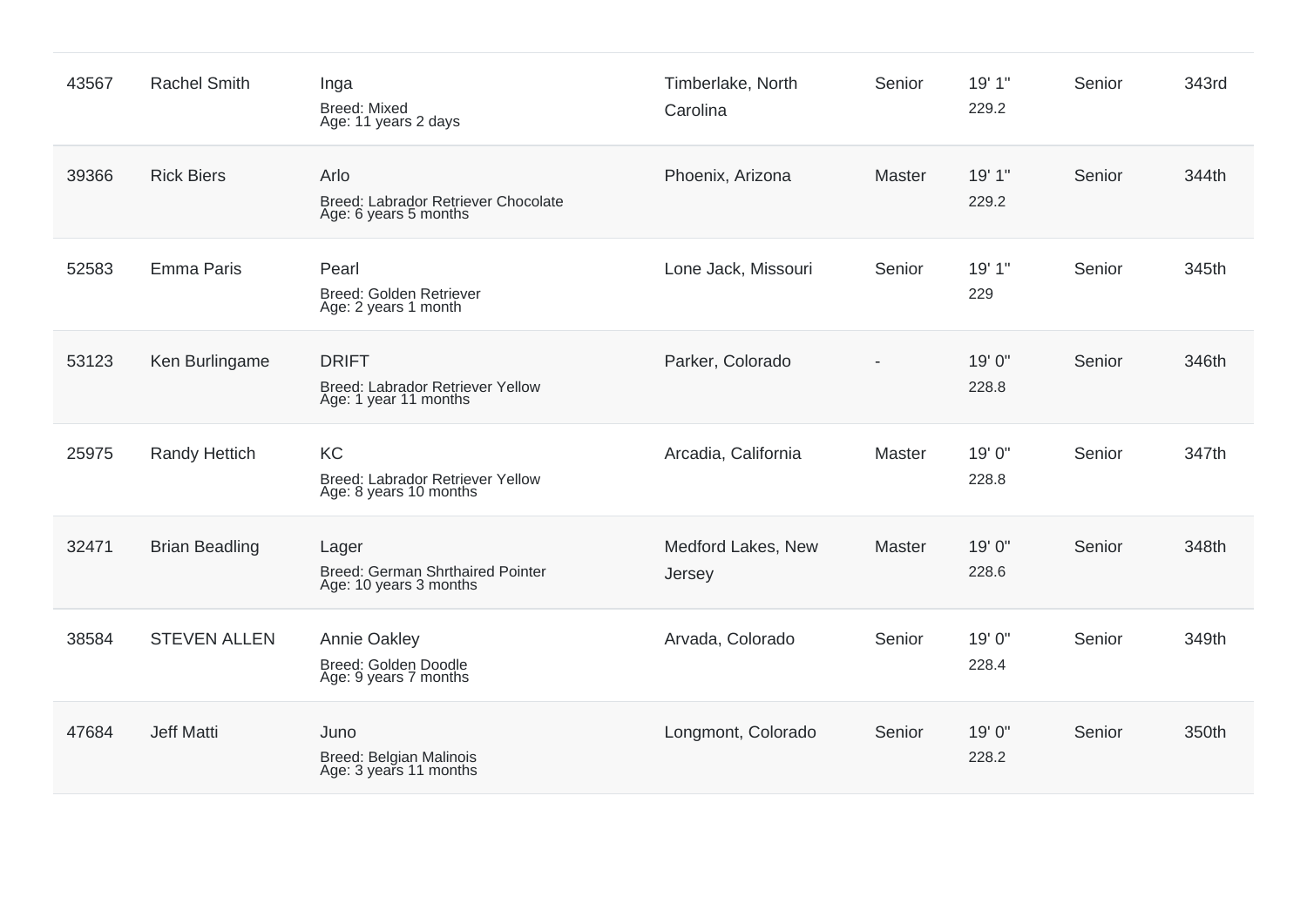| 33100 | Morgan Syring                        | <b>Tygo</b><br>Breed: Dutch Shepherd<br>Age: 7 years 6 months                         | Louisa, Virginia                        | Master | 19' 0"<br>228    | Senior | 351st |
|-------|--------------------------------------|---------------------------------------------------------------------------------------|-----------------------------------------|--------|------------------|--------|-------|
| 51812 | Hannah Robinson                      | Primrose<br>Breed: Golden Retriever<br>Age: 3 years 10 months                         | Whitby, Ontario                         | Senior | 18' 11"<br>227.8 | Senior | 352nd |
| 33624 | <b>Brianna</b><br>Samuelson          | Mocha<br>Breed: Labrador Retriever Chocolate<br>Age: 6 years 11 months                | Saint Peter, Minnesota                  | Senior | 18' 11"<br>227.6 | Senior | 353rd |
| 41357 | <b>Stacie Rhault</b>                 | Cody<br>Breed: Black Russsian Terrier<br>Age: 8 years 1 month                         | Coventry, Connecticut                   | Elite  | 18' 11"<br>227.6 | Senior | 354th |
| 48684 | Kim Steagall                         | <b>Riley</b><br>Breed: Border Collie<br>Age: 5 years 5 months                         | YUKON, Oklahoma                         | Senior | 18' 11"<br>227.4 | Senior | 355th |
| 53512 | <b>Josh Stuemke</b>                  | <b>Jack</b><br>Breed: Labrador Retriever Black<br>Age: 3 years 6 months               | Sherman, Illinois                       |        | 18' 11"<br>227.2 | Senior | 356th |
| 52097 | Megan Robison                        | Lenny Bruce<br>Breed: Mixed<br>Age: 2 years 5 months                                  | Baltimore, Maryland                     |        | 18' 11"<br>227   | Senior | 357th |
| 45661 | <b>THERESA MENZ</b><br><b>COOPER</b> | <b>HOSSA BICKELL PICKLE</b><br>Breed: Australian Shepherd Dog<br>Age: 5 years 1 month | <b>WINSTON SALEM,</b><br>North Carolina | Senior | 18' 10"<br>226.2 | Senior | 358th |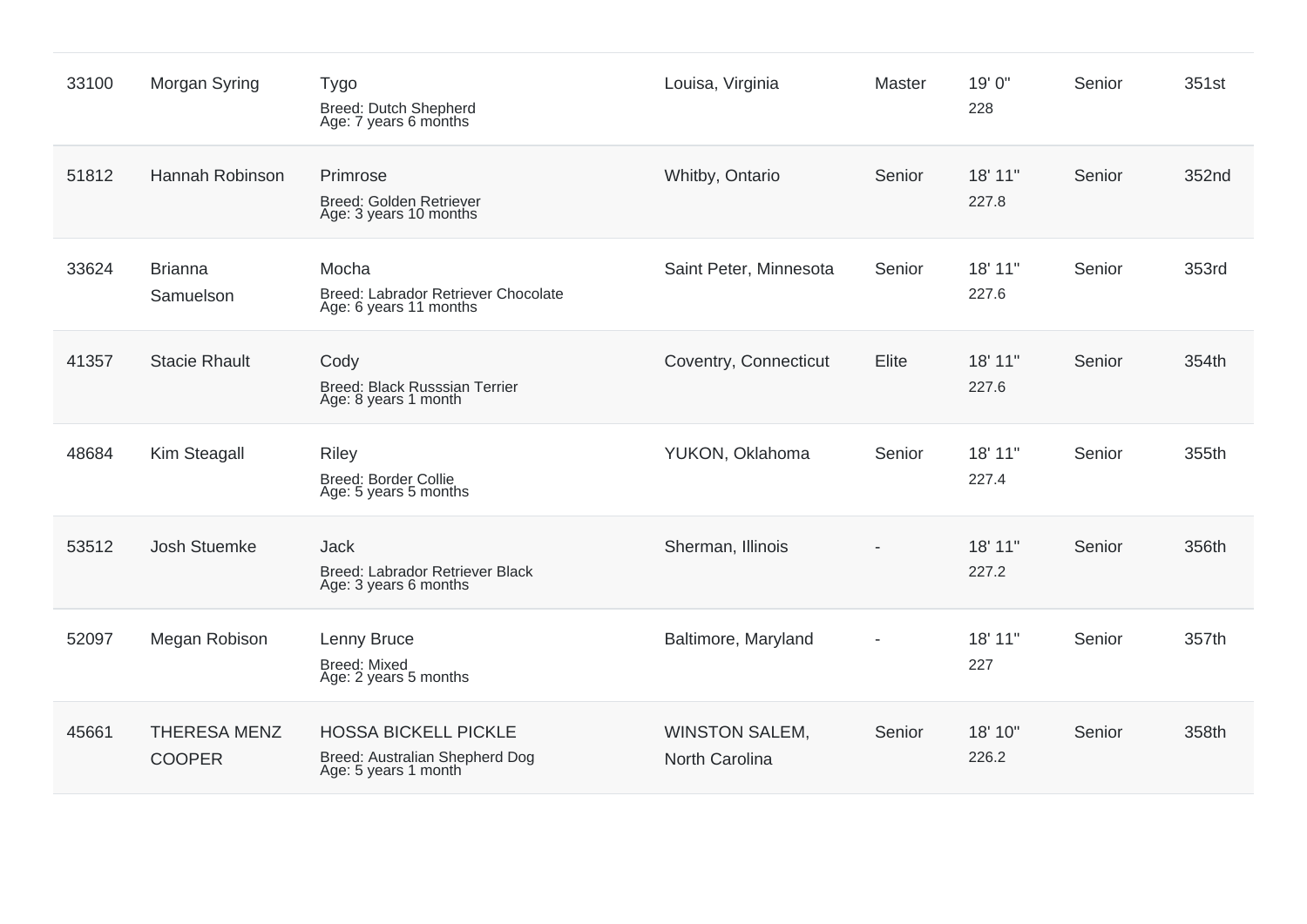| 46318 | <b>Alison Mitchell</b> | Apache<br><b>Breed: Border Collie</b><br>Age: 6 years 5 months               | Hillsborough, North<br>Carolina | Senior | 18' 10"<br>226   | Senior | 359th |
|-------|------------------------|------------------------------------------------------------------------------|---------------------------------|--------|------------------|--------|-------|
| 50718 | <b>Sherry Uroff</b>    | Rosie<br>Breed: Labrador Retriever Black<br>Age: 3 years 5 months            | whittier, California            | Senior | 18' 10"<br>226   | Senior | 360th |
| 42632 | <b>Katie Priebe</b>    | Dually<br>Breed: Labrador Retriever Yellow<br>Age: 5 years 2 months          | Oakdale, Minnesota              | Master | 18' 9"<br>225.6  | Senior | 361st |
| 30905 | Dawn Roberts           | Carbon<br>Breed: Labrador Retriever Black<br>Age: 8 years 10 months          | Stevens Point,<br>Wisconsin     | Senior | 18' 9"<br>225.4  | Senior | 362nd |
| 33873 | Veronica Mayorga       | <b>Sitka</b><br>Breed: Labrador Retriever Chocolate<br>Age: 7 years 8 months | Seattle, Washington             | Master | 18'8"<br>224.8   | Senior | 363rd |
| 38966 | Alicia Paniccia        | Gunner<br>Breed: Australian Cattle Dog<br>Age: 7 years 10 months             | North Olmsted, Ohio             | Master | 18' 8''<br>224.6 | Senior | 364th |
| 53685 | <b>Christine Bird</b>  | Wellington<br>Breed: Labrador Retriever Chocolate<br>Age: 1 year 6 months    | Guelph, Ontario                 | Senior | 18'8"<br>224     | Senior | 365th |
| 52754 | Ken Mortensen          | Sky<br>Breed: Golden Retriever<br>Age: 6 years 7 months                      | Wantage, New Jersey             | Senior | 18'7''<br>223.8  | Senior | 366th |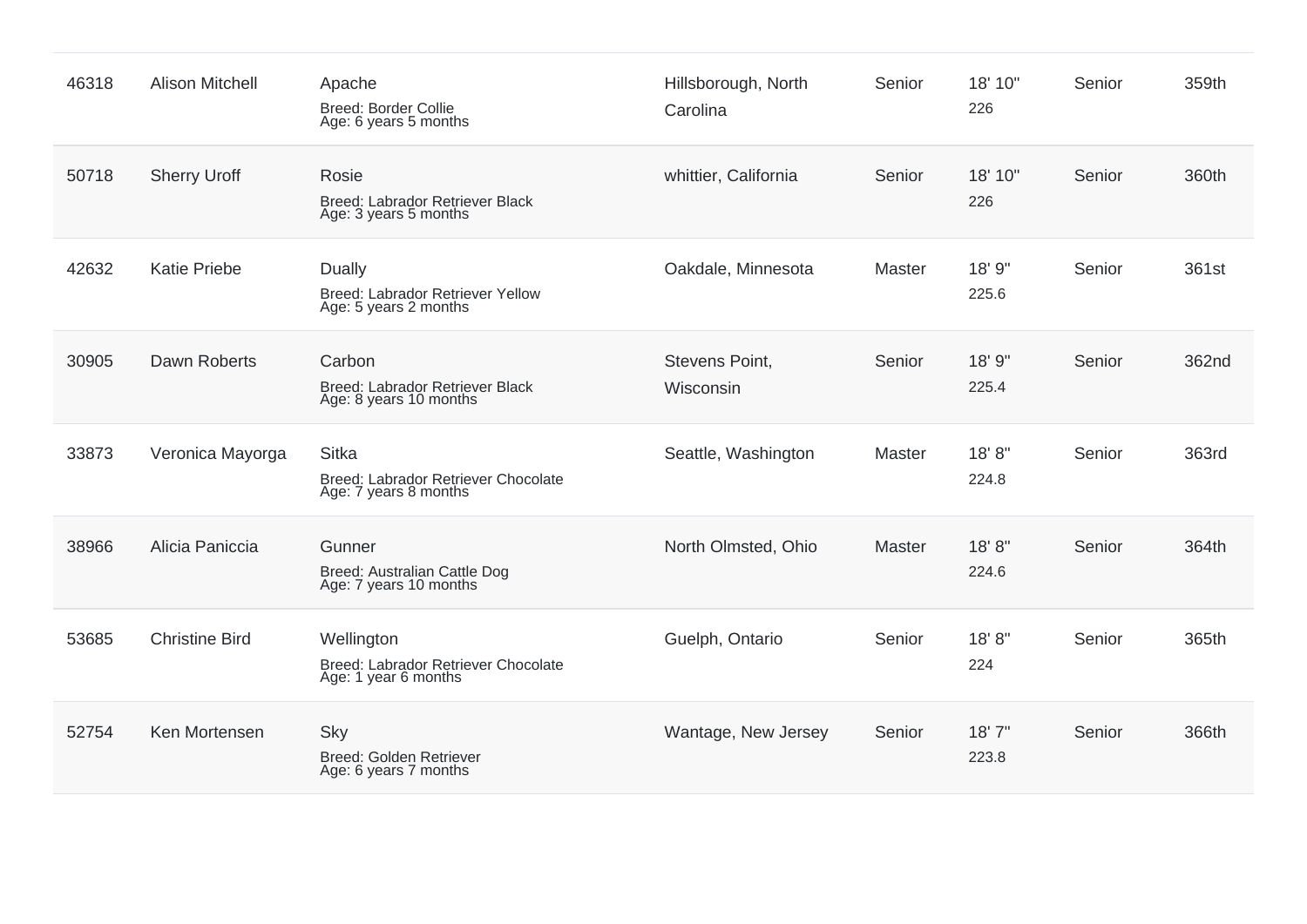| 52136 | <b>Derek Gustafson</b>   | Indy<br>Breed: Labrador Retriever Yellow<br>Age: 2 years 8 months             | Grand Forks, North<br>Dakota | Senior | 18'7"<br>223.6 | Senior | 367th |
|-------|--------------------------|-------------------------------------------------------------------------------|------------------------------|--------|----------------|--------|-------|
| 52694 | Amy Johnston             | Tayto<br><b>Breed: German Shrthaired Pointer</b><br>Age: 3 years 3 months     | Roeland Park, Kansas         | Senior | 18'7"<br>223.6 | Senior | 368th |
| 52374 | Josie Hainstock          | Thunder<br>Breed: Labrador Retriever Black<br>Age: 1 year 8 months            | Port Angeles,<br>Washington  | Senior | 18'7"<br>223.6 | Senior | 369th |
| 47529 | <b>Heidi Hayes</b>       | Mojo<br>Breed: Labrador Retriever Chocolate<br>Age: 3 years 8 months          | Vancouver,<br>Washington     | Senior | 18'7"<br>223.6 | Senior | 370th |
| 52444 | <b>Christina Sparker</b> | Wreck It Wrigley<br>Breed: Labrador Retriever Yellow<br>Age: 2 years 9 months | Seattle, Washington          | Senior | 18'7"<br>223.2 | Senior | 371st |
| 34419 | <b>Stefane Preston</b>   | Goose<br>Breed: Labrador Retriever Chocolate<br>Age: 6 years 9 months         | Roscommon, Michigan          | Senior | 18'7"<br>223.2 | Senior | 372nd |
| 37973 | Jeanne<br>Sengstock      | Oh So Savvy<br>Breed: Labrador Retriever Yellow<br>Age: 6 years 2 days        | Minocqua, Wisconsin          | Senior | 18'6"<br>222.8 | Senior | 373rd |
| 51553 | <b>Bryan Landers</b>     | <b>Berk</b><br>Breed: Labrador Retriever Yellow<br>Age: 3 years 5 months      | Washington, Oklahoma         | Senior | 18'6"<br>222.8 | Senior | 374th |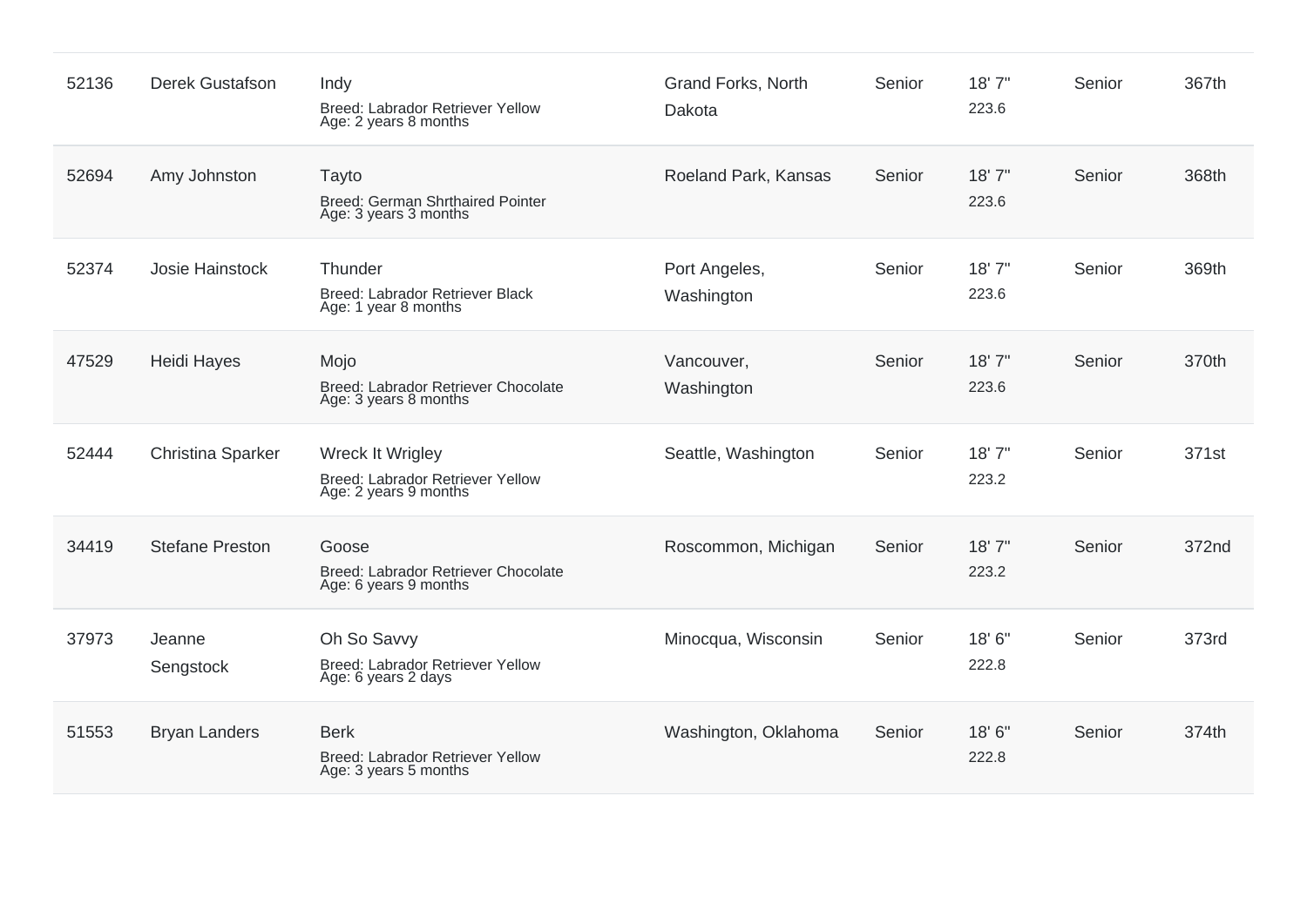| 40144 | Lowell Vigeant                       | Tansey<br>Breed: Labrador Retriever Yellow<br>Age: 6 years 4 months              | Gilmanton Iron Works,<br>New Hampshire  | Senior        | 18' 6"<br>222.6 | Senior | 375th |
|-------|--------------------------------------|----------------------------------------------------------------------------------|-----------------------------------------|---------------|-----------------|--------|-------|
| 39006 | <b>Tamra Spink</b>                   | <b>Gold Bullion</b><br>Breed: Labrador Retriever Yellow<br>Age: 6 years 7 months | Hamilton, Virginia                      | Senior        | 18'6"<br>222.6  | Senior | 376th |
| 50355 | Amber King                           | Teddy<br>Breed: Labrador Retriever Chocolate<br>Age: 4 years 3 months            | Fort Collins, Colorado                  | Senior        | 18' 6"<br>222.6 | Senior | 377th |
| 52162 | <b>THERESA MENZ</b><br><b>COOPER</b> | <b>AHSOKA TANO</b><br>Breed: Australian Shepherd Dog<br>Age: 2 years 3 months    | <b>WINSTON SALEM,</b><br>North Carolina | Junior        | 18'6"<br>222.6  | Senior | 378th |
| 33989 | Laurie Uebelhoer                     | Ella<br>Breed: Labrador Retriever Yellow<br>Age: 6 years 8 months                | Ridgeland, South<br>Carolina            | Master        | 18' 6"<br>222.6 | Senior | 379th |
| 34553 | Lisa St.Aubin                        | Lycan<br>Breed: Dutch Shepherd<br>Age: 6 years 9 months                          | Gales Ferry,<br>Connecticut             | <b>Master</b> | 18'6"<br>222.6  | Senior | 380th |
| 39644 | Jill Gagliardo                       | Zephyr<br>Breed: Chesapeake Bay Retriever<br>Age: 8 years 4 months               | Seattle, Washington                     | Senior        | 18' 6"<br>222.4 | Senior | 381st |
| 39055 | Karen Bowman                         | <b>Beau</b><br>Breed: Golden Retriever<br>Age: 5 years 7 months                  | Southampton,<br>Massachusetts           | Senior        | 18'6''<br>222.4 | Senior | 382nd |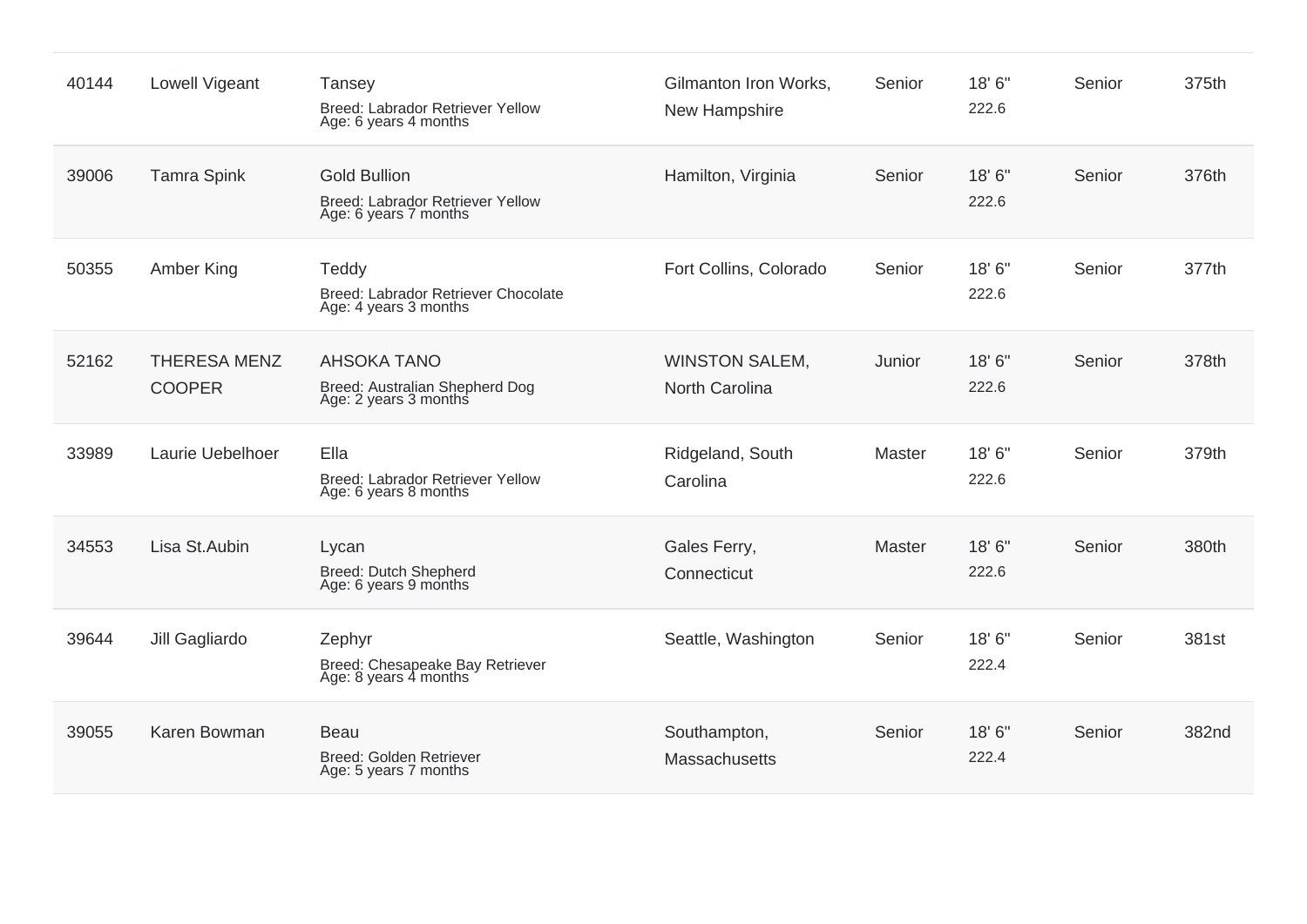| 52402 | <b>Tanner Wilson</b>            | Nova<br><b>Breed: Border Collie</b><br>Age: 1 year 9 months             | Wakeman, Ohio                        | Senior | 18'6"<br>222.2  | Senior | 383rd |
|-------|---------------------------------|-------------------------------------------------------------------------|--------------------------------------|--------|-----------------|--------|-------|
| 49819 | <b>Terry Haugen</b>             | Gus<br>Breed: Labrador Retriever Black<br>Age: 4 years 7 months         | Bellevue, Nebraska                   | Senior | 18'6"<br>222.2  | Senior | 384th |
| 35231 | Kim Vaillancourt                | Ice<br>Breed: German Shrthaired Pointer<br>Age: 6 years 7 months        | Elkton, Maryland                     | Senior | 18' 5"<br>221.8 | Senior | 385th |
| 52990 | <b>Lindsey Norton</b>           | <b>Rikku</b><br>Breed: Belgian Malinois<br>Age: 2 years 2 months        | North Ridgeville, Ohio               | Senior | 18' 5"<br>221.8 | Senior | 386th |
| 39256 | Mandy Lytle                     | Maisie<br>Breed: Belgian Malinois<br>Age: 8 years 8 months              | Leamington, Ontario                  | Senior | 18' 5"<br>221.6 | Senior | 387th |
| 24395 | <b>MATTHEW</b><br><b>COOPER</b> | <b>INDY</b><br>Breed: Australian Shepherd Dog<br>Age: 11 years 9 months | Winston Salem, North<br>Carolina     | Senior | 18' 5"<br>221   | Senior | 388th |
| 31139 | <b>Tim Bowman</b>               | <b>Baxter</b><br>Breed: Golden Retriever<br>Age: 8 years 9 months       | Southampton,<br><b>Massachusetts</b> | Senior | 18' 5"<br>221   | Senior | 389th |
| 51537 | <b>Butch Maxwell</b>            | Gator<br><b>Breed: Mixed</b><br>Age: 2 years 7 months                   | <b>EAST GREENBUSH,</b><br>New York   | Senior | 18' 4"<br>220.6 | Senior | 390th |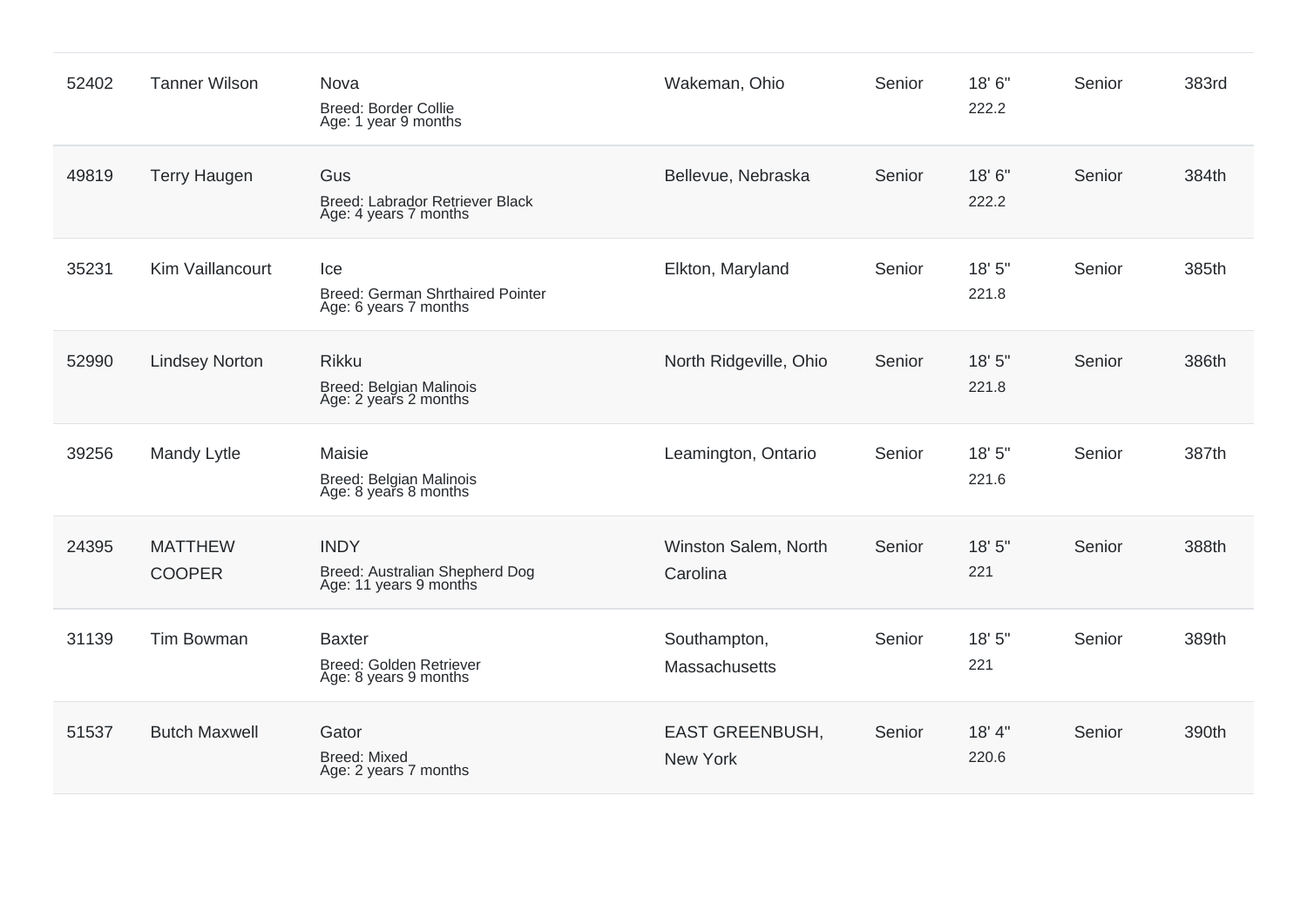| 52111 | John Ann Shearer          | Zala<br>Breed: Labrador Retriever Black<br>Age: 2 years 3 months       | Raleigh, North Carolina     | Senior | 18' 4"<br>220.6 | Senior | 391st |
|-------|---------------------------|------------------------------------------------------------------------|-----------------------------|--------|-----------------|--------|-------|
| 29526 | Emma Brown                | Sadie<br>Breed: Labrador Retriever Black<br>Age: 7 years 9 months      | Franklin Furnace, Ohio      | Master | 18' 4"<br>220.4 | Senior | 392nd |
| 50630 | Mike Welch                | talon<br>Breed: Labrador Retriever Yellow<br>Age: 3 years 3 months     | Bennington, Vermont         | Senior | 18' 4"<br>220.4 | Senior | 393rd |
| 25864 | <b>Jill Trepanier</b>     | Gracie<br>Breed: Labrador Retriever Black<br>Age: 8 years 10 months    | Pittsford, Vermont          | Senior | 18' 4"<br>220.2 | Senior | 394th |
| 51377 | <b>Cassidy Villarreal</b> | Wild<br>Breed: Whippet<br>Age: 3 years 6 months                        | Tehachapi, California       | Senior | 18' 4"<br>220.2 | Senior | 395th |
| 27842 | <b>Michael Lonsdale</b>   | Gunnar<br>Breed: Labrador Retriever Chocolate<br>Age: 8 years 9 months | Rockyhill, Connecticut      | Master | 18' 4"<br>220.2 | Senior | 396th |
| 40792 | <b>Chloe Dolly</b>        | Knox<br><b>Breed: Mixed</b><br>Age: 7 years 5 months                   | Sleepy eye, Minnesota       | Master | 18' 4"<br>220   | Senior | 397th |
| 52263 | Kayla Wolff               | Harley<br>Breed: Golden Retriever<br>Age: 4 years 6 months             | Burlington, North<br>Dakota | Senior | 18'3''<br>219.6 | Senior | 398th |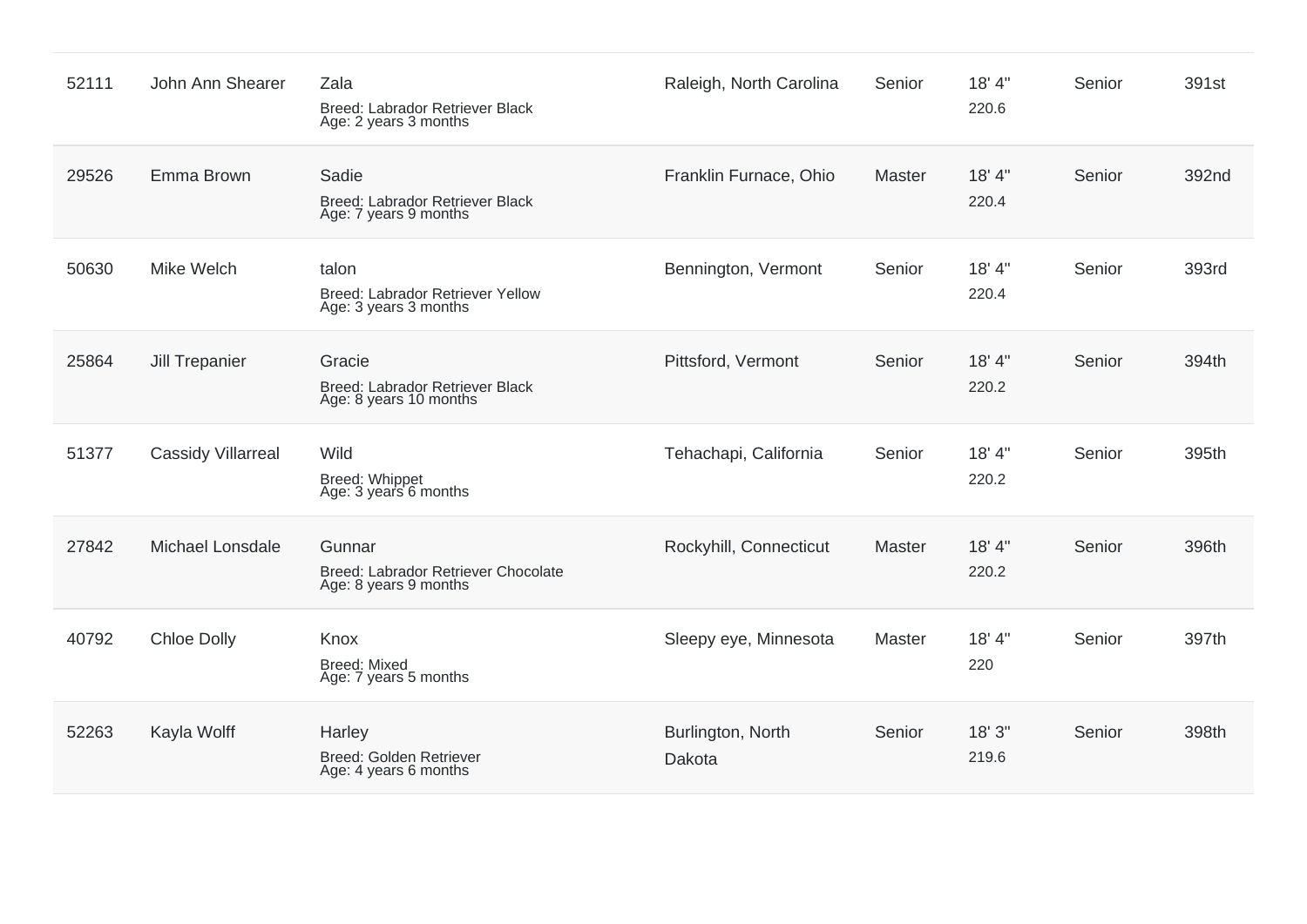| 51448 | Jewel Cline          | Myztri<br>Breed: Labrador Retriever Yellow<br>Age: 2 years 8 months         | Bay City, Michigan               | Senior | 18'3''<br>219.4 | Senior | 399th |
|-------|----------------------|-----------------------------------------------------------------------------|----------------------------------|--------|-----------------|--------|-------|
| 51552 | Lee Hall             | Bourbon<br>Breed: Labrador Retriever Yellow<br>Age: 5 years 1 month         | Bardstown, Kentucky              | Senior | 18'3''<br>219.2 | Senior | 400th |
| 44377 | Amanda Williams      | Raven<br>Breed: Labrador Retriever Black<br>Age: 4 years 6 months           | Pennsville, New Jersey           | Senior | 18'3''<br>219.2 | Senior | 401st |
| 45665 | Julie Connor         | Tweak<br><b>Breed: Other</b><br>Age: 4 years 9 months                       | Gatineau, Quebec                 | Senior | 18'3''<br>219   | Senior | 402nd |
| 46075 | Payton King          | Jemma<br>Breed: Labrador Retriever Black<br>Age: 6 years 11 months          | Fort Collins, Colorado           | Senior | 18' 2"<br>218.6 | Senior | 403rd |
| 40080 | <b>MELANIE SMITH</b> | Price<br>Breed: Golden Retriever<br>Age: 6 years 5 months                   | <b>COON RAPIDS,</b><br>Minnesota | Senior | 18' 2"<br>218.6 | Senior | 404th |
| 52696 | <b>Emaree Nester</b> | Scrabble<br>Breed: Mixed<br>Age: 11 years 5 months                          | Overland Park, Kansas            | Senior | 18' 2"<br>218.4 | Senior | 405th |
| 24042 | <b>April Reish</b>   | <b>Dillon</b><br>Breed: Labrador Retriever Yellow<br>Age: 10 years 2 months | Etters, Pennsylvania             | Master | 18' 2"<br>218.4 | Senior | 406th |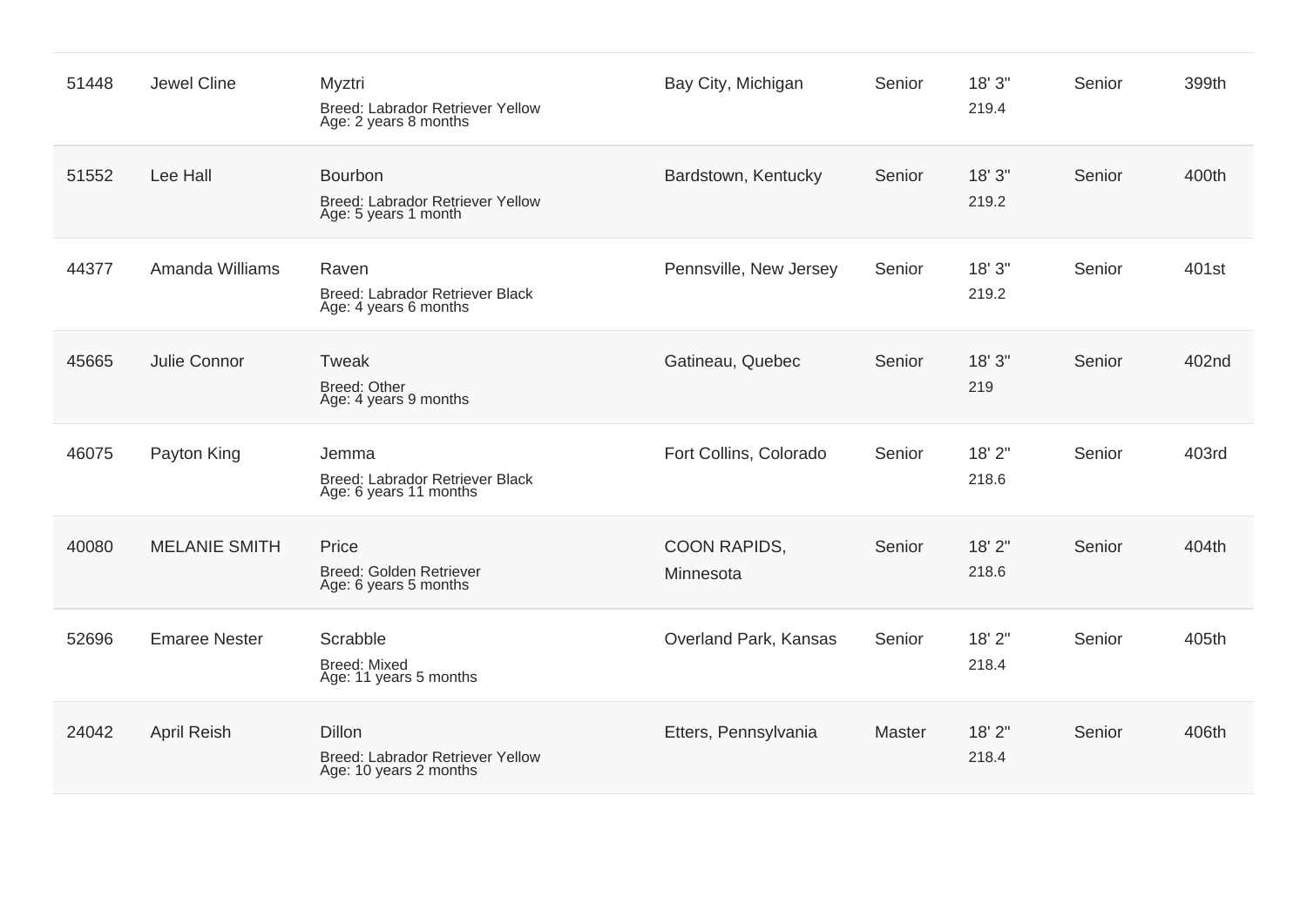| 41606 | John Greene         | <b>Buddy</b><br>Breed: Labrador Retriever Yellow<br>Age: 6 years 3 months | Springfield, Illinois        | Senior        | 18' 2"<br>218.4 | Senior | 407th |
|-------|---------------------|---------------------------------------------------------------------------|------------------------------|---------------|-----------------|--------|-------|
| 44668 | Jennifer Belle      | Urban<br>Breed: Labrador Retriever Yellow<br>Age: 4 years 5 months        | Knoxville, Tennessee         | Senior        | 18' 2"<br>218.4 | Senior | 408th |
| 52201 | Kyle Harding        | Grace<br>Breed: Labrador Retriever Black<br>Age: 2 years 4 months         | Wade, North Carolina         | Senior        | 18' 2"<br>218.2 | Senior | 409th |
| 44742 | <b>Ken Ross</b>     | Max<br><b>Breed: German Shrthaired Pointer</b><br>Age: 7 years 10 months  | Ravenswood, West<br>Virginia | <b>Master</b> | 18' 2"<br>218.2 | Senior | 410th |
| 46698 | Evan Beatty         | Cash<br><b>Breed: Mixed</b><br>Age: 12 years 11 months                    | Hershey, Pennsylvania        | Senior        | 18' 2"<br>218   | Senior | 411th |
| 52846 | Lynn Haugen         | Hank<br>Breed: Labrador Retriever Chocolate<br>Age: 1 year 6 months       | Bellevue, Nebraska           | Senior        | 18'1"<br>217.4  | Senior | 412th |
| 51678 | Giddean<br>Andersen | Grizzly<br>Breed: Labrador Retriever Chocolate<br>Age: 2 years 11 months  | Wisner, Nebraska             | Senior        | 18'1"<br>217.4  | Senior | 413th |
| 53140 | Jack Beaudin        | Gem<br>Breed: Golden Retriever<br>Age: 6 years 6 months                   | Stillwater, Minnesota        | Senior        | 18'1"<br>217.4  | Senior | 414th |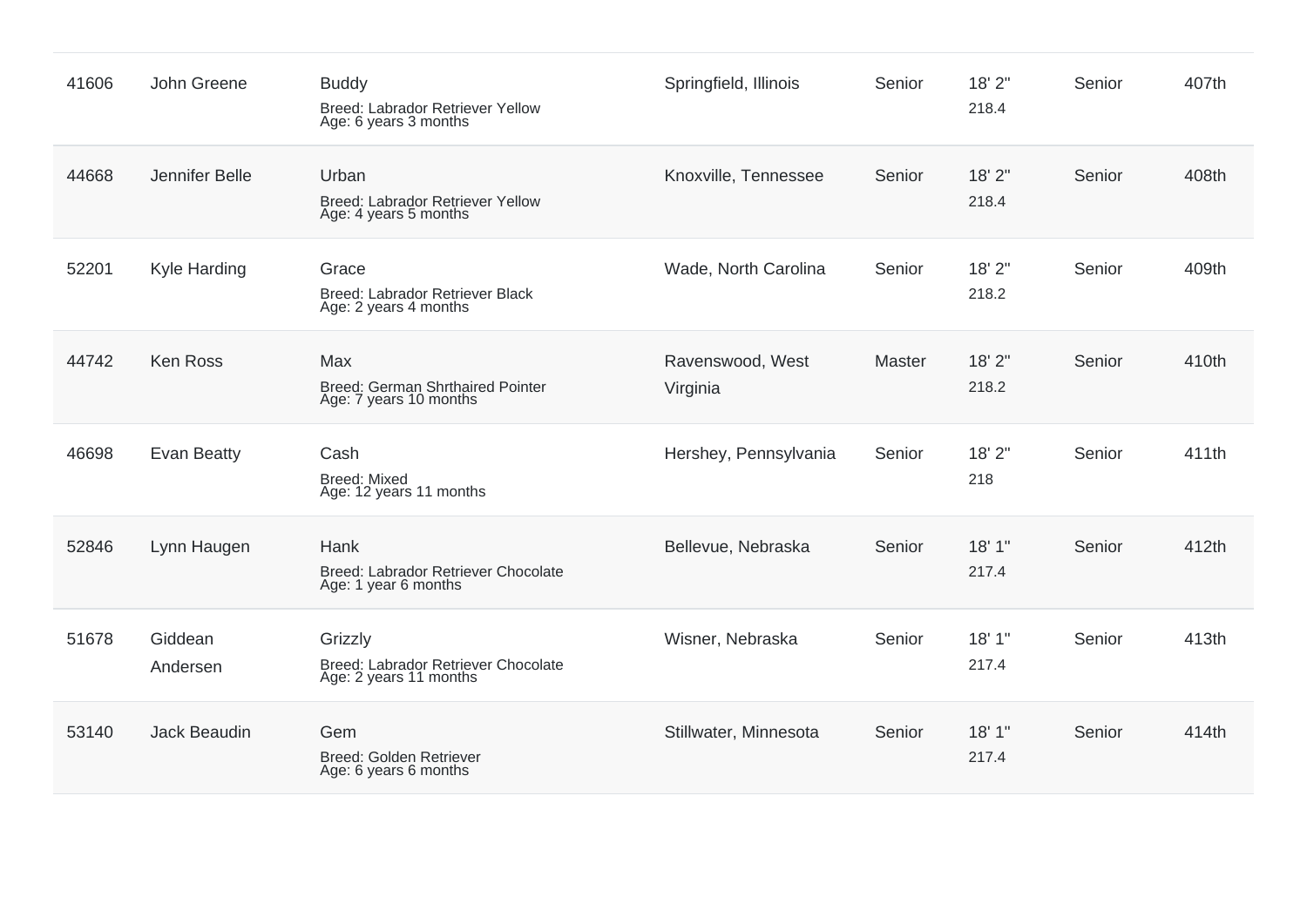| 49553 | <b>Candis Amasalian</b>  | Scuba<br><b>Breed: German Shrthaired Pointer</b><br>Age: 5 years 3 months        | Hanford, California           | Senior | 18'1"<br>217.2 | Senior | 415th |
|-------|--------------------------|----------------------------------------------------------------------------------|-------------------------------|--------|----------------|--------|-------|
| 46904 | <b>Rachel Zipsie</b>     | <b>Bailey</b><br>Breed: Labrador Retriever Chocolate<br>Age: 5 years 7 months    | Greenville, Michigan          | Senior | 18'1"<br>217.2 | Senior | 416th |
| 49504 | Jimmy Colvin             | Ryder<br>Breed: Labrador Retriever Yellow<br>Age: 4 years 8 months               | Vinton, Virginia              | Senior | 18'1"<br>217.2 | Senior | 417th |
| 37127 | Sophy Moreau             | Tazi<br><b>Breed: Mixed</b><br>Age: 6 years 7 months                             | Pearland, Texas               | Senior | 18'1"<br>217   | Senior | 418th |
| 48773 | Sarah Maleski            | Fletcher<br>Breed: Australian Shepherd Dog<br>Age: 5 years 2 months              | West Mifflin,<br>Pennsylvania | Senior | 18'1"<br>217   | Senior | 419th |
| 22999 | <b>Christina Sparker</b> | <b>Chloe Chaos</b><br>Breed: Labrador Retriever Yellow<br>Age: 12 years 3 months | Seattle, Washington           | Master | 18'0"<br>216.8 | Senior | 420th |
| 51041 | <b>Jennifer Andrews</b>  | Indigo<br>Breed: Labrador Retriever Yellow<br>Age: 2 years 10 months             | Jacobus, Pennsylvania         | Senior | 18'0"<br>216.8 | Senior | 421st |
| 52378 | Jackie Jutte             | <b>Stryker</b><br>Breed: Border Collie<br>Age: 1 year 9 months                   | Celina, Ohio                  | Senior | 18'0"<br>216.8 | Senior | 422nd |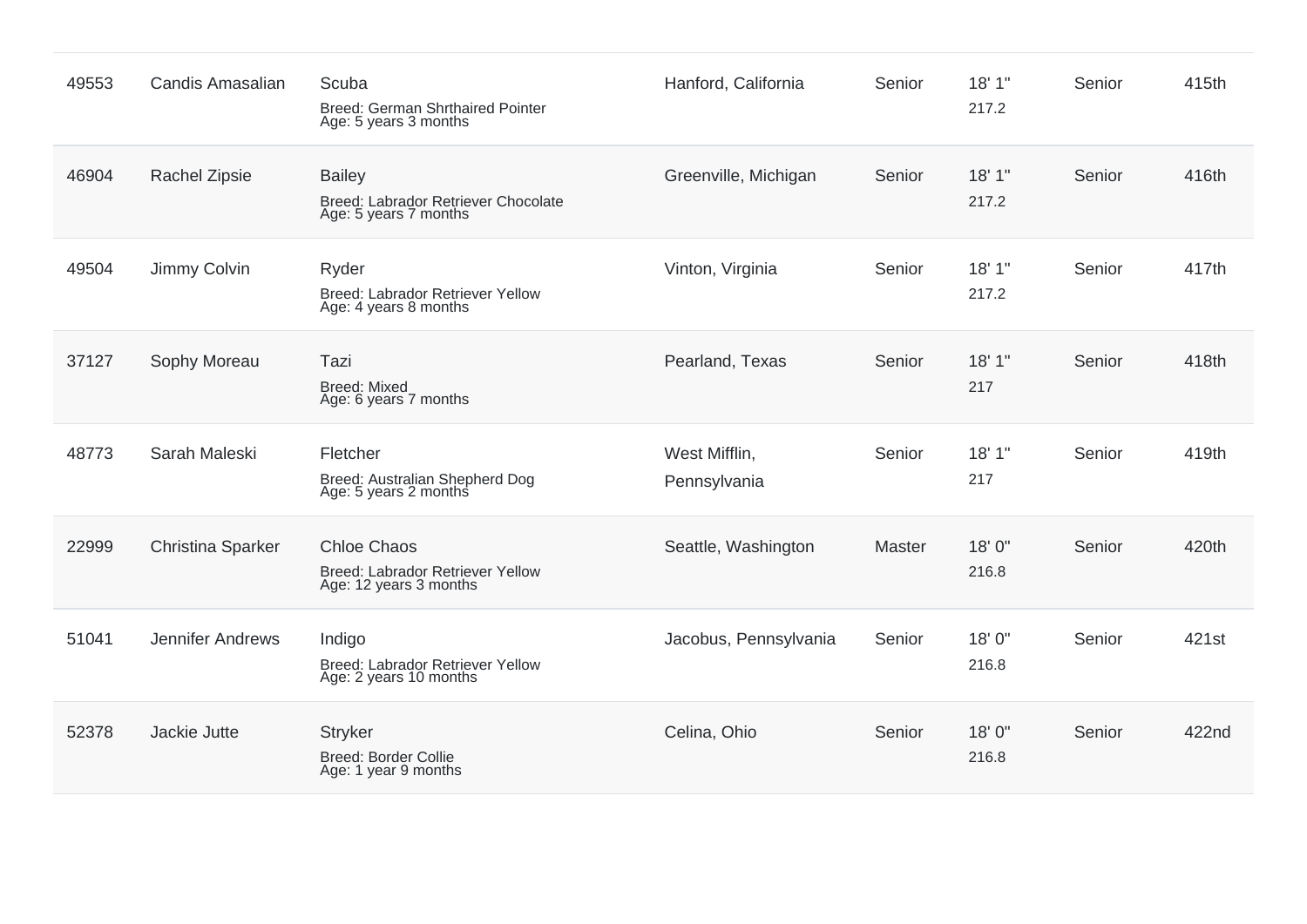| 37958 | <b>Susan Barnes</b>      | <b>Trexx</b><br><b>Breed: Mixed</b><br>Age: 6 years 3 months                    | Des Moines, Iowa             | Senior | 18'0"<br>216     | Senior | 423rd |
|-------|--------------------------|---------------------------------------------------------------------------------|------------------------------|--------|------------------|--------|-------|
| 51452 | <b>Krista Cline</b>      | Myztri (mi-str-ee)<br>Breed: Labrador Retriever Yellow<br>Age: 2 years 8 months | Bay City, Michigan           | Senior | 17' 11"<br>215.8 | Senior | 424th |
| 44740 | Lisa<br>vanEverdingen    | Gunner<br>Breed: Labrador Retriever Chocolate<br>Age: 4 years 8 months          | ARMOUR, South<br>Dakota      | Senior | 17' 11"<br>215.8 | Senior | 425th |
| 26845 | <b>Karman Williams</b>   | Hinkle<br>Breed: Labrador Retriever Yellow<br>Age: 8 years 6 months             | Indianapolis, Indiana        | Senior | 17' 11"<br>215.8 | Senior | 426th |
| 53390 | Kelsie Burza             | <b>Molly</b><br>Breed: Labrador Retriever Yellow<br>Age: 4 years 10 months      | Braddock, North<br>Dakota    | Senior | 17' 11"<br>215.4 | Senior | 427th |
| 54294 | Morgan Jarvis            | Riat<br>Breed: Whippet<br>Age: 3 years 3 months                                 | Bowmanville, Ontario         |        | 17' 11"<br>215.4 | Senior | 428th |
| 52342 | <b>Tabitha Alexander</b> | Houlihan<br>Breed: Labrador Retriever Black<br>Age: 5 years 10 months           | Middleboro,<br>Massachusetts | Senior | 17' 11"<br>215.4 | Senior | 429th |
| 52389 | Maggie<br>Bogdanski      | Riot<br><b>Breed: Border Collie</b><br>Age: 1 year 9 months                     | Mebane, North<br>Carolina    | Junior | 17' 11"<br>215.2 | Senior | 430th |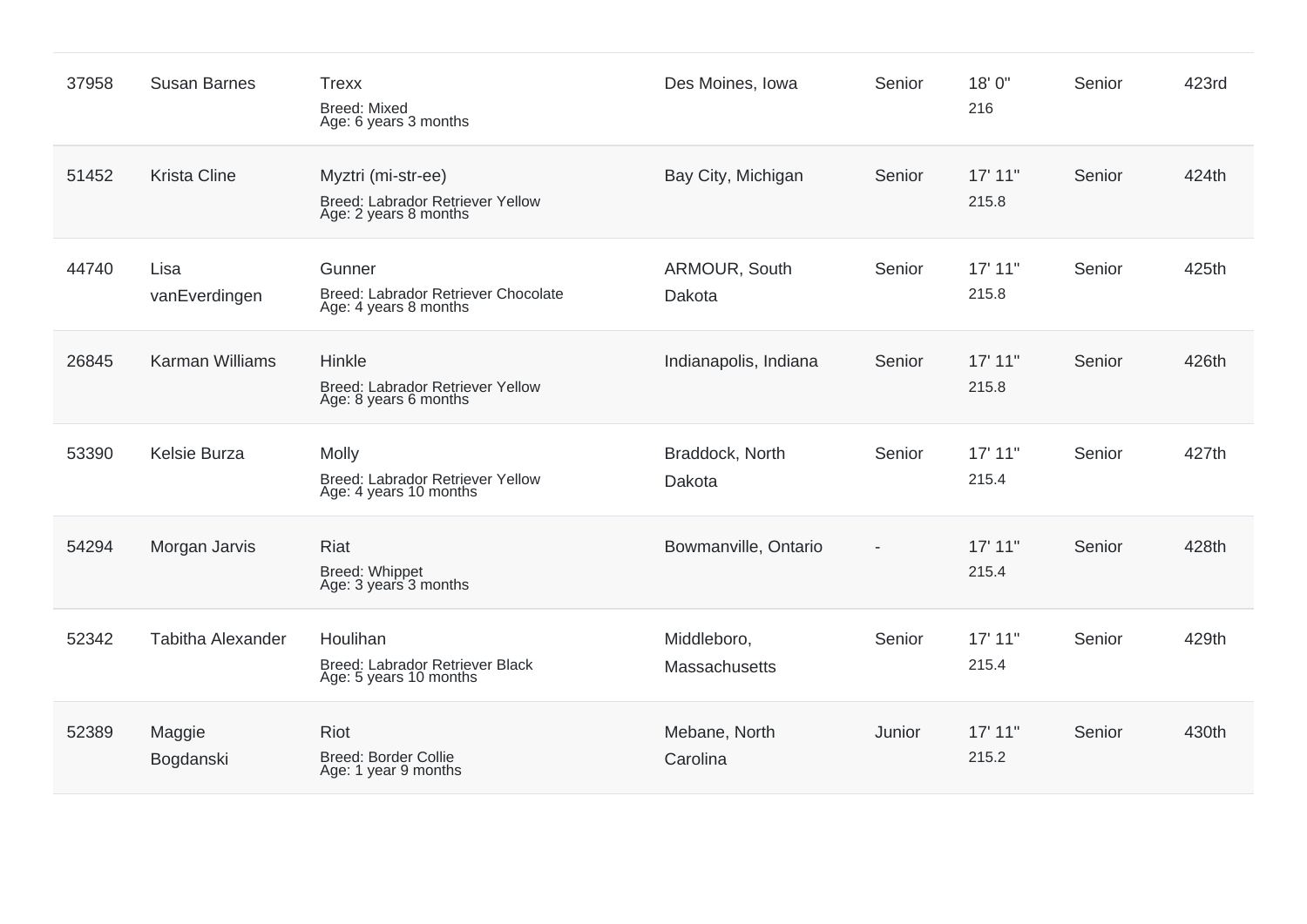| 39840 | Samantha Turner          | Quinn<br>Breed: Golden Retriever<br>Age: 6 years 3 weeks                         | Courtice, Ontario               | Senior | 17' 11"<br>215.2 | Senior | 431st |
|-------|--------------------------|----------------------------------------------------------------------------------|---------------------------------|--------|------------------|--------|-------|
| 51607 | <b>Jillian Rogers</b>    | Taiga<br>Breed: Border Collie<br>Age: 2 years 10 months                          | Waterford, New York             | Senior | 17' 11"<br>215.2 | Senior | 432nd |
| 25885 | Jennifer Trevillian      | <b>Riggs</b><br>Breed: Chesapeake Bay Retriever<br>Age: 11 years 4 months        | West Des Moines, Iowa           | Senior | 17' 11"<br>215   | Senior | 433rd |
| 46114 | Kowen Van de<br>klundert | <b>Dutchess</b><br>Breed: Labrador Retriever Chocolate<br>Age: 5 years 10 months | Saint Martinville,<br>Louisiana | Senior | 17' 10"<br>214.8 | Senior | 434th |
| 51878 | <b>Christine Forbush</b> | zeke<br><b>Breed: Mixed</b><br>Age: 6 years 4 weeks                              | Elyria, Ohio                    | Senior | 17' 10"<br>214.4 | Senior | 435th |
| 34519 | <b>Madisyn Cline</b>     | <b>Blaze</b><br>Breed: Labrador Retriever Chocolate<br>Age: 7 years 1 month      | Bay City, Michigan              | Senior | 17' 10"<br>214.4 | Senior | 436th |
| 48935 | Lindsay Boersma          | Lidstrom<br>Breed: Labrador Retriever Yellow<br>Age: 3 years 6 months            | Bloomington, Indiana            | Senior | 17' 10"<br>214.2 | Senior | 437th |
| 51689 | Ericka Erickson          | Cane<br><b>Breed: Border Collie</b><br>Age: 3 years 1 week                       | Sioux Falls, South<br>Dakota    | Senior | 17' 10"<br>214   | Senior | 438th |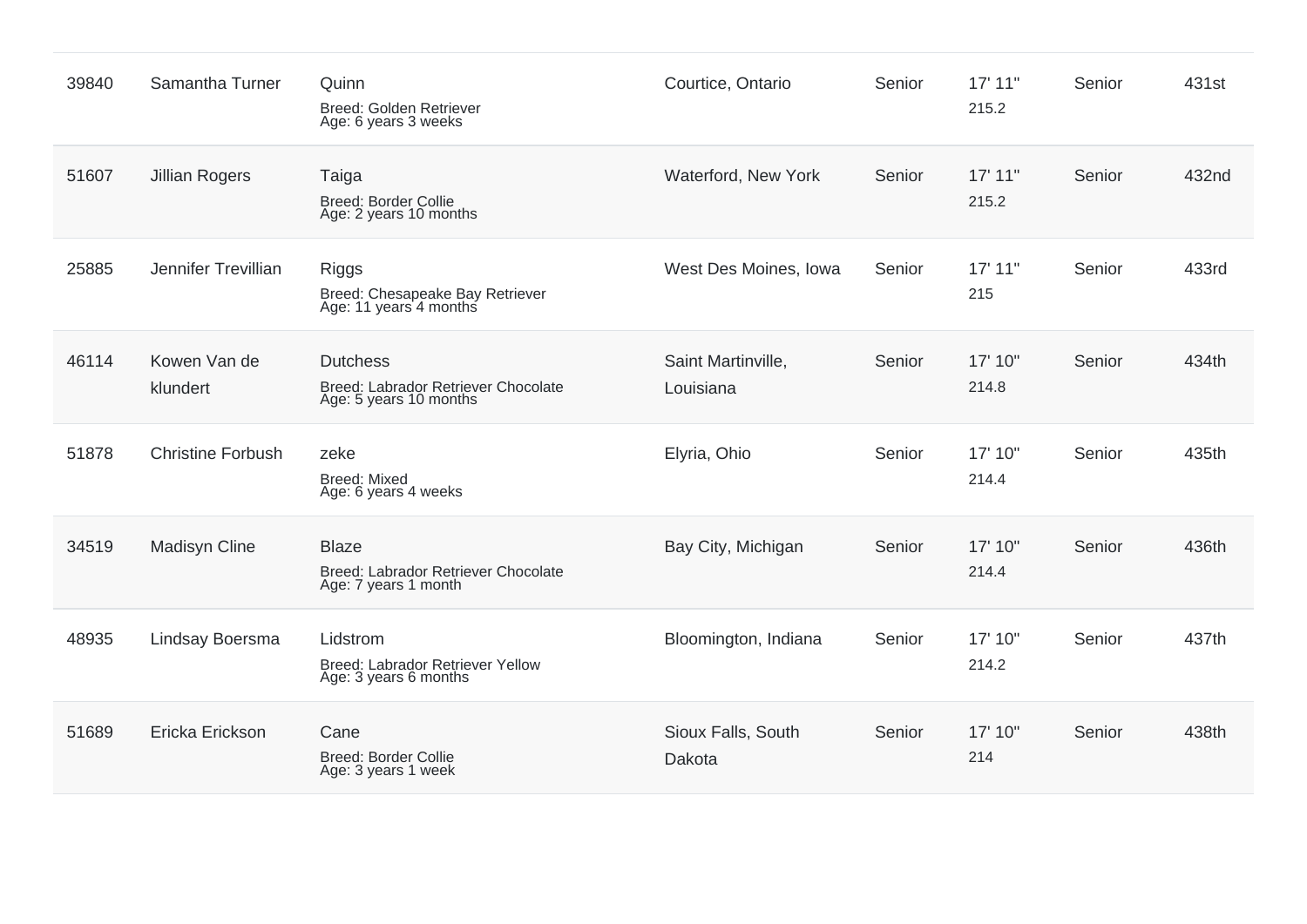| 51907 | Payton McCabe                  | Karter<br>Breed: German Shepherd Dog<br>Age: 3 years 11 months       | Union, Kentucky               | Senior | 17' 9"<br>213.8  | Senior | 439th             |
|-------|--------------------------------|----------------------------------------------------------------------|-------------------------------|--------|------------------|--------|-------------------|
| 52007 | Laura Slusher                  | <b>Bug</b><br><b>Breed: Mixed</b><br>Age: 3 years 7 months           | West Lafayette, Indiana       | Senior | 17' 9"<br>213.8  | Senior | 440th             |
| 53873 | Sarah Pinkley                  | Finn<br>Breed: Golden Retriever<br>Age: 1 year 11 months             | Fort Wayne, Indiana           | Senior | 17' 9"<br>213.2  | Senior | 441 <sub>st</sub> |
| 52448 | <b>Kimberly Melton</b><br>Hall | Sheriff<br>Breed: Labrador Retriever Black<br>Age: 2 years 2 weeks   | Bardstown, Kentucky           | Senior | 17' 9"<br>213.2  | Senior | 442nd             |
| 53525 | <b>Robert Downey</b>           | Kai<br>Breed: Australian Cattle Dog<br>Age: 3 years 4 months         | Sellersville,<br>Pennsylvania | Senior | 17' 9"<br>213.2  | Senior | 443rd             |
| 54176 | Peyton<br><b>DeMasters</b>     | Remi<br>Breed: Labrador Retriever Chocolate<br>Age: 2 years 2 months | Vine Grove, Kentucky          | Senior | 17' 9"<br>213.2  | Senior | 444th             |
| 24315 | Sharon Lynch-<br>Davis         | Maise<br>Breed: Labrador Retriever Yellow<br>Age: 10 years 7 months  | Washington,<br>Massachusetts  | Senior | 17' 8''<br>212.6 | Senior | 445th             |
| 46341 | <b>Alice Titova</b>            | Percy<br><b>Breed: Mixed</b><br>Age: 7 years 5 months                | Ballston Lake, New<br>York    | Senior | 17' 8"<br>212.6  | Senior | 446th             |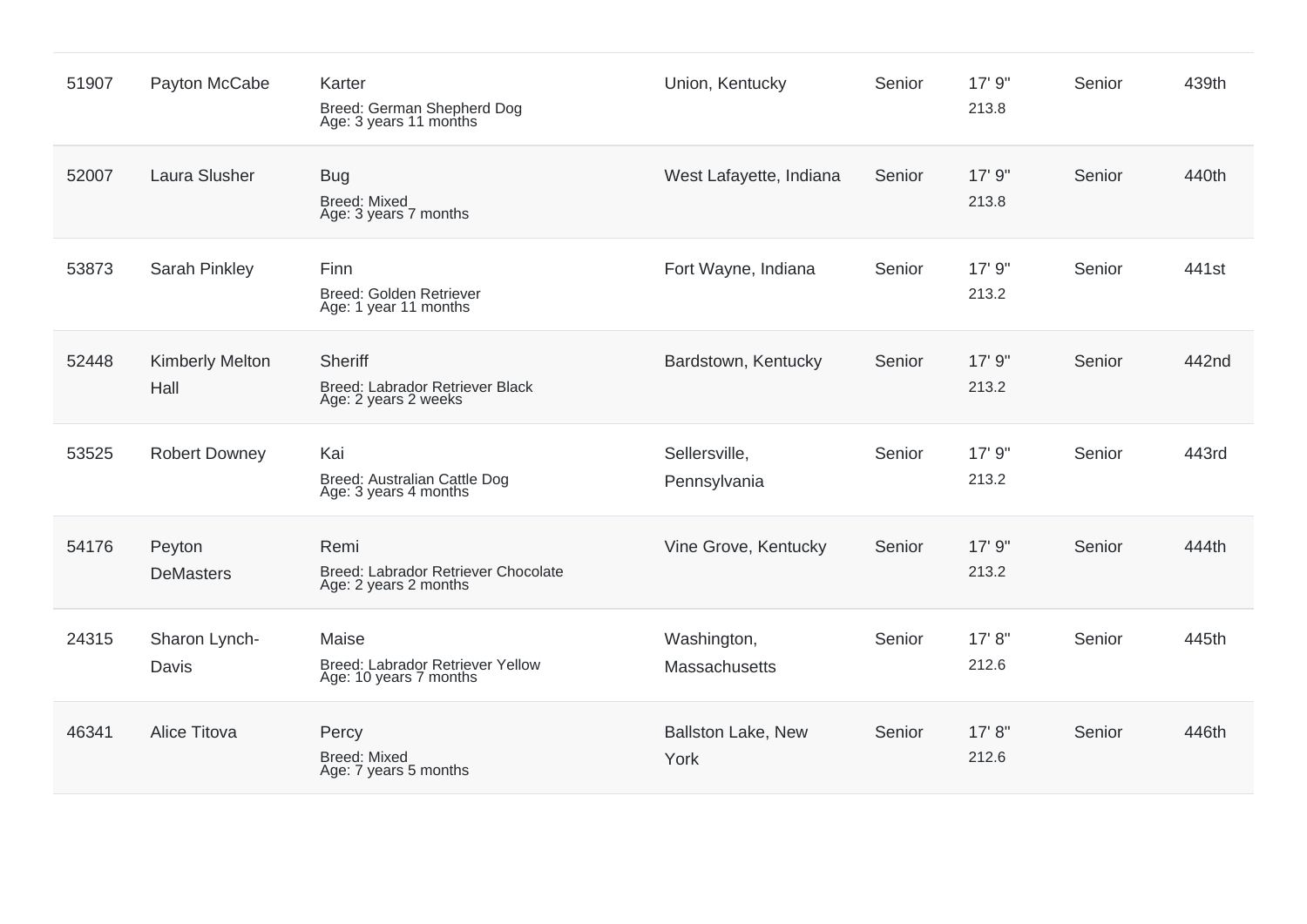| 50540 | Barbara March           | <b>Bullet</b><br>Breed: Labrador Retriever Chocolate<br>Age: 6 years 11 months   | Watertown, New York      | Senior        | 17' 8''<br>212.6 | Senior | 447th |
|-------|-------------------------|----------------------------------------------------------------------------------|--------------------------|---------------|------------------|--------|-------|
| 52355 | <b>Tracy Burlingame</b> | <b>DRIFT</b><br>Breed: Labrador Retriever Yellow<br>Age: 1 year 11 months        | Parker, Colorado         | Novice        | 17' 8"<br>212.6  | Senior | 448th |
| 51505 | <b>Bee McElroy</b>      | Salem<br>Breed: Golden Retriever<br>Age: 3 years 4 weeks                         | Peterborough, Ontario    | Senior        | 17' 8''<br>212.4 | Senior | 449th |
| 44632 | Susan Sangillo          | Angus<br>Breed: English Springer Spaniel<br>Age: 4 years 9 months                | Stanfordville, New York  | Senior        | 17' 8''<br>212.4 | Senior | 450th |
| 38816 | <b>Taylor Coger</b>     | Sadie<br>Breed: Golden Retriever<br>Age: 5 years 8 months                        | Virginia Beach, Virginia | Senior        | 17' 8''<br>212.2 | Senior | 451st |
| 44159 | Cassie Vasko            | Leo<br>Breed: Belgian Malinois<br>Age: 5 years 1 month                           | Chesterland, Ohio        | <b>Master</b> | 17' 8''<br>212.2 | Senior | 452nd |
| 44516 | <b>Lisa Williams</b>    | Qasim Köneg von Cedkaley<br>Breed: German Shepherd Dog<br>Age: 4 years 11 months | Gainesville, Georgia     | Senior        | 17' 8''<br>212   | Senior | 453rd |
| 51423 | Jamie Uhles             | <b>Bella</b><br>Breed: Labrador Retriever Black<br>Age: 3 years 6 months         | Maysville, Oklahoma      | Senior        | 17' 8"<br>212    | Senior | 454th |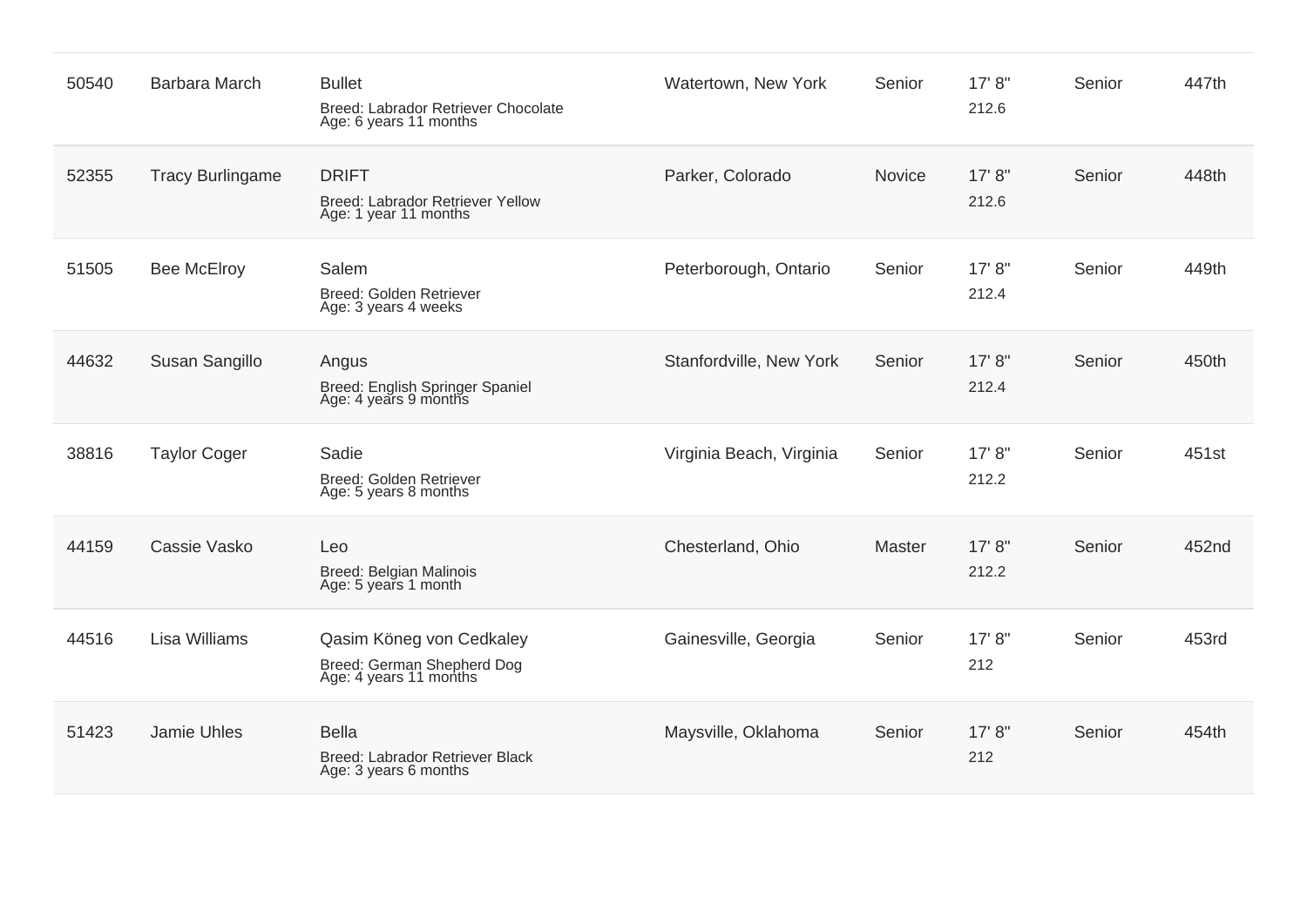| 39567 | <b>Tiffany Ludwig</b> | <b>Reilly</b><br>Breed: Golden Retriever<br>Age: 6 years 1 week               | Oshkosh, Wisconsin    | <b>Master</b> | 17'7''<br>211.8 | Senior | 455th |
|-------|-----------------------|-------------------------------------------------------------------------------|-----------------------|---------------|-----------------|--------|-------|
| 52365 | Tammy<br>Montgomery   | Hondo<br><b>Breed: Border Collie</b><br>Age: 2 years 1 month                  | Liberty Hill, Texas   |               | 17'7''<br>211.8 | Senior | 456th |
| 25672 | <b>Bryan Landers</b>  | Thunder<br>Breed: Labrador Retriever Chocolate<br>Age: 9 years 1 month        | Washington, Oklahoma  | Senior        | 17'7''<br>211.2 | Senior | 457th |
| 44215 | <b>Jeffrey Bailey</b> | Whiskey<br>Breed: Labrador Retriever Chocolate<br>Age: 5 years 2 months       | Westport, Maine       | Senior        | 17'7''<br>211.2 | Senior | 458th |
| 52977 | <b>Sydney Hott</b>    | <b>Seek</b><br><b>Breed: Mixed</b><br>Age: 2 years 5 months                   | Marion, Iowa          | Senior        | 17'7''<br>211   | Senior | 459th |
| 27423 | <b>Lisa Harwell</b>   | <b>Riley</b><br>Breed: Labrador Retriever Chocolate<br>Age: 9 years 11 months | Hastings, Minnesota   | Senior        | 17' 6"<br>210.8 | Senior | 460th |
| 36887 | <b>Steve Ruben</b>    | Kahlua<br>Breed: Labrador Retriever Chocolate<br>Age: 7 years 2 months        | Brookeville, Maryland | Senior        | 17' 6"<br>210.6 | Senior | 461st |
| 46862 | <b>Kristin Dicken</b> | Pilot<br><b>Breed: Mixed</b><br>Age: 4 years 4 days                           | Hiawatha, Iowa        | Senior        | 17' 6"<br>210.4 | Senior | 462nd |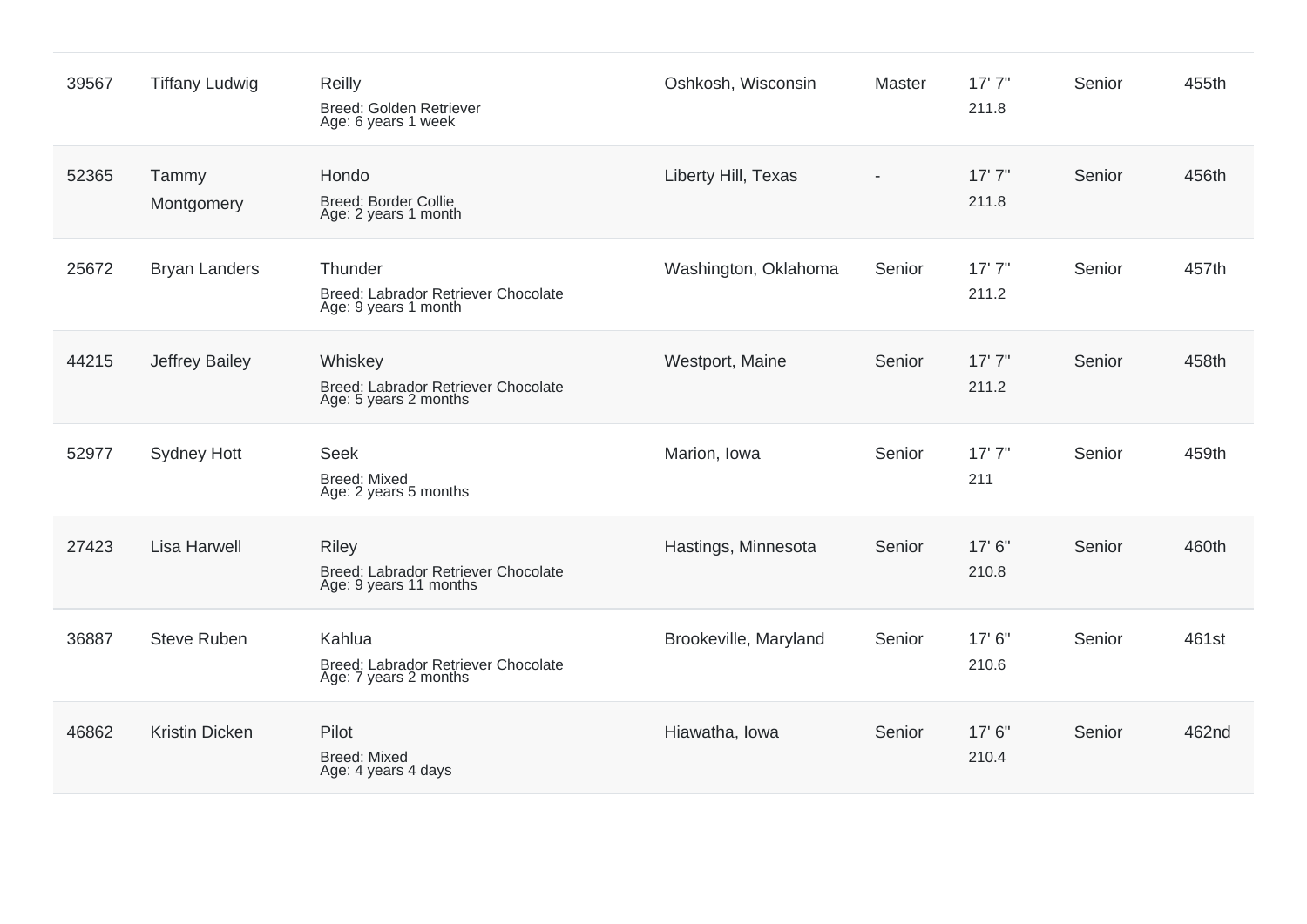| 46602 | <b>Walt Stover</b>    | <b>Millie</b><br>Breed: Labrador Retriever Black<br>Age: 4 years 11 months | Tidioute, Pennsylvania        | Senior | 17' 6"<br>210.2 | Senior | 463rd |
|-------|-----------------------|----------------------------------------------------------------------------|-------------------------------|--------|-----------------|--------|-------|
| 42613 | Joan Fortsch          | Molly<br>Breed: Labrador Retriever Black<br>Age: 6 years 2 months          | Cream Ridge, New<br>Jersey    | Senior | 17' 6"<br>210   | Senior | 464th |
| 49729 | <b>Mark Krause</b>    | <b>Bryk</b><br>Breed: Labrador Retriever Black<br>Age: 3 years 5 months    | Bennington, Vermont           | Senior | 17'6''<br>210   | Senior | 465th |
| 39835 | <b>Brian McGahhey</b> | Gunner<br>Breed: Labrador Retriever Black<br>Age: 6 years 7 months         | Millville, New Jersey         | Senior | 17'5''<br>209.8 | Senior | 466th |
| 51139 | Seth Lothspeich       | Mac<br>Breed: Labrador Retriever Yellow<br>Age: 3 years 1 month            | Bismarck, North Dakota        | Senior | 17'5''<br>209.4 | Senior | 467th |
| 52486 | <b>Kerry Amos</b>     | Lily<br>Breed: Dalmatian<br>Age: 6 years 8 months                          | Overland Park, Kansas         | Senior | 17'5''<br>209   | Senior | 468th |
| 23775 | Dean Peck             | Charlie<br>Breed: Labrador Retriever Yellow<br>Age: 10 years 20 hours      | Bonney Lake,<br>Washington    | Senior | 17'5''<br>209   | Senior | 469th |
| 51405 | Alice Wrenn           | <b>MAGGIE</b><br>Breed: Labrador Retriever Yellow<br>Age: 7 years 1 month  | Burlington, North<br>Carolina | Senior | 17'5''<br>209   | Senior | 470th |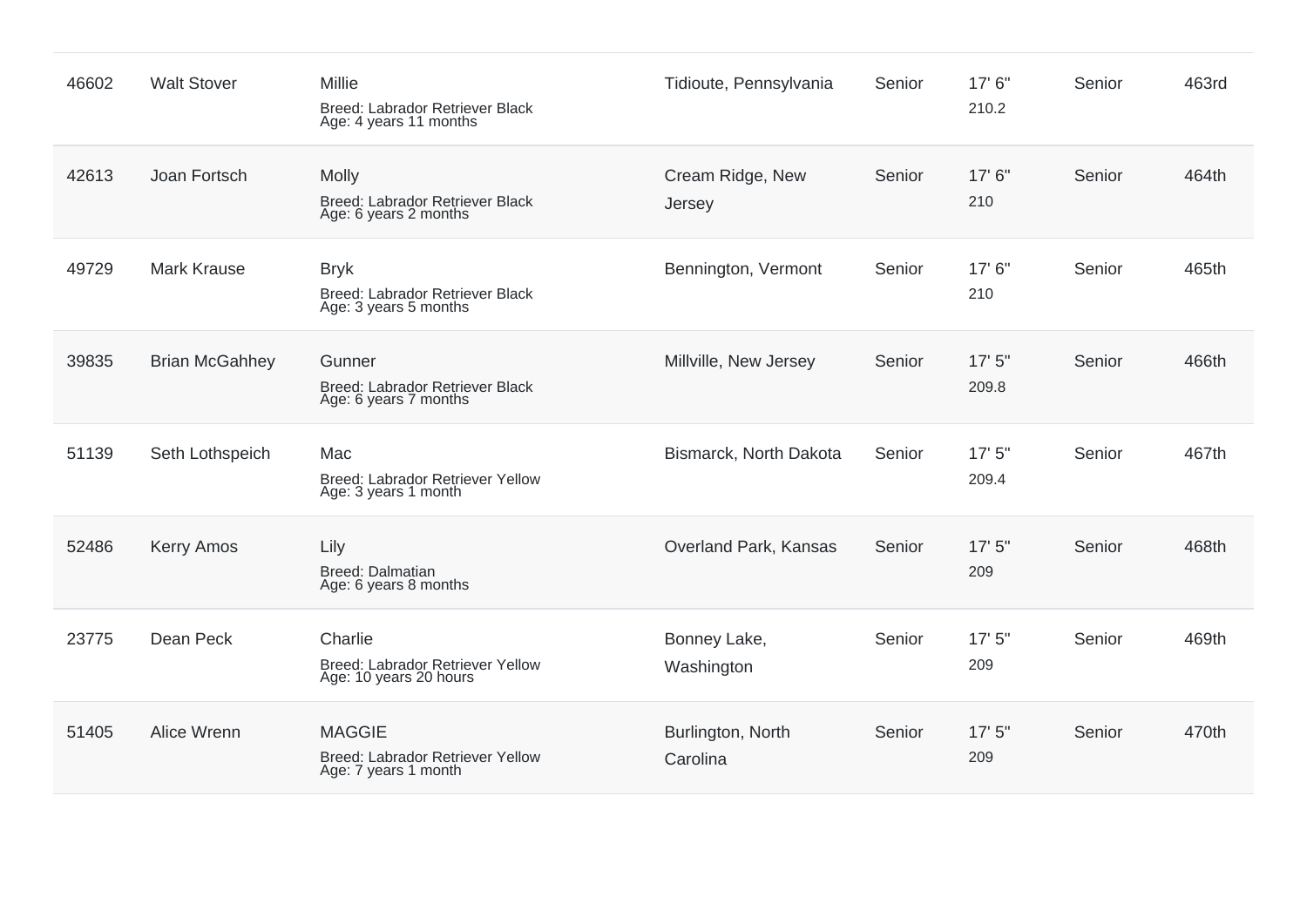| 43780 | Kim Ypma                       | Charlie<br>Breed: Golden Retriever<br>Age: 6 years 1 month                | Kalispell, Montana          | Senior                   | 17'5''<br>209    | Senior | 471st |
|-------|--------------------------------|---------------------------------------------------------------------------|-----------------------------|--------------------------|------------------|--------|-------|
| 52684 | Andrea Galloway                | <b>Risk</b><br>Breed: Border Collie<br>Age: 2 years 20 hours              | Frankfort, Kentucky         |                          | 17' 4''<br>208.6 | Senior | 472nd |
| 52483 | <b>Kimberly Melton</b><br>Hall | Bourbon<br>Breed: Labrador Retriever Yellow<br>Age: 5 years 1 month       | Bardstown, Kentucky         | $\overline{\phantom{0}}$ | 17' 4"<br>208.2  | Senior | 473rd |
| 45732 | cheryl hart                    | Vision<br><b>Breed: Mixed</b><br>Age: 4 years 6 months                    | newcastle, Ontario          | Senior                   | 17'3''<br>207.8  | Senior | 474th |
| 36345 | <b>Willie Ziebarth</b>         | <b>Dixie</b><br>Breed: Labrador Retriever Yellow<br>Age: 7 years 20 hours | Harrisburg, South<br>Dakota | Senior                   | 17'3''<br>207.2  | Senior | 475th |
| 25649 | Melissa Doren                  | <b>Stella</b><br><b>Breed: Mixed</b><br>Age: 8 years 8 months             | Orangeville, Ontario        | Senior                   | 17'3''<br>207    | Senior | 476th |
| 52465 | Jeff Hacker                    | Uzi<br>Breed: Belgian Malinois<br>Age: 1 year 10 months                   | Bloomington, Indiana        | Senior                   | 17'3''<br>207    | Senior | 477th |
| 44760 | Zak Kerr                       | Luna<br>Breed: Labrador Retriever Chocolate<br>Age: 4 years 5 months      | Palo, Iowa                  | Senior                   | 17'3''<br>207    | Senior | 478th |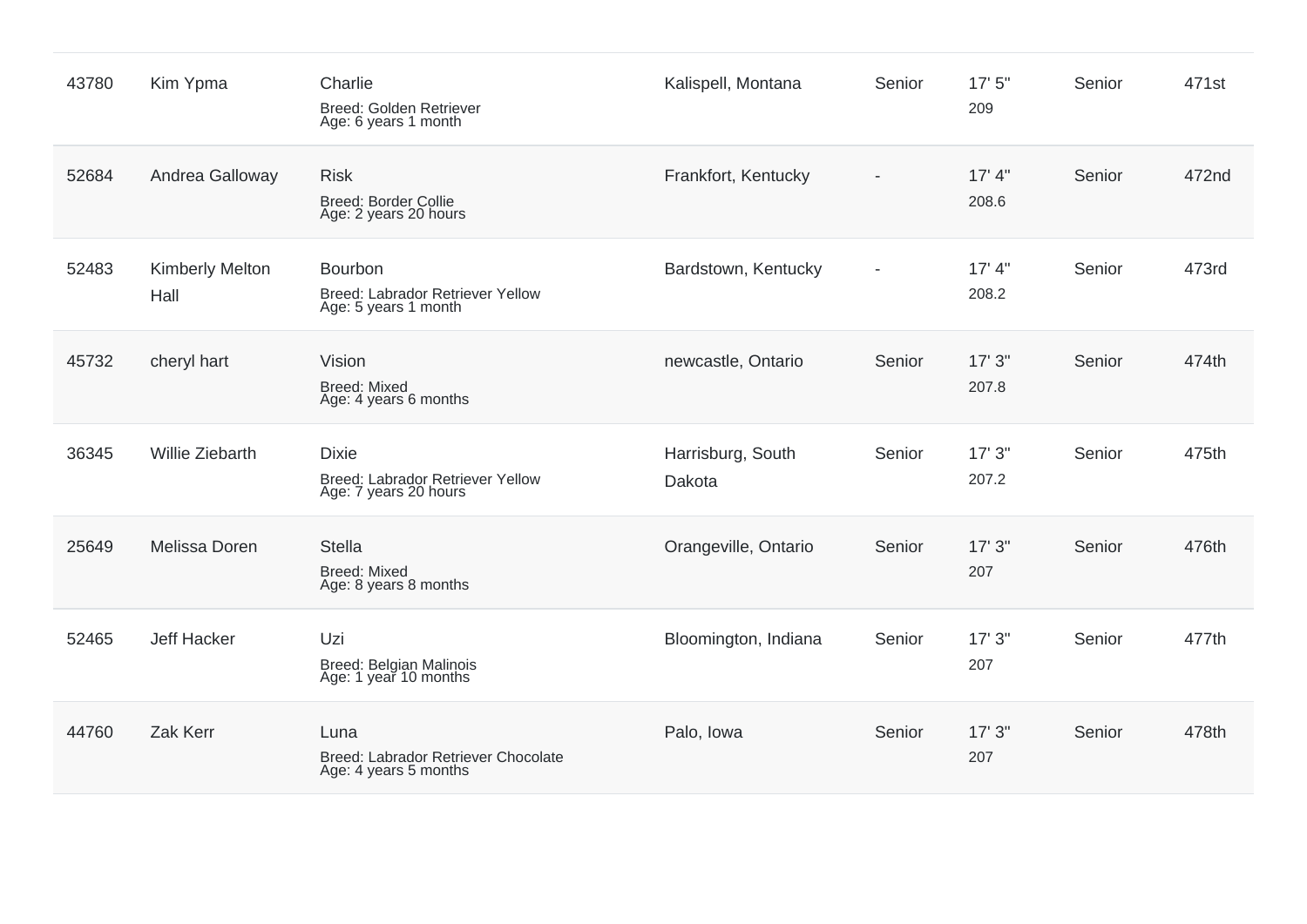| 50122 | BarbaraHenderson        | Pilot<br>Breed: Chesapeake Bay Retriever<br>Age: 3 years 5 months          | Escondido, California          | Senior | 17'2"<br>206.4    | Senior | 479th |
|-------|-------------------------|----------------------------------------------------------------------------|--------------------------------|--------|-------------------|--------|-------|
| 52339 | <b>Bethany Toates</b>   | Josie<br>Breed: Australian Cattle Dog<br>Age: 2 years 3 months             | Kansas City, Missouri          | Senior | $17'$ 2"<br>206.4 | Senior | 480th |
| 43465 | Dean Peck               | Millie<br>Breed: Labrador Retriever Black<br>Age: 4 years 8 months         | Bonney Lake,<br>Washington     | Senior | 17'2"<br>206.4    | Senior | 481st |
| 42465 | <b>Corinne DuFresne</b> | Helena<br>Breed: Vizsla<br>Age: 9 years 10 months                          | Ypsilanti, Michigan            | Senior | 17'2''<br>206     | Senior | 482nd |
| 38702 | <b>Steven Reid</b>      | Chase<br>Breed: Labrador Retriever Chocolate<br>Age: 5 years 11 months     | Puyallup, Washington           | Master | $17'$ 2"<br>206   | Senior | 483rd |
| 52669 | Nevaeh "BUG"<br>Cratt   | Maxie<br>Breed: Labrador Retriever Chocolate<br>Age: 5 years 3 weeks       | Mebane, North<br>Carolina      | Senior | $17'$ 2"<br>206   | Senior | 484th |
| 37817 | Ann Kuest               | <b>Nelson</b><br>Breed: Labrador Retriever Yellow<br>Age: 8 years 5 months | Glen Rock,<br>Pennsylvania     | Senior | 17'1"<br>205.8    | Senior | 485th |
| 52157 | Gina Chapman            | Mackenzie<br>Breed: Golden Retriever<br>Age: 2 years 5 months              | Spartanburg, South<br>Carolina | Senior | 17'1"<br>205.8    | Senior | 486th |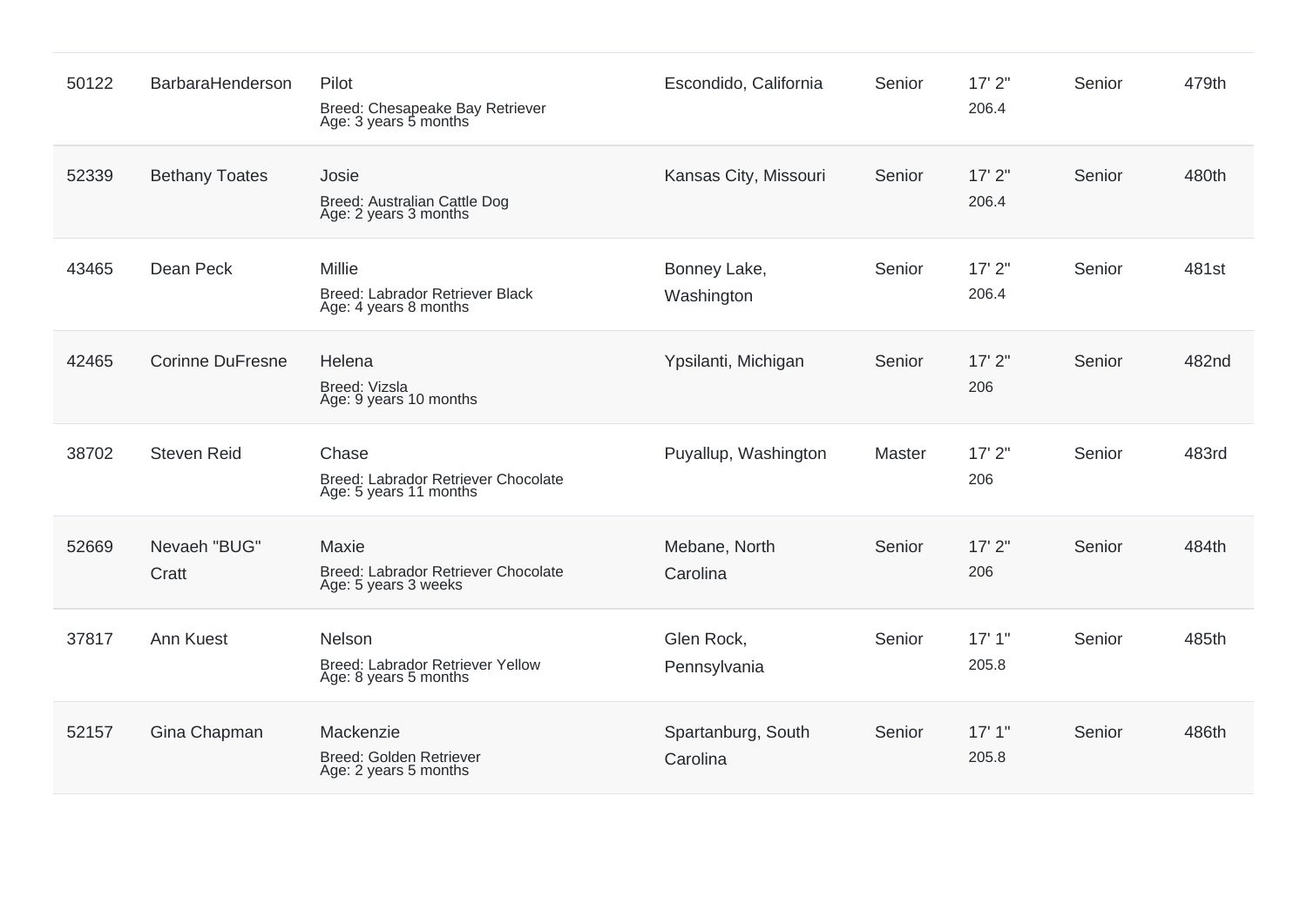| 51893 | Jordan Jarvis-<br>Oconnor | Jerome<br><b>Breed: Mixed</b><br>Age: 2 years 4 months               | Bowmanville, Ontario  | Senior | 17'1"<br>205.2  | Senior | 487th |
|-------|---------------------------|----------------------------------------------------------------------|-----------------------|--------|-----------------|--------|-------|
| 12556 | Nick Ludwig               | Winnie<br>Breed: Labrador Retriever Yellow<br>Age: 12 years 2 months | Oshkosh, Wisconsin    | Master | 17'1''<br>205   | Senior | 488th |
| 37794 | Angel Graham              | Reggie<br>Breed: Labrador Retriever Black<br>Age: 11 years 11 months | Roslyn, Washington    | Master | 17'0''<br>204.8 | Senior | 489th |
| 51524 | Ashley Howerton           | Shadow<br>Breed: Labrador Retriever Black<br>Age: 2 years 10 months  | Lexington, Kentucky   | Senior | 17'0''<br>204.6 | Senior | 490th |
| 49049 | <b>Stacie Rhault</b>      | Zag<br><b>Breed: Other</b><br>Age: 4 years 2 months                  | Coventry, Connecticut | Senior | 17'0''<br>204.6 | Senior | 491st |
| 46886 | John Markham              | Chance<br>Breed: English Pointer<br>Age: 6 years 1 month             | Manhattan, Kansas     | Senior | 17'0''<br>204.4 | Senior | 492nd |
| 51958 | Hannah Robinson           | Maple<br>Breed: Golden Retriever<br>Age: 4 years 7 months            | Whitby, Ontario       | Senior | 17'0''<br>204.2 | Senior | 493rd |
| 44674 | Stephanie Dicken          | Callie<br><b>Breed: Golden Retriever</b><br>Age: 5 years 3 months    | Waterloo, Iowa        | Senior | 17'0''<br>204   | Senior | 494th |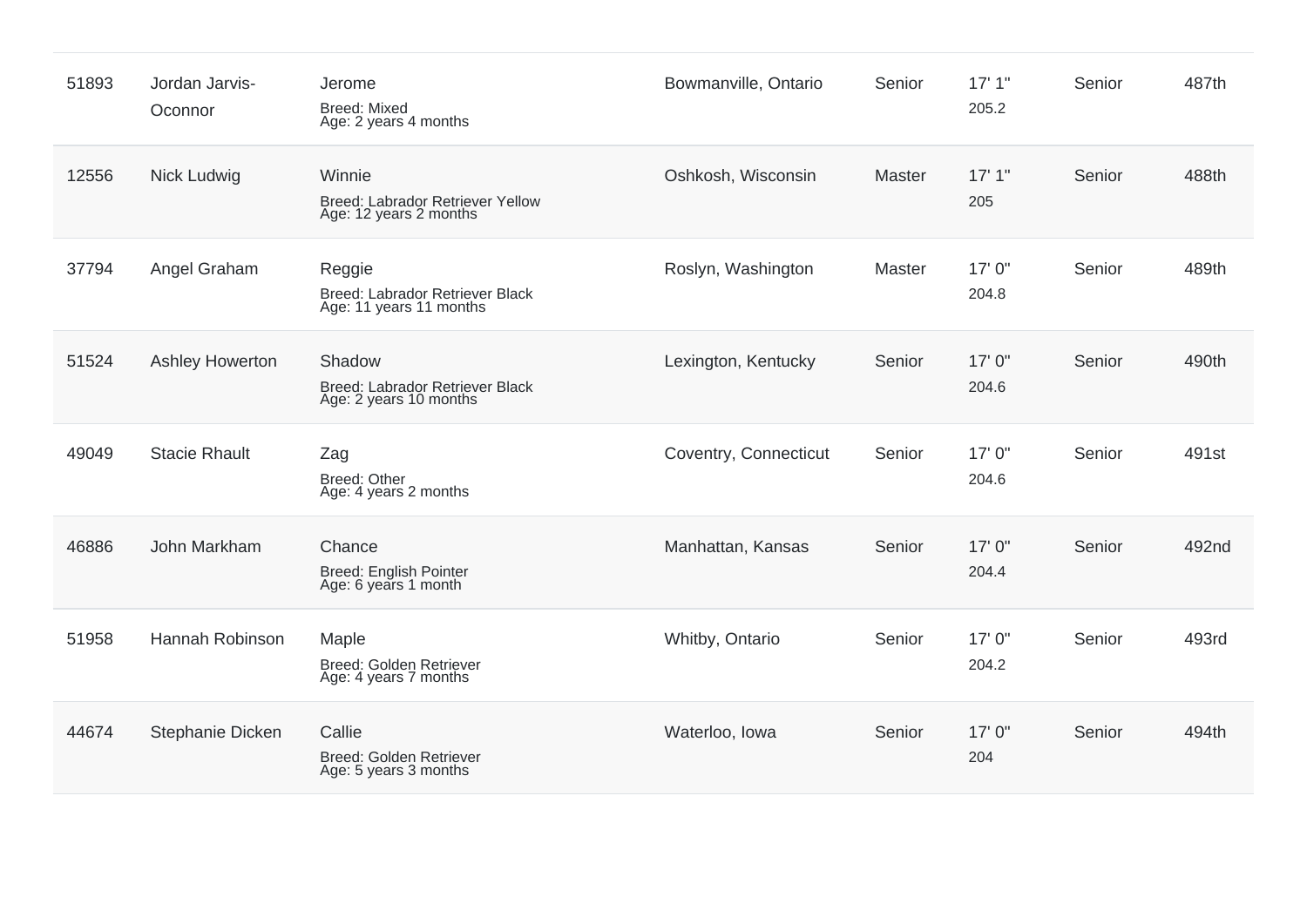| 51057 | Lauren Bish            | Finley<br>Breed: Labrador Retriever Yellow<br>Age: 5 years 5 months               | Chesapeake City,<br>Maryland | Senior | 17' 0"<br>204    | Senior | 495th |
|-------|------------------------|-----------------------------------------------------------------------------------|------------------------------|--------|------------------|--------|-------|
| 47889 | <b>Mark DeLeon</b>     | <b>Bailey DeLeon</b><br>Breed: Labrador Retriever Yellow<br>Age: 4 years 4 months | Centreville, Virginia        | Senior | 16' 11"<br>203.8 | Senior | 496th |
| 46879 | Mona Kurth             | Tyson<br>Breed: American Staffordshire Terrier<br>Age: 7 years 7 months           | Lehigh Acres, Florida        | Senior | 16' 11"<br>203.2 | Senior | 497th |
| 38414 | Kaye Noble             | Tank<br>Breed: Labrador Retriever Yellow<br>Age: 5 years 10 months                | Mascot, Tennessee            | Senior | 16' 10"<br>202.6 | Senior | 498th |
| 51707 | <b>Heather Patrick</b> | Victory<br><b>Breed: Mixed</b><br>Age: 2 years 7 months                           | GLOUCESTER,<br>Ontario       | Senior | 16' 10"<br>202.6 | Senior | 499th |
| 53879 | Jodi Reinhard          | Maci May<br>Breed: Labrador Retriever Chocolate<br>Age: 7 years 2 months          | NEW FRANKEN,<br>Wisconsin    | Senior | 16' 10"<br>202.4 | Senior | 500th |
| 48075 | Sandy Goodson          | Fancy<br>Breed: Belgian Malinois<br>Age: 4 years 2 months                         | Little Elm, Texas            | Senior | 16' 10"<br>202.2 | Senior | 501st |
| 46820 | Momi Ford              | Norbert<br><b>Breed: Mixed</b><br>Age: 7 years 7 months                           | Bloomington, Indiana         | Senior | 16' 10"<br>202.2 | Senior | 502nd |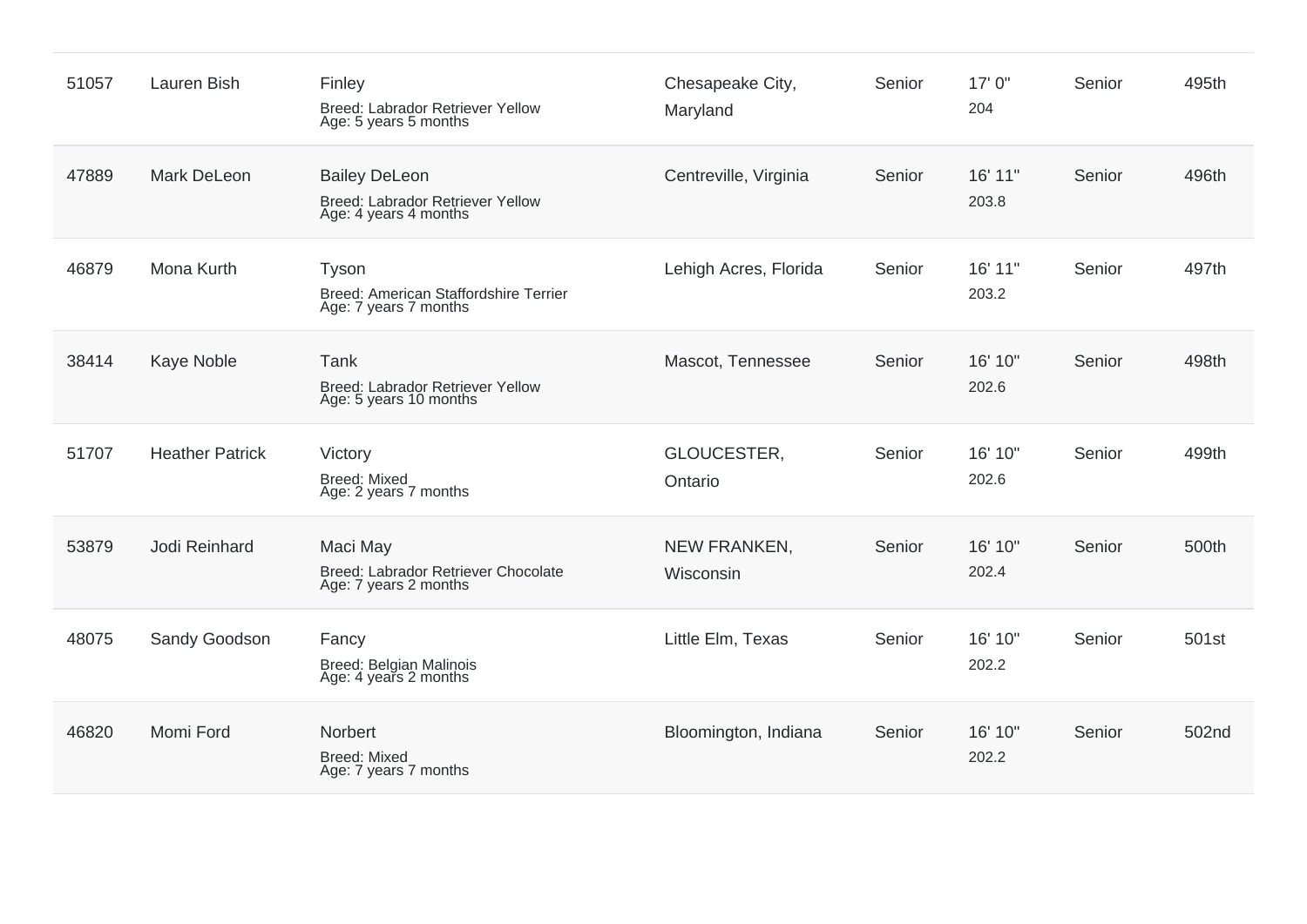| 35298 | <b>Ginger McBride</b> | Scout<br><b>Breed: Dutch Shepherd</b><br>Age: 8 years 3 days                   | Louisville, Kentucky              | Senior | 16' 10"<br>202  | Senior | 503rd |
|-------|-----------------------|--------------------------------------------------------------------------------|-----------------------------------|--------|-----------------|--------|-------|
| 53520 | <b>Braelyn Hall</b>   | <b>Status</b><br><b>Breed: Border Collie</b><br>Age: 4 years 2 weeks           | Udora, Ontario                    | Senior | 16' 9"<br>201.8 | Senior | 504th |
| 32747 | Paul Drosehn          | Hunter<br>Breed: Labrador Retriever Yellow<br>Age: 9 years 9 months            | Hinsdale,<br><b>Massachusetts</b> | Senior | 16' 9"<br>201.4 | Senior | 505th |
| 18997 | <b>Darrell Hayes</b>  | Jasper<br><b>Breed: Labrador Retriever Chocolate</b><br>Age: 10 years 8 months | Vancouver,<br>Washington          | Elite  | 16' 9"<br>201.4 | Senior | 506th |
| 54280 | <b>Creig Menard</b>   | Ezz Jett<br><b>Breed: Border Collie</b><br>Age: 1 year 4 months                | Abbeville, Louisiana              | Senior | 16' 9"<br>201.4 | Senior | 507th |
| 45922 | Mackenzie<br>Deprey   | Maci May<br>Breed: Labrador Retriever Chocolate<br>Age: 7 years 2 months       | New franken,<br>Wisconsin         | Senior | 16' 9"<br>201.4 | Senior | 508th |
| 53942 | Dwayne Barnett        | Rambler<br>Breed: Labrador Retriever Black<br>Age: 9 years 3 months            | St. Louis, Missouri               | Senior | 16' 9"<br>201.2 | Senior | 509th |
| 51472 | <b>Barbara Smitz</b>  | Trapper<br>Breed: Labrador Retriever Yellow<br>Age: 2 years 10 months          | Berlin, Maryland                  | Senior | 16' 9"<br>201.2 | Senior | 510th |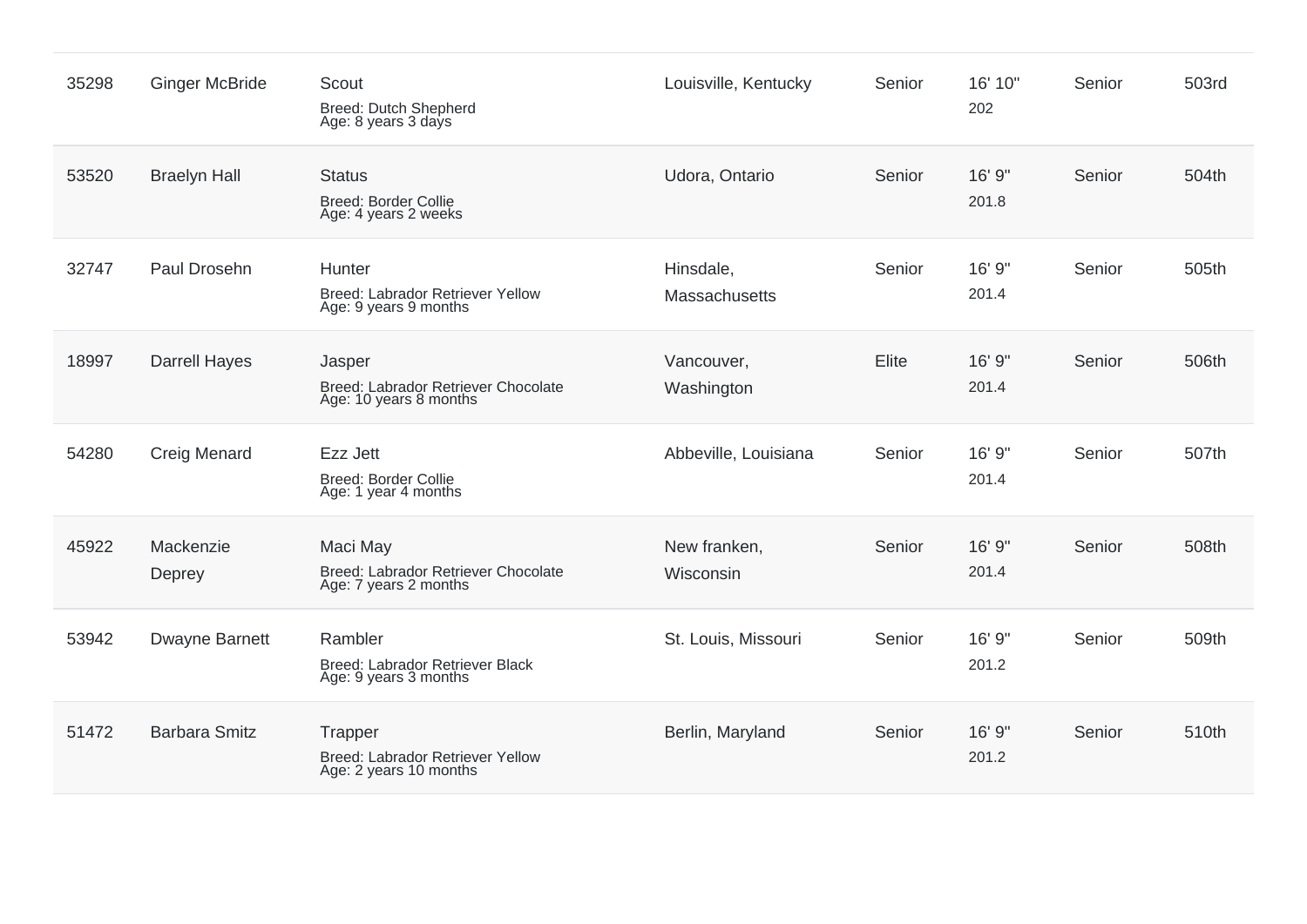| 32646 | Nicole Garcia          | Remington Smoke on the Water<br>Breed: Labrador Retriever Black<br>Age: 7 years 8 months | Houston, Texas       | Senior | 16' 9"<br>201   | Senior | 511th |
|-------|------------------------|------------------------------------------------------------------------------------------|----------------------|--------|-----------------|--------|-------|
| 48202 | <b>Becky Jones</b>     | Freddie<br>Breed: English Springer Spaniel<br>Age: 3 years 9 months                      | Knoxville, Tennessee | Senior | 16' 9"<br>201   | Senior | 512th |
| 30632 | <b>Diane Miller</b>    | Sadie<br>Breed: Labrador Retriever Black<br>Age: 8 years 1 month                         | Green Bay, Wisconsin | Senior | 16' 9"<br>201   | Senior | 513th |
| 26206 | Sam Jones              | Arya<br><b>Breed: Mixed</b><br>Age: 10 years 6 months                                    | Columbia, Missouri   | Senior | 16' 8"<br>200.8 | Senior | 514th |
| 18484 | Roberta Voss           | <b>Molly Marie</b><br>Breed: Labrador Retriever Yellow<br>Age: 11 years 1 month          | Phoenix, Arizona     | Senior | 16' 8"<br>200.4 | Senior | 515th |
| 53570 | cheryl hart            | <b>Pink Whitney</b><br><b>Breed: Mixed</b><br>Age: 1 year 10 months                      | newcastle, Ontario   | Senior | 16' 8"<br>200.4 | Senior | 516th |
| 46836 | Debbie Hedrick         | Score<br><b>Breed: Mixed</b><br>Age: 10 years 5 months                                   | Tampa, Florida       | Senior | 16' 8"<br>200.2 | Senior | 517th |
| 40205 | <b>Sharon Whitsitt</b> | Cairo<br>Breed: Belgian Malinois<br>Age: 7 years 11 months                               | Oshawa, Ontario      | Senior | 16' 7"<br>199.8 | Senior | 518th |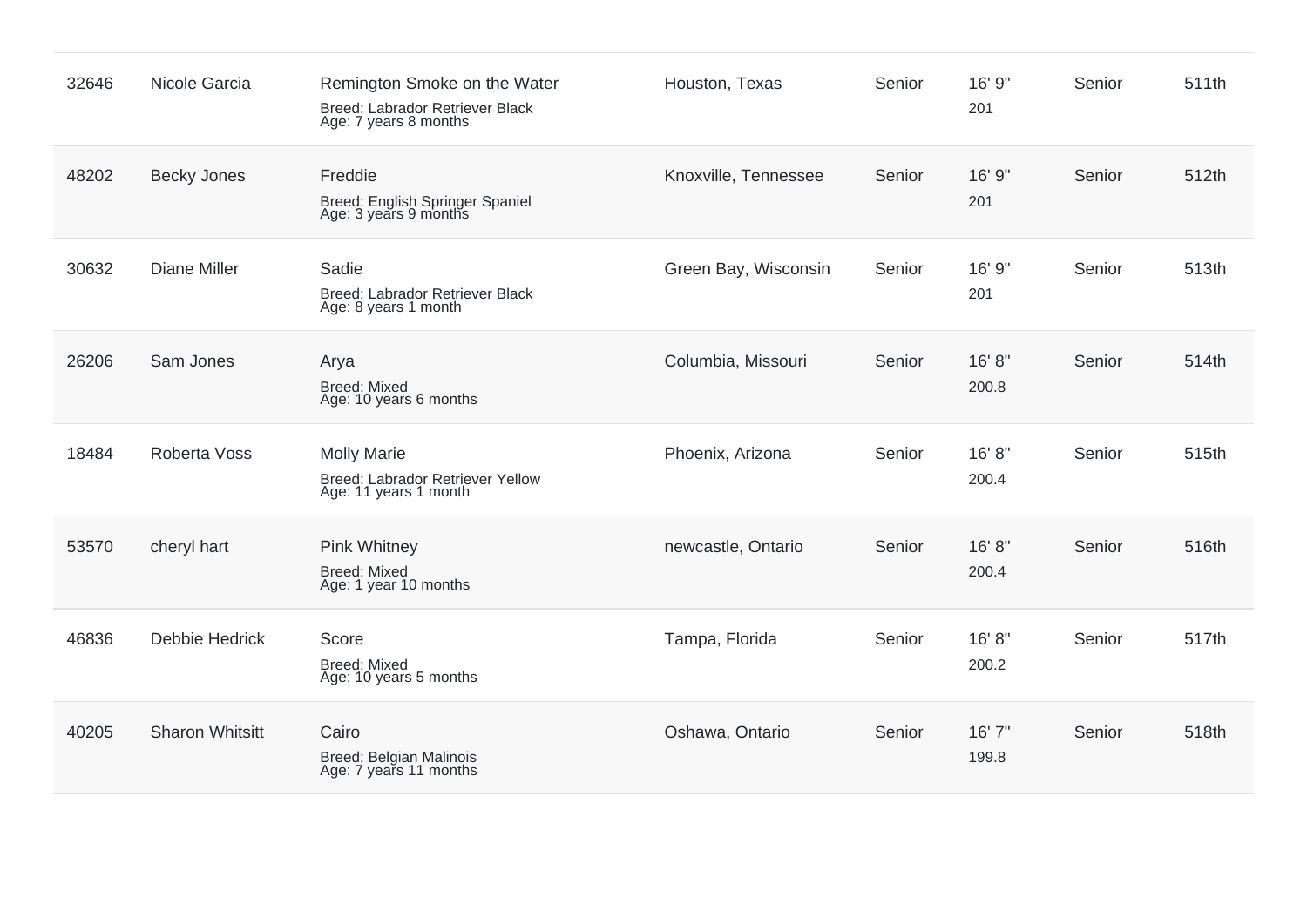| 43918 | Andrea Galloway      | Cricket<br><b>Breed: Border Collie</b><br>Age: 5 years 6 months             | Frankfort, Kentucky        | Senior | 16' 7"<br>199.8 | Senior | 519th |
|-------|----------------------|-----------------------------------------------------------------------------|----------------------------|--------|-----------------|--------|-------|
| 52922 | <b>Emily Ribble</b>  | Rosie<br>Breed: Golden Retriever<br>Age: 2 years 3 months                   | Millbrook, Ontario         | Senior | 16'7"<br>199.2  | Senior | 520th |
| 34236 | <b>Carol Preston</b> | Goose<br>Breed: Labrador Retriever Chocolate<br>Age: 6 years 9 months       | Bothell, Washington        | Senior | 16'7"<br>199.2  | Senior | 521st |
| 33333 | <b>Krista Cline</b>  | <b>Blaze</b><br>Breed: Labrador Retriever Chocolate<br>Age: 7 years 1 month | Bay City, Michigan         |        | 16'7''<br>199   | Senior | 522nd |
| 53150 | Debra Jones          | Autumn Rush<br>Breed: Australian Cattle Dog<br>Age: 2 years 7 months        | N. Windham,<br>Connecticut |        | 16' 7"<br>199   | Senior | 523rd |
| 25800 | <b>Michael March</b> | Maverick<br>Breed: Labrador Retriever Black<br>Age: 9 years 3 months        | Watertown, New York        | Senior | 16' 6"<br>198.6 | Senior | 524th |
| 53796 | Erin TallonCarr      | Ryder<br>Breed: Whippet<br>Age: 1 year 9 months                             | Raleigh, North Carolina    | Senior | 16' 6"<br>198.4 | Senior | 525th |
| 51151 | Janna Wilkins        | Mason<br>Breed: Brittany<br>Age: 4 years 5 months                           | Vinton, Ohio               | Senior | 16' 6"<br>198.2 | Senior | 526th |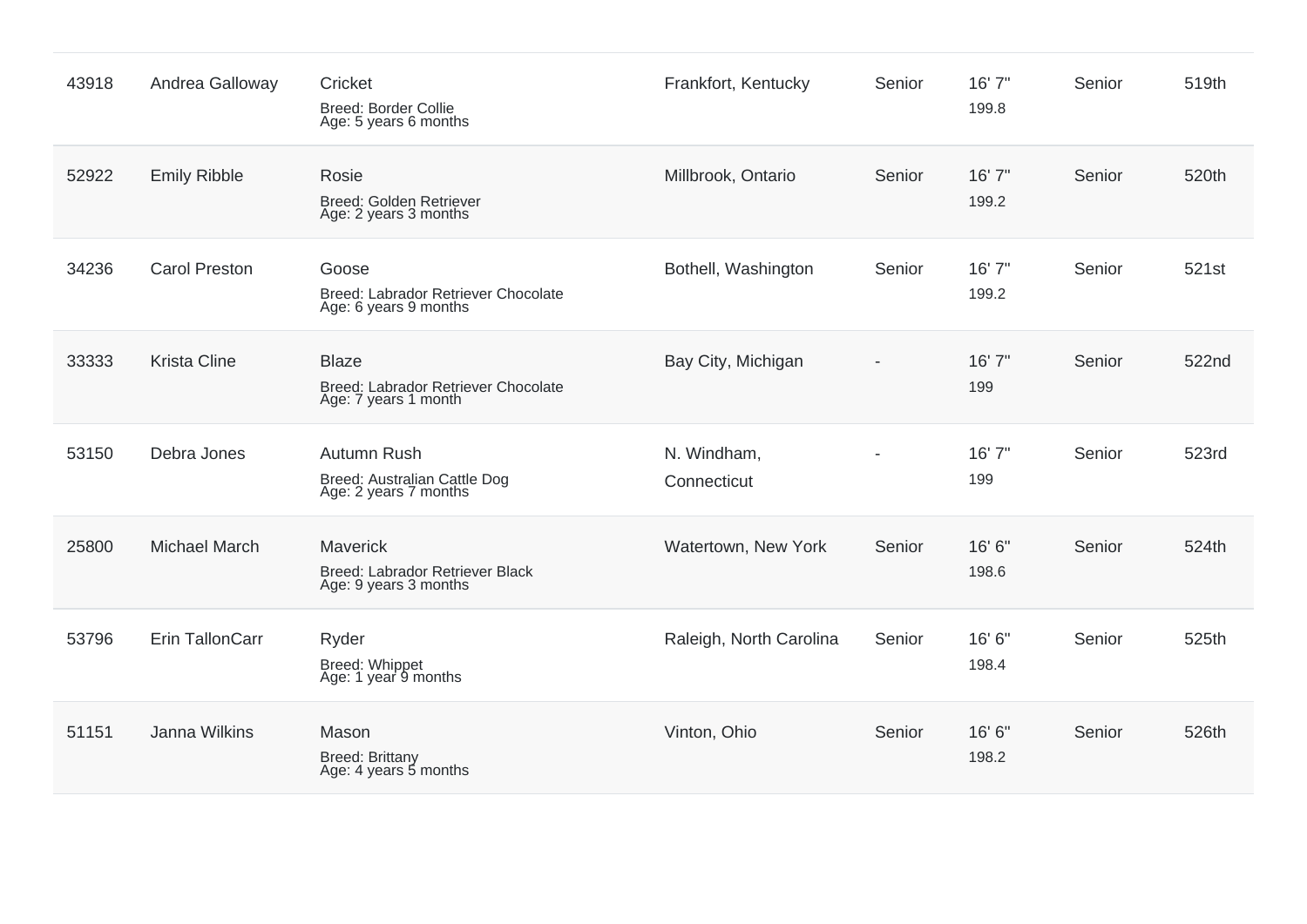| 52360 | Jen Pursley             | Switch<br><b>Breed: Mixed</b><br>Age: 3 years 1 week                                | Manhattan, Kansas             | Senior | 16' 6"<br>198   | Senior | 527th |
|-------|-------------------------|-------------------------------------------------------------------------------------|-------------------------------|--------|-----------------|--------|-------|
| 53093 | <b>Taylor Frederick</b> | <b>WILSON</b><br>Breed: Nova Scotia Duck Tolling Retriever<br>Age: 2 years 2 months | Cedar Rapids, Iowa            | Senior | 16' 6"<br>198   | Senior | 528th |
| 51736 | Leah Bobbitt            | Hank<br>Breed: Labrador Retriever Chocolate<br>Age: 3 years 7 months                | Denver, Colorado              | Senior | 16' 6"<br>198   | Senior | 529th |
| 48048 | <b>Wayne Ayers</b>      | Adie<br>Breed: Labrador Retriever Black<br>Age: 4 years 3 months                    | Spotsylvania, Virginia        | Senior | 16' 5"<br>197.8 | Senior | 530th |
| 40212 | Debra Bedia             | O'Winter<br>Breed: Belgian Malinois<br>Age: 5 years 10 months                       | Colorado springs,<br>Colorado | Senior | 16' 5"<br>197.8 | Senior | 531st |
| 38186 | <b>Kailey Smith</b>     | Howie<br><b>Breed: Mixed</b><br>Age: 6 years 3 weeks                                | Maplewood, Minnesota          | Senior | 16' 5"<br>197.6 | Senior | 532nd |
| 30441 | <b>Tracy Burlingame</b> | Sugar<br>Breed: Labrador Retriever Yellow<br>Age: 10 years 2 months                 | Parker, Colorado              | Master | 16' 5"<br>197.4 | Senior | 533rd |
| 50955 | Linda Torson            | <b>Bren</b><br>Breed: Belgian Malinois<br>Age: 4 years 8 months                     | Doylestown, Ohio              | Senior | 16' 5"<br>197   | Senior | 534th |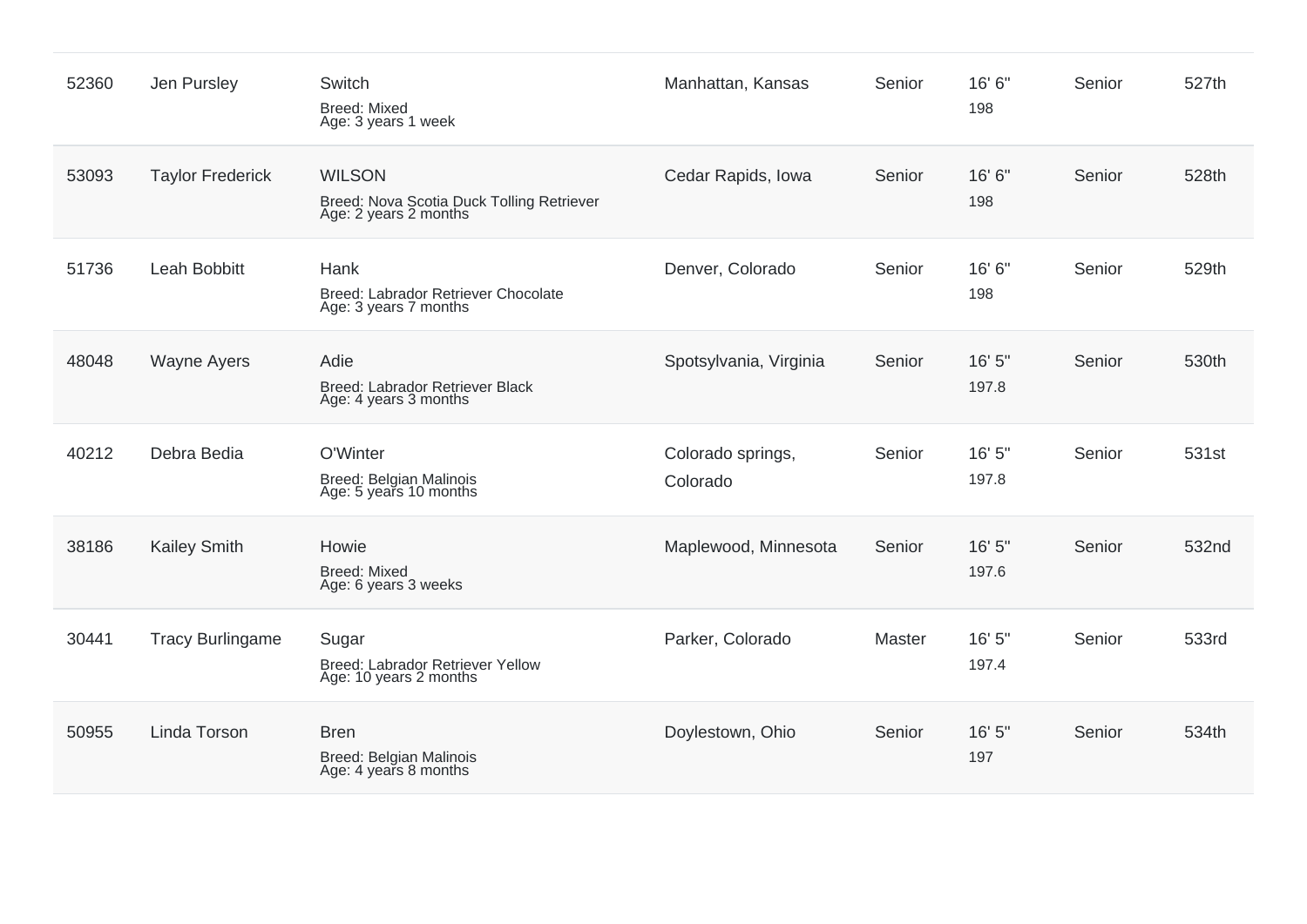| 48330 | Hans Lynch          | Plotnick<br><b>Breed: Plott</b><br>Age: 5 years 8 months                        | Herndon, Virginia    | Master | 16' 4"<br>196.8 | Senior | 535th |
|-------|---------------------|---------------------------------------------------------------------------------|----------------------|--------|-----------------|--------|-------|
| 49872 | Yvonne<br>Kempenich | <b>Brie</b><br>Breed: German Shrthaired Pointer<br>Age: 3 years 9 months        | Randall, Minnesota   | Senior | 16' 4"<br>196.4 | Senior | 536th |
| 26364 | Casey Henderson     | <b>Blue</b><br>Breed: Australian Shepherd Dog<br>Age: 11 years 2 months         | Elwood, Indiana      | Senior | 16' 4"<br>196.2 | Senior | 537th |
| 28767 | Jamie Naetzker      | Remington<br><b>Breed: Mixed</b><br>Age: 8 years 3 months                       | Des Moines, Iowa     | Senior | 16' 4"<br>196   | Senior | 538th |
| 50965 | Hannah Wolf         | Moose<br>Breed: Labrador Retriever Chocolate<br>Age: 2 years 11 months          | Knoxville, Tennessee | Senior | 16' 4"<br>196   | Senior | 539th |
| 35823 | Sandy Brady         | <b>Neo</b><br>Breed: Belgian Malinois<br>Age: 8 years 1 month                   | FT Lupton, Colorado  | Senior | 16' 4"<br>196   | Senior | 540th |
| 9791  | Melissa Doren       | Guinness<br>Breed: Nova Scotia Duck Tolling Retriever<br>Age: 12 years 8 months | Orangeville, Ontario | Senior | 16' 4"<br>196   | Senior | 541st |
| 52640 | Janis Neff          | Rumor<br>Breed: Nova Scotia Duck Tolling Retriever<br>Age: 6 years 2 months     | Davie, Florida       | Senior | 16' 3"<br>195.8 | Senior | 542nd |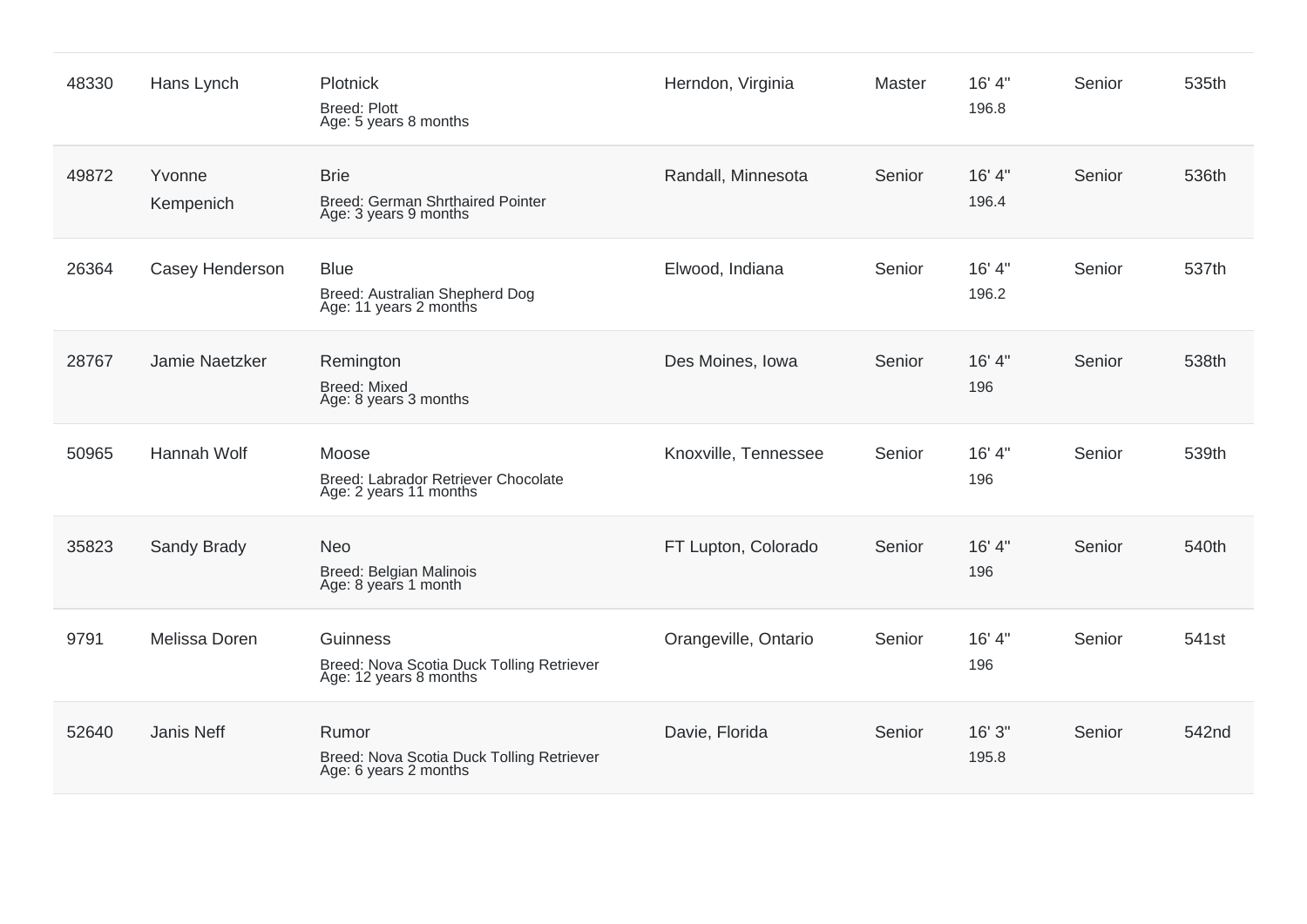| 52773 | Lisa St.Aubin          | Rougarou<br>Breed: Dutch Shepherd<br>Age: 2 years 2 months                     | Gales Ferry,<br>Connecticut   | Senior | 16' 3"<br>195.8 | Senior | 543rd |
|-------|------------------------|--------------------------------------------------------------------------------|-------------------------------|--------|-----------------|--------|-------|
| 51684 | Geoff James            | <b>Trax</b><br><b>Breed: Mixed</b><br>Age: 4 years 5 months                    | Bowmanville, Ontario          | Junior | 16'3''<br>195.6 | Senior | 544th |
| 8583  | <b>Frank Moraff</b>    | Cali<br>Breed: Labrador Retriever Chocolate<br>Age: 13 years 5 months          | Columbia, Maryland            | Senior | 16'3''<br>195   | Senior | 545th |
| 41412 | madison valentine      | <b>SQUEAKERS</b><br>Breed: American Pit Bull Terrier<br>Age: 7 years 11 months | wurtsboro, New York           | Senior | 16'2"<br>194.6  | Senior | 546th |
| 50716 | Lynne Zinnel           | Duncan<br><b>Breed: Mixed</b><br>Age: 3 years 7 months                         | Coralville, Iowa              | Senior | 16' 2"<br>194.2 | Senior | 547th |
| 28110 | Lori Glover            | <b>Nikki</b><br>Breed: Labrador Retriever Black<br>Age: 11 years 2 months      | <b>Blue Springs, Missouri</b> | Senior | 16'1''<br>193.8 | Senior | 548th |
| 43779 | Allisyn Ypma           | Charlie<br>Breed: Golden Retriever<br>Age: 6 years 1 month                     | Kalispell, Montana            | Senior | 16'1"<br>193.8  | Senior | 549th |
| 51682 | <b>Patricia Friend</b> | <b>SPYDER</b><br><b>Breed: Mixed</b><br>Age: 3 years 1 week                    | Adrian, Missouri              | Senior | 16'1"<br>193.2  | Senior | 550th |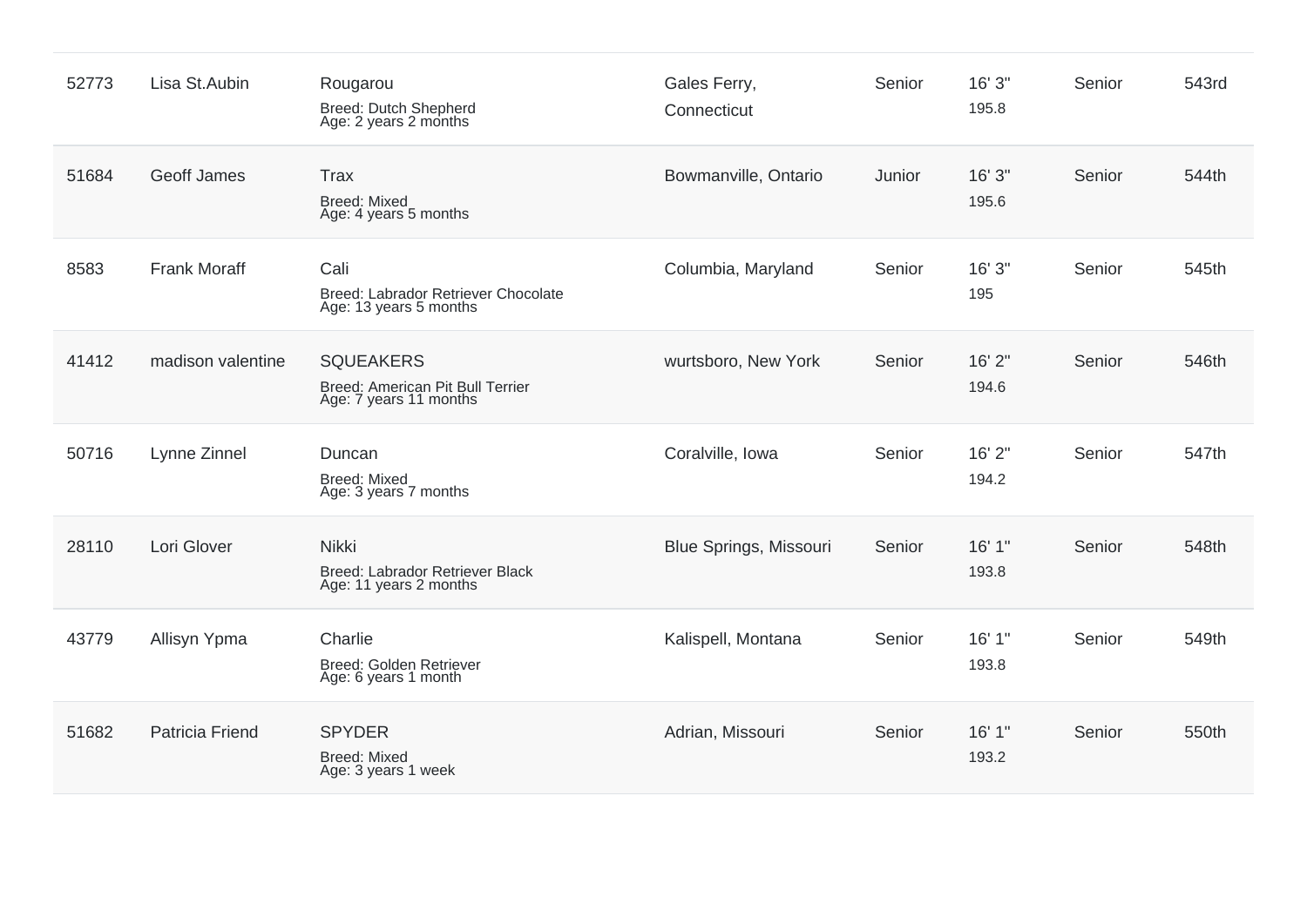| 43838 | Jody Hudson           | <b>Taboo Moon</b><br>Breed: Chesapeake Bay Retriever<br>Age: 5 years 2 months      | Mack, Colorado               | Senior | 16' 0"<br>192.8 | Senior | 551st |
|-------|-----------------------|------------------------------------------------------------------------------------|------------------------------|--------|-----------------|--------|-------|
| 51690 | <b>Ginny Haas</b>     | Autumn<br><b>Breed: Mixed</b><br>Age: 6 years 11 months                            | Ironton, Ohio                | Senior | 16' 0"<br>192.8 | Senior | 552nd |
| 27942 | <b>Carol Preston</b>  | <b>Bishop</b><br>Breed: Labrador Retriever Yellow<br>Age: 8 years 9 months         | Bothell, Washington          | Senior | 16' 0"<br>192.8 | Senior | 553rd |
| 24948 | <b>Brian Beadling</b> | Cello<br><b>Breed: German Shrthaired Pointer</b><br>Age: 11 years 3 months         | Medford Lakes, New<br>Jersey | Senior | 16' 0"<br>192.4 | Senior | 554th |
| 37490 | christina Eichorst    | <b>GEMMA</b><br>Breed: Labrador Retriever Yellow<br>Age: 6 years 8 months          | braselton, Georgia           | Senior | 16' 0"<br>192.4 | Senior | 555th |
| 39954 | <b>Michael Colby</b>  | Shooter<br>Breed: Border Collie<br>Age: 6 years 5 months                           | Cedar Rapids, Iowa           | Senior | 16' 0"<br>192.4 | Senior | 556th |
| 53418 | Carissa Wadena        | Arkham<br>Breed: Belgian Malinois<br>Age: 1 year 5 months                          | Mahnomen, Minnesota          | Junior | 16' 0"<br>192   | Senior | 557th |
| 33342 | Patricia Barnett      | <b>Sydney Grace</b><br>Breed: Labrador Retriever Chocolate<br>Age: 7 years 3 weeks | St. Louis, Missouri          | Senior | 16' 0"<br>192   | Senior | 558th |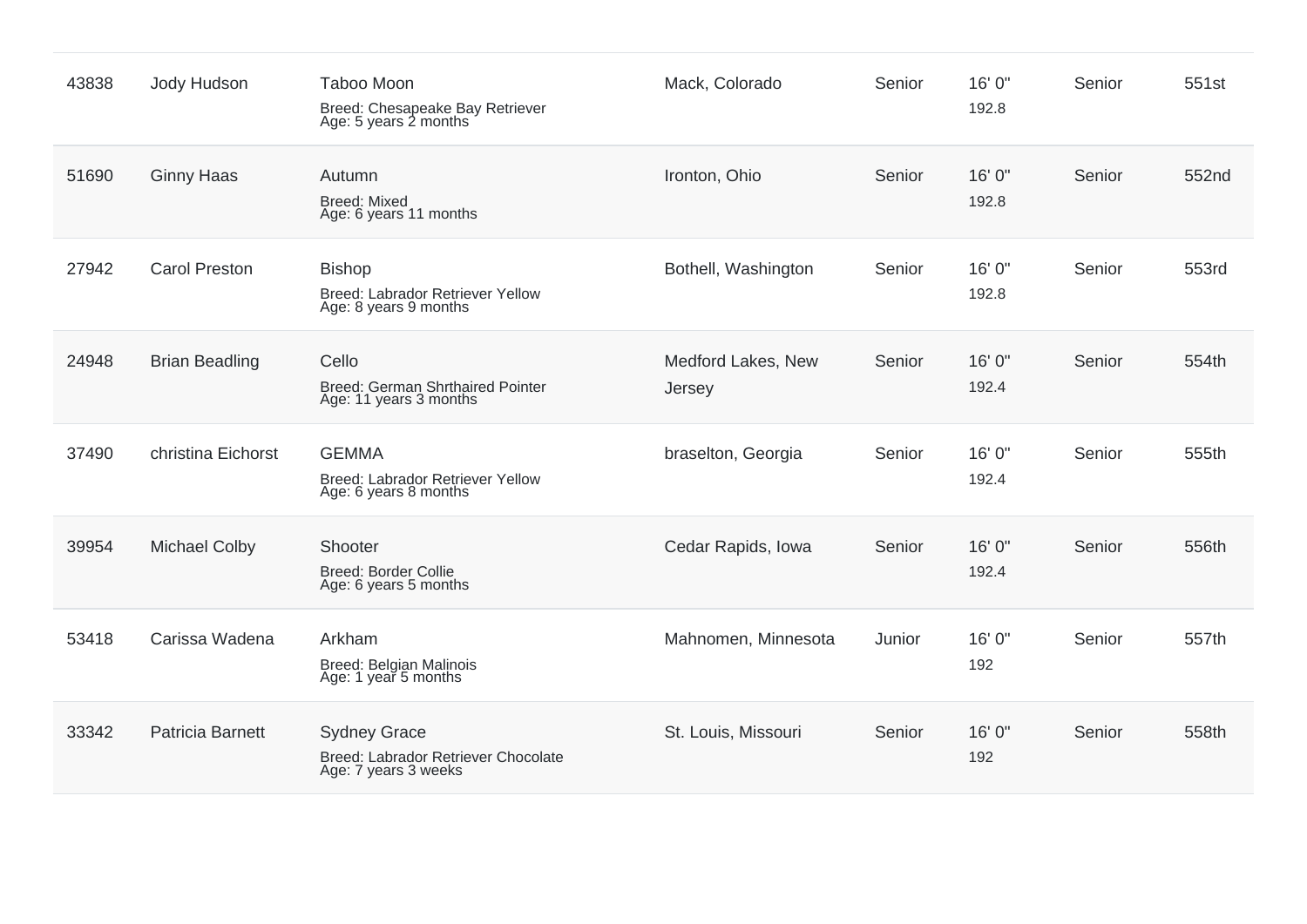| 42616 | <b>Cheri McClaine</b> | <b>Riddick</b><br>Breed: Labrador Retriever Black<br>Age: 6 years 8 months | Hastings, Minnesota          | Senior        | 16' 0"<br>192    | Senior | 559th |
|-------|-----------------------|----------------------------------------------------------------------------|------------------------------|---------------|------------------|--------|-------|
| 53663 | Rachel Weelborg       | Meabh<br>Breed: Australian Cattle Dog<br>Age: 1 year 5 months              | Dell Rapids, South<br>Dakota |               | 15' 11"<br>191.8 | Senior | 560th |
| 34045 | <b>Brian Buxton</b>   | Ellie Mae<br>Breed: Labrador Retriever Chocolate<br>Age: 8 years 6 months  | Milwaukie, Oregon            | Senior        | 15' 11"<br>191.6 | Senior | 561st |
| 43629 | <b>Sara Bailey</b>    | <b>Russell</b><br>Breed: Labrador Retriever Black<br>Age: 5 years 9 months | Middletown, Delaware         | Senior        | 15' 11"<br>191.4 | Senior | 562nd |
| 51979 | Stephanie Rinaldi     | Xander<br><b>Breed: Border Collie</b><br>Age: 5 years 1 month              | Clinton, Ohio                | Senior        | 15' 11"<br>191.2 | Senior | 563rd |
| 18783 | Joey Spurlock         | Tango<br>Breed: Labrador Retriever Yellow<br>Age: 11 years 5 months        | Spooner, Wisconsin           | <b>Master</b> | 15' 11"<br>191   | Senior | 564th |
| 48035 | Maren Bell Jones      | Mamba<br>Breed: Belgian Malinois<br>Age: 8 years 10 months                 | Columbia, Missouri           | Senior        | 15' 11"<br>191   | Senior | 565th |
| 42152 | Mariah Andersen       | Moose<br>Breed: Labrador Retriever Chocolate<br>Age: 5 years 5 months      | Wisner, Nebraska             | Junior        | 15' 10"<br>190.6 | Senior | 566th |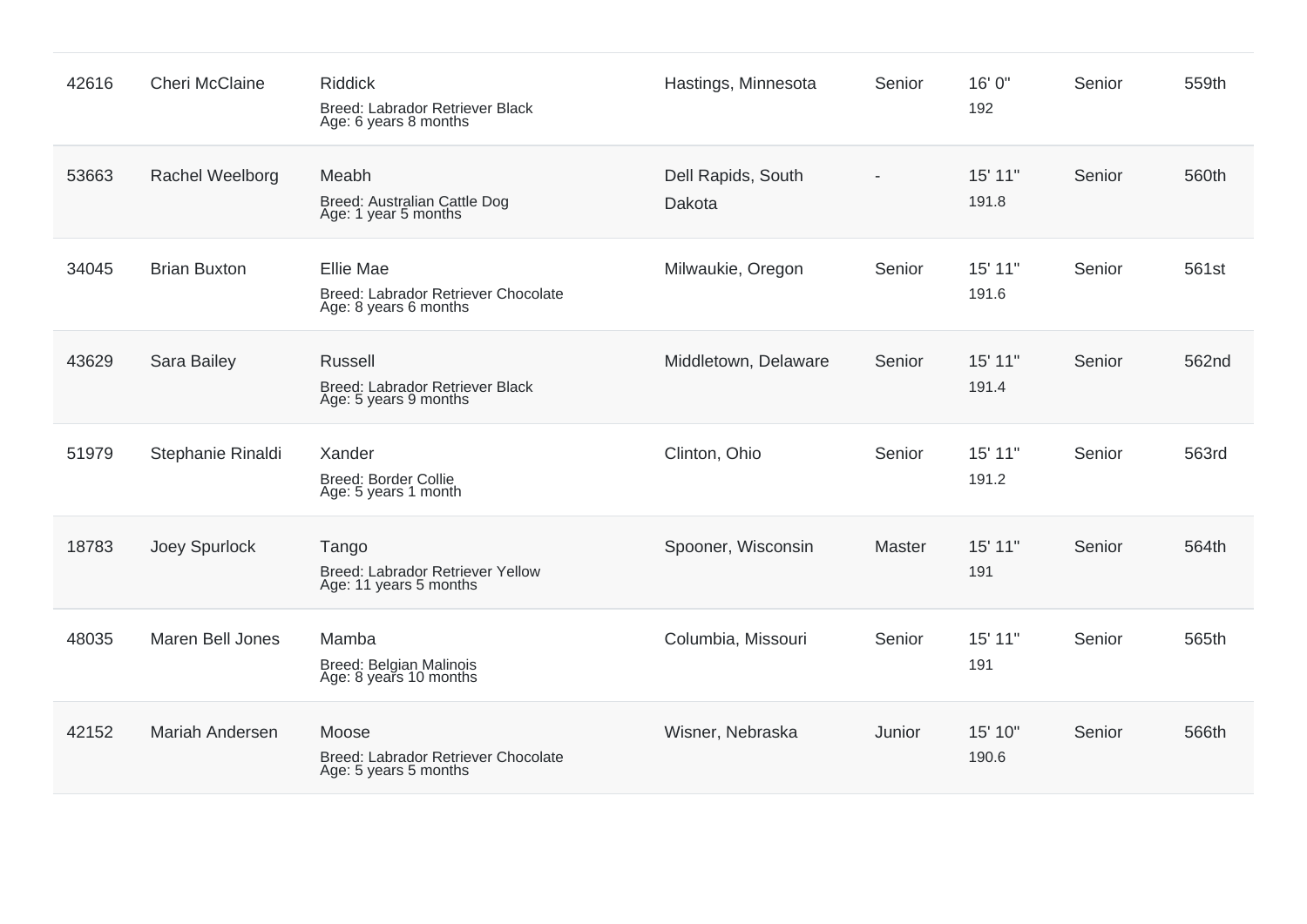| 52905 | <b>Rick Laes</b>      | Veltto<br>Breed: Belgian Malinois<br>Age: 4 years 6 months             | DePere, Wisconsin                 |                          | 15' 10"<br>190.2 | Senior | 567th |
|-------|-----------------------|------------------------------------------------------------------------|-----------------------------------|--------------------------|------------------|--------|-------|
| 22587 | <b>Beth Nicholson</b> | Repo<br>Breed: Belgian Malinois<br>Age: 10 years 4 months              | Phoenix, Arizona                  | Senior                   | 15' 10"<br>190   | Senior | 568th |
| 52734 | Sara Bailey           | Tank<br>Breed: Labrador Retriever Black<br>Age: 1 year 8 months        | Middletown, Delaware              | $\overline{\phantom{a}}$ | 15' 9"<br>189.8  | Senior | 569th |
| 53165 | Alice Titova          | <b>Krampus</b><br>Breed: Mudi<br>Age: 1 year 9 months                  | <b>Ballston Lake, New</b><br>York | Senior                   | 15' 9"<br>189.6  | Senior | 570th |
| 50680 | Diane Flaherty        | Casey<br>Breed: Labrador Retriever Black<br>Age: 7 years 8 months      | Amesbury,<br>Massachusetts        | Senior                   | 15' 9"<br>189.4  | Senior | 571st |
| 48563 | Shannon Regan         | Cannon<br>Breed: Labrador Retriever Chocolate<br>Age: 3 years 8 months | North Berwick, Maine              | Senior                   | 15' 9"<br>189.2  | Senior | 572nd |
| 23840 | <b>Kerri Flores</b>   | Stetson<br>Breed: Australian Shepherd Dog<br>Age: 13 years 1 month     | Needville, Texas                  | Master                   | 15' 9"<br>189    | Senior | 573rd |
| 51789 | Penelope Thomas       | Gunner<br>Breed: Golden Retriever<br>Age: 2 years 6 months             | Rye, New York                     | Senior                   | 15' 9"<br>189    | Senior | 574th |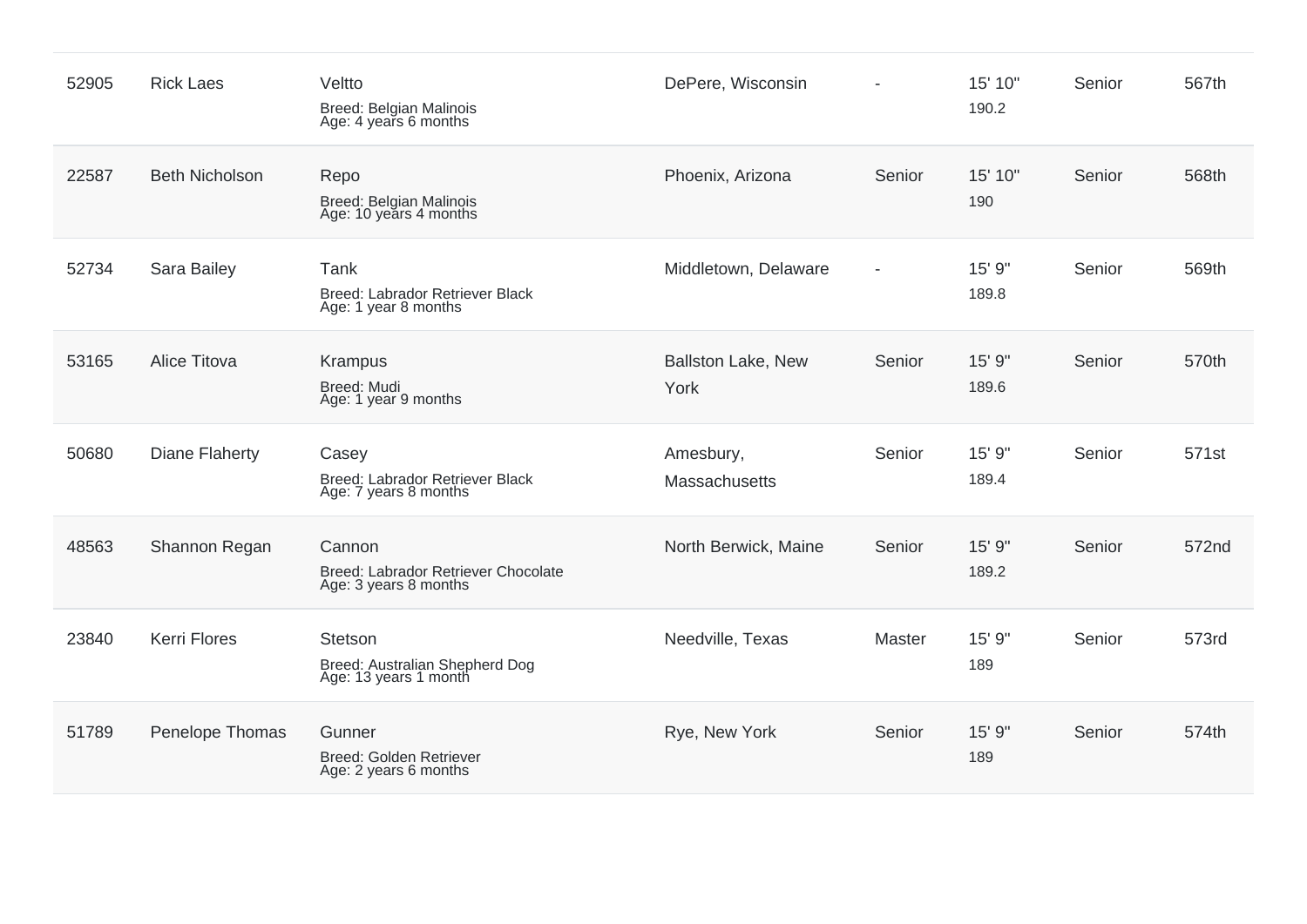| 51857 | Jessica Sherman     | <b>Nykie</b><br>Breed: Labrador Retriever Chocolate<br>Age: 2 years 4 months   | Sharon Springs, New<br>York   |        | 15' 8"<br>188.6 | Senior | 575th |
|-------|---------------------|--------------------------------------------------------------------------------|-------------------------------|--------|-----------------|--------|-------|
| 25549 | Laurie Welch        | <b>Mattie</b><br>Breed: Labrador Retriever Chocolate<br>Age: 12 years 5 months | Friendswood, Texas            | Senior | 15' 8"<br>188.4 | Senior | 576th |
| 47378 | <b>Babz Mahony</b>  | London the Muppet<br>Breed: Border Collie<br>Age: 4 years 8 months             | Brooksville, Florida          | Senior | 15' 8"<br>188   | Senior | 577th |
| 48748 | <b>Robin Cooney</b> | Teddy<br>Breed: Australian Shepherd Dog<br>Age: 4 years 4 months               | Gansevoort, New York          | Senior | 15'7''<br>187.8 | Senior | 578th |
| 44092 | Alexander Bedia     | <b>River</b><br>Breed: Golden Retriever<br>Age: 9 years 5 months               | Colorado Springs,<br>Colorado | Junior | 15' 7"<br>187.8 | Senior | 579th |
| 53779 | Crystal McClaran    | Vince LomBrady<br>Breed: Belgian Malinois<br>Age: 1 year 5 months              | Cape Coral, Florida           |        | 15'7''<br>187.6 | Senior | 580th |
| 51791 | <b>Jess Rush</b>    | <b>Baeric</b><br>Breed: German Shepherd Dog<br>Age: 2 years 5 months           | Grain Valley, Missouri        | Junior | 15' 7"<br>187.4 | Senior | 581st |
| 46840 | Janet Whipker       | Jazzy<br><b>Breed: Mixed</b><br>Age: 4 years 9 months                          | Penrose, Colorado             | Senior | 15'7''<br>187.4 | Senior | 582nd |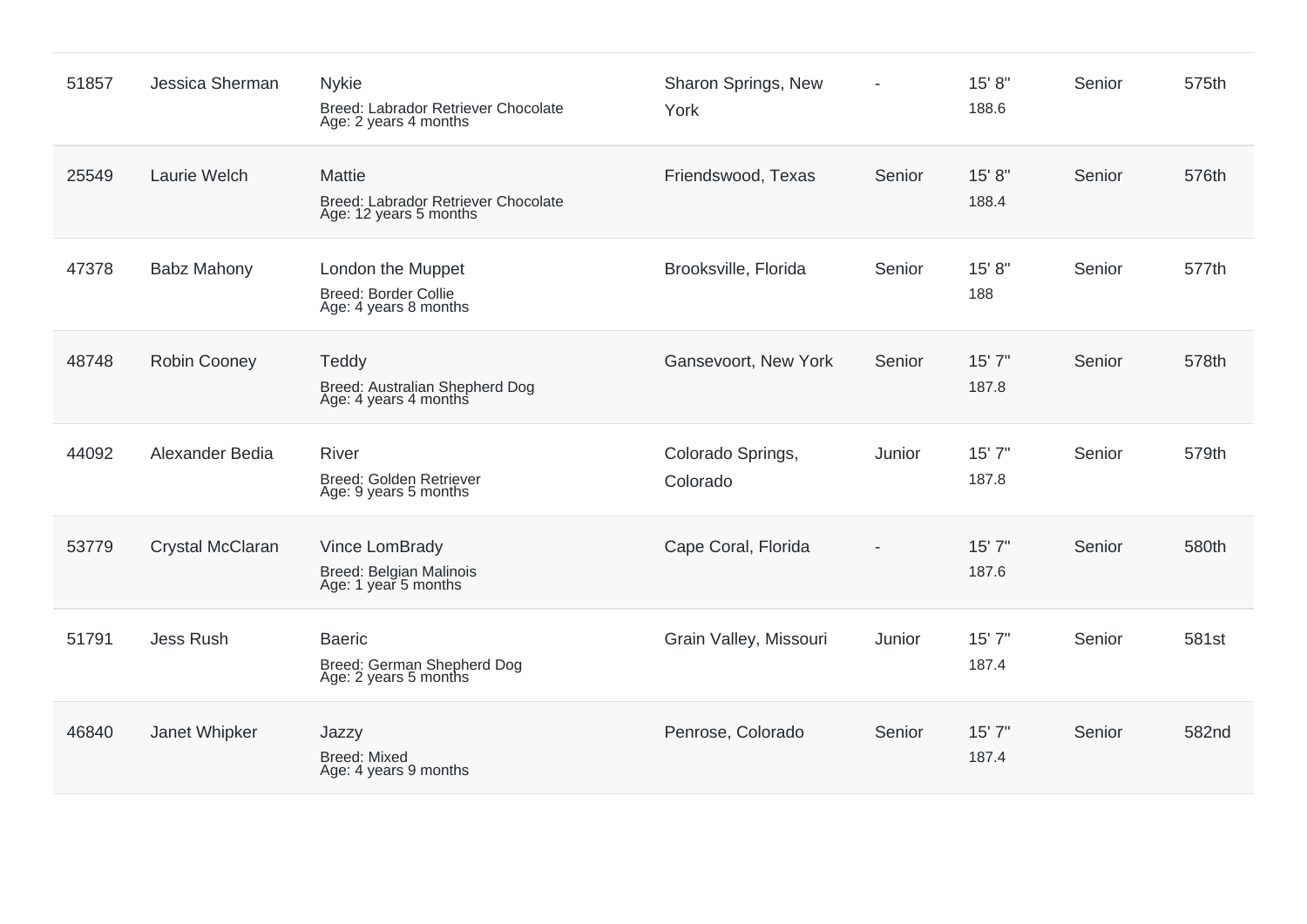| 52024 | GiddeanAndersen           | Moose<br>Breed: Labrador Retriever Chocolate<br>Age: 5 years 5 months          | Wisner, Nebraska       | Senior | 15' 6"<br>186.8   | Senior | 583rd |
|-------|---------------------------|--------------------------------------------------------------------------------|------------------------|--------|-------------------|--------|-------|
| 49129 | <b>Cheryl MacIntyre</b>   | Murphy<br>Breed: Labrador Retriever Chocolate<br>Age: 3 years 5 months         | Tottenham, Ontario     | Senior | 15' 6"<br>186.8   | Senior | 584th |
| 41356 | <b>Brooke Shannon</b>     | <b>Dallas</b><br><b>Breed: Border Collie</b><br>Age: 10 years 1 week           | Knoxville, Tennessee   | Senior | 15' 6"<br>186.4   | Senior | 585th |
| 20267 | <b>Kathy Duffy</b>        | Cooper<br>Breed: Labrador Retriever Yellow<br>Age: 10 years 6 months           | Stanley, Iowa          | Senior | 15' 6"<br>186.2   | Senior | 586th |
| 49058 | Kim Dunn                  | Ronny Graham<br>Breed: Belgian Malinois<br>Age: 4 years 3 months               | Sevierville, Tennessee | Senior | 15' 6"<br>186     | Senior | 587th |
| 46876 | <b>Gail Rodgers</b>       | <b>Deuces Wild</b><br>Breed: Labrador Retriever Black<br>Age: 5 years 9 months | Ft. Myers, Florida     | Senior | 15' 5"<br>185.8   | Senior | 588th |
| 53176 | Addy Casselman-<br>Noonan | Wedge<br><b>Breed: Mixed</b><br>Age: 9 years 4 months                          | Nepean, Ontario        | Junior | $15'$ 5"<br>185.6 | Senior | 589th |
| 48722 | Jim Zelasko               | Kedzzie<br>Breed: Labrador Retriever Black<br>Age: 3 years 5 months            | North Royalton, Ohio   | Senior | 15'5''<br>185.2   | Senior | 590th |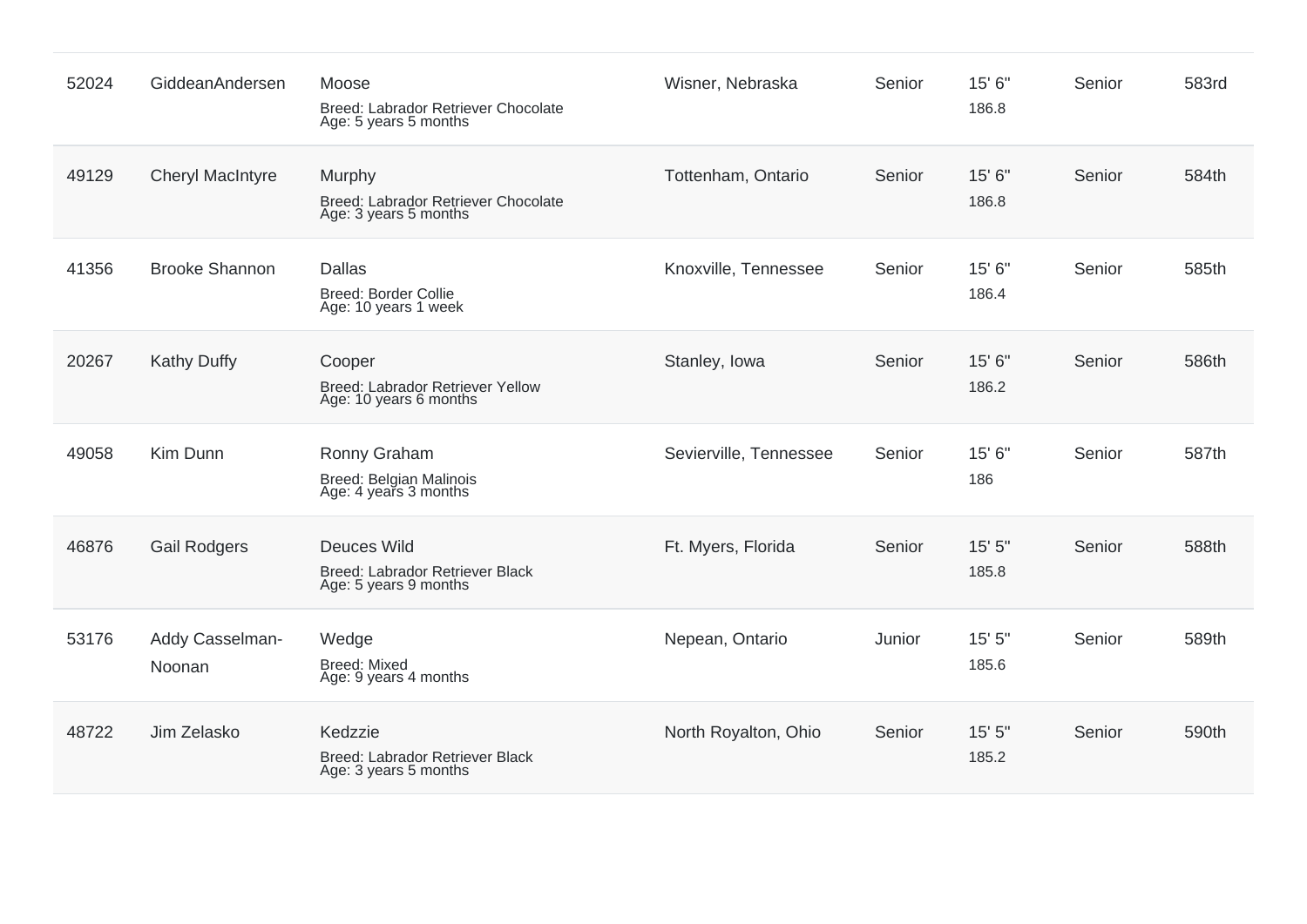| 52371 | <b>Lizzy Felton</b>    | Hadley<br>Breed: Labrador Retriever Black<br>Age: 1 year 11 months                | <b>WATERFORD, New</b><br>York | Junior | 15' 5"<br>185   | Senior | 591st |
|-------|------------------------|-----------------------------------------------------------------------------------|-------------------------------|--------|-----------------|--------|-------|
| 51855 | <b>Charlotte Blake</b> | <b>MC's Fiesta</b><br><b>Breed: Mixed</b><br>Age: 2 years 5 months                | Franklin, Tennessee           | Junior | 15'5''<br>185   | Senior | 592nd |
| 46335 | Laurie Jorgensen       | Gracie<br>Breed: English Springer Spaniel<br>Age: 7 years 11 months               | Stedman, North<br>Carolina    | Senior | 15'5''<br>185   | Senior | 593rd |
| 22241 | Gloria Mai             | Tia<br>Breed: Belgian Malinois<br>Age: 10 years 2 months                          | Larkspur, Colorado            | Senior | 15' 4"<br>184.6 | Senior | 594th |
| 53402 | Sarah Orear            | Oliver<br>Breed: Golden Retriever<br>Age: 3 years 1 month                         | Lexington, Kentucky           |        | 15' 4"<br>184.6 | Senior | 595th |
| 51953 | Angela Belcher         | Czar<br>Breed: German Shepherd Dog<br>Age: 4 years 2 months                       | Paola, Kansas                 | Junior | 15' 4"<br>184.6 | Senior | 596th |
| 51318 | Ron Rodgers            | <b>Amazing Grace</b><br>Breed: Labrador Retriever Yellow<br>Age: 5 years 9 months | Ft. Myers, Florida            | Senior | 15' 4"<br>184.6 | Senior | 597th |
| 51436 | Cassie Terranova       | Radar<br>Breed: German Shepherd Dog<br>Age: 4 years 4 months                      | Winder, Georgia               | Senior | 15' 4"<br>184.4 | Senior | 598th |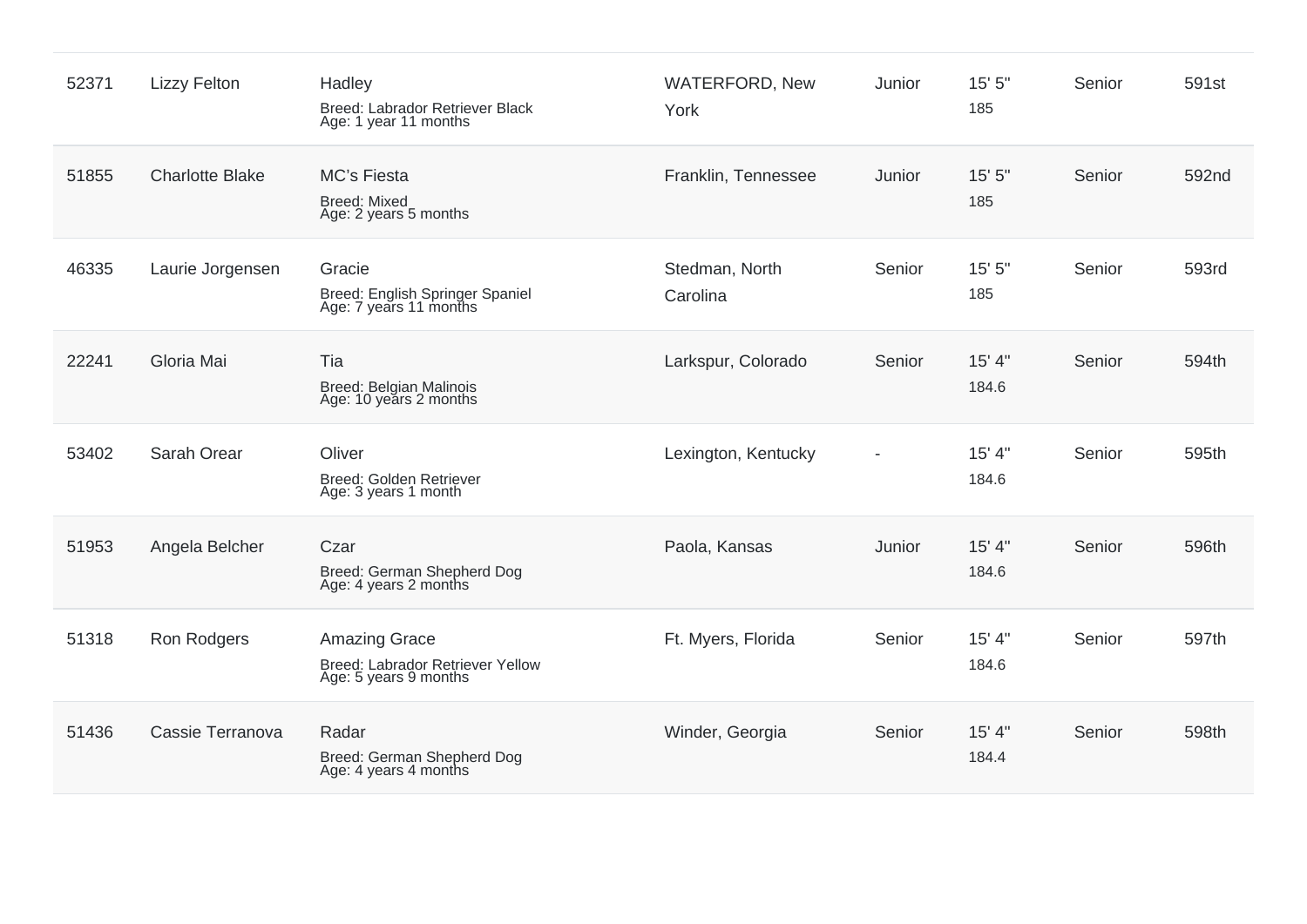| 46867 | <b>Courtney Markson</b> | George<br>Breed: Labrador Retriever Black<br>Age: 4 years 4 months              | Westerlo, New York             | Junior | 15' 4"<br>184.2 | Senior | 599th |
|-------|-------------------------|---------------------------------------------------------------------------------|--------------------------------|--------|-----------------|--------|-------|
| 33338 | <b>Jennifer Andrews</b> | <b>Beauty Girl</b><br>Breed: Labrador Retriever Black<br>Age: 10 years 4 months | Jacobus, Pennsylvania          | Senior | 15'3''<br>183.8 | Senior | 600th |
| 46708 | Lesli Taylor            | Torunn<br>Breed: Labrador Retriever Yellow<br>Age: 4 years 3 months             | Saint Albans, West<br>Virginia | Senior | 15'3''<br>183.8 | Senior | 601st |
| 49174 | <b>Jess Rush</b>        | Daisy<br>Breed: American Pit Bull Terrier<br>Age: 5 years 3 months              | Grain Valley, Missouri         | Senior | 15'3''<br>183.4 | Senior | 602nd |
| 34616 | <b>Kim Krause</b>       | Rosey<br>Breed: Labrador Retriever Black<br>Age: 10 years 2 months              | Bennington, Vermont            | Senior | 15'3''<br>183.4 | Senior | 603rd |
| 25125 | Molly Johnson           | Air Maddie<br>Breed: Labrador Retriever Chocolate<br>Age: 9 years 10 months     | Nampa, Idaho                   | Senior | 15' 2"<br>182.8 | Senior | 604th |
| 48699 | <b>Katie Dunn</b>       | <b>Riley</b><br>Breed: German Shepherd Dog<br>Age: 7 years 11 months            | Sevierville, Tennessee         | Junior | 15' 2"<br>182.8 | Senior | 605th |
| 21029 | <b>Mark Krause</b>      | Cooper<br>Breed: Labrador Retriever Black<br>Age: 13 years 2 months             | Bennington, Vermont            | Senior | 15' 2"<br>182   | Senior | 606th |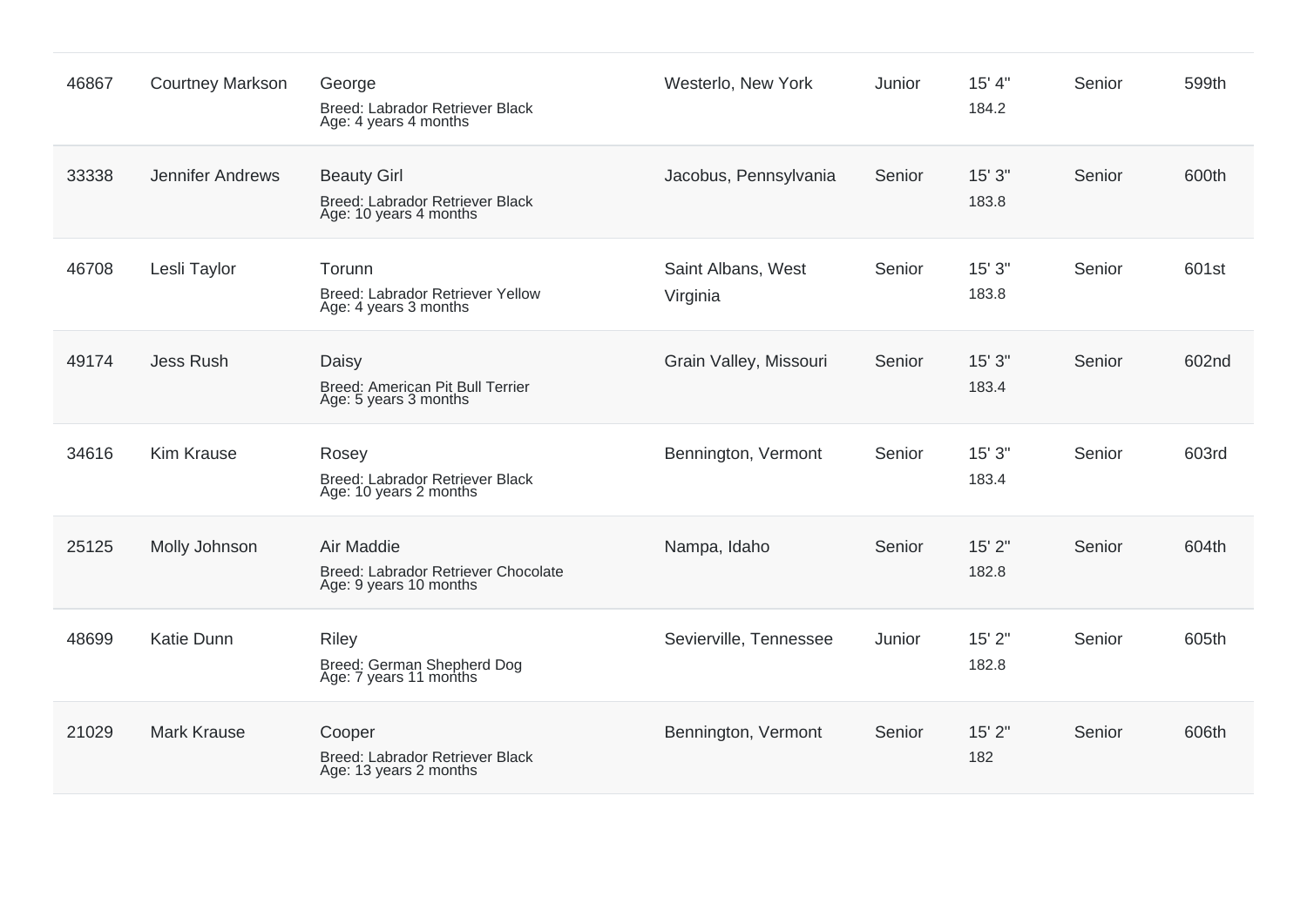| 51550 | <b>Frank Moraff</b>     | Jazz<br>Breed: Labrador Retriever Chocolate<br>Age: 2 years 5 months | Columbia, Maryland            | Junior | 15'1"<br>181.2   | Senior         | 607th |
|-------|-------------------------|----------------------------------------------------------------------|-------------------------------|--------|------------------|----------------|-------|
| 49193 | Lauren Rugh             | Dune<br>Breed: Labrador Retriever Black<br>Age: 4 years 8 months     | Ledyard, Connecticut          | Senior | 15'1"<br>181.2   | Senior         | 608th |
| 44130 | <b>Timothy Lake</b>     | Allura<br><b>Breed: Mixed</b><br>Age: 6 years 8 months               | Graham, North<br>Carolina     | Junior | 15'1"<br>181     | Senior         | 609th |
| 29189 | Candis Amasalian        | Tribute<br>Breed: Doberman Pinscher<br>Age: 8 years 10 months        | Hanford, California           | Senior | 15' 0"<br>180.4  | Senior         | 610th |
| 52208 | Jane Lawson             | Sammie<br>Breed: Golden Retriever<br>Age: 2 years 9 months           | Stanfordville, New York       | Junior | 15' 0"<br>180    | Senior         | 611th |
| 48080 | <b>Corey Herbstritt</b> | Jasper<br>Breed: Boxer<br>Age: 4 years 9 months                      | Morristown, Tennessee         | Senior | 14' 11"<br>179.6 | $\overline{a}$ | 612th |
| 41517 | Mary Crawford           | Rosie<br>Breed: Labrador Retriever Yellow<br>Age: 5 years 4 months   | Hampstead, Maryland           | Senior | 14' 11"<br>179.6 |                | 613th |
| 34726 | <b>Judy Katz</b>        | EI<br><b>Breed: Mixed</b><br>Age: 10 years 7 months                  | Colorado Springs,<br>Colorado | Senior | 14' 11"<br>179.4 |                | 614th |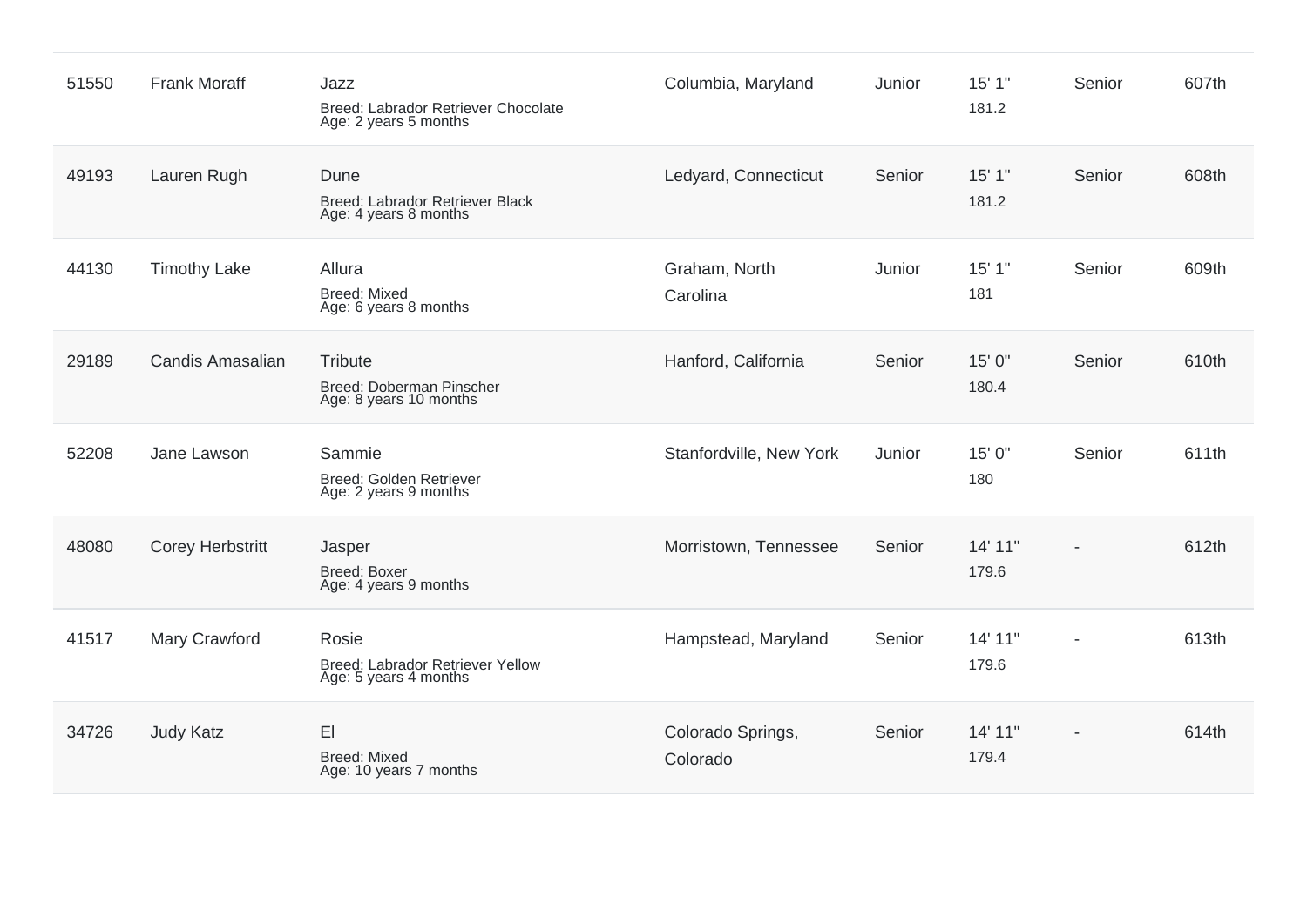| 52972 | Joy Brunton               | Serendipity<br><b>Breed: Mixed</b><br>Age: 4 years 3 months              | Carp, Ontario                      | Junior | 14' 11"<br>179.2 |        | 615th |
|-------|---------------------------|--------------------------------------------------------------------------|------------------------------------|--------|------------------|--------|-------|
| 54453 | <b>Ashley Griffith</b>    | Barracuda<br>Breed: German Shepherd Dog<br>Age: 2 years 9 months         | Hebron, Connecticut                | Junior | 14' 10"<br>178.8 | Junior | 616th |
| 46964 | <b>Alison Mitchell</b>    | Shyne<br>Breed: Border Collie<br>Age: 7 years 7 months                   | Hillsborough, North<br>Carolina    | Junior | 14' 10"<br>178.8 | Junior | 617th |
| 52383 | Ana Zarate                | Charlie<br>Breed: Labradoodle<br>Age: 6 years 2 months                   | Prairieville, Louisiana            | Junior | 14' 10"<br>178.8 | Junior | 618th |
| 50292 | <b>Susan Miller</b>       | Ruger<br>Breed: Labrador Retriever Chocolate<br>Age: 4 years 2 months    | Jackson Springs, North<br>Carolina | Junior | 14' 10"<br>178.4 | Junior | 619th |
| 45085 | Jessica Davis             | <b>River</b><br>Breed: Labrador Retriever Black<br>Age: 5 years 9 months | Cox's Creek, Kentucky              | Senior | 14' 10"<br>178.4 | Junior | 620th |
| 53770 | <b>Christine Hanko</b>    | Reya<br>Breed: German Shepherd Dog<br>Age: 1 year 10 months              | South Windsor,<br>Connecticut      | Junior | 14' 10"<br>178.2 | Junior | 621st |
| 52414 | <b>Cassidy Villarreal</b> | Banjo<br>Breed: Bloodhound<br>Age: 2 years 11 months                     | Tehachapi, California              | Junior | 14' 10"<br>178   | Junior | 622nd |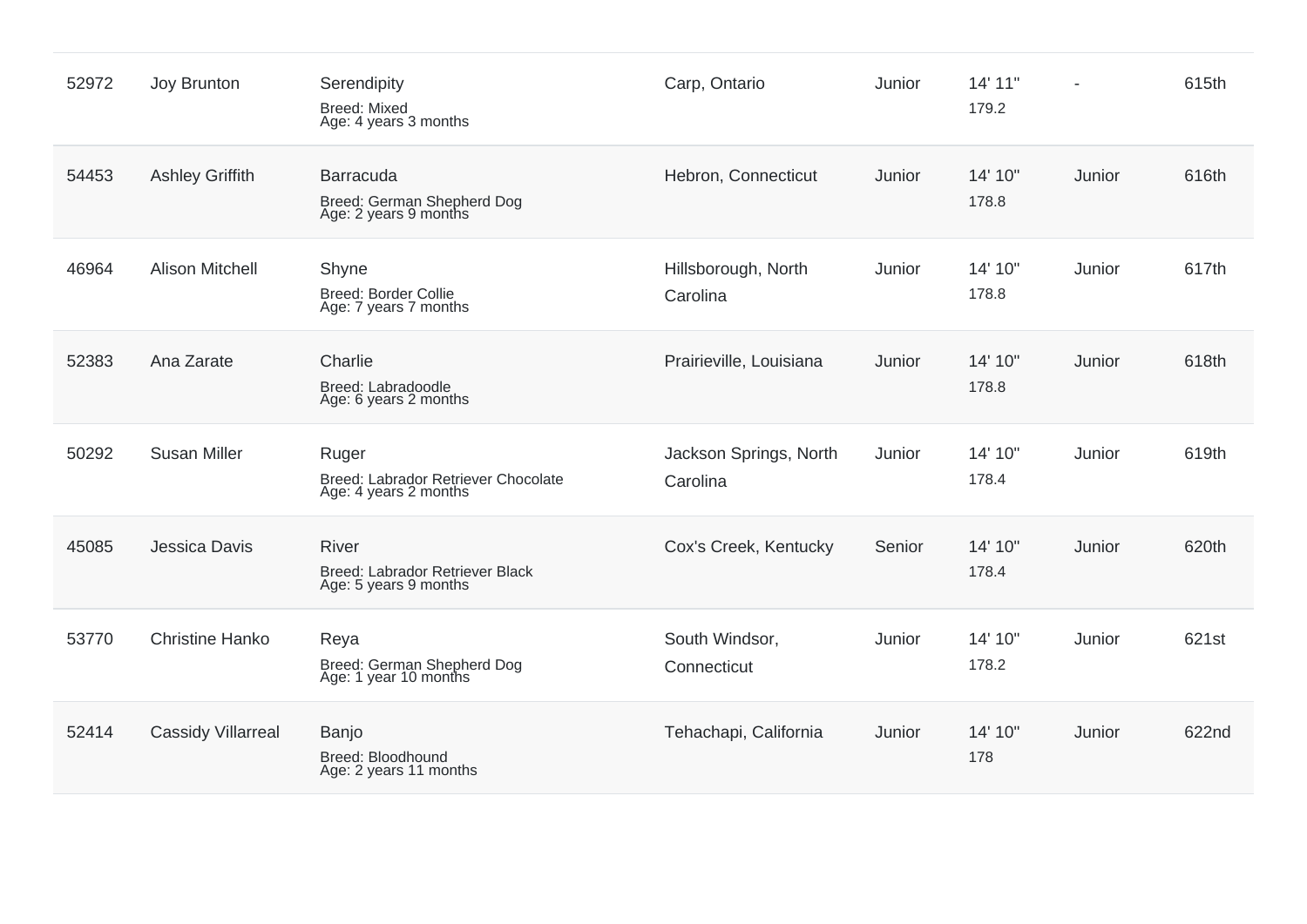| 52165 | <b>Brian Maxson</b>                    | Jasper<br>Breed: Labrador Retriever Yellow<br>Age: 5 years 11 months    | Durham, North Carolina                         | Junior | 14' 9"<br>177.4  | Junior | 623rd |
|-------|----------------------------------------|-------------------------------------------------------------------------|------------------------------------------------|--------|------------------|--------|-------|
| 51468 | Desiree Mahoney                        | Jenny<br>Breed: Golden Retriever<br>Age: 3 years 1 month                | Poughkeepsie, New<br>York                      | Senior | 14' 9"<br>177.2  | Junior | 624th |
| 41908 | <b>Beth Nicholson</b>                  | <b>Cyber Attack</b><br>Breed: Border Collie<br>Age: 5 years 3 months    | Phoenix, Arizona                               | Senior | 14' 9"<br>177.2  | Junior | 625th |
| 48020 | Leigh Pridemore                        | Castiel<br>Breed: German Shepherd Dog<br>Age: 4 years 6 months          | Louisville, Kentucky                           | Senior | 14' 9"<br>177.2  | Junior | 626th |
| 47597 | <b>Teresa Hastings</b>                 | Halo<br>Breed: German Shepherd Dog<br>Age: 3 years 9 months             | Bishopville, Maryland                          | Senior | 14' 8''<br>176.4 | Junior | 627th |
| 34621 | <b>Bernadette</b><br><b>Balderston</b> | Mr. Wilson<br>Breed: Labrador Retriever Yellow<br>Age: 6 years 7 months | Boiling Springs Lake,<br><b>North Carolina</b> | Junior | 14'7''<br>175.6  | Junior | 628th |
| 38484 | <b>Kristina Bailey</b>                 | Calypso<br><b>Breed: Mixed</b><br>Age: 8 years 11 months                | Barrie, Ontario                                | Senior | 14'7''<br>175.2  | Junior | 629th |
| 25809 | Jamie Naetzker                         | Rylee<br>Breed: Labrador Retriever Chocolate<br>Age: 10 years 2 months  | Des Moines, Iowa                               | Junior | 14'7''<br>175    | Junior | 630th |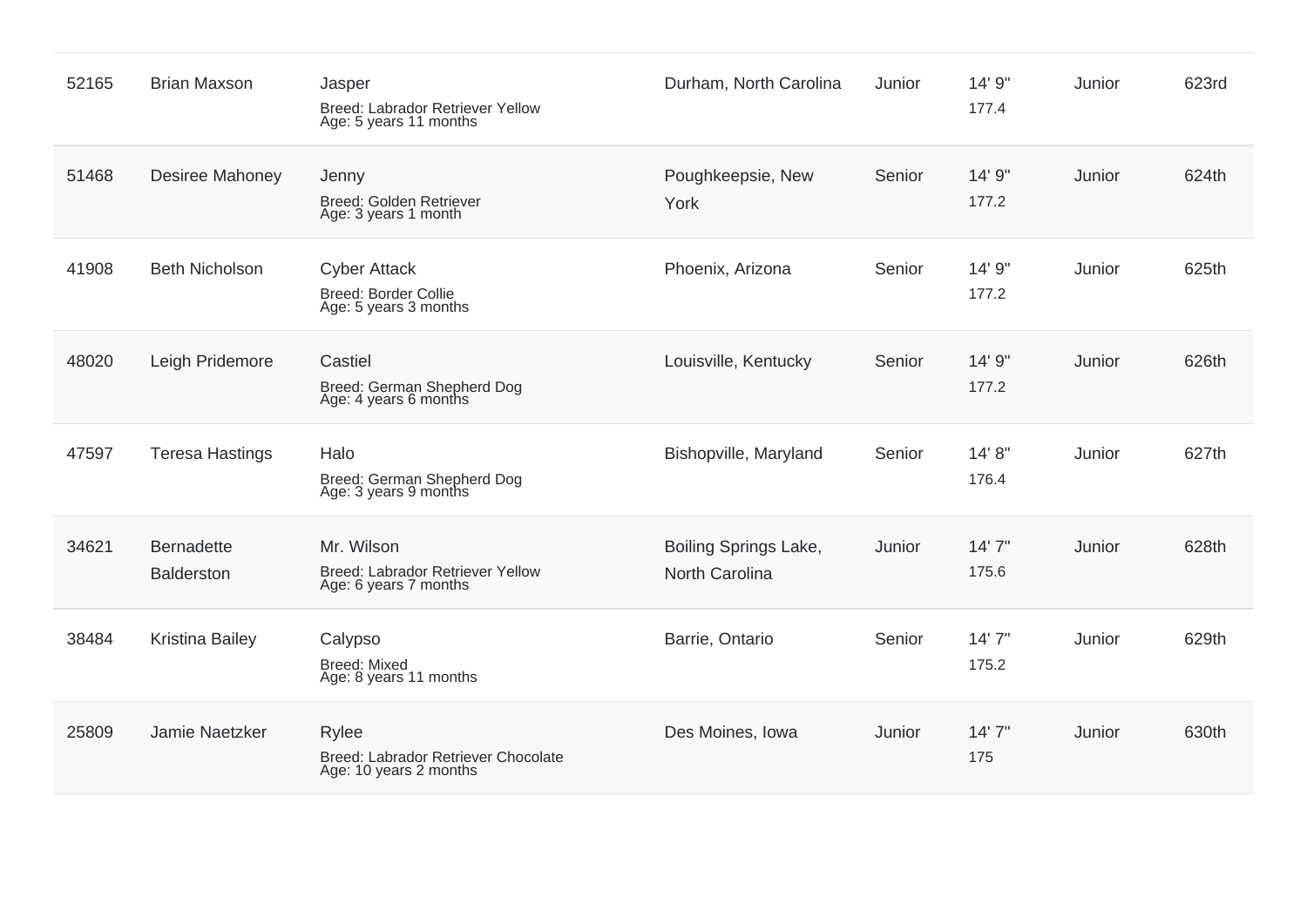| 53395 | <b>Todd Larsen</b>     | Ruger<br>Breed: Labrador Retriever Yellow<br>Age: 3 years 2 months            | Cherokee, Iowa                         | Junior         | 14'7''<br>175   | Junior | 631st |
|-------|------------------------|-------------------------------------------------------------------------------|----------------------------------------|----------------|-----------------|--------|-------|
| 38763 | Janice Hansen          | <b>Bella</b><br>Breed: Labrador Retriever Chocolate<br>Age: 6 years 10 months | Southold, New York                     | Junior         | 14' 6"<br>174.8 | Junior | 632nd |
| 52878 | Dan Brinkman           | Revolution<br><b>Breed: Mixed</b><br>Age: 2 years 8 months                    | Gaines, Michigan                       | Junior         | 14' 6"<br>174.8 | Junior | 633rd |
| 46824 | Cia Fruitman           | Lexi<br><b>Breed: Mixed</b><br>Age: 5 years 1 month                           | Glendale, Arizona                      | Junior         | 14' 6"<br>174.2 | Junior | 634th |
| 48072 | Lowell Vigeant         | Eve<br>Breed: Labrador Retriever Chocolate<br>Age: 3 years 8 months           | Gilmanton Iron Works,<br>New Hampshire | Junior         | 14'5''<br>173.8 | Junior | 635th |
| 37975 | Shannon<br>Christensen | Fiji<br>Breed: Golden Retriever<br>Age: 6 years 3 weeks                       | West Des Moines, Iowa                  | Junior         | 14'5''<br>173.4 | Junior | 636th |
| 52516 | <b>Brian Chapman</b>   | Bo<br>Breed: Labrador Retriever Black<br>Age: 2 years 5 months                | Loma, Colorado                         | $\blacksquare$ | 14' 5"<br>173   | Junior | 637th |
| 53179 | Debra Bedia            | Ullr Ot Vitosha<br>Breed: Belgian Malinois<br>Age: 2 years 1 month            | Colorado springs,<br>Colorado          | Junior         | 14' 5"<br>173   | Junior | 638th |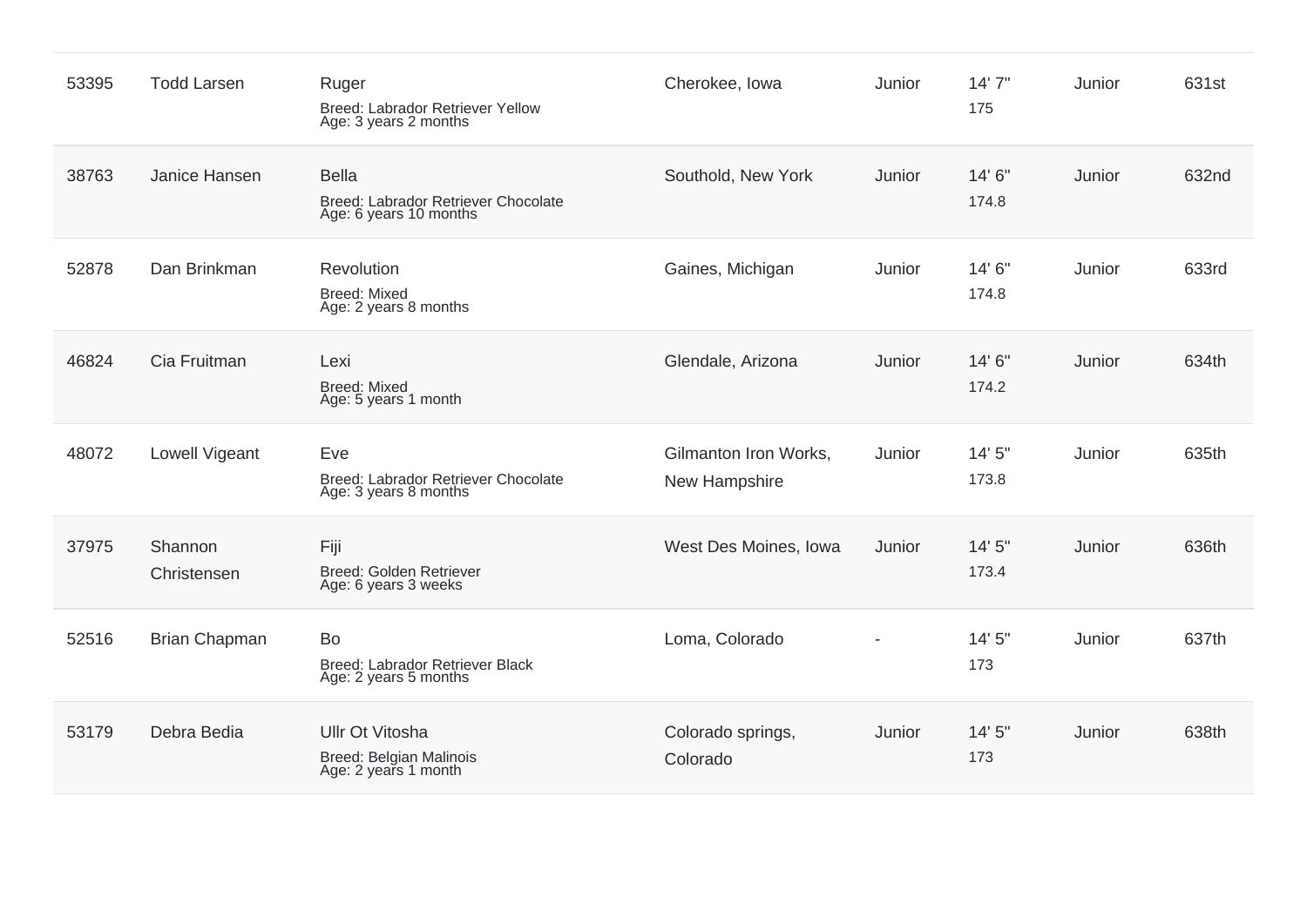| 25594 | Vicki Tighe            | Reason<br>Breed: Labrador Retriever Yellow<br>Age: 9 years 1 month          | North Fort Myers,<br>Florida  | Senior | 14' 4''<br>172.6 | Junior | 639th |
|-------|------------------------|-----------------------------------------------------------------------------|-------------------------------|--------|------------------|--------|-------|
| 28130 | Jennifer Belle         | Sloopy<br>Breed: Labrador Retriever Chocolate<br>Age: 8 years 2 months      | Knoxville, Tennessee          | Junior | 14' 4''<br>172.6 | Junior | 640th |
| 50839 | Anne Askin-Beck        | Tucker<br>Breed: Dutch Shepherd<br>Age: 5 years 3 months                    | Sacramento, California        | Junior | 14' 4''<br>172.6 | Junior | 641st |
| 47955 | <b>Emaree Nester</b>   | Cash<br><b>Breed: Mixed</b><br>Age: 5 years 6 days                          | Overland Park, Kansas         | Junior | 14' 4''<br>172.4 | Junior | 642nd |
| 51706 | <b>Heather Patrick</b> | Rubble<br><b>Breed: Mixed</b><br>Age: 6 years 5 months                      | GLOUCESTER,<br>Ontario        | Junior | 14' 4''<br>172.4 | Junior | 643rd |
| 53383 | <b>Brian Lawson</b>    | Sammie<br>Breed: Golden Retriever<br>Age: 2 years 9 months                  | STANFORDVILLE,<br>New York    | Junior | 14'3''<br>171.8  | Junior | 644th |
| 52678 | <b>Chris Hodges</b>    | Rider<br>Breed: Nova Scotia Duck Tolling Retriever<br>Age: 5 years 4 months | Wichita Falls, Texas          | Junior | 14'3''<br>171.6  | Junior | 645th |
| 48503 | Sarah Juhlin           | Arya<br>Breed: Labrador Retriever Black<br>Age: 4 years 2 months            | E Wakefield, New<br>Hampshire | Senior | 14'3''<br>171.6  | Junior | 646th |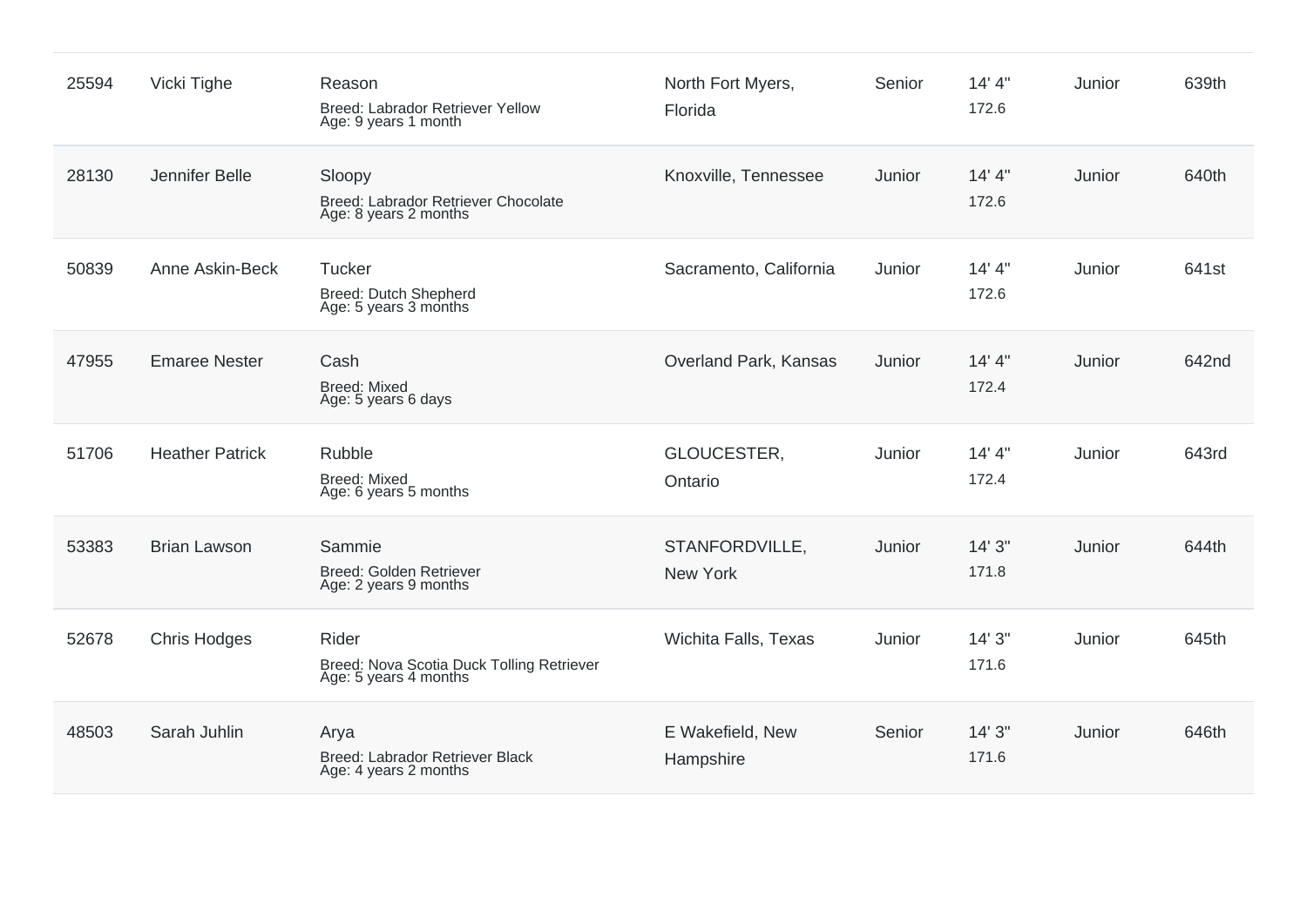| 46743 | <b>Jeff Watt</b>             | Halo<br>Breed: Berger Picard (Picardy Shepherd)<br>Age: 5 years 4 months  | finksburg, Maryland       | Junior | 14'3''<br>171.6 | Junior | 647th |
|-------|------------------------------|---------------------------------------------------------------------------|---------------------------|--------|-----------------|--------|-------|
| 8059  | Thomas James                 | <b>Buddy</b><br>Breed: Labrador Retriever Yellow<br>Age: 13 years 1 month | Liberty, Texas            | Junior | 14'3''<br>171   | Junior | 648th |
| 36825 | <b>Melanie Lake</b>          | Allura<br>Breed: Mixed<br>Age: 6 years 8 months                           | Graham, North<br>Carolina | Junior | 14'2"<br>170.8  | Junior | 649th |
| 45254 | Lisa Stumpf                  | Lux<br>Breed: Golden Retriever<br>Age: 4 years 9 months                   | Saint Joseph, Missouri    | Junior | 14' 2"<br>170.8 | Junior | 650th |
| 52261 | <b>Bernadette</b><br>DeJarld | Hershey<br>Breed: Labrador Retriever Chocolate<br>Age: 3 years 1 month    | Baltimore, Maryland       | Junior | 14'2"<br>170.8  | Junior | 651st |
| 24865 | Linda Weaver                 | Austin<br>Breed: Labrador Retriever Black<br>Age: 12 years 5 months       | Independence,<br>Missouri | Junior | 14'2''<br>170.4 | Junior | 652nd |
| 51838 | <b>Babz Mahony</b>           | MC's The Whole SheBang<br><b>Breed: Mixed</b><br>Age: 2 years 5 months    | Brooksville, Florida      | Junior | 14'2"<br>170.2  | Junior | 653rd |
| 53872 | McKenna Taylor               | Winston<br>Breed: Golden Retriever<br>Age: 1 year 11 months               | Shoreview, Minnesota      | Junior | 14'2''<br>170   | Junior | 654th |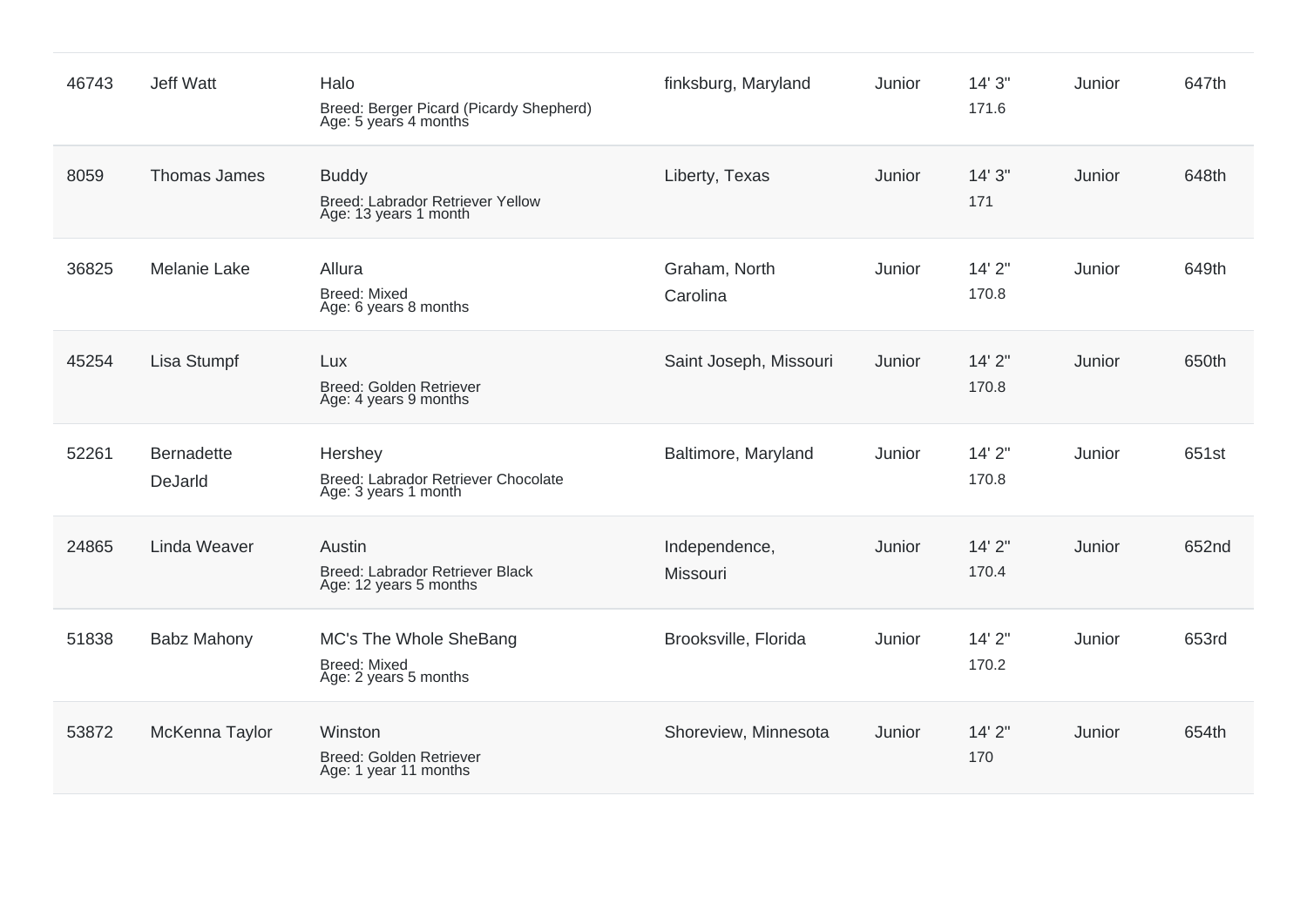| 53333 | <b>Heather Colin</b>   | Revel<br>Breed: German Shepherd Dog<br>Age: 2 years 3 months                | Schuylerville, New York       | Junior | 14'1''<br>169.8 | Junior | 655th |
|-------|------------------------|-----------------------------------------------------------------------------|-------------------------------|--------|-----------------|--------|-------|
| 50729 | <b>Rod Niemer</b>      | <b>Boomer</b><br>Breed: Labrador Retriever Yellow<br>Age: 4 years 10 months | Franklin Furance, Ohio        | Junior | 14'1''<br>169.4 | Junior | 656th |
| 51521 | Melissa Eckerman       | Tejas<br>Breed: Australian Cattle Dog<br>Age: 2 years 6 months              | Wellsville, Kansas            | Junior | 14'1''<br>169.4 | Junior | 657th |
| 51949 | Mason Ludwig           | Winnie<br>Breed: Labrador Retriever Yellow<br>Age: 12 years 2 months        | Oshkosh, Wisconsin            | Junior | 14'1''<br>169.2 | Junior | 658th |
| 39858 | Sarah Maleski          | Freyja<br>Breed: Australian Shepherd Dog<br>Age: 6 years 3 months           | West Mifflin,<br>Pennsylvania | Junior | 14'1''<br>169   | Junior | 659th |
| 49449 | Tanya Lauscher         | Reka<br>Breed: Golden Retriever<br>Age: 3 years 10 months                   | Cheyenne, Wyoming             | Junior | 14'1''<br>169   | Junior | 660th |
| 47397 | <b>Trisha McGahhey</b> | Rosey<br>Breed: Labrador Retriever Black<br>Age: 11 years 1 month           | Vineland, New Jersey          | Senior | 14' 0"<br>168.8 | Junior | 661st |
| 52362 | Alayna Krejci          | Jovie<br>Breed: Golden Retriever<br>Age: 4 years 3 months                   | Schofield, Wisconsin          | Junior | 14' 0"<br>168.6 | Junior | 662nd |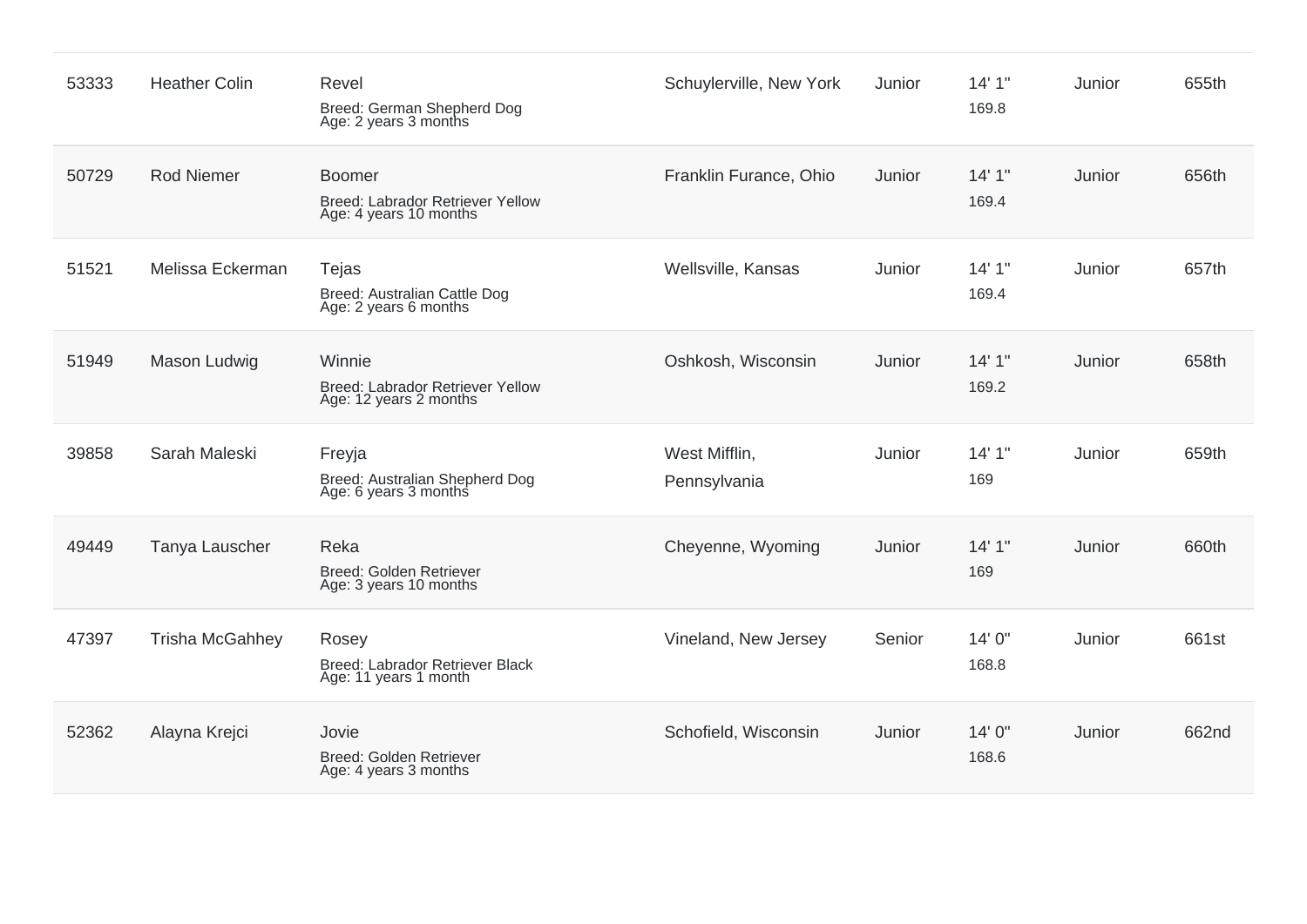| 46533 | Regan Baird                   | Eli<br>Breed: German Shrthaired Pointer<br>Age: 4 years 6 months   | Medford Lakes, New<br>Jersey | Junior | 13' 11"<br>167.4 | Junior | 663rd |
|-------|-------------------------------|--------------------------------------------------------------------|------------------------------|--------|------------------|--------|-------|
| 52622 | Erin TallonCarr               | Rocket<br><b>Breed: Whippet</b><br>Age: 4 years 10 months          | Raleigh, North Carolina      | Junior | 13' 11"<br>167.4 | Junior | 664th |
| 51502 | Danika Micke                  | Rosie<br>Breed: Labrador Retriever Yellow<br>Age: 4 years 7 months | Minot, North Dakota          | Junior | 13' 11"<br>167.4 | Junior | 665th |
| 48071 | Carolyn Matti                 | Zoey<br>Breed: Catahoula Leopard Dog<br>Age: 4 years 5 months      | Longmont, Colorado           | Junior | 13' 11"<br>167.2 | Junior | 666th |
| 19947 | Megan Townsend                | Lucie<br>Breed: Labrador Retriever Black<br>Age: 11 years 7 months | DeSoto, Missouri             | Senior | 13' 10"<br>166.8 | Junior | 667th |
| 42592 | <b>Heather Clarkson</b>       | Pax<br><b>Breed: Mixed</b><br>Age: 5 years 8 months                | Durham, North Carolina       | Junior | 13' 10"<br>166.8 | Junior | 668th |
| 53212 | meredith scheetz-<br>atkinson | Redmond<br>Breed: Labrador Retriever Black<br>Age: 1 year 7 months | Knoxville, Tennessee         | Junior | 13' 10"<br>166.8 | Junior | 669th |
| 52739 | <b>Breanna Bartlett</b>       | Rosie<br><b>Breed: Mixed</b><br>Age: 3 years 3 months              | Kearney, Missouri            | Junior | 13' 10"<br>166.8 | Junior | 670th |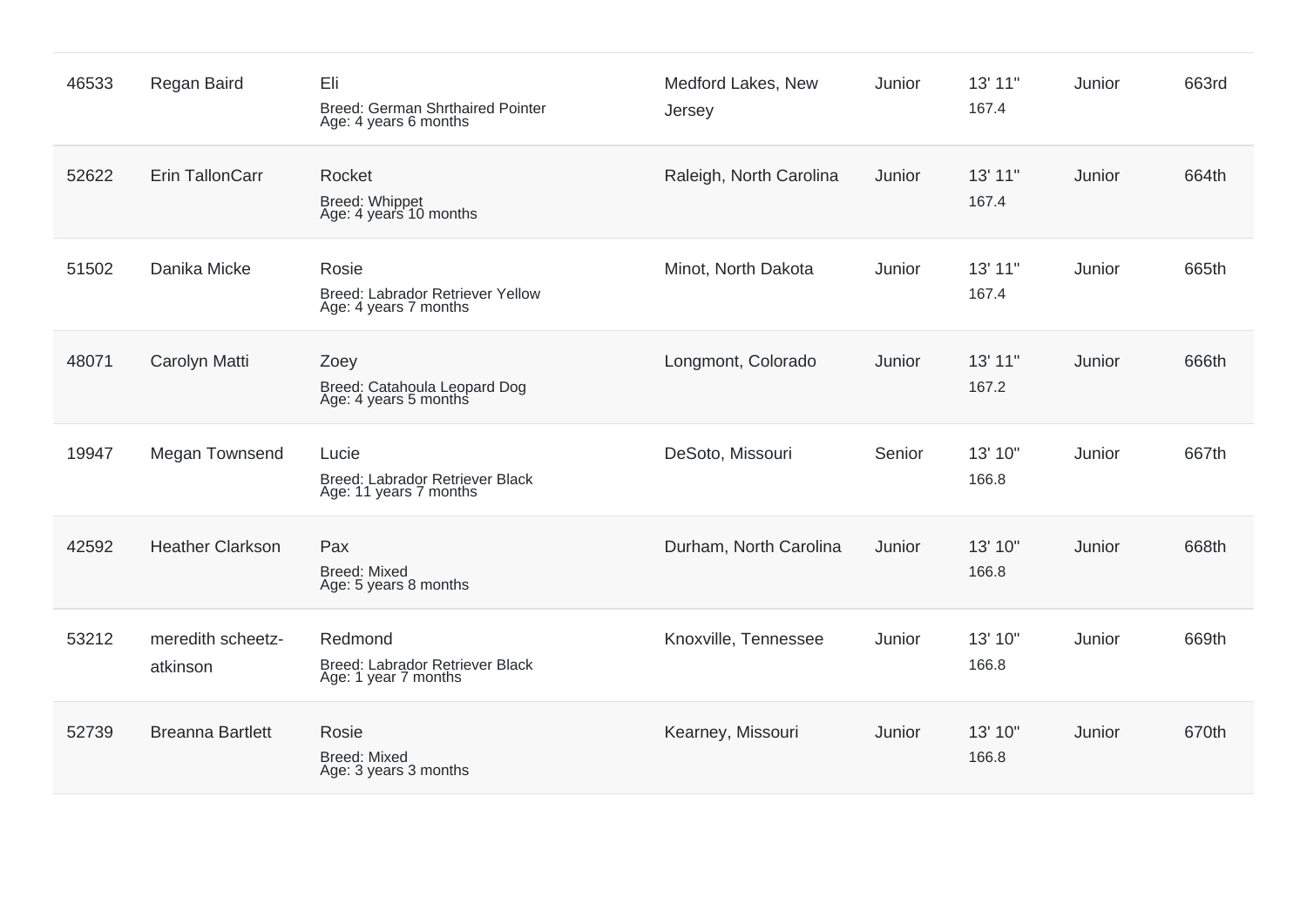| 27670 | <b>Whitney Lightner</b> | Gripp<br>Breed: Belgian Malinois<br>Age: 8 years 4 months                     | Glendale, Arizona            | Senior | 13' 10"<br>166.6 | Junior | 671st |
|-------|-------------------------|-------------------------------------------------------------------------------|------------------------------|--------|------------------|--------|-------|
| 45567 | Kristen Whittaker       | Paisley<br>Breed: Australian Cattle Dog<br>Age: 4 years 10 months             | Dallastown,<br>Pennsylvania  | Junior | 13' 10"<br>166.4 | Junior | 672nd |
| 51723 | Nicole Sickler          | Tank<br>Breed: German Shepherd Dog<br>Age: 4 years 2 months                   | Minot, North Dakota          | Junior | 13' 10"<br>166.2 | Junior | 673rd |
| 42844 | <b>Evan Beatty</b>      | <b>River</b><br><b>Breed: Mixed</b><br>Age: 10 years 5 months                 | Hershey, Pennsylvania        | Junior | 13' 10"<br>166   | Junior | 674th |
| 52159 | <b>Nancy Price</b>      | Oakley<br>Breed: Labrador Retriever Black<br>Age: 2 years 1 month             | Charlotte, North<br>Carolina | Junior | 13' 9"<br>165.2  | Junior | 675th |
| 41876 | <b>Whitney Lightner</b> | Sarin<br><b>Breed: Belgian Malinois</b><br>Age: 5 years 5 months              | Glendale, Arizona            | Senior | 13' 9"<br>165    | Junior | 676th |
| 12849 | <b>Cindy Sheils</b>     | Abby<br>Breed: Labrador Retriever Chocolate<br>Age: 12 years 1 month          | Poughquag, New York          | Junior | 13' 8"<br>164.6  | Junior | 677th |
| 28576 | <b>Brianna Schwing</b>  | <b>Bailey</b><br>Breed: Labrador Retriever Chocolate<br>Age: 8 years 6 months | Cape Coral, Florida          | Senior | 13'8"<br>164.4   | Junior | 678th |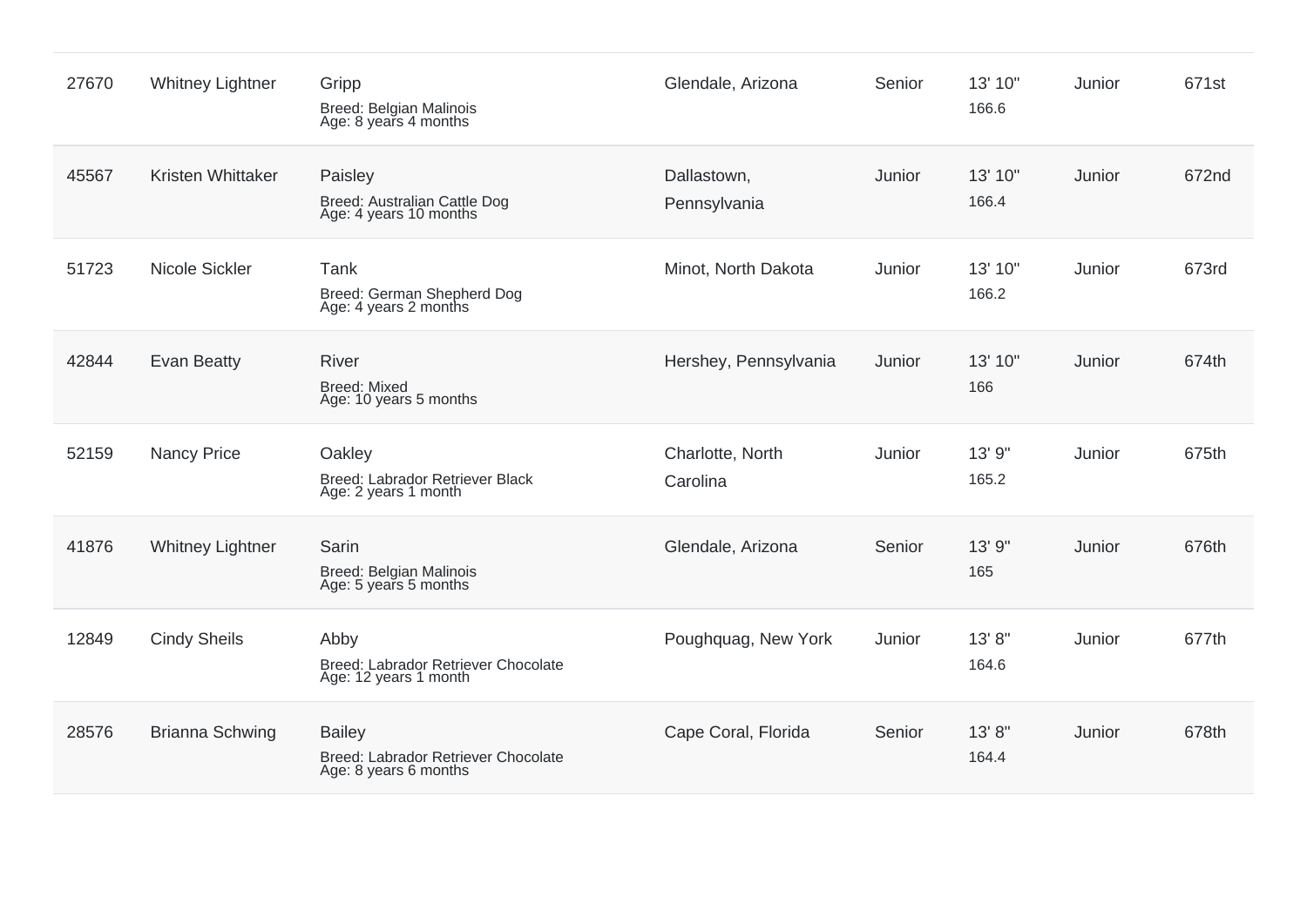| 45655 | <b>Tom Murch</b>     | Phlynn<br>Breed: Labrador Retriever Black<br>Age: 5 years 2 months     | Waterford, Maine         | Senior                   | 13' 8"<br>164.4 | Junior | 679th |
|-------|----------------------|------------------------------------------------------------------------|--------------------------|--------------------------|-----------------|--------|-------|
| 36673 | Amanda<br>Morrissey  | Annie<br>Breed: American Pit Bull Terrier<br>Age: 7 years 2 months     | Kansas City, Missouri    | Senior                   | 13'8"<br>164.4  | Junior | 680th |
| 33516 | Tina McLaughlin      | Kelby<br>Breed: Chesapeake Bay Retriever<br>Age: 6 years 11 months     | Grafton, Ohio            | Senior                   | 13' 8"<br>164.2 | Junior | 681st |
| 51746 | <b>Heather Frost</b> | Talon<br>Breed: Golden Retriever<br>Age: 2 years 5 months              | Winsted, Connecticut     | Junior                   | 13'8"<br>164.2  | Junior | 682nd |
| 48996 | Katie Weihbrecht     | Truth<br><b>Breed: Mixed</b><br>Age: 3 years 9 months                  | Iowa City, Iowa          | Junior                   | 13'7''<br>163.4 | Junior | 683rd |
| 54225 | Donna Maclam         | Ridge<br>Breed: Golden Retriever<br>Age: 1 year 7 months               | Pontypool, Ontario       | Junior                   | 13'7''<br>163.4 | Junior | 684th |
| 52625 | Hannah Brown         | Sydney<br>Breed: Labrador Retriever Chocolate<br>Age: 4 years 4 months | Fredericksburg, Virginia | $\overline{\phantom{a}}$ | 13'6"<br>162.8  | Junior | 685th |
| 51334 | Cassie Vasko         | Jade<br>Breed: Belgian Malinois<br>Age: 3 years 7 months               | Chesterland, Ohio        | Junior                   | 13' 6"<br>162.2 | Junior | 686th |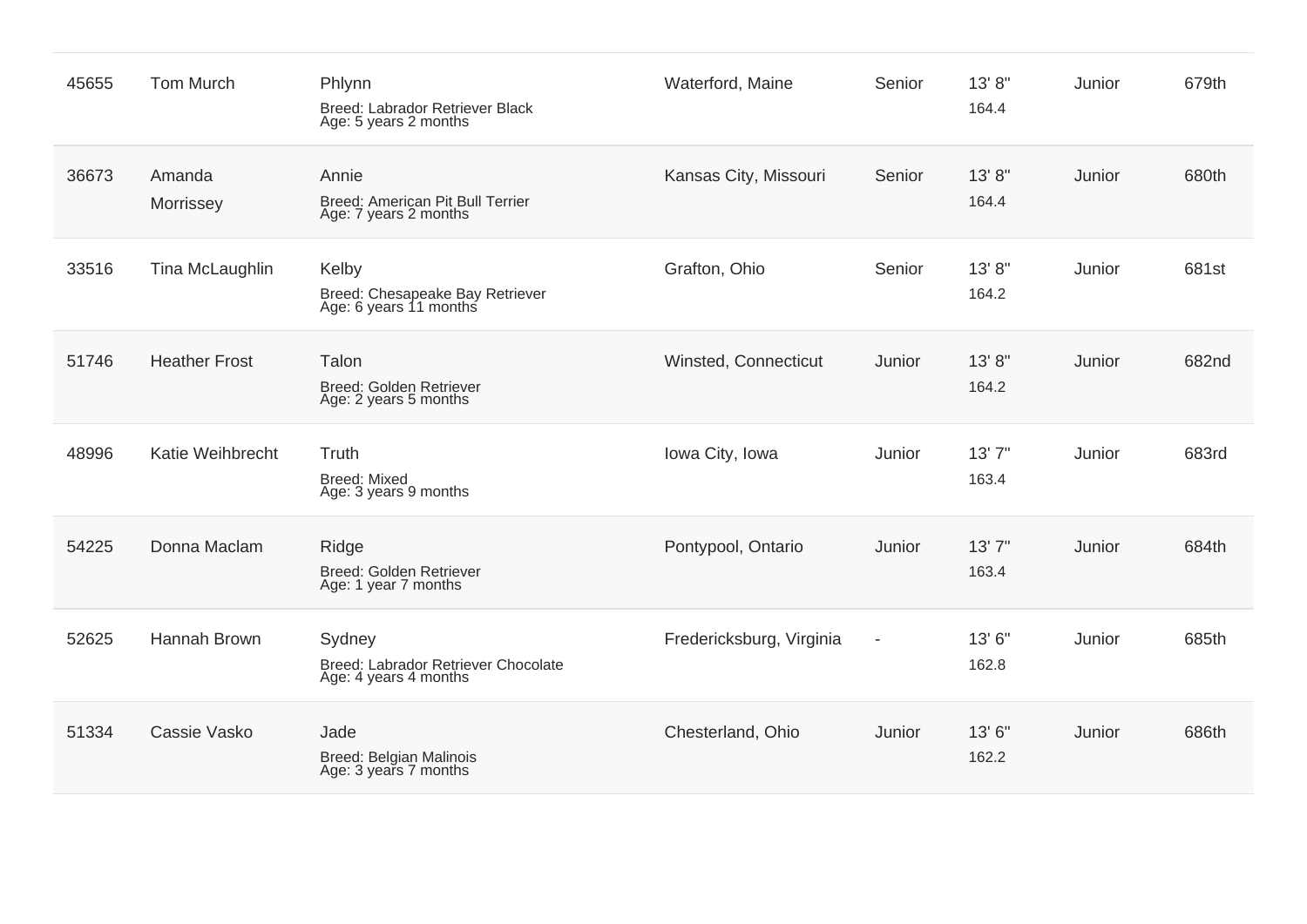| 42744 | Nancy Lindblom          | Ridge<br>Breed: Boykin Spaniel<br>Age: 5 years 10 months                                             | Fargo, North Dakota             | Junior                   | 13' 5"<br>161.8  | Junior | 687th |
|-------|-------------------------|------------------------------------------------------------------------------------------------------|---------------------------------|--------------------------|------------------|--------|-------|
| 53906 | <b>Heather Coulis</b>   | Daisy<br><b>Breed: Flat Coated Retriever</b><br>Age: 4 years 2 months                                | Brunswick, Ohio                 | Junior                   | 13' 5"<br>161.6  | Junior | 688th |
| 44492 | <b>Sally Price</b>      | Lizzie<br>Breed: Labrador Retriever Yellow<br>Age: 6 years 1 week                                    | Mt. Pleasant, South<br>Carolina | Junior                   | 13'5''<br>161.2  | Junior | 689th |
| 49981 | June MacIntyre          | Murphy<br>Breed: Labrador Retriever Chocolate<br>Age: 3 years 5 months                               | Tottenham, Ontario              | Junior                   | 13' 4''<br>160.6 | Junior | 690th |
| 52350 | Lesley Cochran-<br>Timm | <b>Barkley</b><br>Breed: Golden Retriever<br>Age: 1 year 10 months                                   | Greenback, Tennessee            | $\overline{\phantom{a}}$ | 13' 4''<br>160.4 | Junior | 691st |
| 53424 | cheryl hart             | Chiclet<br><b>Breed: Mixed</b><br>Age: 8 years 11 months                                             | newcastle, Ontario              | Junior                   | 13'3''<br>159.8  | Junior | 692nd |
| 52354 | Jacqueline Tew          | Freiya<br>Breed: Belgian Shepherd Dog (Gronendael,<br>Laekenois, Tervueren)<br>Age: 2 years 4 months | Glastonbury,<br>Connecticut     | Junior                   | 13'3''<br>159.6  | Junior | 693rd |
| 42418 | <b>Troy Gerry</b>       | Jack<br>Breed: Labrador Retriever Yellow<br>Age: 5 years 3 months                                    | Eliot, Maine                    | Junior                   | 13'3''<br>159.4  | Junior | 694th |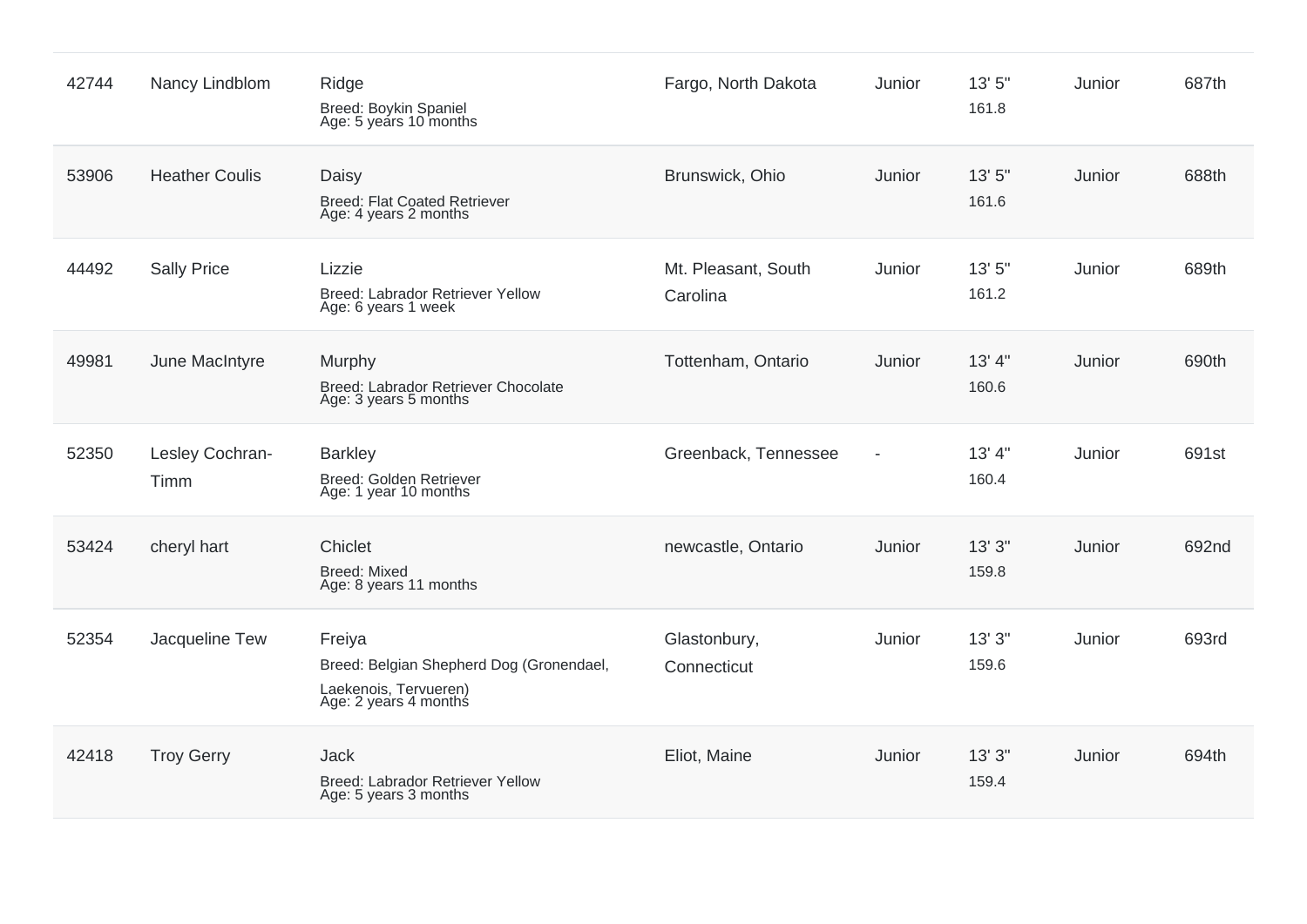| 53152 | Trisha McGahhey           | Sammy Winchester<br>Breed: Labrador Retriever Black<br>Age: 1 year 6 months   | Vineland, New Jersey   | Junior        | 13'3''<br>159.4 | Junior | 695th |
|-------|---------------------------|-------------------------------------------------------------------------------|------------------------|---------------|-----------------|--------|-------|
| 5892  | <b>Eric Williams</b>      | Montana<br>Breed: Labrador Retriever Chocolate<br>Age: 14 years 2 months      | Indianapolis, Indiana  | <b>Master</b> | 13'3''<br>159   | Junior | 696th |
| 52249 | Ashlyn Lemley             | Mira<br>Breed: Labrador Retriever Chocolate<br>Age: 1 year 10 months          | Southaven, Mississippi | Junior        | 13'3''<br>159   | Junior | 697th |
| 53115 | <b>Rachael Folik</b>      | Remington<br>Breed: Springer Spaniel<br>Age: 2 years 2 months                 | Chicago, Illinois      | Junior        | 13'2"<br>158.8  | Junior | 698th |
| 46586 | <b>Brian McGahhey</b>     | <b>Bullet</b><br>Breed: Labrador Retriever Chocolate<br>Age: 5 years 3 months | Millville, New Jersey  | Junior        | 13'2"<br>158.8  | Junior | 699th |
| 38476 | <b>Cassidy Villarreal</b> | <b>SharkBait</b><br>Breed: Australian Cattle Dog<br>Age: 6 years 7 months     | Tehachapi, California  | Junior        | 13'2"<br>158    | Junior | 700th |
| 31648 | Nancy Akin                | Peaches<br>Breed: Labrador Retriever Black<br>Age: 7 years 5 months           | Lakeland, Florida      | Junior        | 13'1"<br>157.8  | Junior | 701st |
| 52603 | Crystal McClaran          | <b>TOWANDA</b><br>Breed: Belgian Malinois<br>Age: 2 years 1 month             | Cape Coral, Florida    |               | 13'1''<br>157.4 | Junior | 702nd |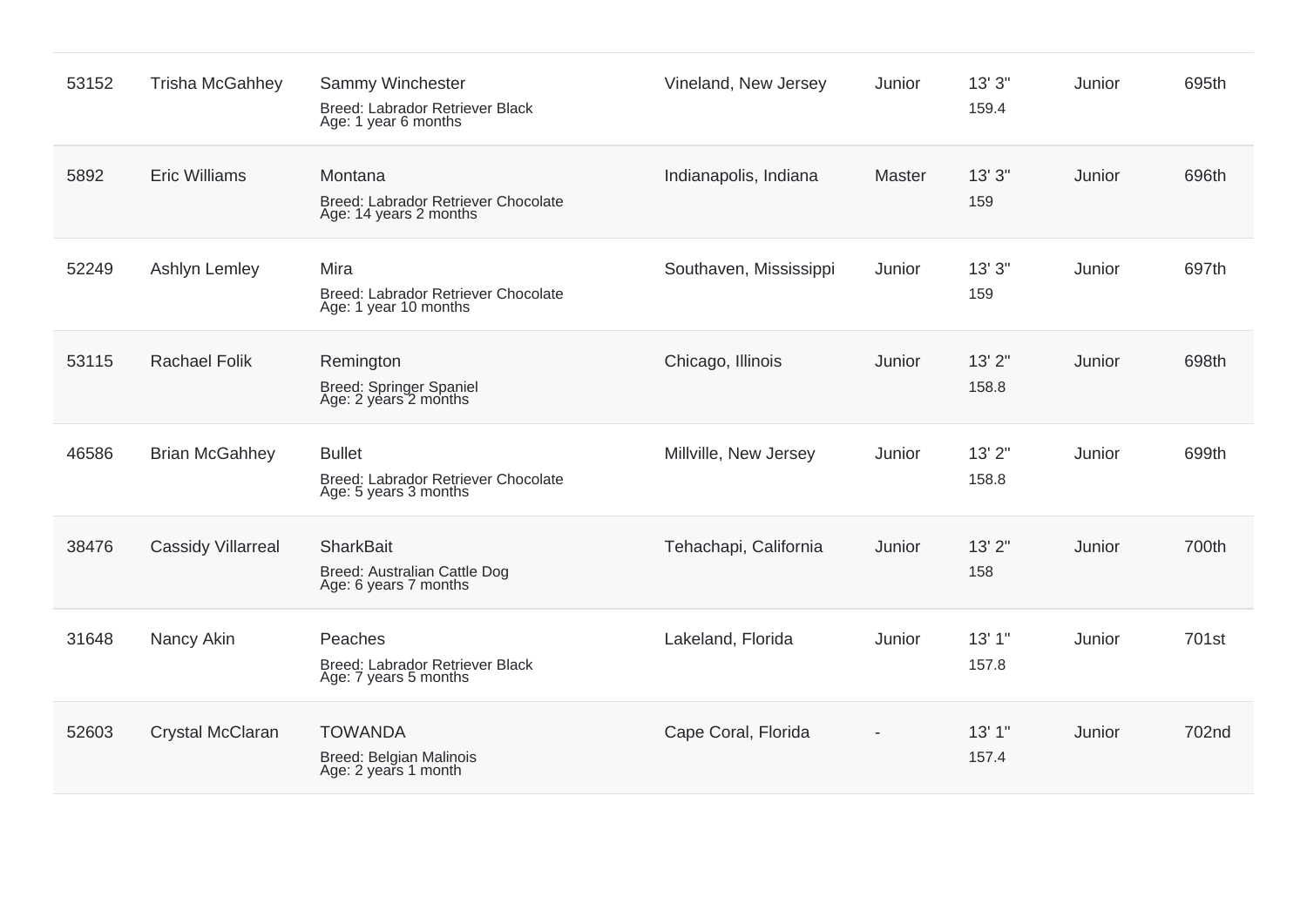| 53789 | Kathy Durham           | Charlee<br>Breed: Golden Retriever<br>Age: 7 years 2 months            | Lyman, South Carolina           | Junior | 13' 0"<br>156.8  | Junior | 703rd |
|-------|------------------------|------------------------------------------------------------------------|---------------------------------|--------|------------------|--------|-------|
| 42363 | <b>Sally Price</b>     | Gracie<br>Breed: Labrador Retriever Chocolate<br>Age: 12 years 1 month | Mt. Pleasant, South<br>Carolina | Junior | 13'0"<br>156.8   | Junior | 704th |
| 29185 | <b>Sherri Oslick</b>   | Ella<br>Breed: Labrador Retriever Yellow<br>Age: 8 years 11 months     | Naperville, Illinois            | Senior | 13' 0"<br>156.2  | Junior | 705th |
| 51484 | Cindy King             | Arlo<br>Breed: Labrador Retriever Black<br>Age: 2 years 9 months       | Worton, Maryland                | Junior | 12' 11"<br>155.6 | Junior | 706th |
| 36467 | Kayla Wolff            | <b>Bailey</b><br>Breed: Golden Retriever<br>Age: 8 years 1 month       | Burlington, North<br>Dakota     | Junior | 12' 11"<br>155.6 | Junior | 707th |
| 52864 | <b>Connor Wilson</b>   | Pokey<br>Breed: Australian Cattle Dog<br>Age: 5 years 2 months         | Jefferson city, Missouri        | Junior | 12' 11"<br>155.2 | Junior | 708th |
| 46861 | <b>Charlotte Blake</b> | <b>MC's Salty</b><br><b>Breed: Mixed</b><br>Age: 4 years 1 week        | Franklin, Tennessee             | Senior | 12' 11"<br>155.2 | Junior | 709th |
| 52400 | <b>Gail Caverly</b>    | Seven<br><b>Breed: Border Collie</b><br>Age: 5 years 3 months          | Garner, North Carolina          | Junior | 12' 10"<br>154.4 | Junior | 710th |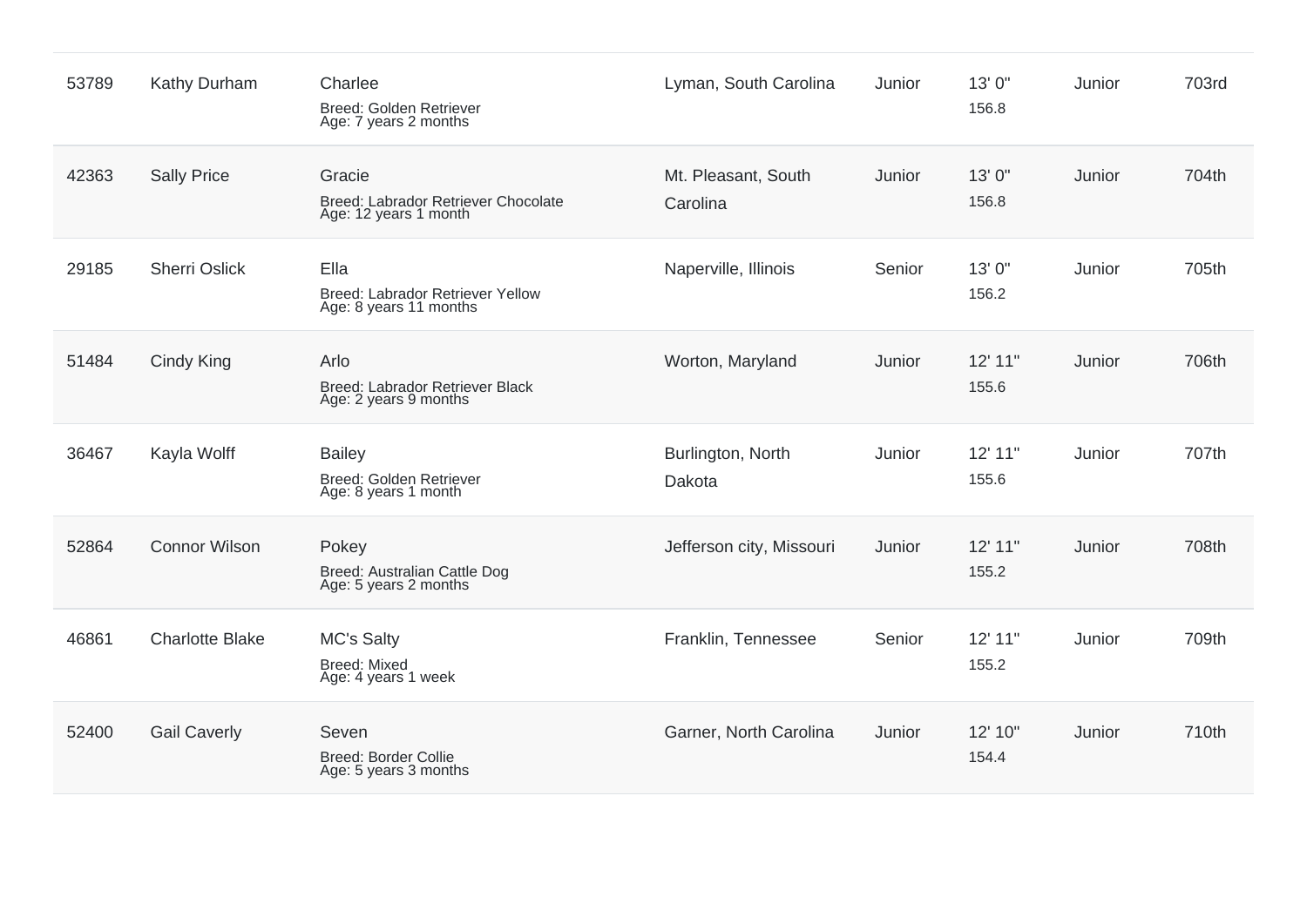| 51412 | <b>RHIANNON</b><br><b>VICARI</b> | <b>JAX</b><br>Breed: Golden Retriever<br>Age: 4 years 9 months             | St. Joseph, Missouri        | Junior | 12' 10"<br>154.2 | Junior | 711th |
|-------|----------------------------------|----------------------------------------------------------------------------|-----------------------------|--------|------------------|--------|-------|
| 43250 | <b>Bobby Laird</b>               | Nantucket<br>Breed: Labrador Retriever Chocolate<br>Age: 4 years 11 months | Cape Charles, Virginia      | Senior | 12' 10"<br>154   | Junior | 712th |
| 47833 | Patrick Haggerty                 | <b>Bam</b><br>Breed: Dutch Shepherd<br>Age: 13 years 4 weeks               | Millville, Massachusetts    | Senior | 12' 10"<br>154   | Junior | 713th |
| 12569 | Angel Graham                     | Onyx<br><b>Breed: Mixed</b><br>Age: 12 years 8 months                      | Roslyn, Washington          | Master | 12' 9"<br>153.8  | Junior | 714th |
| 33714 | <b>Susan Schultz</b>             | Maddie<br>Breed: Australian Shepherd Dog<br>Age: 7 years 20 hours          | Buffalo, New York           | Master | 12' 9"<br>153    | Junior | 715th |
| 27566 | <b>Melissa Phillips</b>          | Lexi<br>Breed: Labrador Retriever Black<br>Age: 9 years 7 months           | Morgantown,<br>Pennsylvania | Junior | 12' 8''<br>152.4 | Junior | 716th |
| 19466 | Lynn Taylor                      | Radar<br>Breed: Labrador Retriever Chocolate<br>Age: 11 years 2 months     | Milford, Michigan           | Senior | 12'7''<br>151.4  | Junior | 717th |
| 51778 | Kieryn Mobley                    | Cash<br>Breed: Labrador Retriever Black<br>Age: 4 years 6 months           | Minot, North Dakota         | Junior | 12' 6"<br>150.6  | Junior | 718th |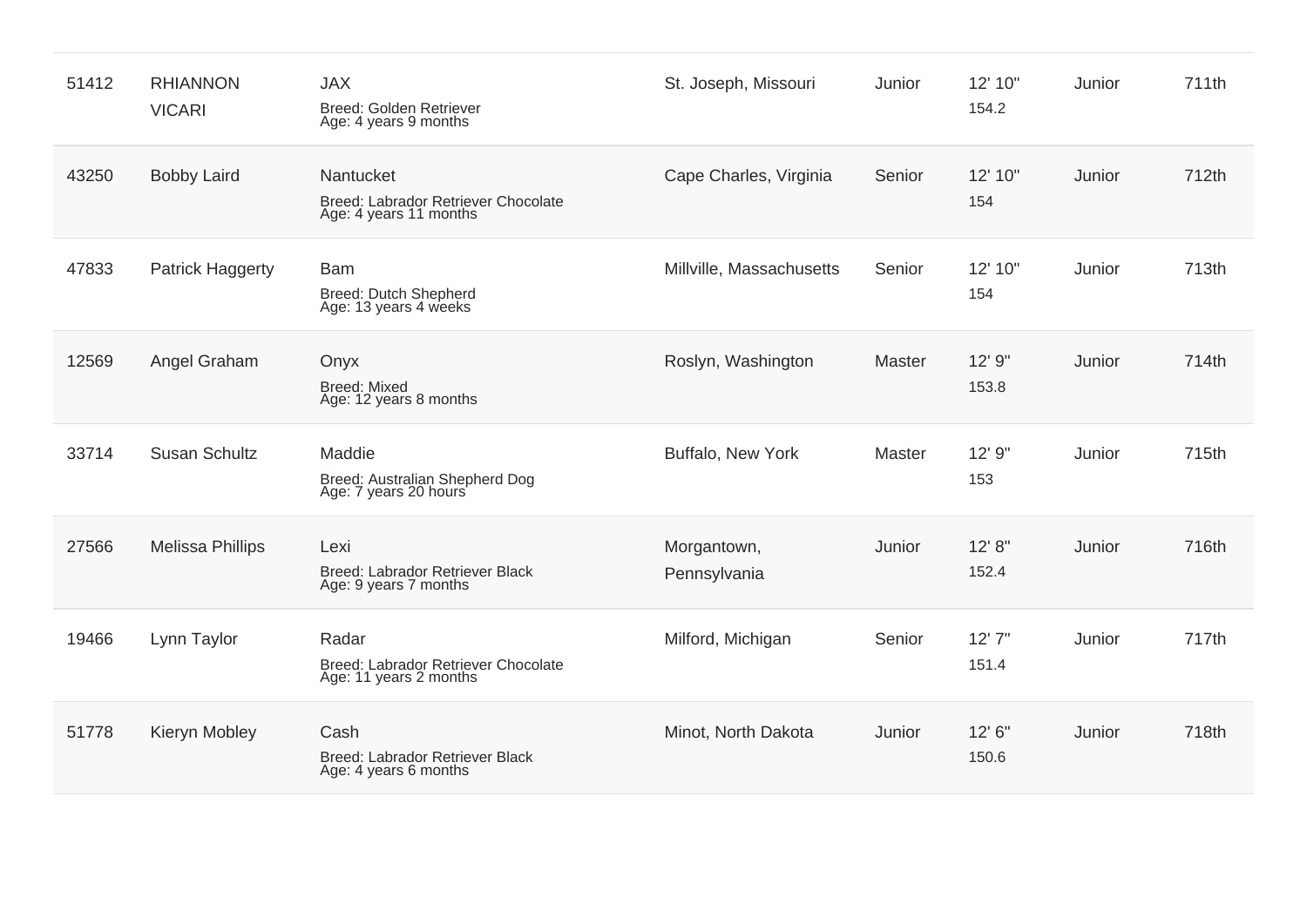| 43422 | Julie Berkshire      | Copper<br>Breed: Australian Shepherd Dog<br>Age: 7 years 6 months      | Austin, Texas                | Senior | 12' 6"<br>150.6   | Junior | 719th |
|-------|----------------------|------------------------------------------------------------------------|------------------------------|--------|-------------------|--------|-------|
| 52935 | <b>Kitty Pursley</b> | Hydra<br>Breed: Belgian Malinois<br>Age: 3 years 2 months              | Manhattan, Kansas            | Junior | 12'5''<br>149.2   | Junior | 720th |
| 47370 | Robin Herman         | Mac<br>Breed: Australian Cattle Dog<br>Age: 5 years 1 month            | Indianapolis, Indiana        | Junior | 12'5''<br>149     | Junior | 721st |
| 35474 | <b>Rinn Siegrist</b> | Reesie<br>Breed: Labrador Retriever Chocolate<br>Age: 12 years 1 month | Massanutten, Virginia        | Senior | 12'5''<br>149     | Junior | 722nd |
| 46089 | <b>Kitty Pursley</b> | Sera<br>Breed: Belgian Malinois<br>Age: 9 years 5 months               | Manhattan, Kansas            | Junior | $12'$ 4"<br>148.4 | Junior | 723rd |
| 52403 | Vanessa Ogint        | Peregrine<br>Breed: Australian Shepherd Dog<br>Age: 2 years 2 months   | Charlotte, North<br>Carolina | Junior | $12'$ 4"<br>148.2 | Junior | 724th |
| 33719 | Dawn Colley          | Gaius<br>Breed: White Shepherd<br>Age: 10 years 5 months               | Boulder, Colorado            | Junior | $12'$ 4"<br>148.2 | Junior | 725th |
| 49870 | Amynda Behm          | Timber<br>Breed: Golden Retriever<br>Age: 4 years 6 months             | Minot, North Dakota          | Junior | 12'3''<br>147.6   | Junior | 726th |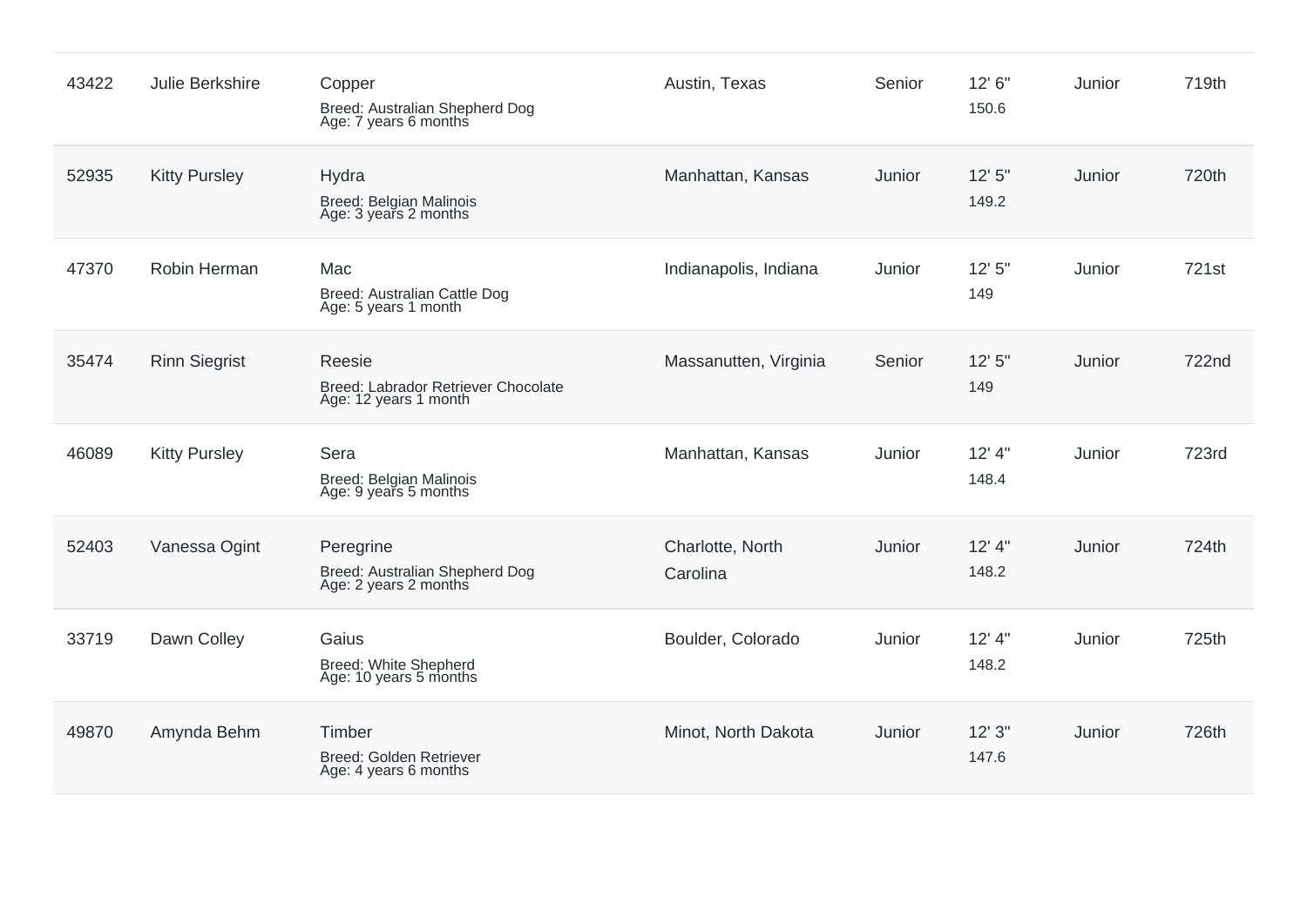| 52086 | Susan Sangillo       | Gibson<br>Breed: English Springer Spaniel<br>Age: 2 years 2 months  | Stanfordville, New York          | Junior                   | $12'$ $2"$<br>146 | Junior | 727th |
|-------|----------------------|---------------------------------------------------------------------|----------------------------------|--------------------------|-------------------|--------|-------|
| 53578 | <b>Wyatt Hampel</b>  | Mowgli<br>Breed: Labrador Retriever Yellow<br>Age: 9 years 6 months | Washougal,<br>Washington         | Junior                   | 12'2''<br>146     | Junior | 728th |
| 52919 | Dan Mussell          | Cassie<br>Breed: Golden Retriever<br>Age: 2 years 1 month           | Robins, Iowa                     | $\overline{\phantom{a}}$ | 12'2''<br>146     | Junior | 729th |
| 46776 | Marissa Burcham      | Wahoo<br><b>Breed: Mixed</b><br>Age: 8 years 11 months              | Fuquay Varina, North<br>Carolina | Junior                   | $12'$ $2"$<br>146 | Junior | 730th |
| 34286 | Jen Bertolina        | <b>Bailey</b><br>Breed: Golden Retriever<br>Age: 6 years 10 months  | Taylorsville, Utah               | Junior                   | 12'1''<br>145.4   | Junior | 731st |
| 52920 | Jan Mussell          | Cassie<br>Breed: Golden Retriever<br>Age: 2 years 1 month           | Robins, Iowa                     |                          | 12'1''<br>145.2   | Junior | 732nd |
| 51123 | <b>Sydney Reeves</b> | Symba<br>Breed: Golden Retriever<br>Age: 5 years 5 months           | Medina, Ohio                     | Junior                   | 12'1''<br>145.2   | Junior | 733rd |
| 41491 | <b>Kerri Hawks</b>   | Oliver<br>Breed: Labrador Retriever Black<br>Age: 8 years 9 months  | Stormville, New York             | Junior                   | 12' 0"<br>144.6   | Junior | 734th |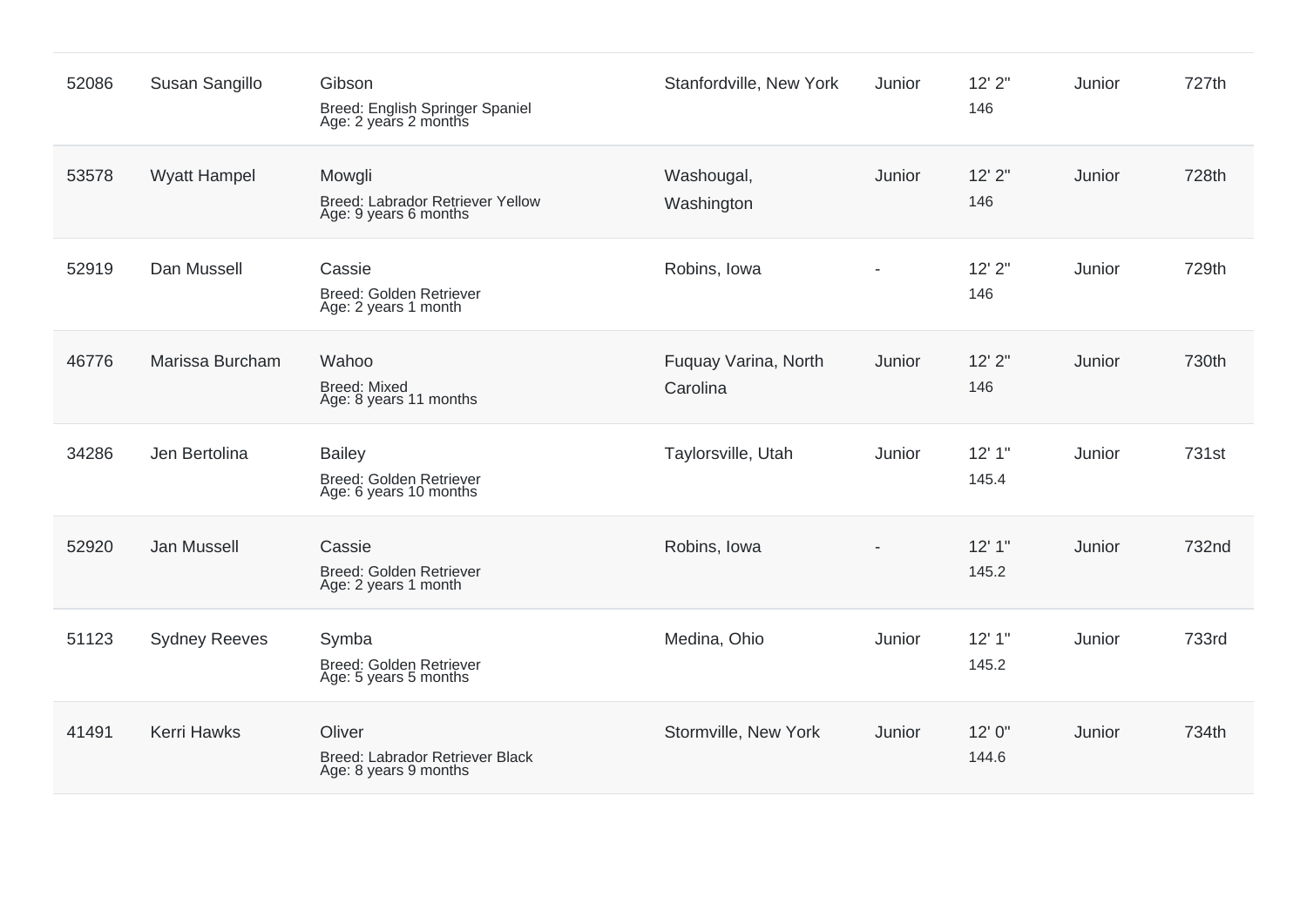| 52041 | Dianne Brown         | Bonnie Jean<br>Breed: Boykin Spaniel<br>Age: 3 years 5 months           | Winder, Georgia                  | Junior | 12' 0"<br>144.6  | Junior | 735th |
|-------|----------------------|-------------------------------------------------------------------------|----------------------------------|--------|------------------|--------|-------|
| 50738 | Marissa Burcham      | Miller<br><b>Breed: Mixed</b><br>Age: 9 years 7 months                  | Fuquay Varina, North<br>Carolina | Junior | 12'0''<br>144    | Junior | 736th |
| 32042 | Jacob Salisbury      | Maverick<br><b>Breed: Mixed</b><br>Age: 7 years 4 months                | Ashland, Kentucky                | Junior | 11'11"<br>143.8  | Junior | 737th |
| 52351 | Crystal McClaran     | Zambezi<br><b>Breed: Mixed</b><br>Age: 1 year 9 months                  | Cape Coral, Florida              | Junior | 11'11"<br>143.4  | Junior | 738th |
| 52976 | Noelle Woodhead      | Huckleberry<br>Breed: Labrador Retriever Black<br>Age: 6 years 7 months | Chippewa Lake, Ohio              | Junior | 11'11"<br>143    | Junior | 739th |
| 25440 | Lorraine Ogden       | Minnie<br>Breed: Labrador Retriever Yellow<br>Age: 10 years 5 months    | Redmond, Washington              | Junior | 11' 10"<br>142.4 | Junior | 740th |
| 37189 | <b>Brian Chapman</b> | Peaches<br>Breed: Labrador Retriever Black<br>Age: 6 years 3 months     | Loma, Colorado                   | Junior | 11' 10"<br>142.2 | Junior | 741st |
| 48522 | Michele king         | <b>Bazinga</b><br><b>Breed: Mixed</b><br>Age: 8 years 2 months          | Brooksville, Florida             | Junior | 11' 10"<br>142   | Junior | 742nd |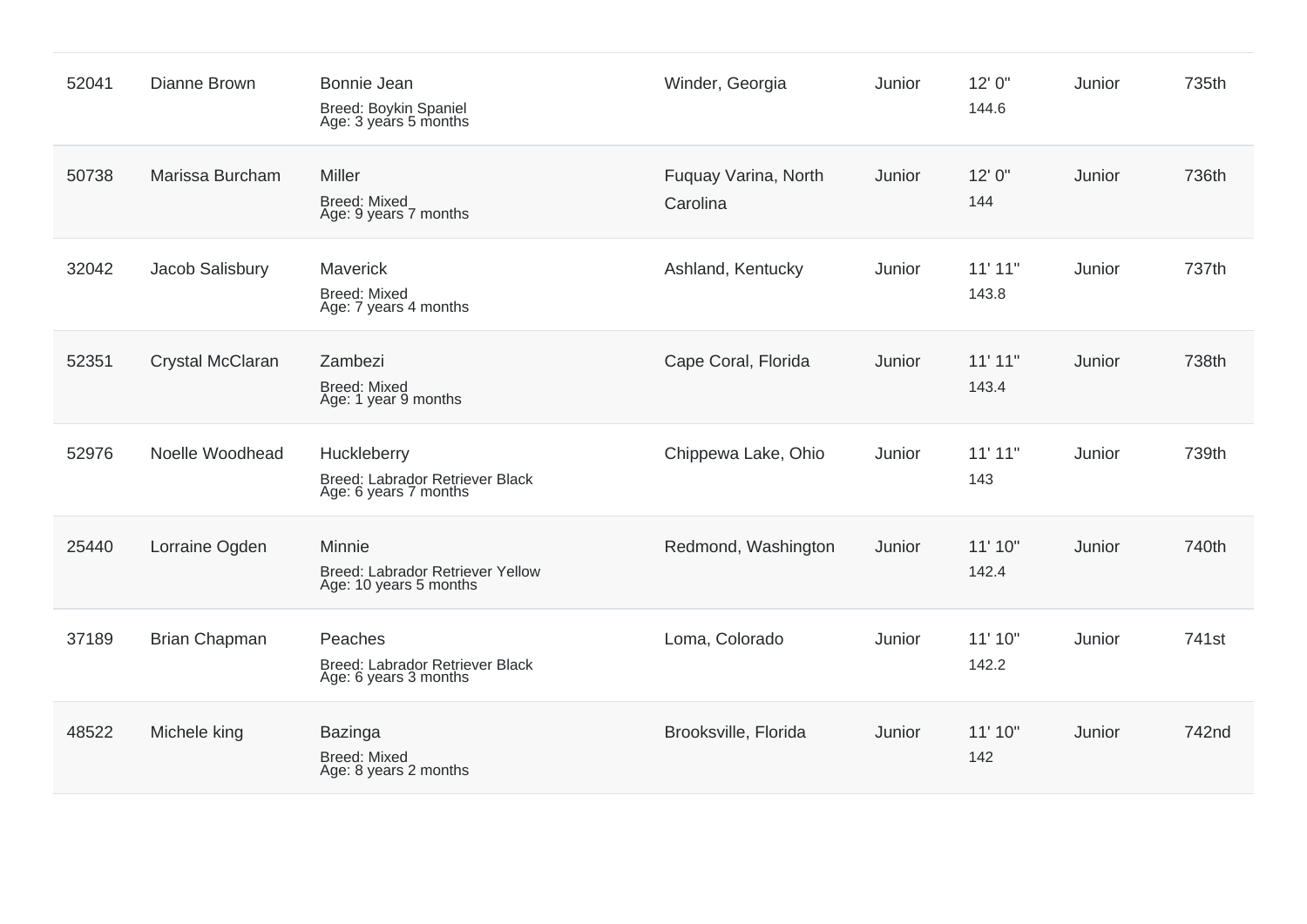| 53225 | <b>Shelby Dumond</b>   | Remi<br>Breed: German Shepherd Dog<br>Age: 2 years 1 month                  | Amston, Connecticut              | Junior | 11'9''<br>141.4  | Junior | 743rd |
|-------|------------------------|-----------------------------------------------------------------------------|----------------------------------|--------|------------------|--------|-------|
| 43863 | <b>Addison Brown</b>   | <b>Boomer</b><br>Breed: Labrador Retriever Yellow<br>Age: 4 years 10 months | Franklin Furnace, Ohio           | Junior | 11'8''<br>140.8  | Junior | 744th |
| 52115 | <b>Charlotte Blake</b> | Rodeo<br><b>Breed: Mixed</b><br>Age: 2 years 4 months                       | Franklin, Tennessee              | Junior | 11' 8''<br>140.2 | Junior | 745th |
| 52517 | <b>Brian Chapman</b>   | Ruger<br>Breed: Labrador Retriever Chocolate<br>Age: 10 years 1 month       | Loma, Colorado                   | Junior | 11'8''<br>140    | Junior | 746th |
| 50830 | Jason Lightner         | Demo<br><b>Breed: Border Collie</b><br>Age: 10 years 6 months               |                                  | Junior | 11'7''<br>139.6  | Junior | 747th |
| 51894 | Marissa Burcham        | Hardy<br><b>Breed: English Pointer</b><br>Age: 2 years 8 months             | Fuquay Varina, North<br>Carolina | ÷      | 11'7''<br>139.6  | Junior | 748th |
| 39710 | aneta crisan           | Tank<br>Breed: Labrador Retriever Yellow<br>Age: 6 years 1 week             | PHOENIX, Arizona                 | Junior | 11'7''<br>139.4  | Junior | 749th |
| 47930 | <b>Shelly Millet</b>   | Ruby<br>Breed: Berger Picard (Picardy Shepherd)<br>Age: 4 years 1 week      | Finksburg, Maryland              | Junior | 11'6''<br>138.4  | Junior | 750th |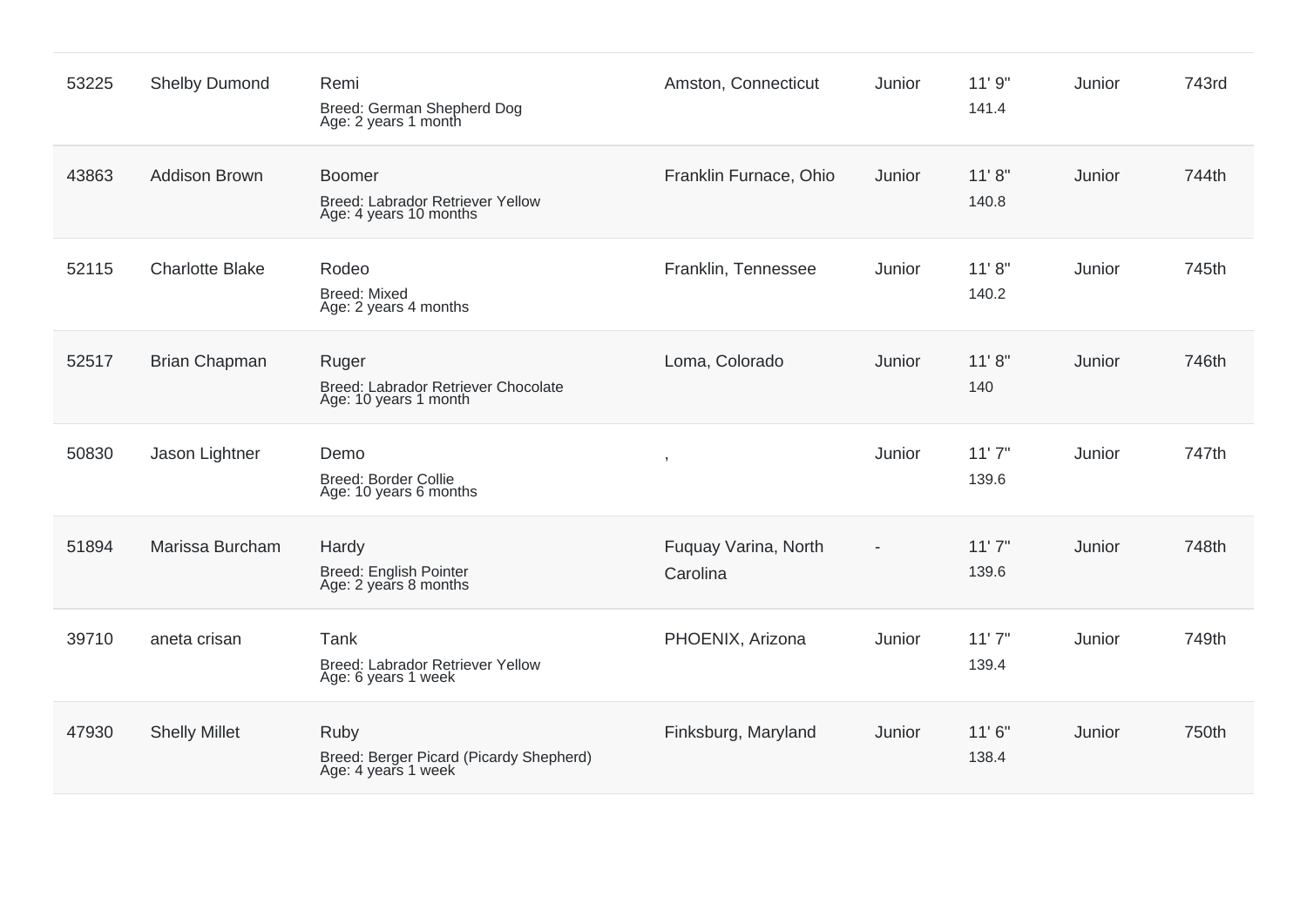| 51603 | <b>Christine Forbush</b> | Deagle<br>Breed: German Shepherd Dog<br>Age: 6 years 2 months            | Elyria, Ohio                | Junior         | 11'6''<br>138.4 | Junior | 751st |
|-------|--------------------------|--------------------------------------------------------------------------|-----------------------------|----------------|-----------------|--------|-------|
| 23181 | Jennifer Hrebik          | <b>Jack</b><br>Breed: Labrador Retriever Black<br>Age: 13 years 3 months | Alexandria, Virginia        | Senior         | 11'6''<br>138   | Junior | 752nd |
| 47481 | Joshua Webb              | <b>Bella</b><br>Breed: Labrador Retriever Black<br>Age: 4 years 4 months | Breaux bridge,<br>Louisiana | Junior         | 11'5''<br>137.4 | Junior | 753rd |
| 53054 | <b>Melanie Swaine</b>    | Emmylou<br>Breed: Golden Retriever<br>Age: 2 years 10 months             | Crested Butte,<br>Colorado  | Junior         | 11'5''<br>137.2 | Junior | 754th |
| 53746 | Daniel Dykas             | jarvis<br>Breed: Labrador Retriever Yellow<br>Age: 3 years 2 months      | OAKFIELD, Wisconsin         | $\blacksquare$ | 11'5''<br>137   | Junior | 755th |
| 52673 | <b>Michael Anthony</b>   | <b>TJ</b><br>Breed: Labrador Retriever Yellow<br>Age: 1 year 9 months    | Clinton, Tennessee          | Novice         | 11'3''<br>135.6 | Junior | 756th |
| 46290 | <b>Kerri Flores</b>      | Havok<br><b>Breed: Mixed</b><br>Age: 4 years 4 months                    | Needville, Texas            | Junior         | 11'3''<br>135   | Junior | 757th |
| 52334 | Carrie Vosburg           | Arie<br><b>Breed: Dutch Shepherd</b><br>Age: 1 year 10 months            | Severn, Maryland            | Junior         | 11'3''<br>135   | Junior | 758th |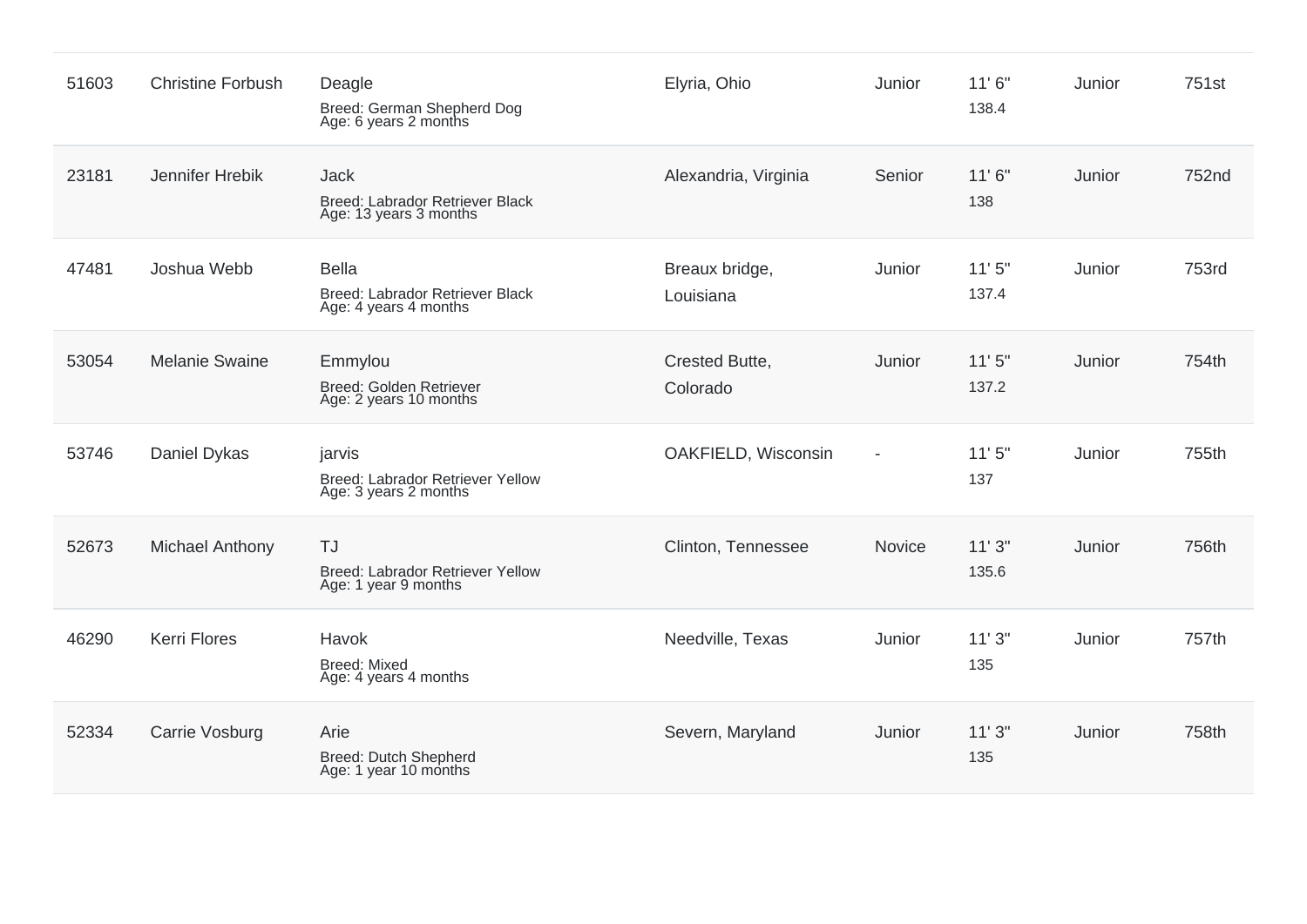| 45748 | Sandra Holland      | Marley<br><b>Breed: Boston Terrier</b><br>Age: 5 years 4 months               | Orono, Ontario                  | Junior         | 11'0''<br>132    | Junior | 759th |
|-------|---------------------|-------------------------------------------------------------------------------|---------------------------------|----------------|------------------|--------|-------|
| 49175 | <b>Jess Rush</b>    | Saige<br>Breed: German Shepherd Dog<br>Age: 6 years 8 months                  | Grain Valley, Missouri          | Junior         | 10' 11"<br>131.8 | Junior | 760th |
| 53318 | Cindy Kos           | Eli Baird<br><b>Breed: German Shrthaired Pointer</b><br>Age: 4 years 6 months | Medford Lakes, New<br>Jersey    | $\overline{a}$ | 10' 10"<br>130   | Junior | 761st |
| 49682 | Jenette Mackey      | Siggy<br>Breed: Whippet<br>Age: 7 years 2 months                              | Olympia, Washington             | Junior         | 10' 9"<br>129.4  | Junior | 762nd |
| 17347 | Casey Irvine        | Gunner<br><b>Breed: Mixed</b><br>Age: 13 years 11 months                      | Wingham, Ontario                | Senior         | 10' 9"<br>129    | Junior | 763rd |
| 21996 | <b>Beth Baumann</b> | Harley<br>Breed: Labrador Retriever Black<br>Age: 13 years 4 weeks            | Saint Peter, Minnesota          | Junior         | 10' 8''<br>128.2 | Junior | 764th |
| 51716 | Nancy Harrison      | Eli<br><b>Breed: Miniature American Shepherd</b><br>Age: 7 years 5 months     | Hillsborough, North<br>Carolina | Junior         | 10'7"<br>127     | Junior | 765th |
| 49921 | Michele Zolko       | Uma<br>Breed: German Shrthaired Pointer<br>Age: 5 years 11 months             | Clinton Corners, New<br>York    | <b>Novice</b>  | 10'6"<br>126.8   | Junior | 766th |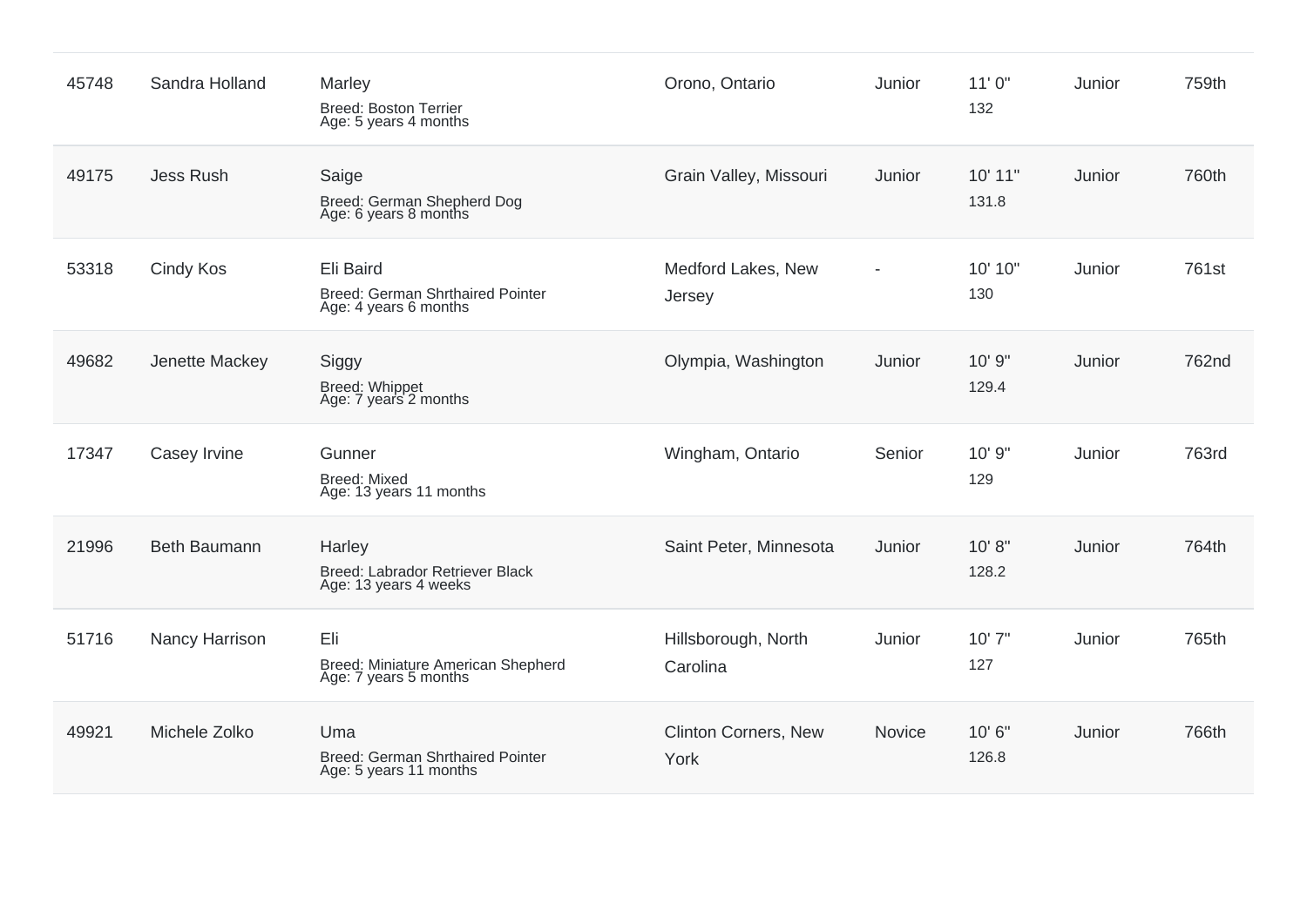| 52361 | Sue Hathaway         | Waylon<br><b>Breed: Belgian Malinois</b><br>Age: 2 years 9 months        | Oklahoma city,<br>Oklahoma   | Junior | 10'6"<br>126.8  | Junior | 767th |
|-------|----------------------|--------------------------------------------------------------------------|------------------------------|--------|-----------------|--------|-------|
| 49179 | <b>Kaity Ross</b>    | Duffy<br>Breed: Whippet<br>Age: 4 years 1 month                          | Ravenswood, West<br>Virginia | Junior | 10'6"<br>126    | Junior | 768th |
| 25124 | <b>Brian Chapman</b> | Sally<br>Breed: Labrador Retriever Yellow<br>Age: 15 years 2 weeks       | Loma, Colorado               | Master | 10'5''<br>125.6 | Junior | 769th |
| 7922  | Joyce Caswell        | Opal<br>Breed: Labrador Retriever Black<br>Age: 13 years 2 months        | Elizabethtown,<br>Kentucky   | Senior | 10'5''<br>125.4 | Junior | 770th |
| 51617 | <b>Kirsten Holt</b>  | <b>Mysfit</b><br>Breed: Australian Shepherd Dog<br>Age: 3 years 9 months | Beavercreek, Ohio            | Junior | 10' 4"<br>124.6 | Junior | 771st |
| 31276 | Rebecca Kuether      | Timber<br>Breed: German Wirehaired Pointer<br>Age: 8 years 3 months      | Neenah, Wisconsin            | Junior | 10' 4"<br>124.2 | Junior | 772nd |
| 11441 | <b>Rita Story</b>    | Clubber Lee<br><b>Breed: Mixed</b><br>Age: 13 years 10 months            | Athens, Georgia              | Master | 10' 4"<br>124   | Junior | 773rd |
| 43293 | <b>Sydney Mackey</b> | Siggy<br>Breed: Whippet<br>Age: 4 years 11 months                        | Olympia, Washington          | Junior | 10'3''<br>123   | Junior | 774th |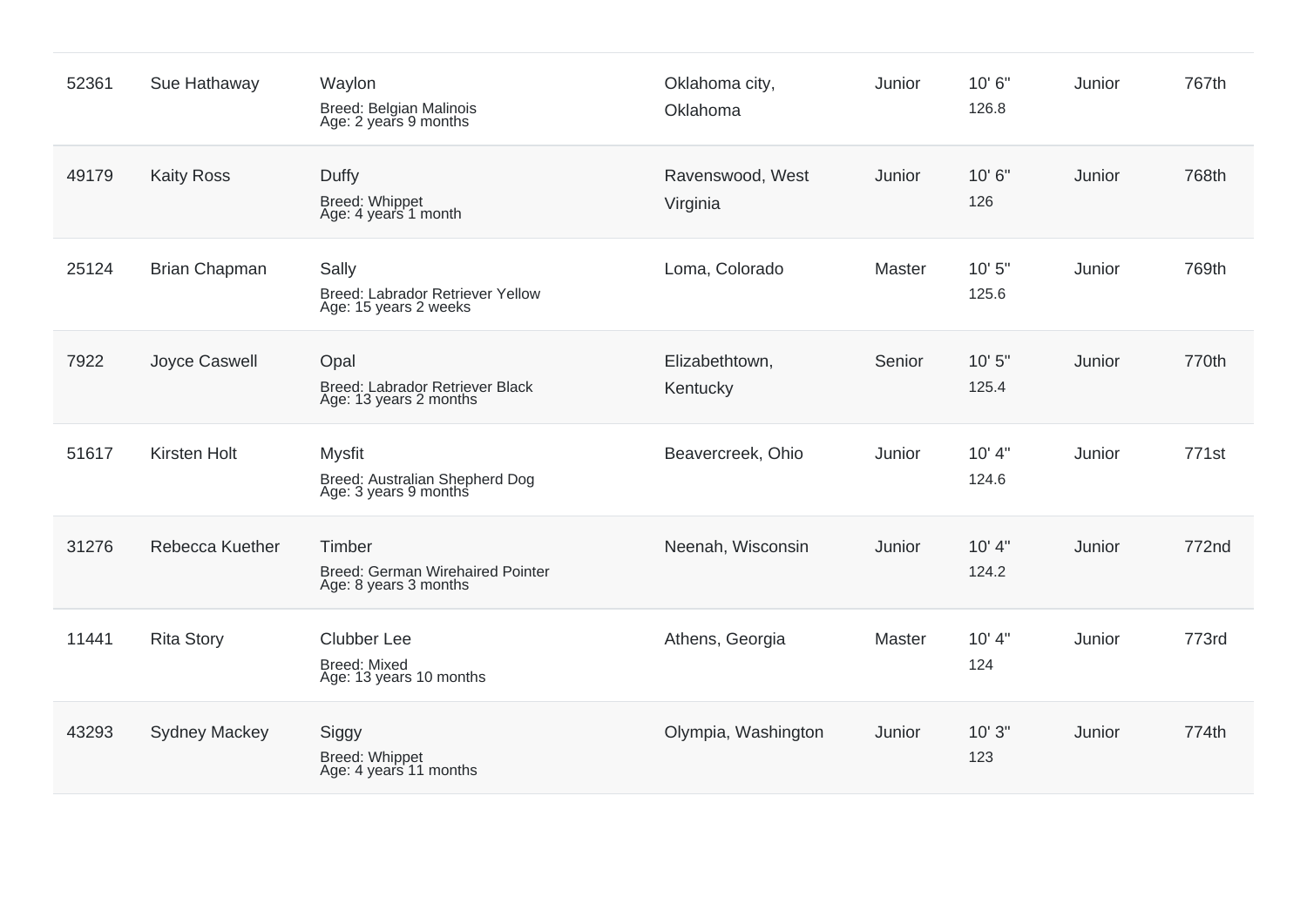| 46633 | Cassie Hancock        | Currituck<br>Breed: German Shepherd Dog<br>Age: 4 years 6 months            | Hillsborough, North<br>Carolina | Novice | 10'3''<br>123  | Junior | 775th |
|-------|-----------------------|-----------------------------------------------------------------------------|---------------------------------|--------|----------------|--------|-------|
| 53398 | Rebecca Kuether       | <b>Bauer</b><br>Breed: Labrador Retriever Yellow<br>Age: 1 year 5 months    | Neenah, Wisconsin               | Novice | 10'2"<br>122.4 | Junior | 776th |
| 52265 | Candis Amasalian      | <b>Busy</b><br>Breed: German Shrthaired Pointer<br>Age: 2 years 8 months    | Hanford, California             | Novice | 10'1"<br>121.4 | Junior | 777th |
| 21280 | <b>Ginger McBride</b> | Raven<br>Breed: German Shepherd Dog<br>Age: 13 years 6 months               | Louisville, Kentucky            | Junior | 10'1"<br>121   | Junior | 778th |
| 46821 | Momi Ford             | <b>Bugg</b><br><b>Breed: Mixed</b><br>Age: 7 years 7 months                 | Bloomington, Indiana            | Novice | 10'0"<br>120.6 | Junior | 779th |
| 33174 | Martha Payne          | Hazin<br>Breed: Australian Cattle Dog<br>Age: 12 years 11 months            | Durham, North Carolina          | Junior | 10'0"<br>120   | Junior | 780th |
| 51717 | Nancy Harrison        | <b>Tyree</b><br>Breed: Miniature American Shepherd<br>Age: 4 years 2 months | Hillsborough, North<br>Carolina | Novice | 9'11"<br>119.4 |        | 781st |
| 53138 | Paul Drosehn          | <b>Blaze</b><br>Breed: Labrador Retriever Yellow<br>Age: 2 years 2 months   | Hinsdale,<br>Massachusetts      |        | 9'11"<br>119.2 |        | 782nd |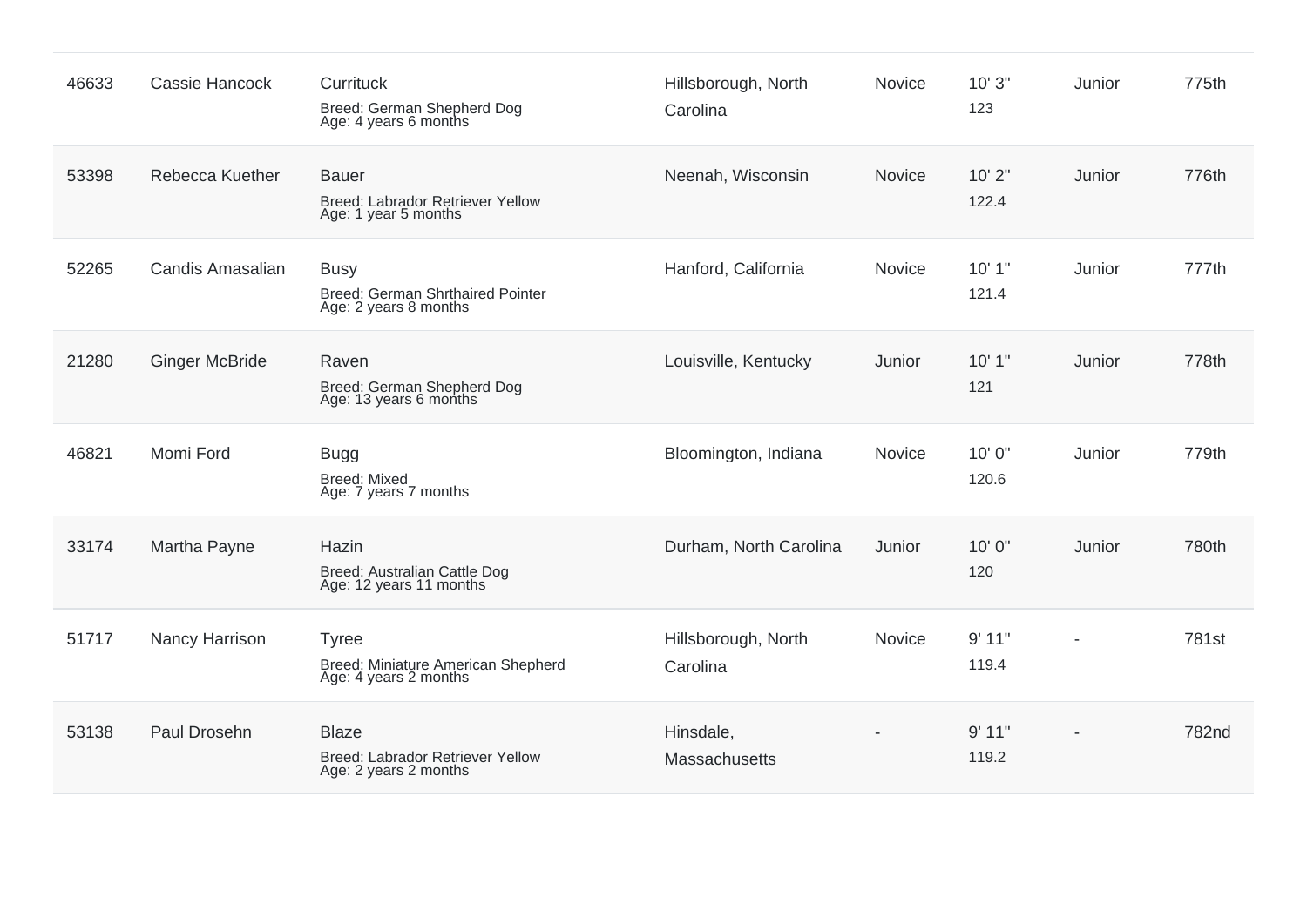| 51616 | <b>Kirsten Holt</b> | <b>Bravo</b><br>Breed: Miniature American Shepherd<br>Age: 4 years 7 months    | Beavercreek, Ohio                 | Novice                       | 9' 10"<br>118.8 | Novice        | 783rd |
|-------|---------------------|--------------------------------------------------------------------------------|-----------------------------------|------------------------------|-----------------|---------------|-------|
| 51899 | <b>Bryson Dolly</b> | Rebel<br>Breed: Labrador Retriever Yellow<br>Age: 2 years 7 months             | Sleepy eye, Minnesota             | <b>Novice</b>                | 9' 10"<br>118.8 | Novice        | 784th |
| 52641 | Janis Neff          | Chelsea<br>Breed: Nova Scotia Duck Tolling Retriever<br>Age: 9 years 11 months | Davie, Florida                    | $\overline{a}$               | 9'9''<br>117.8  | Novice        | 785th |
| 52112 | <b>April Reish</b>  | <b>Morales</b><br>Breed: Labrador Retriever Yellow<br>Age: 2 years 7 months    | Etters, Pennsylvania              | <b>Novice</b>                | 9'9''<br>117    | Novice        | 786th |
| 4382  | Jim Zelasko         | Hallie<br>Breed: Labrador Retriever Yellow<br>Age: 14 years 6 months           | North Royalton, Ohio              | Junior                       | 9' 8''<br>116.6 | Novice        | 787th |
| 51578 | Alice Titova        | <b>Klaus</b><br>Breed: Belgian Sheepdog<br>Age: 3 years 6 months               | <b>Ballston Lake, New</b><br>York | <b>Novice</b>                | 9' 8''<br>116.4 | Novice        | 788th |
| 52348 | kathryn cole        | Jäger<br><b>Breed: German Shrthaired Pointer</b><br>Age: 2 years 6 months      | Dawsonville, Georgia              | $\qquad \qquad \blacksquare$ | 9'7''<br>115.2  | <b>Novice</b> | 789th |
| 33334 | Kirsten Bayne       | Story<br>Breed: Golden Retriever<br>Age: 8 years 9 months                      | Windsor, Colorado                 | Junior                       | 9'7''<br>115    | <b>Novice</b> | 790th |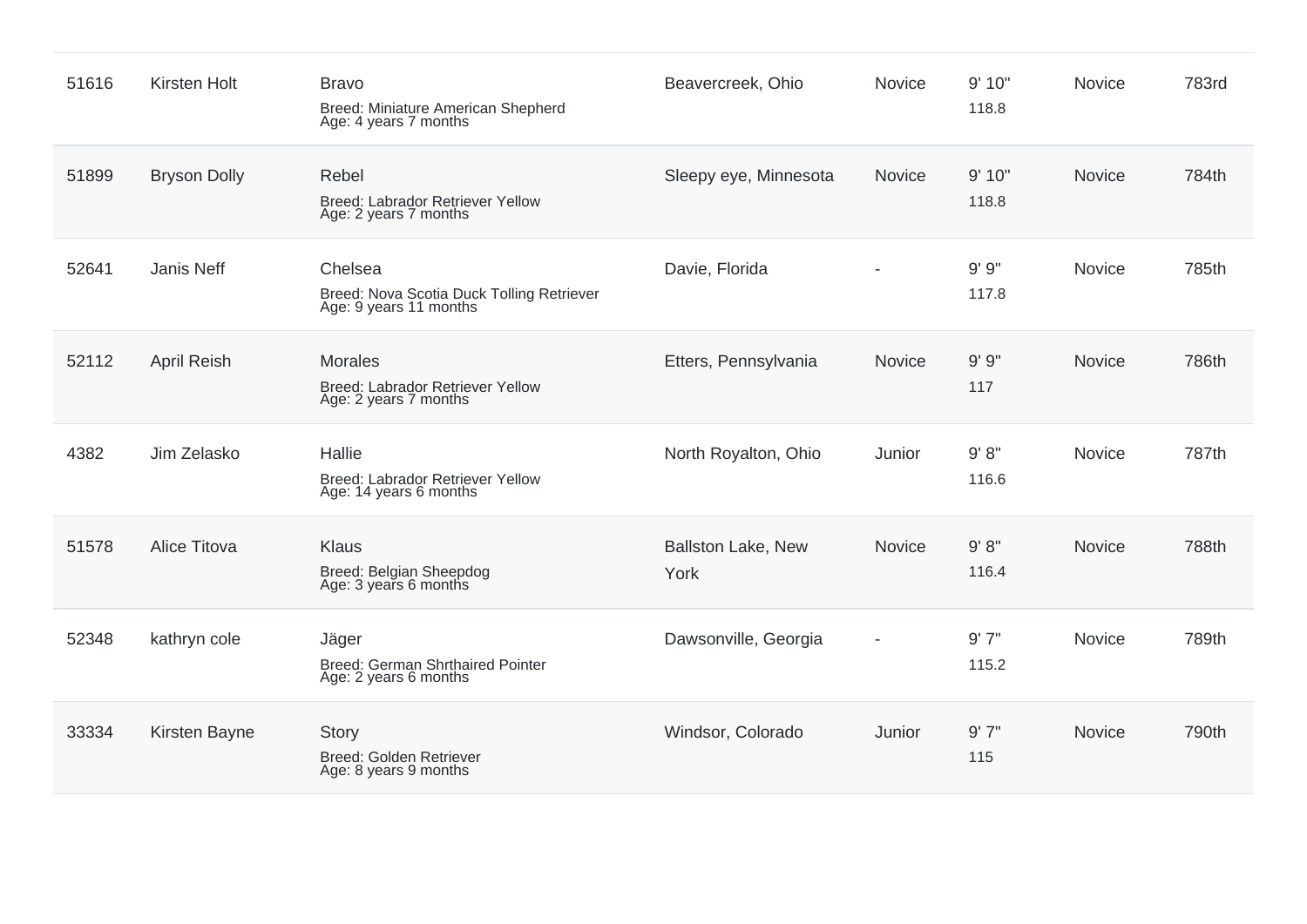| 45814 | Kayla Wolff            | <b>Boston</b><br>Breed: Golden Retriever<br>Age: 4 years 6 months  | Burlington, North<br>Dakota  | Novice | 9'6''<br>114.8  | Novice        | 791st |
|-------|------------------------|--------------------------------------------------------------------|------------------------------|--------|-----------------|---------------|-------|
| 53527 | Arielle Mayer          | Perdy<br><b>Breed: Airdale Terrier</b><br>Age: 2 years 2 months    | Ronkonkoma, New<br>York      | Novice | 9'5''<br>113.6  | <b>Novice</b> | 792nd |
| 41886 | Sharon Lynch-<br>Davis | Scout<br>Breed: Belgian Malinois<br>Age: 7 years 5 months          | Washington,<br>Massachusetts | Novice | 9' 4"<br>112.8  | <b>Novice</b> | 793rd |
| 46914 | <b>Brody Wolff</b>     | <b>Bailey</b><br>Breed: Golden Retriever<br>Age: 8 years 1 month   | Burlington, North<br>Dakota  | Junior | 9'3''<br>111.4  | Novice        | 794th |
| 27838 | Jennifer Alcozer       | Snap<br>Breed: Chesapeake Bay Retriever<br>Age: 10 years 5 months  | monroe, North Carolina       | Junior | 9'2"<br>110.6   | Novice        | 795th |
| 51910 | <b>Austin Dolly</b>    | Raven<br>Breed: Labrador Retriever Black<br>Age: 5 years 10 months | New Ulm, Minnesota           | Novice | 9'2"<br>110.4   | <b>Novice</b> | 796th |
| 45701 | Jennifer Kendrick      | LEIA<br><b>Breed: Mixed</b><br>Age: 5 years 2 months               | Yonkers, New York            | Junior | 8' 10"<br>106.4 | Novice        | 797th |
| 48571 | <b>Beth Sausville</b>  | Toren<br>Breed: Labrador Retriever Yellow<br>Age: 3 years 7 months | Bennington, Vermont          | Junior | 8'7''<br>103.6  | Novice        | 798th |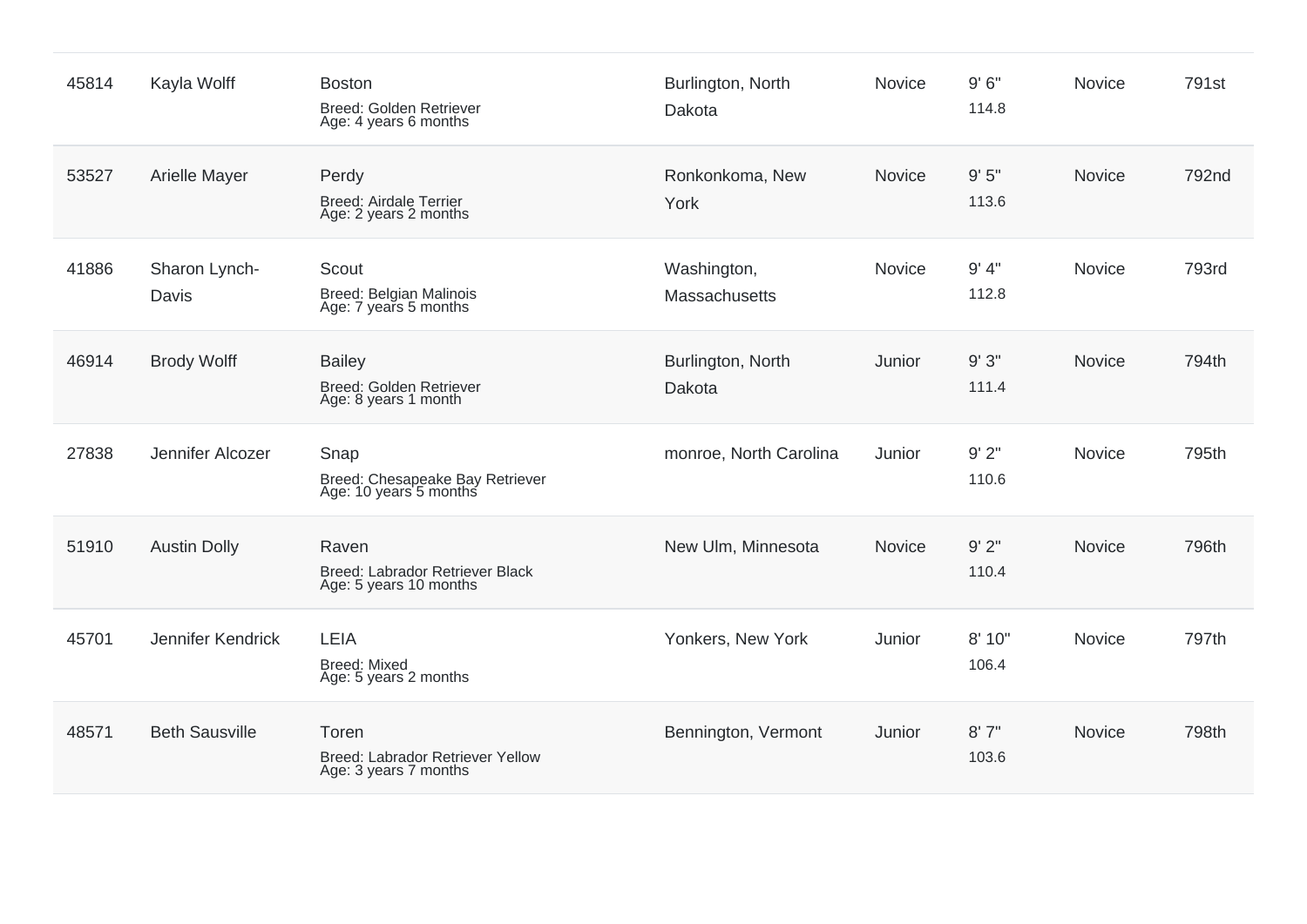| 9224  | Nina Helfer          | Blazer<br>Breed: Labrador Retriever Chocolate<br>Age: 13 years 7 months | Kalispell, Montana          | Master | 8'7''<br>103.2 | Novice        | 799th |
|-------|----------------------|-------------------------------------------------------------------------|-----------------------------|--------|----------------|---------------|-------|
| 52969 | <b>Gabe Oberley</b>  | <b>Natsu</b><br><b>Breed: Border Collie</b><br>Age: 4 years 1 month     | Pittsburgh,<br>Pennsylvania | Novice | 8'6''<br>102.4 | <b>Novice</b> | 800th |
| 42440 | <b>Bev Patterson</b> | Teaka<br><b>Breed: Mixed</b><br>Age: 9 years 1 month                    | Scarborough, Ontario        | Novice | 8' 4"<br>100.6 | Novice        | 801st |
| 44059 | <b>Grace Gajdos</b>  | Aurora<br><b>Breed: Mixed</b><br>Age: 5 years 7 months                  | Poughquag, New York         | Novice | 8'3''<br>99.4  | Novice        | 802nd |
| 52677 | Casey Henderson      | <b>Bronx</b><br>Breed: Australian Shepherd Dog<br>Age: 3 years 3 months | Elwood, Indiana             | Novice | 8'2"<br>98.4   | Novice        | 803rd |
| 52413 | Kaitlyn Hoffman      | <b>Sike</b><br>Breed: Other<br>Age: 3 years 8 months                    | MILL CREEK,<br>Washington   | Novice | 8'0''<br>96.2  | Novice        | 804th |
| 45966 | Jenifer Chance       | Pearl<br>Breed: English Pointer<br>Age: 7 years 1 month                 | Rutledge, Tennessee         | Junior | 7'11"<br>95    | Novice        | 805th |
| 52146 | Nicole Sickler       | Justice<br><b>Breed: Mixed</b><br>Age: 7 years 11 months                | Minot, North Dakota         | Novice | 7' 10"<br>94.6 | Novice        | 806th |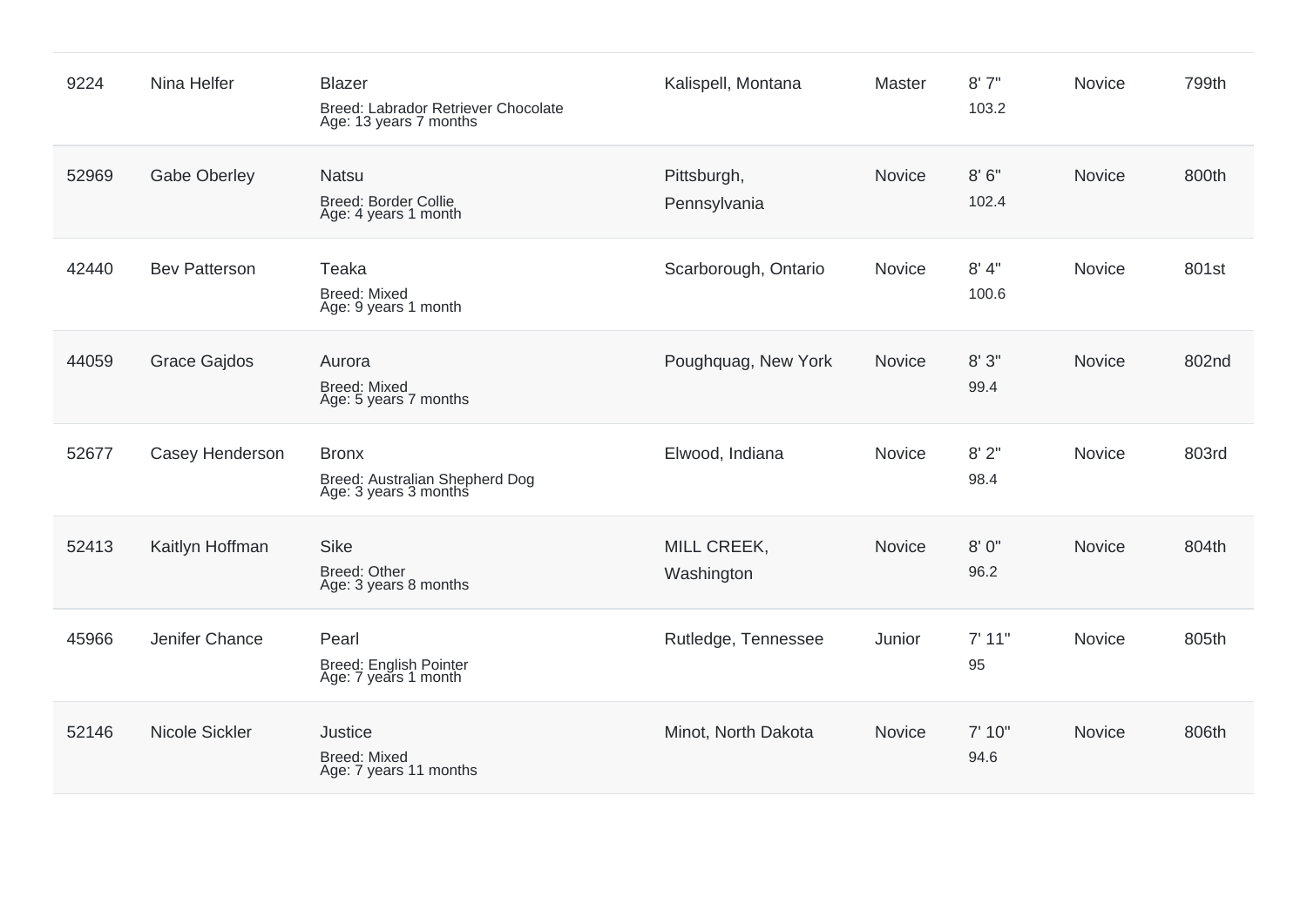| 35397 | Melissa Vladyka              | Storm<br>Breed: Labrador Retriever Chocolate<br>Age: 8 years 3 months      | Benson, Vermont           | Novice        | 7'9''<br>93.8  | Novice        | 807th |
|-------|------------------------------|----------------------------------------------------------------------------|---------------------------|---------------|----------------|---------------|-------|
| 53153 | <b>Trisha McGahhey</b>       | Dean Winchester<br>Breed: Labrador Retriever Black<br>Age: 1 year 6 months | Vineland, New Jersey      | Novice        | 7' 9"<br>93.6  | <b>Novice</b> | 808th |
| 49955 | Lisa Gash                    | <b>Stella</b><br>Breed: German Shepherd Dog<br>Age: 8 years 6 months       | Middletown, New York      | Novice        | 7' 8''<br>92.2 | <b>Novice</b> | 809th |
| 52386 | Keith Ypma                   | Apollo<br><b>Breed: Irish Setter</b><br>Age: 2 years 10 months             | Kalispell, Montana        | Novice        | 7' 8''<br>92   | Novice        | 810th |
| 35636 | <b>Ben Billings</b>          | Sky<br>Breed: German Shepherd Dog<br>Age: 7 years 7 months                 | Guelph, Ontario           | Novice        | 7'7''<br>91.2  | Novice        | 811th |
| 54483 | <b>Mandy Harris</b>          | Allie<br>Breed: Belgian Malinois<br>Age: 1 year 9 months                   | Houston, Texas            | Novice        | 7'7''<br>91    | <b>Novice</b> | 812th |
| 52349 | <b>Terri Costin</b>          | <b>Tilly Magnolia</b><br><b>Breed: Mixed</b><br>Age: 3 years 8 months      | South Berwick, Maine      | <b>Novice</b> | 7'6''<br>90.8  | Novice        | 813th |
| 54140 | <b>Toni-Marie</b><br>Catucci | Loki<br>Breed: German Shepherd Dog<br>Age: 3 years 2 months                | Poughkeepsie, New<br>York | <b>Novice</b> | 7'6''<br>90.2  | Novice        | 814th |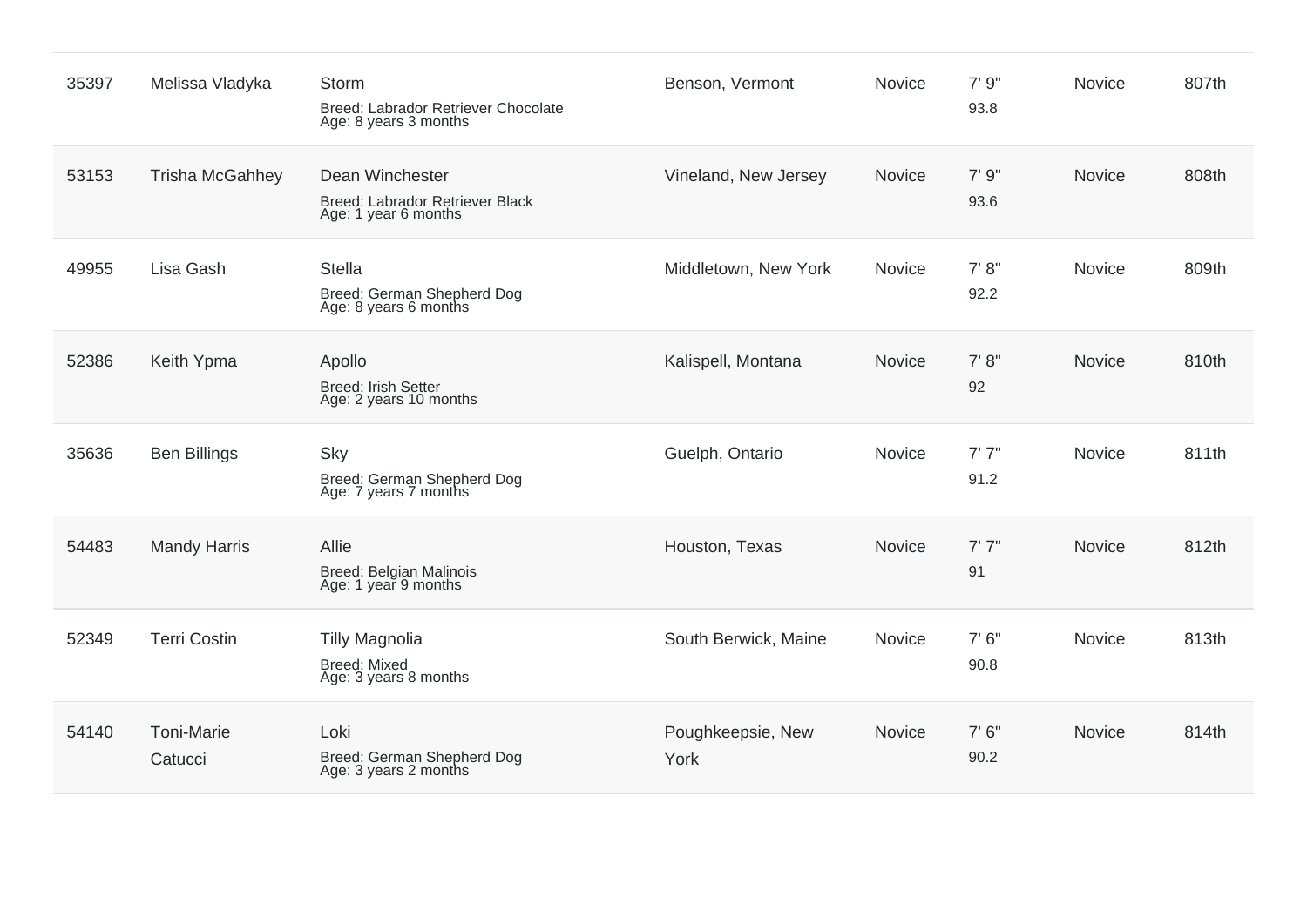| 43453 | Martha Payne                 | Wombat<br>Breed: Australian Cattle Dog<br>Age: 5 years 8 months                | Durham, North Carolina       | Novice        | 7'6''<br>90   | Novice        | 815th |
|-------|------------------------------|--------------------------------------------------------------------------------|------------------------------|---------------|---------------|---------------|-------|
| 45845 | Jenny Beadling               | Whiskey<br><b>Breed: English Pointer</b><br>Age: 4 years 5 months              | Medford Lakes, New<br>Jersey | Novice        | 7'6''<br>90   | Novice        | 816th |
| 50372 | <b>Bernadette</b><br>DeJarld | <b>Baboo</b><br>Breed: American Staffordshire Terrier<br>Age: 8 years 2 months | Baltimore, Maryland          | Novice        | 7'5''<br>89.8 | <b>Novice</b> | 817th |
| 43531 | <b>Matthew Bohn</b>          | <b>Rival</b><br>Breed: Australian Shepherd Dog<br>Age: 6 years 5 months        | Beavercreek, Ohio            | <b>Novice</b> | 7'5''<br>89.6 | Novice        | 818th |
| 50254 | Ann Holder                   | Coal<br>Breed: Labrador Retriever Black<br>Age: 5 years 1 month                | Wedowee, Alabama             | Novice        | 7'3''<br>87.8 | <b>Novice</b> | 819th |
| 35897 | John Mahoney                 | <b>Gibbs</b><br>Breed: Golden Retriever<br>Age: 7 years 11 months              | Poughkeepsie, New<br>York    | <b>Novice</b> | 7'2''<br>86.4 | <b>Novice</b> | 820th |
| 9100  | <b>Maren Bell Jones</b>      | Fawkes<br>Breed: Belgian Malinois<br>Age: 15 years 2 months                    | Columbia, Missouri           | Senior        | 7'2''<br>86.2 | <b>Novice</b> | 821st |
| 38280 | Jen Bertolina                | <b>Brooklyn</b><br>Breed: Golden Retriever<br>Age: 5 years 10 months           | Taylorsville, Utah           | <b>Novice</b> | 7'1''<br>85.8 | <b>Novice</b> | 822nd |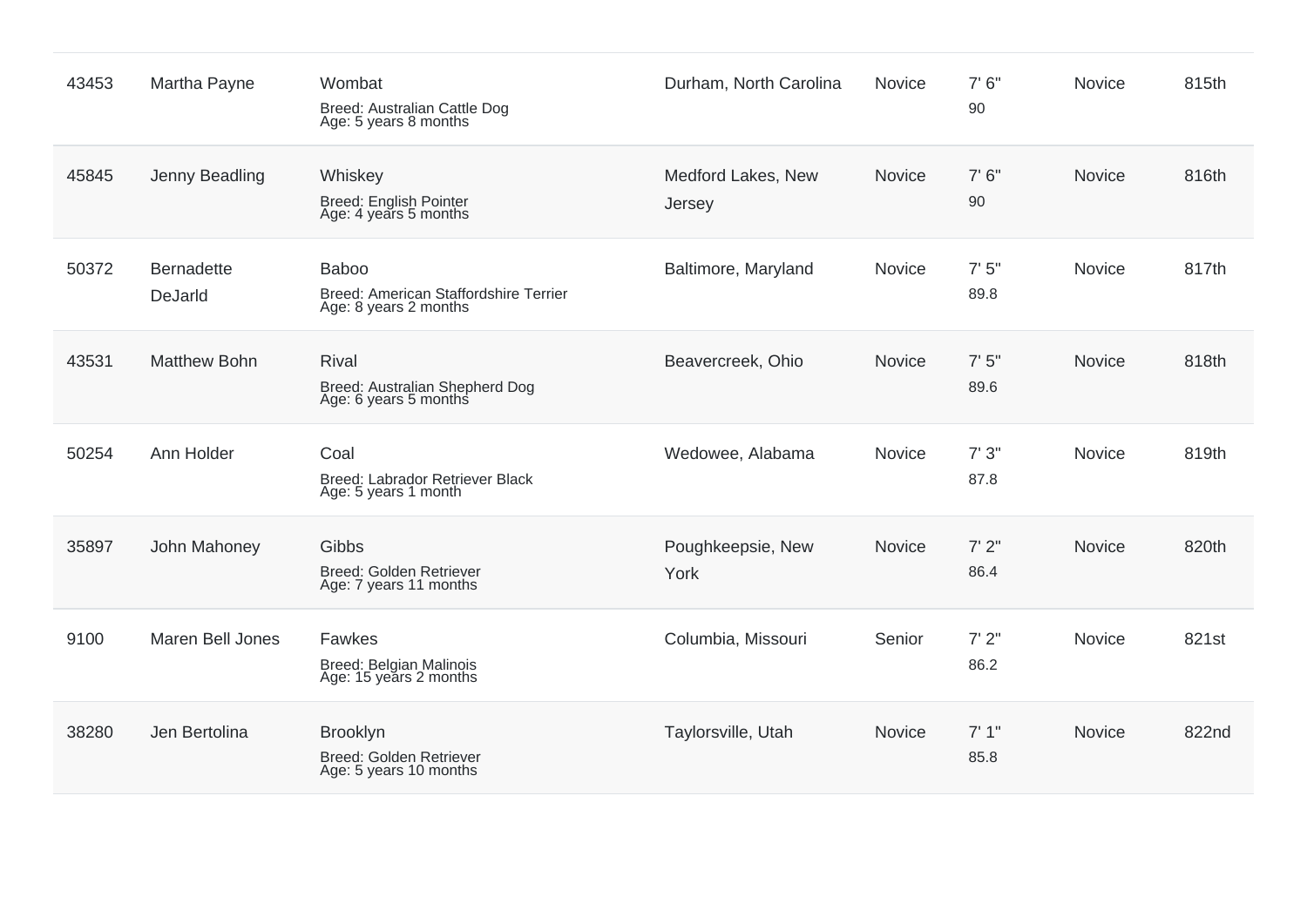| 51826 | <b>Heather Coulis</b> | Mesa<br><b>Breed: Flat Coated Retriever</b><br>Age: 4 years 11 months | Brunswick, Ohio                   | Novice        | 7'1''<br>85.6  | Novice        | 823rd |
|-------|-----------------------|-----------------------------------------------------------------------|-----------------------------------|---------------|----------------|---------------|-------|
| 53607 | <b>Melanie Swaine</b> | Leia<br>Breed: Golden Retriever<br>Age: 1 year 8 months               | Crested Butte,<br>Colorado        | Novice        | 7'1''<br>85.6  | Novice        | 824th |
| 51517 | <b>Bryan Landers</b>  | Harbor<br>Breed: Golden Retriever<br>Age: 3 years 5 months            | Washington, Oklahoma              | Novice        | 6' 10"<br>82.2 | Novice        | 825th |
| 41819 | Rhonda<br>Hermance    | <b>Rhys</b><br><b>Breed: Jack Russell</b><br>Age: 8 years 2 months    | Niskayuna, New York               | Novice        | 6'9''<br>81.8  | <b>Novice</b> | 826th |
| 51579 | Alice Titova          | Cersei<br>Breed: German Shepherd Dog<br>Age: 3 years 1 week           | <b>Ballston Lake, New</b><br>York | Novice        | 6' 8''<br>80   | Novice        | 827th |
| 51462 | <b>Kerri Flores</b>   | <b>Badoo</b><br><b>Breed: Mixed</b><br>Age: 7 years 1 week            | Needville, Texas                  | <b>Novice</b> | 6' 6''<br>78.8 | Novice        | 828th |
| 53033 | Allyson Moore         | Queso<br>Breed: Golden Doodle<br>Age: 1 year 9 months                 | Walden, New York                  | Novice        | 6' 6''<br>78.2 | Novice        | 829th |
| 51946 | Katie Weihbrecht      | Duck!<br><b>Breed: Rat Terrier</b><br>Age: 2 years 5 months           | Iowa City, Iowa                   | Novice        | 6'3''<br>75.8  | Novice        | 830th |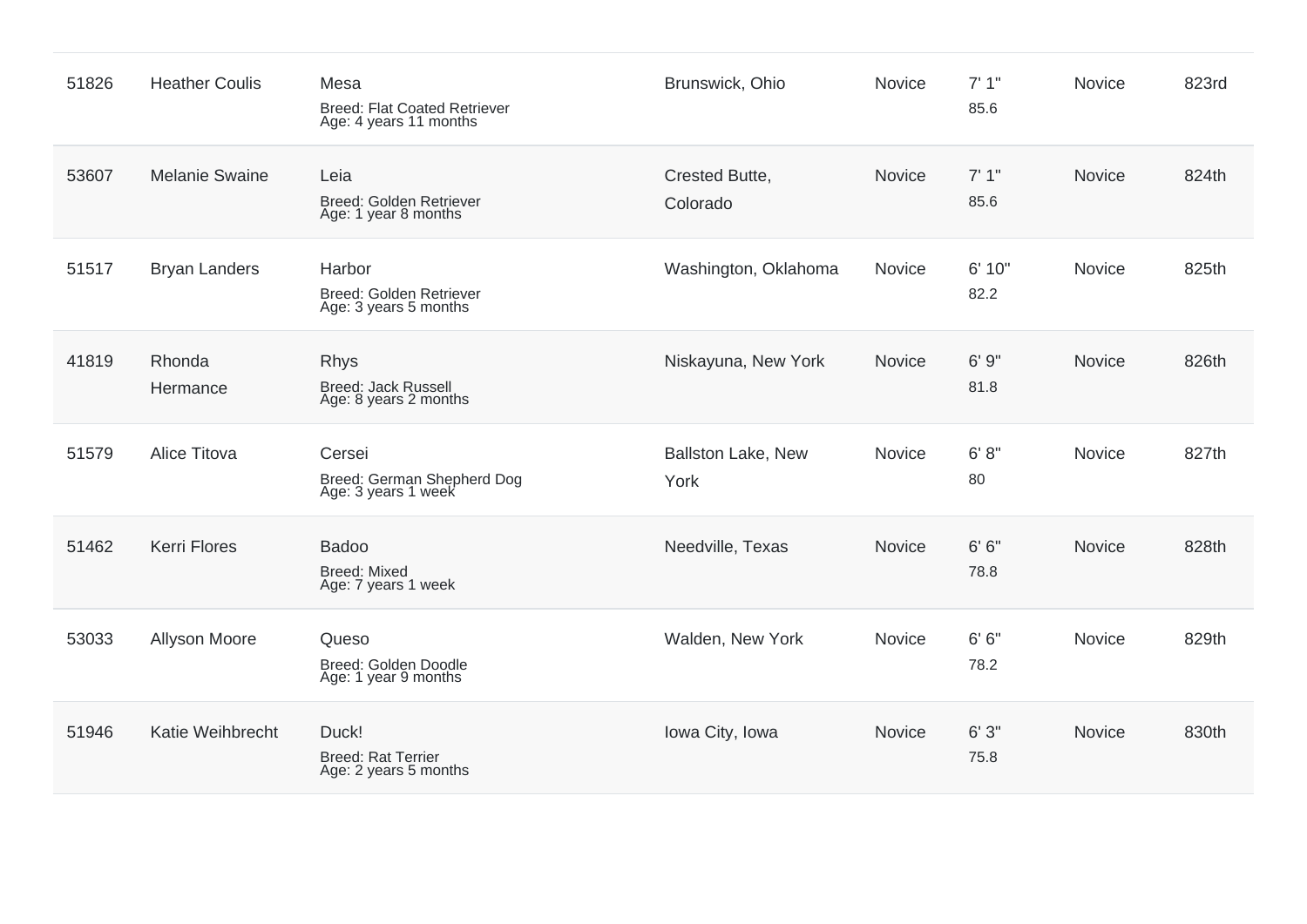| 51939 | alexis farris           | <b>HARPER</b><br><b>Breed: Mixed</b><br>Age: 2 years 4 months            | warrenton, Virginia           | Novice        | 6'1''<br>73.8    | Novice        | 831st |
|-------|-------------------------|--------------------------------------------------------------------------|-------------------------------|---------------|------------------|---------------|-------|
| 53067 | Paul Antaya             | Lily<br>Breed: Labrador Retriever Yellow<br>Age: 2 years 10 months       | Brantford, Ontario            | Novice        | 6' 0"<br>72.6    | <b>Novice</b> | 832nd |
| 52158 | Joan Fortsch            | Winston<br>Breed: Cavalier King Charles Spaniel<br>Age: 2 years 9 months | Cream Ridge, New<br>Jersey    | Novice        | 6'0''<br>72      | Novice        | 833rd |
| 41499 | Tina McLaughlin         | Dory<br><b>Breed: Mixed</b><br>Age: 9 years 11 months                    | Grafton, Ohio                 | Novice        | $5'$ 11"<br>71.6 | Novice        | 834th |
| 27626 | <b>Cheryl Armstrong</b> | Einstein<br>Breed: Bulldog<br>Age: 12 years 8 months                     | Oshawa, Ontario               | <b>Novice</b> | 5' 11"<br>71     | <b>Novice</b> | 835th |
| 52850 | Kathy McGowan           | Milly<br><b>Breed: Mixed</b><br>Age: 2 years 2 months                    | Snowmass village,<br>Colorado | Novice        | 5' 10"<br>70.2   | Novice        | 836th |
| 53222 | <b>Stacie Rhault</b>    | Dutton<br><b>Breed: Patterdale Terrier</b><br>Age: 1 year 8 months       | Coventry, Connecticut         | Novice        | 5' 6''<br>66.4   | Novice        | 837th |
| 38527 | <b>Garry Collins</b>    | Clara<br>Breed: German Shrthaired Pointer<br>Age: 6 years 11 months      | Townsend, Delaware            | Novice        | 5'6''<br>66.2    | Novice        | 838th |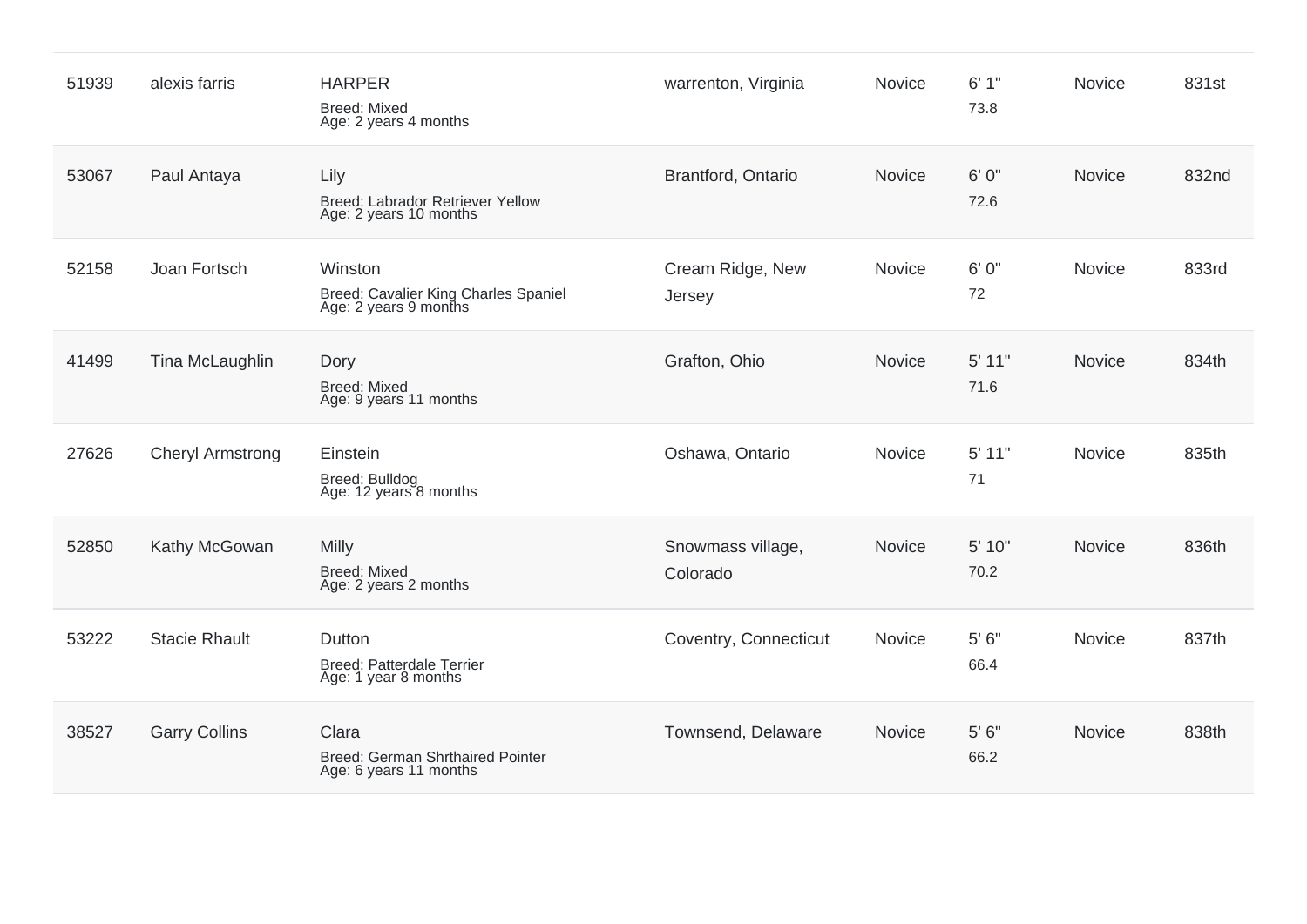| 52612 | Erica Haschert          | Chief<br>Breed: Golden Retriever<br>Age: 5 years 6 months                         | Chester, Maryland            | <b>Novice</b> | 5' 0"<br>60   | Novice        | 839th |
|-------|-------------------------|-----------------------------------------------------------------------------------|------------------------------|---------------|---------------|---------------|-------|
| 50192 | <b>Matthew Williams</b> | Cinder<br>Breed: German Shepherd Dog<br>Age: 9 years 10 months                    | Gainesville, Georgia         | Novice        | 4'7''<br>55   | Novice        | 840th |
| 41502 | Jacob McKee-<br>Gratton | Kayak<br>Breed: Golden Retriever<br>Age: 9 years 1 week                           | Arlington, Vermont           | Novice        | 4'3''<br>51.4 | <b>Novice</b> | 841st |
| 54248 | Judy Cheung             | <b>Miso</b><br>Breed: Nova Scotia Duck Tolling Retriever<br>Age: 1 year 10 months | Keswick, Ontario             | <b>Novice</b> | 4'0''<br>48.8 | Novice        | 842nd |
| 49298 | Laurie Uebelhoer        | Sansa<br>Breed: Dachshund<br>Age: 3 years 6 months                                | Ridgeland, South<br>Carolina | Novice        | 2'5"<br>29.6  | Novice        | 843rd |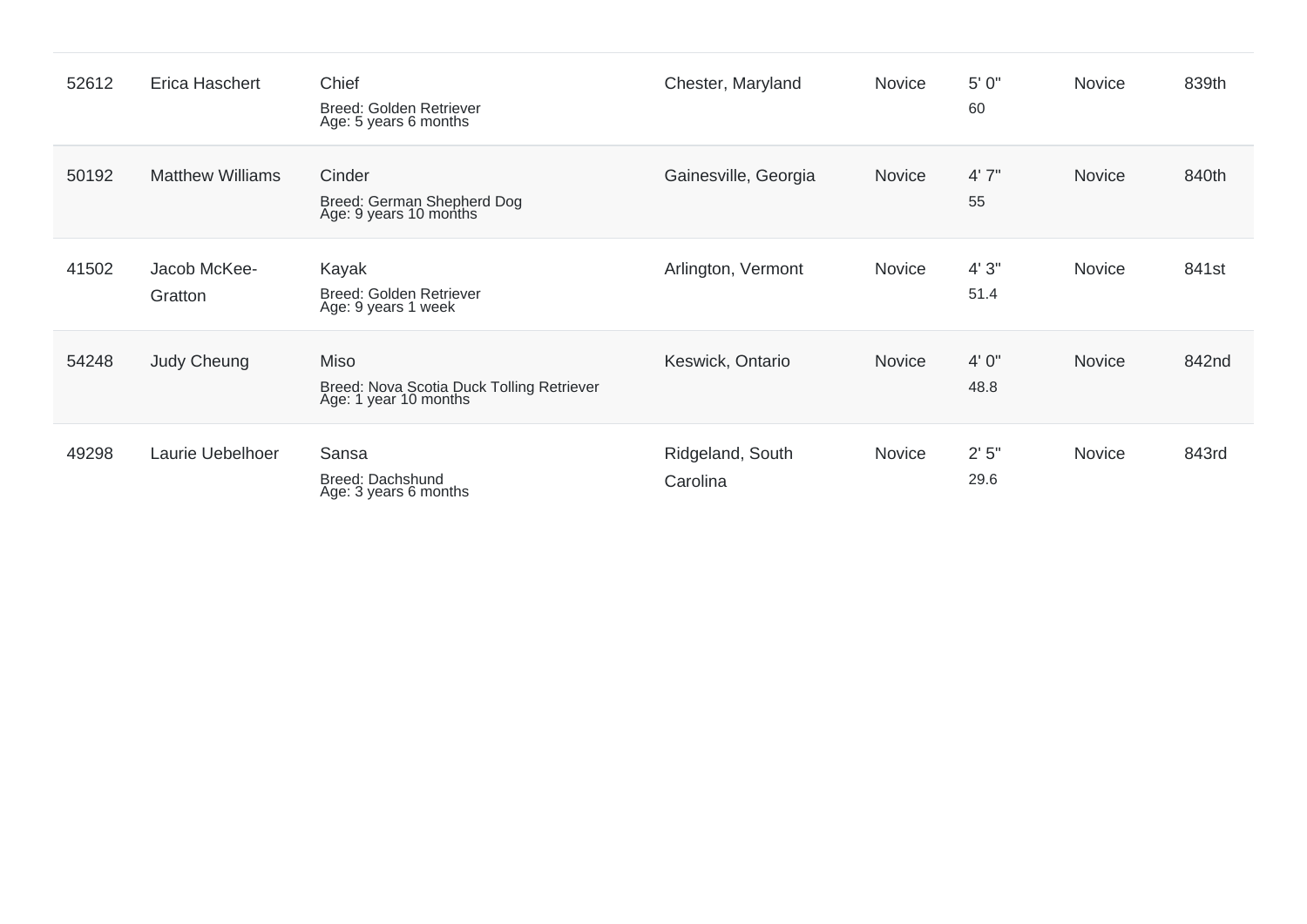## **2021 DockDogs Worldwide (SR)**

| ID    | <b>Handler</b>       | <b>Dog</b>                                                     | <b>Location</b>       | <b>Title</b> | Average            | Average<br><b>Title</b> | <b>Rank</b>     |
|-------|----------------------|----------------------------------------------------------------|-----------------------|--------------|--------------------|-------------------------|-----------------|
| 40304 | Laurel Behnke        | Sounders<br>Breed: Whippet<br>Age: 7 years 2 months            | Rochester, Washington | Sonic        | 3.197sec<br>3.197  | Sonic                   | 1st             |
| 52497 | Don Behnke           | <b>Blitz</b><br><b>Breed: Whippet</b><br>Age: 7 years 2 months | Rochester, Washington | Sonic        | 3.624sec<br>3.6237 | Sonic                   | 2 <sub>nd</sub> |
| 35740 | <b>Sydney Mackey</b> | Spitfire<br>Breed: Whippet<br>Age: 9 years 7 months            | Olympia, Washington   | Sonic        | 3.969sec<br>3.9687 | Sonic                   | 3rd             |
| 38445 | Becky Johnson        | Heathen<br><b>Breed: Mixed</b><br>Age: 5 years 10 months       | Arlington, Washington | Sonic        | 4.356sec<br>4.356  | Sonic                   | 4th             |
| 48160 | <b>Rachel Cassel</b> | Kyah<br><b>Breed: Mixed</b><br>Age: 5 years 5 months           | Brantford, Ontario    | Sonic        | 4.599sec<br>4.5987 | Sonic                   | 5th             |
| 51635 | Rachael Brinkman     | vortex<br>Breed: Whippet<br>Age: 4 years 1 month               | Gaines, Michigan      | Sonic        | 4.603sec<br>4.6033 | Sonic                   | 6th             |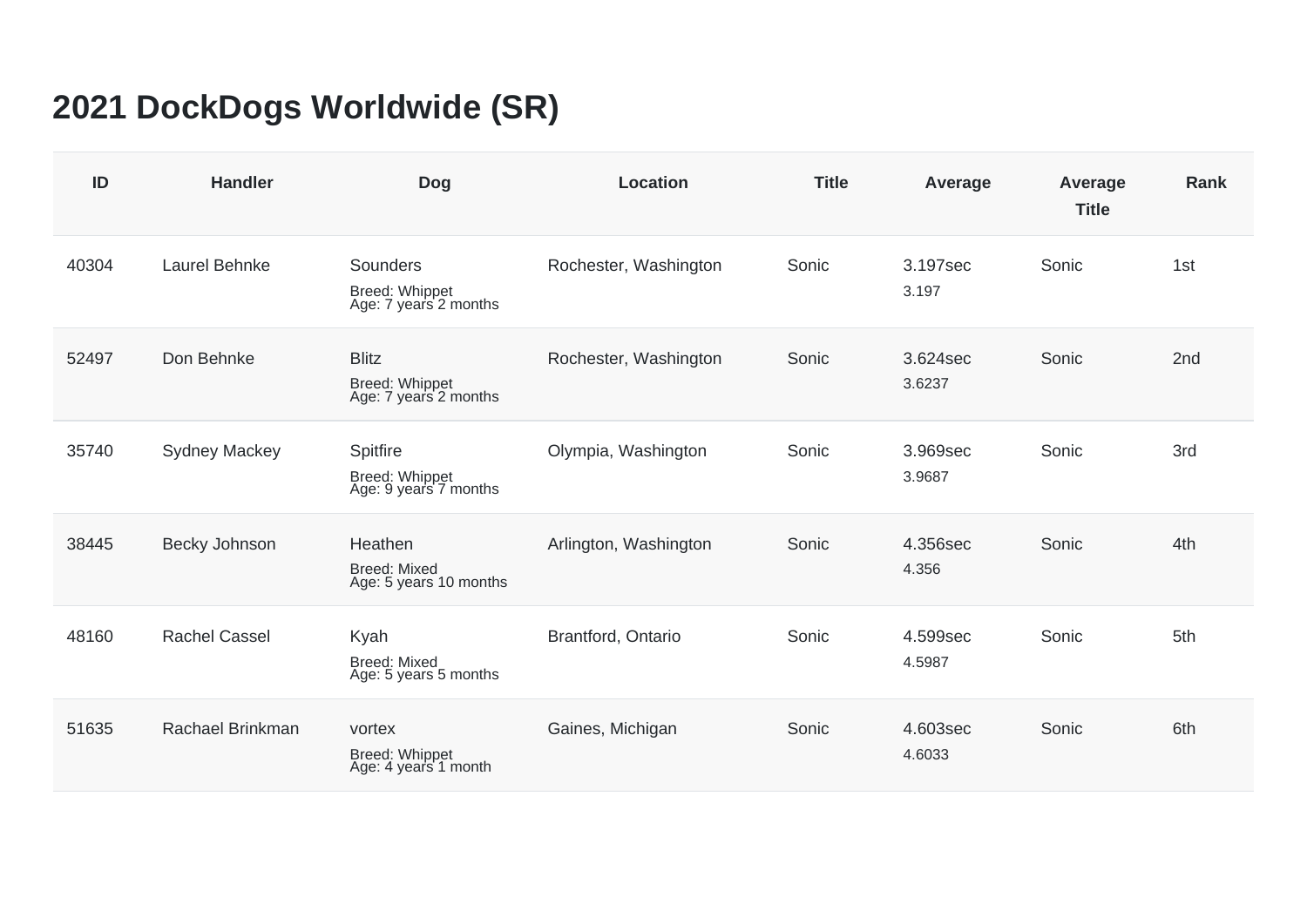| 51927 | <b>Justin Daniel</b>  | Pitch<br><b>Breed: Mixed</b><br>Age: 7 years 1 month             | Severn, Maryland      | Sonic | 4.663sec<br>4.6633 | Sonic | 7th  |
|-------|-----------------------|------------------------------------------------------------------|-----------------------|-------|--------------------|-------|------|
| 52289 | Crystal McClaran      | <b>GRONK</b><br>Breed: Belgian Malinois<br>Age: 2 years 1 month  | Cape Coral, Florida   | Sonic | 4.692sec<br>4.6923 | Sonic | 8th  |
| 36647 | Rachael Brinkman      | Slingshot<br>Breed: Whippet<br>Age: 7 years 5 months             | Gaines, Michigan      | Sonic | 4.756sec<br>4.7563 | Sonic | 9th  |
| 51664 | Crystal McClaran      | MC's Pancho<br><b>Breed: Mixed</b><br>Age: 2 years 5 months      | Cape Coral, Florida   | Sonic | 4.800sec<br>4.7997 | Sonic | 10th |
| 41148 | <b>Cindy Ferguson</b> | Hit<br>Breed: Whippet<br>Age: 6 years 3 months                   | Indianapolis, Indiana | Sonic | 4.803sec<br>4.8027 | Sonic | 11th |
| 52128 | <b>Bret Geller</b>    | Kegger<br>Breed: Whippet<br>Age: 7 years 2 months                | Fallbrook, California | Sonic | 4.893sec<br>4.8933 | Sonic | 12th |
| 51434 | Olivia Jutte          | Sonic<br>Breed: Whippet<br>Age: 3 years 2 weeks                  | Celina, Ohio          | Sonic | 4.919sec<br>4.9193 | Sonic | 13th |
| 51665 | Crystal McClaran      | MC's Super Sally<br><b>Breed: Mixed</b><br>Age: 2 years 5 months | Cape Coral, Florida   | Sonic | 5.006sec<br>5.0057 | Sonic | 14th |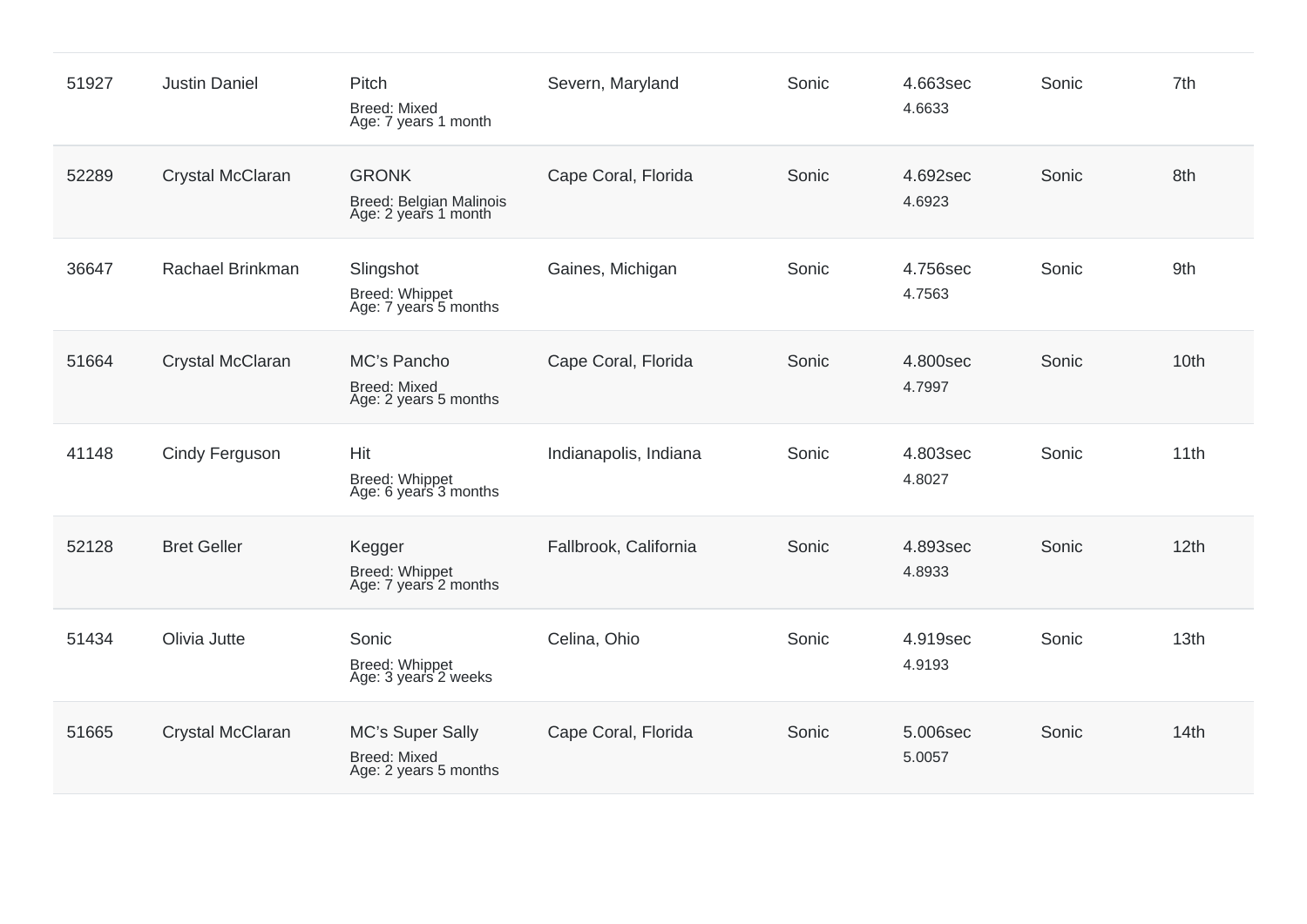| 51495 | Crystal McClaran       | Odin<br>Breed: Belgian Malinois<br>Age: 3 years 7 months                        | Cape Coral, Florida   | Sonic | 5.055sec<br>5.055  | Sonic | 15th |
|-------|------------------------|---------------------------------------------------------------------------------|-----------------------|-------|--------------------|-------|------|
| 35805 | <b>Charlotte Blake</b> | Aztec<br>Breed: Belgian Malinois<br>Age: 7 years 6 months                       | Franklin, Tennessee   | Sonic | 5.086sec<br>5.0857 | Sonic | 16th |
| 43593 | <b>Sydney Mackey</b>   | Microburst<br><b>Breed: Mixed</b><br>Age: 4 years 8 months                      | Olympia, Washington   | Sonic | 5.117sec<br>5.1167 | Sonic | 17th |
| 38573 | <b>Gale Templeton</b>  | <b>Clint Sheepwood</b><br><b>Breed: Border Collie</b><br>Age: 5 years 10 months | Clearfield, Kentucky  | Sonic | 5.129sec<br>5.1293 | Sonic | 18th |
| 42980 | Rachael Brinkman       | LoJack<br>Breed: Whippet<br>Age: 7 years 5 months                               | Gaines, Michigan      | Sonic | 5.149sec<br>5.1493 | Sonic | 19th |
| 43934 | <b>Charlotte Blake</b> | Wicked<br><b>Breed: Mixed</b><br>Age: 5 years 8 months                          | Franklin, Tennessee   | Sonic | 5.187sec<br>5.187  | Sonic | 20th |
| 50152 | Gale Templeton         | Sting<br>Breed: Border Collie<br>Age: 3 years 3 months                          | Clearfield, Kentucky  | Sonic | 5.249sec<br>5.2493 | Sonic | 21st |
| 51457 | Amanda Morrissey       | Vamp<br>Breed: Belgian Malinois<br>Age: 6 years 6 months                        | Kansas City, Missouri | Sonic | 5.275sec<br>5.275  | Sonic | 22nd |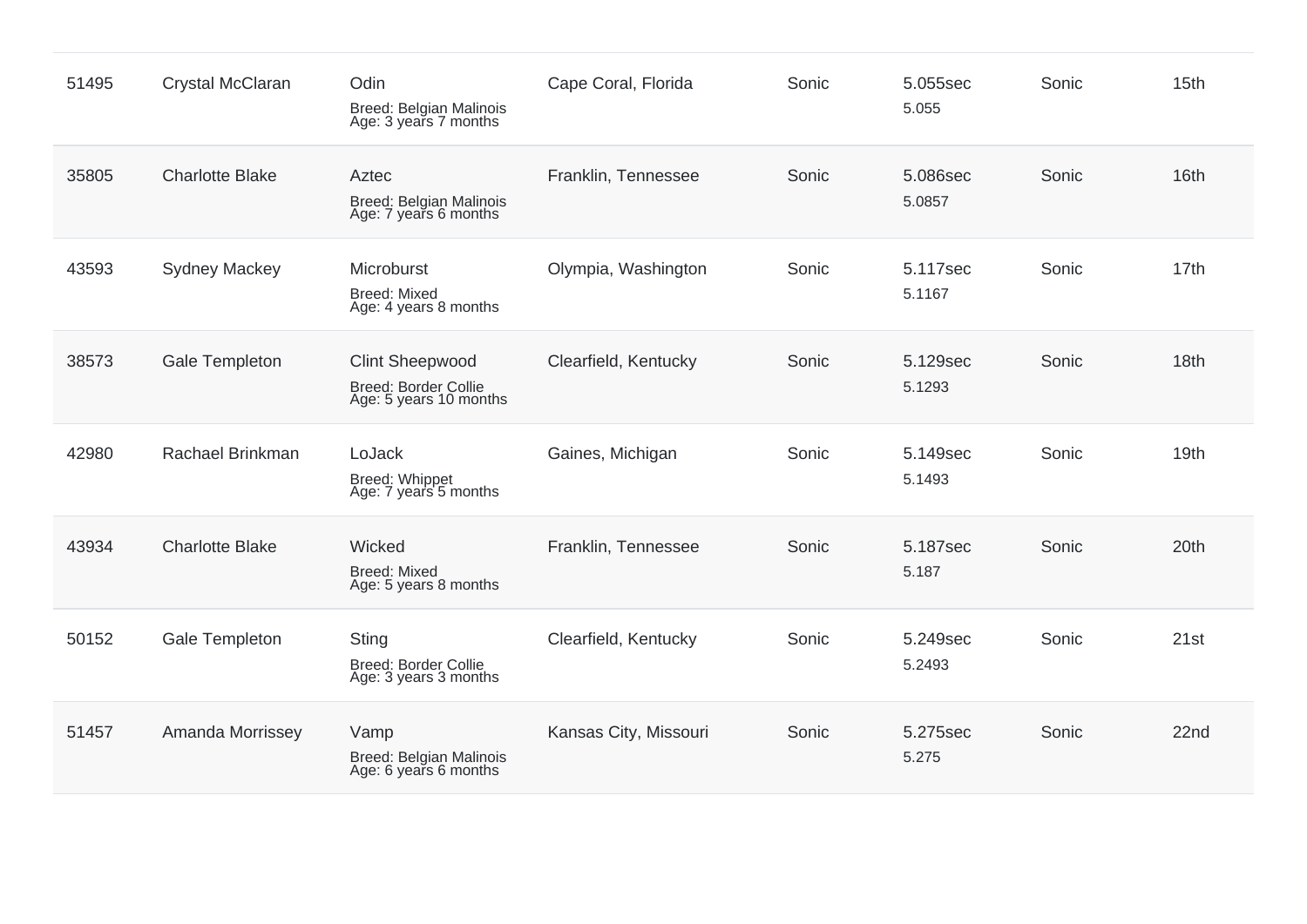| 47123 | Lisa Goucher          | Time<br>Breed: Whippet<br>Age: 6 years 3 months                                       | Charlotte, Michigan       | Sonic | 5.296sec<br>5.2963 | Sonic | 23rd |
|-------|-----------------------|---------------------------------------------------------------------------------------|---------------------------|-------|--------------------|-------|------|
| 51136 | <b>Stacey Nesting</b> | <b>Rivet</b><br>Breed: Labrador<br><b>Retriever Black</b><br>Age: 2 years 8 months    | Monroe, Oregon            | Sonic | 5.320sec<br>5.32   | Sonic | 24th |
| 44422 | Le Cambell            | <b>MVTO's Sweet Kiwi</b><br><b>Breed: Mixed</b><br>Age: 6 years 6 months              | Norman, Oklahoma          | Sonic | 5.331sec<br>5.331  | Sonic | 25th |
| 37958 | <b>Susan Barnes</b>   | <b>Trexx</b><br><b>Breed: Mixed</b><br>Age: 6 years 3 months                          | Des Moines, Iowa          | Sonic | 5.368sec<br>5.3683 | Sonic | 26th |
| 37919 | <b>Tom Dropik</b>     | <b>Little Rascal</b><br><b>Breed: Mixed</b><br>Age: 6 years 7 months                  | New Prague, Minnesota     | Sonic | 5.426sec<br>5.4263 | Sonic | 27th |
| 32753 | <b>Matthew Bohn</b>   | Kratos<br>Breed: Belgian Malinois<br>Age: 7 years 4 months                            | Beavercreek, Ohio         | Sonic | 5.433sec<br>5.4333 | Sonic | 28th |
| 35622 | <b>Katie Priebe</b>   | <b>Tucker</b><br>Breed: Labrador<br><b>Retriever Yellow</b><br>Age: 6 years 10 months | Oakdale, Minnesota        | Sonic | 5.443sec<br>5.4427 | Sonic | 29th |
| 44974 | <b>Tessa Guttman</b>  | Milo<br>Breed: Labrador<br>Retriever Chocolate<br>Age: 4 years 7 months               | Coatesville, Pennsylvania | Sonic | 5.482sec<br>5.4817 | Sonic | 30th |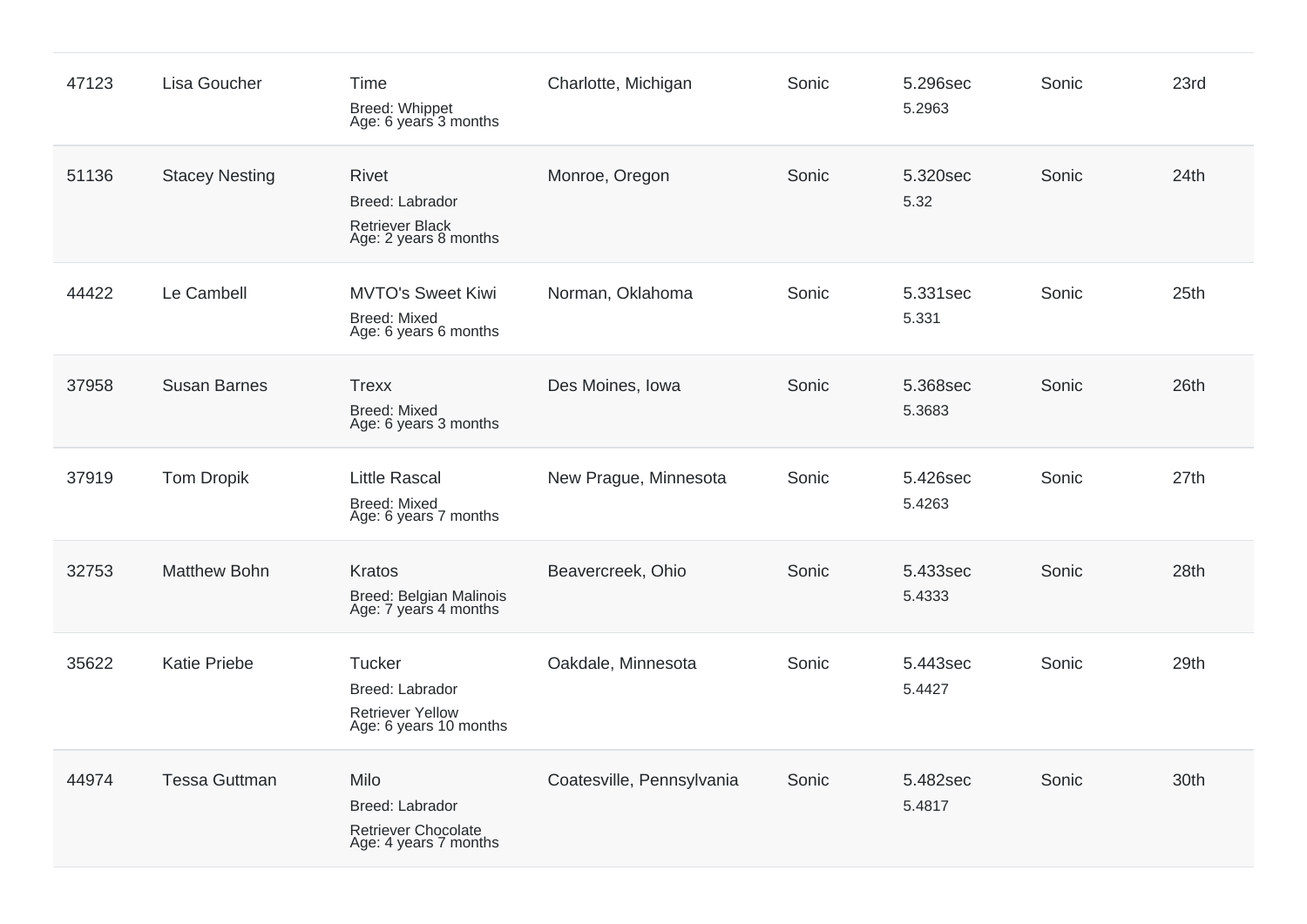| 40039 | Katie Weihbrecht        | Juice<br><b>Breed: Mixed</b><br>Age: 5 years 7 months                  | Iowa City, Iowa           | Sonic                    | 5.510sec<br>5.5097 | Sonic | 31st |
|-------|-------------------------|------------------------------------------------------------------------|---------------------------|--------------------------|--------------------|-------|------|
| 51522 | <b>Bryan Landers</b>    | <b>KIWI</b><br><b>Breed: Mixed</b><br>Age: 4 years 6 months            | Washington, Oklahoma      | <b>Nitro</b>             | 5.515sec<br>5.5147 | Sonic | 32nd |
| 52026 | <b>Arika Nester</b>     | Cinder<br>Breed: Whippet<br>Age: 2 years 10 months                     | Overland Park, Kansas     | Sonic                    | 5.591sec<br>5.5913 | Sonic | 33rd |
| 42649 | Sheena van den<br>Bergh | Lyra<br>Breed: Belgian Malinois<br>Age: 6 years 5 months               | West Flamborough, Ontario | Sonic                    | 5.625sec<br>5.6247 | Sonic | 34th |
| 52004 | Johnna Zona             | <b>MC's Rollins</b><br><b>Breed: Mixed</b><br>Age: 2 years 5 months    | WAMPUM, Pennsylvania      | $\overline{\phantom{a}}$ | 5.627sec<br>5.627  | Sonic | 35th |
| 50352 | <b>Tom Dropik</b>       | Rambo<br><b>Breed: Mixed</b><br>Age: 3 years 3 months                  | New Prague, Minnesota     | Sonic                    | 5.629sec<br>5.629  | Sonic | 36th |
| 45614 | <b>Bill Helfer</b>      | Charger<br>Breed: Labrador<br>Retriever Black<br>Age: 4 years 4 months | Kalispell, Montana        | Sonic                    | 5.632sec<br>5.6317 | Sonic | 37th |
| 40208 | <b>Broderick Dicken</b> | Aria<br><b>Breed: Mixed</b><br>Age: 6 years 8 months                   | Hiawatha, Iowa            | Sonic                    | 5.655sec<br>5.6547 | Sonic | 38th |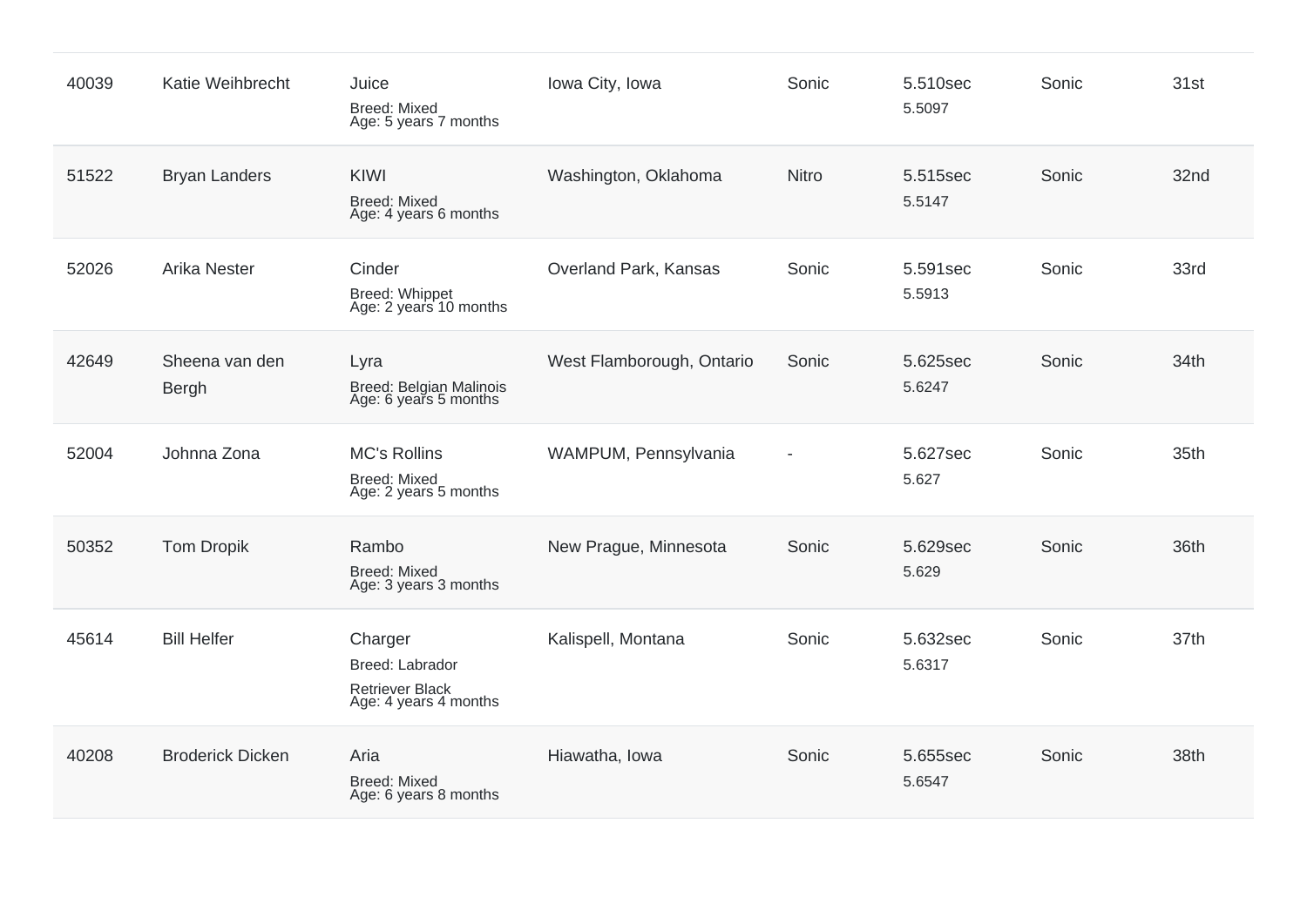| 33520 | <b>Stacey Nesting</b> | Echo<br>Breed: Labrador<br><b>Retriever Yellow</b><br>Age: 7 years 8 months           | Monroe, Oregon       | Sonic | 5.711sec<br>5.7113 | Sonic | 39th |
|-------|-----------------------|---------------------------------------------------------------------------------------|----------------------|-------|--------------------|-------|------|
| 51215 | <b>Ray Sumner</b>     | Junior<br>Breed: Labrador<br><b>Retriever Yellow</b><br>Age: 3 years 8 months         | Kittery, Maine       | Sonic | 5.717sec<br>5.7167 | Sonic | 40th |
| 51725 | Jamie Dukovac         | Zoltar<br>Breed: Belgian Malinois<br>Age: 3 years 5 months                            | Maryville, Tennessee | Sonic | 5.730sec<br>5.7297 | Sonic | 41st |
| 46349 | Jen Esplen            | Marvel<br><b>Breed: Mixed</b><br>Age: 6 years 1 month                                 | Oshawa, Ontario      | Sonic | 5.758sec<br>5.758  | Sonic | 42nd |
| 33100 | Morgan Syring         | Tygo<br>Breed: Dutch Shepherd<br>Age: 7 years 6 months                                | Louisa, Virginia     | Sonic | 5.762sec<br>5.7623 | Sonic | 43rd |
| 24042 | <b>April Reish</b>    | <b>Dillon</b><br>Breed: Labrador<br><b>Retriever Yellow</b><br>Age: 10 years 2 months | Etters, Pennsylvania | Sonic | 5.769sec<br>5.7693 | Sonic | 44th |
| 51636 | Rachael Brinkman      | <b>Stoic</b><br><b>Breed: Mixed</b><br>Age: 3 years 8 months                          | Gaines, Michigan     | Sonic | 5.780sec<br>5.7803 | Sonic | 45th |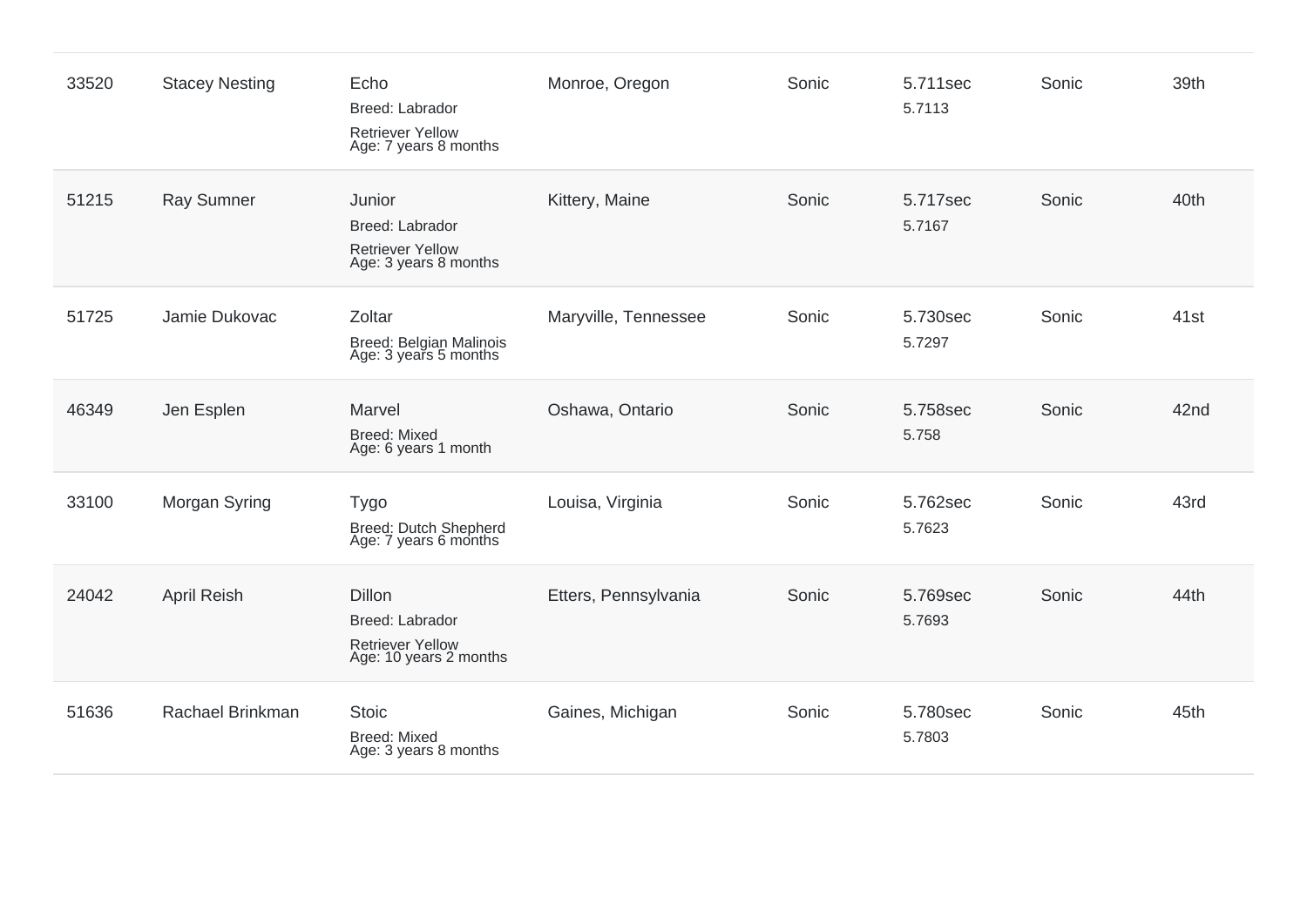| 38101 | <b>Charlotte Blake</b> | <b>Yazoo</b><br><b>Breed: American Pit Bull</b><br>Terrier<br>Age: 7 years 2 weeks     | Franklin, Tennessee   | Sonic        | 5.803sec<br>5.803  | Sonic | 46th |
|-------|------------------------|----------------------------------------------------------------------------------------|-----------------------|--------------|--------------------|-------|------|
| 42053 | Lee Hall               | Mad Max<br>Breed: Labrador<br><b>Retriever Black</b><br>Age: 6 years 8 months          | Bardstown, Kentucky   | Sonic        | 5.818sec<br>5.818  | Sonic | 47th |
| 45612 | Nina Helfer            | Charger<br>Breed: Labrador<br><b>Retriever Black</b><br>Age: 4 years 4 months          | Kalispell, Montana    | Nitro        | 5.836sec<br>5.836  | Sonic | 48th |
| 51423 | Jamie Uhles            | <b>Bella</b><br>Breed: Labrador<br><b>Retriever Black</b><br>Age: 3 years 6 months     | Maysville, Oklahoma   | Sonic        | 5.836sec<br>5.836  | Sonic | 49th |
| 44516 | Lisa Williams          | Qasim Köneg von<br>Cedkaley<br>Breed: German<br>Shepherd Dog<br>Age: 4 years 11 months | Gainesville, Georgia  | <b>Nitro</b> | 5.836sec<br>5.836  | Sonic | 50th |
| 35153 | <b>Bret Geller</b>     | Flirt<br>Breed: Belgian Malinois<br>Age: 6 years 6 months                              | Fallbrook, California | Sonic        | 5.857sec<br>5.8573 | Sonic | 51st |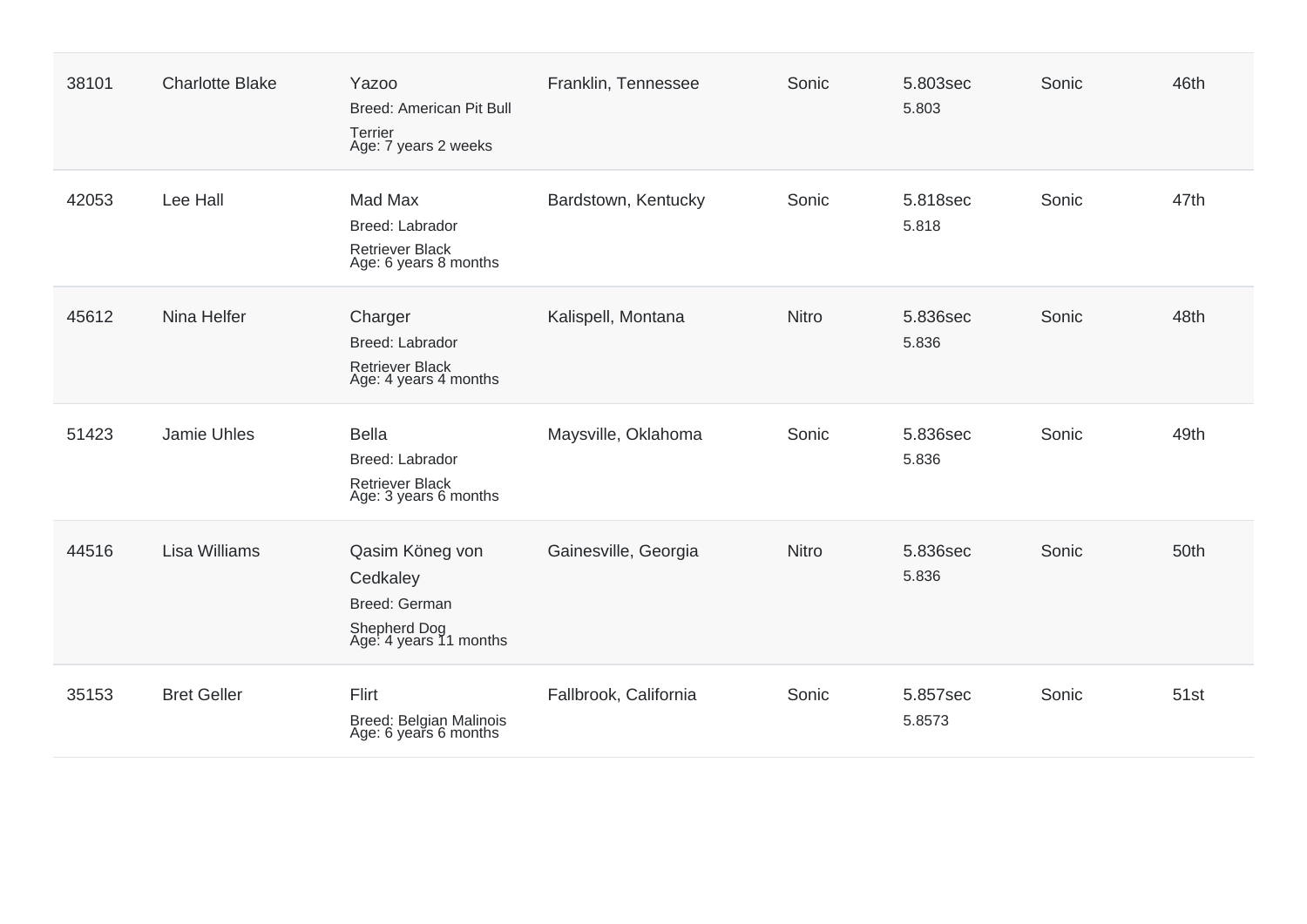| 47922 | Brianna Baughman      | Ace<br>Breed: Labrador<br><b>Retriever Black</b><br>Age: 5 years 6 months      | Norman, Oklahoma      | Sonic        | 5.858sec<br>5.8577 | Sonic | 52nd |
|-------|-----------------------|--------------------------------------------------------------------------------|-----------------------|--------------|--------------------|-------|------|
| 45897 | Cindy Morgan          | Roux<br>Breed: Labrador<br><b>Retriever Chocolate</b><br>Age: 5 years 1 month  | Walker, Louisiana     | Sonic        | 5.859sec<br>5.8587 | Sonic | 53rd |
| 51388 | Michael Kaliban       | Hawk<br>Breed: Labrador<br>Retriever Black<br>Age: 2 years 11 months           | Fenton, Missouri      | <b>Nitro</b> | 5.907sec<br>5.907  | Sonic | 54th |
| 48001 | Lennie Williams       | <b>Trixie</b><br>Breed: Labrador<br>Retriever Chocolate<br>Age: 5 years 1 week | Anacortes, Washington | Nitro        | 5.911sec<br>5.9107 | Sonic | 55th |
| 38528 | Linda Anderson        | Journey<br>Breed: Whippet<br>Age: 9 years 3 months                             | White Lake, Michigan  | Sonic        | 5.912sec<br>5.9117 | Sonic | 56th |
| 34129 | <b>Wayne Snoderly</b> | Jake<br>Breed: Labrador<br><b>Retriever Black</b><br>Age: 7 years 1 month      | Milwaukie, Oregon     | Sonic        | 5.925sec<br>5.9253 | Sonic | 57th |
| 49505 | <b>Justin Daniel</b>  | <b>Duke</b><br>Breed: Belgian Malinois<br>Age: 5 years 1 month                 | Severn, Maryland      | <b>Nitro</b> | 5.955sec<br>5.9547 | Sonic | 58th |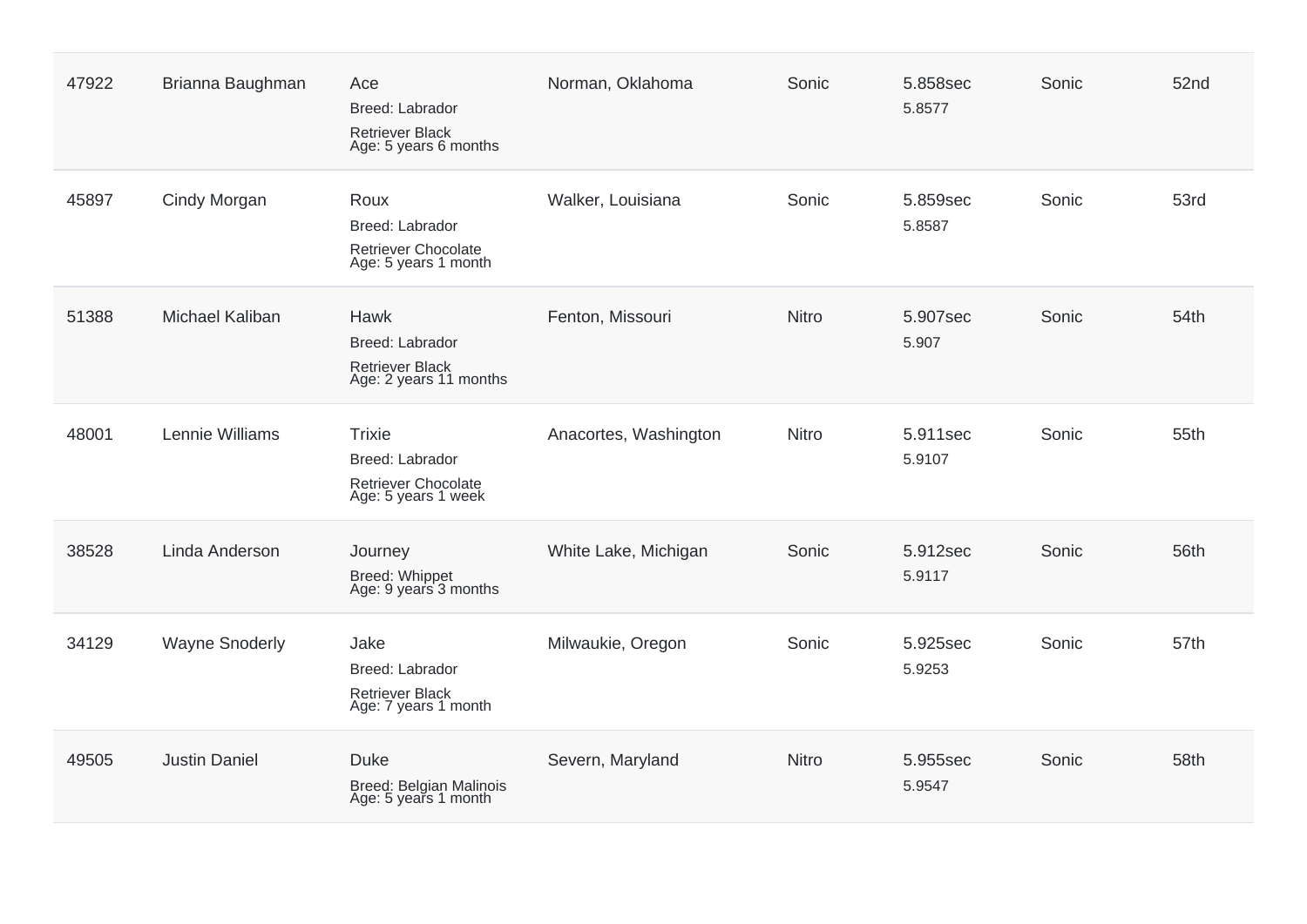| 50310 | <b>Timothy Lake</b>         | Earnhardt<br><b>Breed: Mixed</b><br>Age: 3 years 3 months                        | Graham, North Carolina      | Sonic        | 5.962sec<br>5.9617 | Sonic        | 59th |
|-------|-----------------------------|----------------------------------------------------------------------------------|-----------------------------|--------------|--------------------|--------------|------|
| 42938 | Seth Lothspeich             | Crosby<br>Breed: Labrador<br><b>Retriever Yellow</b><br>Age: 5 years 2 months    | Bismarck, North Dakota      | Sonic        | 5.965sec<br>5.9653 | Sonic        | 60th |
| 31746 | Jennifer Bale-<br>O'Connell | Chili<br>Breed: Belgian Malinois<br>Age: 8 years 2 months                        | Cary, North Carolina        | Nitro        | 5.967sec<br>5.9673 | Sonic        | 61st |
| 33624 | <b>Brianna Samuelson</b>    | Mocha<br>Breed: Labrador<br><b>Retriever Chocolate</b><br>Age: 6 years 11 months | Saint Peter, Minnesota      | Sonic        | 5.987sec<br>5.987  | Sonic        | 62nd |
| 52209 | Nicole Besterman            | Katsuki<br>Breed: Border Collie<br>Age: 1 year 11 months                         | Verona, Pennsylvania        | Nitro        | 5.993sec<br>5.993  | Sonic        | 63rd |
| 46759 | <b>Gary Duke</b>            | Spicoli<br>Breed: Mixed<br>Age: 4 years 5 months                                 | Brooksville, Florida        | <b>Nitro</b> | 6.018sec<br>6.0183 | Nitro        | 64th |
| 51491 | <b>JULIE DAVIS</b>          | Rocky<br><b>Breed: Mixed</b><br>Age: 3 years 6 months                            | MIDDLETON, New<br>Hampshire | Nitro        | 6.019sec<br>6.0193 | <b>Nitro</b> | 65th |
| 44380 | <b>Brad Hawks</b>           | Torben<br><b>Breed: Dutch Shepherd</b><br>Age: 4 years 9 months                  | Stormville, New York        | Nitro        | 6.028sec<br>6.0283 | Nitro        | 66th |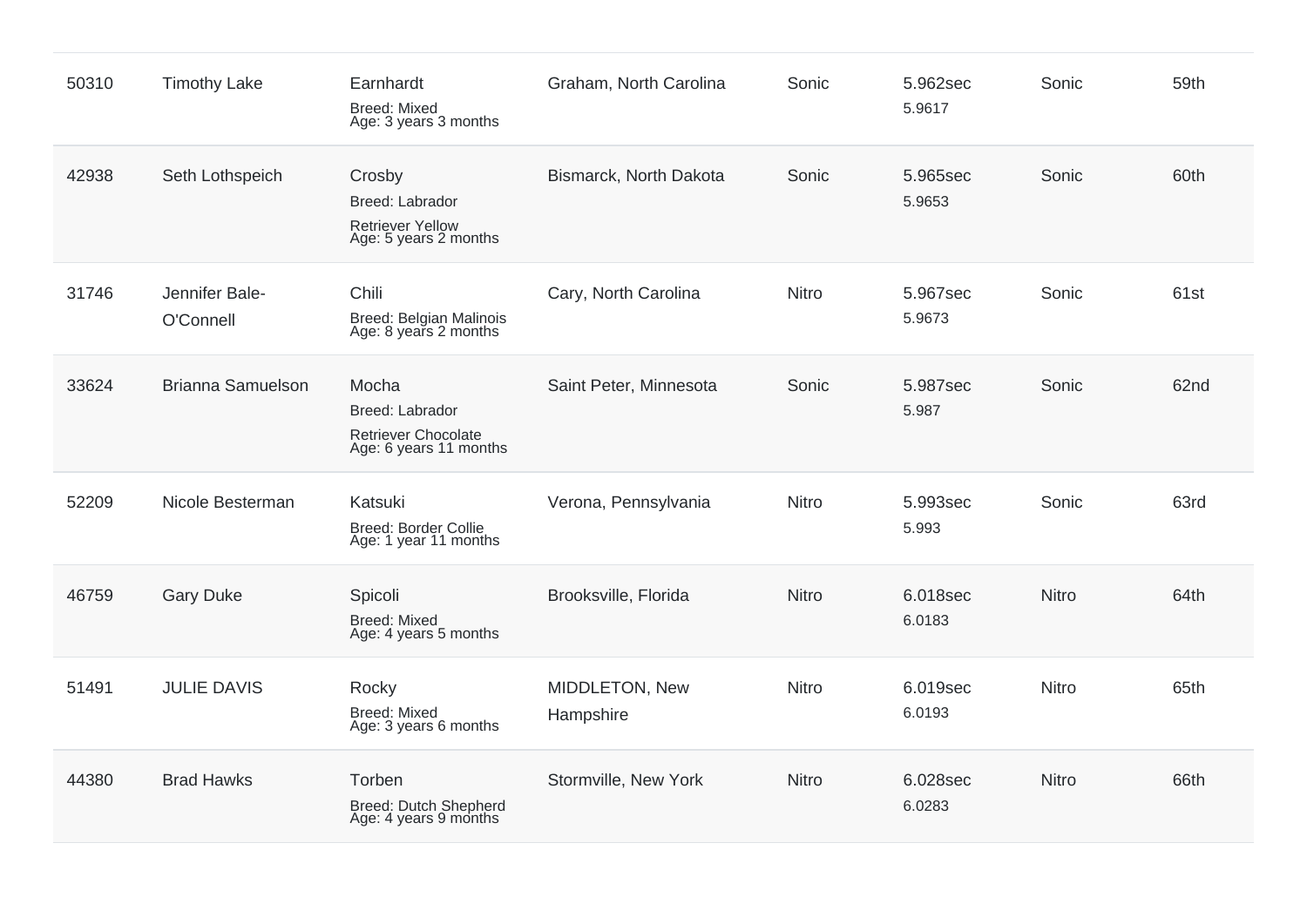| 49504 | Jimmy Colvin           | Ryder<br>Breed: Labrador<br><b>Retriever Yellow</b><br>Age: 4 years 8 months    | Vinton, Virginia                | Sonic        | 6.031sec<br>6.031  | <b>Nitro</b> | 67th |
|-------|------------------------|---------------------------------------------------------------------------------|---------------------------------|--------------|--------------------|--------------|------|
| 47410 | <b>Sydney Reeves</b>   | <b>Drifter</b><br><b>Breed: Border Collie</b><br>Age: 5 years 2 months          | Medina, Ohio                    | Sonic        | 6.038sec<br>6.038  | <b>Nitro</b> | 68th |
| 48677 | Cassie Hancock         | Klepto<br>Breed: Belgian Malinois<br>Age: 5 years 2 months                      | Hillsborough, North<br>Carolina | Nitro        | 6.051sec<br>6.051  | <b>Nitro</b> | 69th |
| 48614 | <b>Kimberly Nygard</b> | Jango<br>Breed: Border Collie<br>Age: 4 years 1 month                           | Rockton, Illinois               | <b>Nitro</b> | 6.068sec<br>6.0677 | <b>Nitro</b> | 70th |
| 43421 | <b>Hal Everett</b>     | Minnie Cooper<br>Breed: Labrador<br>Retriever Chocolate<br>Age: 5 years 4 weeks | Poulsbo, Washington             | Sonic        | 6.072sec<br>6.0717 | <b>Nitro</b> | 71st |
| 43819 | Olivia Jutte           | Finn<br>Breed: Labrador<br>Retriever Black<br>Age: 4 years 10 months            | Celina, Ohio                    | Nitro        | 6.098sec<br>6.098  | <b>Nitro</b> | 72nd |
| 51527 | Sharon Taylor          | Zing<br><b>Breed: Mixed</b><br>Age: 8 years 20 hours                            | Caledonia, Ontario              | Sonic        | 6.113sec<br>6.1127 | <b>Nitro</b> | 73rd |
| 49725 | Michelle Dudley        | Zara<br>Breed: Belgian Malinois<br>Age: 4 years 4 months                        | Ellicott City, Maryland         |              | 6.116sec<br>6.116  | <b>Nitro</b> | 74th |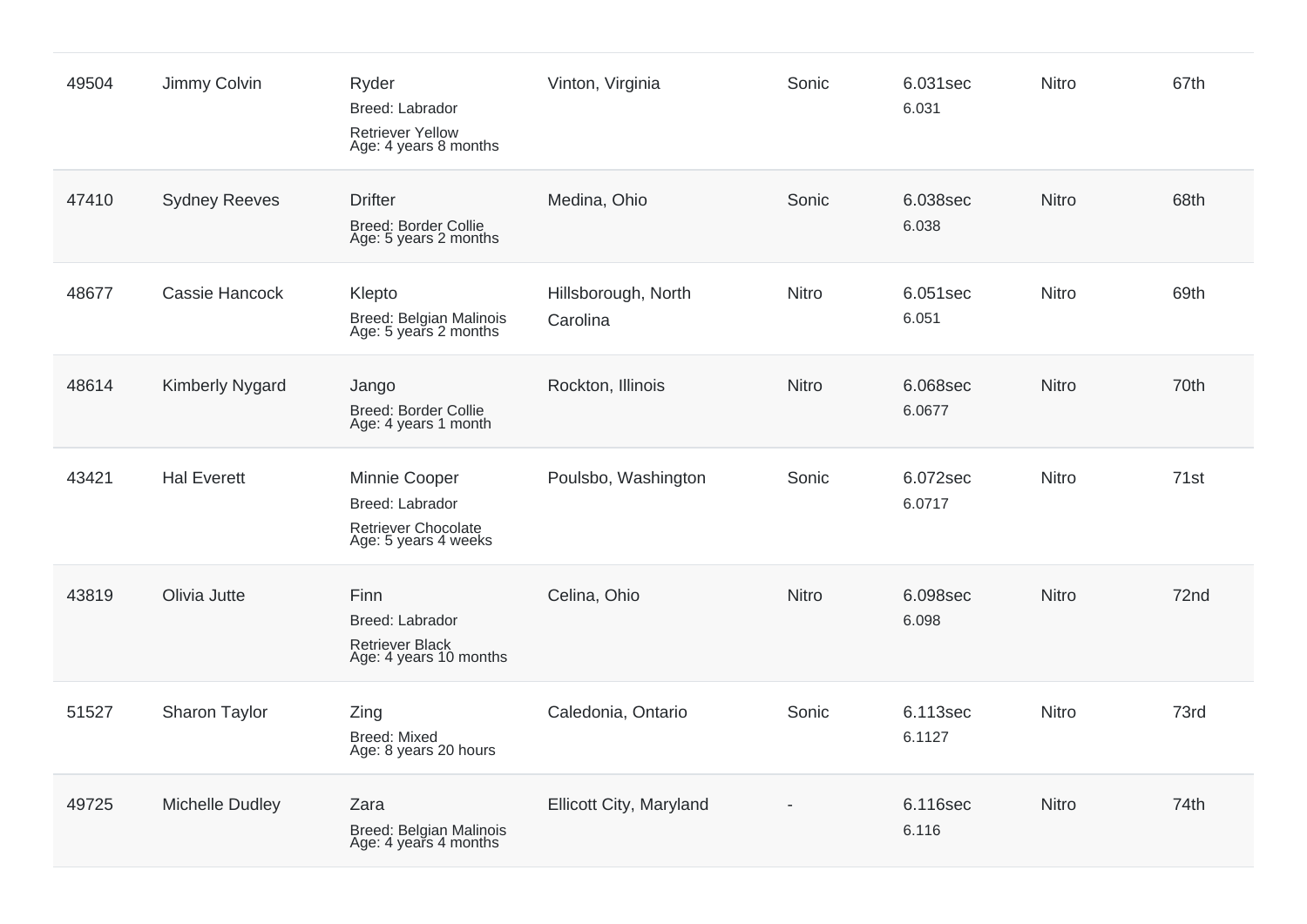| 40809 | <b>Michael McGrew</b> | Jaxx<br>Breed: Dutch Shepherd<br>Age: 6 years 9 months                                     | Niota, Tennessee        | Nitro | 6.120sec<br>6.1203 | Nitro        | 75th |
|-------|-----------------------|--------------------------------------------------------------------------------------------|-------------------------|-------|--------------------|--------------|------|
| 39006 | <b>Tamra Spink</b>    | <b>Gold Bullion</b><br>Breed: Labrador<br><b>Retriever Yellow</b><br>Age: 6 years 7 months | Hamilton, Virginia      | Nitro | 6.184sec<br>6.1837 | <b>Nitro</b> | 76th |
| 42632 | <b>Katie Priebe</b>   | Dually<br>Breed: Labrador<br><b>Retriever Yellow</b><br>Age: 5 years 2 months              | Oakdale, Minnesota      | Sonic | 6.224sec<br>6.2243 | Nitro        | 77th |
| 46315 | <b>Beth Baumann</b>   | Max<br><b>Breed: Labrador</b><br><b>Retriever Black</b><br>Age: 9 years 8 months           | Saint Peter, Minnesota  | Nitro | 6.230sec<br>6.2303 | Nitro        | 78th |
| 51566 | Pam Casselman         | Hustle<br><b>Breed: Mixed</b><br>Age: 3 years 8 months                                     | Nepean, Ontario         | Nitro | 6.249sec<br>6.2493 | Nitro        | 79th |
| 45952 | Pamela Bennett        | Force<br><b>Breed: Other</b><br>Age: 4 years 11 months                                     | Burlington, Ontario     | Nitro | 6.250sec<br>6.2503 | <b>Nitro</b> | 80th |
| 52443 | <b>Julie Brauns</b>   | Rogue<br>Breed: Labrador<br>Retriever Yellow<br>Age: 2 years 9 months                      | Federal Way, Washington | Nitro | 6.259sec<br>6.259  | Nitro        | 81st |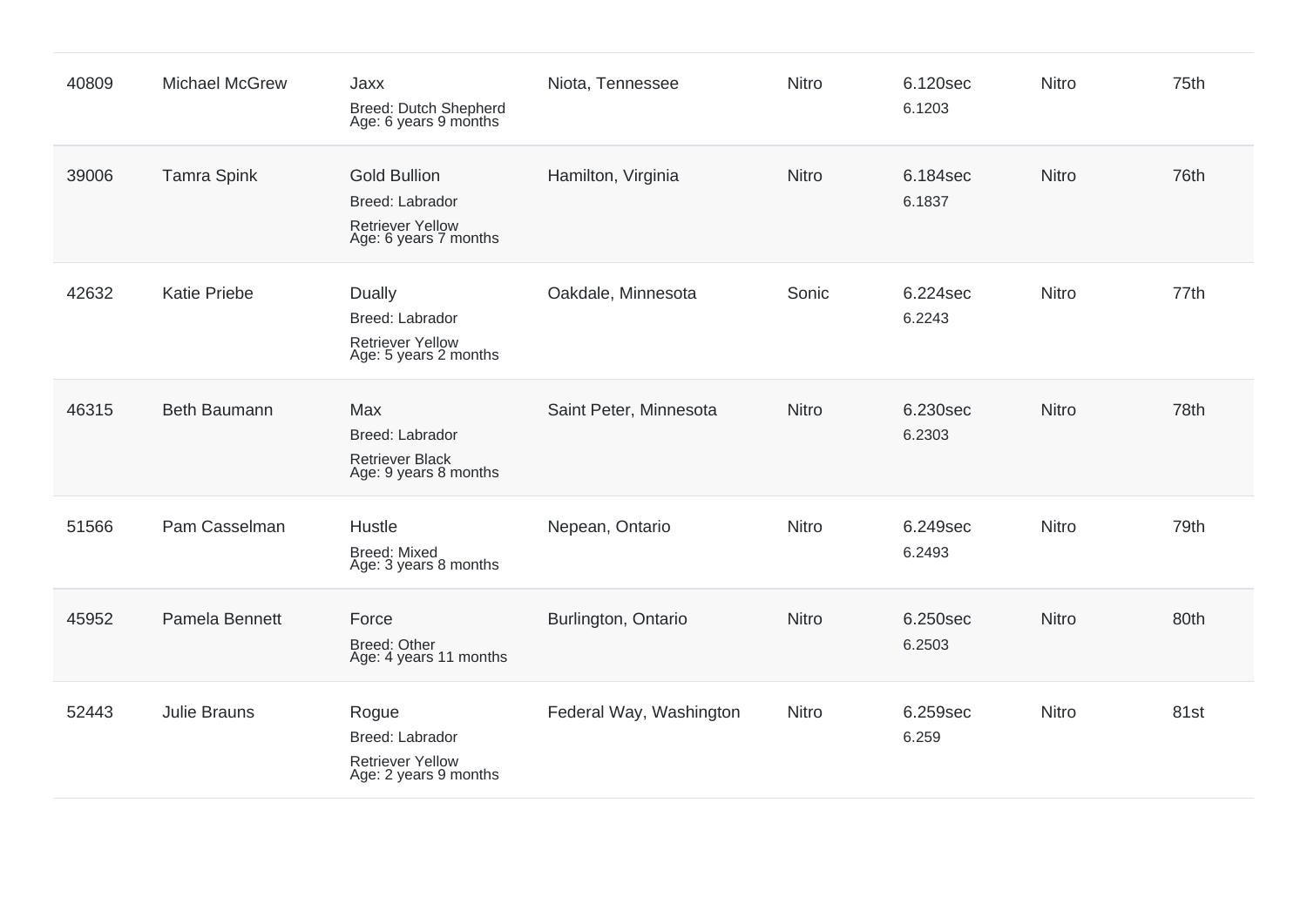| 51410 | Kathy Phelan         | Erin<br>Breed: Labrador<br>Retriever Black<br>Age: 2 years 9 months            | Oak Island, North Carolina      | <b>Nitro</b> | 6.272sec<br>6.272  | <b>Nitro</b> | 82nd |
|-------|----------------------|--------------------------------------------------------------------------------|---------------------------------|--------------|--------------------|--------------|------|
| 51515 | Kevin Johnson        | Caper<br>Breed: Belgian Malinois<br>Age: 8 years 3 weeks                       | Hillsborough, North<br>Carolina | Nitro        | 6.297sec<br>6.2973 | Nitro        | 83rd |
| 37527 | Jerry Jutte          | Jackson<br>Breed: English Lab<br>Age: 8 years 2 months                         | Celina, Ohio                    | Nitro        | 6.298sec<br>6.2983 | <b>Nitro</b> | 84th |
| 50113 | Linda Torson         | Zulu<br>Breed: Belgian Malinois<br>Age: 4 years 1 month                        | Doylestown, Ohio                | Nitro        | 6.305sec<br>6.3047 | Nitro        | 85th |
| 44534 | <b>Eric Williams</b> | Calypso<br>Breed: American Pit Bull<br><b>Terrier</b><br>Age: 4 years 7 months | Indianapolis, Indiana           |              | 6.311sec<br>6.3107 | <b>Nitro</b> | 86th |
| 50244 | <b>Melanie Lake</b>  | Earnhardt<br>Breed: Mixed<br>Age: 3 years 3 months                             | Graham, North Carolina          | Nitro        | 6.313sec<br>6.313  | Nitro        | 87th |
| 42043 | Kathy McGowan        | Paisley<br>Breed: Australian<br>Shepherd Dog<br>Age: 8 years 5 months          | Snowmass village,<br>Colorado   | Nitro        | 6.318sec<br>6.318  | <b>Nitro</b> | 88th |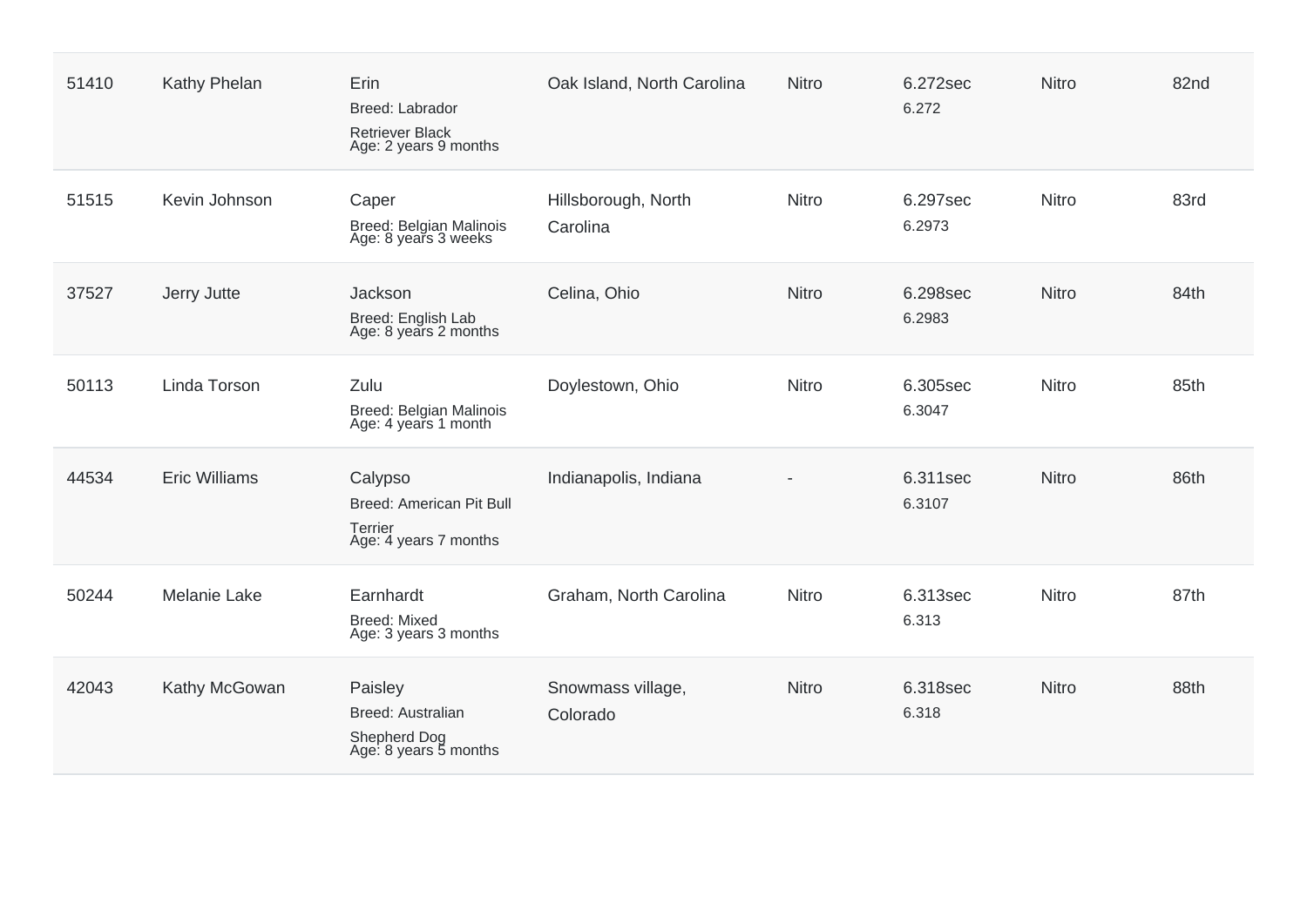| 40789 | Shelby Kannegieter  | Maverick's Need for<br>Speed<br>Breed: Belgian Malinois<br>Age: 7 years 4 weeks       | Mitchell, South Dakota    | Nitro        | 6.325sec<br>6.3247 | Nitro        | 89th |
|-------|---------------------|---------------------------------------------------------------------------------------|---------------------------|--------------|--------------------|--------------|------|
| 30632 | <b>Diane Miller</b> | Sadie<br>Breed: Labrador<br><b>Retriever Black</b><br>Age: 8 years 1 month            | Green Bay, Wisconsin      | <b>Nitro</b> | 6.325sec<br>6.325  | Nitro        | 90th |
| 51499 | Kim Dunn            | Riot<br>Breed: Belgian Malinois<br>Age: 4 years 7 months                              | Sevierville, Tennessee    | <b>Nitro</b> | 6.336sec<br>6.3357 | Nitro        | 91st |
| 46550 | <b>Debra Feller</b> | Raylan<br>Breed: Border Collie<br>Age: 4 years 2 months                               | ridgeland, South Carolina | <b>Nitro</b> | 6.355sec<br>6.3553 | <b>Nitro</b> | 92nd |
| 51642 | Andrea Wilson       | <b>Memphis</b><br>Breed: Labrador<br><b>Retriever Yellow</b><br>Age: 3 years 5 months | Wakeman, Ohio             |              | 6.359sec<br>6.3587 | Nitro        | 93rd |
| 32776 | Jen Pursley         | <b>Silas</b><br>Breed: Belgian Malinois<br>Age: 7 years 3 months                      | Manhattan, Kansas         | Sonic        | 6.365sec<br>6.3653 | Nitro        | 94th |
| 36825 | <b>Melanie Lake</b> | Allura<br><b>Breed: Mixed</b><br>Age: 6 years 8 months                                | Graham, North Carolina    | <b>Nitro</b> | 6.366sec<br>6.3657 | Nitro        | 95th |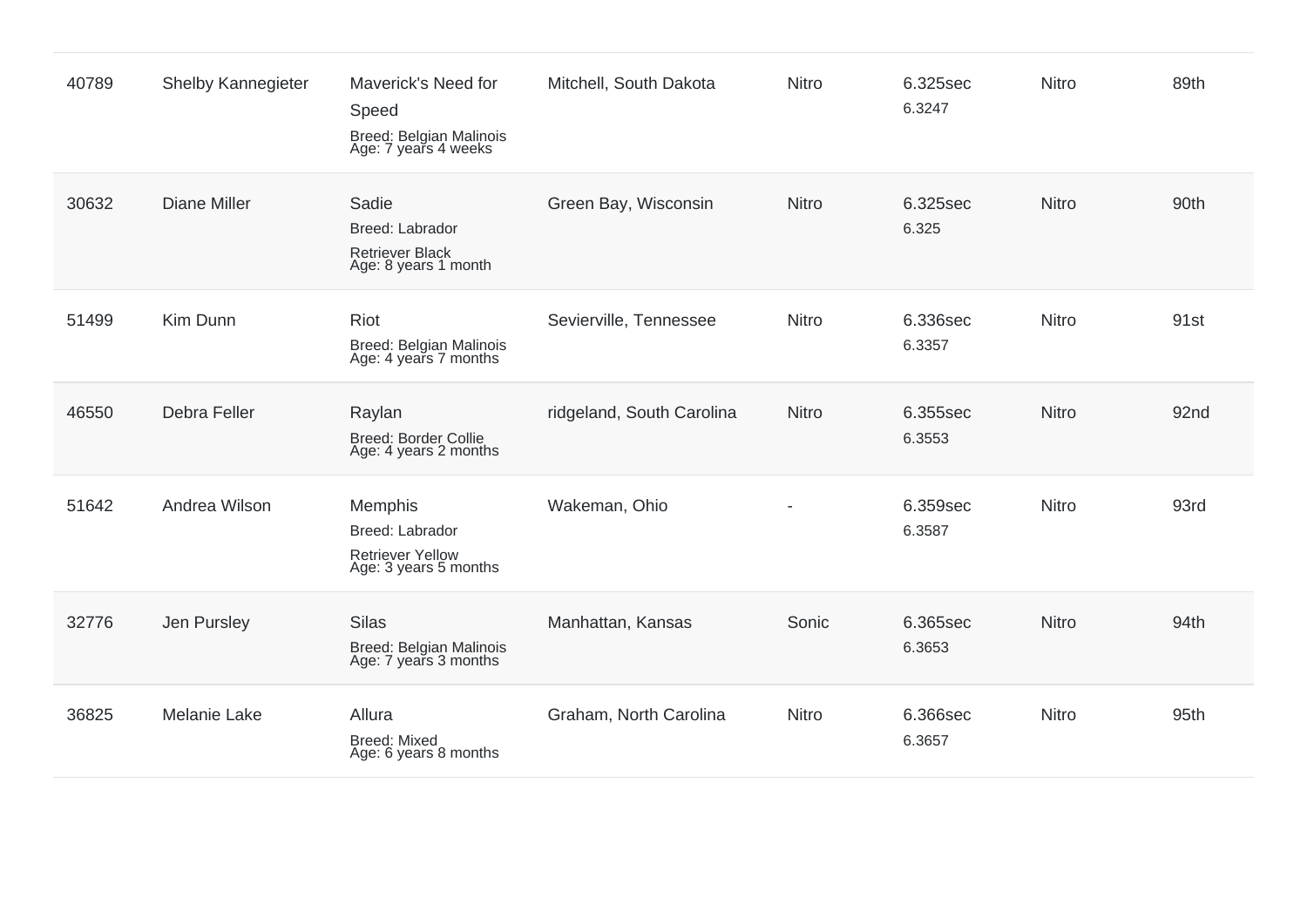| 40627 | Crystal McClaran     | Chartreuse<br>Breed: Belgian Malinois<br>Age: 5 years 5 months                                                 | Cape Coral, Florida      | <b>Nitro</b> | 6.368sec<br>6.3683 | <b>Nitro</b> | 96th              |
|-------|----------------------|----------------------------------------------------------------------------------------------------------------|--------------------------|--------------|--------------------|--------------|-------------------|
| 39613 | Megan Townsend       | <b>RANGER</b><br>Breed: Labrador<br><b>Retriever Black</b><br>Age: 6 years 2 weeks                             | DeSoto, Missouri         | Nitro        | 6.387sec<br>6.3873 | <b>Nitro</b> | 97th              |
| 31894 | Deloni Leslie        | Safari-Ari<br><b>Breed: Mixed</b><br>Age: 9 years 3 weeks                                                      | Leamington, Ontario      | Nitro        | 6.396sec<br>6.396  | <b>Nitro</b> | 98th              |
| 52406 | Amy Vencl            | Taai<br>Breed: Belgian Malinois<br>Age: 3 years 5 months                                                       | Aberdeen, North Carolina | Nitro        | 6.398sec<br>6.3977 | <b>Nitro</b> | 99th              |
| 29091 | <b>Robert Tjelde</b> | <b>JACKSON EDGAR</b><br><b>TJELDE</b><br>Breed: Labrador<br><b>Retriever Chocolate</b><br>Age: 8 years 1 month | TACOMA, Washington       | Nitro        | 6.423sec<br>6.4227 | <b>Nitro</b> | 100th             |
| 51471 | <b>Hannah Wolf</b>   | <b>River</b><br>Breed: Labrador<br><b>Retriever Chocolate</b><br>Age: 2 years 10 months                        | Knoxville, Tennessee     | Nitro        | 6.433sec<br>6.4333 | <b>Nitro</b> | 101 <sub>st</sub> |
| 27560 | <b>Erin Bailey</b>   | Casco<br>Breed: Labrador<br>Retriever Black<br>Age: 8 years 10 months                                          | Westport Island, Maine   | Nitro        | 6.438sec<br>6.438  | <b>Nitro</b> | 102nd             |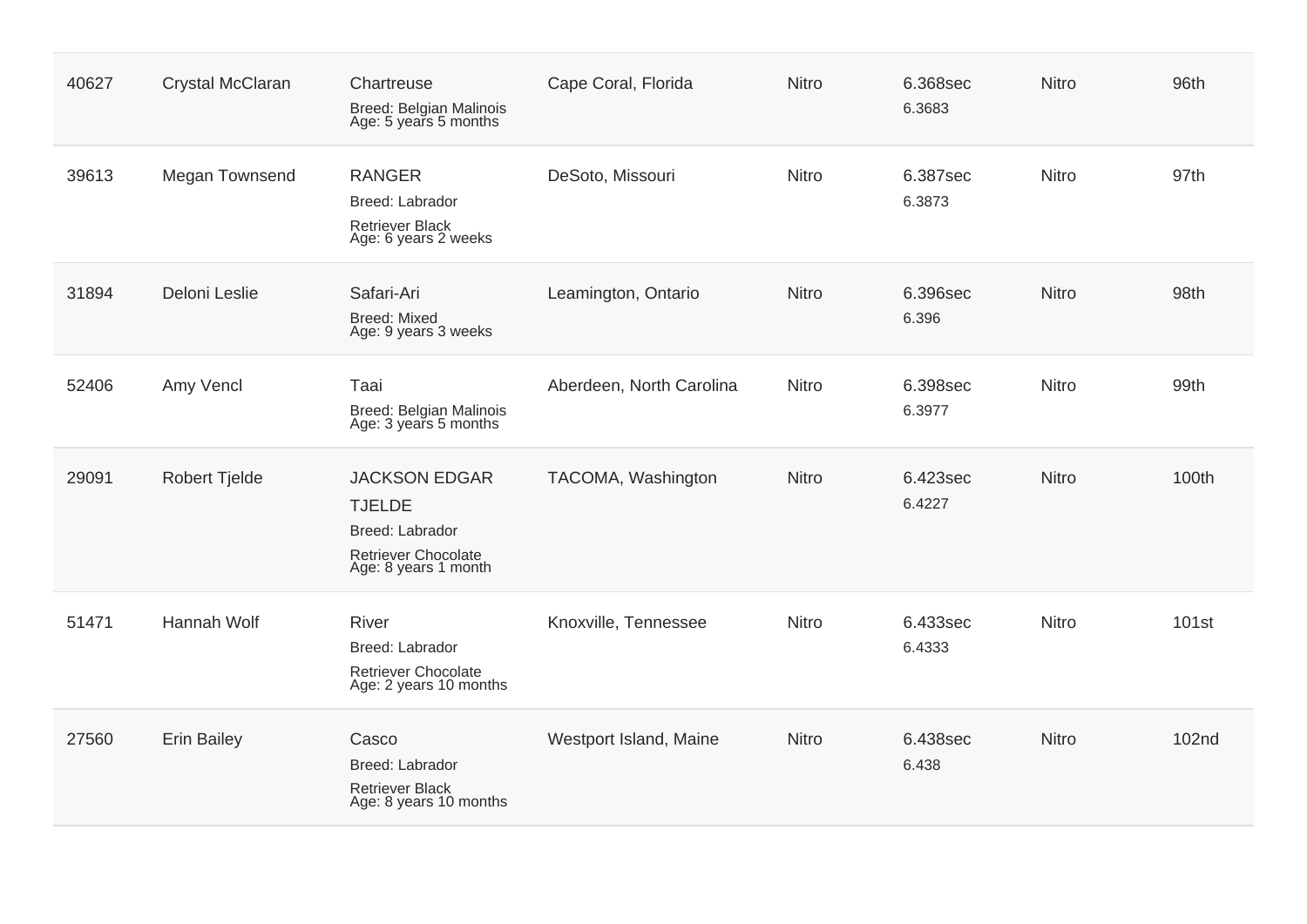| 42361 | <b>Susan Miller</b>  | Kali<br>Breed: Labrador<br>Retriever Black<br>Age: 5 years 2 months            | Jackson Springs, North<br>Carolina | <b>Nitro</b> | 6.465sec<br>6.4647 | Nitro | <b>103rd</b> |
|-------|----------------------|--------------------------------------------------------------------------------|------------------------------------|--------------|--------------------|-------|--------------|
| 42841 | John Mimnall         | Gracie<br>Breed: Labrador<br>Retriever Black<br>Age: 5 years 11 months         | Dauphin, Pennsylvania              | <b>Nitro</b> | 6.468sec<br>6.4677 | Nitro | 104th        |
| 51093 | Jane Fox             | Scarlet<br>Breed: Labrador<br><b>Retriever Black</b><br>Age: 4 years 1 month   | Dublin, Ohio                       | Nitro        | 6.482sec<br>6.482  | Nitro | 105th        |
| 44174 | <b>Justin Daniel</b> | Scout<br>Breed: Belgian Malinois<br>Age: 6 years 11 months                     | Severn, Maryland                   | <b>Nitro</b> | 6.485sec<br>6.4847 | Nitro | 106th        |
| 50630 | Mike Welch           | talon<br>Breed: Labrador<br>Retriever Yellow<br>Age: 3 years 3 months          | Bennington, Vermont                | <b>Nitro</b> | 6.485sec<br>6.4853 | Nitro | 107th        |
| 45613 | <b>Bill Helfer</b>   | Trooper<br>Breed: Labrador<br><b>Retriever Black</b><br>Age: 4 years 4 months  | Kalispell, Montana                 | <b>Nitro</b> | 6.495sec<br>6.495  | Nitro | 108th        |
| 42411 | Kaitie Uebelhoer     | Jon Snow<br>Breed: Labrador<br><b>Retriever Black</b><br>Age: 5 years 2 months | Charleston, South Carolina         | <b>Nitro</b> | 6.496sec<br>6.4957 | Nitro | 109th        |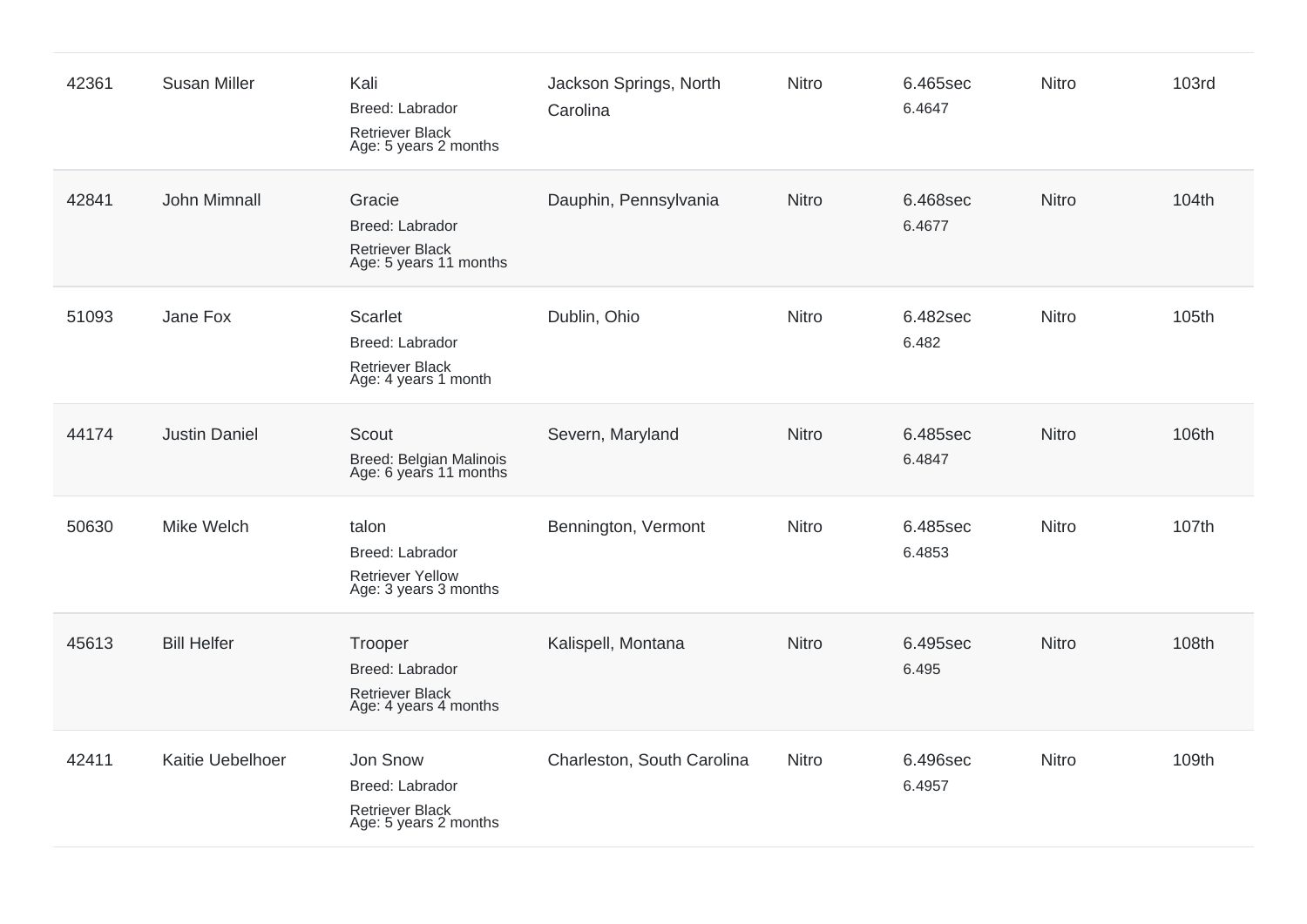| 37157 | Alisha Voje           | Toby<br>Breed: Labrador<br><b>Retriever Yellow</b><br>Age: 6 years 4 months      | Osnabrock, North Dakota   | <b>Nitro</b> | 6.504sec<br>6.5037 | <b>Nitro</b> | 110th |
|-------|-----------------------|----------------------------------------------------------------------------------|---------------------------|--------------|--------------------|--------------|-------|
| 53089 | <b>Brooke Shannon</b> | Rogue<br>Breed: Labrador<br><b>Retriever Yellow</b><br>Age: 1 year 9 months      | Knoxville, Tennessee      | Nitro        | 6.505sec<br>6.5053 | Nitro        | 111th |
| 47450 | Morgan Jarvis         | Qwik<br><b>Breed: Mixed</b><br>Age: 5 years 6 months                             | Bowmanville, Ontario      | <b>Nitro</b> | 6.505sec<br>6.5053 | <b>Nitro</b> | 112th |
| 37307 | Maci Gary             | Hudson<br>Breed: Labrador<br><b>Retriever Chocolate</b><br>Age: 7 years 8 months | Trafalgar, Indiana        | <b>Nitro</b> | 6.510sec<br>6.5103 | <b>Nitro</b> | 113th |
| 52720 | <b>Brian Galligan</b> | Xero<br>Breed: Belgian Malinois<br>Age: 6 years 7 months                         | Proctorville, Ohio        | <b>Nitro</b> | 6.511sec<br>6.5113 | <b>Nitro</b> | 114th |
| 44130 | <b>Timothy Lake</b>   | Allura<br><b>Breed: Mixed</b><br>Age: 6 years 8 months                           | Graham, North Carolina    | Nitro        | 6.524sec<br>6.5243 | Nitro        | 115th |
| 51816 | Jeff Lundeby          | Indy<br>Breed: Labrador<br><b>Retriever Yellow</b><br>Age: 2 years 8 months      | Grand Forks, North Dakota | <b>Nitro</b> | 6.524sec<br>6.5243 | <b>Nitro</b> | 116th |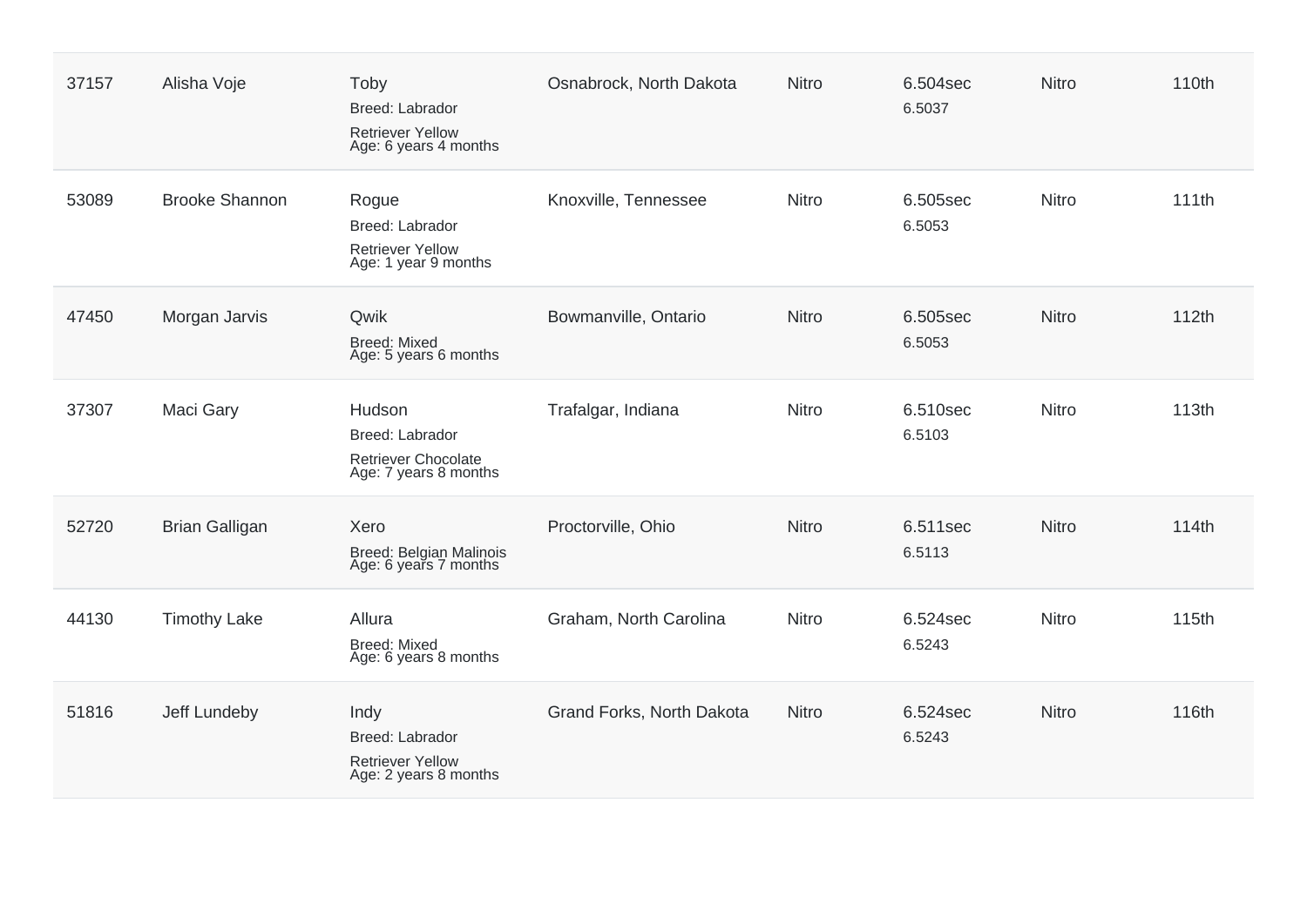| 42247 | Nicole Mueller              | <b>Brody Silver Cypher</b><br><b>Breed: Labrador</b><br>Retriever Chocolate<br>Age: 6 years 1 month | Germantown, Wisconsin      | Nitro        | 6.529sec<br>6.529  | <b>Nitro</b> | 117th        |
|-------|-----------------------------|-----------------------------------------------------------------------------------------------------|----------------------------|--------------|--------------------|--------------|--------------|
| 51405 | Alice Wrenn                 | <b>MAGGIE</b><br>Breed: Labrador<br><b>Retriever Yellow</b><br>Age: 7 years 1 month                 | Burlington, North Carolina | <b>Nitro</b> | 6.537sec<br>6.5373 | <b>Nitro</b> | 118th        |
| 33715 | Hannah Wolf                 | <b>Skye</b><br>Breed: Labrador<br>Retriever Chocolate<br>Age: 6 years 11 months                     | Knoxville, Tennessee       | Nitro        | 6.542sec<br>6.5423 | Nitro        | 119th        |
| 51593 | Wendi Chapman               | <b>Dublin</b><br>Breed: Labrador<br><b>Retriever Black</b><br>Age: 2 years 5 months                 | Honey Brook, Pennsylvania  | <b>Nitro</b> | 6.545sec<br>6.545  | <b>Nitro</b> | 120th        |
| 38023 | Crystal McClaran            | Juice Box<br>Breed: Belgian Malinois<br>Age: 7 years 3 months                                       | Cape Coral, Florida        | Nitro        | 6.551sec<br>6.551  | <b>Nitro</b> | 121st        |
| 35626 | <b>Brittaney Arbuthnott</b> | Kane<br><b>Breed: Mastiff</b><br>Age: 6 years 11 months                                             | Guelph, Ontario            | <b>Nitro</b> | 6.551sec<br>6.551  | <b>Nitro</b> | <b>122nd</b> |
| 51406 | Kristin Kay                 | Nola<br><b>Breed: Mixed</b><br>Age: 4 years 3 months                                                | Gardner, Kansas            | Nitro        | 6.553sec<br>6.553  | <b>Nitro</b> | <b>123rd</b> |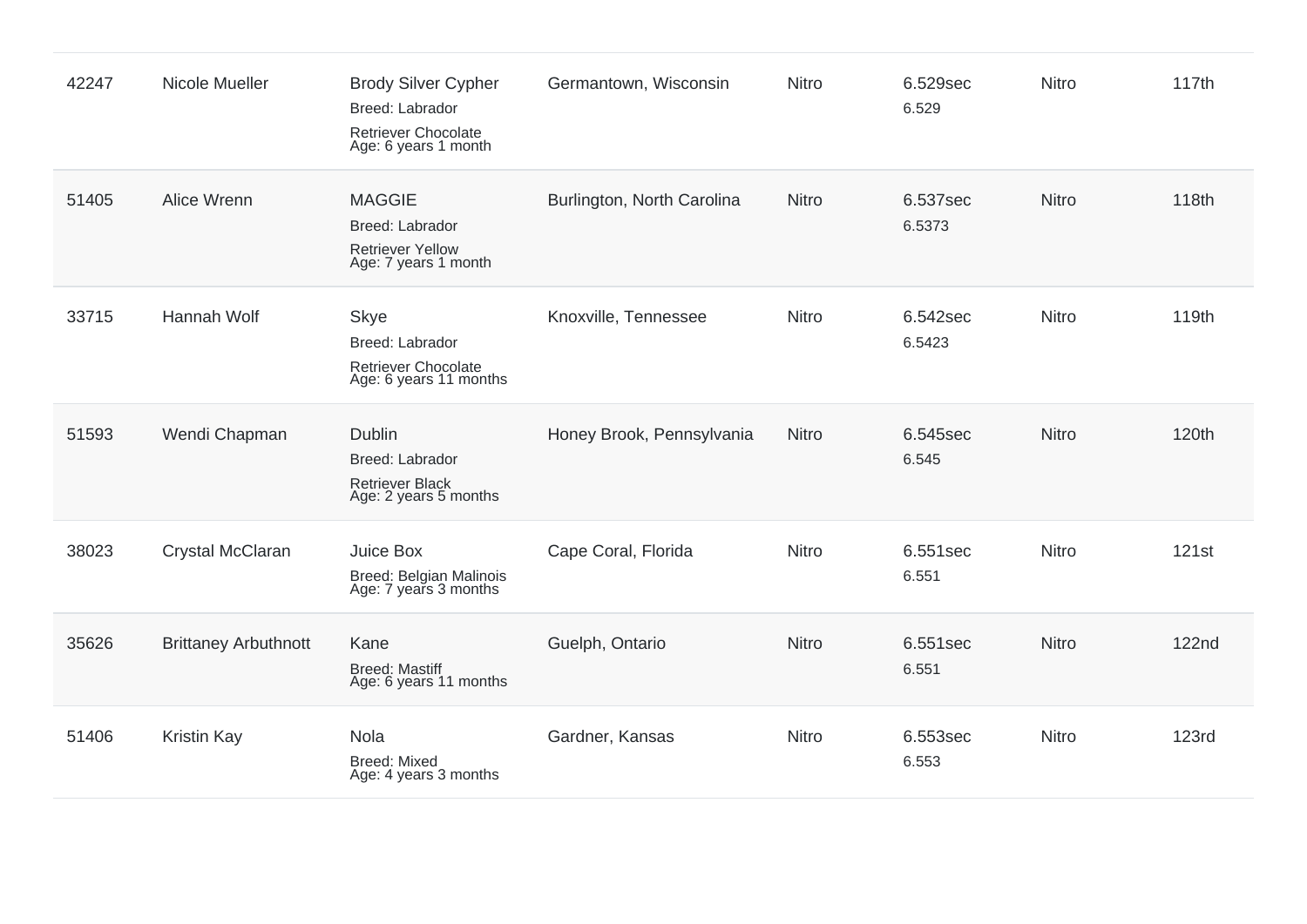| 45665 | Julie Connor                         | Tweak<br>Breed: Other<br>Age: 4 years 9 months                                                     | Gatineau, Quebec                        | <b>Nitro</b>             | 6.558sec<br>6.5583 | Nitro | 124th |
|-------|--------------------------------------|----------------------------------------------------------------------------------------------------|-----------------------------------------|--------------------------|--------------------|-------|-------|
| 52072 | Linda Weaver                         | Hagen<br>Breed: Belgian Malinois<br>Age: 7 years 5 months                                          | Independence, Missouri                  | Nitro                    | 6.564sec<br>6.5637 | Nitro | 125th |
| 52446 | Jacqueline Tew                       | <b>Dexter</b><br>Breed: Dutch Shepherd<br>Age: 3 years 2 weeks                                     | Glastonbury, Connecticut                | $\overline{\phantom{a}}$ | 6.576sec<br>6.5763 | Nitro | 126th |
| 48379 | Cody King                            | <b>Baylor</b><br>Breed: Chesapeake Bay<br>Retriever<br>Age: 5 years 2 months                       | Columbia, Missouri                      | Nitro                    | 6.578sec<br>6.5783 | Nitro | 127th |
| 46663 | <b>Rich Schafer</b>                  | Trapper<br><b>Breed: Labrador</b><br><b>Retriever Black</b><br>Age: 4 years 6 months               | Lafayette, Colorado                     | Sonic                    | 6.583sec<br>6.583  | Nitro | 128th |
| 45661 | <b>THERESA MENZ</b><br><b>COOPER</b> | <b>HOSSA BICKELL</b><br><b>PICKLE</b><br>Breed: Australian<br>Shepherd Dog<br>Age: 5 years 1 month | <b>WINSTON SALEM, North</b><br>Carolina | Nitro                    | 6.585sec<br>6.5847 | Nitro | 129th |
| 38776 | Seth Carlson                         | Andi<br><b>Breed: Labrador</b><br><b>Retriever Black</b><br>Age: 6 years 2 months                  | Tacoma, Washington                      | <b>Nitro</b>             | 6.595sec<br>6.5947 | Nitro | 130th |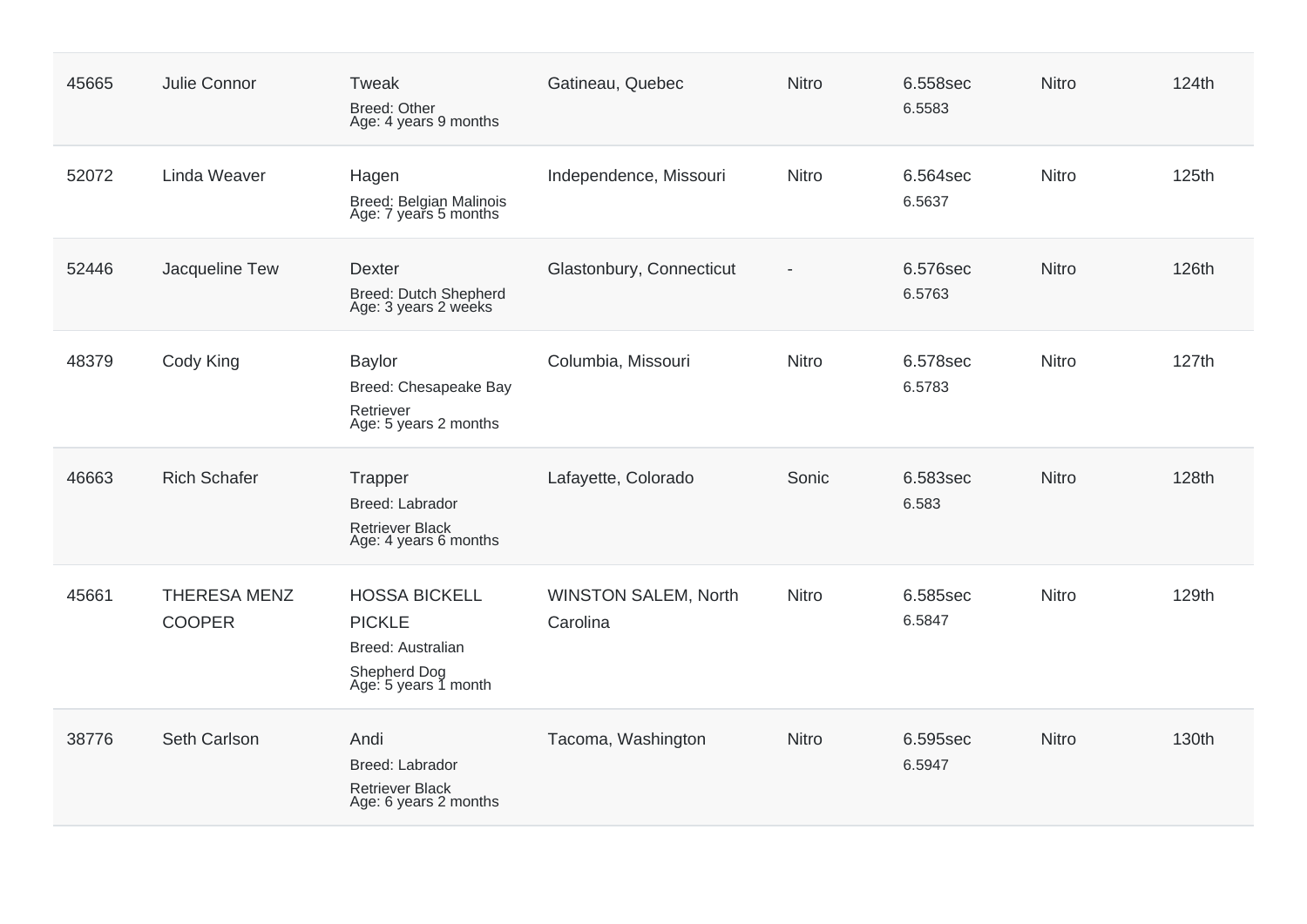| 42771 | Carrie Vosburg     | Dax<br>Breed: Belgian Malinois<br>Age: 5 years 6 months                          | Severn, Maryland                    | <b>Nitro</b> | 6.603sec<br>6.6033 | Nitro | 131 <sub>st</sub> |
|-------|--------------------|----------------------------------------------------------------------------------|-------------------------------------|--------------|--------------------|-------|-------------------|
| 31380 | Morgan Jarvis      | Image<br>Breed: Other<br>Age: 9 years 4 months                                   | Bowmanville, Ontario                | Nitro        | 6.606sec<br>6.6057 | Nitro | 132nd             |
| 52007 | Laura Slusher      | <b>Bug</b><br><b>Breed: Mixed</b><br>Age: 3 years 7 months                       | West Lafayette, Indiana             | <b>Nitro</b> | 6.624sec<br>6.6237 | Nitro | <b>133rd</b>      |
| 24315 | Sharon Lynch-Davis | Maise<br>Breed: Labrador<br><b>Retriever Yellow</b><br>Age: 10 years 7 months    | Washington,<br><b>Massachusetts</b> | <b>Nitro</b> | 6.626sec<br>6.6257 | Nitro | 134th             |
| 38679 | Cassie Hancock     | Caper<br>Breed: Belgian Malinois<br>Age: 8 years 3 weeks                         | Hillsborough, North<br>Carolina     | Nitro        | 6.629sec<br>6.6293 | Nitro | 135th             |
| 40172 | Michelle Kane      | Sasha<br>Breed: Labrador<br><b>Retriever Black</b><br>Age: 6 years 4 months      | Virginia Beach, Virginia            | Nitro        | 6.635sec<br>6.635  | Nitro | 136th             |
| 38026 | Jeremy Hanchar     | Kerplunk!<br>Breed: Labrador<br><b>Retriever Yellow</b><br>Age: 6 years 2 months | Island Lake, Illinois               | Nitro        | 6.638sec<br>6.638  | Nitro | 137th             |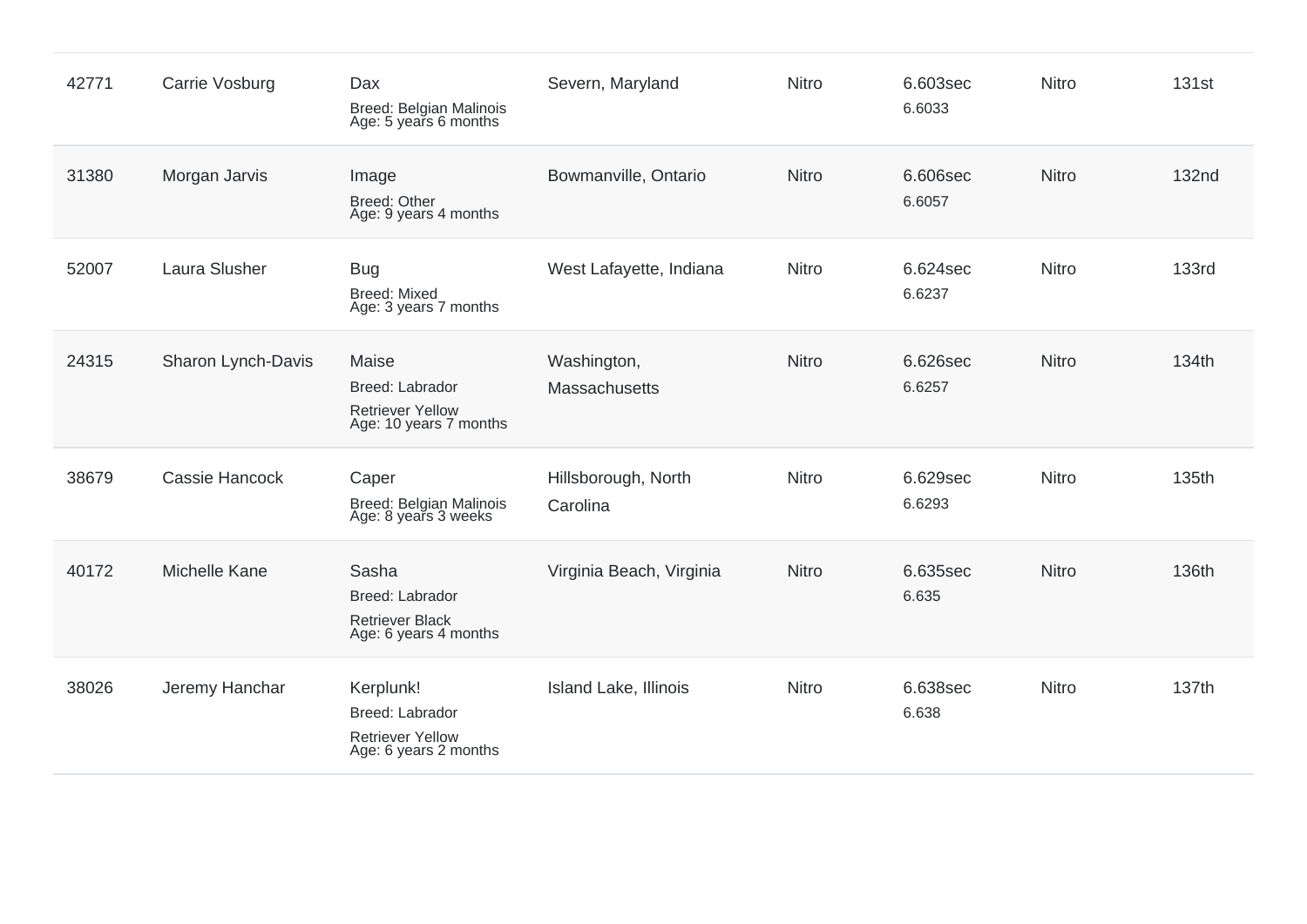| 45397 | <b>Mike Neely</b>     | Jet<br>Breed: Labrador<br><b>Retriever Yellow</b><br>Age: 4 years 9 months                | Lakeville, Minnesota       | <b>Nitro</b>             | 6.643sec<br>6.643  | <b>Nitro</b> | 138th             |
|-------|-----------------------|-------------------------------------------------------------------------------------------|----------------------------|--------------------------|--------------------|--------------|-------------------|
| 42952 | <b>Sherry Daniels</b> | Malcolm<br>Breed: Belgian Malinois<br>Age: 5 years 4 months                               | Colorado Springs, Colorado | Nitro                    | 6.644sec<br>6.644  | Nitro        | 139th             |
| 44983 | AnaEliza Martin       | Reagan<br>Breed: Labrador<br><b>Retriever Black</b><br>Age: 6 years 2 months              | MINNEAPOLIS, Minnesota     | $\overline{\phantom{a}}$ | 6.644sec<br>6.644  | <b>Nitro</b> | 140th             |
| 51452 | <b>Krista Cline</b>   | Myztri (mi-str-ee)<br>Breed: Labrador<br><b>Retriever Yellow</b><br>Age: 2 years 8 months | Bay City, Michigan         |                          | 6.655sec<br>6.6547 | Nitro        | 141 <sub>st</sub> |
| 27124 | Lindsay Boersma       | Stanley<br><b>Breed: Mixed</b><br>Age: 9 years 2 weeks                                    | Bloomington, Indiana       | Nitro                    | 6.678sec<br>6.6783 | Nitro        | 142nd             |
| 42868 | <b>Greg Willis</b>    | Rebel<br>Breed: Golden Retriever<br>Age: 5 years 1 day                                    | Littleton, Colorado        | <b>Nitro</b>             | 6.691sec<br>6.6913 | <b>Nitro</b> | <b>143rd</b>      |
| 27457 | Rebecca Kuether       | Jaeger<br><b>Breed: German</b><br><b>Wirehaired Pointer</b><br>Age: 9 years 3 weeks       | Neenah, Wisconsin          | Nitro                    | 6.701sec<br>6.701  | <b>Nitro</b> | 144th             |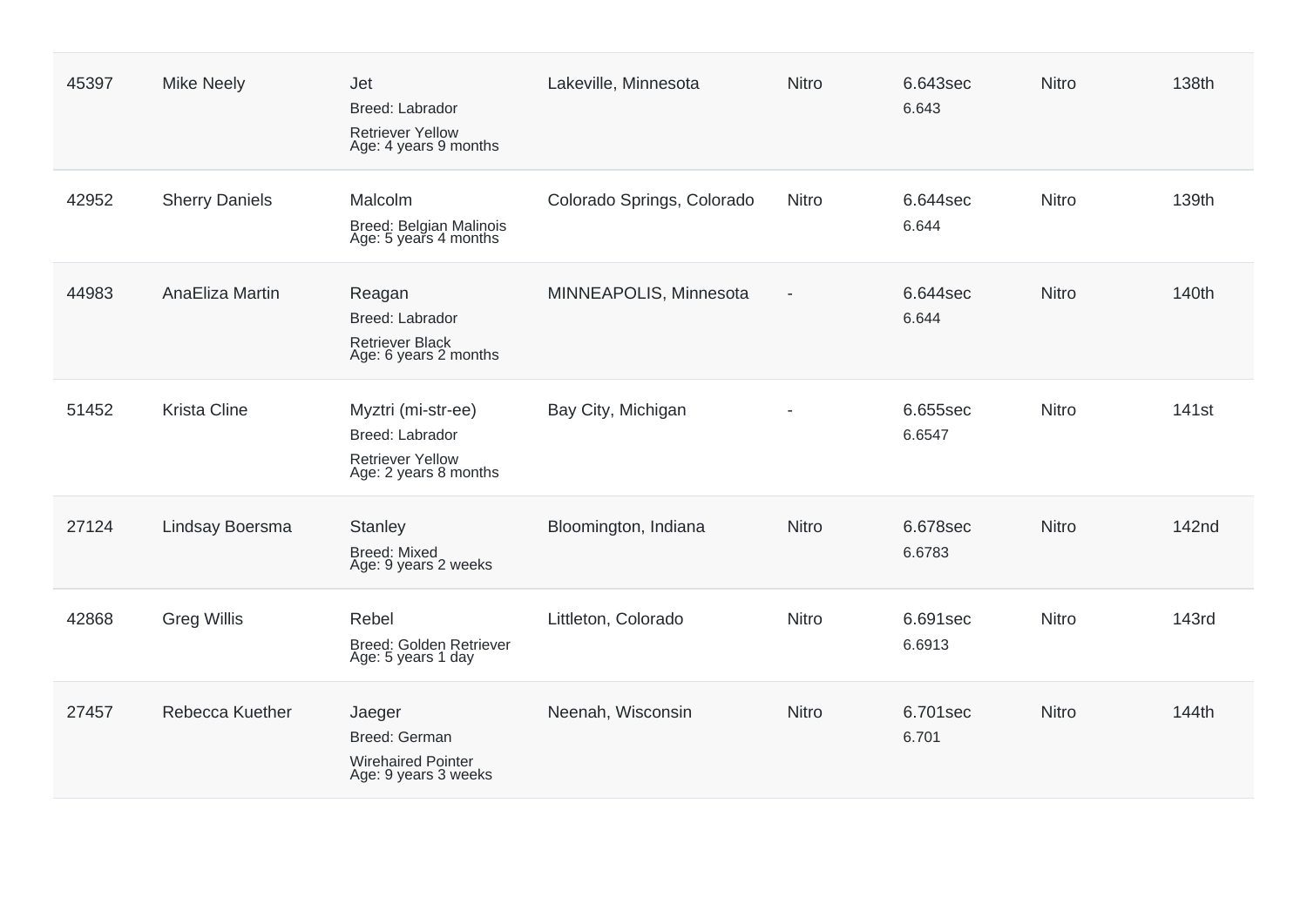| 48726 | <b>Katie Priebe</b>    | Kimber<br>Breed: Labrador<br><b>Retriever Black</b><br>Age: 3 years 8 months   | Oakdale, Minnesota              | Nitro          | 6.701sec<br>6.701  | Nitro        | 145th |
|-------|------------------------|--------------------------------------------------------------------------------|---------------------------------|----------------|--------------------|--------------|-------|
| 39567 | <b>Tiffany Ludwig</b>  | <b>Reilly</b><br>Breed: Golden Retriever<br>Age: 6 years 1 week                | Oshkosh, Wisconsin              | Nitro          | 6.708sec<br>6.708  | Nitro        | 146th |
| 32957 | Nicole Besterman       | Rogue<br><b>Breed: Border Collie</b><br>Age: 7 years 4 months                  | Verona, Pennsylvania            | Sonic          | 6.734sec<br>6.7343 | Nitro        | 147th |
| 35487 | <b>Cassie Hancock</b>  | Kander<br>Breed: Labrador<br><b>Retriever Black</b><br>Age: 6 years 5 months   | Hillsborough, North<br>Carolina | <b>Nitro</b>   | 6.744sec<br>6.7443 | Nitro        | 148th |
| 51535 | Carrie Vosburg         | Colt<br>Breed: Belgian Malinois<br>Age: 4 years 4 weeks                        | Severn, Maryland                |                | 6.771sec<br>6.7713 | Nitro        | 149th |
| 33041 | <b>Beth Nicholson</b>  | Instigator<br>Breed: Belgian Malinois<br>Age: 7 years 5 months                 | Phoenix, Arizona                | <b>Express</b> | 6.795sec<br>6.7947 | <b>Nitro</b> | 150th |
| 49034 | <b>Derek Gustafson</b> | Finnley<br>Breed: Labrador<br><b>Retriever Yellow</b><br>Age: 3 years 6 months | Grand Forks, North Dakota       | Nitro          | 6.796sec<br>6.7957 | Nitro        | 151st |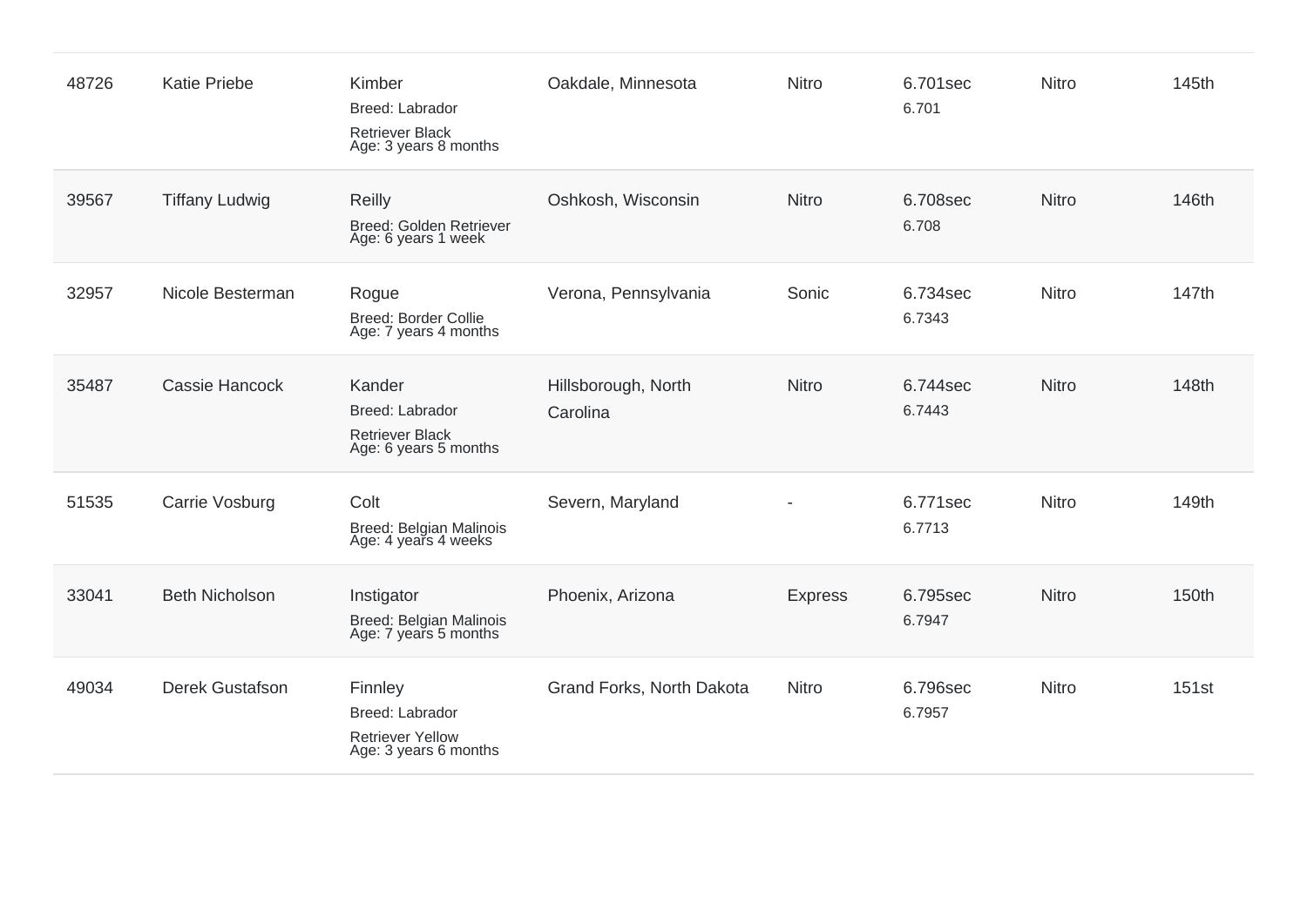| 36673 | Amanda Morrissey        | Annie<br>Breed: American Pit Bull<br>Terrier<br>Age: 7 years 2 months              | Kansas City, Missouri    | Turbo        | 6.814sec<br>6.8137 | <b>Nitro</b> | <b>152nd</b> |
|-------|-------------------------|------------------------------------------------------------------------------------|--------------------------|--------------|--------------------|--------------|--------------|
| 35806 | <b>Charlotte Blake</b>  | Pita<br>Breed: Belgian Malinois<br>Age: 6 years 7 months                           | Franklin, Tennessee      | <b>Nitro</b> | 6.856sec<br>6.8557 | <b>Nitro</b> | <b>153rd</b> |
| 37121 | Jacob Salisbury         | Red<br><b>Breed: Mixed</b><br>Age: 8 years 2 weeks                                 | Ashland, Kentucky        | Nitro        | 6.859sec<br>6.8587 | <b>Nitro</b> | 154th        |
| 51909 | <b>Madison Ziebarth</b> | <b>Diesel</b><br>Breed: Labrador<br><b>Retriever Black</b><br>Age: 3 years 3 weeks | Harrisburg, South Dakota |              | 6.883sec<br>6.8833 | <b>Nitro</b> | 155th        |
| 51646 | Mandy Lytle             | Ali-Gator<br>Breed: Belgian Malinois<br>Age: 2 years 5 months                      | Leamington, Ontario      |              | 6.905sec<br>6.905  | <b>Nitro</b> | 156th        |
| 50355 | Amber King              | Teddy<br>Breed: Labrador<br>Retriever Chocolate<br>Age: 4 years 3 months           | Fort Collins, Colorado   |              | 6.925sec<br>6.925  | <b>Nitro</b> | 157th        |
| 22799 | Linda Torson            | Ziva<br>Breed: Belgian Malinois<br>Age: 10 years 1 week                            | Doylestown, Ohio         | Nitro        | 6.938sec<br>6.9377 | <b>Nitro</b> | 158th        |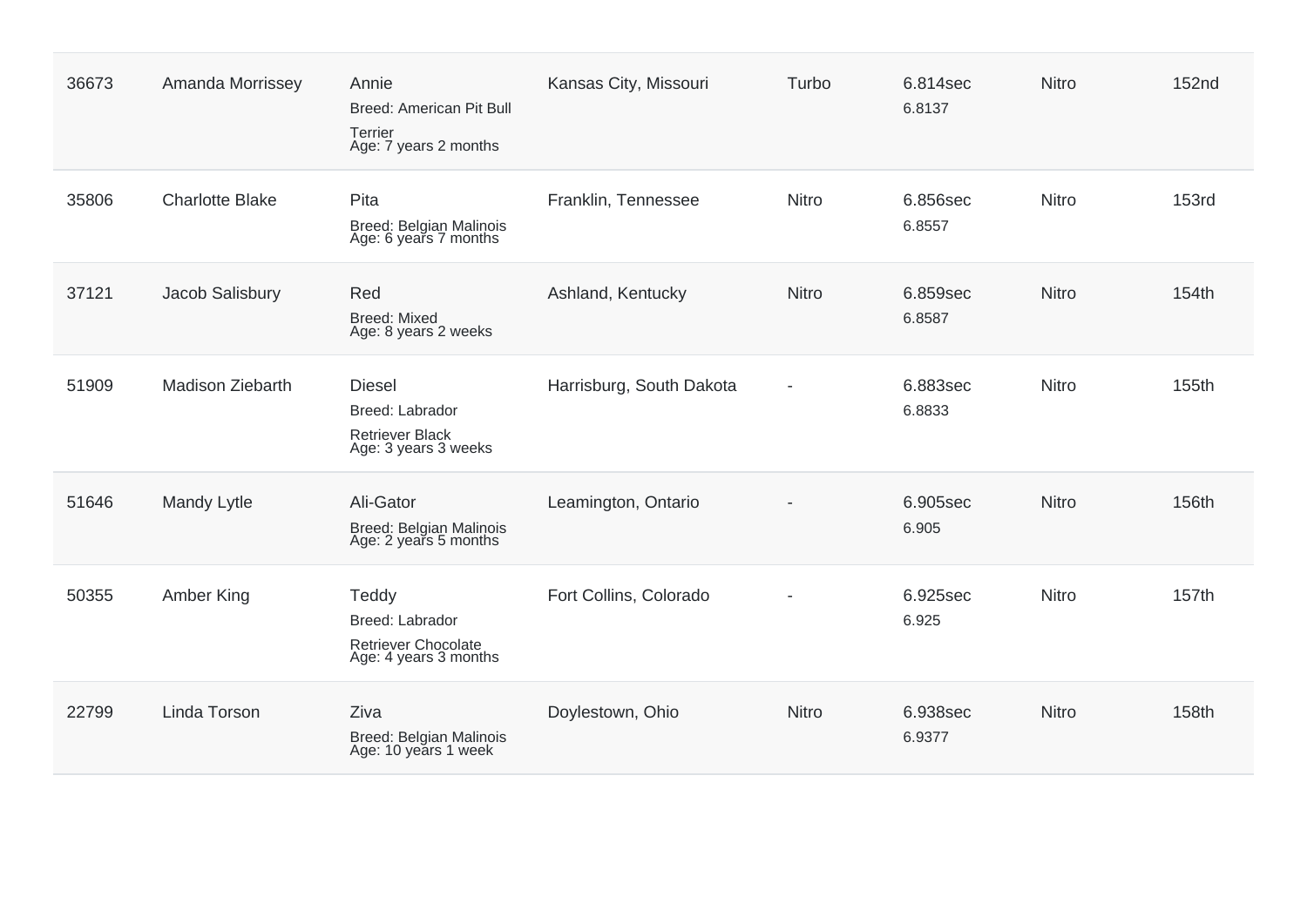| 52107 | <b>Bernadette</b><br>Balderston | Sir Finnley Finnegan<br>Breed: Labrador<br><b>Retriever Yellow</b><br>Age: 2 years 3 months | Boiling Springs Lake, North<br>Carolina | $\overline{\phantom{a}}$ | 6.943sec<br>6.9433 | Nitro        | 159th        |
|-------|---------------------------------|---------------------------------------------------------------------------------------------|-----------------------------------------|--------------------------|--------------------|--------------|--------------|
| 45624 | <b>Brittany Roberts</b>         | Zegen<br>Breed: Belgian Malinois<br>Age: 4 years 5 months                                   | Niota, Tennessee                        | <b>Nitro</b>             | 6.956sec<br>6.9557 | <b>Nitro</b> | 160th        |
| 31278 | Devan Kuether                   | Jaeger<br>Breed: German<br><b>Wirehaired Pointer</b><br>Age: 9 years 3 weeks                | Neenah, Wisconsin                       | Nitro                    | 6.957sec<br>6.957  | Nitro        | 161st        |
| 51552 | Lee Hall                        | Bourbon<br>Breed: Labrador<br><b>Retriever Yellow</b><br>Age: 5 years 1 month               | Bardstown, Kentucky                     | Turbo                    | 6.969sec<br>6.9687 | <b>Nitro</b> | 162nd        |
| 38071 | Martha Payne                    | Jillaroo<br><b>Breed: Australian Cattle</b><br>Dog<br>Age: 7 years 3 months                 | Durham, North Carolina                  | Turbo                    | 6.973sec<br>6.9727 | Nitro        | <b>163rd</b> |
| 25594 | Vicki Tighe                     | Reason<br>Breed: Labrador<br><b>Retriever Yellow</b><br>Age: 9 years 1 month                | North Fort Myers, Florida               | <b>Nitro</b>             | 6.980sec<br>6.9797 | <b>Nitro</b> | 164th        |
| 43386 | Jewel Schroetter                | Zorra Rojo<br>Breed: Labrador<br><b>Retriever Yellow</b><br>Age: 4 years 11 months          | Wild Rose, Wisconsin                    | Turbo                    | 6.980sec<br>6.98   | Nitro        | 165th        |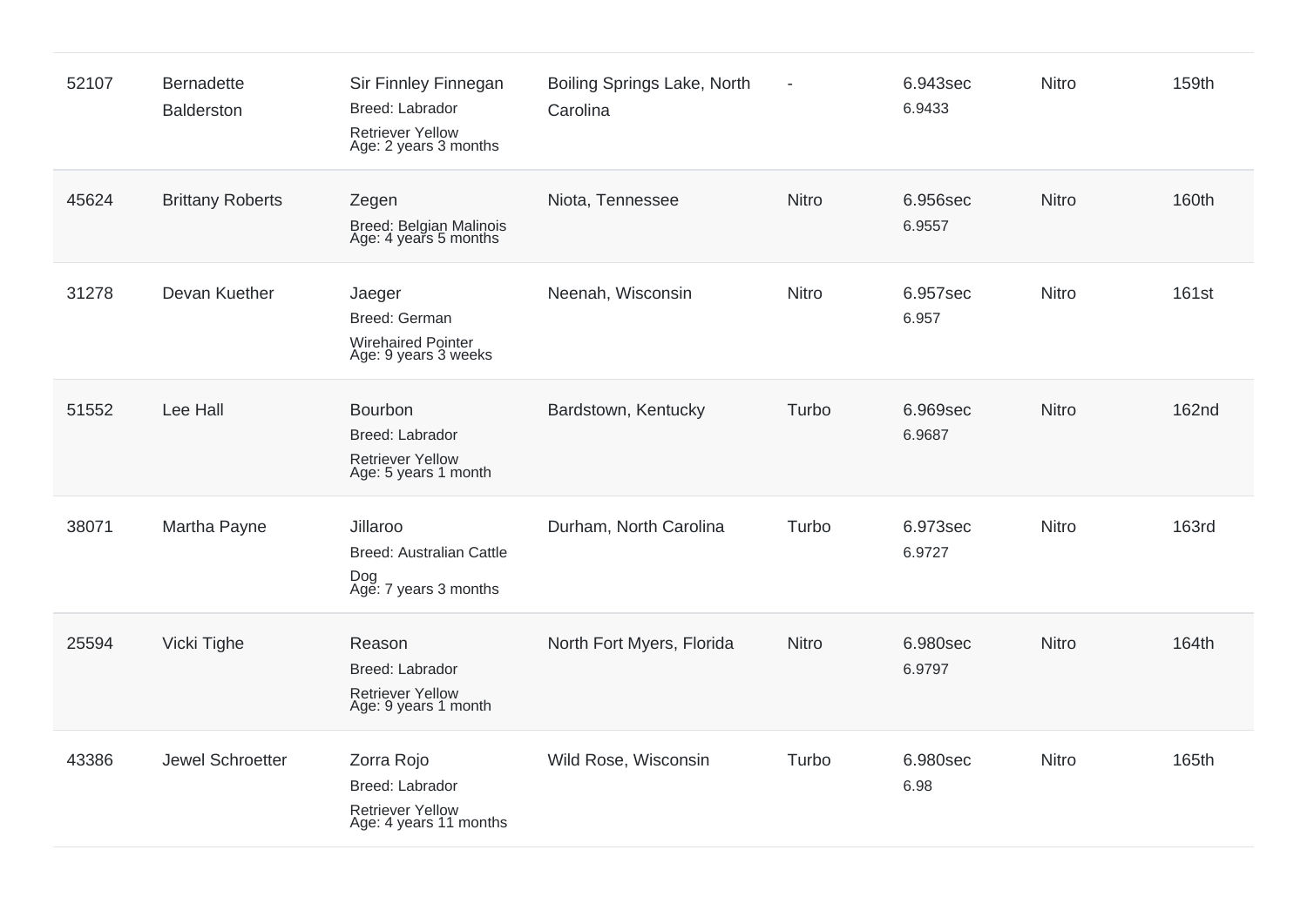| 51677 | <b>Mariah Andersen</b> | Grizzly<br>Breed: Labrador<br>Retriever Chocolate<br>Age: 2 years 11 months  | Wisner, Nebraska       | Turbo | 6.989sec<br>6.9887         | <b>Nitro</b> | 166th        |
|-------|------------------------|------------------------------------------------------------------------------|------------------------|-------|----------------------------|--------------|--------------|
| 49819 | <b>Terry Haugen</b>    | Gus<br>Breed: Labrador<br>Retriever Black<br>Age: 4 years 7 months           | Bellevue, Nebraska     | Turbo | 6.994sec<br>6.9937         | <b>Nitro</b> | 167th        |
| 47823 | Jasmine King           | Loki<br>Breed: Labrador<br>Retriever Chocolate<br>Age: 4 years 5 months      | Fort Collins, Colorado | Turbo | 6.995sec<br>6.9947         | <b>Nitro</b> | 168th        |
| 43688 | <b>Kelly Dailey</b>    | Shannon<br><b>Breed: Mixed</b><br>Age: 6 years 6 months                      | Eliot, Maine           | Turbo | 7.000sec<br>$\overline{7}$ | Turbo        | 169th        |
| 46671 | Lynn Taylor            | Edge<br>Breed: Labrador<br>Retriever Black<br>Age: 4 years 4 months          | Milford, Michigan      | Turbo | 7.017sec<br>7.0173         | Turbo        | 170th        |
| 44668 | Jennifer Belle         | Urban<br>Breed: Labrador<br><b>Retriever Yellow</b><br>Age: 4 years 5 months | Knoxville, Tennessee   | Turbo | 7.042sec<br>7.042          | Turbo        | 171st        |
| 45642 | Cassandra Levy         | Delilah<br>Breed: German<br>Shepherd Dog<br>Age: 6 years 5 months            | Mono, Ontario          | Turbo | 7.050sec<br>7.05           | Turbo        | <b>172nd</b> |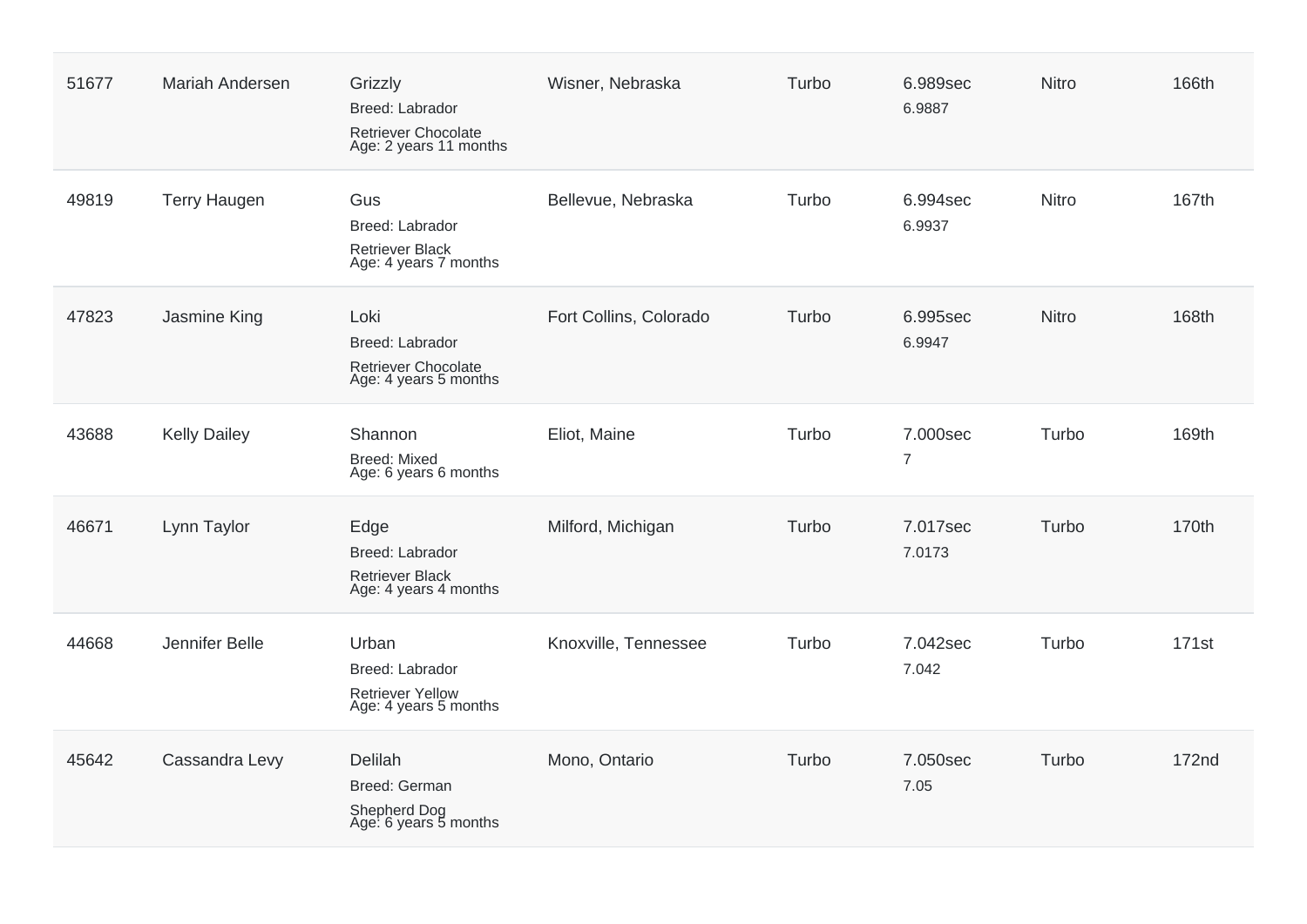| 42977 | Maggie Bogdanski         | Leo<br>Breed: Australian<br>Shepherd Dog<br>Age: 4 years 11 months                | Mebane, North Carolina    | Turbo | 7.053sec<br>7.0527 | Turbo | <b>173rd</b> |
|-------|--------------------------|-----------------------------------------------------------------------------------|---------------------------|-------|--------------------|-------|--------------|
| 27994 | <b>Timothy Lake</b>      | <b>Nala</b><br><b>Breed: Mixed</b><br>Age: 9 years 2 months                       | Graham, North Carolina    | Turbo | 7.069sec<br>7.0693 | Turbo | 174th        |
| 42656 | Nancy Akin               | Huckleberry<br>Breed: Labrador<br><b>Retriever Yellow</b><br>Age: 5 years 1 month | Lakeland, Florida         | Nitro | 7.075sec<br>7.0753 | Turbo | 175th        |
| 52249 | Ashlyn Lemley            | Mira<br>Breed: Labrador<br><b>Retriever Chocolate</b><br>Age: 1 year 10 months    | Southaven, Mississippi    |       | 7.080sec<br>7.08   | Turbo | 176th        |
| 45297 | Jakob Chapman            | Callie<br>Breed: Labrador<br><b>Retriever Chocolate</b><br>Age: 4 years 8 months  | Honey Brook, Pennsylvania | Turbo | 7.092sec<br>7.092  | Turbo | 177th        |
| 48427 | <b>Andriel King</b>      | <b>Baylor</b><br>Breed: Chesapeake Bay<br>Retriever<br>Age: 5 years 2 months      | Columbia, Missouri        | Turbo | 7.109sec<br>7.1087 | Turbo | 178th        |
| 36939 | <b>Christine Forbush</b> | <b>Molly</b><br><b>Breed: Mixed</b><br>Age: 6 years 6 months                      | Elyria, Ohio              | Turbo | 7.118sec<br>7.1183 | Turbo | 179th        |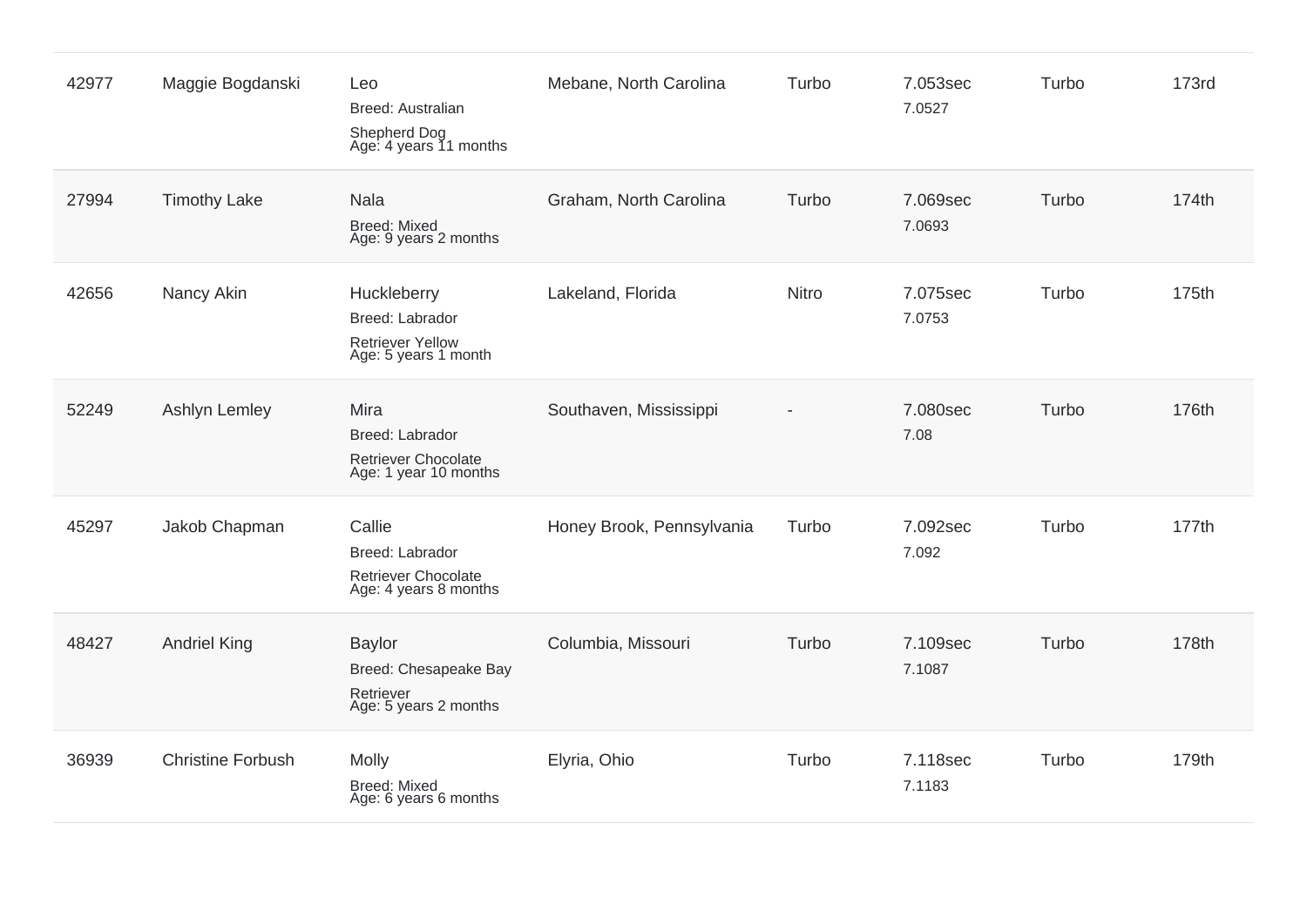| 39885 | <b>Taylor Bottom</b>   | Grayson<br>Breed: Weimaraner<br>Age: 6 years 5 months                        | Perryville, Kentucky     | Turbo | 7.120sec<br>7.1197 | Turbo | 180th        |
|-------|------------------------|------------------------------------------------------------------------------|--------------------------|-------|--------------------|-------|--------------|
| 43362 | Kayla Wolff            | <b>Bentley</b><br>Breed: Golden Retriever<br>Age: 6 years 10 months          | Burlington, North Dakota | Turbo | 7.133sec<br>7.133  | Turbo | <b>181st</b> |
| 47696 | Ron Lauscher           | Jaeger the Bomb<br>Breed: Golden Retriever<br>Age: 5 years 8 months          | Cheyenne, Wyoming        | Turbo | 7.156sec<br>7.156  | Turbo | <b>182nd</b> |
| 40007 | cheryl hart            | Pivot<br><b>Breed: Mixed</b><br>Age: 6 years 1 month                         | newcastle, Ontario       | Turbo | 7.157sec<br>7.157  | Turbo | <b>183rd</b> |
| 52038 | <b>Trent Steele</b>    | Camille<br>Breed: Belgian Malinois<br>Age: 2 years 3 months                  | Powell, Tennessee        | Turbo | 7.179sec<br>7.1787 | Turbo | 184th        |
| 52389 | Maggie Bogdanski       | Riot<br><b>Breed: Border Collie</b><br>Age: 1 year 9 months                  | Mebane, North Carolina   | Turbo | 7.184sec<br>7.184  | Turbo | 185th        |
| 47202 | <b>Lillian Hollars</b> | Colt<br>Breed: Labrador<br><b>Retriever Yellow</b><br>Age: 3 years 10 months | Mebane, North Carolina   | Turbo | 7.185sec<br>7.1853 | Turbo | 186th        |
| 46512 | <b>Cindy Sheils</b>    | Mojo<br>Breed: Labrador<br>Retriever Chocolate<br>Age: 4 years 3 months      | Poughquag, New York      | Turbo | 7.199sec<br>7.1993 | Turbo | 187th        |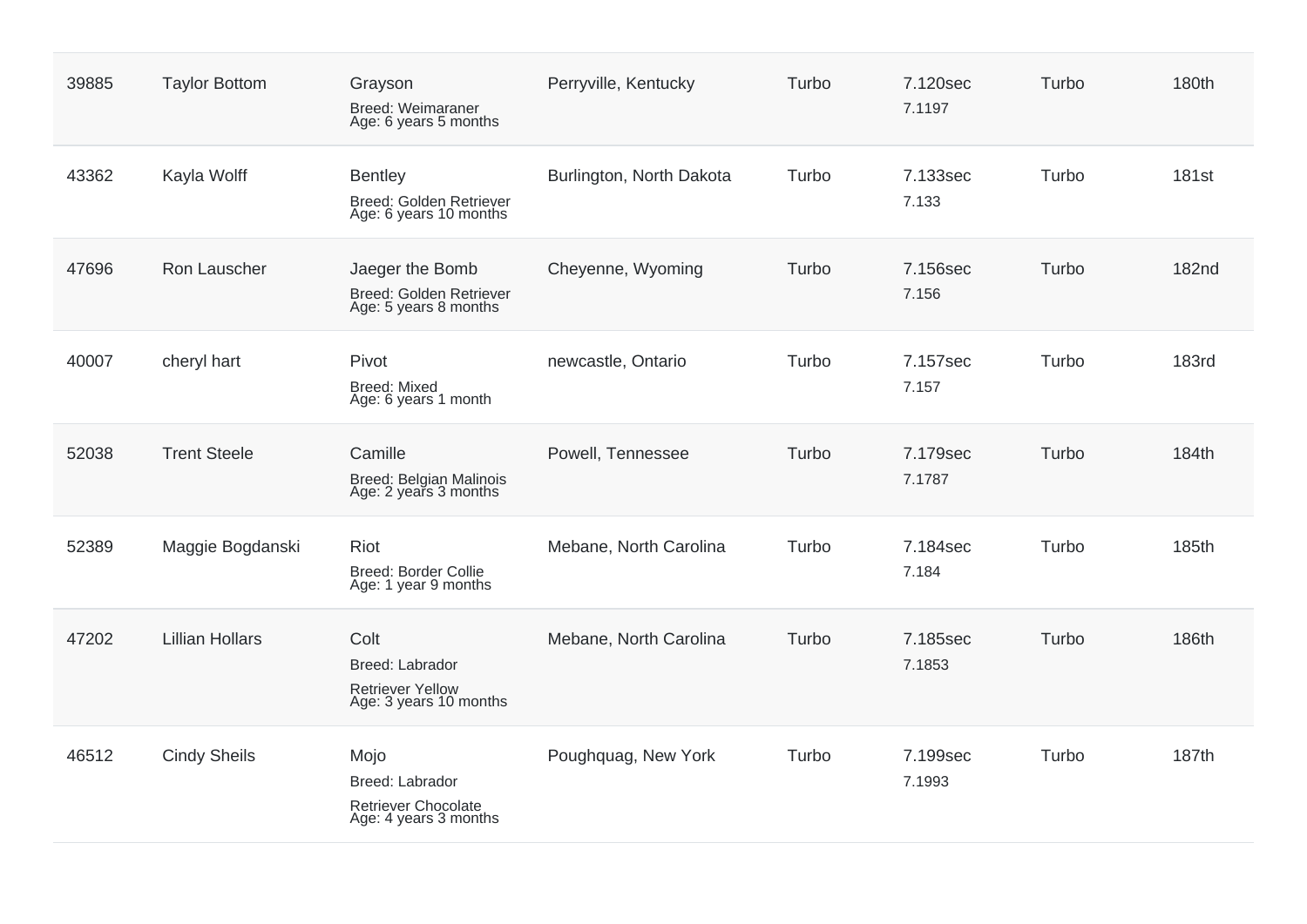| 37228 | Jeff Lundeby        | Jet<br>Breed: Labrador<br><b>Retriever Black</b><br>Age: 9 years 5 months       | Grand Forks, North Dakota          | Turbo        | 7.201sec<br>7.2007 | Turbo | 188th             |
|-------|---------------------|---------------------------------------------------------------------------------|------------------------------------|--------------|--------------------|-------|-------------------|
| 31250 | Shannon Murphy      | Luna<br>Breed: Labrador<br><b>Retriever Black</b><br>Age: 8 years 10 months     | Oshawa, Ontario                    | Turbo        | 7.203sec<br>7.203  | Turbo | 189th             |
| 39809 | Rebecca Smith       | Pierce<br><b>Breed: Rat Terrier</b><br>Age: 5 years 6 months                    | Friendsville, Tennessee            | Turbo        | 7.205sec<br>7.2053 | Turbo | 190th             |
| 50965 | Hannah Wolf         | Moose<br>Breed: Labrador<br>Retriever Chocolate<br>Age: 2 years 11 months       | Knoxville, Tennessee               | Turbo        | 7.223sec<br>7.223  | Turbo | 191st             |
| 42183 | <b>Corey Schill</b> | <b>Riot</b><br>Breed: Dutch Shepherd<br>Age: 6 years 11 months                  | Oshawa, Ontario                    | <b>Nitro</b> | 7.230sec<br>7.2303 | Turbo | 192 <sub>nd</sub> |
| 50292 | <b>Susan Miller</b> | Ruger<br>Breed: Labrador<br><b>Retriever Chocolate</b><br>Age: 4 years 2 months | Jackson Springs, North<br>Carolina | Turbo        | 7.234sec<br>7.2343 | Turbo | <b>193rd</b>      |
| 32869 | Laura Arteaga       | Austin<br>Breed: Border Collie<br>Age: 9 years 1 month                          | Millville, New Jersey              | Nitro        | 7.238sec<br>7.2383 | Turbo | 194th             |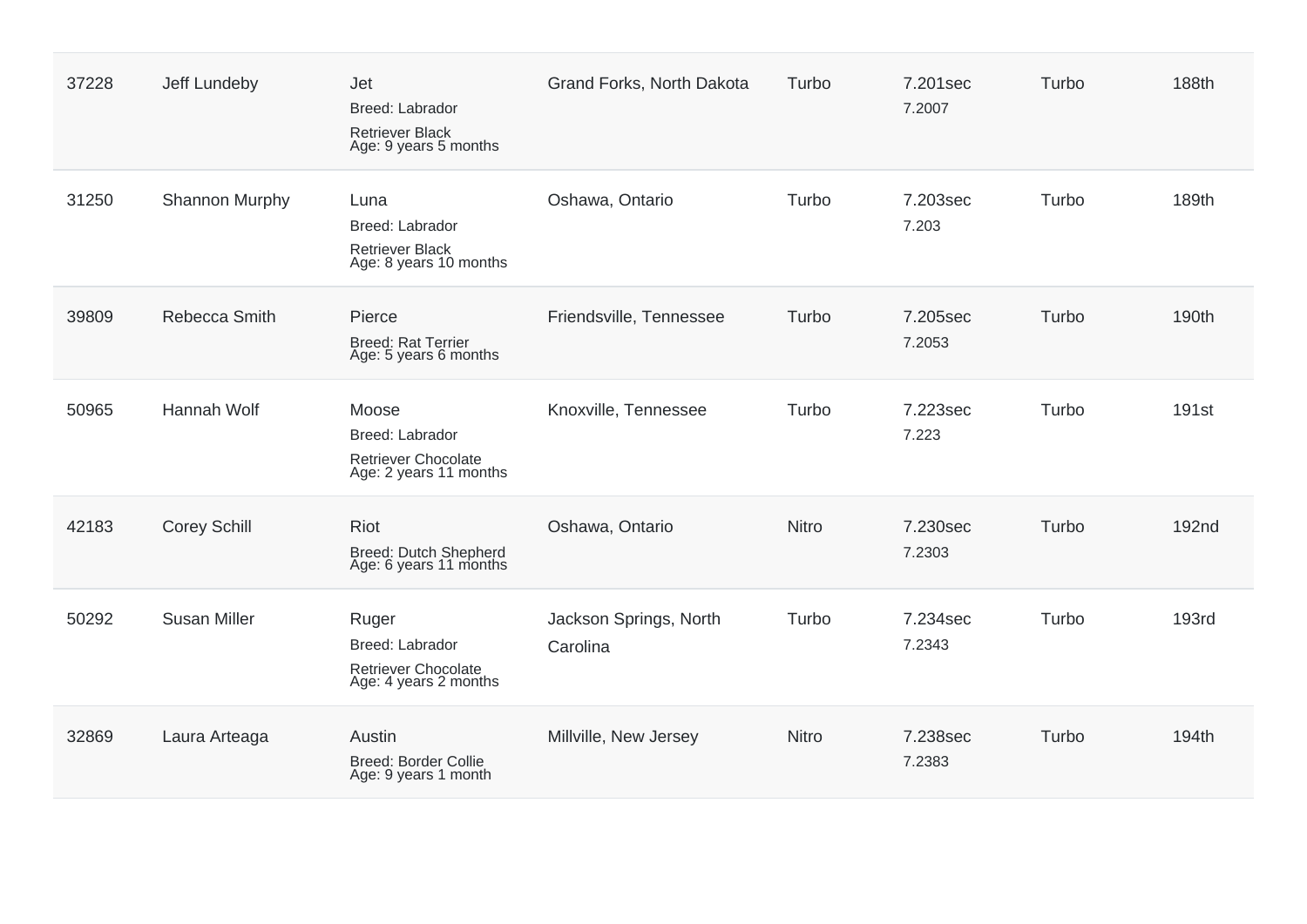| 47838 | Kathy Phelan           | Kiara<br>Breed: Labrador<br><b>Retriever Black</b><br>Age: 5 years 7 months   | Oak Island, North Carolina   | Turbo        | 7.266sec<br>7.2663 | Turbo | 195th |
|-------|------------------------|-------------------------------------------------------------------------------|------------------------------|--------------|--------------------|-------|-------|
| 51639 | <b>Becky Evans</b>     | Solo<br>Breed: Border Collie<br>Age: 3 years 11 months                        | Whitby, Ontario              |              | 7.272sec<br>7.2723 | Turbo | 196th |
| 46836 | <b>Debbie Hedrick</b>  | Score<br><b>Breed: Mixed</b><br>Age: 10 years 5 months                        | Tampa, Florida               | Turbo        | 7.278sec<br>7.2783 | Turbo | 197th |
| 28512 | Jenny Beadling         | Hooch<br>Breed: German<br><b>Shrthaired Pointer</b><br>Age: 8 years 4 weeks   | Medford Lakes, New<br>Jersey | <b>Nitro</b> | 7.283sec<br>7.283  | Turbo | 198th |
| 36300 | Debra Mittelsteadt     | Charm<br>Breed: Chesapeake Bay<br>Retriever<br>Age: 7 years 2 weeks           | Monroe, North Carolina       | <b>Nitro</b> | 7.301sec<br>7.3007 | Turbo | 199th |
| 26845 | <b>Karman Williams</b> | Hinkle<br>Breed: Labrador<br><b>Retriever Yellow</b><br>Age: 8 years 6 months | Indianapolis, Indiana        | Turbo        | 7.308sec<br>7.3077 | Turbo | 200th |
| 36758 | Kristin Landau         | Philomena<br>Breed: Chesapeake Bay<br>Retriever<br>Age: 7 years 11 months     | Driggs, Idaho                | Turbo        | 7.315sec<br>7.3153 | Turbo | 201st |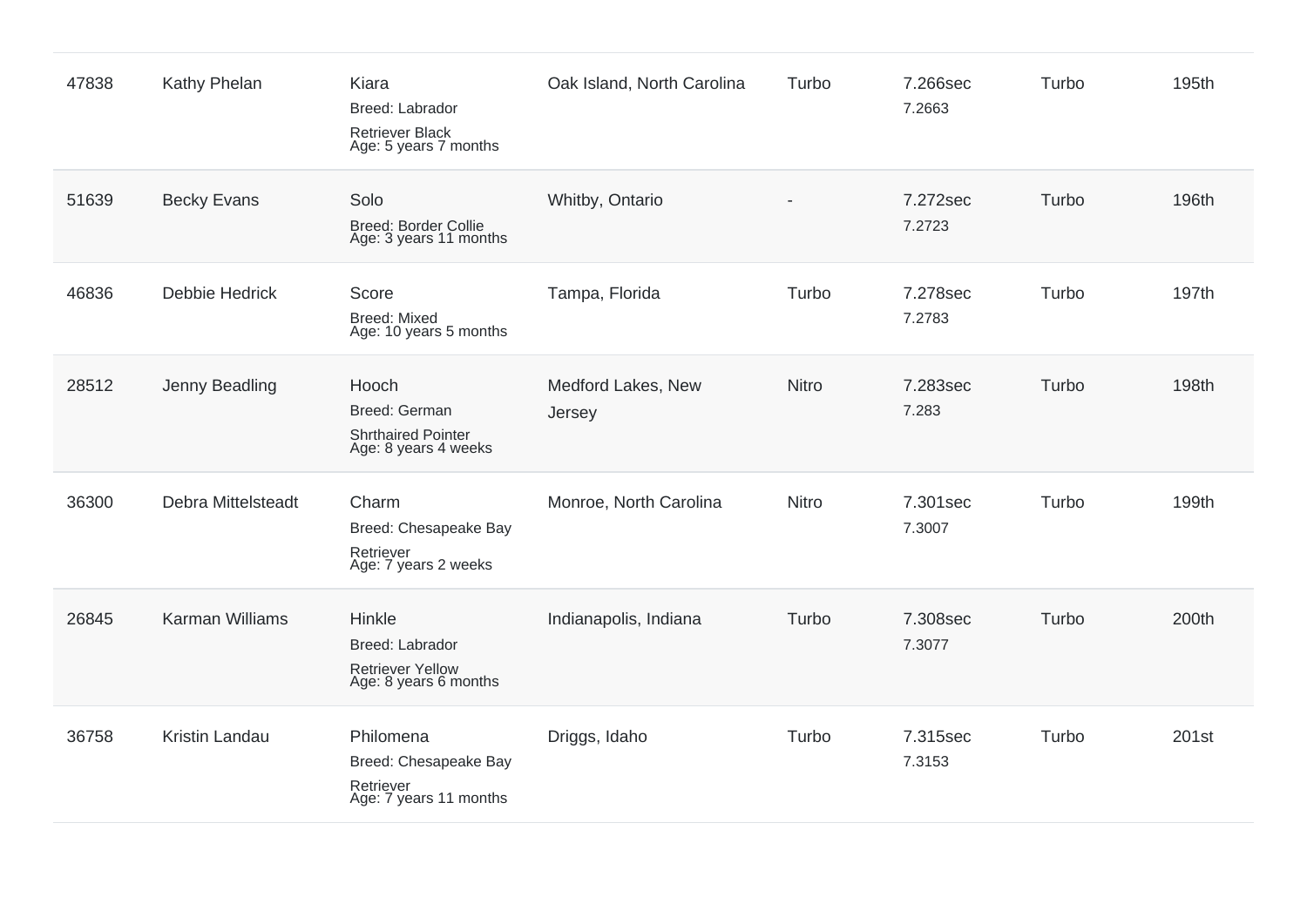| 36751 | Mackenzie Deprey | Maci May<br>Breed: Labrador<br>Retriever Chocolate<br>Age: 7 years 4 months   | Luxemburg, Wisconsin      | Turbo | 7.338sec<br>7.3383 | Turbo | 202 <sub>nd</sub> |
|-------|------------------|-------------------------------------------------------------------------------|---------------------------|-------|--------------------|-------|-------------------|
| 25809 | Jamie Naetzker   | Rylee<br>Breed: Labrador<br>Retriever Chocolate<br>Age: 10 years 2 months     | Des Moines, Iowa          | Turbo | 7.348sec<br>7.348  | Turbo | <b>203rd</b>      |
| 25707 | Debra Feller     | Doni<br>Breed: Labrador<br><b>Retriever Yellow</b><br>Age: 10 years 5 months  | ridgeland, South Carolina | Nitro | 7.357sec<br>7.3567 | Turbo | 204th             |
| 39840 | Samantha Turner  | Quinn<br>Breed: Golden Retriever<br>Age: 6 years 3 weeks                      | Courtice, Ontario         | Turbo | 7.369sec<br>7.3687 | Turbo | 205th             |
| 45089 | Alisha Voje      | Ava<br>Breed: Labrador<br><b>Retriever Black</b><br>Age: 4 years 9 months     | Osnabrock, North Dakota   | Turbo | 7.374sec<br>7.3743 | Turbo | 206th             |
| 43629 | Sara Bailey      | Russell<br>Breed: Labrador<br><b>Retriever Black</b><br>Age: 5 years 9 months | Middletown, Delaware      | Turbo | 7.384sec<br>7.3843 | Turbo | 207th             |
| 30905 | Dawn Roberts     | Carbon<br>Breed: Labrador<br>Retriever Black<br>Age: 8 years 10 months        | Stevens Point, Wisconsin  | Turbo | 7.415sec<br>7.415  | Turbo | 208th             |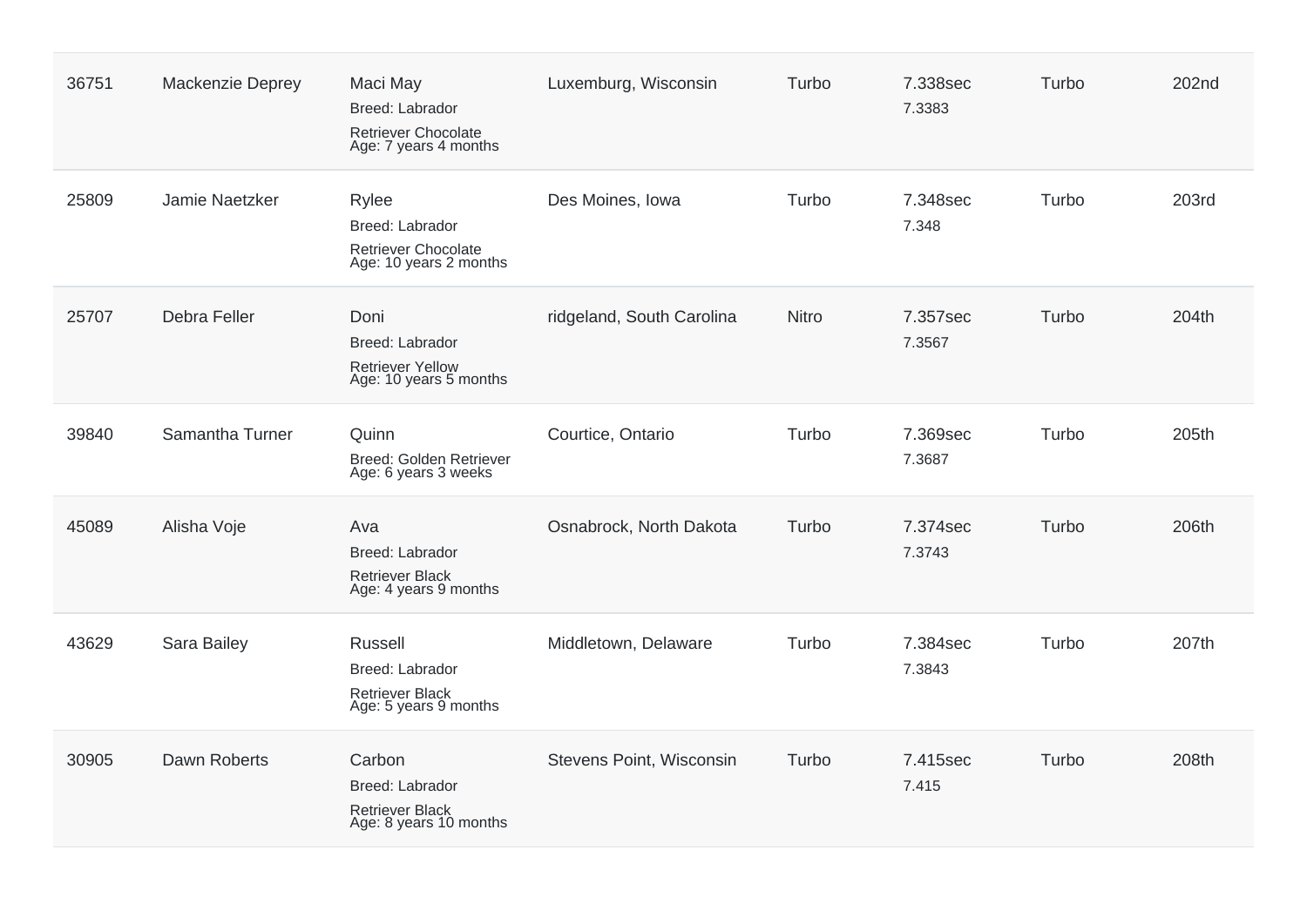| 49872 | Yvonne Kempenich                     | <b>Brie</b><br>Breed: German<br><b>Shrthaired Pointer</b><br>Age: 3 years 9 months | Randall, Minnesota                      | Turbo | 7.426sec<br>7.4257 | Turbo | 209th |
|-------|--------------------------------------|------------------------------------------------------------------------------------|-----------------------------------------|-------|--------------------|-------|-------|
| 52448 | Kimberly Melton Hall                 | Sheriff<br>Breed: Labrador<br>Retriever Black<br>Age: 2 years 2 weeks              | Bardstown, Kentucky                     | Turbo | 7.433sec<br>7.4327 | Turbo | 210th |
| 51553 | <b>Bryan Landers</b>                 | <b>Berk</b><br>Breed: Labrador<br><b>Retriever Yellow</b><br>Age: 3 years 5 months | Washington, Oklahoma                    |       | 7.439sec<br>7.4387 | Turbo | 211th |
| 51996 | <b>Brian Beadling</b>                | Jager<br>Breed: German<br><b>Shrthaired Pointer</b><br>Age: 3 years 10 months      | Medford Lakes, New<br>Jersey            | Turbo | 7.446sec<br>7.4463 | Turbo | 212th |
| 40080 | <b>MELANIE SMITH</b>                 | Price<br>Breed: Golden Retriever<br>Age: 6 years 5 months                          | COON RAPIDS, Minnesota                  | Turbo | 7.448sec<br>7.4477 | Turbo | 213th |
| 30534 | <b>Melanie Lake</b>                  | <b>Nala</b><br><b>Breed: Mixed</b><br>Age: 9 years 2 months                        | Graham, North Carolina                  | Turbo | 7.470sec<br>7.4697 | Turbo | 214th |
| 49551 | <b>THERESA MENZ</b><br><b>COOPER</b> | <b>JYN ERSO</b><br>Breed: Border Collie<br>Age: 5 years 2 months                   | <b>WINSTON SALEM, North</b><br>Carolina | Turbo | 7.475sec<br>7.475  | Turbo | 215th |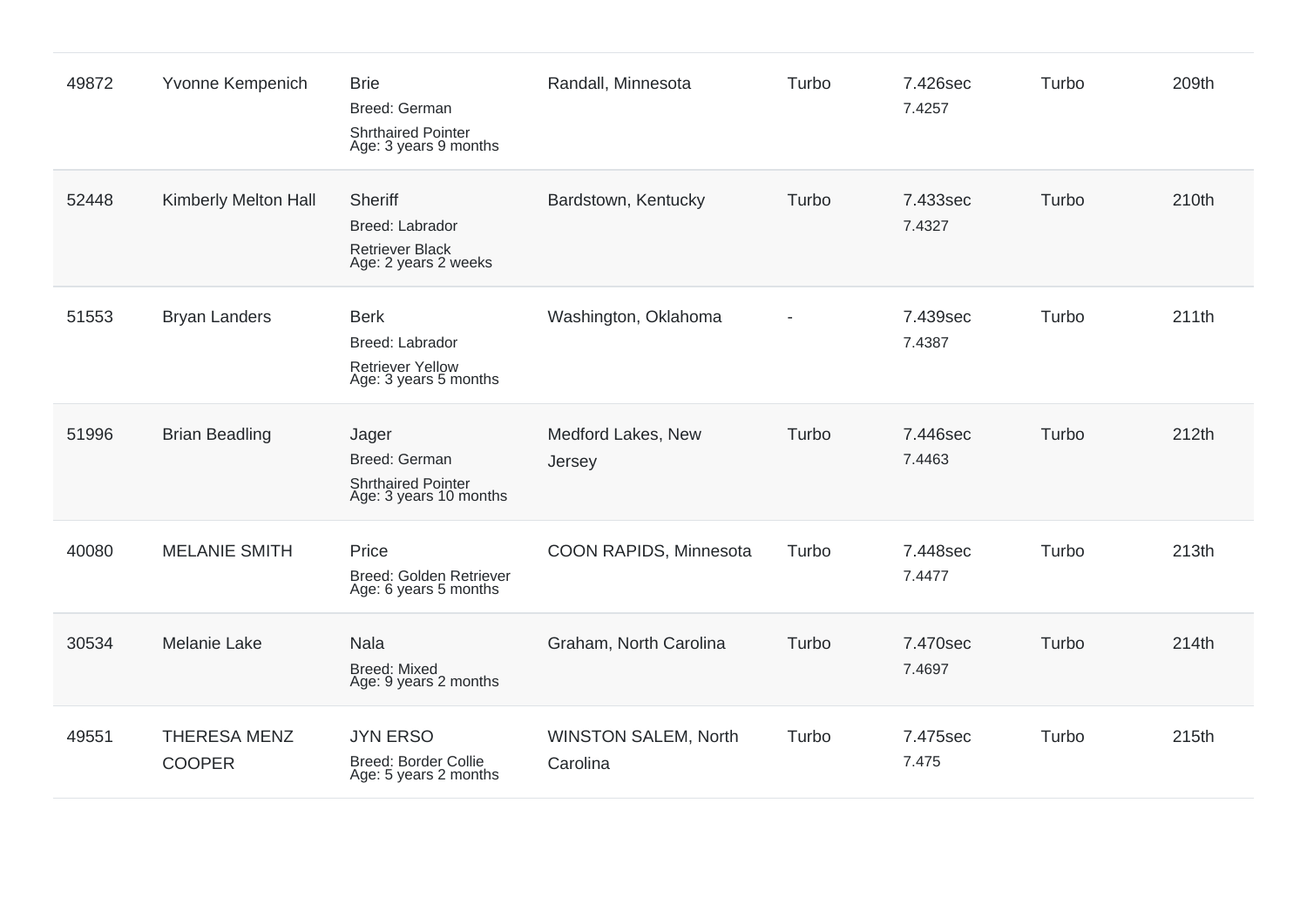| 52994 | <b>Taylor Parker</b>   | Keeta<br>Breed: Belgian Malinois<br>Age: 1 year 6 months                   | Farmington, Minnesota           | Turbo          | 7.479sec<br>7.479  | Turbo | 216th        |
|-------|------------------------|----------------------------------------------------------------------------|---------------------------------|----------------|--------------------|-------|--------------|
| 46879 | Mona Kurth             | Tyson<br>Breed: American<br>Staffordshire Terrier<br>Age: 7 years 7 months | Lehigh Acres, Florida           | <b>Express</b> | 7.501sec<br>7.501  | Turbo | 217th        |
| 46840 | Janet Whipker          | Jazzy<br><b>Breed: Mixed</b><br>Age: 4 years 9 months                      | Penrose, Colorado               | Turbo          | 7.507sec<br>7.507  | Turbo | 218th        |
| 52378 | Jackie Jutte           | <b>Stryker</b><br>Breed: Border Collie<br>Age: 1 year 9 months             | Celina, Ohio                    | Turbo          | 7.510sec<br>7.5097 | Turbo | 219th        |
| 27374 | Jen Esplen             | Cooper<br><b>Breed: Mixed</b><br>Age: 10 years 1 week                      | Oshawa, Ontario                 | <b>Nitro</b>   | 7.511sec<br>7.5113 | Turbo | 220th        |
| 46318 | <b>Alison Mitchell</b> | Apache<br><b>Breed: Border Collie</b><br>Age: 6 years 5 months             | Hillsborough, North<br>Carolina | Turbo          | 7.512sec<br>7.5123 | Turbo | 221st        |
| 47597 | <b>Teresa Hastings</b> | Halo<br>Breed: German<br>Shepherd Dog<br>Age: 3 years 9 months             | Bishopville, Maryland           |                | 7.518sec<br>7.5177 | Turbo | <b>222nd</b> |
| 51965 | <b>Ellie Cole</b>      | Indy<br>Breed: Golden Retriever<br>Age: 3 years 6 months                   | Overland Park, Kansas           |                | 7.552sec<br>7.5517 | Turbo | <b>223rd</b> |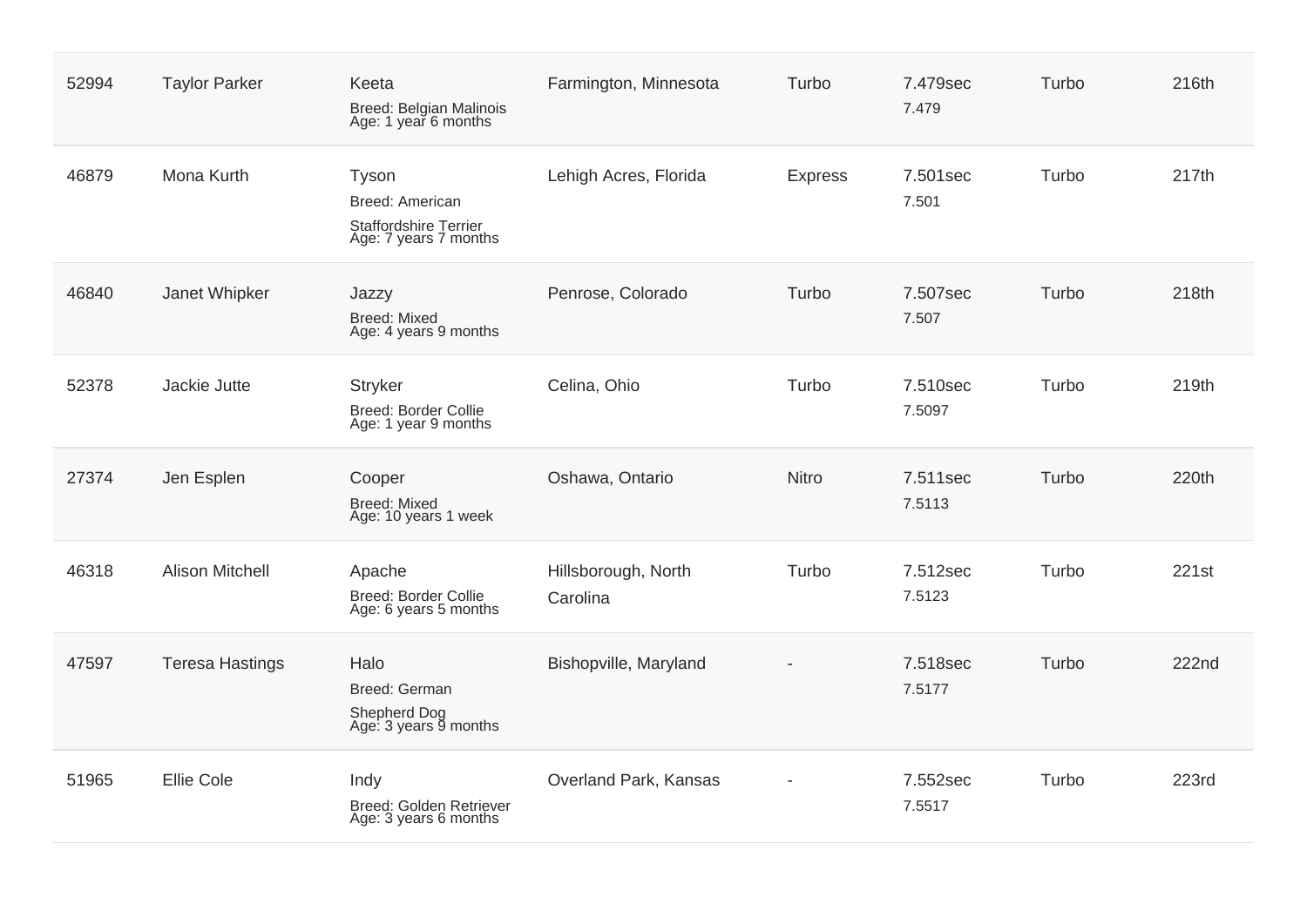| 27423 | <b>Lisa Harwell</b>        | <b>Riley</b><br>Breed: Labrador<br><b>Retriever Chocolate</b><br>Age: 9 years 11 months                | Hastings, Minnesota               | Turbo | 7.566sec<br>7.5663 | Turbo | 224th |
|-------|----------------------------|--------------------------------------------------------------------------------------------------------|-----------------------------------|-------|--------------------|-------|-------|
| 53193 | <b>Tracie-Marie Landry</b> | <b>Sir Remington Silver</b><br>Breed: Labrador<br><b>Retriever Chocolate</b><br>Age: 2 years 11 months | Bowmanville, Ontario              | Turbo | 7.579sec<br>7.5793 | Turbo | 225th |
| 37504 | <b>Bridget Ward</b>        | Sadie Ward<br>Breed: Labrador<br><b>Retriever Black</b><br>Age: 9 years 1 month                        | Schuylkill haven,<br>Pennsylvania | Turbo | 7.599sec<br>7.599  | Turbo | 226th |
| 42443 | Peter Hanmore              | Murphy<br>Breed: Labrador<br>Retriever Yellow<br>Age: 6 years 2 months                                 | Peterborough, Ontario             | Turbo | 7.601sec<br>7.6013 | Turbo | 227th |
| 41361 | <b>Carol Douglas</b>       | <b>YOLO</b><br>Breed: Whippet<br>Age: 7 years 4 months                                                 | Burlington, Ontario               | Turbo | 7.612sec<br>7.6117 | Turbo | 228th |
| 52355 | <b>Tracy Burlingame</b>    | <b>DRIFT</b><br>Breed: Labrador<br>Retriever Yellow<br>Age: 1 year 11 months                           | Parker, Colorado                  |       | 7.616sec<br>7.6163 | Turbo | 229th |
| 29056 | Sam Jones                  | Jackal<br>Breed: Belgian Malinois<br>Age: 7 years 11 months                                            | Columbia, Missouri                | Turbo | 7.625sec<br>7.6253 | Turbo | 230th |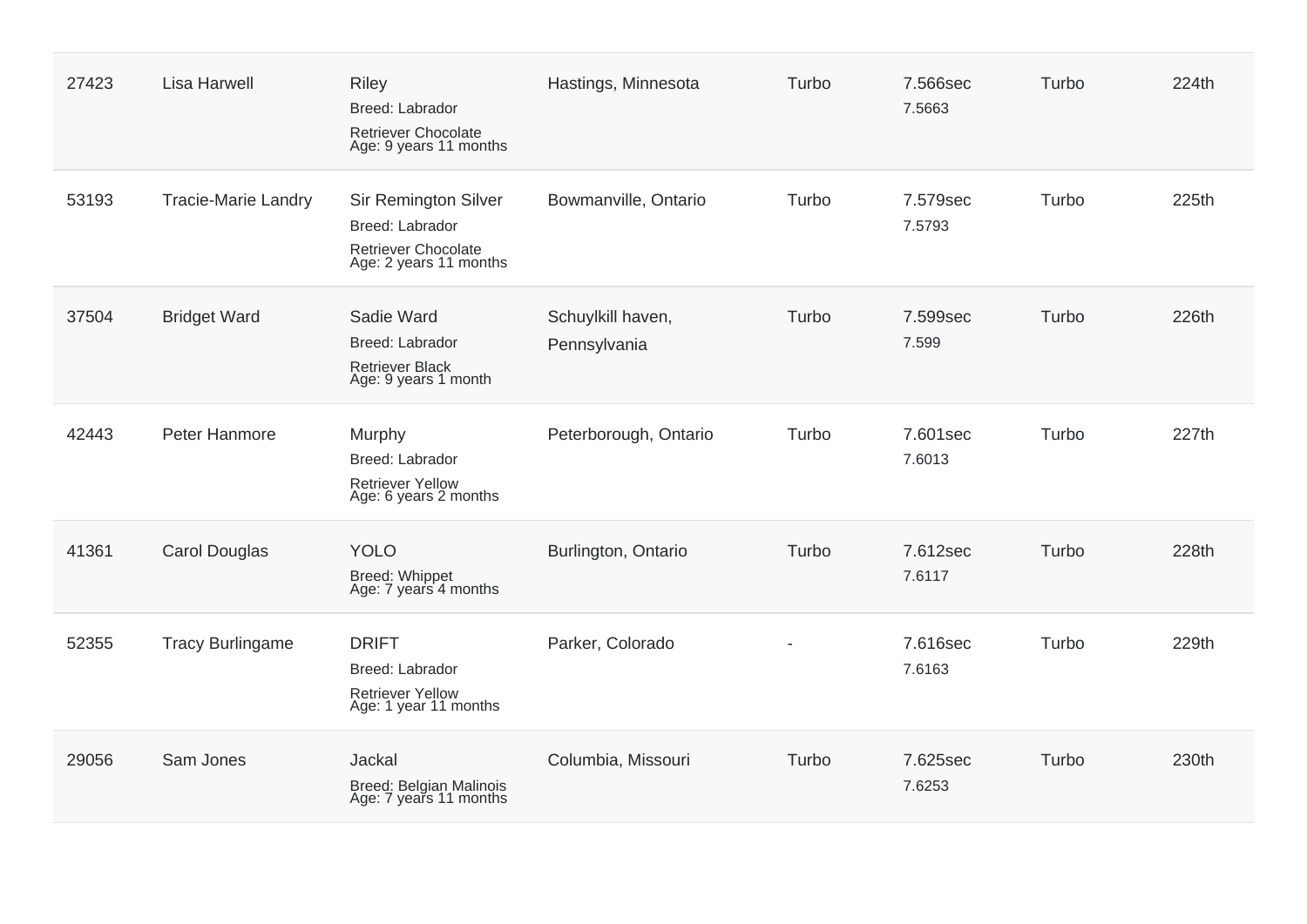| 50555 | Daniel Holder          | Huckleberry<br><b>Breed: Labrador</b><br><b>Retriever Yellow</b><br>Age: 5 years 2 months | Wedowee, Alabama        | Turbo | 7.651sec<br>7.651  | Turbo | 231st |
|-------|------------------------|-------------------------------------------------------------------------------------------|-------------------------|-------|--------------------|-------|-------|
| 19366 | Kristina Bailey        | Shock<br><b>Breed: Mixed</b><br>Age: 10 years 7 months                                    | Barrie, Ontario         | Turbo | 7.659sec<br>7.659  | Turbo | 232nd |
| 30605 | <b>Michael Anthony</b> | Maggie<br>Breed: Labrador<br><b>Retriever Black</b><br>Age: 7 years 7 months              | Clinton, Tennessee      | Turbo | 7.670sec<br>7.6697 | Turbo | 233rd |
| 25672 | <b>Bryan Landers</b>   | Thunder<br>Breed: Labrador<br>Retriever Chocolate<br>Age: 9 years 1 month                 | Washington, Oklahoma    | Turbo | 7.683sec<br>7.683  | Turbo | 234th |
| 51424 | Maci Gary              | Java<br>Breed: Labrador<br>Retriever Chocolate<br>Age: 2 years 8 months                   | Trafalgar, Indiana      | Turbo | 7.685sec<br>7.685  | Turbo | 235th |
| 27071 | Jill Gagliardo         | <b>Bocce</b><br>Breed: Chesapeake Bay<br>Retriever<br>Age: 8 years 9 months               | Seattle, Washington     |       | 7.690sec<br>7.6903 | Turbo | 236th |
| 25642 | Cera Reusser           | Olie<br>Breed: Labrador<br><b>Retriever Black</b><br>Age: 9 years 3 months                | Port Ludlow, Washington |       | 7.699sec<br>7.6993 | Turbo | 237th |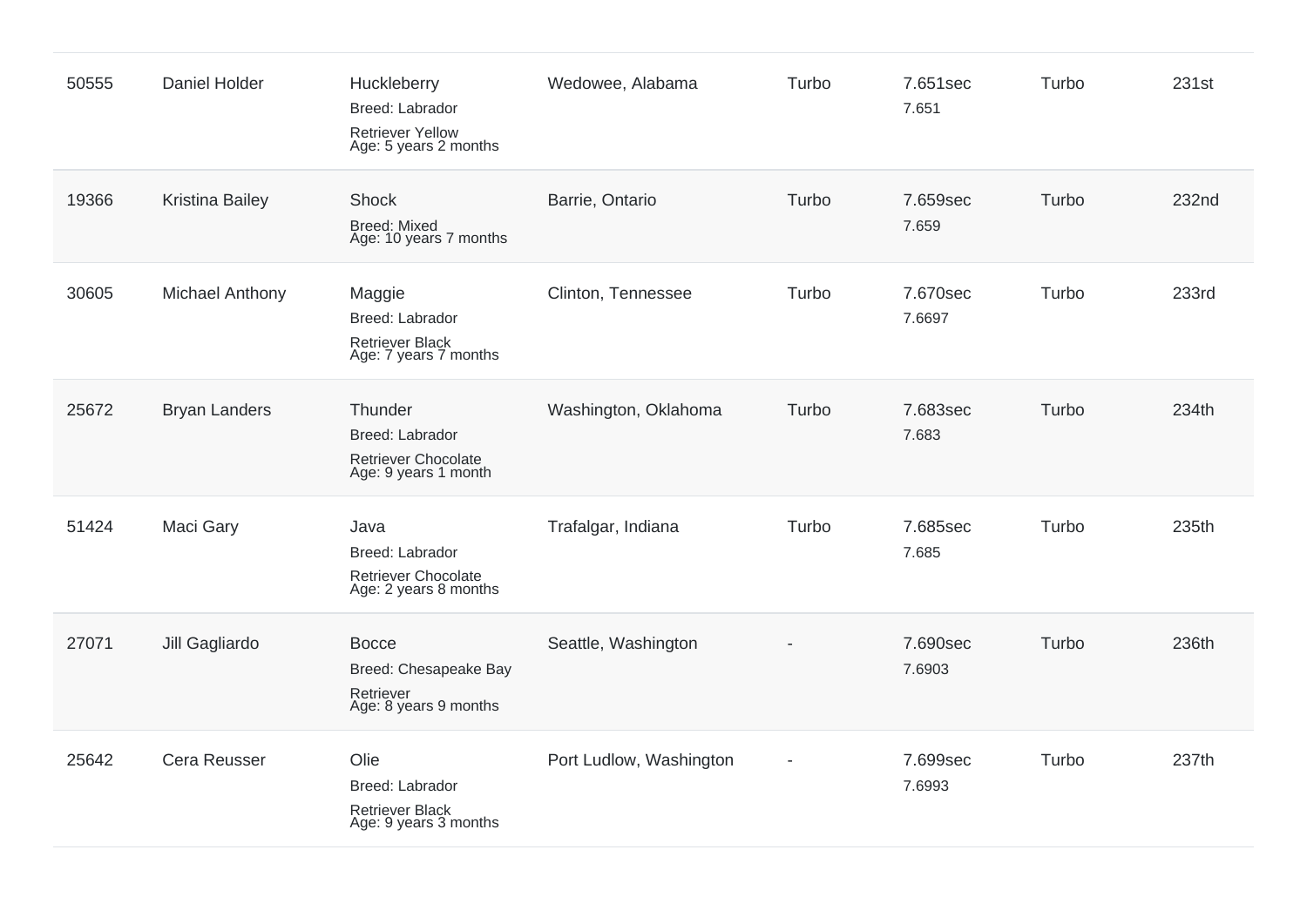| 51878 | <b>Christine Forbush</b> | zeke<br><b>Breed: Mixed</b><br>Age: 6 years 4 weeks                               | Elyria, Ohio       | Turbo          | 7.719sec<br>7.7193 | Turbo | 238th |
|-------|--------------------------|-----------------------------------------------------------------------------------|--------------------|----------------|--------------------|-------|-------|
| 51436 | Cassie Terranova         | Radar<br>Breed: German<br>Shepherd Dog<br>Age: 4 years 4 months                   | Winder, Georgia    | <b>Express</b> | 7.737sec<br>7.7367 | Turbo | 239th |
| 39954 | <b>Michael Colby</b>     | Shooter<br><b>Breed: Border Collie</b><br>Age: 6 years 5 months                   | Cedar Rapids, Iowa | Turbo          | 7.764sec<br>7.7637 | Turbo | 240th |
| 38414 | Kaye Noble               | Tank<br>Breed: Labrador<br><b>Retriever Yellow</b><br>Age: 5 years 10 months      | Mascot, Tennessee  | Turbo          | 7.765sec<br>7.7653 | Turbo | 241st |
| 40190 | Jennifer Hanmore         | Kali<br>Breed: Labrador<br><b>Retriever Yellow</b><br>Age: 6 years 3 months       | Aylmer, Ontario    | Turbo          | 7.782sec<br>7.7817 | Turbo | 242nd |
| 35231 | Kim Vaillancourt         | Ice<br>Breed: German<br><b>Shrthaired Pointer</b><br>Age: 6 years 7 months        | Elkton, Maryland   | <b>Express</b> | 7.790sec<br>7.7897 | Turbo | 243rd |
| 44215 | Jeffrey Bailey           | Whiskey<br><b>Breed: Labrador</b><br>Retriever Chocolate<br>Age: 5 years 2 months | Westport, Maine    | Turbo          | 7.790sec<br>7.79   | Turbo | 244th |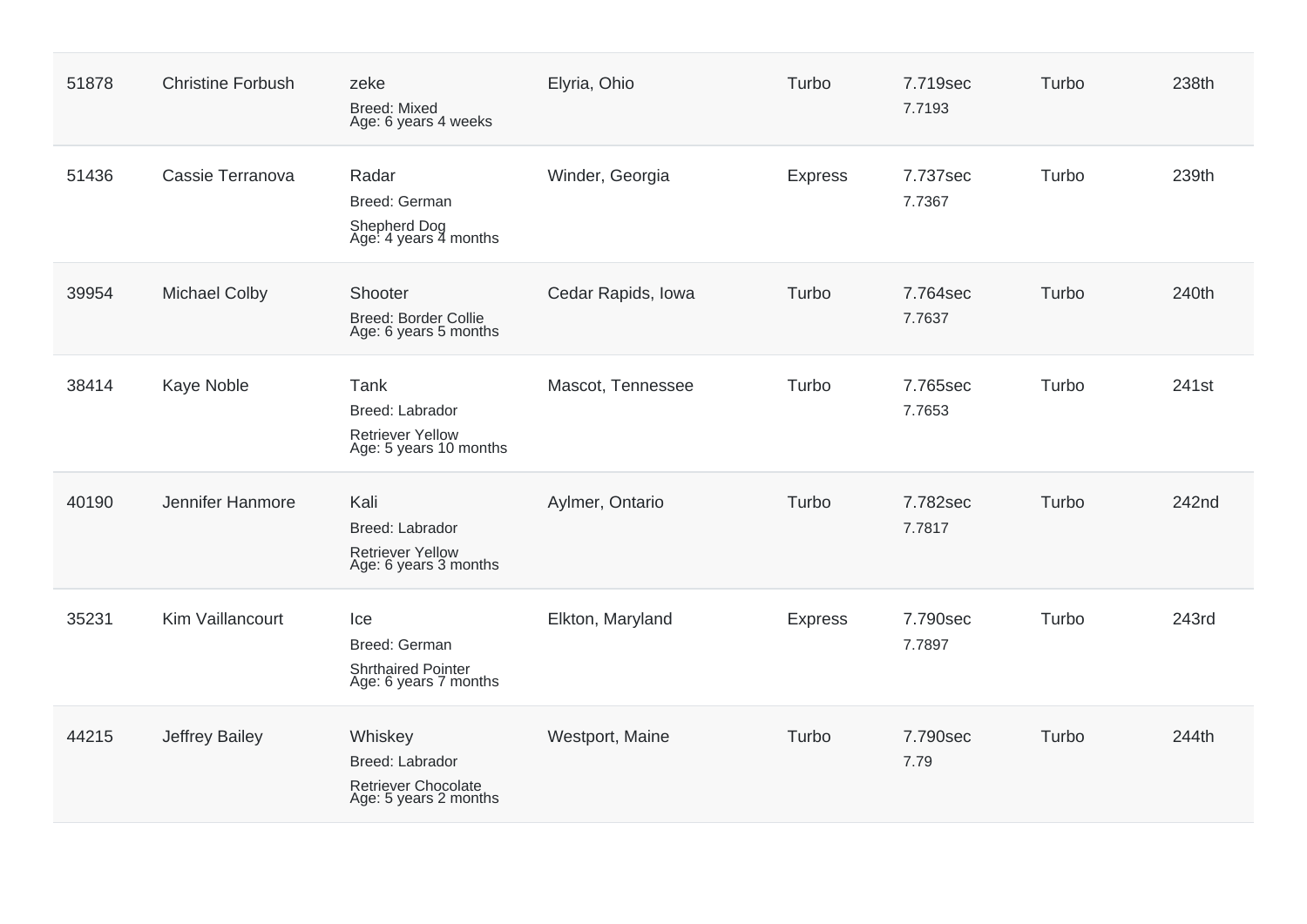| 52097 | Megan Robison          | Lenny Bruce<br><b>Breed: Mixed</b><br>Age: 2 years 5 months                              | Baltimore, Maryland             | Turbo          | 7.795sec<br>7.7953 | Turbo | 245th |
|-------|------------------------|------------------------------------------------------------------------------------------|---------------------------------|----------------|--------------------|-------|-------|
| 47955 | <b>Emaree Nester</b>   | Cash<br><b>Breed: Mixed</b><br>Age: 5 years 6 days                                       | Overland Park, Kansas           | <b>Express</b> | 7.795sec<br>7.7953 | Turbo | 246th |
| 47174 | <b>Nancy Price</b>     | <b>Bailey</b><br><b>Breed: Mixed</b><br>Age: 4 years 5 months                            | Charlotte, North Carolina       | Turbo          | 7.798sec<br>7.7983 | Turbo | 247th |
| 46643 | <b>Tammy Pruitt</b>    | Gabby<br><b>Breed: Border Collie</b><br>Age: 7 years 10 months                           | Hillsboro, Ohio                 | Turbo          | 7.834sec<br>7.8343 | Turbo | 248th |
| 50540 | <b>Barbara March</b>   | <b>Bullet</b><br>Breed: Labrador<br><b>Retriever Chocolate</b><br>Age: 6 years 11 months | Watertown, New York             |                | 7.844sec<br>7.844  | Turbo | 249th |
| 46820 | Momi Ford              | Norbert<br><b>Breed: Mixed</b><br>Age: 7 years 7 months                                  | Bloomington, Indiana            | Turbo          | 7.854sec<br>7.8537 | Turbo | 250th |
| 36943 | Amanda Dolly           | Knox<br><b>Breed: Mixed</b><br>Age: 7 years 5 months                                     | Sleepy Eye, Minnesota           | Turbo          | 7.878sec<br>7.878  | Turbo | 251st |
| 46964 | <b>Alison Mitchell</b> | Shyne<br>Breed: Border Collie<br>Age: 7 years 7 months                                   | Hillsborough, North<br>Carolina |                | 7.940sec<br>7.9397 | Turbo | 252nd |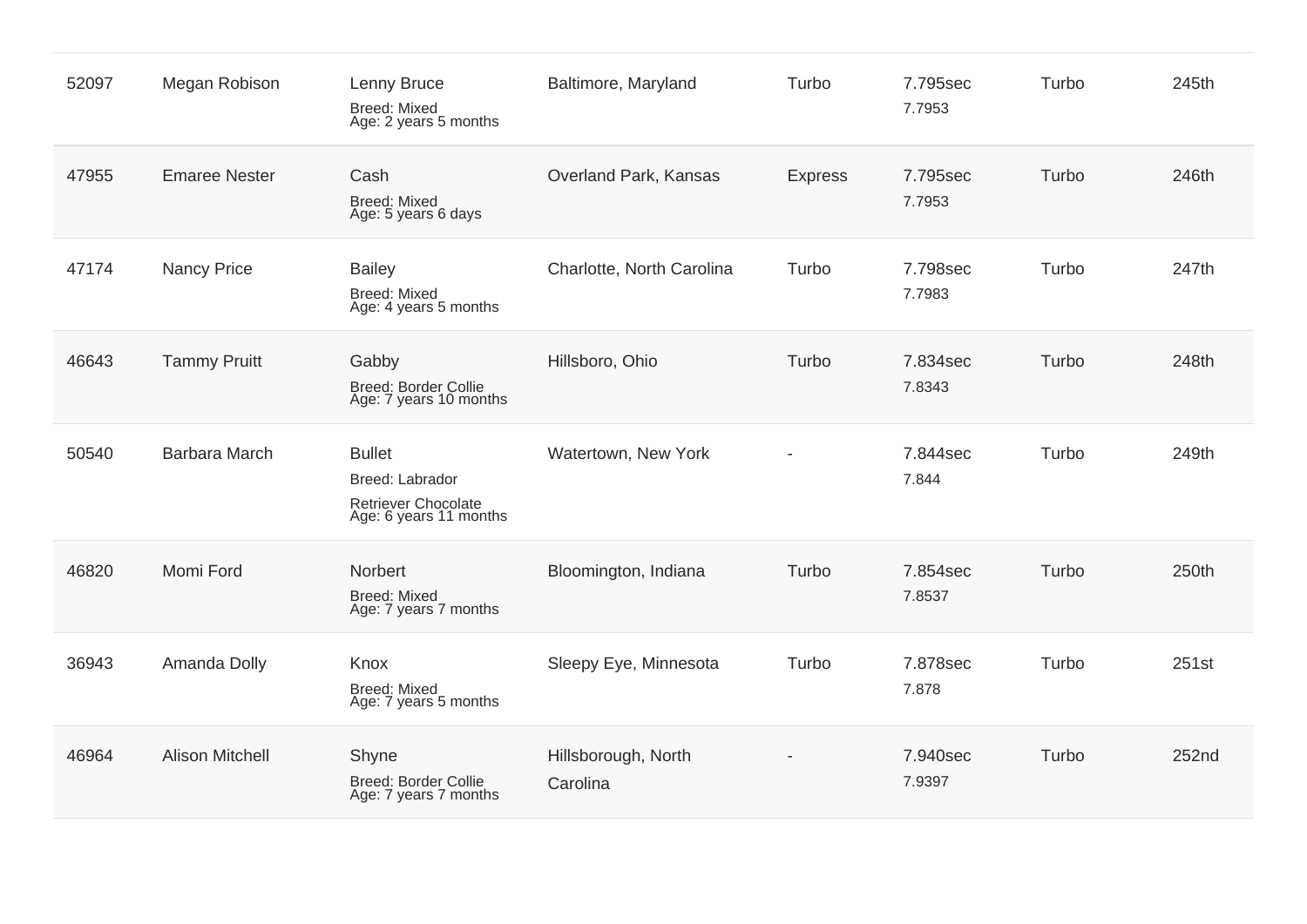| 51432 | Patty Ypya                           | Allison<br><b>Breed: Australian Cattle</b><br>Dog<br>Age: 3 years 6 months   | Versailles, Missouri                    |                | 7.946sec<br>7.9463 | Turbo          | 253rd |
|-------|--------------------------------------|------------------------------------------------------------------------------|-----------------------------------------|----------------|--------------------|----------------|-------|
| 33900 | <b>THERESA MENZ</b><br><b>COOPER</b> | <b>TOEWS</b><br><b>Breed: Border Collie</b><br>Age: 7 years 5 months         | <b>WINSTON SALEM, North</b><br>Carolina | <b>Express</b> | 7.948sec<br>7.9477 | Turbo          | 254th |
| 40205 | <b>Sharon Whitsitt</b>               | Cairo<br>Breed: Belgian Malinois<br>Age: 7 years 11 months                   | Oshawa, Ontario                         | Turbo          | 7.965sec<br>7.9653 | Turbo          | 255th |
| 48073 | Rachael Vigeant                      | Eve<br>Breed: Labrador<br>Retriever Chocolate<br>Age: 3 years 8 months       | Gilmanton Iron Works, New<br>Hampshire  | <b>Express</b> | 8.032sec<br>8.0323 | <b>Express</b> | 256th |
| 28767 | Jamie Naetzker                       | Remington<br><b>Breed: Mixed</b><br>Age: 8 years 3 months                    | Des Moines, Iowa                        | <b>Express</b> | 8.040sec<br>8.0397 | <b>Express</b> | 257th |
| 41356 | <b>Brooke Shannon</b>                | <b>Dallas</b><br><b>Breed: Border Collie</b><br>Age: 10 years 1 week         | Knoxville, Tennessee                    | <b>Express</b> | 8.052sec<br>8.0523 | <b>Express</b> | 258th |
| 46075 | Payton King                          | Jemma<br>Breed: Labrador<br><b>Retriever Black</b><br>Age: 6 years 11 months | Fort Collins, Colorado                  | <b>Express</b> | 8.081sec<br>8.081  | <b>Express</b> | 259th |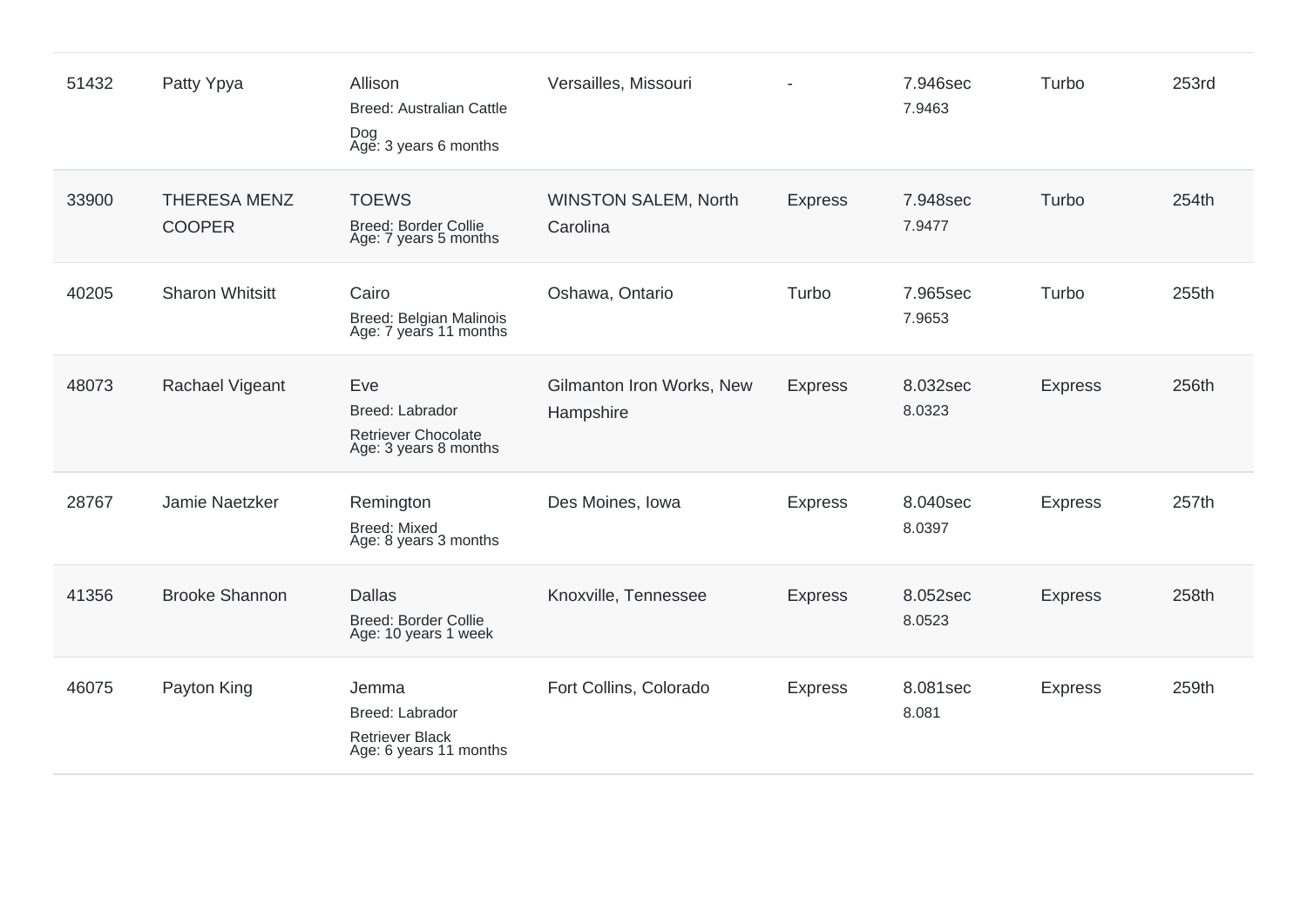| 36345 | <b>Willie Ziebarth</b> | <b>Dixie</b><br>Breed: Labrador<br><b>Retriever Yellow</b><br>Age: 7 years 20 hours | Harrisburg, South Dakota   | Turbo                    | 8.097sec<br>8.0967 | <b>Express</b> | 260th |
|-------|------------------------|-------------------------------------------------------------------------------------|----------------------------|--------------------------|--------------------|----------------|-------|
| 45467 | alexander gerding      | <b>Bernhardt</b><br><b>Breed: Mixed</b><br>Age: 4 years 9 months                    | JOHNSTOWN, Ohio            | <b>Express</b>           | 8.115sec<br>8.1153 | <b>Express</b> | 261st |
| 52371 | <b>Lizzy Felton</b>    | Hadley<br>Breed: Labrador<br><b>Retriever Black</b><br>Age: 1 year 11 months        | <b>WATERFORD, New York</b> | $\overline{\phantom{a}}$ | 8.118sec<br>8.118  | <b>Express</b> | 262nd |
| 28523 | Molly Johnson          | Bella X-1<br>Breed: Labrador<br><b>Retriever Chocolate</b><br>Age: 8 years 3 weeks  | Nampa, Idaho               | Turbo                    | 8.135sec<br>8.1353 | <b>Express</b> | 263rd |
| 46821 | Momi Ford              | <b>Bugg</b><br><b>Breed: Mixed</b><br>Age: 7 years 7 months                         | Bloomington, Indiana       | <b>Express</b>           | 8.148sec<br>8.1477 | <b>Express</b> | 264th |
| 44188 | <b>Becky Evans</b>     | <b>JAXX</b><br>Breed: Border Collie<br>Age: 8 years 1 month                         | Whitby, Ontario            | <b>Express</b>           | 8.153sec<br>8.1527 | <b>Express</b> | 265th |
| 53112 | Cal Lout               | Downtown Henry<br>Breed: Golden Doodle<br>Age: 4 years 1 month                      | Sioux Falls, South Dakota  |                          | 8.171sec<br>8.1707 | <b>Express</b> | 266th |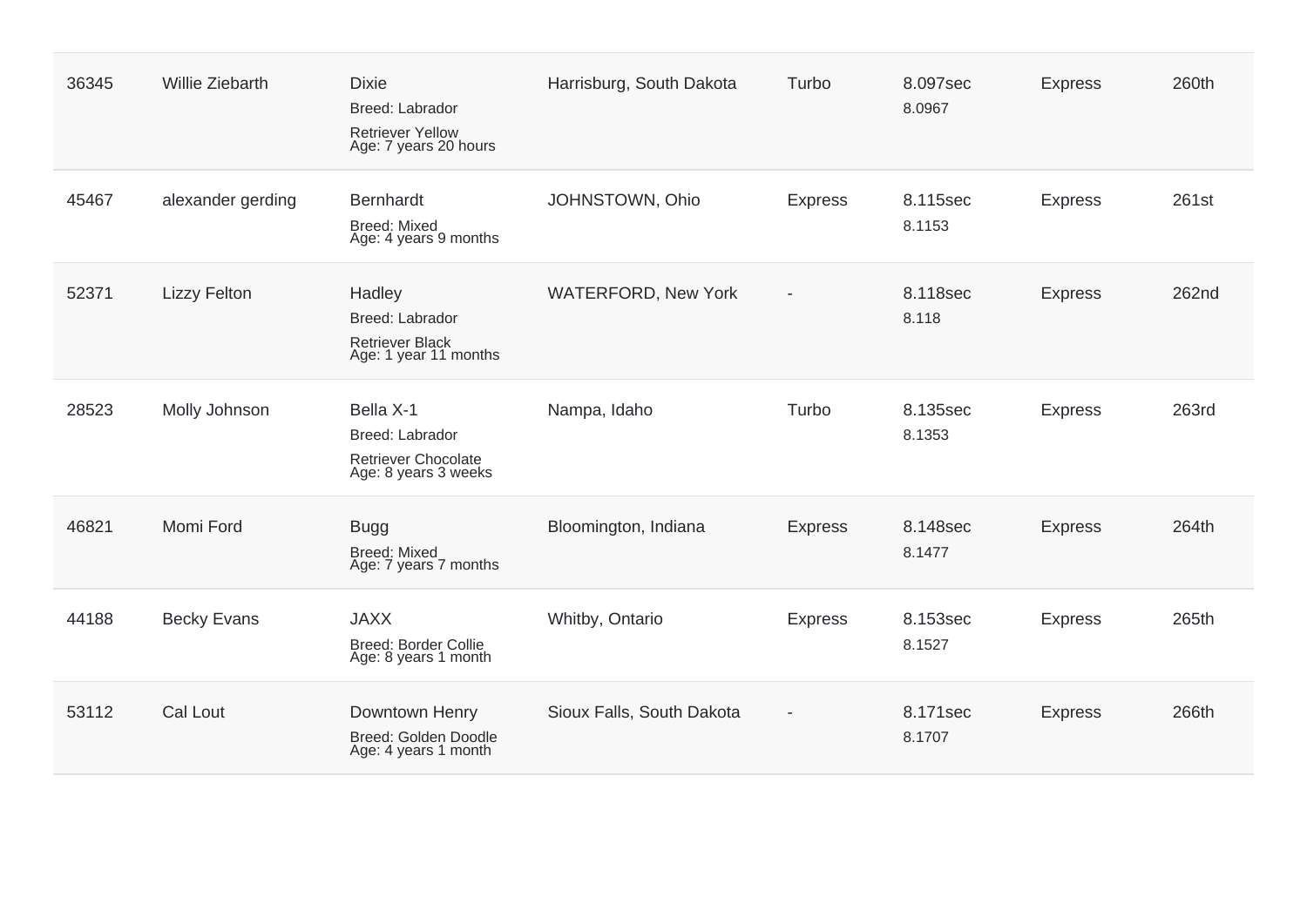| 53864 | Mandi Ell               | Kota<br>Breed: Labrador<br><b>Retriever Yellow</b><br>Age: 1 year 6 months       | Bismarck, North Dakota     | <b>Express</b> | 8.181sec<br>8.181  | <b>Express</b> | 267th |
|-------|-------------------------|----------------------------------------------------------------------------------|----------------------------|----------------|--------------------|----------------|-------|
| 24865 | Linda Weaver            | Austin<br>Breed: Labrador<br>Retriever Black<br>Age: 12 years 5 months           | Independence, Missouri     | Turbo          | 8.226sec<br>8.226  | <b>Express</b> | 268th |
| 38484 | Kristina Bailey         | Calypso<br><b>Breed: Mixed</b><br>Age: 8 years 11 months                         | Barrie, Ontario            | <b>Express</b> | 8.254sec<br>8.254  | <b>Express</b> | 269th |
| 48773 | Sarah Maleski           | Fletcher<br><b>Breed: Australian</b><br>Shepherd Dog<br>Age: 5 years 2 months    | West Mifflin, Pennsylvania | <b>Express</b> | 8.258sec<br>8.2583 | <b>Express</b> | 270th |
| 23823 | <b>Mark Krause</b>      | Rosey<br>Breed: Labrador<br><b>Retriever Black</b><br>Age: 10 years 2 months     | Bennington, Vermont        | Turbo          | 8.259sec<br>8.2593 | <b>Express</b> | 271st |
| 27670 | <b>Whitney Lightner</b> | Gripp<br>Breed: Belgian Malinois<br>Age: 8 years 4 months                        | Glendale, Arizona          | Turbo          | 8.267sec<br>8.267  | <b>Express</b> | 272nd |
| 38702 | <b>Steven Reid</b>      | Chase<br>Breed: Labrador<br><b>Retriever Chocolate</b><br>Age: 5 years 11 months | Puyallup, Washington       | Turbo          | 8.302sec<br>8.3017 | <b>Express</b> | 273rd |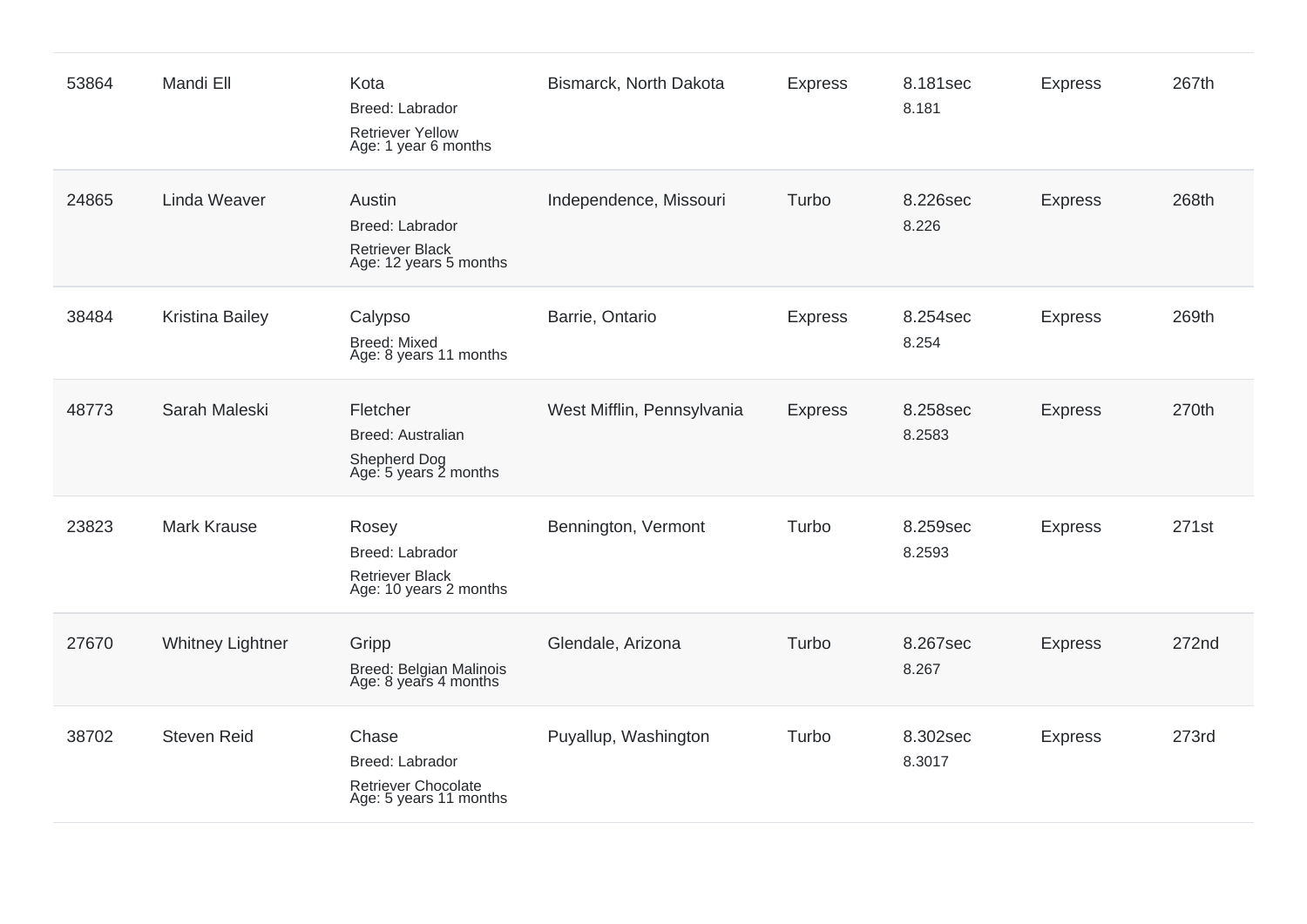| 52846 | Lynn Haugen                     | Hank<br>Breed: Labrador<br>Retriever Chocolate<br>Age: 1 year 6 months                             | Bellevue, Nebraska               | <b>Express</b> | 8.328sec<br>8.3283 | <b>Express</b> | 274th |
|-------|---------------------------------|----------------------------------------------------------------------------------------------------|----------------------------------|----------------|--------------------|----------------|-------|
| 33498 | Kim O'Connor                    | Teagan<br>Breed: Labrador<br><b>Retriever Yellow</b><br>Age: 7 years 7 months                      | Virginia beach, Virginia         | <b>Express</b> | 8.410sec<br>8.41   | <b>Express</b> | 275th |
| 46665 | <b>MATTHEW</b><br><b>COOPER</b> | <b>HOSSA BICKELL</b><br><b>PICKLE</b><br>Breed: Australian<br>Shepherd Dog<br>Age: 5 years 1 month | Winston Salem, North<br>Carolina | Turbo          | 8.421sec<br>8.4207 | <b>Express</b> | 276th |
| 42844 | Evan Beatty                     | <b>River</b><br>Breed: Mixed<br>Age: 10 years 5 months                                             | Hershey, Pennsylvania            | <b>Express</b> | 8.430sec<br>8.43   | <b>Express</b> | 277th |
| 45587 | Jim Meincke                     | Gauge<br>Breed: Labrador<br><b>Retriever Chocolate</b><br>Age: 4 years 4 months                    | Greenfield, Wisconsin            | Nitro          | 8.431sec<br>8.431  | <b>Express</b> | 278th |
| 32747 | Paul Drosehn                    | Hunter<br>Breed: Labrador<br><b>Retriever Yellow</b><br>Age: 9 years 9 months                      | Hinsdale, Massachusetts          | <b>Express</b> | 8.484sec<br>8.4837 | <b>Express</b> | 279th |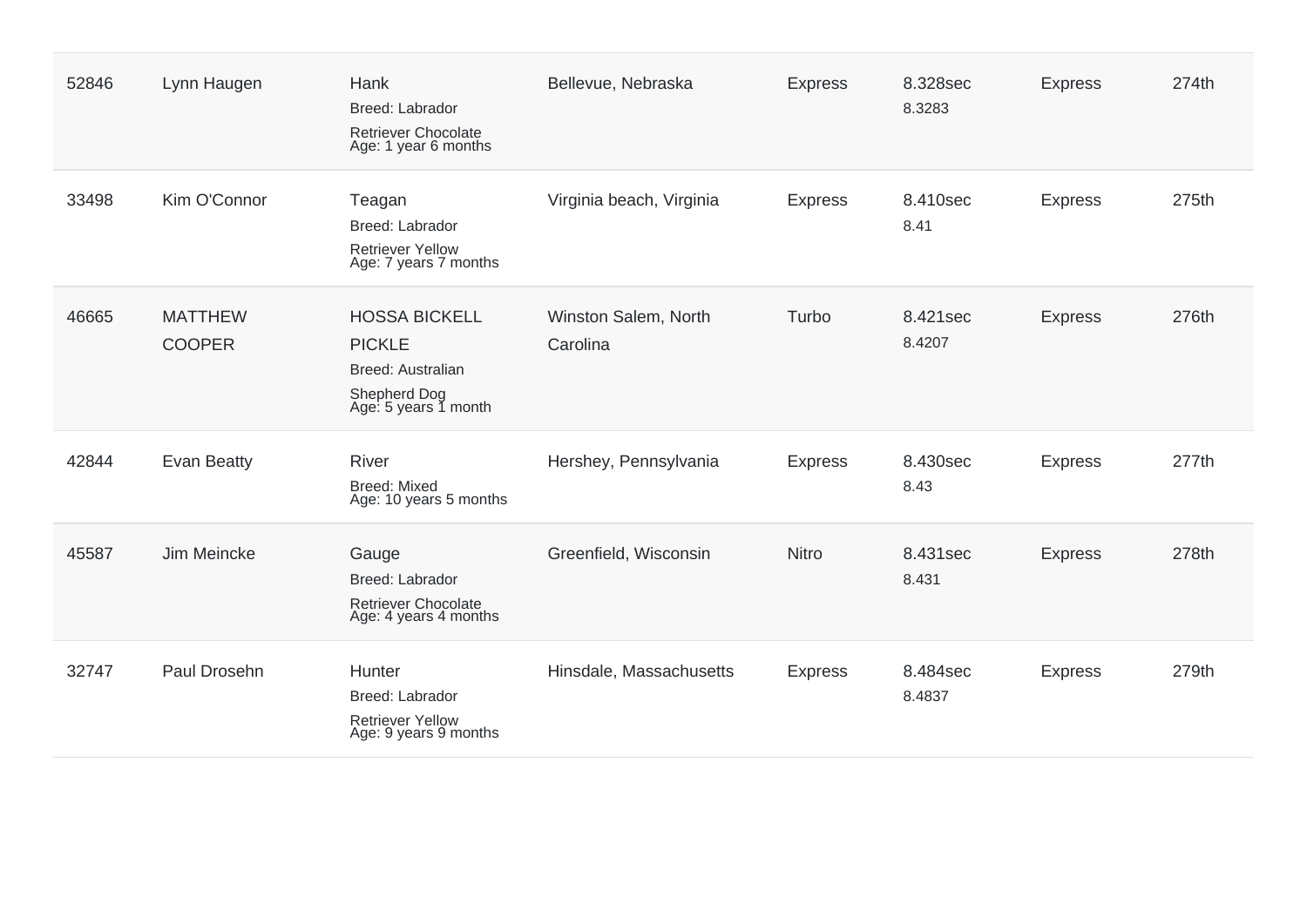| 44377 | Amanda Williams                    | Raven<br>Breed: Labrador<br><b>Retriever Black</b><br>Age: 4 years 6 months          | Pennsville, New Jersey        | <b>Express</b> | 8.492sec<br>8.4923 | <b>Express</b> | 280th |
|-------|------------------------------------|--------------------------------------------------------------------------------------|-------------------------------|----------------|--------------------|----------------|-------|
| 48684 | Kim Steagall                       | <b>Riley</b><br><b>Breed: Border Collie</b><br>Age: 5 years 5 months                 | YUKON, Oklahoma               | <b>Express</b> | 8.501sec<br>8.501  | <b>Express</b> | 281st |
| 39055 | Karen Bowman                       | <b>Beau</b><br>Breed: Golden Retriever<br>Age: 5 years 7 months                      | Southampton,<br>Massachusetts | Turbo          | 8.506sec<br>8.5057 | <b>Express</b> | 282nd |
| 32042 | Jacob Salisbury                    | Maverick<br><b>Breed: Mixed</b><br>Age: 7 years 4 months                             | Ashland, Kentucky             | <b>Express</b> | 8.557sec<br>8.5573 | <b>Express</b> | 283rd |
| 52339 | <b>Bethany Toates</b>              | Josie<br>Breed: Australian Cattle<br>Dog<br>Age: 2 years 3 months                    | Kansas City, Missouri         |                | 8.563sec<br>8.5633 | <b>Express</b> | 284th |
| 51516 | <b>Christine Noble-</b><br>Drosehn | <b>Brandy</b><br>Breed: Labrador<br><b>Retriever Yellow</b><br>Age: 3 years 4 months | Hinsdale, Massachusetts       |                | 8.637sec<br>8.6367 | <b>Express</b> | 285th |
| 41350 | Megan Busking                      | Oscar<br><b>Breed: Border Collie</b><br>Age: 5 years 7 months                        | Casper, Wyoming               |                | 8.639sec<br>8.6387 | <b>Express</b> | 286th |
| 31139 | <b>Tim Bowman</b>                  | <b>Baxter</b><br>Breed: Golden Retriever<br>Age: 8 years 9 months                    | Southampton,<br>Massachusetts | Turbo          | 8.639sec<br>8.639  | <b>Express</b> | 287th |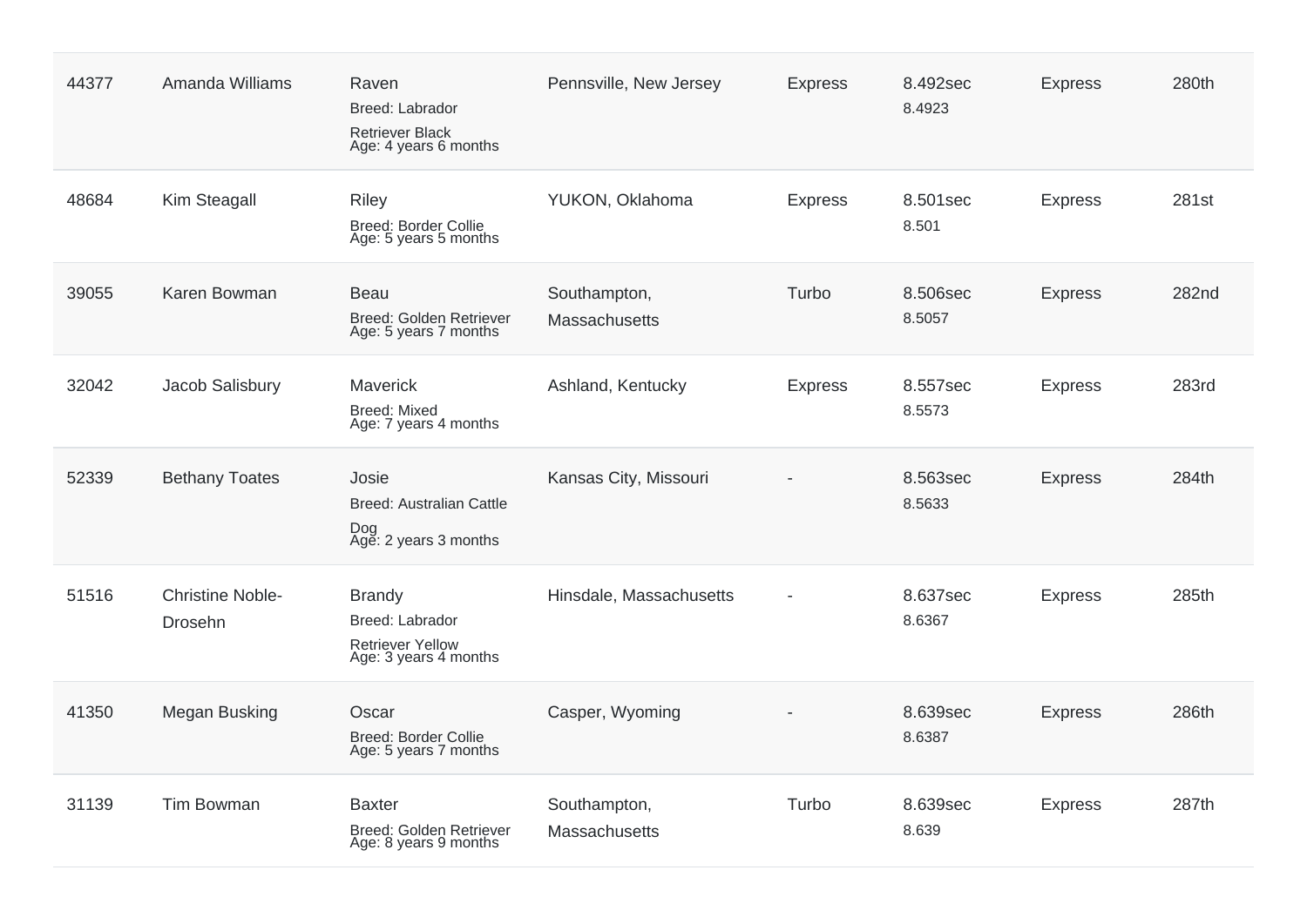| 44632 | Susan Sangillo       | Angus<br>Breed: English Springer<br>Spaniel<br>Age: 4 years 9 months                 | Stanfordville, New York     | <b>Express</b> | 8.681sec<br>8.6807 | <b>Express</b> | 288th        |
|-------|----------------------|--------------------------------------------------------------------------------------|-----------------------------|----------------|--------------------|----------------|--------------|
| 48035 | Maren Bell Jones     | Mamba<br>Breed: Belgian Malinois<br>Age: 8 years 10 months                           | Columbia, Missouri          | <b>Express</b> | 8.726sec<br>8.726  | <b>Express</b> | 289th        |
| 45641 | <b>JANICE SOPKO</b>  | <b>MAVERICK</b><br><b>Breed: Australian Cattle</b><br>Dog<br>Age: 6 years 2 months   | EAST GREENBUSH, New<br>York | Turbo          | 8.727sec<br>8.7273 | <b>Express</b> | 290th        |
| 27942 | <b>Carol Preston</b> | <b>Bishop</b><br>Breed: Labrador<br><b>Retriever Yellow</b><br>Age: 8 years 9 months | Bothell, Washington         | <b>Express</b> | 8.741sec<br>8.7407 | <b>Express</b> | 291st        |
| 52486 | <b>Kerry Amos</b>    | Lily<br>Breed: Dalmatian<br>Age: 6 years 8 months                                    | Overland Park, Kansas       |                | 8.803sec<br>8.803  | <b>Express</b> | 292nd        |
| 39256 | Mandy Lytle          | Maisie<br>Breed: Belgian Malinois<br>Age: 8 years 8 months                           | Leamington, Ontario         | <b>Express</b> | 8.822sec<br>8.8217 | <b>Express</b> | <b>293rd</b> |
| 26241 | Perry Collier        | Rex<br>Breed: Chesapeake Bay<br>Retriever<br>Age: 11 years 3 months                  | Escondido, California       | <b>Express</b> | 8.837sec<br>8.8373 | <b>Express</b> | 294th        |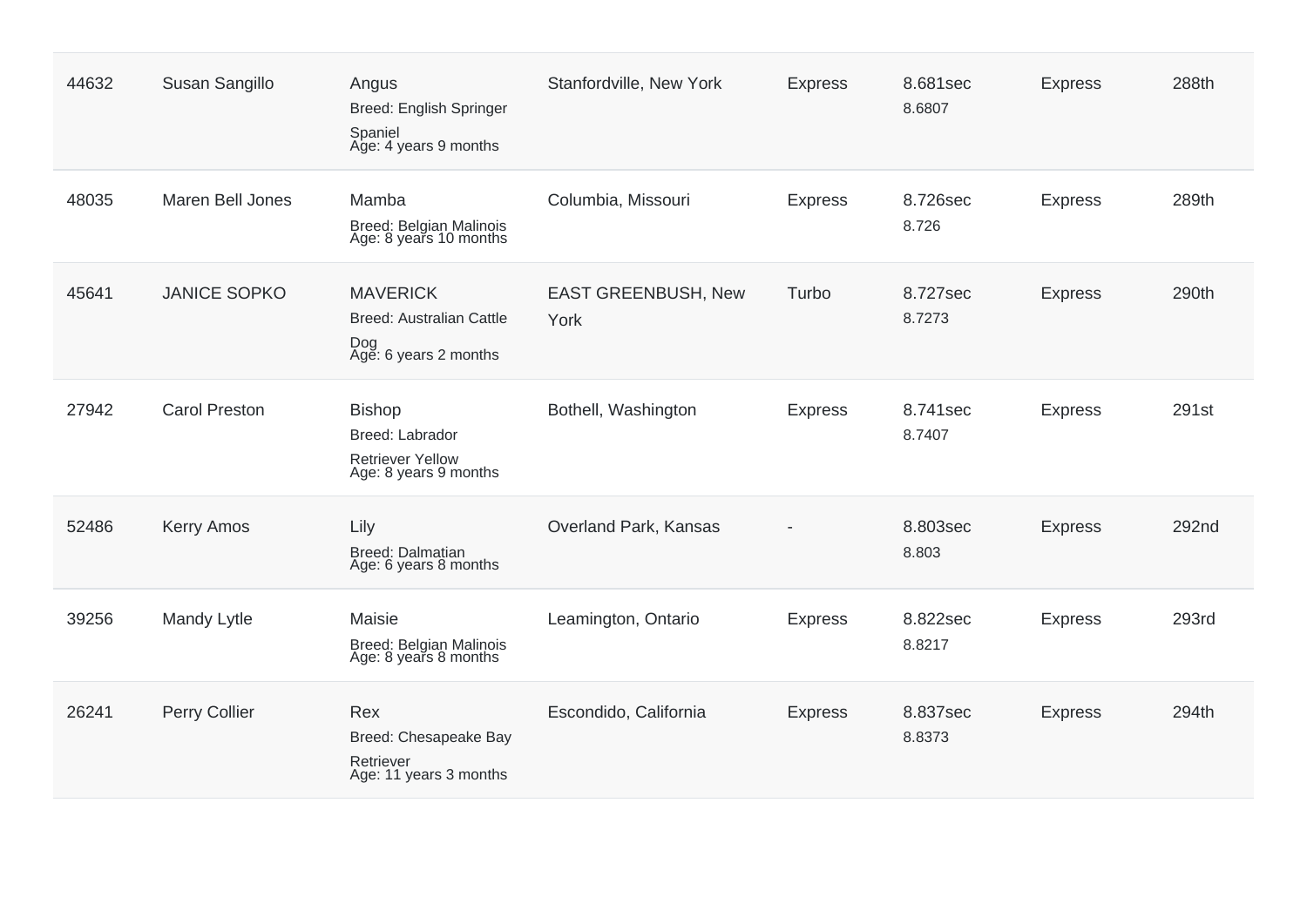| 18484 | Roberta Voss         | <b>Molly Marie</b><br>Breed: Labrador<br><b>Retriever Yellow</b><br>Age: 11 years 1 month | Phoenix, Arizona        | Turbo          | 8.842sec<br>8.842  | <b>Express</b> | 295th |
|-------|----------------------|-------------------------------------------------------------------------------------------|-------------------------|----------------|--------------------|----------------|-------|
| 46341 | <b>Alice Titova</b>  | Percy<br><b>Breed: Mixed</b><br>Age: 7 years 5 months                                     | Ballston Lake, New York | <b>Express</b> | 8.921sec<br>8.9207 | <b>Express</b> | 296th |
| 45655 | <b>Tom Murch</b>     | Phlynn<br>Breed: Labrador<br><b>Retriever Black</b><br>Age: 5 years 2 months              | Waterford, Maine        | <b>Express</b> | 8.957sec<br>8.957  | <b>Express</b> | 297th |
| 51459 | Morgan Syring        | Surge<br><b>Breed: Mixed</b><br>Age: 3 years 1 week                                       | Louisa, Virginia        |                | 9.114sec<br>9.114  | <b>Express</b> | 298th |
| 42613 | Joan Fortsch         | Molly<br>Breed: Labrador<br><b>Retriever Black</b><br>Age: 6 years 2 months               | Cream Ridge, New Jersey | Turbo          | 9.131sec<br>9.131  | <b>Express</b> | 299th |
| 46089 | <b>Kitty Pursley</b> | Sera<br>Breed: Belgian Malinois<br>Age: 9 years 5 months                                  | Manhattan, Kansas       | <b>Express</b> | 9.134sec<br>9.1337 | <b>Express</b> | 300th |
| 49352 | Michelle McDonald    | Kevlar<br><b>Breed: Rat Terrier</b><br>Age: 4 years 11 months                             | Owen Sound, Ontario     | <b>Express</b> | 9.153sec<br>9.153  | <b>Express</b> | 301st |
| 46862 | Kristin Dicken       | Pilot<br>Breed: Mixed<br>Age: 4 years 4 days                                              | Hiawatha, Iowa          | <b>Express</b> | 9.164sec<br>9.1637 | <b>Express</b> | 302nd |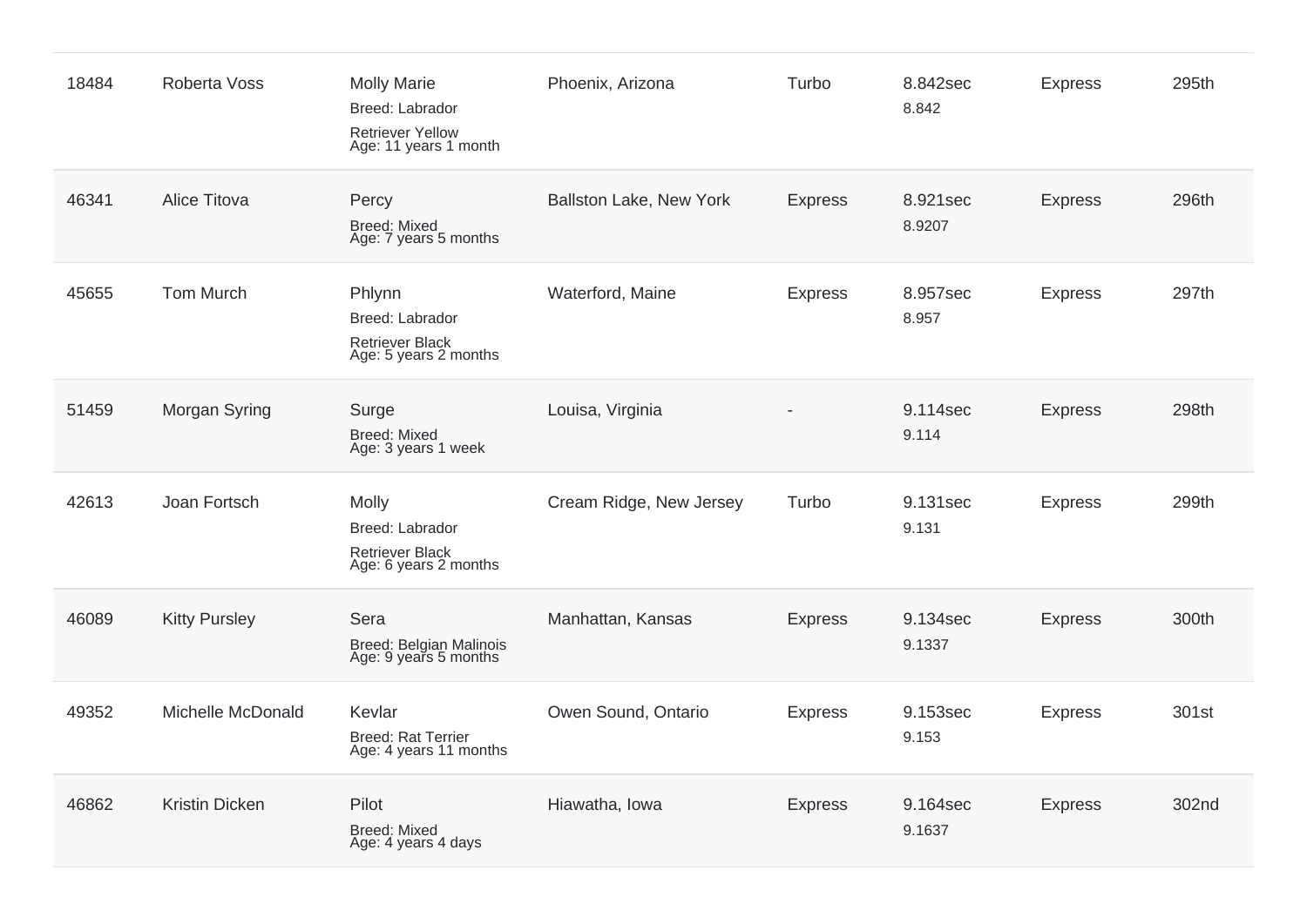| 28110 | Lori Glover             | Nikki<br>Breed: Labrador<br><b>Retriever Black</b><br>Age: 11 years 2 months              | <b>Blue Springs, Missouri</b> | Turbo          | 9.166sec<br>9.1657 | <b>Express</b> | 303rd |
|-------|-------------------------|-------------------------------------------------------------------------------------------|-------------------------------|----------------|--------------------|----------------|-------|
| 44674 | Stephanie Dicken        | Callie<br>Breed: Golden Retriever<br>Age: 5 years 3 months                                | Waterloo, Iowa                | <b>Express</b> | 9.178sec<br>9.178  | <b>Express</b> | 304th |
| 49129 | <b>Cheryl MacIntyre</b> | Murphy<br>Breed: Labrador<br><b>Retriever Chocolate</b><br>Age: 3 years 5 months          | Tottenham, Ontario            | <b>Express</b> | 9.188sec<br>9.1877 | <b>Express</b> | 305th |
| 48722 | Jim Zelasko             | Kedzzie<br>Breed: Labrador<br><b>Retriever Black</b><br>Age: 3 years 5 months             | North Royalton, Ohio          | <b>Express</b> | 9.189sec<br>9.189  | <b>Express</b> | 306th |
| 43465 | Dean Peck               | <b>Millie</b><br>Breed: Labrador<br><b>Retriever Black</b><br>Age: 4 years 8 months       | Bonney Lake, Washington       | <b>Express</b> | 9.193sec<br>9.1927 | <b>Express</b> | 307th |
| 45951 | <b>Charlene Cullins</b> | Yukina<br>Breed: Labrador<br><b>Retriever Black</b><br>Age: 4 years 5 months              | MESA, Arizona                 | <b>Express</b> | 9.361sec<br>9.361  | <b>Express</b> | 308th |
| 33338 | Jennifer Andrews        | <b>Beauty Girl</b><br>Breed: Labrador<br><b>Retriever Black</b><br>Age: 10 years 4 months | Jacobus, Pennsylvania         | <b>Express</b> | 9.412sec<br>9.4123 | <b>Express</b> | 309th |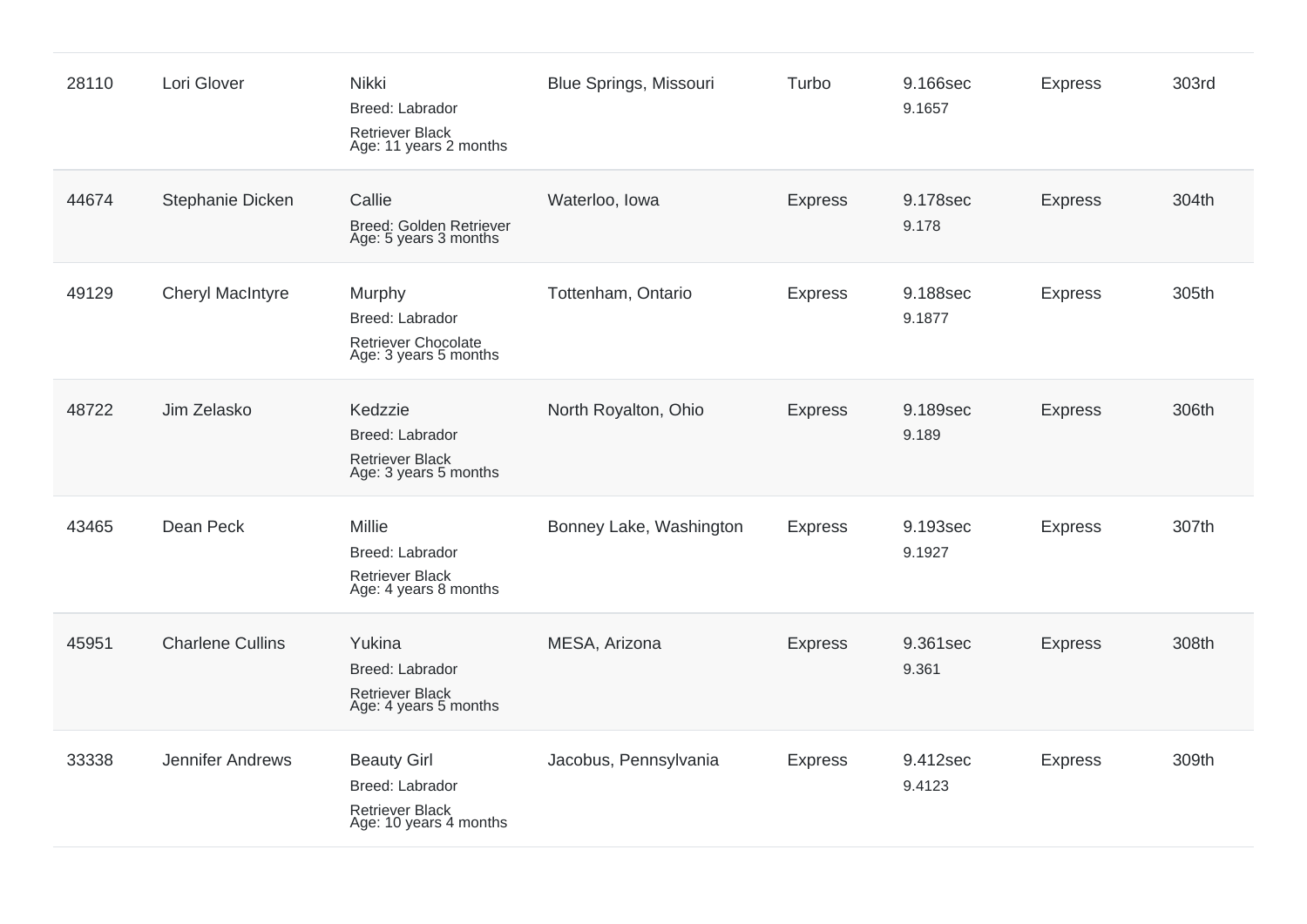| 46335 | Laurie Jorgensen        | Gracie<br>Breed: English Springer<br>Spaniel<br>Age: 7 years 11 months          | Stedman, North Carolina  | <b>Express</b> | 9.554sec<br>9.554  | <b>Express</b> | 310th |
|-------|-------------------------|---------------------------------------------------------------------------------|--------------------------|----------------|--------------------|----------------|-------|
| 20267 | <b>Kathy Duffy</b>      | Cooper<br>Breed: Labrador<br><b>Retriever Yellow</b><br>Age: 10 years 6 months  | Stanley, Iowa            | <b>Express</b> | 9.568sec<br>9.5677 | <b>Express</b> | 311th |
| 52402 | <b>Tanner Wilson</b>    | Nova<br><b>Breed: Border Collie</b><br>Age: 1 year 9 months                     | Wakeman, Ohio            | <b>Express</b> | 9.581sec<br>9.581  | <b>Express</b> | 312th |
| 48935 | Lindsay Boersma         | Lidstrom<br>Breed: Labrador<br><b>Retriever Yellow</b><br>Age: 3 years 6 months | Bloomington, Indiana     |                | 9.636sec<br>9.6357 | <b>Express</b> | 313th |
| 27566 | <b>Melissa Phillips</b> | Lexi<br>Breed: Labrador<br><b>Retriever Black</b><br>Age: 9 years 7 months      | Morgantown, Pennsylvania | <b>Express</b> | 9.718sec<br>9.7183 | <b>Express</b> | 314th |
| 50736 | <b>Lillian Hollars</b>  | Powder<br>Breed: Labrador<br><b>Retriever Black</b><br>Age: 3 years 1 month     | Mebane, North Carolina   | <b>Express</b> | 9.733sec<br>9.7333 | <b>Express</b> | 315th |
| 52413 | Kaitlyn Hoffman         | Sike<br>Breed: Other<br>Age: 3 years 8 months                                   | MILL CREEK, Washington   | <b>Express</b> | 9.817sec<br>9.8167 | <b>Express</b> | 316th |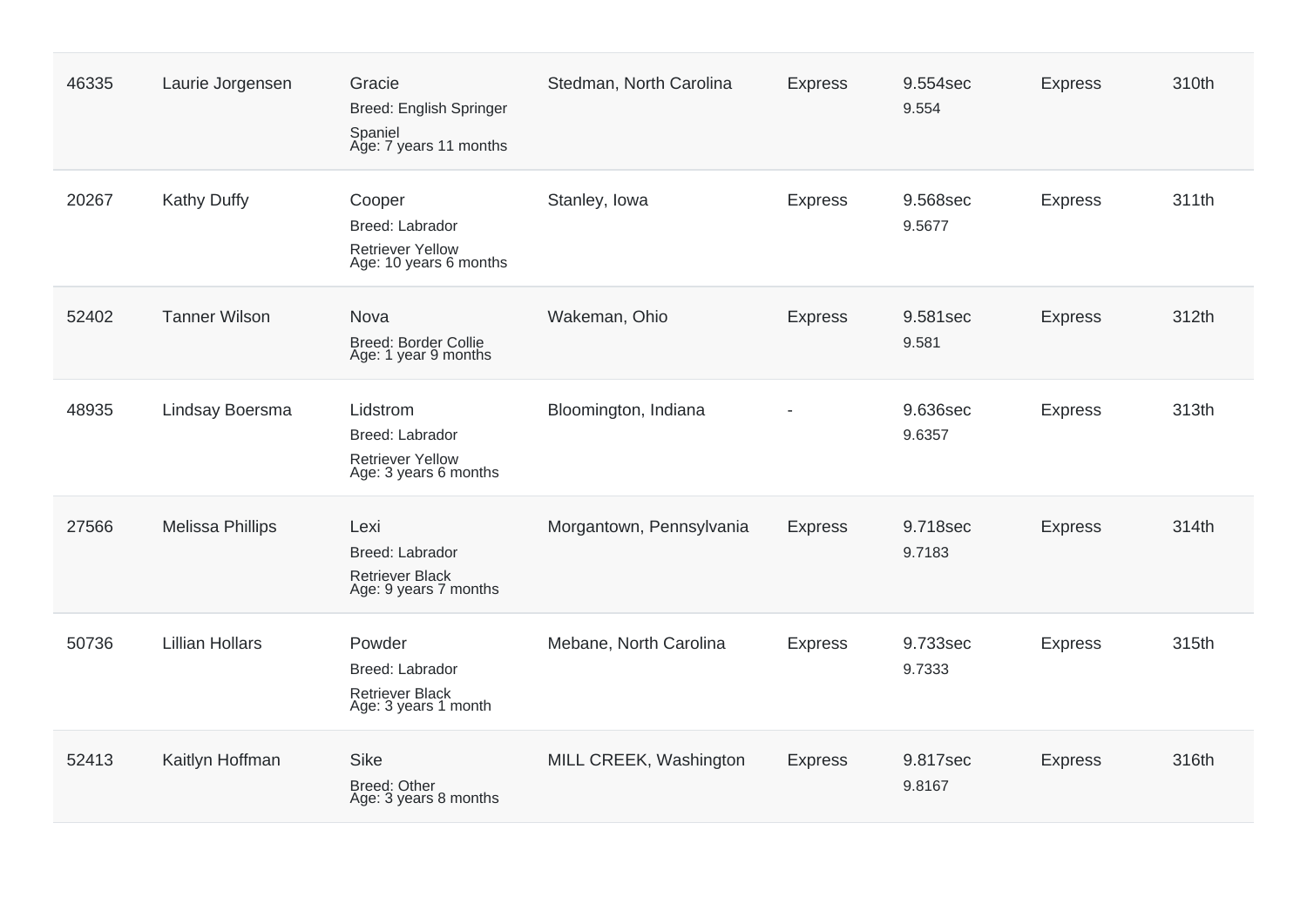| 51812 | Hannah Robinson       | Primrose<br>Breed: Golden Retriever<br>Age: 3 years 10 months                     | Whitby, Ontario            | <b>Express</b> | 9.844sec<br>9.8437   | <b>Express</b> | 317th |
|-------|-----------------------|-----------------------------------------------------------------------------------|----------------------------|----------------|----------------------|----------------|-------|
| 22587 | <b>Beth Nicholson</b> | Repo<br>Breed: Belgian Malinois<br>Age: 10 years 4 months                         | Phoenix, Arizona           | <b>Express</b> | 9.897sec<br>9.8973   | <b>Express</b> | 318th |
| 39858 | Sarah Maleski         | Freyja<br><b>Breed: Australian</b><br>Shepherd Dog<br>Age: 6 years 3 months       | West Mifflin, Pennsylvania | <b>Express</b> | 9.941sec<br>9.9407   | <b>Express</b> | 319th |
| 40053 | Myra Roth             | Cooper<br><b>Breed: Mixed</b><br>Age: 12 years 4 months                           | Schomberg, Ontario         | <b>Express</b> | 9.986sec<br>9.9857   | <b>Express</b> | 320th |
| 38584 | <b>STEVEN ALLEN</b>   | Annie Oakley<br>Breed: Golden Doodle<br>Age: 9 years 7 months                     | Arvada, Colorado           | <b>Express</b> | 10.231sec<br>10.231  | <b>Express</b> | 321st |
| 25549 | Laurie Welch          | Mattie<br>Breed: Labrador<br><b>Retriever Chocolate</b><br>Age: 12 years 5 months | Friendswood, Texas         | <b>Express</b> | 10.319sec<br>10.319  | <b>Express</b> | 322nd |
| 46698 | <b>Evan Beatty</b>    | Cash<br><b>Breed: Mixed</b><br>Age: 12 years 11<br>months                         | Hershey, Pennsylvania      | <b>Express</b> | 10.363sec<br>10.3627 | <b>Express</b> | 323rd |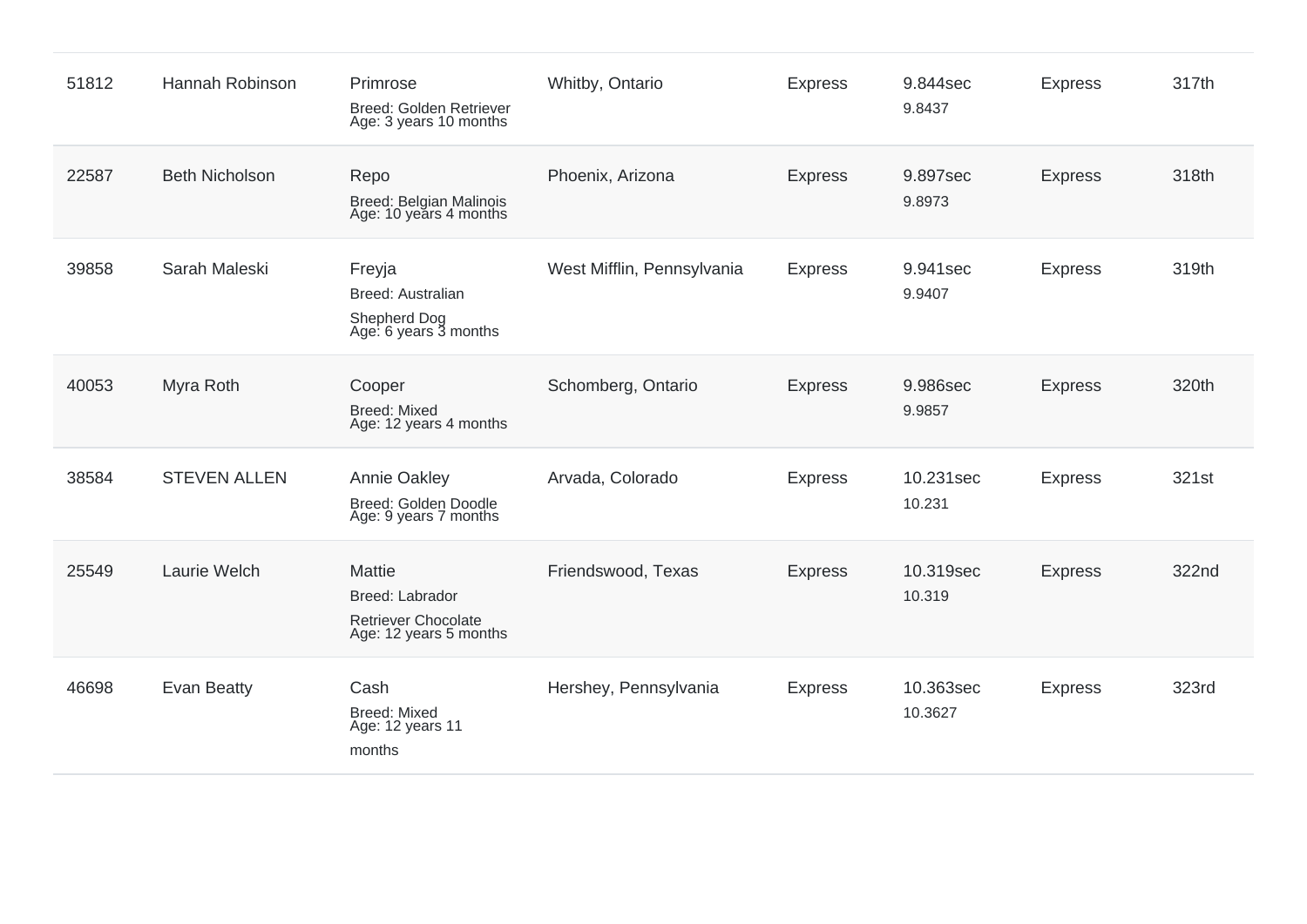| 37973 | Jeanne Sengstock       | Oh So Savvy<br>Breed: Labrador<br><b>Retriever Yellow</b><br>Age: 6 years 2 days    | Minocqua, Wisconsin       | <b>Nitro</b>   | 10.431sec<br>10.431  | <b>Express</b> | 324th |
|-------|------------------------|-------------------------------------------------------------------------------------|---------------------------|----------------|----------------------|----------------|-------|
| 12849 | <b>Cindy Sheils</b>    | Abby<br>Breed: Labrador<br><b>Retriever Chocolate</b><br>Age: 12 years 1 month      | Poughquag, New York       | <b>Express</b> | 10.613sec<br>10.6133 | <b>Express</b> | 325th |
| 51412 | <b>RHIANNON VICARI</b> | <b>JAX</b><br>Breed: Golden Retriever<br>Age: 4 years 9 months                      | St. Joseph, Missouri      | <b>Express</b> | 10.736sec<br>10.736  | <b>Express</b> | 326th |
| 8059  | Thomas James           | <b>Buddy</b><br>Breed: Labrador<br><b>Retriever Yellow</b><br>Age: 13 years 1 month | Liberty, Texas            | <b>Express</b> | 10.872sec<br>10.8723 | <b>Express</b> | 327th |
| 51139 | Seth Lothspeich        | Mac<br>Breed: Labrador<br><b>Retriever Yellow</b><br>Age: 3 years 1 month           | Bismarck, North Dakota    | <b>Express</b> | 11.068sec<br>11.068  | <b>Express</b> | 328th |
| 51789 | Penelope Thomas        | Gunner<br>Breed: Golden Retriever<br>Age: 2 years 6 months                          | Rye, New York             | <b>Express</b> | 12.171sec<br>12.1707 | <b>Express</b> | 329th |
| 49884 | Jeff Lundeby           | <b>Riley</b><br>Breed: Labrador<br><b>Retriever Yellow</b><br>Age: 5 years 8 months | Grand Forks, North Dakota | <b>Express</b> | 13.074sec<br>13.0743 | <b>Express</b> | 330th |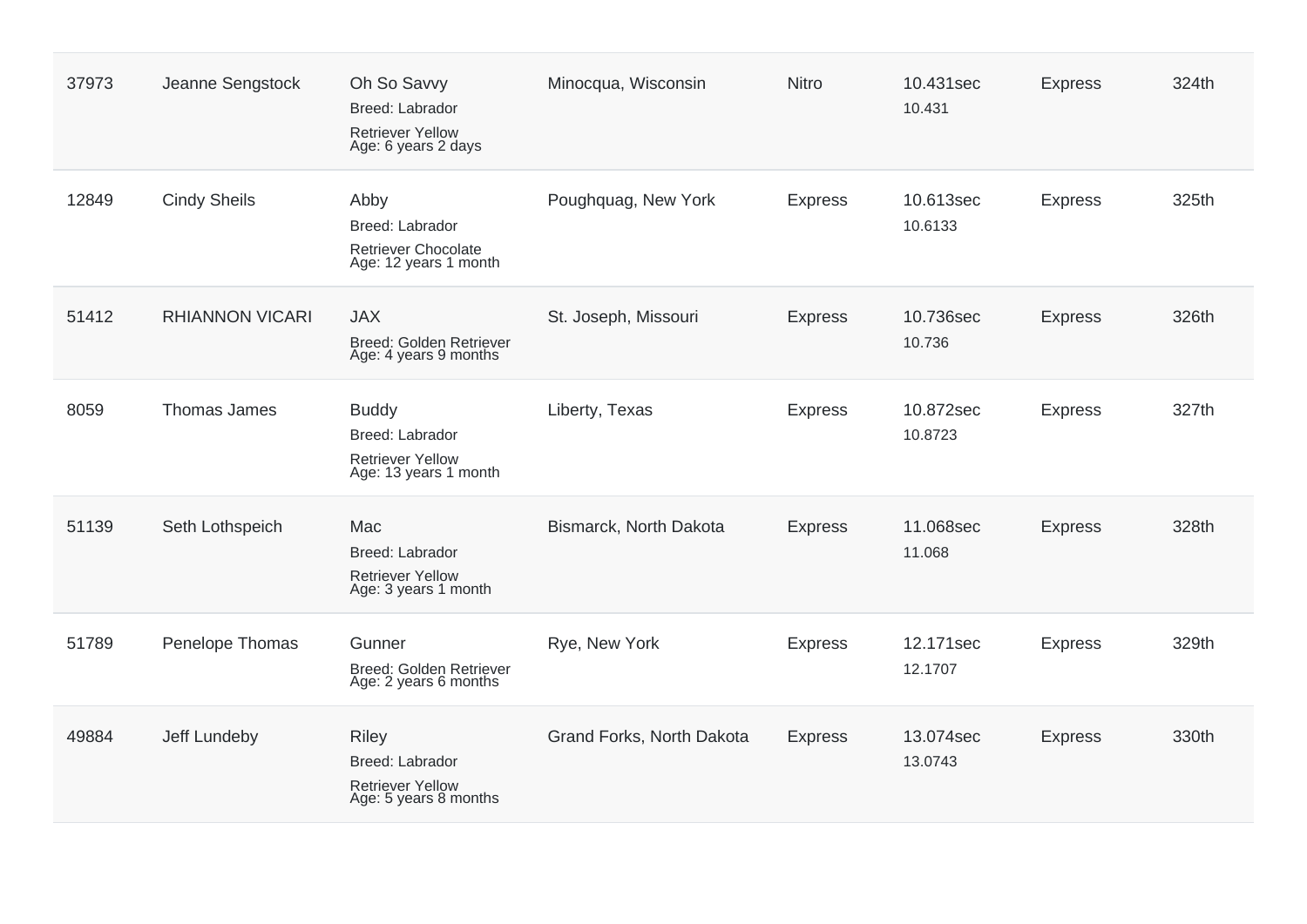| 50802 | <b>Bernadette DeJarld</b>            | Pepper<br>Breed: American Pit Bull<br>Terrier<br>Age: 7 years 4 months           | Baltimore, Maryland                     | <b>Express</b> | 13.291sec<br>13.291  | <b>Express</b> | 331st |
|-------|--------------------------------------|----------------------------------------------------------------------------------|-----------------------------------------|----------------|----------------------|----------------|-------|
| 52922 | <b>Emily Ribble</b>                  | Rosie<br>Breed: Golden Retriever<br>Age: 2 years 3 months                        | Millbrook, Ontario                      | <b>Express</b> | 13.346sec<br>13.3457 | <b>Express</b> | 332nd |
| 39247 | Lee Hall                             | <b>Clubber Lee</b><br><b>Breed: Mixed</b><br>Age: 13 years 10<br>months          | Bardstown, Kentucky                     | <b>Express</b> | 13.681sec<br>13.681  | <b>Express</b> | 333rd |
| 52162 | <b>THERESA MENZ</b><br><b>COOPER</b> | <b>AHSOKA TANO</b><br>Breed: Australian<br>Shepherd Dog<br>Age: 2 years 3 months | <b>WINSTON SALEM, North</b><br>Carolina | <b>Express</b> | 13.912sec<br>13.912  | <b>Express</b> | 334th |
| 51831 | <b>Bev Patterson</b>                 | Zula<br>Breed: Mixed<br>Age: 3 years 5 months                                    | Scarborough, Ontario                    | <b>Express</b> | 14.035sec<br>14.0353 | <b>Express</b> | 335th |
| 52383 | Ana Zarate                           | Charlie<br>Breed: Labradoodle<br>Age: 6 years 2 months                           | Prairieville, Louisiana                 | <b>Express</b> | 14.394sec<br>14.3937 | <b>Express</b> | 336th |
| 36467 | Kayla Wolff                          | <b>Bailey</b><br>Breed: Golden Retriever<br>Age: 8 years 1 month                 | Burlington, North Dakota                | <b>Express</b> | 14.568sec<br>14.5677 | <b>Express</b> | 337th |
| 52146 | Nicole Sickler                       | Justice<br><b>Breed: Mixed</b><br>Age: 7 years 11 months                         | Minot, North Dakota                     | <b>Express</b> | 14.757sec<br>14.7567 | <b>Express</b> | 338th |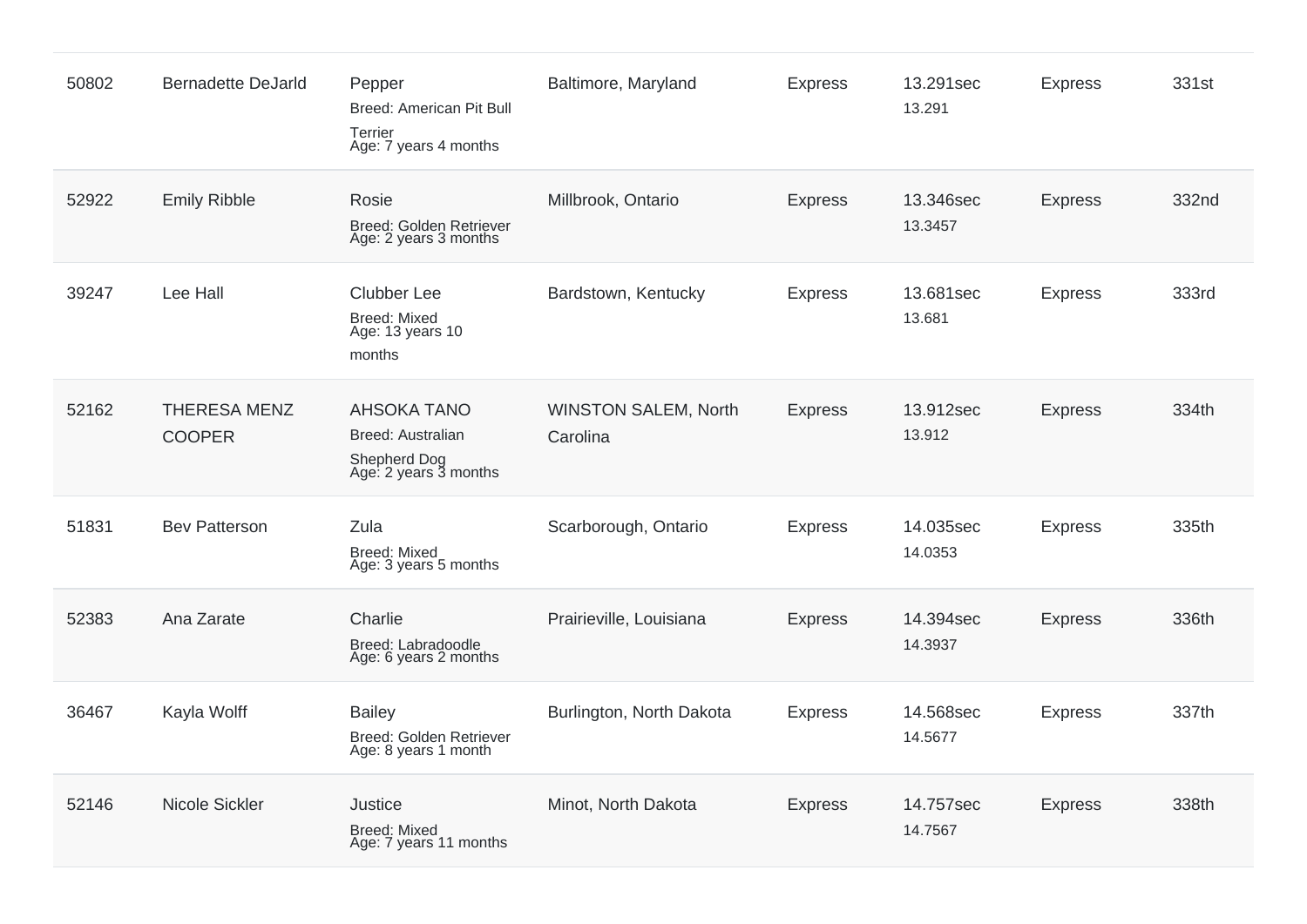| 49449 | Tanva Lauscher | Reka                                              | Cheyenne, Wyoming | <b>Express</b> | 14.955sec | <b>Express</b> | 339th |
|-------|----------------|---------------------------------------------------|-------------------|----------------|-----------|----------------|-------|
|       |                | Breed: Golden Retriever<br>Age: 3 years 10 months |                   |                | 14.9547   |                |       |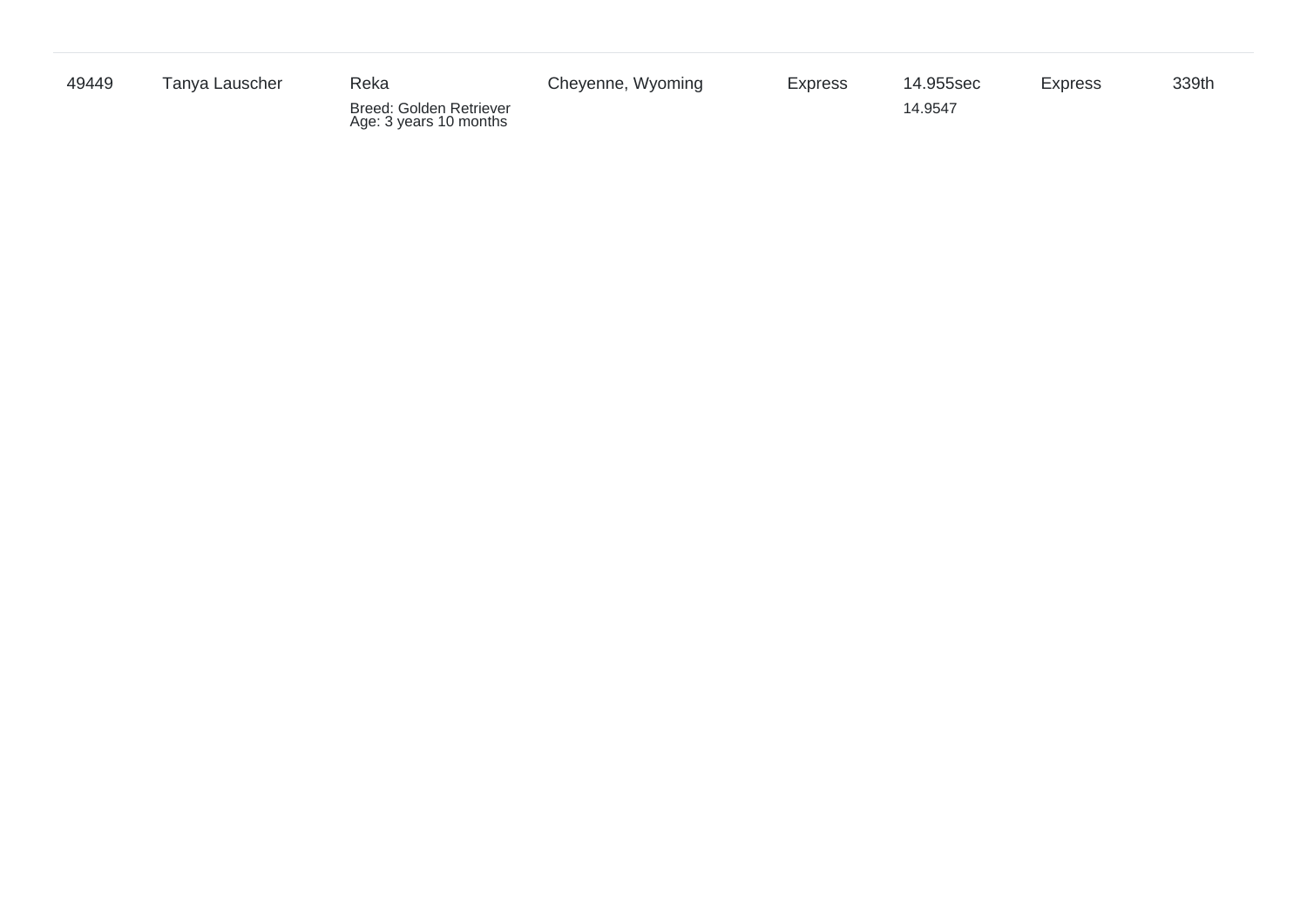## **2021 DockDogs Worldwide (EV)**

| ID    | <b>Handler</b>          | <b>Dog</b>                                                        | <b>Location</b>       | <b>Title</b>  | Average           | <b>Average Title</b> | <b>Rank</b> |
|-------|-------------------------|-------------------------------------------------------------------|-----------------------|---------------|-------------------|----------------------|-------------|
| 51667 | Crystal McClaran        | MC's RoseZilla<br><b>Breed: Mixed</b><br>Age: 2 years 5 months    | Cape Coral, Florida   | High<br>Flyer | 8' 4"<br>100.6667 | <b>High Flyer</b>    | 1st         |
| 40304 | Laurel Behnke           | <b>Sounders</b><br><b>Breed: Whippet</b><br>Age: 7 years 2 months | Rochester, Washington | High<br>Flyer | 8'2''<br>98.6667  | <b>High Flyer</b>    | 2nd         |
| 51434 | Olivia Jutte            | Sonic<br>Breed: Whippet<br>Age: 3 years 2 weeks                   | Celina, Ohio          | High<br>Flyer | 8'1"<br>97.3333   | <b>High Flyer</b>    | 3rd         |
| 35740 | <b>Sydney Mackey</b>    | Spitfire<br>Breed: Whippet<br>Age: 9 years 7 months               | Olympia, Washington   | High<br>Flyer | 8'1"<br>97.3333   | <b>High Flyer</b>    | 4th         |
| 52289 | Crystal McClaran        | <b>GRONK</b><br>Breed: Belgian Malinois<br>Age: 2 years 1 month   | Cape Coral, Florida   | High<br>Flyer | 8'0''<br>96.6667  | <b>High Flyer</b>    | 5th         |
| 51664 | <b>Crystal McClaran</b> | MC's Pancho<br><b>Breed: Mixed</b><br>Age: 2 years 5 months       | Cape Coral, Florida   | High<br>Flyer | 7' 10"<br>94.6667 | <b>High Flyer</b>    | 6th         |
| 32753 | <b>Matthew Bohn</b>     | Kratos<br>Breed: Belgian Malinois<br>Age: 7 years 4 months        | Beavercreek, Ohio     | High<br>Flyer | 7' 10"<br>94      | <b>High Flyer</b>    | 7th         |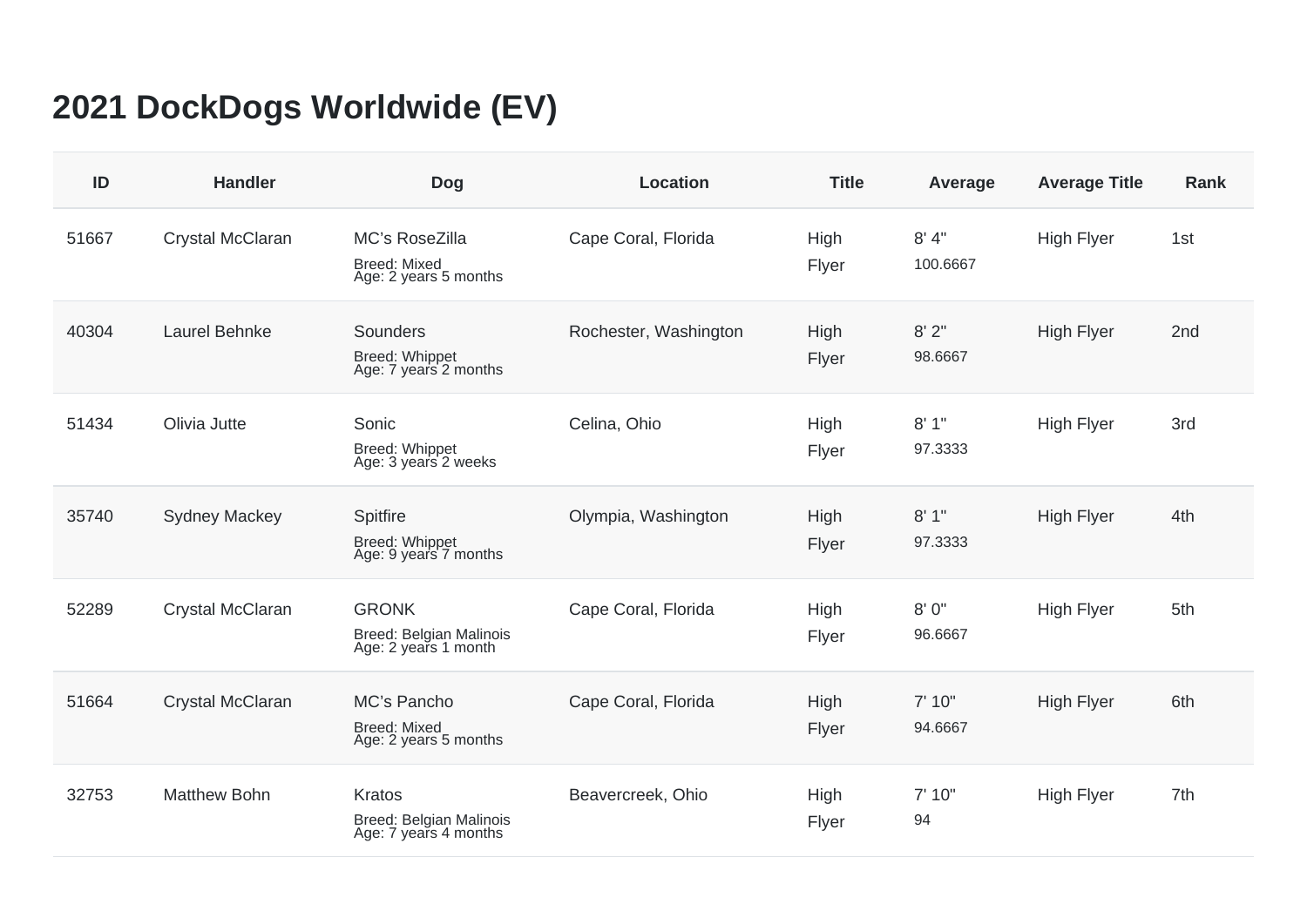| 52004 | Johnna Zona             | <b>MC's Rollins</b><br><b>Breed: Mixed</b><br>Age: 2 years 5 months             | WAMPUM, Pennsylvania      |               | 7' 8''<br>92.6667 | <b>High Flyer</b> | 8th              |
|-------|-------------------------|---------------------------------------------------------------------------------|---------------------------|---------------|-------------------|-------------------|------------------|
| 52905 | <b>Rick Laes</b>        | Veltto<br>Breed: Belgian Malinois<br>Age: 4 years 6 months                      | DePere, Wisconsin         |               | 7'7''<br>91.3333  | <b>High Flyer</b> | 9th              |
| 38445 | Becky Johnson           | Heathen<br><b>Breed: Mixed</b><br>Age: 5 years 10 months                        | Arlington, Washington     | High<br>Flyer | 7' 6''<br>90.6667 | <b>High Flyer</b> | 10th             |
| 37293 | Patricia Friend         | Darwin<br>Breed: Dutch Shepherd<br>Age: 6 years 8 months                        | Adrian, Missouri          | High<br>Flyer | 7' 6''<br>90.6667 | <b>High Flyer</b> | 11th             |
| 51635 | Rachael Brinkman        | vortex<br>Breed: Whippet<br>Age: 4 years 1 month                                | Gaines, Michigan          | High<br>Flyer | 7' 6''<br>90.6667 | <b>High Flyer</b> | 12 <sub>th</sub> |
| 44974 | <b>Tessa Guttman</b>    | Milo<br><b>Breed: Labrador Retriever</b><br>Chocolate<br>Age: 4 years 7 months  | Coatesville, Pennsylvania | High<br>Flyer | 7' 6''<br>90.6667 | <b>High Flyer</b> | 13th             |
| 52331 | <b>Crystal McClaran</b> | <b>Frankly Unacceptable</b><br>Breed: Belgian Malinois<br>Age: 1 year 10 months | Cape Coral, Florida       |               | 7'6''<br>90       | <b>High Flyer</b> | 14th             |
| 36647 | Rachael Brinkman        | Slingshot<br>Breed: Whippet<br>Age: 7 years 5 months                            | Gaines, Michigan          | High<br>Flyer | 7' 5''<br>89.3333 | <b>High Flyer</b> | 15th             |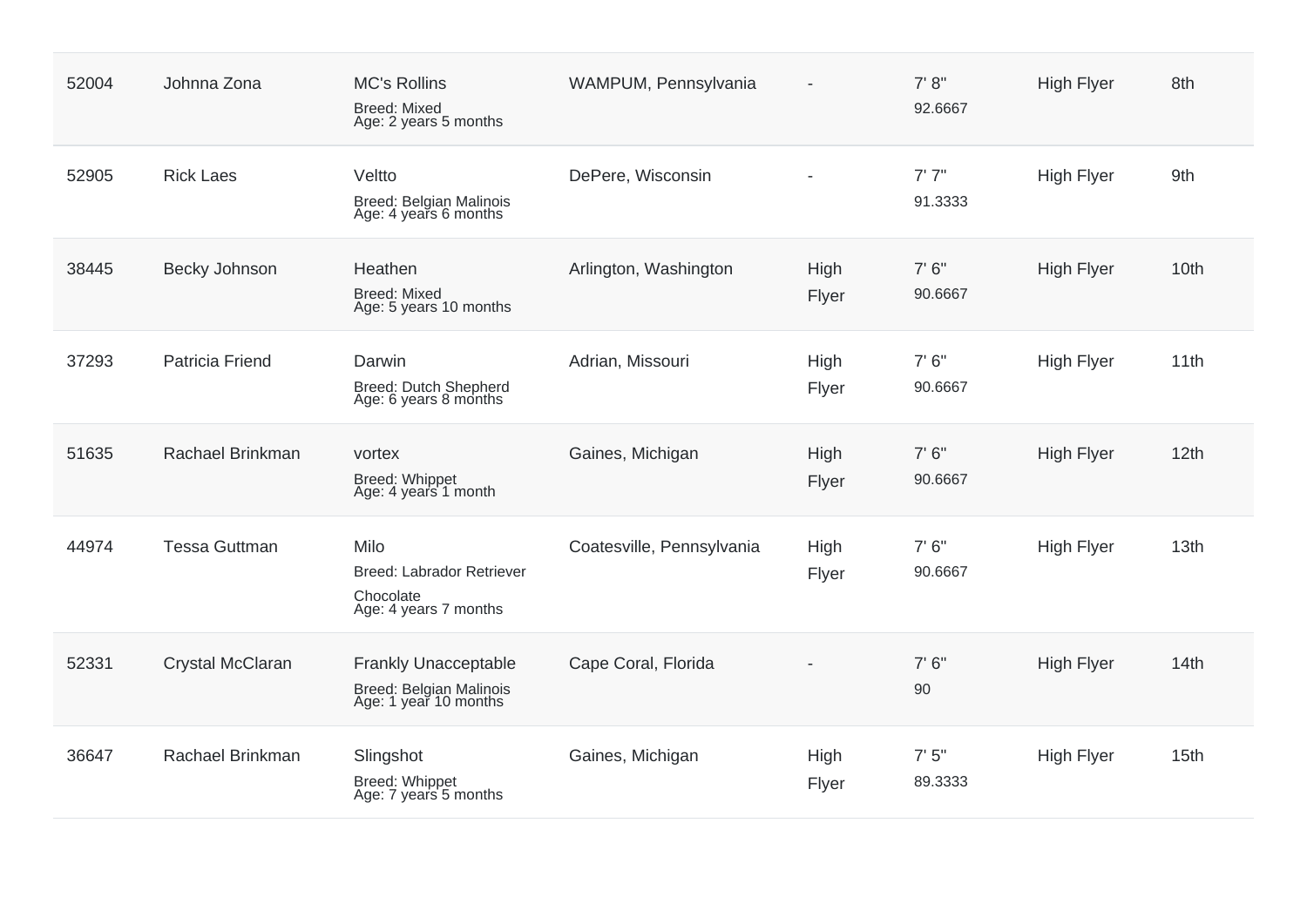| 40208 | <b>Broderick Dicken</b> | Aria<br><b>Breed: Mixed</b><br>Age: 6 years 8 months                               | Hiawatha, Iowa               | High<br>Flyer | 7' 4''<br>88.6667 | <b>High Flyer</b> | 16th |
|-------|-------------------------|------------------------------------------------------------------------------------|------------------------------|---------------|-------------------|-------------------|------|
| 51495 | Crystal McClaran        | Odin<br>Breed: Belgian Malinois<br>Age: 3 years 7 months                           | Cape Coral, Florida          | High<br>Flyer | 7' 4''<br>88.6667 | <b>High Flyer</b> | 17th |
| 48160 | <b>Rachel Cassel</b>    | Kyah<br><b>Breed: Mixed</b><br>Age: 5 years 5 months                               | Brantford, Ontario           | High<br>Flyer | 7'3''<br>87.3333  | <b>High Flyer</b> | 18th |
| 50244 | Melanie Lake            | Earnhardt<br><b>Breed: Mixed</b><br>Age: 3 years 3 months                          | Graham, North Carolina       | High<br>Flyer | 7'3''<br>87.3333  | <b>High Flyer</b> | 19th |
| 39667 | Julie Shepard           | <b>Walter Blue</b><br>Breed: German Shrthaired<br>Pointer<br>Age: 6 years 9 months | Nottingham, New<br>Hampshire | High<br>Flyer | 7' 2''<br>86.6667 | <b>High Flyer</b> | 20th |
| 51636 | Rachael Brinkman        | <b>Stoic</b><br><b>Breed: Mixed</b><br>Age: 3 years 8 months                       | Gaines, Michigan             | Top Gun       | 7'2''<br>86.6667  | <b>High Flyer</b> | 21st |
| 45613 | <b>Bill Helfer</b>      | Trooper<br>Breed: Labrador Retriever<br><b>Black</b><br>Age: 4 years 4 months      | Kalispell, Montana           | Top Gun       | 7'2''<br>86       | <b>High Flyer</b> | 22nd |
| 50310 | <b>Timothy Lake</b>     | Earnhardt<br><b>Breed: Mixed</b><br>Age: 3 years 3 months                          | Graham, North Carolina       | High<br>Flyer | 7'2"<br>86        | <b>High Flyer</b> | 23rd |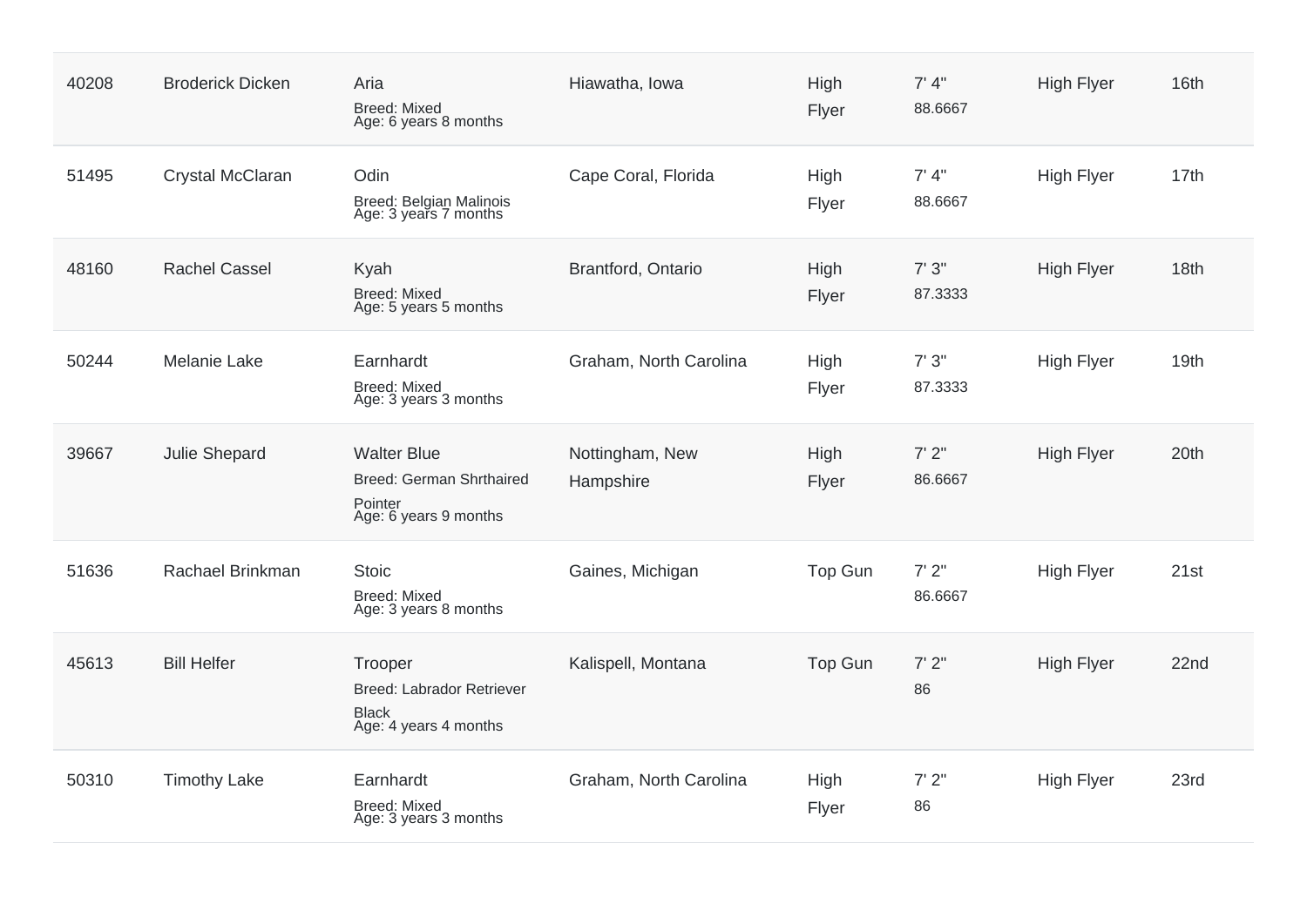| 41148 | Cindy Ferguson          | Hit<br>Breed: Whippet<br>Age: 6 years 3 months                                             | Indianapolis, Indiana      | High<br>Flyer  | 7'2''<br>86      | <b>High Flyer</b> | 24th |
|-------|-------------------------|--------------------------------------------------------------------------------------------|----------------------------|----------------|------------------|-------------------|------|
| 51666 | Crystal McClaran        | MC's Pearl<br><b>Breed: Mixed</b><br>Age: 2 years 5 months                                 | Cape Coral, Florida        |                | 7'2"<br>86       | <b>High Flyer</b> | 25th |
| 27670 | <b>Whitney Lightner</b> | Gripp<br><b>Breed: Belgian Malinois</b><br>Age: 8 years 4 months                           | Glendale, Arizona          | High<br>Flyer  | 7'2"<br>86       | <b>High Flyer</b> | 26th |
| 42411 | Kaitie Uebelhoer        | Jon Snow<br>Breed: Labrador Retriever<br><b>Black</b><br>Age: 5 years 2 months             | Charleston, South Carolina | High<br>Flyer  | 7'1''<br>85.3333 | <b>High Flyer</b> | 27th |
| 33041 | <b>Beth Nicholson</b>   | Instigator<br>Breed: Belgian Malinois<br>Age: 7 years 5 months                             | Phoenix, Arizona           | Top Gun        | 7'0''<br>84      | <b>High Flyer</b> | 28th |
| 39006 | <b>Tamra Spink</b>      | <b>Gold Bullion</b><br><b>Breed: Labrador Retriever</b><br>Yellow<br>Age: 6 years 7 months | Hamilton, Virginia         | <b>Top Gun</b> | 7'0''<br>84      | <b>High Flyer</b> | 29th |
| 40627 | Crystal McClaran        | Chartreuse<br>Breed: Belgian Malinois<br>Age: 5 years 5 months                             | Cape Coral, Florida        | High<br>Flyer  | 7'0''<br>84      | <b>High Flyer</b> | 30th |
| 52439 | <b>Sydney Mackey</b>    | Chernobog<br>Breed: Whippet<br>Age: 3 years 7 months                                       | Olympia, Washington        |                | 7'0''<br>84      | <b>High Flyer</b> | 31st |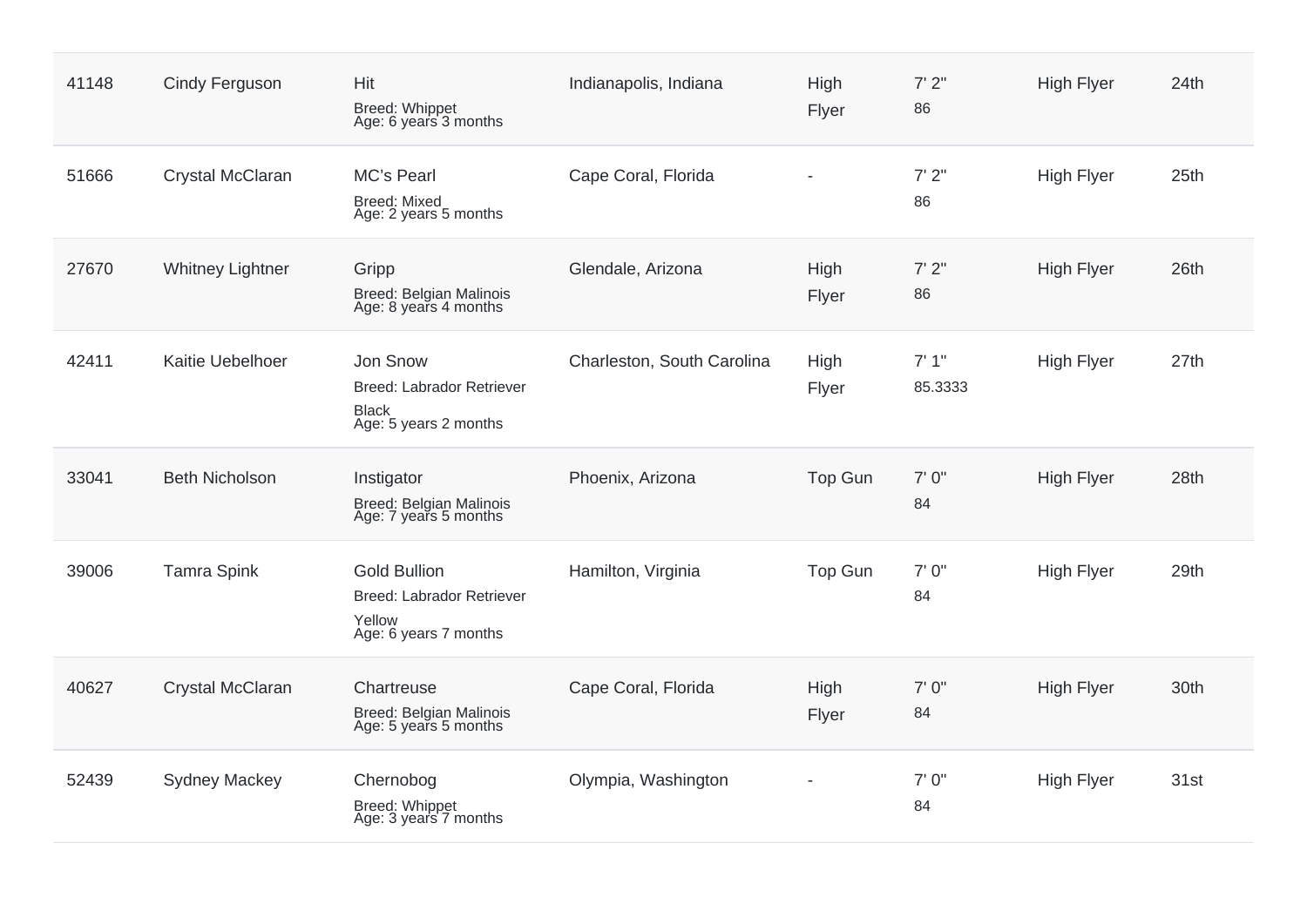| 35622 | <b>Katie Priebe</b>    | <b>Tucker</b><br><b>Breed: Labrador Retriever</b><br>Yellow<br>Age: 6 years 10 months | Oakdale, Minnesota         | High<br>Flyer            | 7' 0"<br>84       | <b>High Flyer</b> | 32nd |
|-------|------------------------|---------------------------------------------------------------------------------------|----------------------------|--------------------------|-------------------|-------------------|------|
| 51725 | Jamie Dukovac          | Zoltar<br><b>Breed: Belgian Malinois</b><br>Age: 3 years 5 months                     | Maryville, Tennessee       | <b>Top Gun</b>           | 7'0''<br>84       | <b>High Flyer</b> | 33rd |
| 52720 | <b>Brian Galligan</b>  | Xero<br>Breed: Belgian Malinois<br>Age: 6 years 7 months                              | Proctorville, Ohio         | <b>Top Gun</b>           | 6' 11"<br>83.3333 |                   | 34th |
| 48614 | <b>Kimberly Nygard</b> | Jango<br><b>Breed: Border Collie</b><br>Age: 4 years 1 month                          | Rockton, Illinois          |                          | 6' 11"<br>83.3333 |                   | 35th |
| 51639 | <b>Becky Evans</b>     | Solo<br><b>Breed: Border Collie</b><br>Age: 3 years 11 months                         | Whitby, Ontario            | <b>Top Gun</b>           | 6' 10"<br>82.6667 | <b>Top Gun</b>    | 36th |
| 50897 | Mika Sumner            | Angus<br>Breed: Belgian Malinois<br>Age: 4 years 9 months                             | Clinton Township, Michigan | $\overline{\phantom{a}}$ | 6' 10"<br>82.6667 | Top Gun           | 37th |
| 51436 | Cassie Terranova       | Radar<br>Breed: German Shepherd<br>Dog<br>Age: 4 years 4 months                       | Winder, Georgia            | Top Gun                  | 6' 10"<br>82      | <b>Top Gun</b>    | 38th |
| 48427 | <b>Andriel King</b>    | <b>Baylor</b><br>Breed: Chesapeake Bay<br>Retriever<br>Age: 5 years 2 months          | Columbia, Missouri         |                          | 6' 10"<br>82      | Top Gun           | 39th |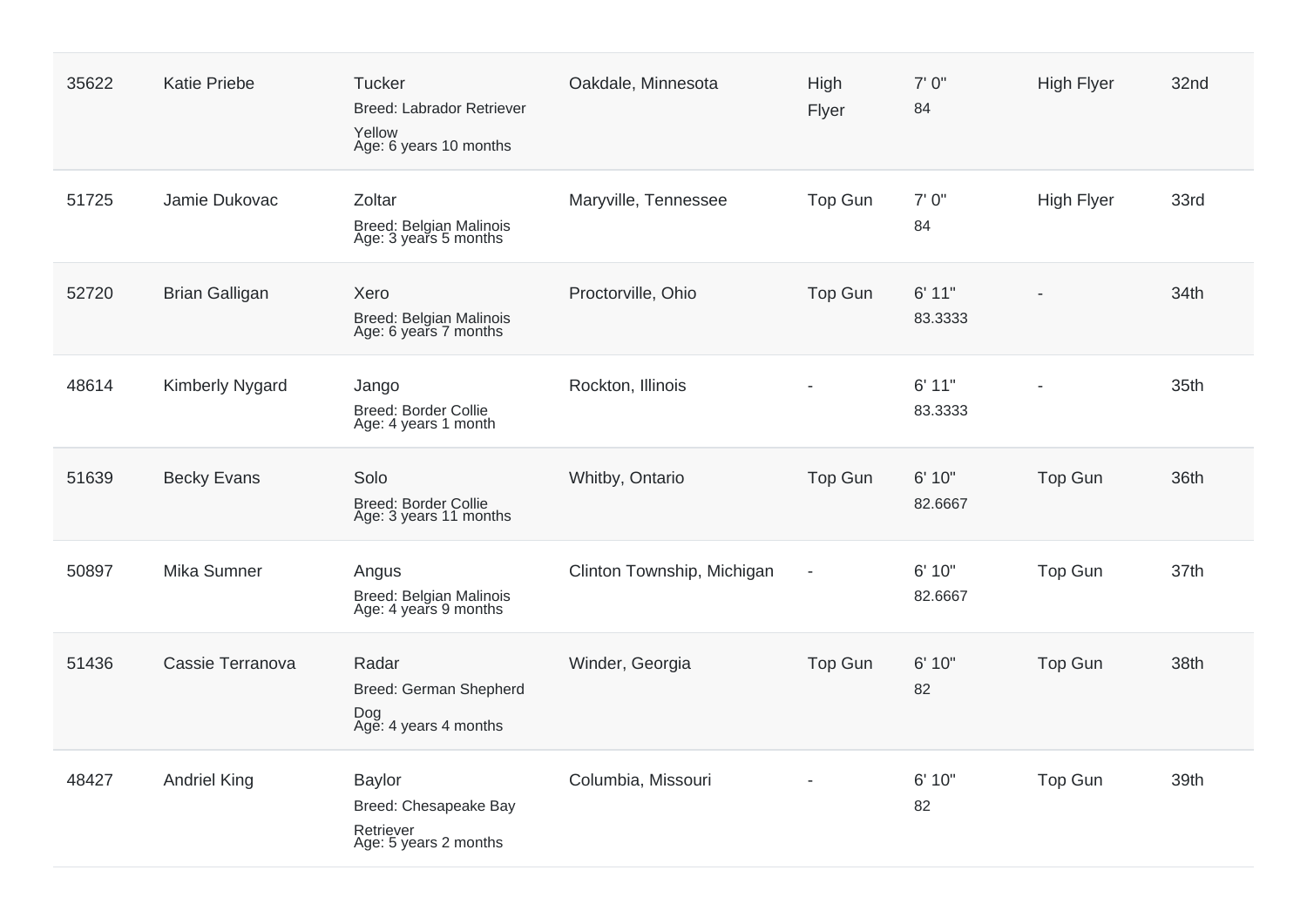| 33715 | Hannah Wolf        | <b>Skye</b><br><b>Breed: Labrador Retriever</b><br>Chocolate<br>Age: 6 years 11 months | Knoxville, Tennessee  | Top Gun        | 6' 10"<br>82      | Top Gun        | 40th |
|-------|--------------------|----------------------------------------------------------------------------------------|-----------------------|----------------|-------------------|----------------|------|
| 50352 | <b>Tom Dropik</b>  | Rambo<br><b>Breed: Mixed</b><br>Age: 3 years 3 months                                  | New Prague, Minnesota | <b>Top Gun</b> | 6'9''<br>81.3333  | <b>Top Gun</b> | 41st |
| 52128 | <b>Bret Geller</b> | Kegger<br>Breed: Whippet<br>Age: 7 years 2 months                                      | Fallbrook, California |                | 6'9''<br>81.3333  | Top Gun        | 42nd |
| 22799 | Linda Torson       | Ziva<br>Breed: Belgian Malinois<br>Age: 10 years 1 week                                | Doylestown, Ohio      | Top Gun        | 6' 8''<br>80.6667 | <b>Top Gun</b> | 43rd |
| 51665 | Crystal McClaran   | <b>MC's Super Sally</b><br><b>Breed: Mixed</b><br>Age: 2 years 5 months                | Cape Coral, Florida   |                | 6' 8''<br>80.6667 | <b>Top Gun</b> | 44th |
| 51552 | Lee Hall           | Bourbon<br>Breed: Labrador Retriever<br>Yellow<br>Age: 5 years 1 month                 | Bardstown, Kentucky   | <b>Top Gun</b> | 6' 8''<br>80.6667 | Top Gun        | 45th |
| 38414 | Kaye Noble         | Tank<br><b>Breed: Labrador Retriever</b><br>Yellow<br>Age: 5 years 10 months           | Mascot, Tennessee     | <b>Top Gun</b> | 6' 8''<br>80.6667 | Top Gun        | 46th |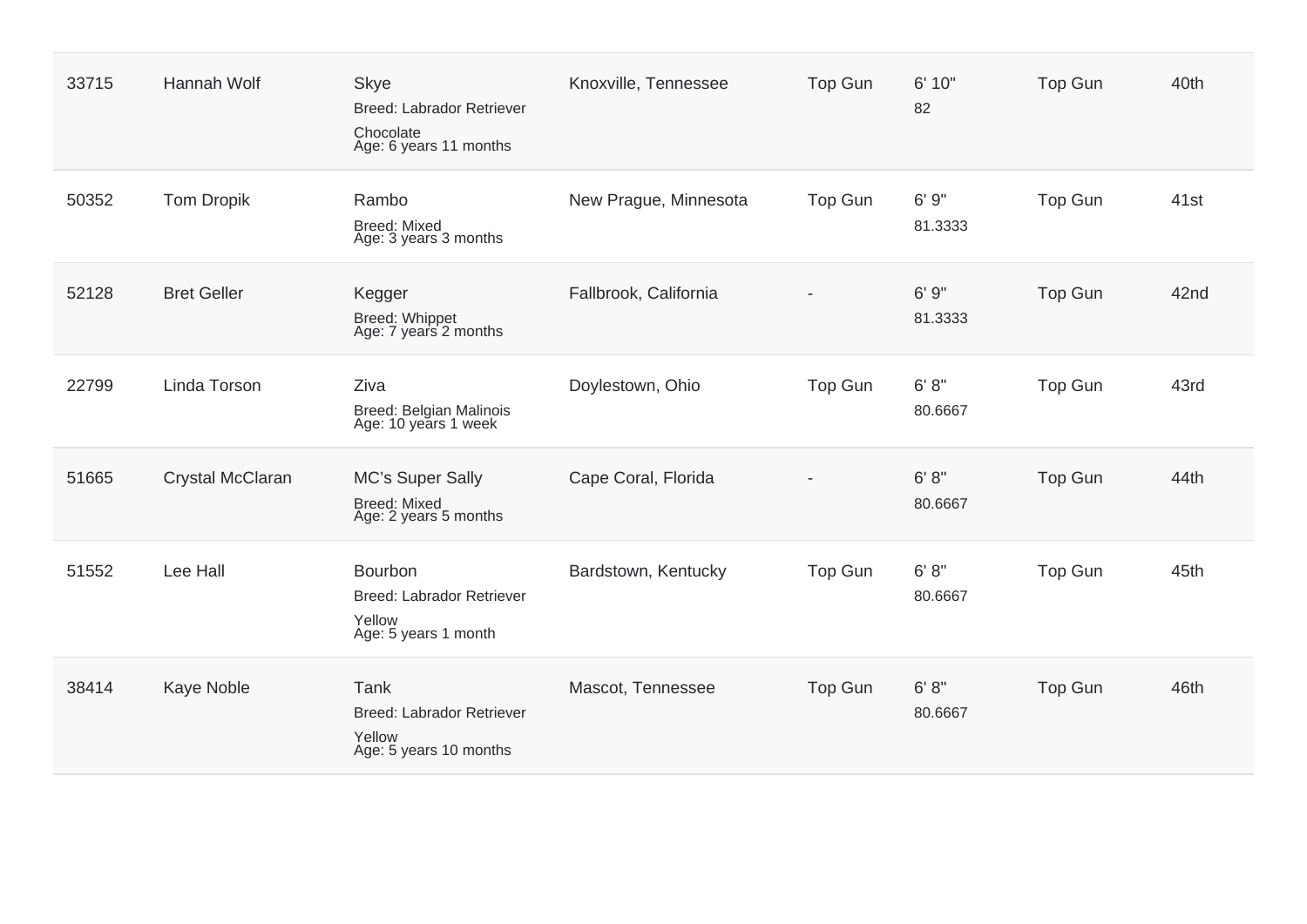| 45089 | Alisha Voje            | Ava<br><b>Breed: Labrador Retriever</b><br><b>Black</b><br>Age: 4 years 9 months | Osnabrock, North Dakota       | <b>Top Gun</b> | 6' 8''<br>80.6667 | <b>Top Gun</b> | 47th |
|-------|------------------------|----------------------------------------------------------------------------------|-------------------------------|----------------|-------------------|----------------|------|
| 43934 | <b>Charlotte Blake</b> | Wicked<br><b>Breed: Mixed</b><br>Age: 5 years 8 months                           | Franklin, Tennessee           | Top Gun        | 6' 8''<br>80      | <b>Top Gun</b> | 48th |
| 37527 | Jerry Jutte            | Jackson<br>Breed: English Lab<br>Age: 8 years 2 months                           | Celina, Ohio                  | <b>Top Gun</b> | 6' 8''<br>80      | <b>Top Gun</b> | 49th |
| 42952 | <b>Sherry Daniels</b>  | Malcolm<br>Breed: Belgian Malinois<br>Age: 5 years 4 months                      | Colorado Springs,<br>Colorado | <b>Top Gun</b> | 6' 8''<br>80      | <b>Top Gun</b> | 50th |
| 49504 | Jimmy Colvin           | Ryder<br><b>Breed: Labrador Retriever</b><br>Yellow<br>Age: 4 years 8 months     | Vinton, Virginia              | Top Gun        | 6' 8''<br>80      | <b>Top Gun</b> | 51st |
| 27374 | Jen Esplen             | Cooper<br><b>Breed: Mixed</b><br>Age: 10 years 1 week                            | Oshawa, Ontario               | <b>Top Gun</b> | 6' 8''<br>80      | <b>Top Gun</b> | 52nd |
| 48379 | Cody King              | <b>Baylor</b><br>Breed: Chesapeake Bay<br>Retriever<br>Age: 5 years 2 months     | Columbia, Missouri            |                | 6' 8''<br>80      | Top Gun        | 53rd |
| 50113 | Linda Torson           | Zulu<br>Breed: Belgian Malinois<br>Age: 4 years 1 month                          | Doylestown, Ohio              | <b>Top Gun</b> | 6' 8''<br>80      | <b>Top Gun</b> | 54th |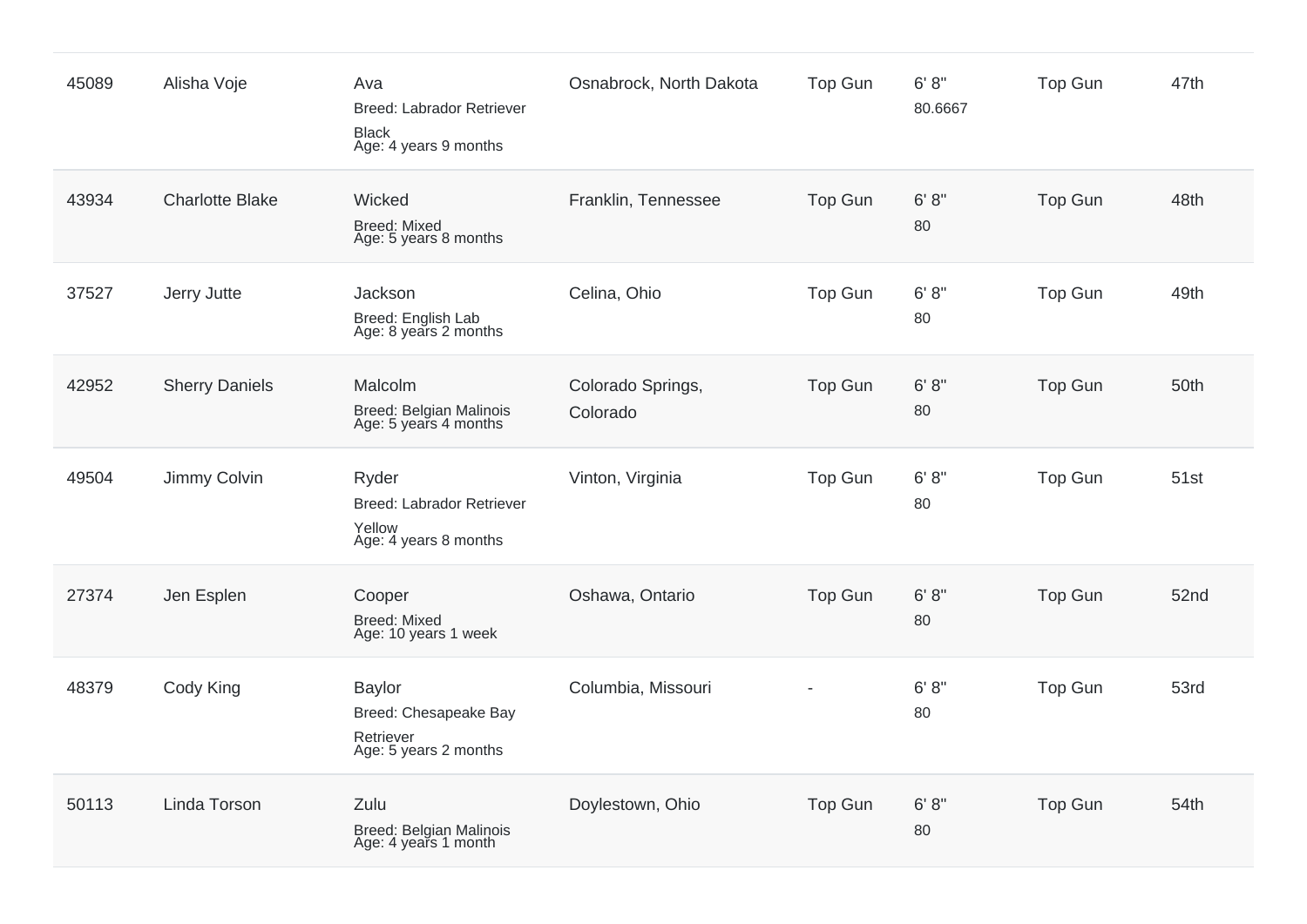| 39840 | Samantha Turner       | Quinn<br>Breed: Golden Retriever<br>Age: 6 years 3 weeks                            | Courtice, Ontario        | Top Gun        | 6'7''<br>79.3333  | <b>Top Gun</b> | 55th |
|-------|-----------------------|-------------------------------------------------------------------------------------|--------------------------|----------------|-------------------|----------------|------|
| 39885 | <b>Taylor Bottom</b>  | Grayson<br>Breed: Weimaraner<br>Age: 6 years 5 months                               | Perryville, Kentucky     | <b>Top Gun</b> | 6'7''<br>79.3333  | <b>Top Gun</b> | 56th |
| 48726 | <b>Katie Priebe</b>   | Kimber<br><b>Breed: Labrador Retriever</b><br><b>Black</b><br>Age: 3 years 8 months | Oakdale, Minnesota       |                | 6'7''<br>79.3333  | <b>Top Gun</b> | 57th |
| 37919 | <b>Tom Dropik</b>     | <b>Little Rascal</b><br><b>Breed: Mixed</b><br>Age: 6 years 7 months                | New Prague, Minnesota    | Top Gun        | 6'7''<br>79.3333  | <b>Top Gun</b> | 58th |
| 34129 | <b>Wayne Snoderly</b> | Jake<br>Breed: Labrador Retriever<br><b>Black</b><br>Age: 7 years 1 month           | Milwaukie, Oregon        | High<br>Flyer  | 6'7''<br>79.3333  | <b>Top Gun</b> | 59th |
| 43362 | Kayla Wolff           | <b>Bentley</b><br>Breed: Golden Retriever<br>Age: 6 years 10 months                 | Burlington, North Dakota | Top Gun        | 6'7''<br>79.3333  | <b>Top Gun</b> | 60th |
| 33100 | Morgan Syring         | <b>Tygo</b><br>Breed: Dutch Shepherd<br>Age: 7 years 6 months                       | Louisa, Virginia         | Top Gun        | 6' 6''<br>78.6667 | <b>Top Gun</b> | 61st |
| 48316 | Carrie Vosburg        | Prince<br>Breed: Belgian Malinois<br>Age: 4 years 9 months                          | Severn, Maryland         | Top Gun        | 6' 6''<br>78.6667 | <b>Top Gun</b> | 62nd |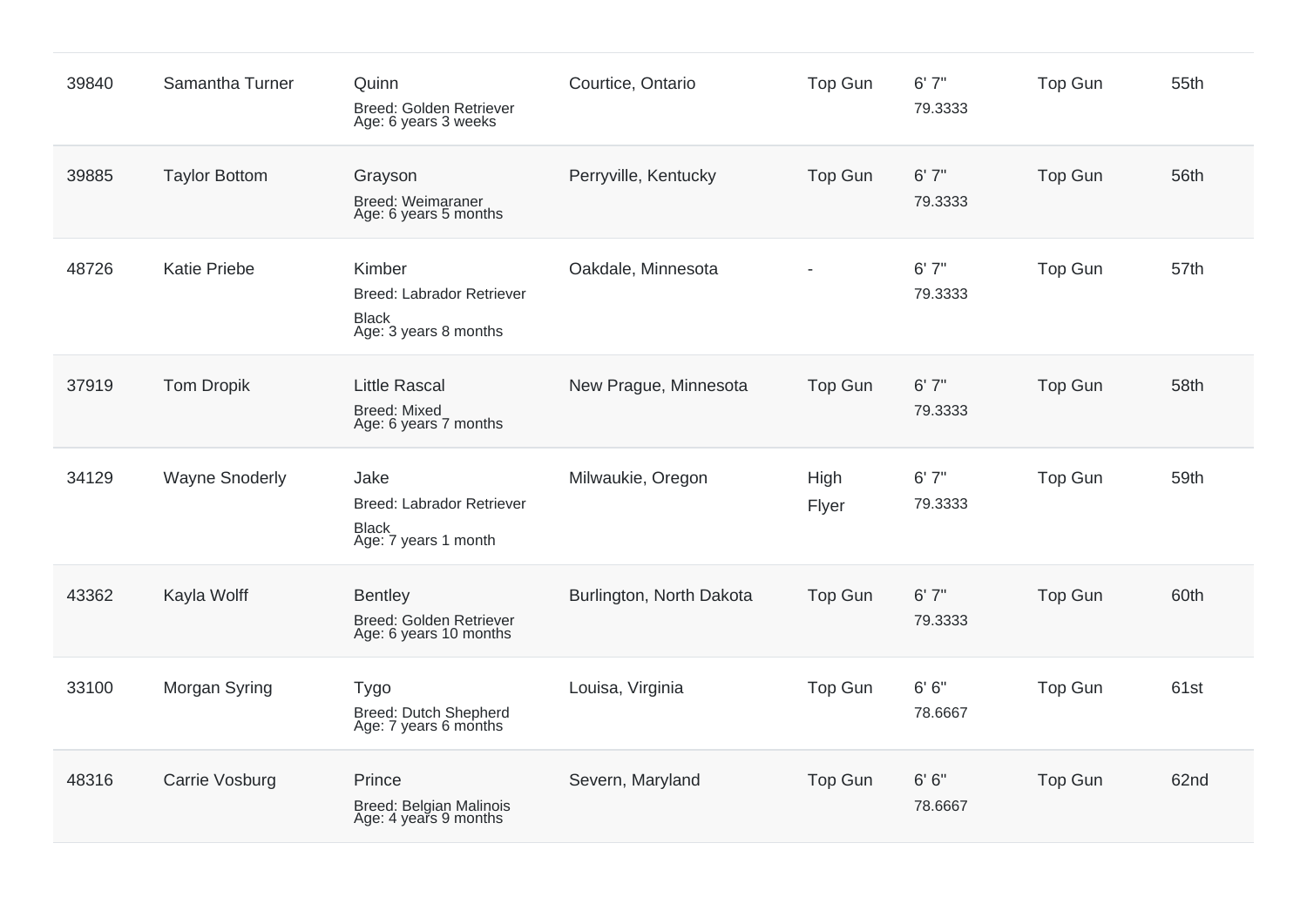| 51491 | <b>JULIE DAVIS</b>      | Rocky<br><b>Breed: Mixed</b><br>Age: 3 years 6 months                                  | MIDDLETON, New<br>Hampshire |         | 6' 6''<br>78.6667 | Top Gun        | 63rd |
|-------|-------------------------|----------------------------------------------------------------------------------------|-----------------------------|---------|-------------------|----------------|------|
| 47829 | Melissa Eckerman        | Dumas (doom-us)<br><b>Breed: Australian Cattle</b><br>Dog<br>Age: 3 years 7 months     | Wellsville, Kansas          | Top Gun | 6' 6''<br>78.6667 | Top Gun        | 64th |
| 51457 | Amanda Morrissey        | Vamp<br>Breed: Belgian Malinois<br>Age: 6 years 6 months                               | Kansas City, Missouri       | Top Gun | 6' 6''<br>78      | <b>Top Gun</b> | 65th |
| 44516 | <b>Lisa Williams</b>    | Qasim Köneg von<br>Cedkaley<br>Breed: German Shepherd<br>Dog<br>Age: 4 years 11 months | Gainesville, Georgia        | Top Gun | 6'5''<br>77.3333  | Top Gun        | 66th |
| 53112 | Cal Lout                | Downtown Henry<br>Breed: Golden Doodle<br>Age: 4 years 1 month                         | Sioux Falls, South Dakota   |         | 6'5''<br>77.3333  | Top Gun        | 67th |
| 45624 | <b>Brittany Roberts</b> | Zegen<br>Breed: Belgian Malinois<br>Age: 4 years 5 months                              | Niota, Tennessee            |         | 6'5''<br>77.3333  | <b>Top Gun</b> | 68th |
| 31380 | Morgan Jarvis           | Image<br>Breed: Other<br>Age: 9 years 4 months                                         | Bowmanville, Ontario        | Top Gun | 6'5''<br>77.3333  | Top Gun        | 69th |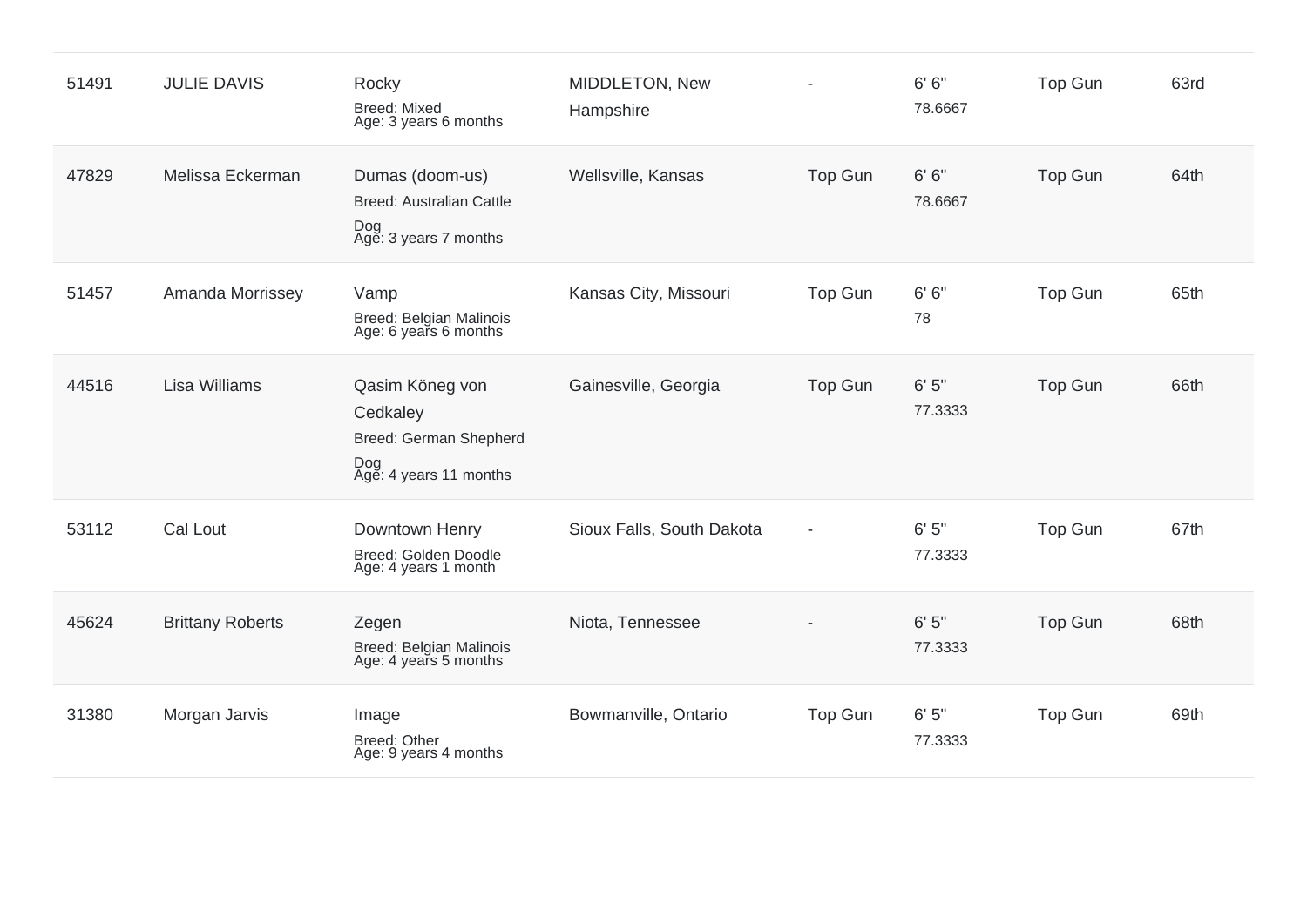| 45897 | Cindy Morgan           | Roux<br><b>Breed: Labrador Retriever</b><br>Chocolate<br>Age: 5 years 1 month                | Walker, Louisiana       | <b>Top Gun</b> | 6'5''<br>77.3333  | <b>Top Gun</b> | 70th |
|-------|------------------------|----------------------------------------------------------------------------------------------|-------------------------|----------------|-------------------|----------------|------|
| 37157 | Alisha Voje            | Toby<br><b>Breed: Labrador Retriever</b><br>Yellow<br>Age: 6 years 4 months                  | Osnabrock, North Dakota |                | 6' 4''<br>76.6667 | <b>Top Gun</b> | 71st |
| 51499 | Kim Dunn               | Riot<br>Breed: Belgian Malinois<br>Age: 4 years 7 months                                     | Sevierville, Tennessee  |                | 6' 4''<br>76.6667 | <b>Top Gun</b> | 72nd |
| 41361 | <b>Carol Douglas</b>   | <b>YOLO</b><br>Breed: Whippet<br>Age: 7 years 4 months                                       | Burlington, Ontario     | Top Gun        | 6' 4''<br>76      | <b>Top Gun</b> | 73rd |
| 42841 | John Mimnall           | Gracie<br><b>Breed: Labrador Retriever</b><br><b>Black</b><br>Age: 5 years 11 months         | Dauphin, Pennsylvania   | Top Gun        | 6' 4''<br>76      | <b>Top Gun</b> | 74th |
| 30605 | <b>Michael Anthony</b> | Maggie<br><b>Breed: Labrador Retriever</b><br><b>Black</b><br>Age: 7 years 7 months          | Clinton, Tennessee      | Top Gun        | 6' 4''<br>76      | Top Gun        | 75th |
| 42247 | Nicole Mueller         | <b>Brody Silver Cypher</b><br>Breed: Labrador Retriever<br>Chocolate<br>Age: 6 years 1 month | Germantown, Wisconsin   | Top Gun        | 6' 4''<br>76      | <b>Top Gun</b> | 76th |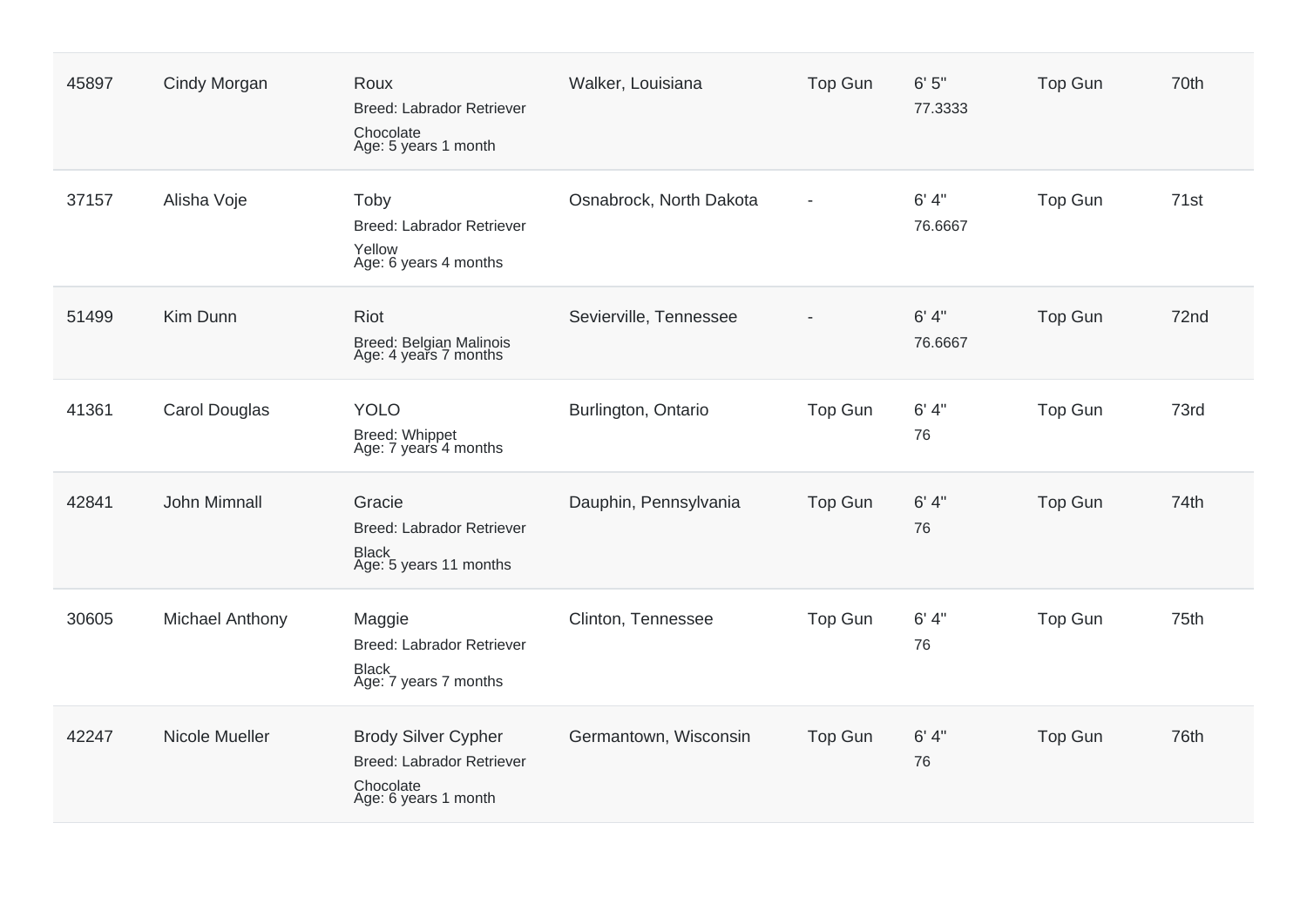| 51682 | Patricia Friend                      | <b>SPYDER</b><br><b>Breed: Mixed</b><br>Age: 3 years 1 week                                        | Adrian, Missouri                        |                | 6' 4''<br>76     | <b>Top Gun</b> | 77th |
|-------|--------------------------------------|----------------------------------------------------------------------------------------------------|-----------------------------------------|----------------|------------------|----------------|------|
| 50152 | Gale Templeton                       | <b>Sting</b><br><b>Breed: Border Collie</b><br>Age: 3 years 3 months                               | Clearfield, Kentucky                    | <b>Top Gun</b> | 6' 4''<br>76     | <b>Top Gun</b> | 78th |
| 46879 | Mona Kurth                           | Tyson<br>Breed: American<br><b>Staffordshire Terrier</b><br>Age: 7 years 7 months                  | Lehigh Acres, Florida                   | Top Gun        | 6'3''<br>75.3333 | <b>Top Gun</b> | 79th |
| 45665 | Julie Connor                         | Tweak<br>Breed: Other<br>Age: 4 years 9 months                                                     | Gatineau, Quebec                        | <b>Top Gun</b> | 6'3''<br>75.3333 | <b>Top Gun</b> | 80th |
| 45661 | <b>THERESA MENZ</b><br><b>COOPER</b> | <b>HOSSA BICKELL</b><br><b>PICKLE</b><br>Breed: Australian<br>Shepherd Dog<br>Age: 5 years 1 month | <b>WINSTON SALEM, North</b><br>Carolina |                | 6'3''<br>75.3333 | <b>Top Gun</b> | 81st |
| 42361 | <b>Susan Miller</b>                  | Kali<br><b>Breed: Labrador Retriever</b><br><b>Black</b><br>Age: 5 years 2 months                  | Jackson Springs, North<br>Carolina      | <b>Top Gun</b> | 6'3''<br>75.3333 | <b>Top Gun</b> | 82nd |
| 50630 | Mike Welch                           | talon<br>Breed: Labrador Retriever<br>Yellow<br>Age: 3 years 3 months                              | Bennington, Vermont                     | Top Gun        | 6'3''<br>75.3333 | <b>Top Gun</b> | 83rd |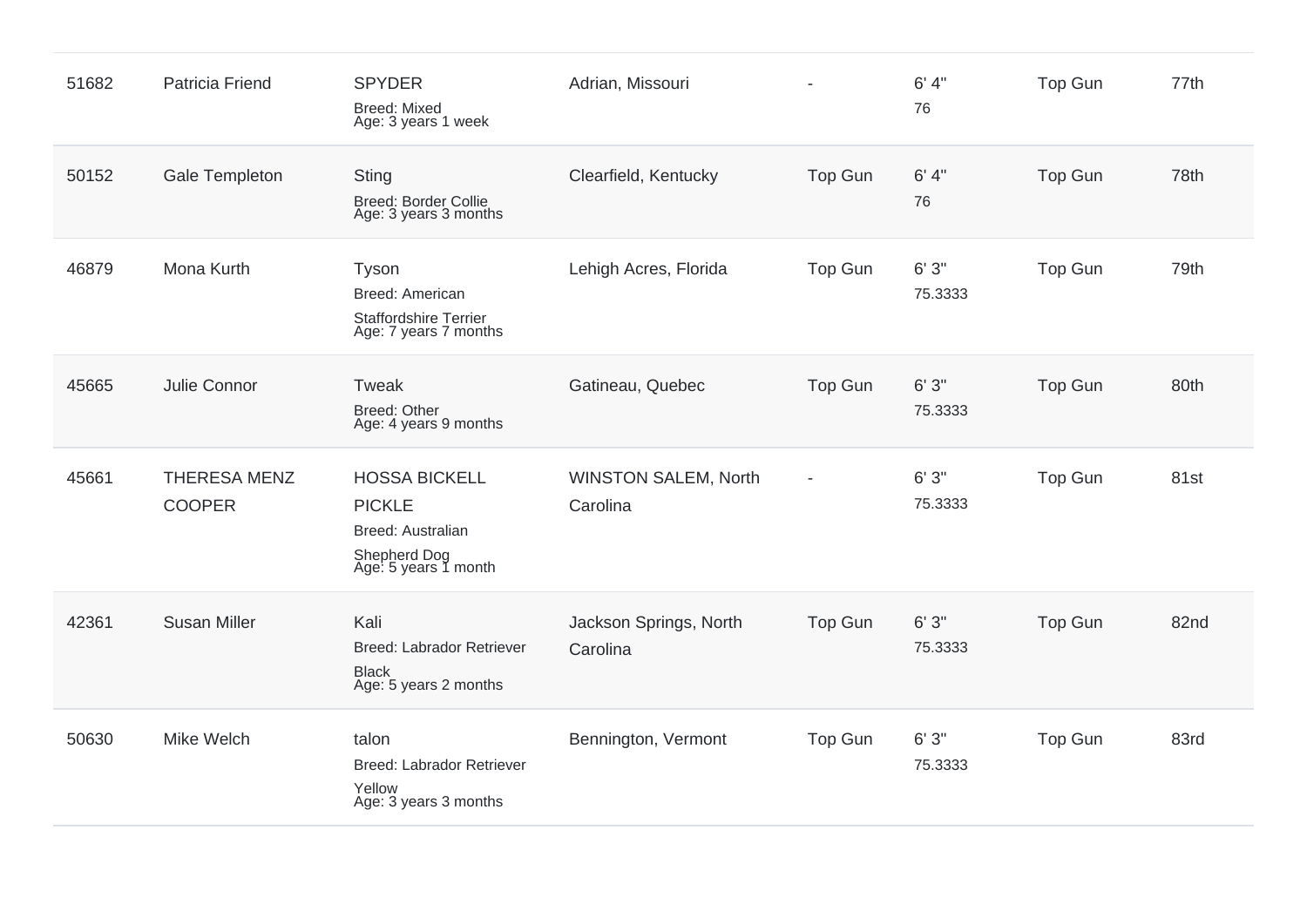| 43593 | <b>Sydney Mackey</b>                 | Microburst<br><b>Breed: Mixed</b><br>Age: 4 years 8 months                                | Olympia, Washington                     | <b>Top Gun</b> | 6'3''<br>75.3333 | <b>Top Gun</b> | 84th |
|-------|--------------------------------------|-------------------------------------------------------------------------------------------|-----------------------------------------|----------------|------------------|----------------|------|
| 50213 | jeremy Bergemann                     | Abbey<br><b>Breed: Labrador Retriever</b><br>Chocolate<br>Age: 7 years 5 months           | Sheboygan, Wisconsin                    |                | 6'2''<br>74.6667 | <b>Top Gun</b> | 85th |
| 49551 | <b>THERESA MENZ</b><br><b>COOPER</b> | <b>JYN ERSO</b><br><b>Breed: Border Collie</b><br>Age: 5 years 2 months                   | <b>WINSTON SALEM, North</b><br>Carolina | <b>Top Gun</b> | 6'2''<br>74.6667 | <b>Top Gun</b> | 86th |
| 42043 | Kathy McGowan                        | Paisley<br>Breed: Australian<br>Shepherd Dog<br>Age: 8 years 5 months                     | Snowmass village,<br>Colorado           | Cadet          | 6'2''<br>74.6667 | Top Gun        | 87th |
| 44422 | Le Cambell                           | <b>MVTO's Sweet Kiwi</b><br><b>Breed: Mixed</b><br>Age: 6 years 6 months                  | Norman, Oklahoma                        | Top Gun        | 6'2''<br>74.6667 | <b>Top Gun</b> | 88th |
| 51423 | <b>Jamie Uhles</b>                   | <b>Bella</b><br><b>Breed: Labrador Retriever</b><br><b>Black</b><br>Age: 3 years 6 months | Maysville, Oklahoma                     | Top Gun        | 6'2''<br>74.6667 | <b>Top Gun</b> | 89th |
| 42418 | <b>Troy Gerry</b>                    | <b>Jack</b><br><b>Breed: Labrador Retriever</b><br>Yellow<br>Age: 5 years 3 months        | Eliot, Maine                            | <b>Top Gun</b> | 6'2''<br>74.6667 | <b>Top Gun</b> | 90th |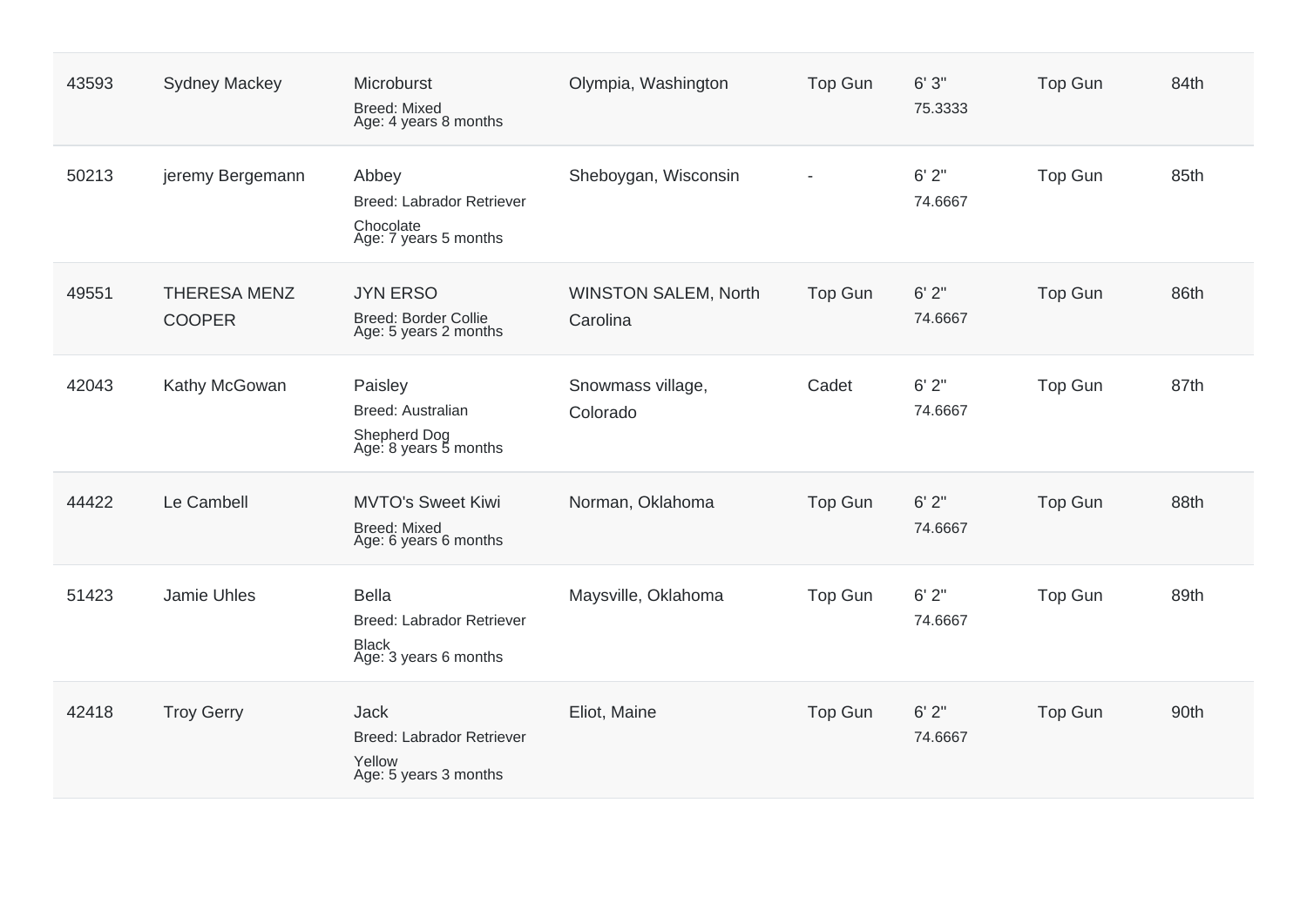| 51136 | <b>Stacey Nesting</b> | <b>Rivet</b><br><b>Breed: Labrador Retriever</b><br><b>Black</b><br>Age: 2 years 8 months      | Monroe, Oregon          |                | 6'2''<br>74.6667 | <b>Top Gun</b> | 91st |
|-------|-----------------------|------------------------------------------------------------------------------------------------|-------------------------|----------------|------------------|----------------|------|
| 44130 | <b>Timothy Lake</b>   | Allura<br><b>Breed: Mixed</b><br>Age: 6 years 8 months                                         | Graham, North Carolina  | Top Gun        | 6'2''<br>74.6667 | <b>Top Gun</b> | 92nd |
| 24042 | April Reish           | <b>Dillon</b><br><b>Breed: Labrador Retriever</b><br>Yellow<br>Age: 10 years 2 months          | Etters, Pennsylvania    | Top Gun        | 6'2''<br>74      | Top Gun        | 93rd |
| 52097 | Megan Robison         | Lenny Bruce<br><b>Breed: Mixed</b><br>Age: 2 years 5 months                                    | Baltimore, Maryland     |                | 6'2''<br>74      | <b>Top Gun</b> | 94th |
| 48210 | Amanda Willman        | THE MASKED<br><b>ARCHER</b><br><b>Breed: Australian Cattle</b><br>Dog<br>Age: 6 years 3 months | Zebulon, North Carolina | Cadet          | 6'2''<br>74      | <b>Top Gun</b> | 95th |
| 36825 | <b>Melanie Lake</b>   | Allura<br><b>Breed: Mixed</b><br>Age: 6 years 8 months                                         | Graham, North Carolina  | Top Gun        | 6'2''<br>74      | <b>Top Gun</b> | 96th |
| 27423 | <b>Lisa Harwell</b>   | <b>Riley</b><br><b>Breed: Labrador Retriever</b><br>Chocolate<br>Age: 9 years 11 months        | Hastings, Minnesota     | <b>Top Gun</b> | 6'2''<br>74      | <b>Top Gun</b> | 97th |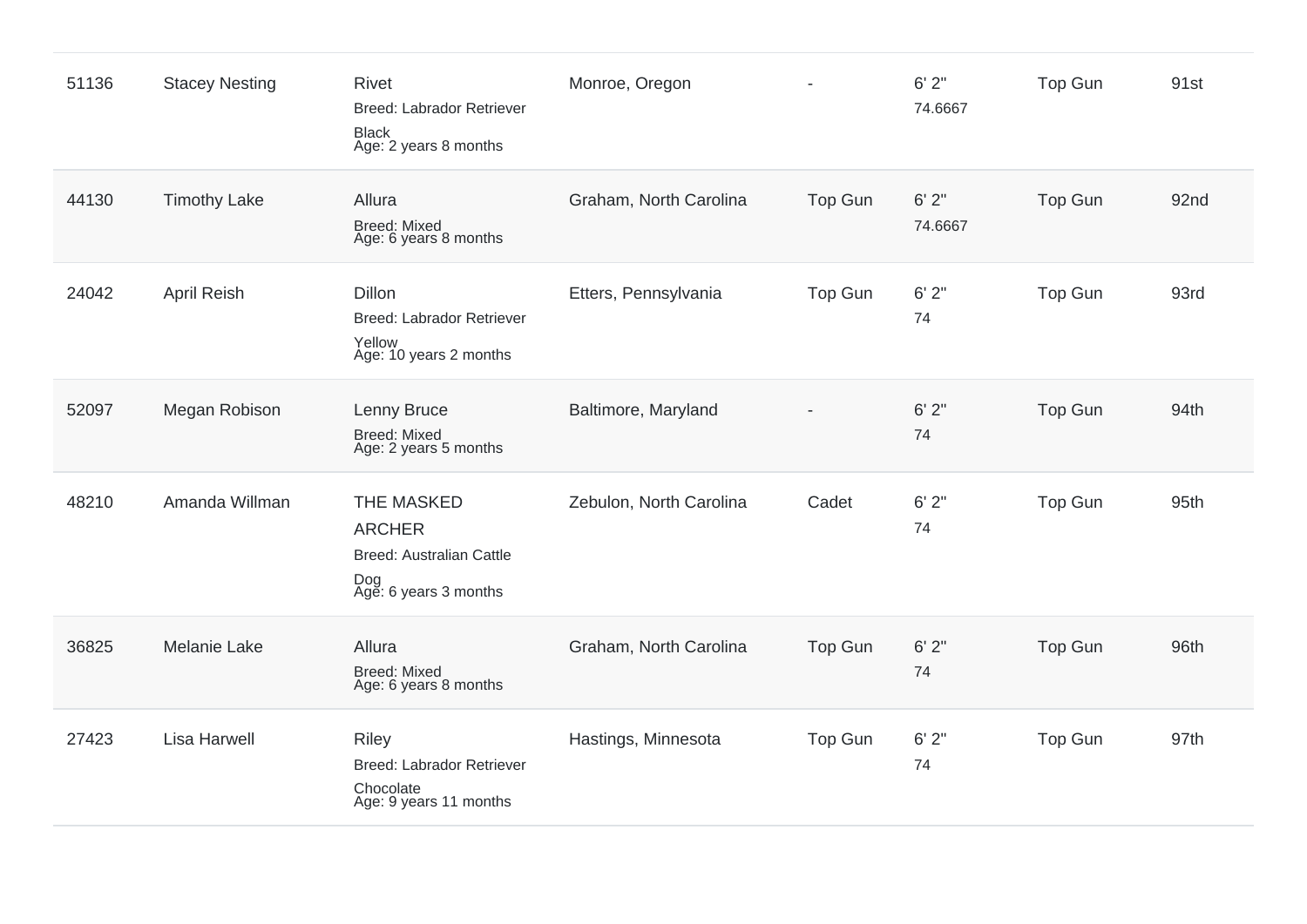| 45642 | Cassandra Levy              | Delilah<br>Breed: German Shepherd<br>Dog<br>Age: 6 years 5 months                     | Mono, Ontario             | <b>Top Gun</b> | 6'2''<br>74      | Top Gun        | 98th         |
|-------|-----------------------------|---------------------------------------------------------------------------------------|---------------------------|----------------|------------------|----------------|--------------|
| 22587 | <b>Beth Nicholson</b>       | Repo<br>Breed: Belgian Malinois<br>Age: 10 years 4 months                             | Phoenix, Arizona          | Top Gun        | 6'1''<br>73.3333 | Top Gun        | 99th         |
| 51816 | Jeff Lundeby                | Indy<br>Breed: Labrador Retriever<br>Yellow<br>Age: 2 years 8 months                  | Grand Forks, North Dakota | Top Gun        | 6'1''<br>73.3333 | Top Gun        | 100th        |
| 48001 | Lennie Williams             | <b>Trixie</b><br><b>Breed: Labrador Retriever</b><br>Chocolate<br>Age: 5 years 1 week | Anacortes, Washington     |                | 6'1''<br>73.3333 | <b>Top Gun</b> | 101st        |
| 35626 | <b>Brittaney Arbuthnott</b> | Kane<br><b>Breed: Mastiff</b><br>Age: 6 years 11 months                               | Guelph, Ontario           | Top Gun        | 6'1''<br>73.3333 | Top Gun        | 102nd        |
| 47597 | <b>Teresa Hastings</b>      | Halo<br>Breed: German Shepherd<br>Dog<br>Age: 3 years 9 months                        | Bishopville, Maryland     |                | 6'1''<br>73.3333 | Top Gun        | <b>103rd</b> |
| 52026 | <b>Arika Nester</b>         | Cinder<br>Breed: Whippet<br>Age: 2 years 10 months                                    | Overland Park, Kansas     | Cadet          | 6'1''<br>73.3333 | <b>Top Gun</b> | 104th        |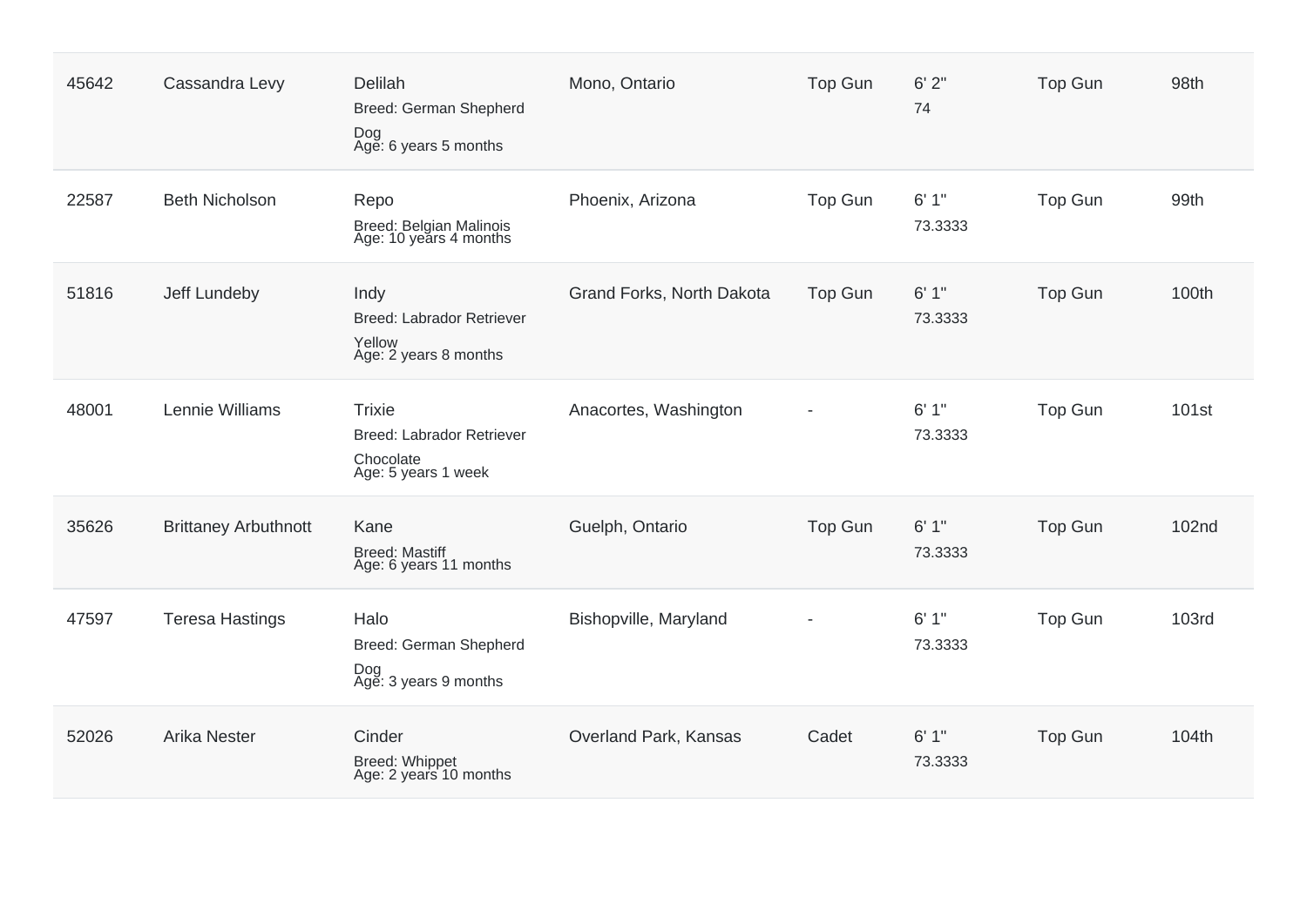| 43819 | Olivia Jutte           | Finn<br><b>Breed: Labrador Retriever</b><br><b>Black</b><br>Age: 4 years 10 months                      | Celina, Ohio                 | Top Gun | 6'1''<br>73.3333 | Top Gun        | 105th |
|-------|------------------------|---------------------------------------------------------------------------------------------------------|------------------------------|---------|------------------|----------------|-------|
| 46860 | <b>Charlotte Blake</b> | <b>MC's Krackle</b><br><b>Breed: Mixed</b><br>Age: 4 years 1 week                                       | Franklin, Tennessee          |         | 6'1''<br>73.3333 | <b>Top Gun</b> | 106th |
| 42053 | Lee Hall               | Mad Max<br><b>Breed: Labrador Retriever</b><br><b>Black</b><br>Age: 6 years 8 months                    | Bardstown, Kentucky          | Top Gun | 6'1''<br>73.3333 | <b>Top Gun</b> | 107th |
| 38026 | Jeremy Hanchar         | Kerplunk!<br>Breed: Labrador Retriever<br>Yellow<br>Age: 6 years 2 months                               | <b>Island Lake, Illinois</b> | Cadet   | 6'0''<br>72.6667 | <b>Top Gun</b> | 108th |
| 29091 | <b>Robert Tjelde</b>   | <b>JACKSON EDGAR</b><br><b>TJELDE</b><br>Breed: Labrador Retriever<br>Chocolate<br>Age: 8 years 1 month | TACOMA, Washington           | Top Gun | 6'0''<br>72.6667 | <b>Top Gun</b> | 109th |
| 46671 | Lynn Taylor            | Edge<br><b>Breed: Labrador Retriever</b><br><b>Black</b><br>Age: 4 years 4 months                       | Milford, Michigan            |         | 6' 0"<br>72.6667 | <b>Top Gun</b> | 110th |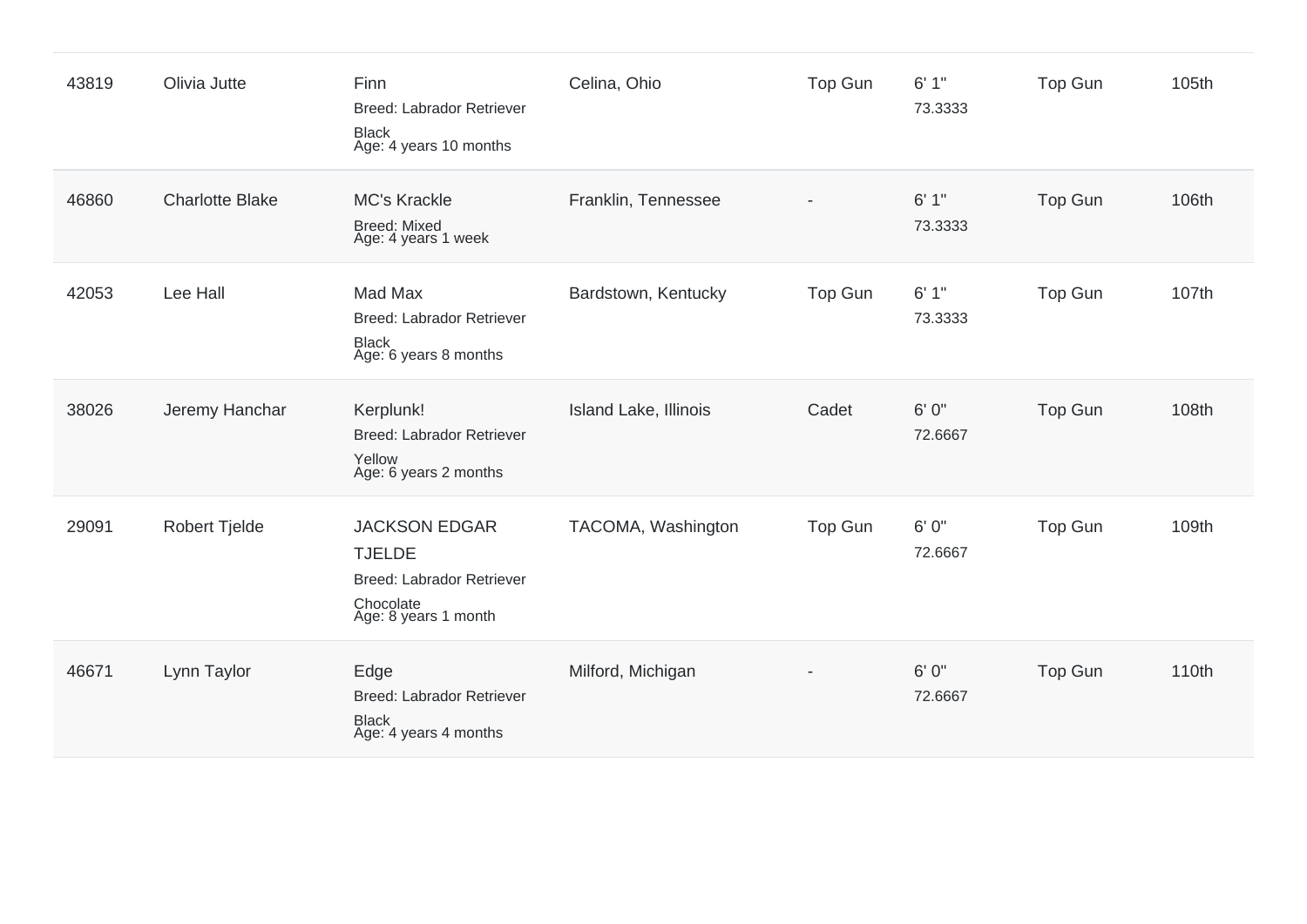| 35487 | Cassie Hancock       | Kander<br>Breed: Labrador Retriever<br><b>Black</b><br>Age: 6 years 5 months  | Hillsborough, North<br>Carolina | Cadet   | 6' 0"<br>72.6667 | <b>Top Gun</b> | 111th |
|-------|----------------------|-------------------------------------------------------------------------------|---------------------------------|---------|------------------|----------------|-------|
| 42443 | Peter Hanmore        | Murphy<br><b>Breed: Labrador Retriever</b><br>Yellow<br>Age: 6 years 2 months | Peterborough, Ontario           | Top Gun | 6' 0"<br>72.6667 | <b>Top Gun</b> | 112th |
| 36300 | Debra Mittelsteadt   | Charm<br>Breed: Chesapeake Bay<br>Retriever<br>Age: 7 years 2 weeks           | Monroe, North Carolina          | Top Gun | 6'0''<br>72      | <b>Top Gun</b> | 113th |
| 45612 | Nina Helfer          | Charger<br>Breed: Labrador Retriever<br><b>Black</b><br>Age: 4 years 4 months | Kalispell, Montana              |         | 6'0''<br>72      | <b>Top Gun</b> | 114th |
| 51833 | Jace Engelstad       | Sasha<br>Breed: Belgian Malinois<br>Age: 8 years 9 months                     | Mandan, North Dakota            |         | 6'0''<br>72      | <b>Top Gun</b> | 115th |
| 44174 | <b>Justin Daniel</b> | Scout<br>Breed: Belgian Malinois<br>Age: 6 years 11 months                    | Severn, Maryland                | Top Gun | 6'0''<br>72      | <b>Top Gun</b> | 116th |
| 52406 | Amy Vencl            | Taai<br>Breed: Belgian Malinois<br>Age: 3 years 5 months                      | Aberdeen, North Carolina        |         | 6'0''<br>72      | <b>Top Gun</b> | 117th |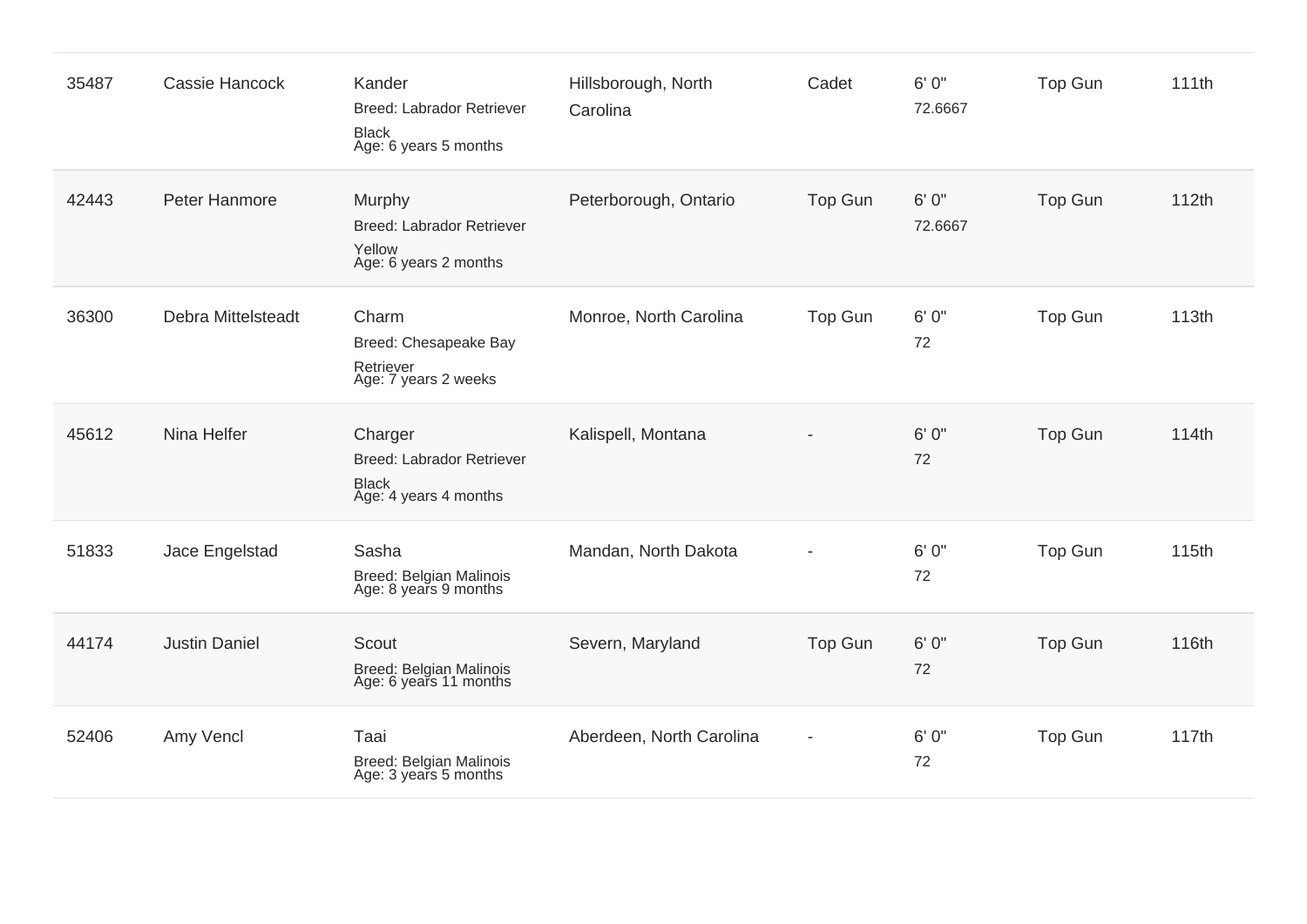| 46315 | <b>Beth Baumann</b>                    | Max<br>Breed: Labrador Retriever<br><b>Black</b><br>Age: 9 years 8 months                   | Saint Peter, Minnesota                  | Cadet                    | 6' 0"<br>72         | <b>Top Gun</b> | 118th        |
|-------|----------------------------------------|---------------------------------------------------------------------------------------------|-----------------------------------------|--------------------------|---------------------|----------------|--------------|
| 38776 | Seth Carlson                           | Andi<br>Breed: Labrador Retriever<br><b>Black</b><br>Age: 6 years 2 months                  | Tacoma, Washington                      | <b>Top Gun</b>           | 6'0''<br>72         | Top Gun        | 119th        |
| 47823 | Jasmine King                           | Loki<br>Breed: Labrador Retriever<br>Chocolate<br>Age: 4 years 5 months                     | Fort Collins, Colorado                  | Cadet                    | 5' 11"<br>71.3333   |                | 120th        |
| 25800 | <b>Michael March</b>                   | Maverick<br>Breed: Labrador Retriever<br><b>Black</b><br>Age: 9 years 3 months              | Watertown, New York                     | Top Gun                  | 5' 11"<br>71.3333   | $\overline{a}$ | 121st        |
| 26845 | <b>Karman Williams</b>                 | Hinkle<br><b>Breed: Labrador Retriever</b><br>Yellow<br>Age: 8 years 6 months               | Indianapolis, Indiana                   | Cadet                    | 5' 11"<br>71.3333   |                | <b>122nd</b> |
| 46550 | Debra Feller                           | Raylan<br>Breed: Border Collie<br>Age: 4 years 2 months                                     | ridgeland, South Carolina               | Top Gun                  | 5' 11"<br>71.3333   |                | <b>123rd</b> |
| 52107 | <b>Bernadette</b><br><b>Balderston</b> | Sir Finnley Finnegan<br><b>Breed: Labrador Retriever</b><br>Yellow<br>Age: 2 years 3 months | Boiling Springs Lake, North<br>Carolina | $\overline{\phantom{a}}$ | $5'$ 11"<br>71.3333 |                | 124th        |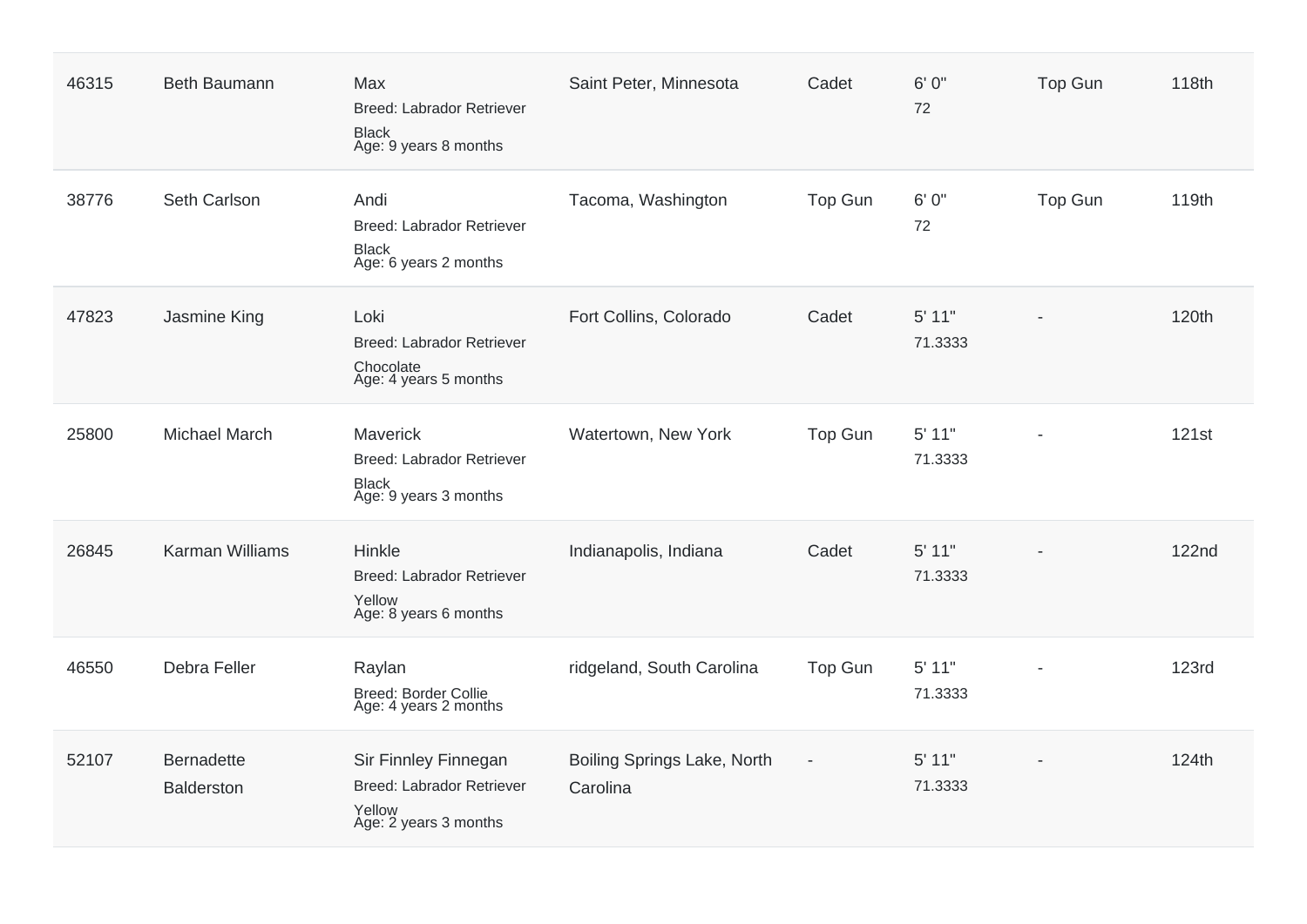| 37307 | Maci Gary                   | Hudson<br><b>Breed: Labrador Retriever</b><br>Chocolate<br>Age: 7 years 8 months | Trafalgar, Indiana     | Top Gun | 5' 11"<br>71.3333 |       | 125th        |
|-------|-----------------------------|----------------------------------------------------------------------------------|------------------------|---------|-------------------|-------|--------------|
| 31746 | Jennifer Bale-<br>O'Connell | Chili<br><b>Breed: Belgian Malinois</b><br>Age: 8 years 2 months                 | Cary, North Carolina   | Cadet   | 5' 10"<br>70.6667 | Cadet | 126th        |
| 40809 | Michael McGrew              | Jaxx<br>Breed: Dutch Shepherd<br>Age: 6 years 9 months                           | Niota, Tennessee       | Cadet   | 5' 10"<br>70.6667 | Cadet | 127th        |
| 47450 | Morgan Jarvis               | Qwik<br><b>Breed: Mixed</b><br>Age: 5 years 6 months                             | Bowmanville, Ontario   | Cadet   | 5' 10"<br>70.6667 | Cadet | 128th        |
| 51535 | Carrie Vosburg              | Colt<br>Breed: Belgian Malinois<br>Age: 4 years 4 weeks                          | Severn, Maryland       |         | 5' 10"<br>70      | Cadet | 129th        |
| 44188 | <b>Becky Evans</b>          | <b>JAXX</b><br><b>Breed: Border Collie</b><br>Age: 8 years 1 month               | Whitby, Ontario        |         | 5' 10"<br>70      | Cadet | 130th        |
| 52465 | <b>Jeff Hacker</b>          | Uzi<br>Breed: Belgian Malinois<br>Age: 1 year 10 months                          | Bloomington, Indiana   | Cadet   | 5' 10"<br>70      | Cadet | <b>131st</b> |
| 42977 | Maggie Bogdanski            | Leo<br>Breed: Australian<br>Shepherd Dog<br>Age: 4 years 11 months               | Mebane, North Carolina | Cadet   | 5' 10"<br>70      | Cadet | <b>132nd</b> |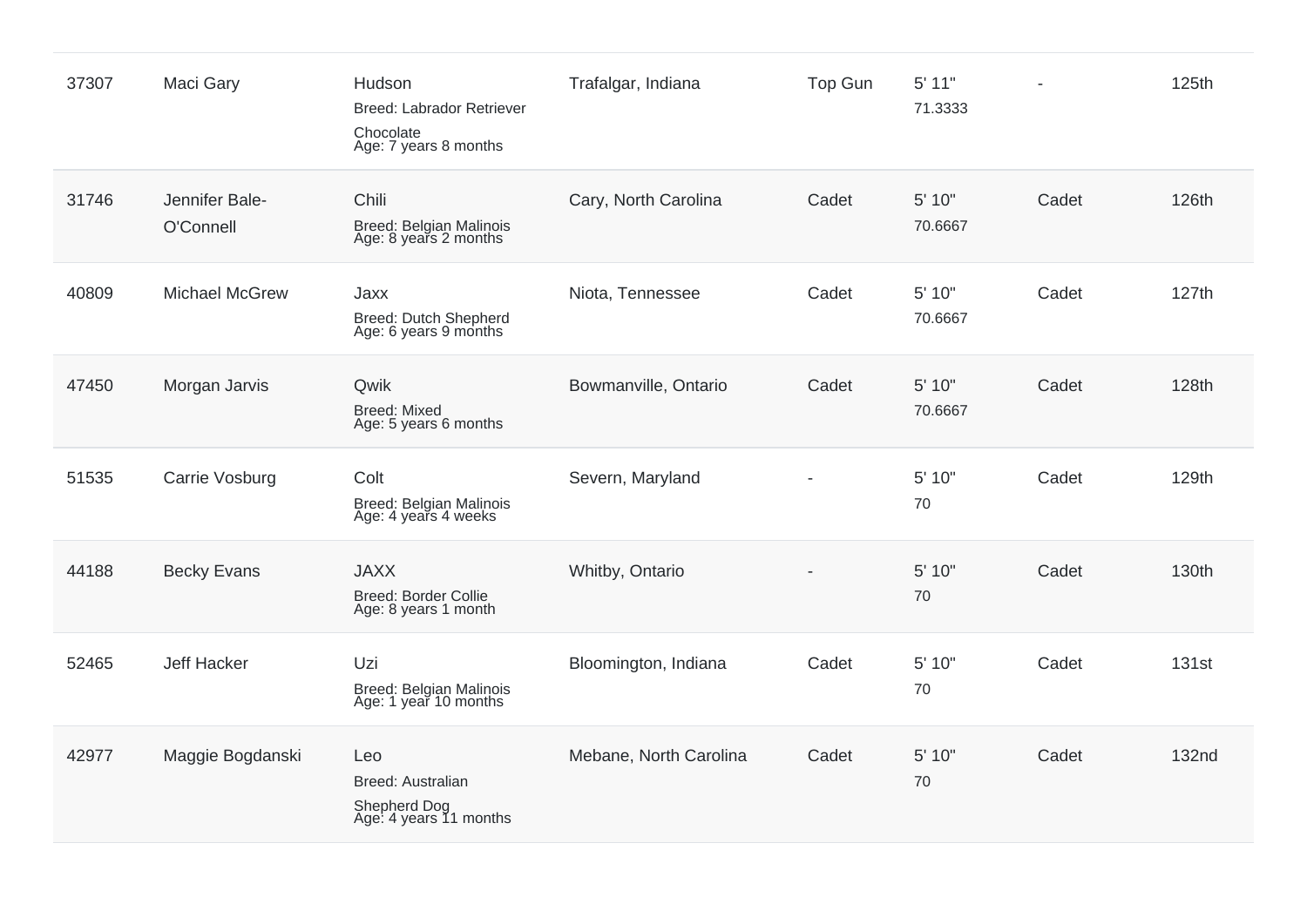| 38101 | <b>Charlotte Blake</b> | Yazoo<br><b>Breed: American Pit Bull</b><br>Terrier<br>Age: 7 years 2 weeks                | Franklin, Tennessee      | Cadet   | 5' 10"<br>70     | Cadet | <b>133rd</b> |
|-------|------------------------|--------------------------------------------------------------------------------------------|--------------------------|---------|------------------|-------|--------------|
| 51093 | Jane Fox               | <b>Scarlet</b><br><b>Breed: Labrador Retriever</b><br><b>Black</b><br>Age: 4 years 1 month | Dublin, Ohio             | Cadet   | 5' 10"<br>70     | Cadet | 134th        |
| 49505 | <b>Justin Daniel</b>   | <b>Duke</b><br>Breed: Belgian Malinois<br>Age: 5 years 1 month                             | Severn, Maryland         |         | 5' 10"<br>70     | Cadet | 135th        |
| 38071 | Martha Payne           | Jillaroo<br><b>Breed: Australian Cattle</b><br>Dog<br>Age: 7 years 3 months                | Durham, North Carolina   | Cadet   | 5' 9"<br>69.3333 | Cadet | 136th        |
| 46861 | <b>Charlotte Blake</b> | <b>MC's Salty</b><br><b>Breed: Mixed</b><br>Age: 4 years 1 week                            | Franklin, Tennessee      | Cadet   | 5' 9"<br>69.3333 | Cadet | 137th        |
| 33498 | Kim O'Connor           | Teagan<br><b>Breed: Labrador Retriever</b><br>Yellow<br>Age: 7 years 7 months              | Virginia beach, Virginia | Top Gun | 5' 9"<br>69.3333 | Cadet | 138th        |
| 51388 | Michael Kaliban        | Hawk<br><b>Breed: Labrador Retriever</b><br><b>Black</b><br>Age: 2 years 11 months         | Fenton, Missouri         | Cadet   | 5' 9"<br>69.3333 | Cadet | 139th        |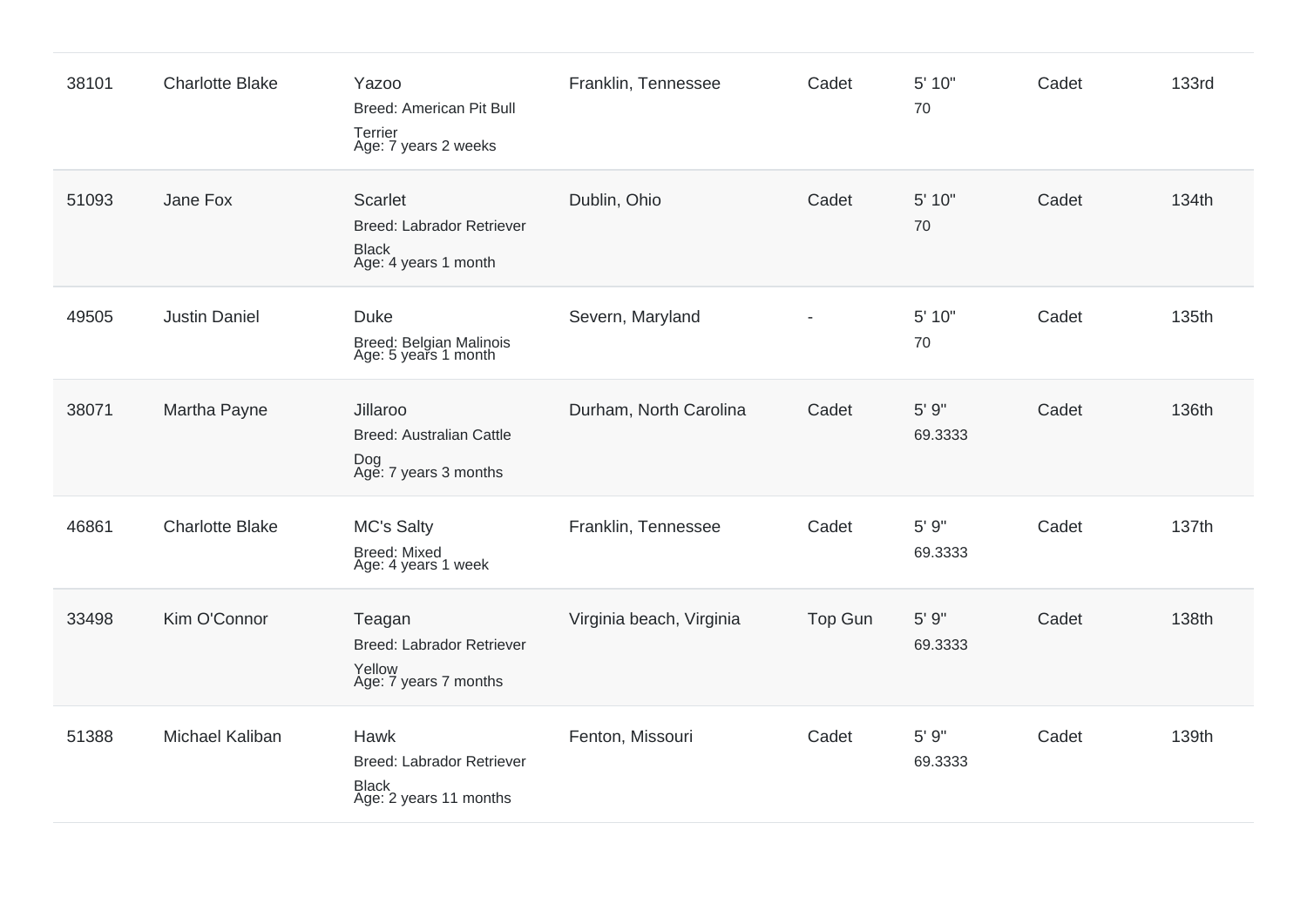| 49884 | Jeff Lundeby        | <b>Riley</b><br><b>Breed: Labrador Retriever</b><br>Yellow<br>Age: 5 years 8 months | Grand Forks, North Dakota  | $\overline{\phantom{a}}$ | 5' 9"<br>69.3333  | Cadet | 140th             |
|-------|---------------------|-------------------------------------------------------------------------------------|----------------------------|--------------------------|-------------------|-------|-------------------|
| 51406 | <b>Kristin Kay</b>  | Nola<br><b>Breed: Mixed</b><br>Age: 4 years 3 months                                | Gardner, Kansas            | Cadet                    | 5' 8''<br>68.6667 | Cadet | 141 <sub>st</sub> |
| 24865 | <b>Linda Weaver</b> | Austin<br><b>Breed: Labrador Retriever</b><br>Black<br>Age: 12 years 5 months       | Independence, Missouri     | Cadet                    | 5' 8''<br>68.6667 | Cadet | 142nd             |
| 51215 | <b>Ray Sumner</b>   | Junior<br><b>Breed: Labrador Retriever</b><br>Yellow<br>Age: 3 years 8 months       | Kittery, Maine             | $\overline{\phantom{0}}$ | 5' 8''<br>68      | Cadet | <b>143rd</b>      |
| 48773 | Sarah Maleski       | Fletcher<br>Breed: Australian<br>Shepherd Dog<br>Age: 5 years 2 months              | West Mifflin, Pennsylvania | Cadet                    | 5' 8''<br>68      | Cadet | 144th             |
| 40039 | Katie Weihbrecht    | Juice<br><b>Breed: Mixed</b><br>Age: 5 years 7 months                               | Iowa City, Iowa            | Cadet                    | 5' 8''<br>68      | Cadet | 145th             |
| 25144 | Jennifer Belle      | <b>Buckeye</b><br>Breed: Labrador Retriever<br>Chocolate<br>Age: 9 years 11 months  | Knoxville, Tennessee       | Cadet                    | 5'7''<br>67.3333  | Cadet | 146th             |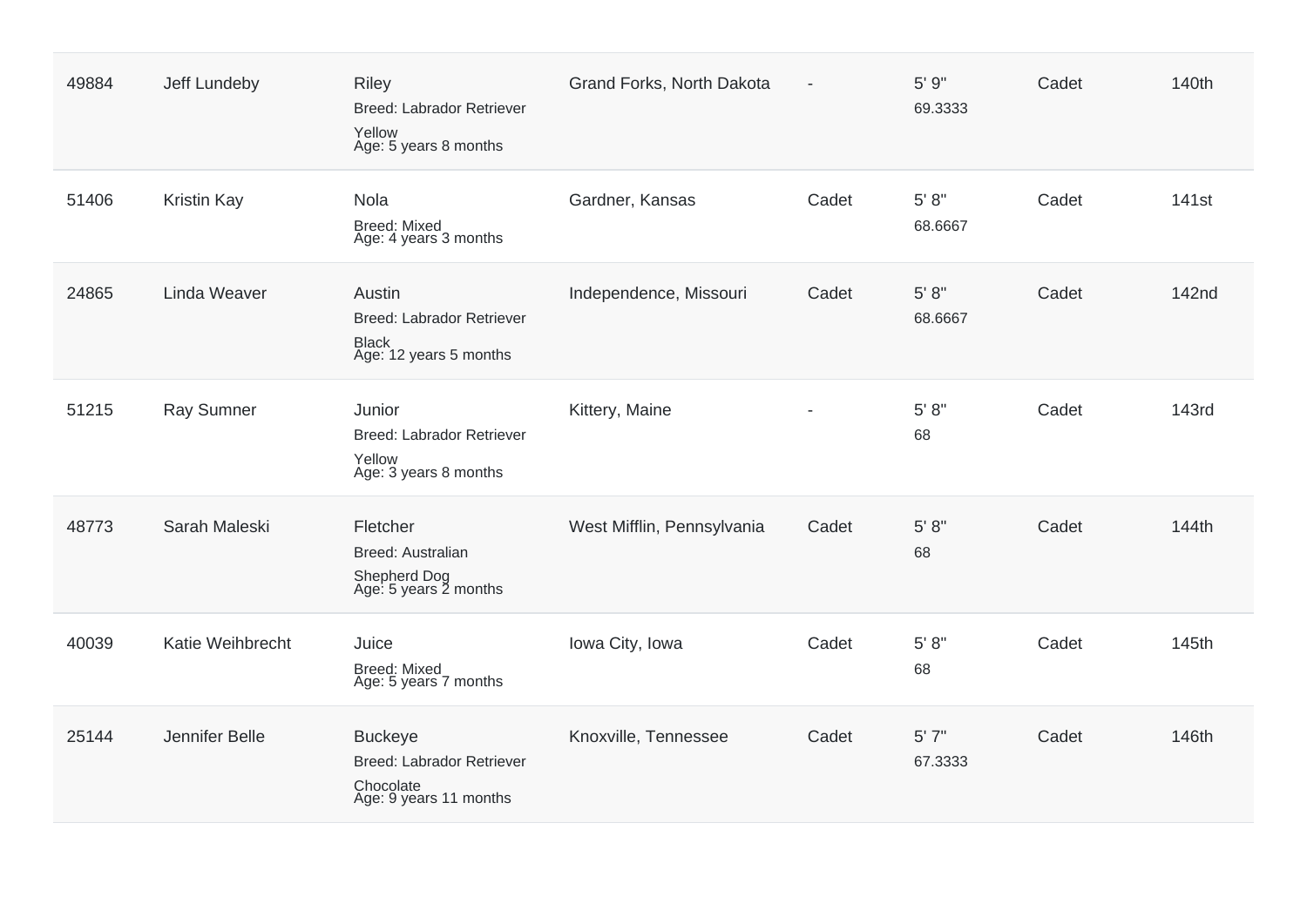| 46663 | <b>Rich Schafer</b>      | Trapper<br><b>Breed: Labrador Retriever</b><br><b>Black</b><br>Age: 4 years 6 months        | Lafayette, Colorado    | Cadet   | 5'7''<br>67.3333 | Cadet | 147th        |
|-------|--------------------------|---------------------------------------------------------------------------------------------|------------------------|---------|------------------|-------|--------------|
| 42616 | <b>Cheri McClaine</b>    | <b>Riddick</b><br><b>Breed: Labrador Retriever</b><br><b>Black</b><br>Age: 6 years 8 months | Hastings, Minnesota    |         | 5'7''<br>67.3333 | Cadet | 148th        |
| 46759 | <b>Gary Duke</b>         | Spicoli<br><b>Breed: Mixed</b><br>Age: 4 years 5 months                                     | Brooksville, Florida   | Cadet   | 5'7''<br>67.3333 | Cadet | 149th        |
| 52072 | Linda Weaver             | Hagen<br>Breed: Belgian Malinois<br>Age: 7 years 5 months                                   | Independence, Missouri | Cadet   | 5'7''<br>67.3333 | Cadet | 150th        |
| 43421 | <b>Hal Everett</b>       | Minnie Cooper<br><b>Breed: Labrador Retriever</b><br>Chocolate<br>Age: 5 years 4 weeks      | Poulsbo, Washington    | Top Gun | 5'7''<br>67.3333 | Cadet | 151st        |
| 36758 | Kristin Landau           | Philomena<br>Breed: Chesapeake Bay<br>Retriever<br>Age: 7 years 11 months                   | Driggs, Idaho          |         | 5'7''<br>67.3333 | Cadet | <b>152nd</b> |
| 36939 | <b>Christine Forbush</b> | Molly<br>Breed: Mixed<br>Age: 6 years 6 months                                              | Elyria, Ohio           | Cadet   | 5'7''<br>67.3333 | Cadet | <b>153rd</b> |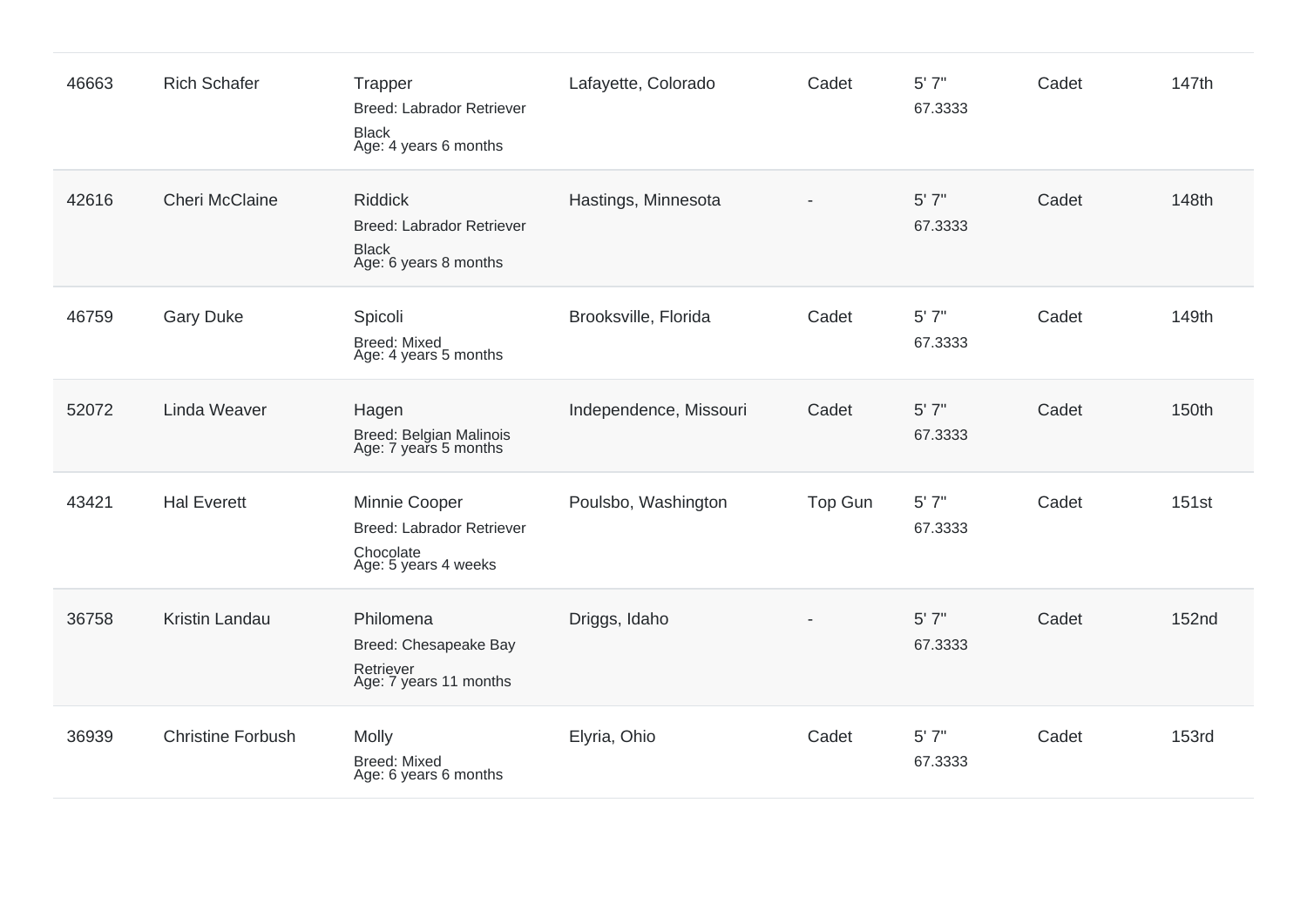| 45397 | <b>Mike Neely</b>      | Jet<br><b>Breed: Labrador Retriever</b><br>Yellow<br>Age: 4 years 9 months          | Lakeville, Minnesota            | Cadet | 5' 6''<br>66.6667  | Cadet | 154th |
|-------|------------------------|-------------------------------------------------------------------------------------|---------------------------------|-------|--------------------|-------|-------|
| 48935 | Lindsay Boersma        | Lidstrom<br><b>Breed: Labrador Retriever</b><br>Yellow<br>Age: 3 years 6 months     | Bloomington, Indiana            | Cadet | 5'6''<br>66.6667   | Cadet | 155th |
| 47174 | <b>Nancy Price</b>     | <b>Bailey</b><br><b>Breed: Mixed</b><br>Age: 4 years 5 months                       | Charlotte, North Carolina       | Cadet | $5'6''$<br>66.6667 | Cadet | 156th |
| 39256 | Mandy Lytle            | Maisie<br>Breed: Belgian Malinois<br>Age: 8 years 8 months                          | Leamington, Ontario             | Cadet | 5'6''<br>66        | Cadet | 157th |
| 40172 | Michelle Kane          | Sasha<br><b>Breed: Labrador Retriever</b><br><b>Black</b><br>Age: 6 years 4 months  | Virginia Beach, Virginia        |       | 5' 6"<br>66        | Cadet | 158th |
| 46075 | Payton King            | Jemma<br><b>Breed: Labrador Retriever</b><br><b>Black</b><br>Age: 6 years 11 months | Fort Collins, Colorado          | Cadet | 5'6''<br>66        | Cadet | 159th |
| 46318 | <b>Alison Mitchell</b> | Apache<br>Breed: Border Collie<br>Age: 6 years 5 months                             | Hillsborough, North<br>Carolina |       | 5' 6''<br>66       | Cadet | 160th |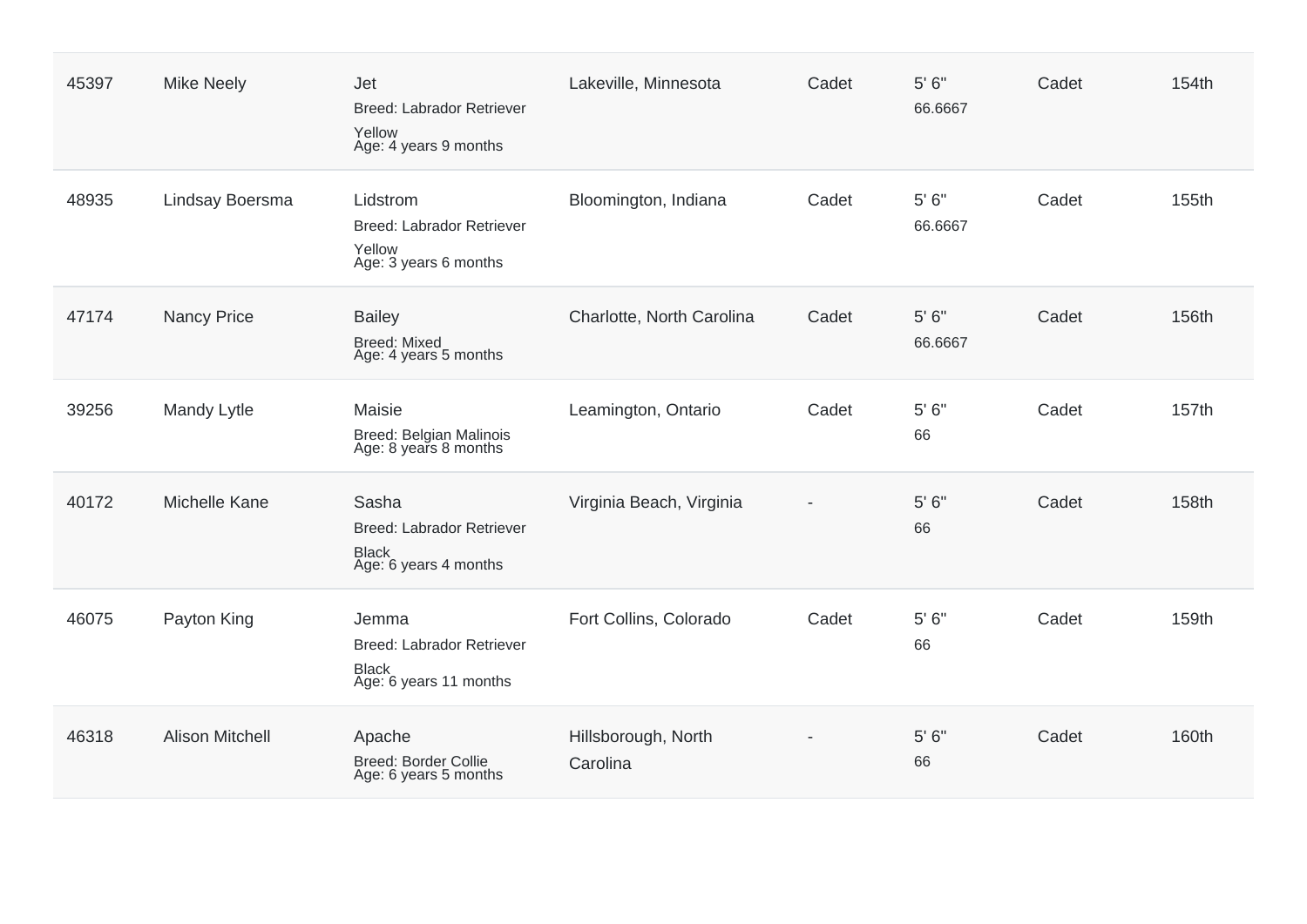| 42632 | <b>Katie Priebe</b>    | Dually<br><b>Breed: Labrador Retriever</b><br>Yellow<br>Age: 5 years 2 months  | Oakdale, Minnesota     | Cadet | 5' 6''<br>66         | Cadet | 161st        |
|-------|------------------------|--------------------------------------------------------------------------------|------------------------|-------|----------------------|-------|--------------|
| 44668 | Jennifer Belle         | Urban<br>Breed: Labrador Retriever<br>Yellow<br>Age: 4 years 5 months          | Knoxville, Tennessee   | Cadet | $5'$ $5"$<br>65.3333 | Cadet | <b>162nd</b> |
| 25885 | Jennifer Trevillian    | <b>Riggs</b><br>Breed: Chesapeake Bay<br>Retriever<br>Age: 11 years 4 months   | West Des Moines, Iowa  | Cadet | $5'$ $5"$<br>65.3333 | Cadet | <b>163rd</b> |
| 47202 | <b>Lillian Hollars</b> | Colt<br><b>Breed: Labrador Retriever</b><br>Yellow<br>Age: 3 years 10 months   | Mebane, North Carolina | Cadet | $5'$ $5"$<br>65.3333 | Cadet | 164th        |
| 51642 | Andrea Wilson          | Memphis<br><b>Breed: Labrador Retriever</b><br>Yellow<br>Age: 3 years 5 months | Wakeman, Ohio          | Cadet | $5'$ $5"$<br>65.3333 | Cadet | 165th        |
| 42938 | Seth Lothspeich        | Crosby<br><b>Breed: Labrador Retriever</b><br>Yellow<br>Age: 5 years 2 months  | Bismarck, North Dakota | Cadet | 5' 4"<br>64.6667     | Cadet | 166th        |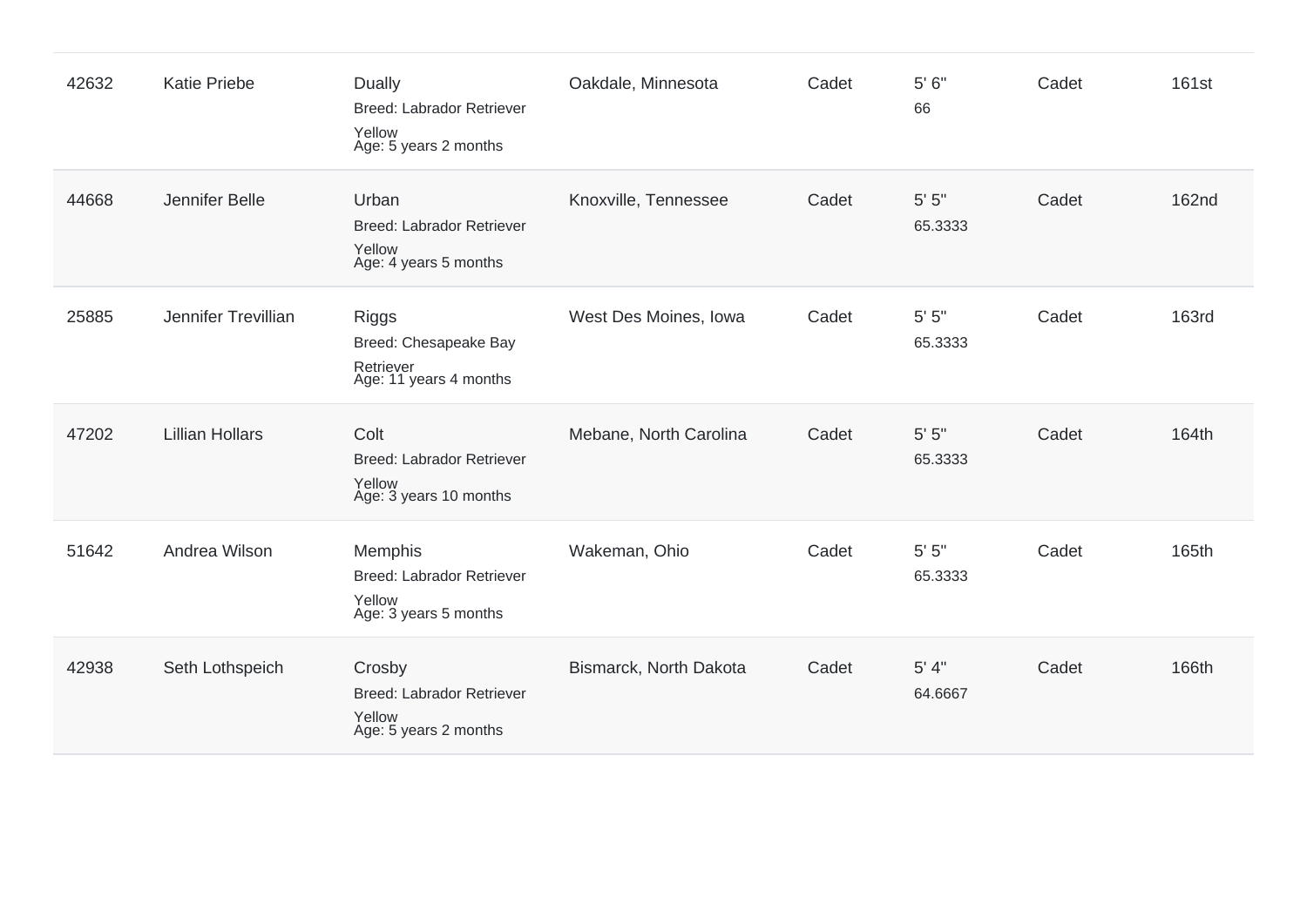| 45297 | Jakob Chapman            | Callie<br><b>Breed: Labrador Retriever</b><br>Chocolate<br>Age: 4 years 8 months   | Honey Brook, Pennsylvania | Cadet | 5' 4''<br>64.6667 | Cadet | 167th             |
|-------|--------------------------|------------------------------------------------------------------------------------|---------------------------|-------|-------------------|-------|-------------------|
| 27560 | <b>Erin Bailey</b>       | Casco<br><b>Breed: Labrador Retriever</b><br>Black<br>Age: 8 years 10 months       | Westport Island, Maine    | Cadet | 5' 4''<br>64.6667 | Cadet | 168th             |
| 19466 | Lynn Taylor              | Radar<br>Breed: Labrador Retriever<br>Chocolate<br>Age: 11 years 2 months          | Milford, Michigan         | Cadet | 5' 4''<br>64.6667 | Cadet | 169th             |
| 46512 | <b>Cindy Sheils</b>      | Mojo<br><b>Breed: Labrador Retriever</b><br>Chocolate<br>Age: 4 years 3 months     | Poughquag, New York       | Cadet | 5' 4''<br>64.6667 | Cadet | 170th             |
| 33624 | <b>Brianna Samuelson</b> | Mocha<br><b>Breed: Labrador Retriever</b><br>Chocolate<br>Age: 6 years 11 months   | Saint Peter, Minnesota    | Cadet | 5' 4''<br>64      | Cadet | 171 <sub>st</sub> |
| 29056 | Sam Jones                | Jackal<br>Breed: Belgian Malinois<br>Age: 7 years 11 months                        | Columbia, Missouri        | Cadet | 5' 4"<br>64       | Cadet | <b>172nd</b>      |
| 51909 | <b>Madison Ziebarth</b>  | <b>Diesel</b><br>Breed: Labrador Retriever<br><b>Black</b><br>Age: 3 years 3 weeks | Harrisburg, South Dakota  |       | 5' 4''<br>64      | Cadet | <b>173rd</b>      |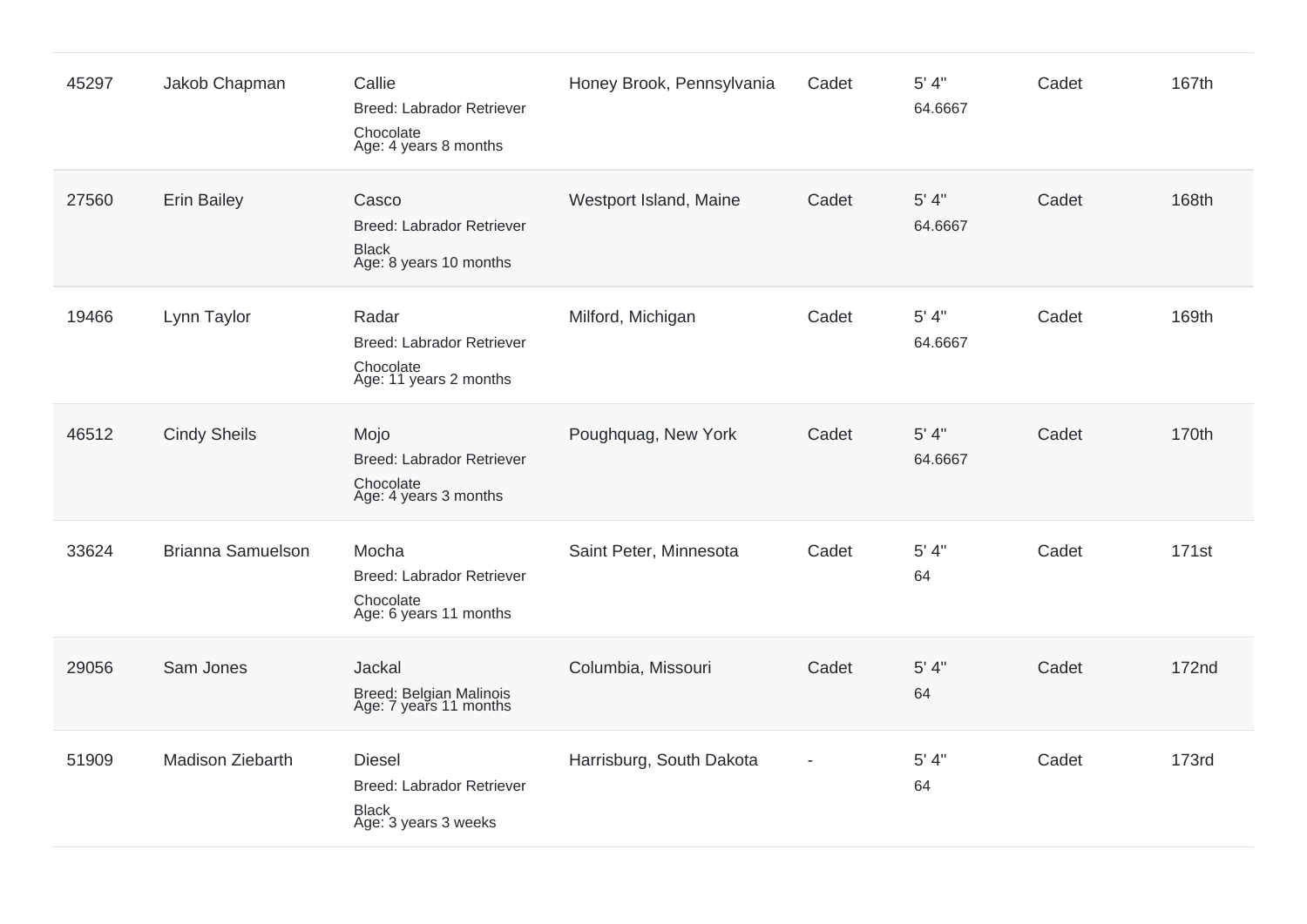| 47838 | Kathy Phelan          | Kiara<br><b>Breed: Labrador Retriever</b><br><b>Black</b><br>Age: 5 years 7 months      | Oak Island, North Carolina | Cadet | 5'3''<br>63.3333     | Cadet | 174th |
|-------|-----------------------|-----------------------------------------------------------------------------------------|----------------------------|-------|----------------------|-------|-------|
| 36751 | Mackenzie Deprey      | Maci May<br><b>Breed: Labrador Retriever</b><br>Chocolate<br>Age: 7 years 4 months      | Luxemburg, Wisconsin       | Cadet | 5'3''<br>63.3333     | Cadet | 175th |
| 45952 | Pamela Bennett        | Force<br><b>Breed: Other</b><br>Age: 4 years 11 months                                  | Burlington, Ontario        | Cadet | 5'3''<br>63.3333     | Cadet | 176th |
| 39567 | <b>Tiffany Ludwig</b> | <b>Reilly</b><br>Breed: Golden Retriever<br>Age: 6 years 1 week                         | Oshkosh, Wisconsin         | Cadet | 5'3''<br>63.3333     | Cadet | 177th |
| 27071 | Jill Gagliardo        | <b>Bocce</b><br>Breed: Chesapeake Bay<br>Retriever<br>Age: 8 years 9 months             | Seattle, Washington        | Cadet | $5'3"$<br>63.3333    | Cadet | 178th |
| 51471 | Hannah Wolf           | <b>River</b><br><b>Breed: Labrador Retriever</b><br>Chocolate<br>Age: 2 years 10 months | Knoxville, Tennessee       | Cadet | $5'$ $2"$<br>62.6667 | Cadet | 179th |
| 27124 | Lindsay Boersma       | <b>Stanley</b><br>Breed: Mixed<br>Age: 9 years 2 weeks                                  | Bloomington, Indiana       | Cadet | $5'$ 2"<br>62.6667   | Cadet | 180th |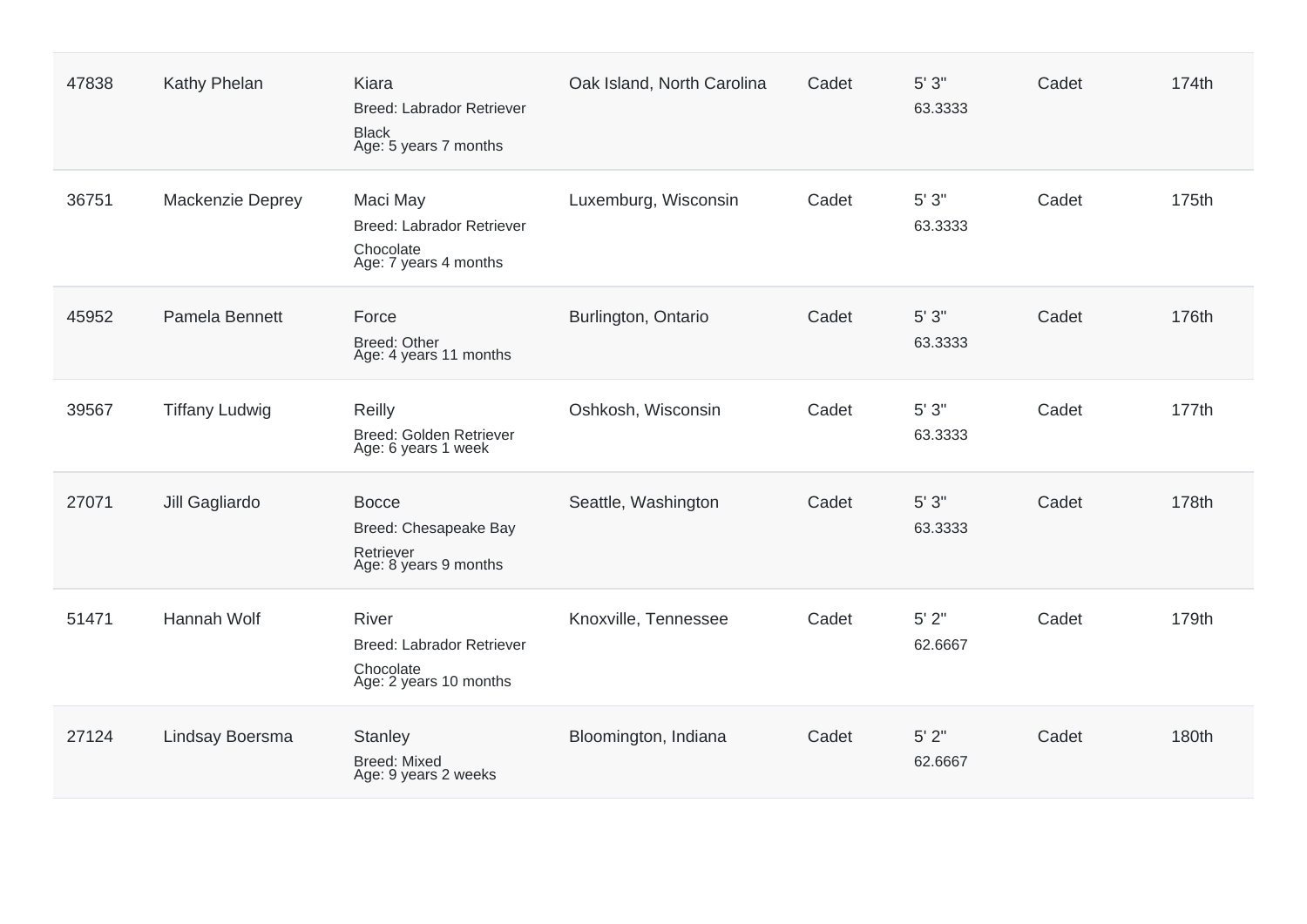| 46089 | <b>Kitty Pursley</b> | Sera<br><b>Breed: Belgian Malinois</b><br>Age: 9 years 5 months                    | Manhattan, Kansas             | Cadet          | 5' 2"<br>62.6667 | Cadet | 181st        |
|-------|----------------------|------------------------------------------------------------------------------------|-------------------------------|----------------|------------------|-------|--------------|
| 43386 | Jewel Schroetter     | Zorra Rojo<br><b>Breed: Labrador Retriever</b><br>Yellow<br>Age: 4 years 11 months | Wild Rose, Wisconsin          | Cadet          | 5' 2"<br>62      | Cadet | <b>182nd</b> |
| 47696 | Ron Lauscher         | Jaeger the Bomb<br>Breed: Golden Retriever<br>Age: 5 years 8 months                | Cheyenne, Wyoming             | Cadet          | $5'$ $2"$<br>62  | Cadet | <b>183rd</b> |
| 48684 | Kim Steagall         | <b>Riley</b><br>Breed: Border Collie<br>Age: 5 years 5 months                      | YUKON, Oklahoma               | Cadet          | 5' 2"<br>62      | Cadet | 184th        |
| 39055 | Karen Bowman         | Beau<br><b>Breed: Golden Retriever</b><br>Age: 5 years 7 months                    | Southampton,<br>Massachusetts | Cadet          | $5'$ 2"<br>62    | Cadet | 185th        |
| 40080 | <b>MELANIE SMITH</b> | Price<br>Breed: Golden Retriever<br>Age: 6 years 5 months                          | COON RAPIDS, Minnesota        | $\blacksquare$ | $5'$ 2"<br>62    | Cadet | 186th        |
| 52209 | Nicole Besterman     | Katsuki<br><b>Breed: Border Collie</b><br>Age: 1 year 11 months                    | Verona, Pennsylvania          |                | $5'$ 2"<br>62    | Cadet | 187th        |
| 51566 | Pam Casselman        | Hustle<br><b>Breed: Mixed</b><br>Age: 3 years 8 months                             | Nepean, Ontario               | Cadet          | 5'1"<br>61.3333  | Cadet | 188th        |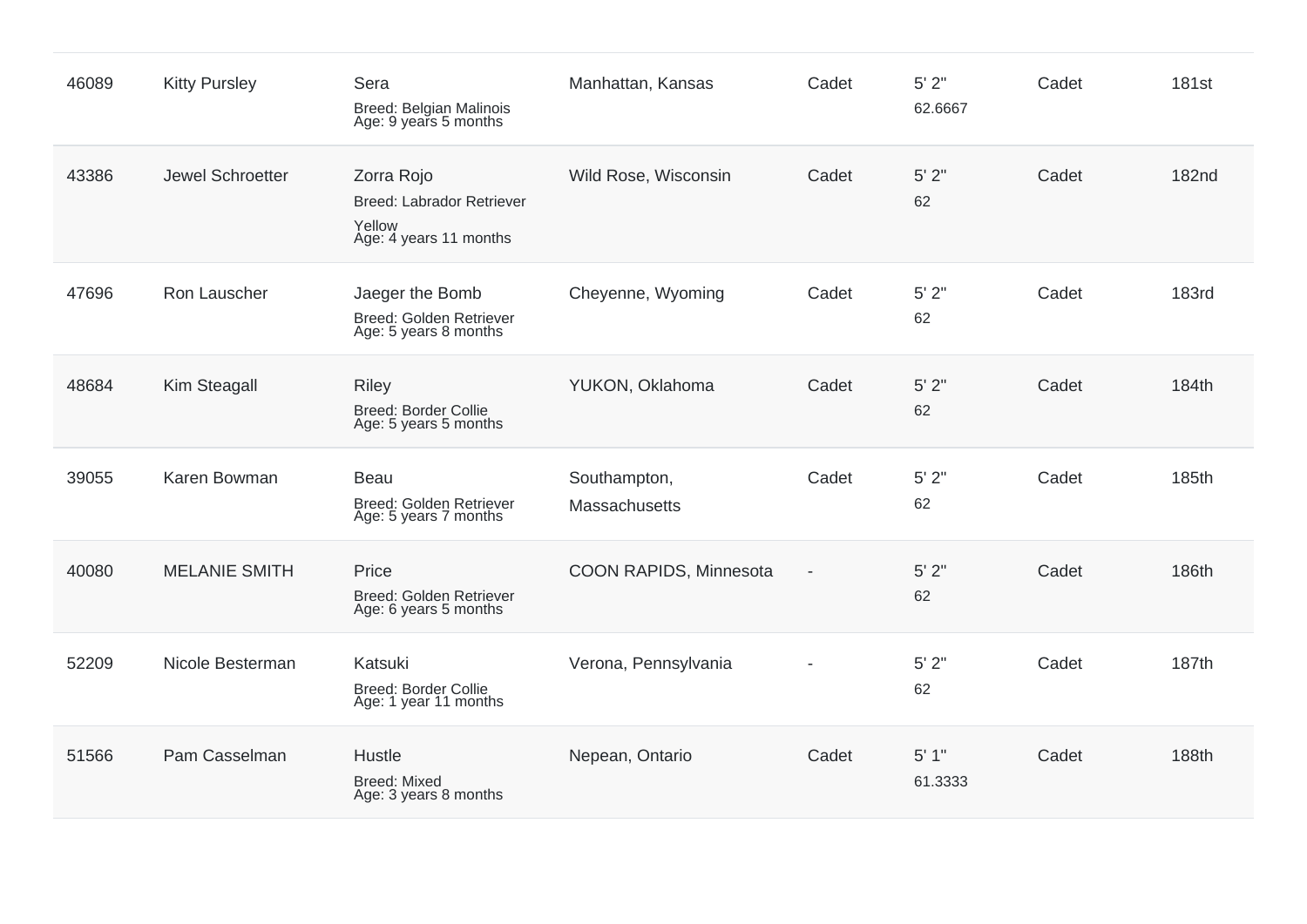| 52448 | Kimberly Melton Hall | Sheriff<br>Breed: Labrador Retriever<br><b>Black</b><br>Age: 2 years 2 weeks       | Bardstown, Kentucky             |                | 5'1"<br>61.3333  | Cadet | 189th             |
|-------|----------------------|------------------------------------------------------------------------------------|---------------------------------|----------------|------------------|-------|-------------------|
| 51405 | Alice Wrenn          | <b>MAGGIE</b><br>Breed: Labrador Retriever<br>Yellow<br>Age: 7 years 1 month       | Burlington, North Carolina      | Cadet          | 5'1"<br>61.3333  | Cadet | 190th             |
| 46820 | Momi Ford            | Norbert<br><b>Breed: Mixed</b><br>Age: 7 years 7 months                            | Bloomington, Indiana            | Cadet          | 5'1"<br>61.3333  | Cadet | 191 <sub>st</sub> |
| 48677 | Cassie Hancock       | Klepto<br>Breed: Belgian Malinois<br>Age: 5 years 2 months                         | Hillsborough, North<br>Carolina | Cadet          | 5'1"<br>61.3333  | Cadet | <b>192nd</b>      |
| 51410 | Kathy Phelan         | Erin<br>Breed: Labrador Retriever<br><b>Black</b><br>Age: 2 years 9 months         | Oak Island, North Carolina      | $\blacksquare$ | 5' 0"<br>60.6667 | Cadet | <b>193rd</b>      |
| 28523 | Molly Johnson        | Bella X-1<br><b>Breed: Labrador Retriever</b><br>Chocolate<br>Age: 8 years 3 weeks | Nampa, Idaho                    | Cadet          | 5' 0"<br>60.6667 | Cadet | 194th             |
| 46840 | Janet Whipker        | Jazzy<br>Breed: Mixed<br>Age: 4 years 9 months                                     | Penrose, Colorado               | Cadet          | 5' 0"<br>60.6667 | Cadet | 195th             |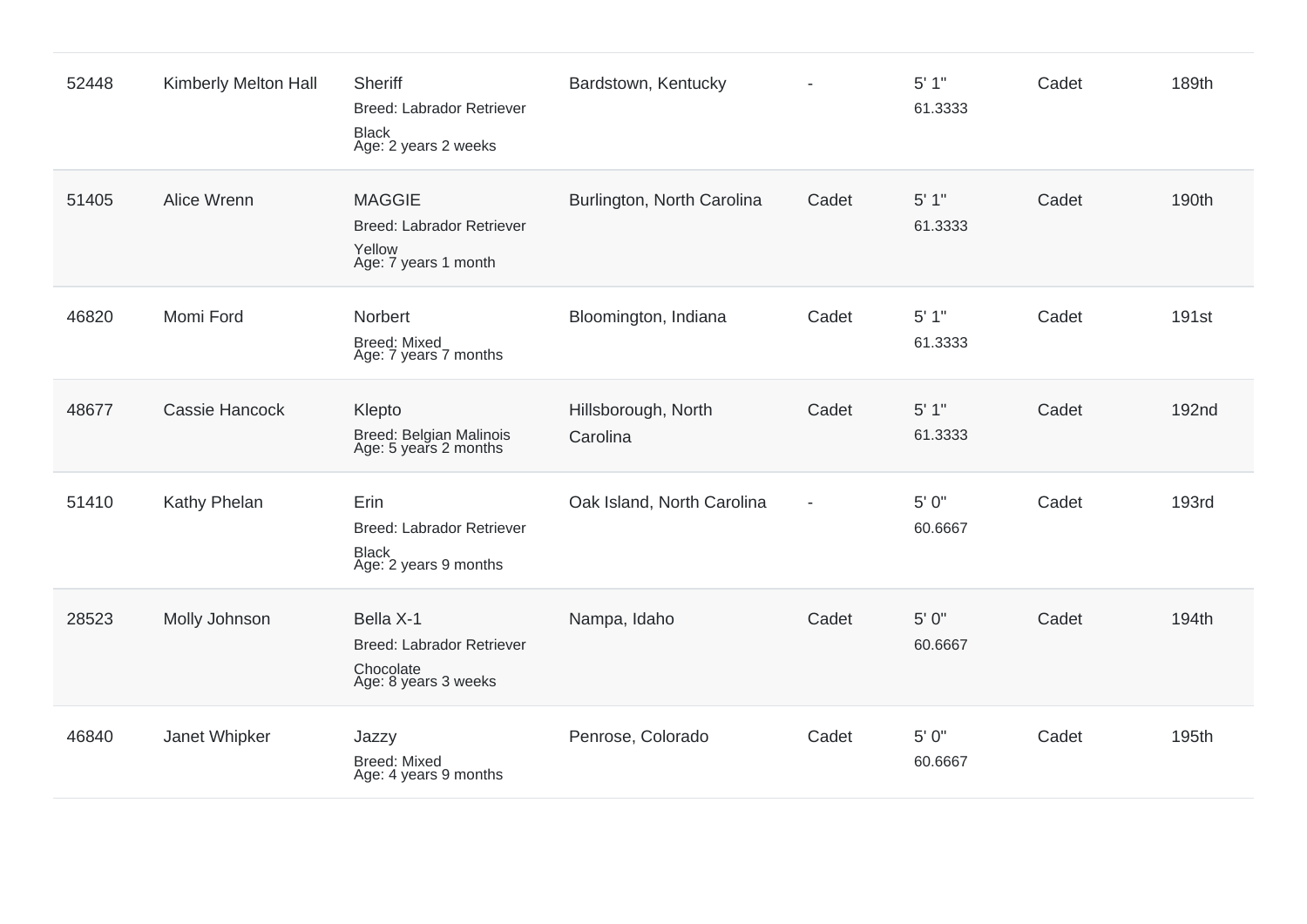| 26241 | Perry Collier          | Rex<br>Breed: Chesapeake Bay<br>Retriever<br>Age: 11 years 3 months                        | Escondido, California     | Cadet                    | 5' 0"<br>60.6667  | Cadet | 196th |
|-------|------------------------|--------------------------------------------------------------------------------------------|---------------------------|--------------------------|-------------------|-------|-------|
| 44983 | AnaEliza Martin        | Reagan<br><b>Breed: Labrador Retriever</b><br>Black<br>Age: 6 years 2 months               | MINNEAPOLIS, Minnesota    |                          | 5' 0"<br>60       | Cadet | 197th |
| 45655 | <b>Tom Murch</b>       | Phlynn<br><b>Breed: Labrador Retriever</b><br><b>Black</b><br>Age: 5 years 2 months        | Waterford, Maine          | Cadet                    | 5' 0"<br>60       | Cadet | 198th |
| 46349 | Jen Esplen             | Marvel<br><b>Breed: Mixed</b><br>Age: 6 years 1 month                                      | Oshawa, Ontario           |                          | 5' 0"<br>60       | Cadet | 199th |
| 51593 | Wendi Chapman          | <b>Dublin</b><br><b>Breed: Labrador Retriever</b><br><b>Black</b><br>Age: 2 years 5 months | Honey Brook, Pennsylvania | $\overline{\phantom{a}}$ | 5' 0"<br>60       | Cadet | 200th |
| 42656 | Nancy Akin             | Huckleberry<br><b>Breed: Labrador Retriever</b><br>Yellow<br>Age: 5 years 1 month          | Lakeland, Florida         | Cadet                    | 5' 0"<br>60       | Cadet | 201st |
| 49034 | <b>Derek Gustafson</b> | Finnley<br><b>Breed: Labrador Retriever</b><br>Yellow<br>Age: 3 years 6 months             | Grand Forks, North Dakota | Cadet                    | 4' 11"<br>59.3333 | Cadet | 202nd |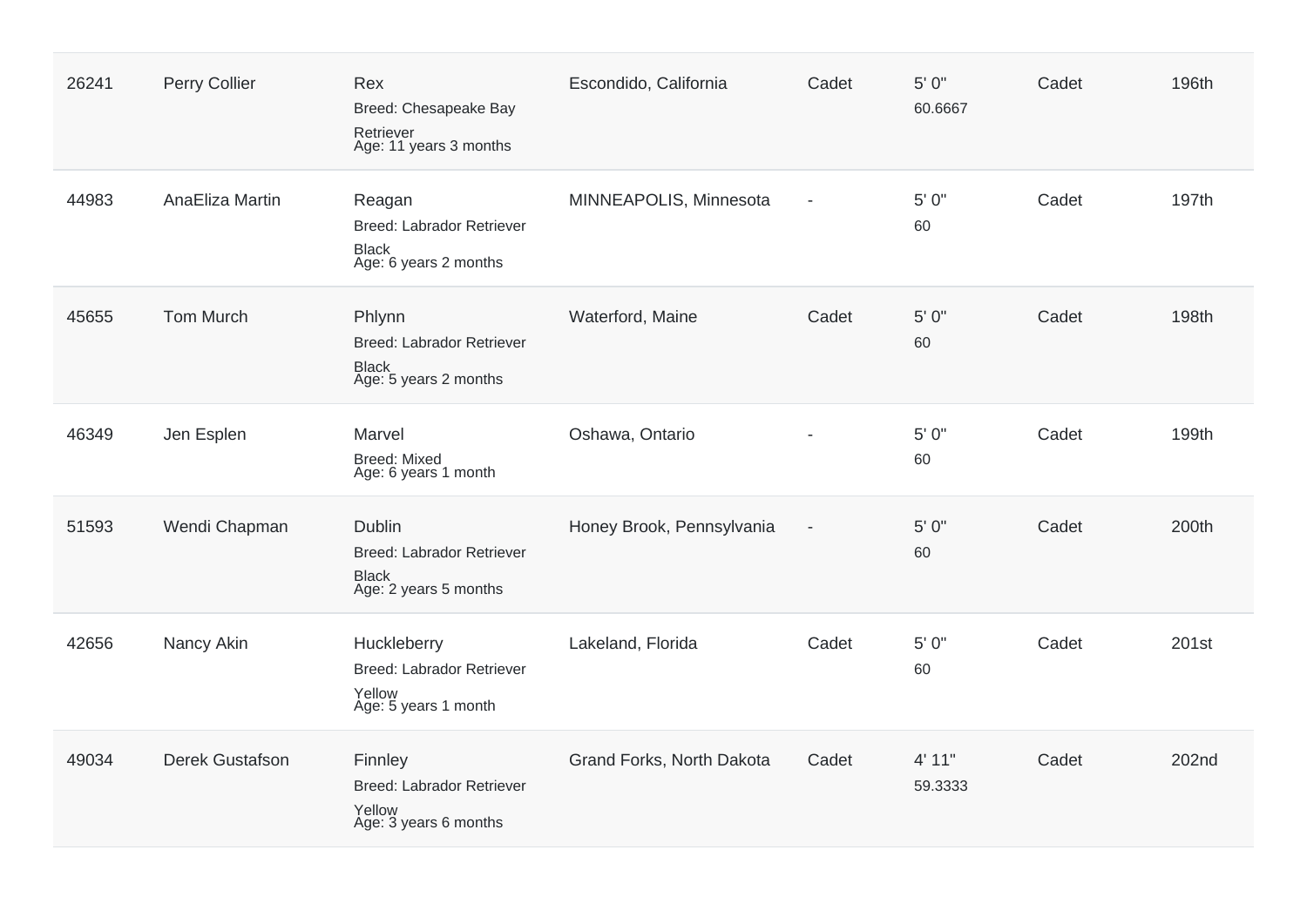| 41350 | Megan Busking              | Oscar<br><b>Breed: Border Collie</b><br>Age: 5 years 7 months                                   | Casper, Wyoming         | Cadet | 4' 11"<br>59.3333 | Cadet | <b>203rd</b> |
|-------|----------------------------|-------------------------------------------------------------------------------------------------|-------------------------|-------|-------------------|-------|--------------|
| 53193 | <b>Tracie-Marie Landry</b> | Sir Remington Silver<br><b>Breed: Labrador Retriever</b><br>Chocolate<br>Age: 2 years 11 months | Bowmanville, Ontario    |       | 4' 10"<br>58.6667 | Cadet | 204th        |
| 52007 | Laura Slusher              | <b>Bug</b><br><b>Breed: Mixed</b><br>Age: 3 years 7 months                                      | West Lafayette, Indiana | Cadet | 4' 10"<br>58.6667 | Cadet | 205th        |
| 51412 | <b>RHIANNON VICARI</b>     | <b>JAX</b><br>Breed: Golden Retriever<br>Age: 4 years 9 months                                  | St. Joseph, Missouri    |       | 4' 10"<br>58.6667 | Cadet | 206th        |
| 49819 | <b>Terry Haugen</b>        | Gus<br><b>Breed: Labrador Retriever</b><br><b>Black</b><br>Age: 4 years 7 months                | Bellevue, Nebraska      | Cadet | 4' 10"<br>58.6667 | Cadet | 207th        |
| 50555 | Daniel Holder              | Huckleberry<br><b>Breed: Labrador Retriever</b><br>Yellow<br>Age: 5 years 2 months              | Wedowee, Alabama        |       | 4' 10"<br>58.6667 | Cadet | 208th        |
| 28110 | Lori Glover                | <b>Nikki</b><br><b>Breed: Labrador Retriever</b><br><b>Black</b><br>Age: 11 years 2 months      | Blue Springs, Missouri  | Cadet | 4' 10"<br>58      | Cadet | 209th        |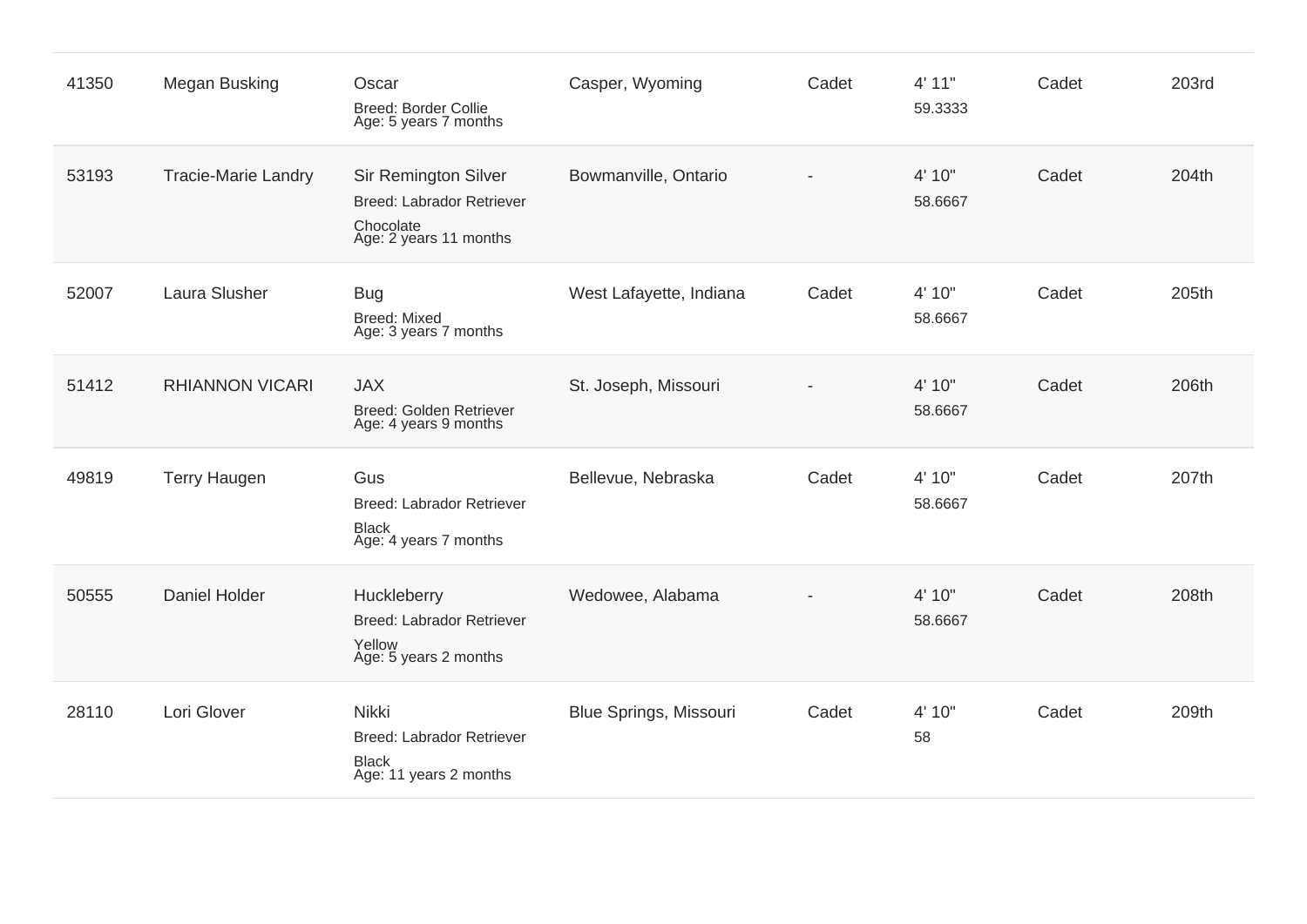| 52378 | Jackie Jutte           | <b>Stryker</b><br><b>Breed: Border Collie</b><br>Age: 1 year 9 months               | Celina, Ohio             |                | 4' 10"<br>58      | Cadet | 210th |
|-------|------------------------|-------------------------------------------------------------------------------------|--------------------------|----------------|-------------------|-------|-------|
| 44377 | Amanda Williams        | Raven<br><b>Breed: Labrador Retriever</b><br><b>Black</b><br>Age: 4 years 6 months  | Pennsville, New Jersey   | $\blacksquare$ | 4' 10"<br>58      | Cadet | 211th |
| 49449 | Tanya Lauscher         | Reka<br>Breed: Golden Retriever<br>Age: 3 years 10 months                           | Cheyenne, Wyoming        |                | 4' 9"<br>57.3333  | Cadet | 212th |
| 36345 | <b>Willie Ziebarth</b> | <b>Dixie</b><br><b>Breed: Labrador Retriever</b><br>Yellow<br>Age: 7 years 20 hours | Harrisburg, South Dakota |                | 4' 8''<br>56.6667 | Cadet | 213th |
| 52846 | Lynn Haugen            | Hank<br><b>Breed: Labrador Retriever</b><br>Chocolate<br>Age: 1 year 6 months       | Bellevue, Nebraska       |                | 4' 8''<br>56.6667 | Cadet | 214th |
| 51677 | Mariah Andersen        | Grizzly<br><b>Breed: Labrador Retriever</b><br>Chocolate<br>Age: 2 years 11 months  | Wisner, Nebraska         | Cadet          | 4' 8''<br>56      | Cadet | 215th |
| 49872 | Yvonne Kempenich       | <b>Brie</b><br>Breed: German Shrthaired<br>Pointer<br>Age: 3 years 9 months         | Randall, Minnesota       |                | 4'7''<br>55.3333  | Cadet | 216th |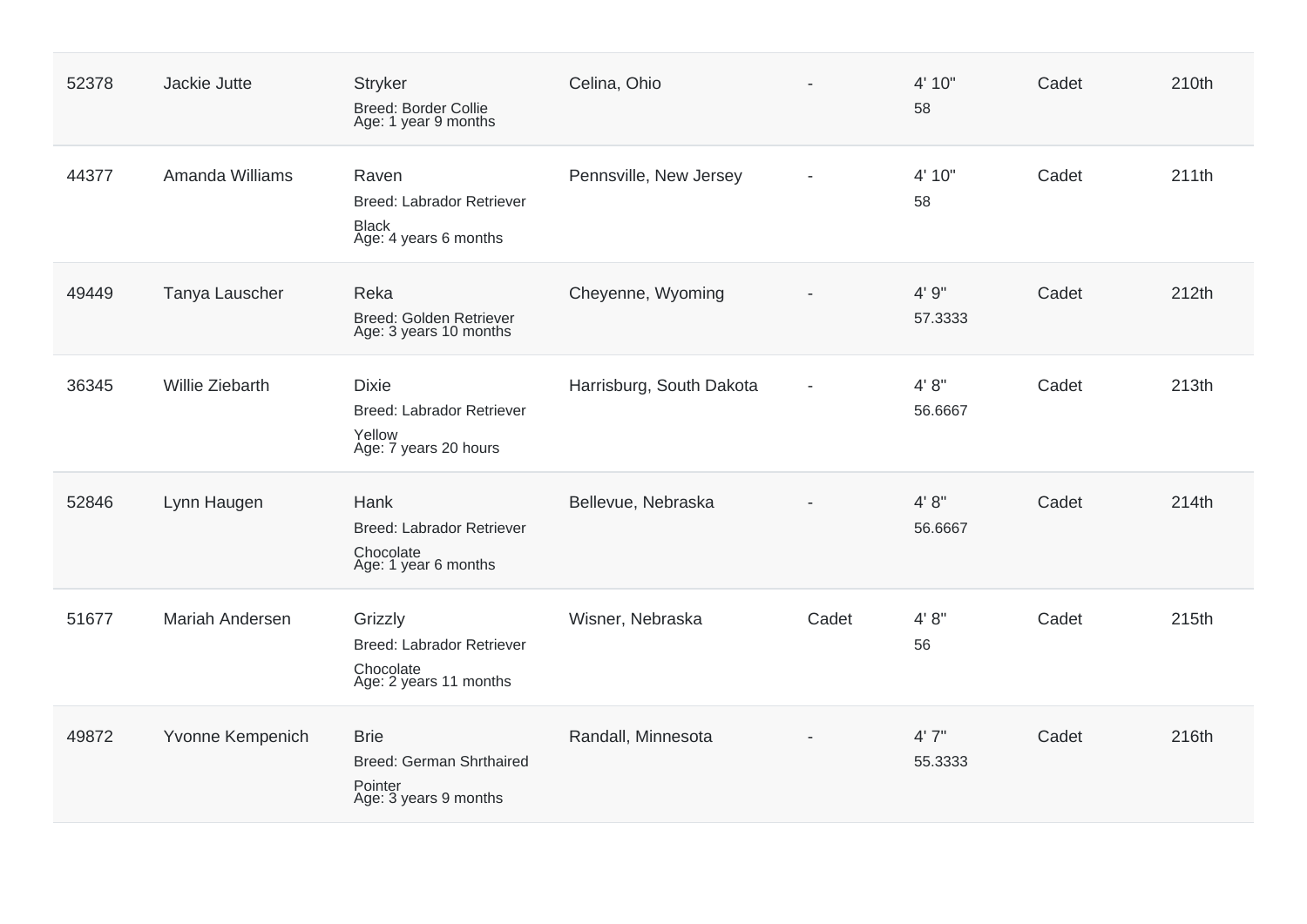| 51996 | <b>Brian Beadling</b> | Jager<br>Breed: German Shrthaired<br>Pointer<br>Age: 3 years 10 months | Medford Lakes, New<br>Jersey | $\blacksquare$ | 4'6''<br>54.6667 | Cadet | 217th |
|-------|-----------------------|------------------------------------------------------------------------|------------------------------|----------------|------------------|-------|-------|
| 42868 | <b>Greg Willis</b>    | Rebel<br>Breed: Golden Retriever<br>Age: 5 years 1 day                 | Littleton, Colorado          | Cadet          | 4'6''<br>54.6667 | Cadet | 218th |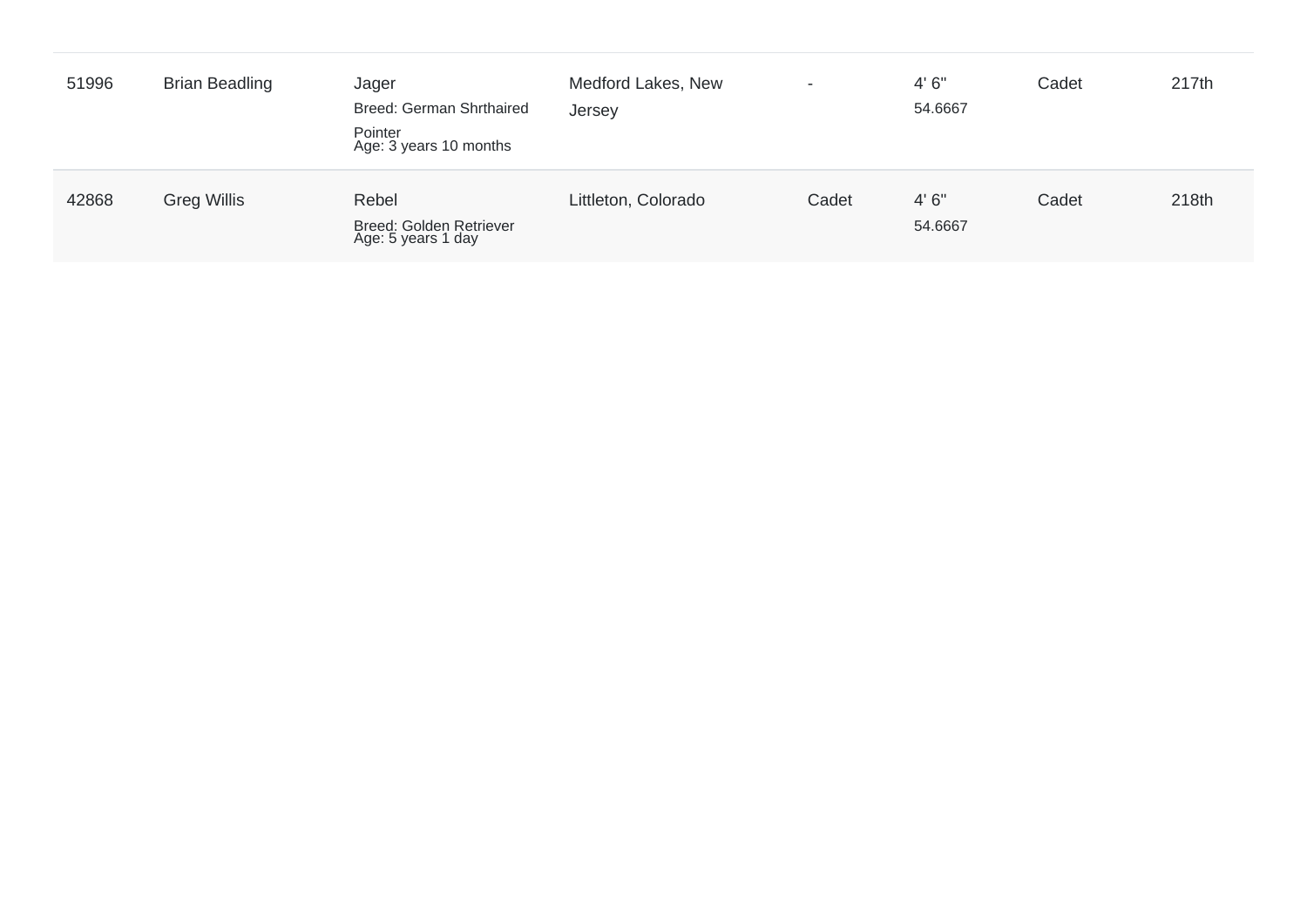## **2021 DockDogs Worldwide (ID)**

| ID    | <b>Handler</b>          | <b>Dog</b>                                                      | <b>Location</b>       | <b>Title</b> | Average              | <b>Average Title</b> | <b>Rank</b> |
|-------|-------------------------|-----------------------------------------------------------------|-----------------------|--------------|----------------------|----------------------|-------------|
| 35740 | <b>Sydney Mackey</b>    | Spitfire<br>Breed: Whippet<br>Age: 9 years 7 months             | Olympia, Washington   | Spartan      | 3188.77<br>3188.77   | Spartan              | 1st         |
| 51434 | Olivia Jutte            | Sonic<br><b>Breed: Whippet</b><br>Age: 3 years 2 weeks          | Celina, Ohio          | Spartan      | 3164.38<br>3164.3767 | Spartan              | 2nd         |
| 38445 | Becky Johnson           | Heathen<br><b>Breed: Mixed</b><br>Age: 5 years 10 months        | Arlington, Washington | Spartan      | 3146.73<br>3146.73   | Spartan              | 3rd         |
| 51664 | <b>Crystal McClaran</b> | MC's Pancho<br><b>Breed: Mixed</b><br>Age: 2 years 5 months     | Cape Coral, Florida   | Spartan      | 3143.79<br>3143.7933 | Spartan              | 4th         |
| 52289 | Crystal McClaran        | <b>GRONK</b><br>Breed: Belgian Malinois<br>Age: 2 years 1 month | Cape Coral, Florida   | Spartan      | 3140.99<br>3140.9933 | Spartan              | 5th         |
| 51635 | Rachael Brinkman        | vortex<br>Breed: Whippet<br>Age: 4 years 1 month                | Gaines, Michigan      | Spartan      | 3136.08<br>3136.08   | Spartan              | 6th         |
| 36647 | Rachael Brinkman        | Slingshot<br>Breed: Whippet<br>Age: 7 years 5 months            | Gaines, Michigan      | Spartan      | 3122.61<br>3122.6067 | Spartan              | 7th         |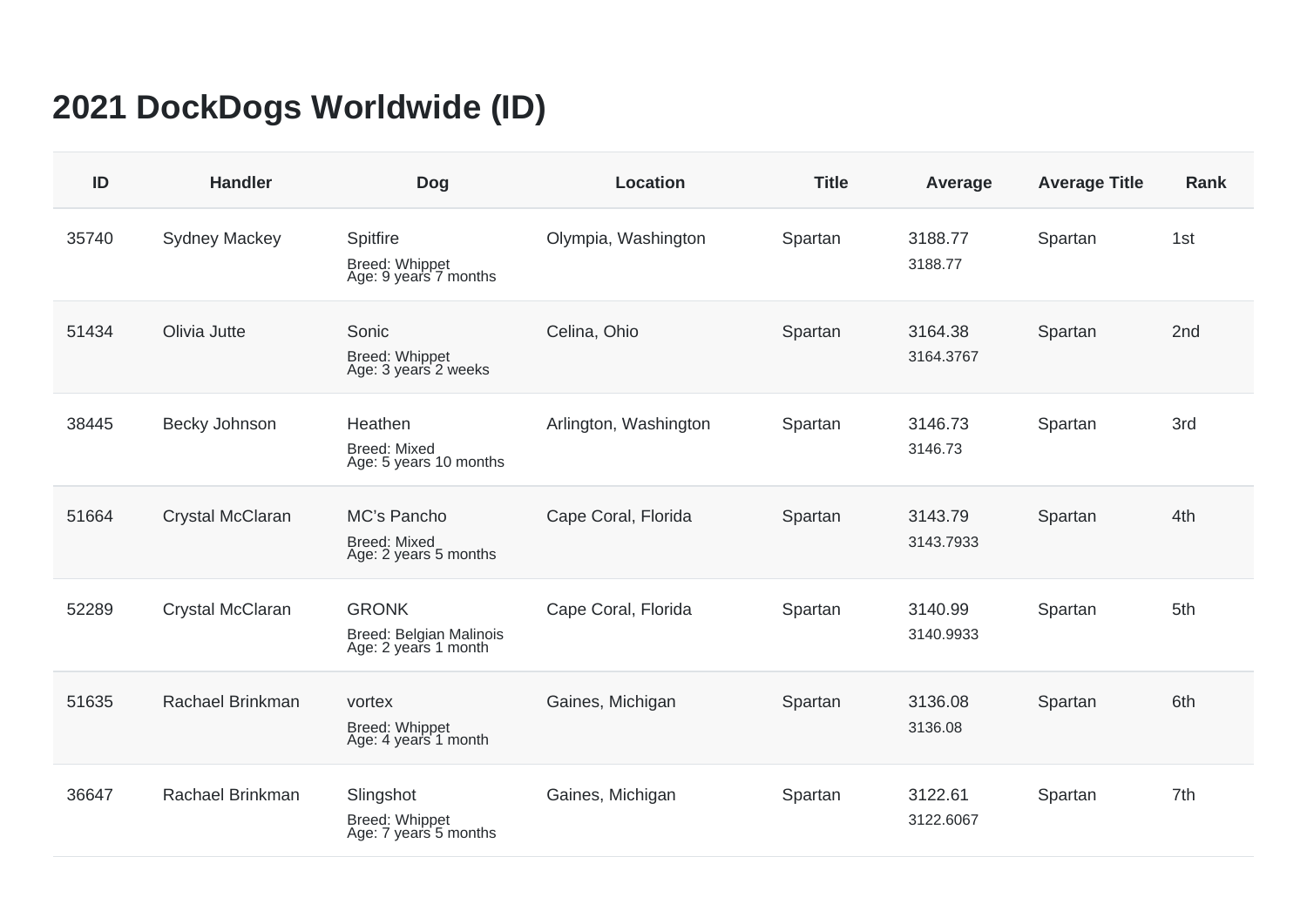| 32753 | <b>Matthew Bohn</b>     | Kratos<br><b>Breed: Belgian Malinois</b><br>Age: 7 years 4 months                     | Beavercreek, Ohio         | Spartan | 3102.25<br>3102.2467 | Spartan | 8th              |
|-------|-------------------------|---------------------------------------------------------------------------------------|---------------------------|---------|----------------------|---------|------------------|
| 52128 | <b>Bret Geller</b>      | Kegger<br>Breed: Whippet<br>Age: 7 years 2 months                                     | Fallbrook, California     | Spartan | 3084.55<br>3084.5533 | Spartan | 9th              |
| 51495 | Crystal McClaran        | Odin<br>Breed: Belgian Malinois<br>Age: 3 years 7 months                              | Cape Coral, Florida       | Spartan | 3084.46<br>3084.4633 | Spartan | 10th             |
| 44974 | <b>Tessa Guttman</b>    | Milo<br>Breed: Labrador<br>Retriever Chocolate<br>Age: 4 years 7 months               | Coatesville, Pennsylvania | Spartan | 3072.62<br>3072.6167 | Spartan | 11th             |
| 35622 | <b>Katie Priebe</b>     | <b>Tucker</b><br>Breed: Labrador<br><b>Retriever Yellow</b><br>Age: 6 years 10 months | Oakdale, Minnesota        | Spartan | 3066.59<br>3066.5867 | Spartan | 12th             |
| 48614 | <b>Kimberly Nygard</b>  | Jango<br><b>Breed: Border Collie</b><br>Age: 4 years 1 month                          | Rockton, Illinois         | Spartan | 3064.67<br>3064.6733 | Spartan | 13th             |
| 40208 | <b>Broderick Dicken</b> | Aria<br><b>Breed: Mixed</b><br>Age: 6 years 8 months                                  | Hiawatha, Iowa            | Spartan | 3060.35<br>3060.3467 | Spartan | 14th             |
| 41148 | Cindy Ferguson          | Hit<br>Breed: Whippet<br>Age: 6 years 3 months                                        | Indianapolis, Indiana     | Spartan | 3053.99<br>3053.9867 | Spartan | 15 <sub>th</sub> |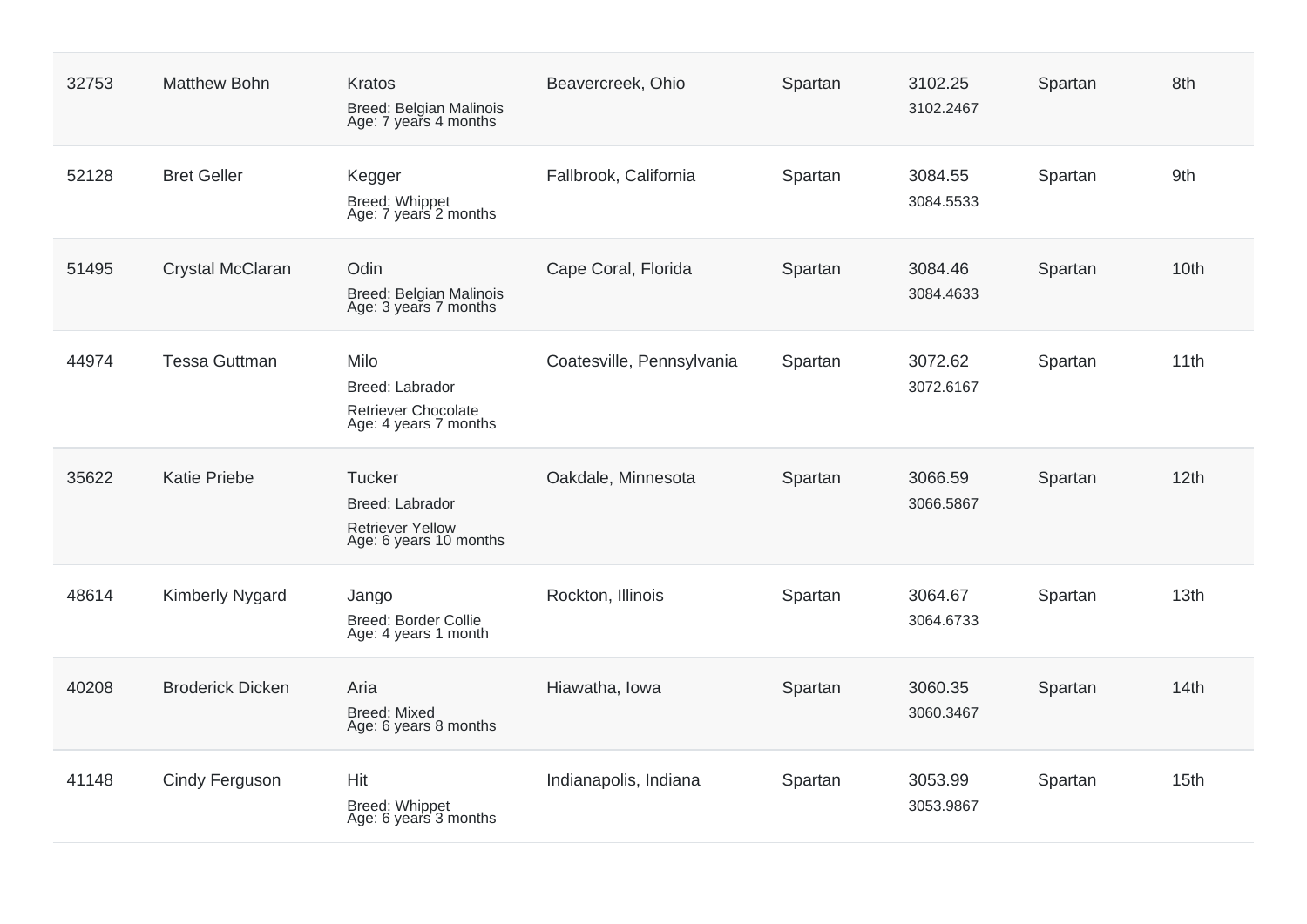| 43593 | <b>Sydney Mackey</b>   | Microburst<br><b>Breed: Mixed</b><br>Age: 4 years 8 months                     | Olympia, Washington        | Spartan | 3047.05<br>3047.05   | Spartan | 16th |
|-------|------------------------|--------------------------------------------------------------------------------|----------------------------|---------|----------------------|---------|------|
| 51636 | Rachael Brinkman       | <b>Stoic</b><br><b>Breed: Mixed</b><br>Age: 3 years 8 months                   | Gaines, Michigan           | Spartan | 3046.83<br>3046.8333 | Spartan | 17th |
| 51725 | Jamie Dukovac          | Zoltar<br>Breed: Belgian Malinois<br>Age: 3 years 5 months                     | Maryville, Tennessee       | Spartan | 3042.3<br>3042.3     | Spartan | 18th |
| 43934 | <b>Charlotte Blake</b> | Wicked<br><b>Breed: Mixed</b><br>Age: 5 years 8 months                         | Franklin, Tennessee        | Spartan | 3039.93<br>3039.9333 | Spartan | 19th |
| 50152 | Gale Templeton         | Sting<br><b>Breed: Border Collie</b><br>Age: 3 years 3 months                  | Clearfield, Kentucky       |         | 3038.05<br>3038.0533 | Spartan | 20th |
| 42411 | Kaitie Uebelhoer       | Jon Snow<br>Breed: Labrador<br><b>Retriever Black</b><br>Age: 5 years 2 months | Charleston, South Carolina | Spartan | 3023.57<br>3023.5667 | Spartan | 21st |
| 52720 | <b>Brian Galligan</b>  | Xero<br>Breed: Belgian Malinois<br>Age: 6 years 7 months                       | Proctorville, Ohio         | Spartan | 3021.9<br>3021.8967  | Spartan | 22nd |
| 44422 | Le Cambell             | <b>MVTO's Sweet Kiwi</b><br><b>Breed: Mixed</b><br>Age: 6 years 6 months       | Norman, Oklahoma           | Spartan | 3017.59<br>3017.5933 | Spartan | 23rd |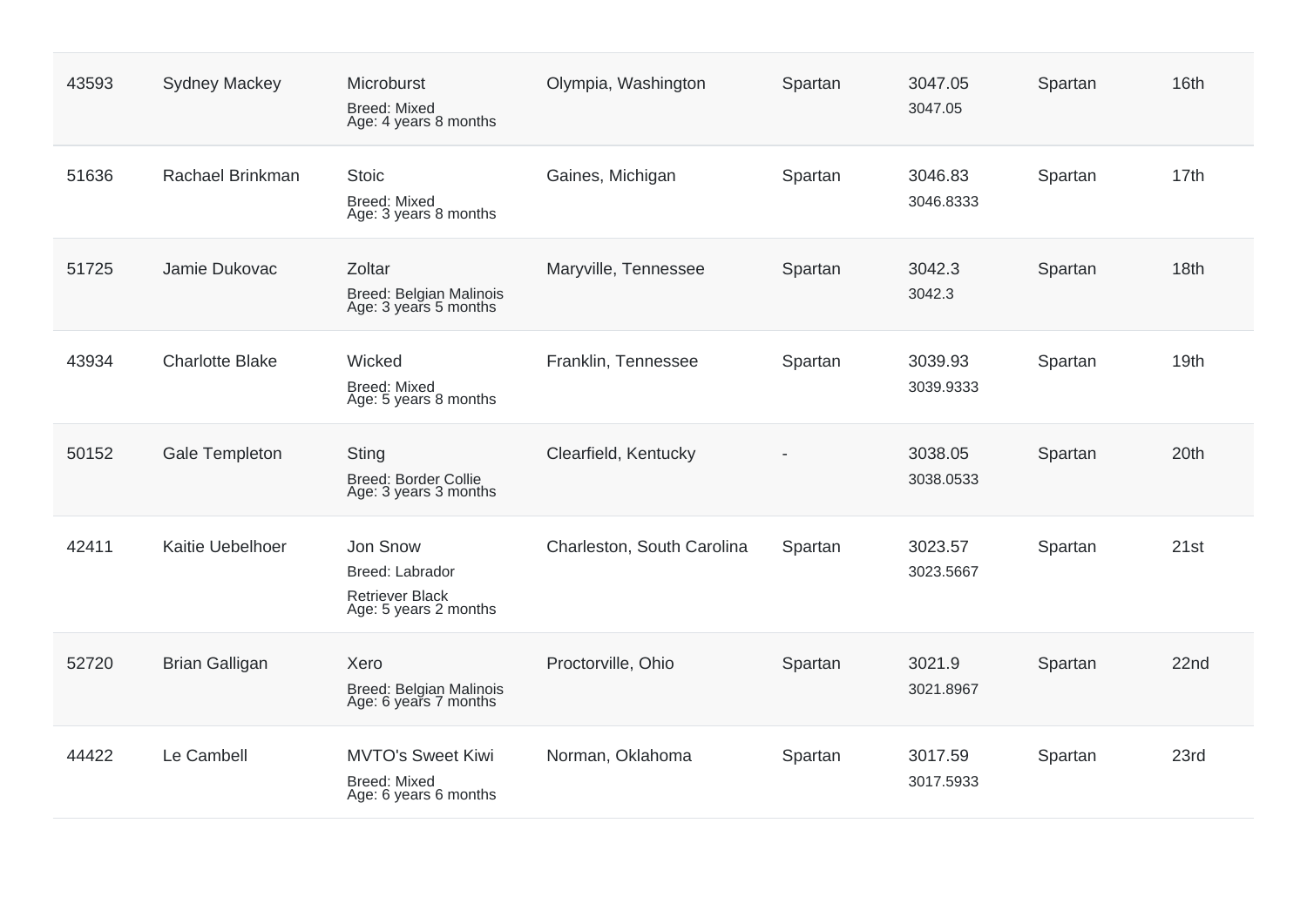| 40627 | Crystal McClaran    | Chartreuse<br>Breed: Belgian Malinois<br>Age: 5 years 5 months                                | Cape Coral, Florida    | Spartan   | 3016.66<br>3016.66   | Spartan   | 24th |
|-------|---------------------|-----------------------------------------------------------------------------------------------|------------------------|-----------|----------------------|-----------|------|
| 50352 | <b>Tom Dropik</b>   | Rambo<br>Breed: Mixed<br>Age: 3 years 3 months                                                | New Prague, Minnesota  | Spartan   | 3015.01<br>3015.0067 | Spartan   | 25th |
| 31380 | Morgan Jarvis       | Image<br><b>Breed: Other</b><br>Age: 9 years 4 months                                         | Bowmanville, Ontario   | Spartan   | 3013.81<br>3013.81   | Spartan   | 26th |
| 51665 | Crystal McClaran    | <b>MC's Super Sally</b><br>Breed: Mixed<br>Age: 2 years 5 months                              | Cape Coral, Florida    |           | 3004.49<br>3004.49   | Spartan   | 27th |
| 50310 | <b>Timothy Lake</b> | Earnhardt<br><b>Breed: Mixed</b><br>Age: 3 years 3 months                                     | Graham, North Carolina | Gladiator | 3003<br>3002.9967    | Spartan   | 28th |
| 51457 | Amanda Morrissey    | Vamp<br>Breed: Belgian Malinois<br>Age: 6 years 6 months                                      | Kansas City, Missouri  | Gladiator | 2997.91<br>2997.9067 | Gladiator | 29th |
| 42247 | Nicole Mueller      | <b>Brody Silver Cypher</b><br>Breed: Labrador<br>Retriever Chocolate<br>Age: 6 years 1 month  | Germantown, Wisconsin  | Gladiator | 2993.46<br>2993.4567 | Gladiator | 30th |
| 33715 | Hannah Wolf         | <b>Skye</b><br><b>Breed: Labrador</b><br><b>Retriever Chocolate</b><br>Age: 6 years 11 months | Knoxville, Tennessee   | Gladiator | 2993.17<br>2993.1733 | Gladiator | 31st |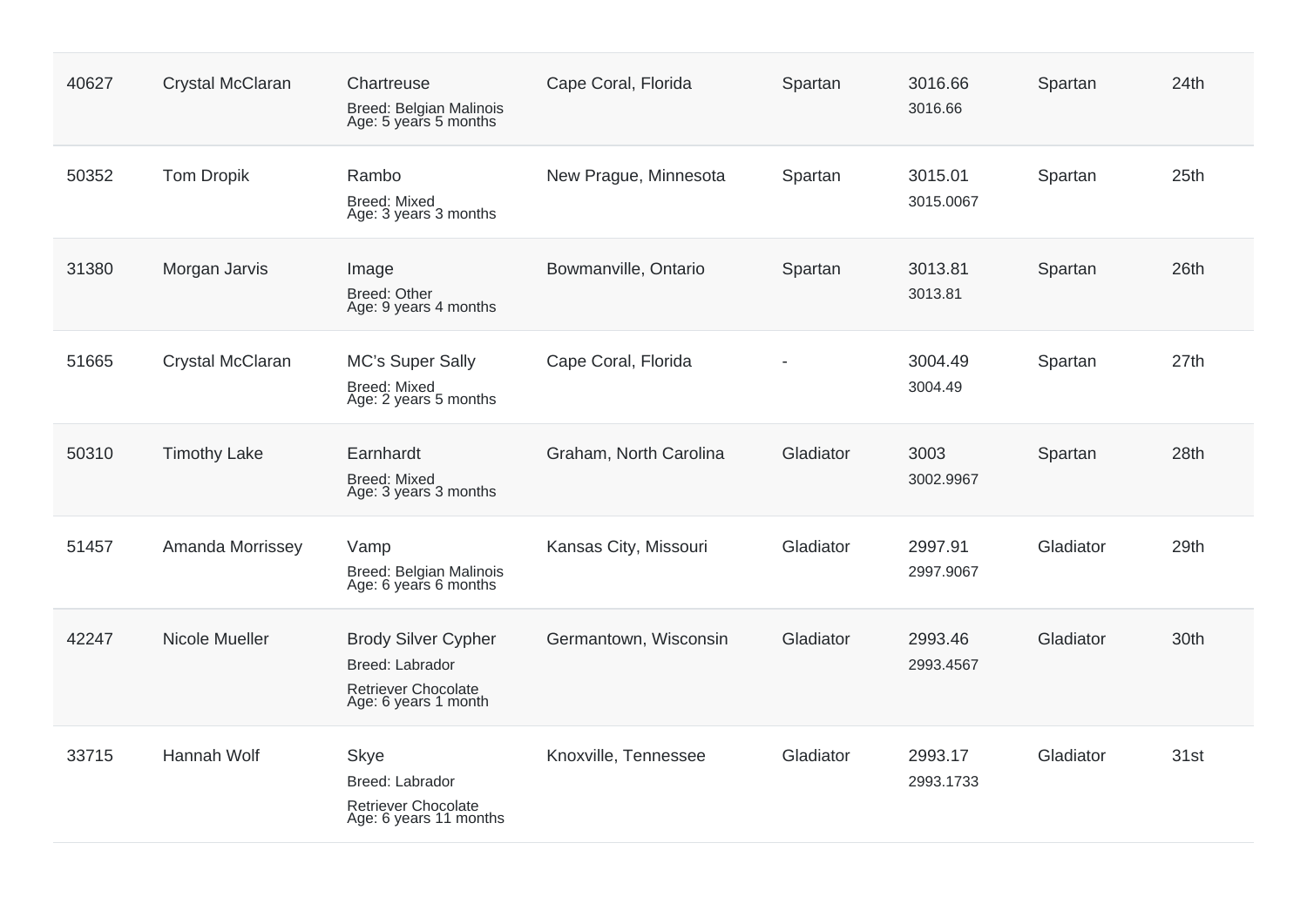| 37919 | <b>Tom Dropik</b>     | <b>Little Rascal</b><br>Breed: Mixed<br>Age: 6 years 7 months                 | New Prague, Minnesota              | Gladiator | 2991.61<br>2991.6067 | Gladiator | 32nd |
|-------|-----------------------|-------------------------------------------------------------------------------|------------------------------------|-----------|----------------------|-----------|------|
| 50244 | Melanie Lake          | Earnhardt<br><b>Breed: Mixed</b><br>Age: 3 years 3 months                     | Graham, North Carolina             | Gladiator | 2990.93<br>2990.9267 | Gladiator | 33rd |
| 50113 | Linda Torson          | Zulu<br>Breed: Belgian Malinois<br>Age: 4 years 1 month                       | Doylestown, Ohio                   | Gladiator | 2988.33<br>2988.33   | Gladiator | 34th |
| 42053 | Lee Hall              | Mad Max<br><b>Breed: Labrador</b><br>Retriever Black<br>Age: 6 years 8 months | Bardstown, Kentucky                | Spartan   | 2984.68<br>2984.6833 | Gladiator | 35th |
| 42361 | <b>Susan Miller</b>   | Kali<br>Breed: Labrador<br><b>Retriever Black</b><br>Age: 5 years 2 months    | Jackson Springs, North<br>Carolina | Gladiator | 2983.83<br>2983.8333 | Gladiator | 36th |
| 42952 | <b>Sherry Daniels</b> | Malcolm<br>Breed: Belgian Malinois<br>Age: 5 years 4 months                   | Colorado Springs,<br>Colorado      | Gladiator | 2980.62<br>2980.6167 | Gladiator | 37th |
| 47450 | Morgan Jarvis         | Qwik<br><b>Breed: Mixed</b><br>Age: 5 years 6 months                          | Bowmanville, Ontario               | Gladiator | 2979.38<br>2979.3833 | Gladiator | 38th |
| 52026 | Arika Nester          | Cinder<br><b>Breed: Whippet</b><br>Age: 2 years 10 months                     | Overland Park, Kansas              | Gladiator | 2978.41<br>2978.4133 | Gladiator | 39th |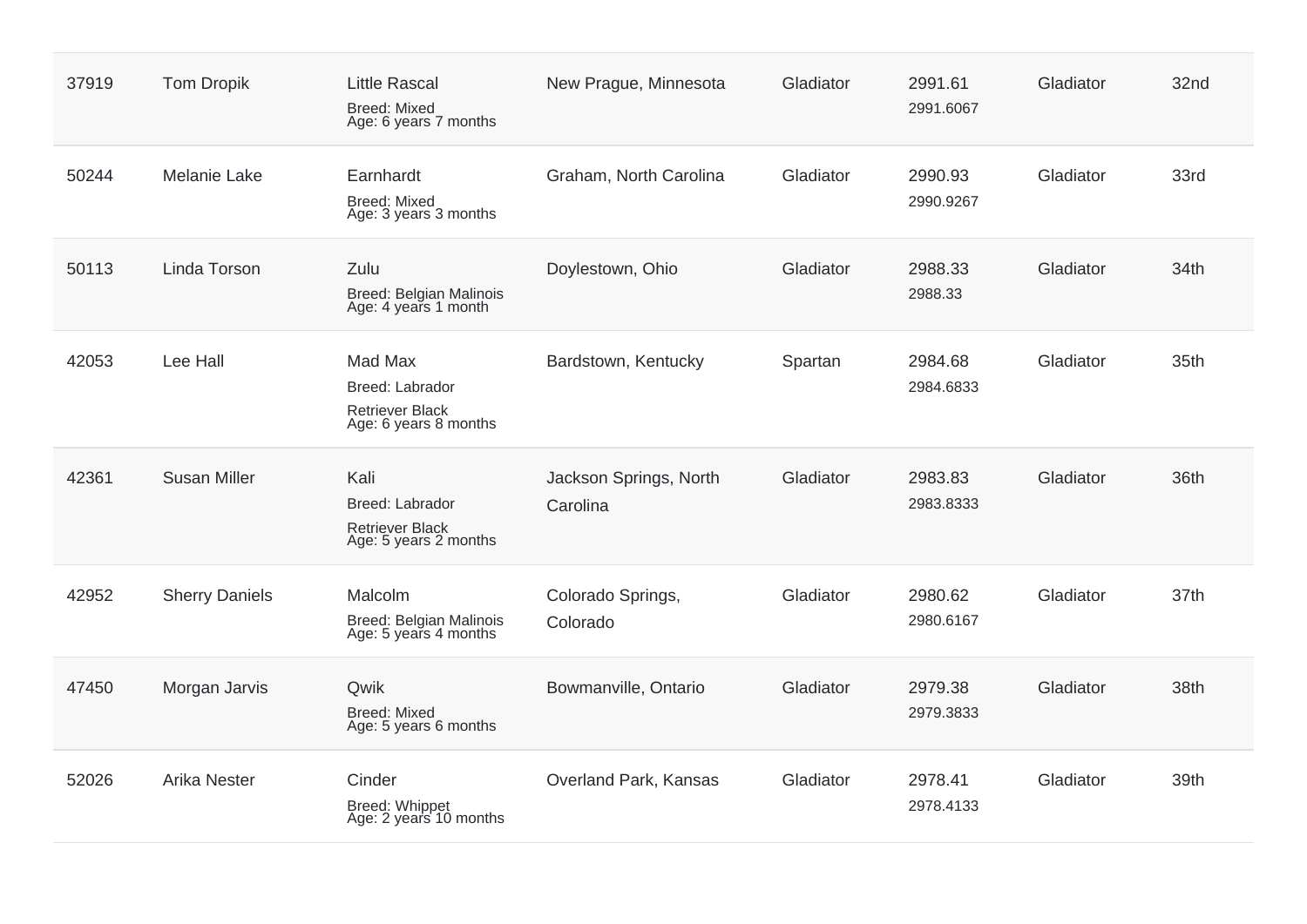| 37527 | Jerry Jutte             | Jackson<br>Breed: English Lab<br>Age: 8 years 2 months                         | Celina, Ohio              | Gladiator | 2977.02<br>2977.0233 | Gladiator | 40th |
|-------|-------------------------|--------------------------------------------------------------------------------|---------------------------|-----------|----------------------|-----------|------|
| 45613 | <b>Bill Helfer</b>      | Trooper<br>Breed: Labrador<br><b>Retriever Black</b><br>Age: 4 years 4 months  | Kalispell, Montana        | Gladiator | 2975.29<br>2975.2867 | Gladiator | 41st |
| 40039 | Katie Weihbrecht        | Juice<br><b>Breed: Mixed</b><br>Age: 5 years 7 months                          | Iowa City, Iowa           | Gladiator | 2974.21<br>2974.21   | Gladiator | 42nd |
| 46550 | Debra Feller            | Raylan<br>Breed: Border Collie<br>Age: 4 years 2 months                        | ridgeland, South Carolina | Gladiator | 2969.13<br>2969.1333 | Gladiator | 43rd |
| 45897 | Cindy Morgan            | Roux<br>Breed: Labrador<br>Retriever Chocolate<br>Age: 5 years 1 month         | Walker, Louisiana         | Gladiator | 2967.82<br>2967.82   | Gladiator | 44th |
| 48001 | Lennie Williams         | <b>Trixie</b><br>Breed: Labrador<br>Retriever Chocolate<br>Age: 5 years 1 week | Anacortes, Washington     |           | 2967.62<br>2967.62   | Gladiator | 45th |
| 51639 | <b>Becky Evans</b>      | Solo<br><b>Breed: Border Collie</b><br>Age: 3 years 11 months                  | Whitby, Ontario           | Gladiator | 2966.82<br>2966.82   | Gladiator | 46th |
| 45624 | <b>Brittany Roberts</b> | Zegen<br>Breed: Belgian Malinois<br>Age: 4 years 5 months                      | Niota, Tennessee          | Gladiator | 2966.75<br>2966.7533 | Gladiator | 47th |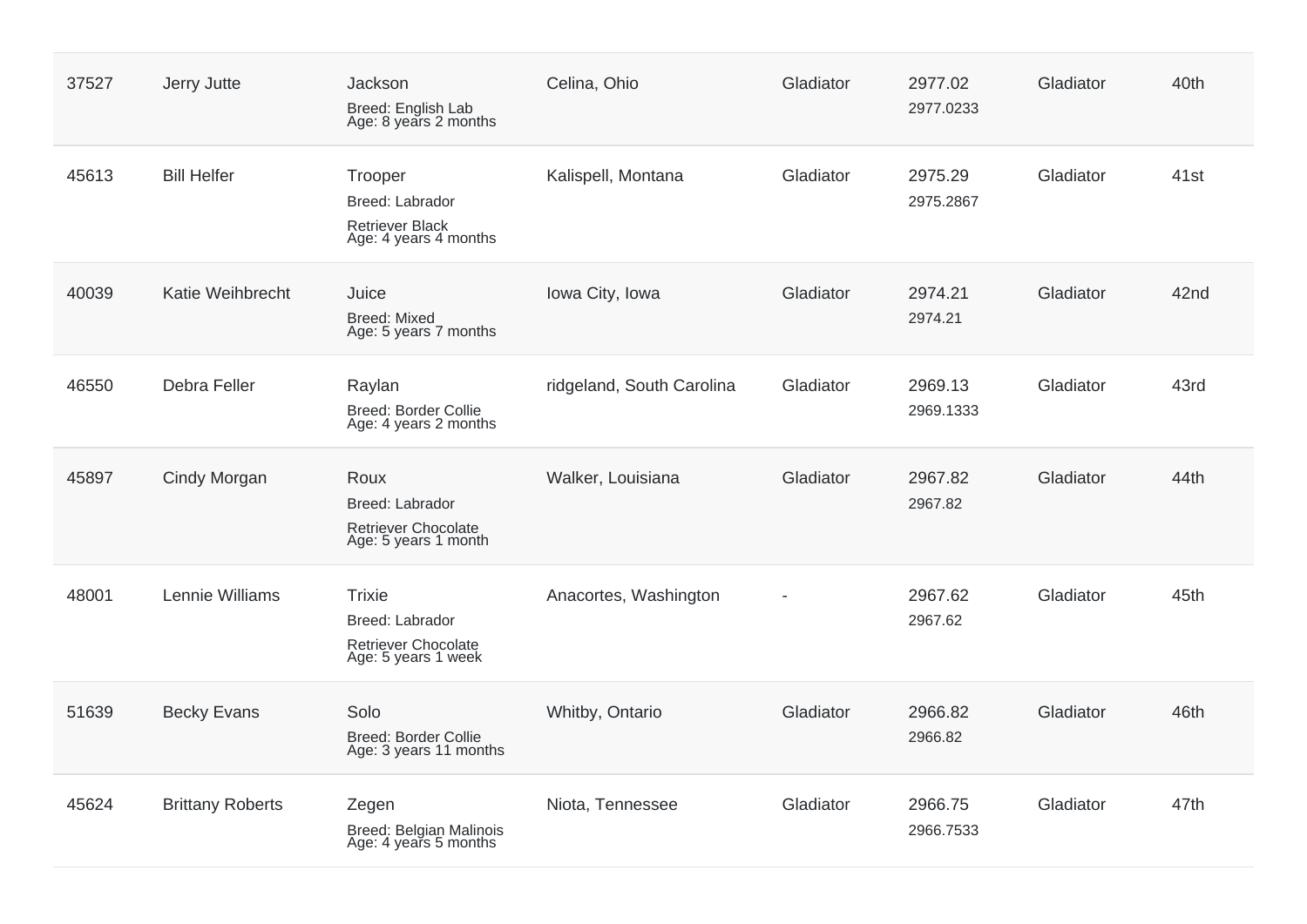| 48726 | <b>Katie Priebe</b>         | Kimber<br><b>Breed: Labrador</b><br><b>Retriever Black</b><br>Age: 3 years 8 months | Oakdale, Minnesota       | Gladiator | 2965.86<br>2965.8633 | Gladiator | 48th |
|-------|-----------------------------|-------------------------------------------------------------------------------------|--------------------------|-----------|----------------------|-----------|------|
| 48379 | Cody King                   | <b>Baylor</b><br>Breed: Chesapeake Bay<br>Retriever<br>Age: 5 years 2 months        | Columbia, Missouri       | Gladiator | 2964.47<br>2964.4733 | Gladiator | 49th |
| 44174 | <b>Justin Daniel</b>        | Scout<br>Breed: Belgian Malinois<br>Age: 6 years 11 months                          | Severn, Maryland         | Gladiator | 2963.54<br>2963.5367 | Gladiator | 50th |
| 51388 | Michael Kaliban             | Hawk<br>Breed: Labrador<br><b>Retriever Black</b><br>Age: 2 years 11 months         | Fenton, Missouri         | Gladiator | 2963.43<br>2963.43   | Gladiator | 51st |
| 33100 | Morgan Syring               | <b>Tygo</b><br>Breed: Dutch Shepherd<br>Age: 7 years 6 months                       | Louisa, Virginia         | Gladiator | 2962.46<br>2962.4633 | Gladiator | 52nd |
| 31746 | Jennifer Bale-<br>O'Connell | Chili<br>Breed: Belgian Malinois<br>Age: 8 years 2 months                           | Cary, North Carolina     | Gladiator | 2959.42<br>2959.4167 | Gladiator | 53rd |
| 43362 | Kayla Wolff                 | <b>Bentley</b><br>Breed: Golden Retriever<br>Age: 6 years 10 months                 | Burlington, North Dakota | Gladiator | 2959.17<br>2959.1733 | Gladiator | 54th |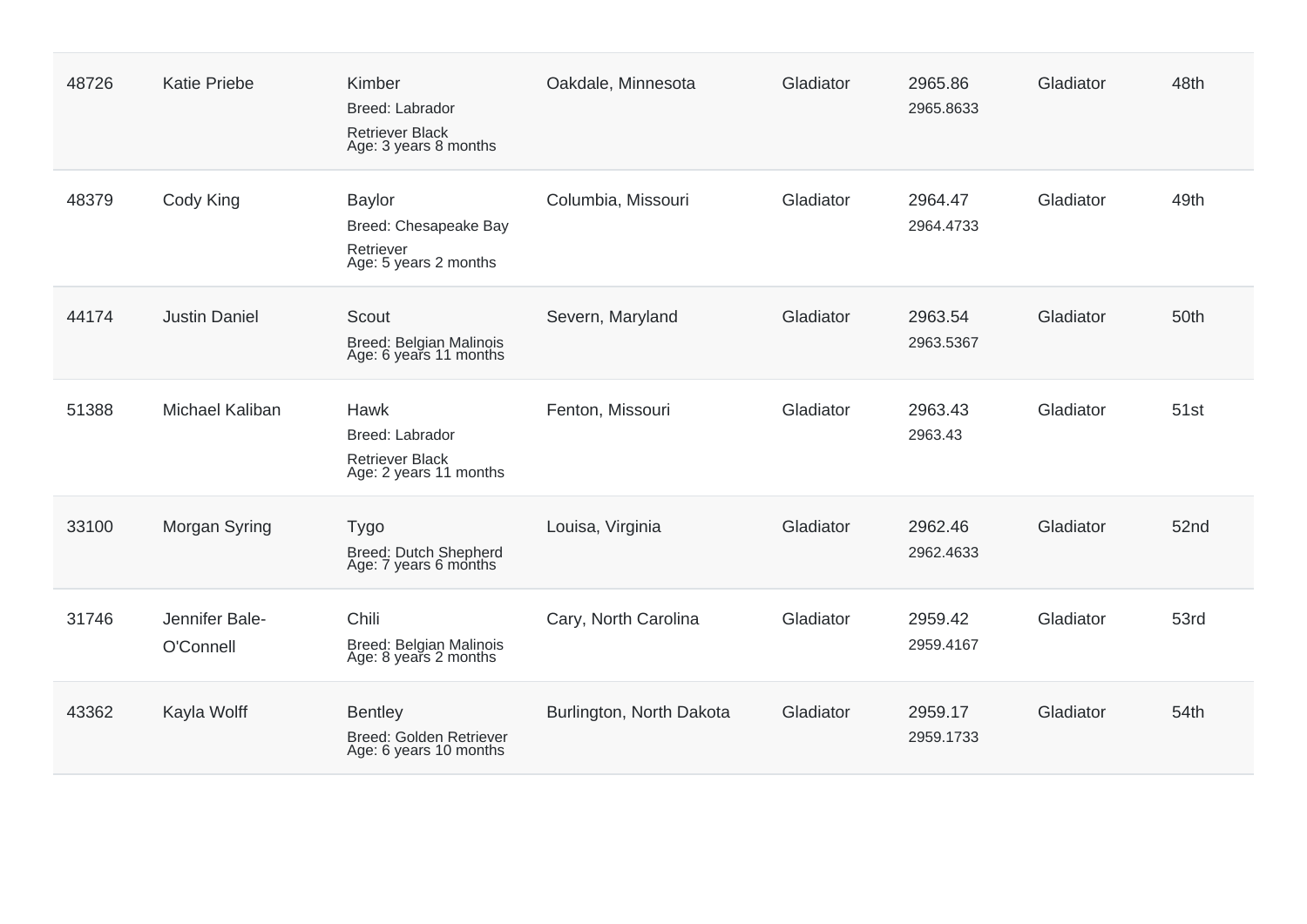| 38101 | <b>Charlotte Blake</b>      | <b>Yazoo</b><br>Breed: American Pit Bull<br>Terrier<br>Age: 7 years 2 weeks      | Franklin, Tennessee           | Gladiator | 2957.51<br>2957.5133 | Gladiator | 55th |
|-------|-----------------------------|----------------------------------------------------------------------------------|-------------------------------|-----------|----------------------|-----------|------|
| 42043 | Kathy McGowan               | Paisley<br><b>Breed: Australian</b><br>Shepherd Dog<br>Age: 8 years 5 months     | Snowmass village,<br>Colorado | Gladiator | 2955.68<br>2955.6767 | Gladiator | 56th |
| 38776 | Seth Carlson                | Andi<br>Breed: Labrador<br><b>Retriever Black</b><br>Age: 6 years 2 months       | Tacoma, Washington            | Gladiator | 2955.55<br>2955.5467 | Gladiator | 57th |
| 43819 | Olivia Jutte                | Finn<br>Breed: Labrador<br><b>Retriever Black</b><br>Age: 4 years 10 months      | Celina, Ohio                  | Gladiator | 2953.38<br>2953.3767 | Gladiator | 58th |
| 38026 | Jeremy Hanchar              | Kerplunk!<br>Breed: Labrador<br><b>Retriever Yellow</b><br>Age: 6 years 2 months | Island Lake, Illinois         | Gladiator | 2951.4<br>2951.4033  | Gladiator | 59th |
| 35626 | <b>Brittaney Arbuthnott</b> | Kane<br><b>Breed: Mastiff</b><br>Age: 6 years 11 months                          | Guelph, Ontario               | Gladiator | 2950.93<br>2950.93   | Gladiator | 60th |
| 27374 | Jen Esplen                  | Cooper<br><b>Breed: Mixed</b><br>Age: 10 years 1 week                            | Oshawa, Ontario               | Gladiator | 2948.88<br>2948.8767 | Gladiator | 61st |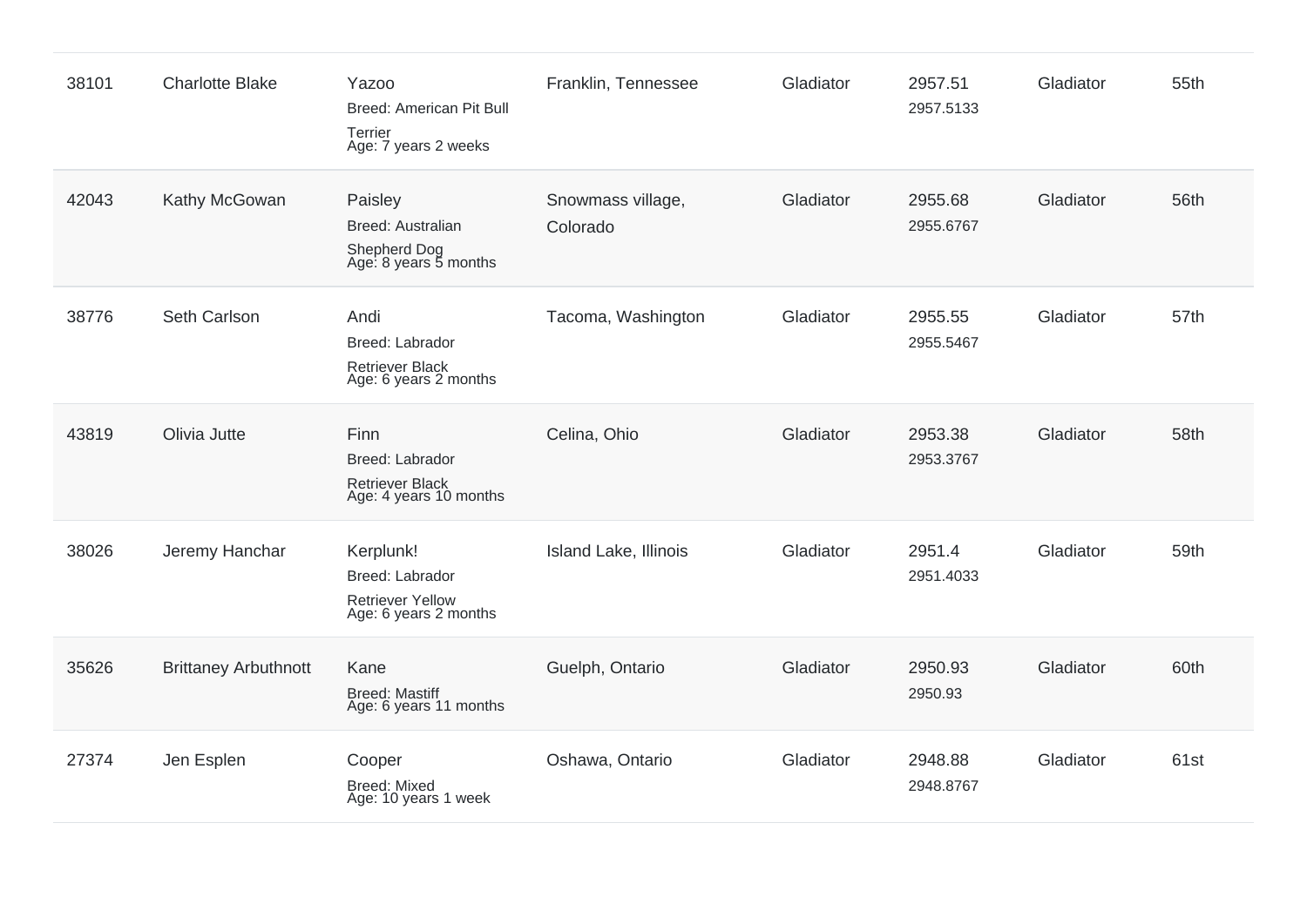| 51215 | <b>Ray Sumner</b>  | Junior<br>Breed: Labrador<br><b>Retriever Yellow</b><br>Age: 3 years 8 months                     | Kittery, Maine            | Gladiator | 2948.29<br>2948.29   | Gladiator | 62nd |
|-------|--------------------|---------------------------------------------------------------------------------------------------|---------------------------|-----------|----------------------|-----------|------|
| 37307 | Maci Gary          | Hudson<br>Breed: Labrador<br>Retriever Chocolate<br>Age: 7 years 8 months                         | Trafalgar, Indiana        | Gladiator | 2942.34<br>2942.3367 | Gladiator | 63rd |
| 39006 | <b>Tamra Spink</b> | <b>Gold Bullion</b><br><b>Breed: Labrador</b><br><b>Retriever Yellow</b><br>Age: 6 years 7 months | Hamilton, Virginia        | Gladiator | 2942.19<br>2942.1933 | Gladiator | 64th |
| 44516 | Lisa Williams      | Qasim Köneg von<br>Cedkaley<br><b>Breed: German</b><br>Shepherd Dog<br>Age: 4 years 11 months     | Gainesville, Georgia      | Gladiator | 2941.64<br>2941.6433 | Gladiator | 65th |
| 51535 | Carrie Vosburg     | Colt<br>Breed: Belgian Malinois<br>Age: 4 years 4 weeks                                           | Severn, Maryland          | Gladiator | 2936.36<br>2936.3567 | Gladiator | 66th |
| 51816 | Jeff Lundeby       | Indy<br>Breed: Labrador<br><b>Retriever Yellow</b><br>Age: 2 years 8 months                       | Grand Forks, North Dakota | Gladiator | 2931.6<br>2931.6033  | Gladiator | 67th |
| 51406 | <b>Kristin Kay</b> | Nola<br><b>Breed: Mixed</b><br>Age: 4 years 3 months                                              | Gardner, Kansas           | Gladiator | 2931.27<br>2931.27   | Gladiator | 68th |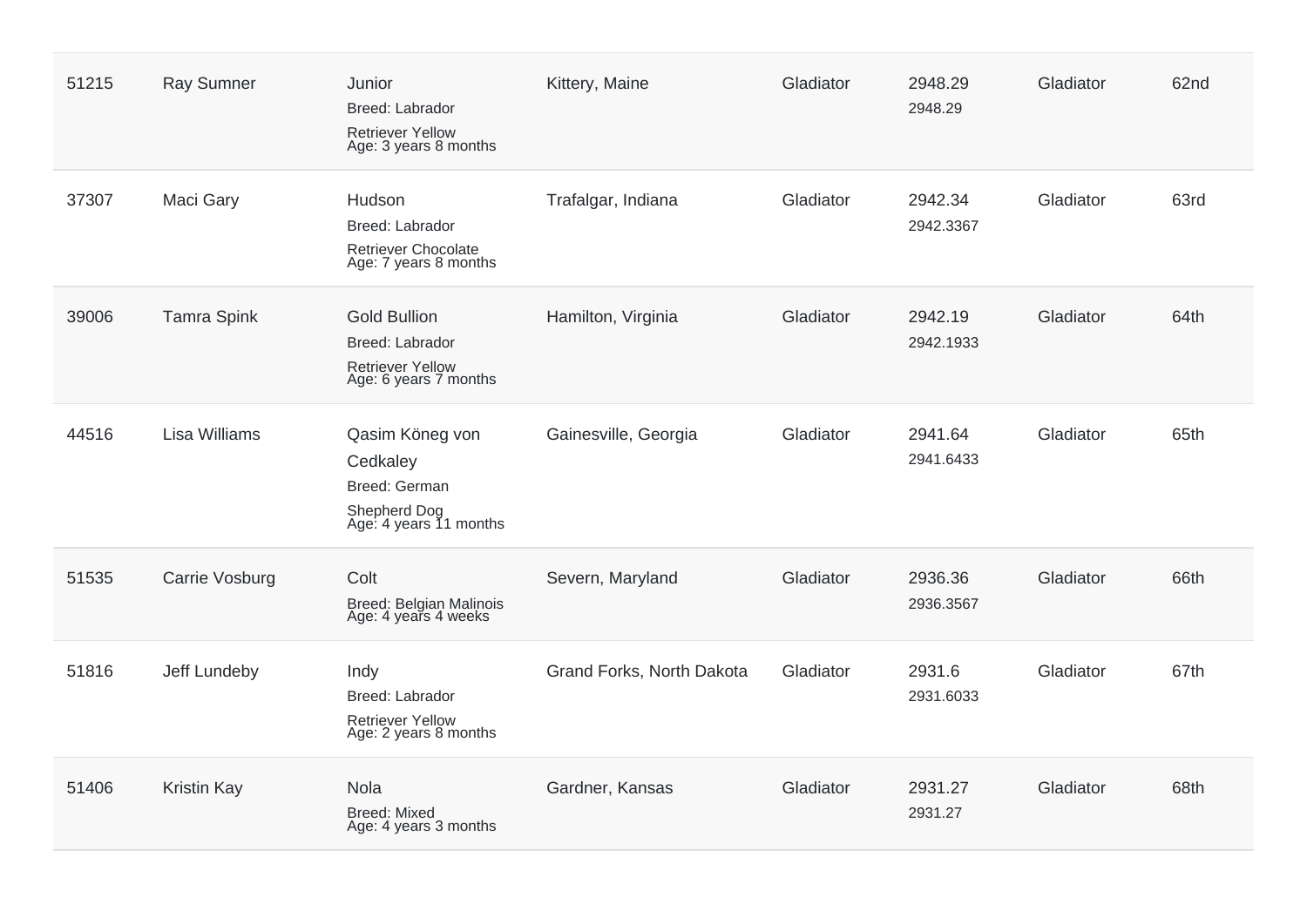| 46759 | <b>Gary Duke</b>                     | Spicoli<br><b>Breed: Mixed</b><br>Age: 4 years 5 months                                            | Brooksville, Florida                    | Gladiator | 2930.48<br>2930.4767 | Gladiator | 69th |
|-------|--------------------------------------|----------------------------------------------------------------------------------------------------|-----------------------------------------|-----------|----------------------|-----------|------|
| 51093 | Jane Fox                             | Scarlet<br>Breed: Labrador<br><b>Retriever Black</b><br>Age: 4 years 1 month                       | Dublin, Ohio                            | Gladiator | 2925.82<br>2925.8233 | Gladiator | 70th |
| 46315 | Beth Baumann                         | Max<br>Breed: Labrador<br><b>Retriever Black</b><br>Age: 9 years 8 months                          | Saint Peter, Minnesota                  | Titan     | 2922.84<br>2922.8367 | Gladiator | 71st |
| 37157 | Alisha Voje                          | Toby<br><b>Breed: Labrador</b><br><b>Retriever Yellow</b><br>Age: 6 years 4 months                 | Osnabrock, North Dakota                 |           | 2921.93<br>2921.93   | Gladiator | 72nd |
| 22799 | Linda Torson                         | Ziva<br>Breed: Belgian Malinois<br>Age: 10 years 1 week                                            | Doylestown, Ohio                        | Gladiator | 2921.06<br>2921.0567 | Gladiator | 73rd |
| 42841 | John Mimnall                         | Gracie<br><b>Breed: Labrador</b><br><b>Retriever Black</b><br>Age: 5 years 11 months               | Dauphin, Pennsylvania                   | Titan     | 2918.25<br>2918.2533 | Gladiator | 74th |
| 45661 | <b>THERESA MENZ</b><br><b>COOPER</b> | <b>HOSSA BICKELL</b><br><b>PICKLE</b><br>Breed: Australian<br>Shepherd Dog<br>Age: 5 years 1 month | <b>WINSTON SALEM, North</b><br>Carolina | Gladiator | 2917.75<br>2917.75   | Gladiator | 75th |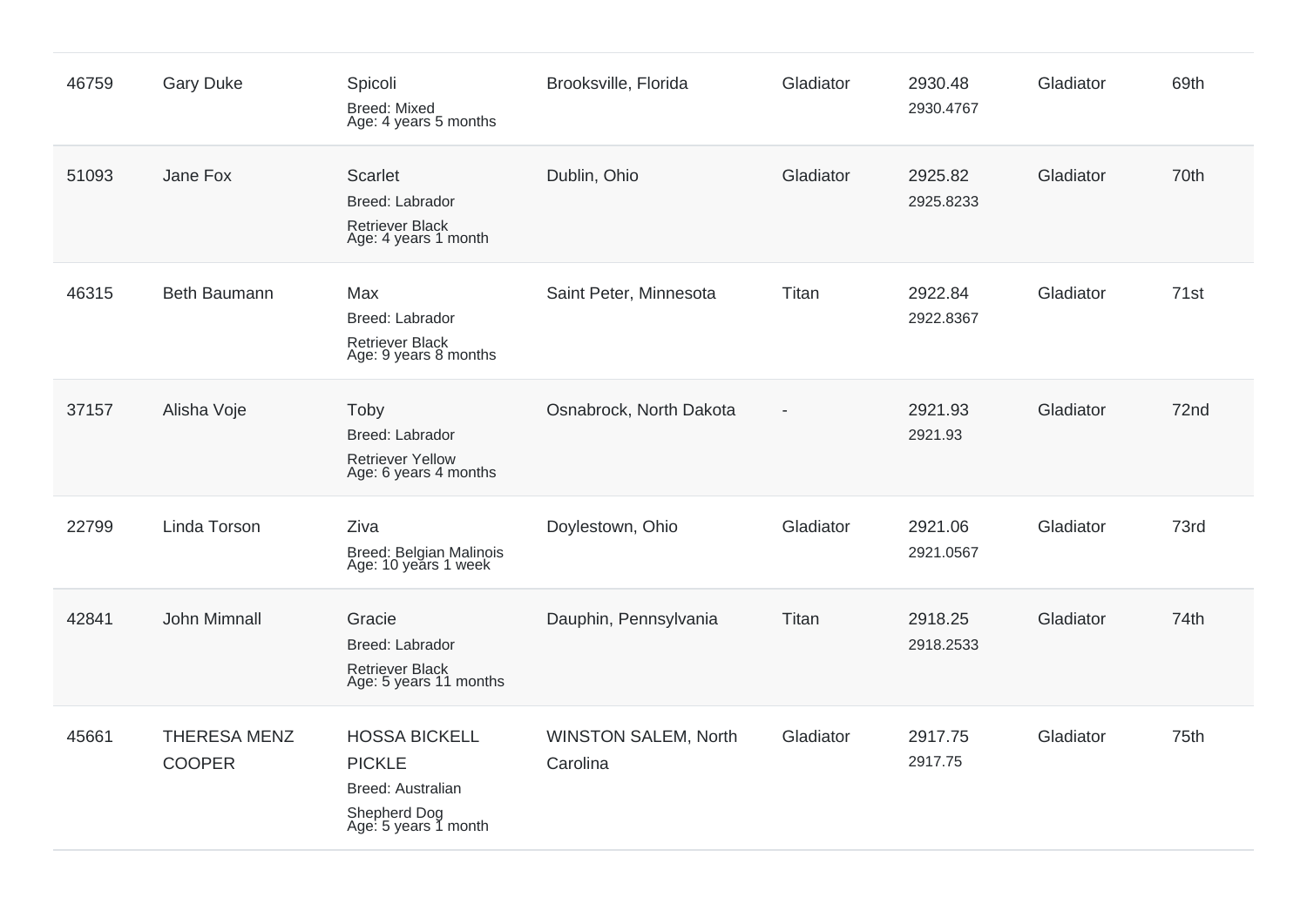| 51552 | Lee Hall                               | Bourbon<br>Breed: Labrador<br><b>Retriever Yellow</b><br>Age: 5 years 1 month        | Bardstown, Kentucky                            | Titan     | 2915.67<br>2915.67   | Gladiator | 76th |
|-------|----------------------------------------|--------------------------------------------------------------------------------------|------------------------------------------------|-----------|----------------------|-----------|------|
| 51423 | Jamie Uhles                            | <b>Bella</b><br>Breed: Labrador<br><b>Retriever Black</b><br>Age: 3 years 6 months   | Maysville, Oklahoma                            | Gladiator | 2914.37<br>2914.37   | Gladiator | 77th |
| 50630 | Mike Welch                             | talon<br>Breed: Labrador<br><b>Retriever Yellow</b><br>Age: 3 years 3 months         | Bennington, Vermont                            | Gladiator | 2914.04<br>2914.0433 | Gladiator | 78th |
| 24042 | April Reish                            | Dillon<br>Breed: Labrador<br>Retriever Yellow<br>Age: 10 years 2 months              | Etters, Pennsylvania                           | Gladiator | 2914<br>2914         | Gladiator | 79th |
| 45612 | Nina Helfer                            | Charger<br>Breed: Labrador<br><b>Retriever Black</b><br>Age: 4 years 4 months        | Kalispell, Montana                             | Titan     | 2913.21<br>2913.2133 | Gladiator | 80th |
| 52072 | Linda Weaver                           | Hagen<br>Breed: Belgian Malinois<br>Age: 7 years 5 months                            | Independence, Missouri                         | Gladiator | 2910.05<br>2910.05   | Gladiator | 81st |
| 52107 | <b>Bernadette</b><br><b>Balderston</b> | Sir Finnley Finnegan<br>Breed: Labrador<br>Retriever Yellow<br>Age: 2 years 3 months | <b>Boiling Springs Lake,</b><br>North Carolina |           | 2908.47<br>2908.47   | Gladiator | 82nd |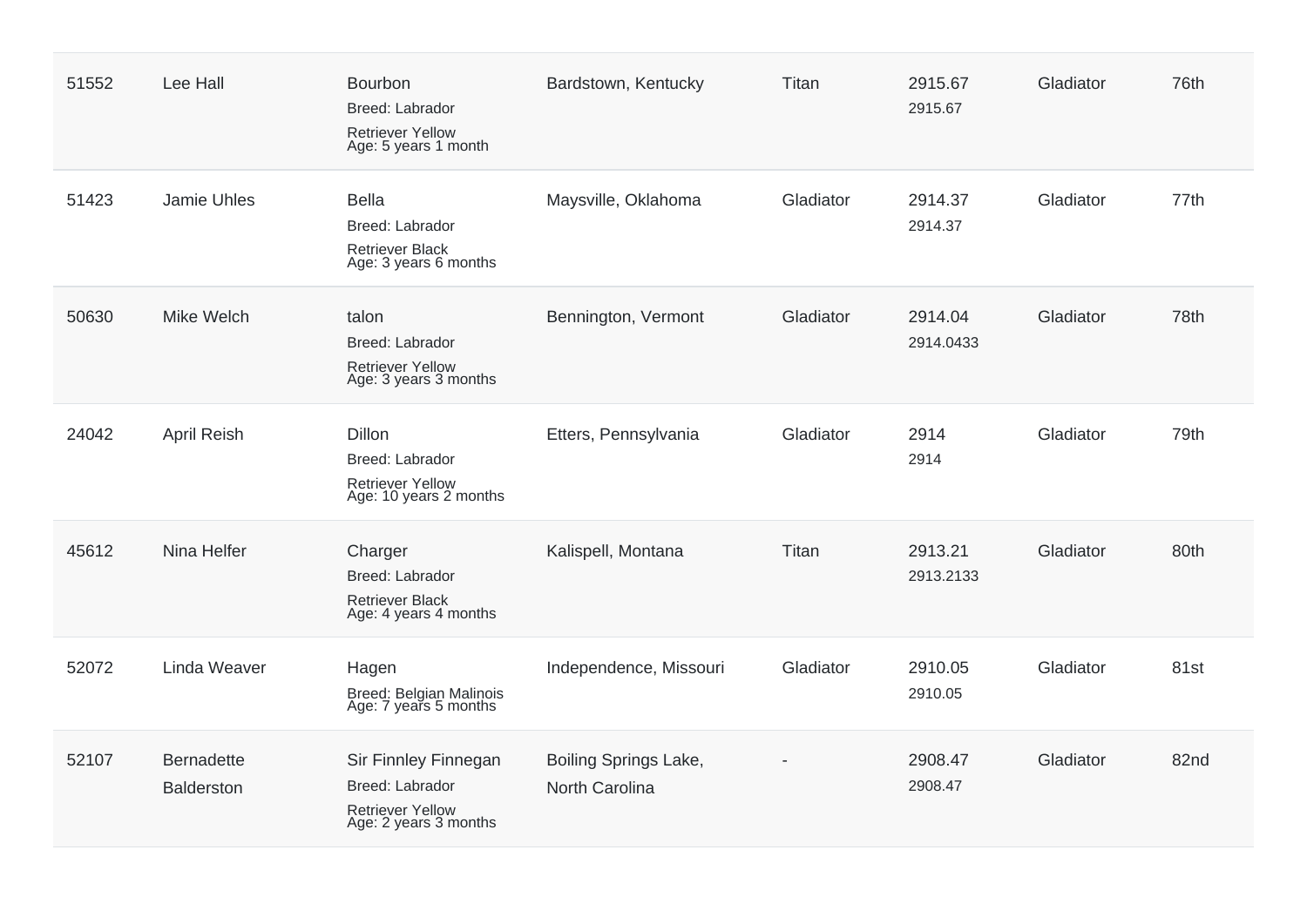| 40809 | <b>Michael McGrew</b> | Jaxx<br>Breed: Dutch Shepherd<br>Age: 6 years 9 months                              | Niota, Tennessee                | Gladiator | 2907.36<br>2907.3567 | Gladiator | 83rd |
|-------|-----------------------|-------------------------------------------------------------------------------------|---------------------------------|-----------|----------------------|-----------|------|
| 35487 | Cassie Hancock        | Kander<br><b>Breed: Labrador</b><br><b>Retriever Black</b><br>Age: 6 years 5 months | Hillsborough, North<br>Carolina | Titan     | 2904.91<br>2904.9067 | Gladiator | 84th |
| 33041 | <b>Beth Nicholson</b> | Instigator<br>Breed: Belgian Malinois<br>Age: 7 years 5 months                      | Phoenix, Arizona                | Gladiator | 2903.22<br>2903.2167 | Gladiator | 85th |
| 49504 | Jimmy Colvin          | Ryder<br>Breed: Labrador<br><b>Retriever Yellow</b><br>Age: 4 years 8 months        | Vinton, Virginia                | Titan     | 2901.53<br>2901.5267 | Gladiator | 86th |
| 45397 | <b>Mike Neely</b>     | Jet<br>Breed: Labrador<br><b>Retriever Yellow</b><br>Age: 4 years 9 months          | Lakeville, Minnesota            | Titan     | 2900.07<br>2900.0733 | Gladiator | 87th |
| 51566 | Pam Casselman         | Hustle<br>Breed: Mixed<br>Age: 3 years 8 months                                     | Nepean, Ontario                 | Titan     | 2897.6<br>2897.6     | Titan     | 88th |
| 45642 | Cassandra Levy        | Delilah<br>Breed: German<br>Shepherd Dog<br>Age: 6 years 5 months                   | Mono, Ontario                   |           | 2897.15<br>2897.1533 | Titan     | 89th |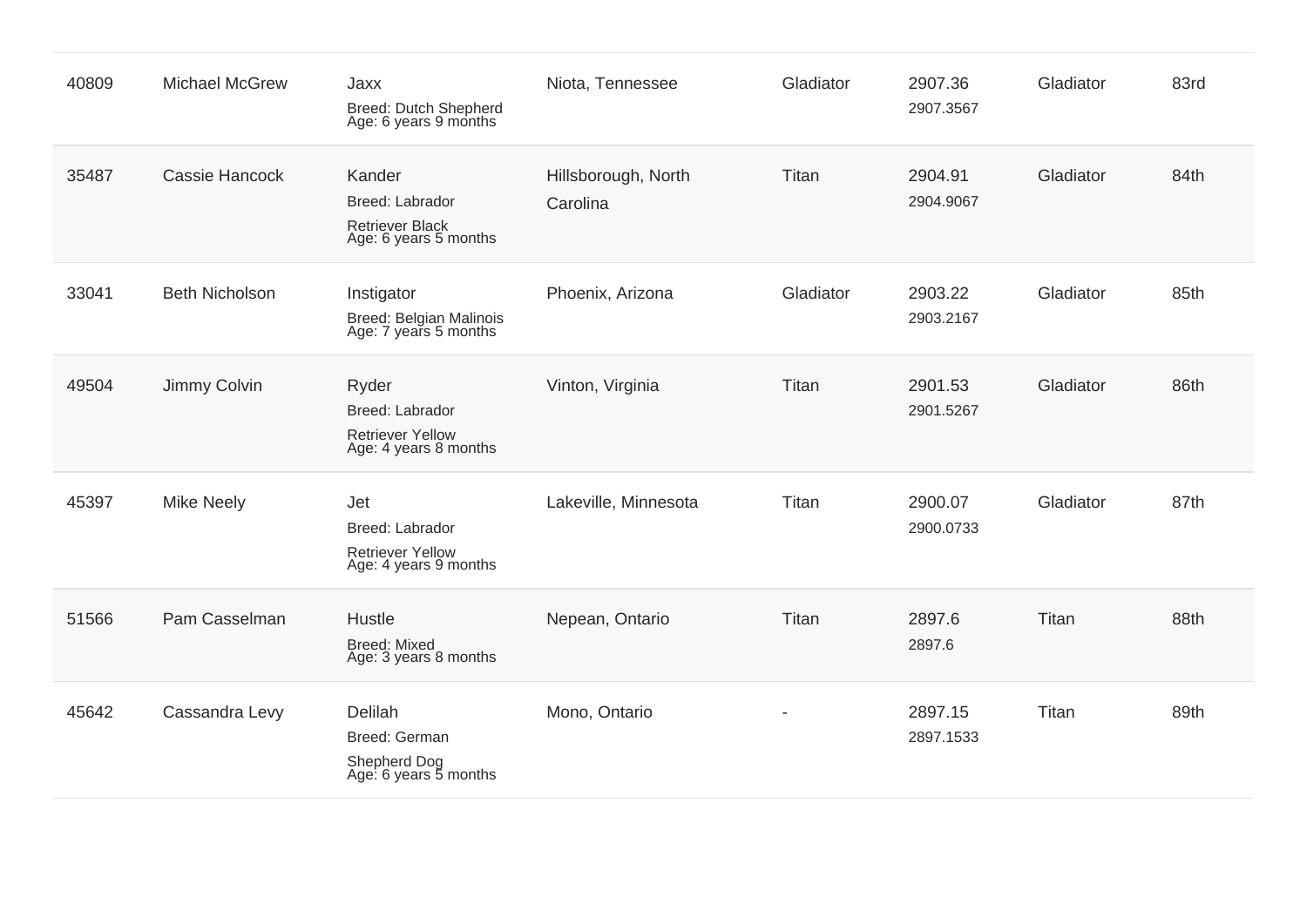| 45089 | Alisha Voje                          | Ava<br><b>Breed: Labrador</b><br><b>Retriever Black</b><br>Age: 4 years 9 months       | Osnabrock, North Dakota                 | Titan     | 2891.71<br>2891.71   | Titan | 90th |
|-------|--------------------------------------|----------------------------------------------------------------------------------------|-----------------------------------------|-----------|----------------------|-------|------|
| 30605 | Michael Anthony                      | Maggie<br>Breed: Labrador<br><b>Retriever Black</b><br>Age: 7 years 7 months           | Clinton, Tennessee                      | Gladiator | 2890.57<br>2890.5733 | Titan | 91st |
| 49551 | <b>THERESA MENZ</b><br><b>COOPER</b> | <b>JYN ERSO</b><br><b>Breed: Border Collie</b><br>Age: 5 years 2 months                | <b>WINSTON SALEM, North</b><br>Carolina | Titan     | 2890.48<br>2890.4833 | Titan | 92nd |
| 47823 | Jasmine King                         | Loki<br>Breed: Labrador<br><b>Retriever Chocolate</b><br>Age: 4 years 5 months         | Fort Collins, Colorado                  | Titan     | 2888.96<br>2888.9633 | Titan | 93rd |
| 43421 | <b>Hal Everett</b>                   | Minnie Cooper<br>Breed: Labrador<br><b>Retriever Chocolate</b><br>Age: 5 years 4 weeks | Poulsbo, Washington                     | Gladiator | 2888.93<br>2888.93   | Titan | 94th |
| 46349 | Jen Esplen                           | Marvel<br><b>Breed: Mixed</b><br>Age: 6 years 1 month                                  | Oshawa, Ontario                         |           | 2886.43<br>2886.43   | Titan | 95th |
| 39840 | Samantha Turner                      | Quinn<br>Breed: Golden Retriever<br>Age: 6 years 3 weeks                               | Courtice, Ontario                       | Gladiator | 2886.05<br>2886.0533 | Titan | 96th |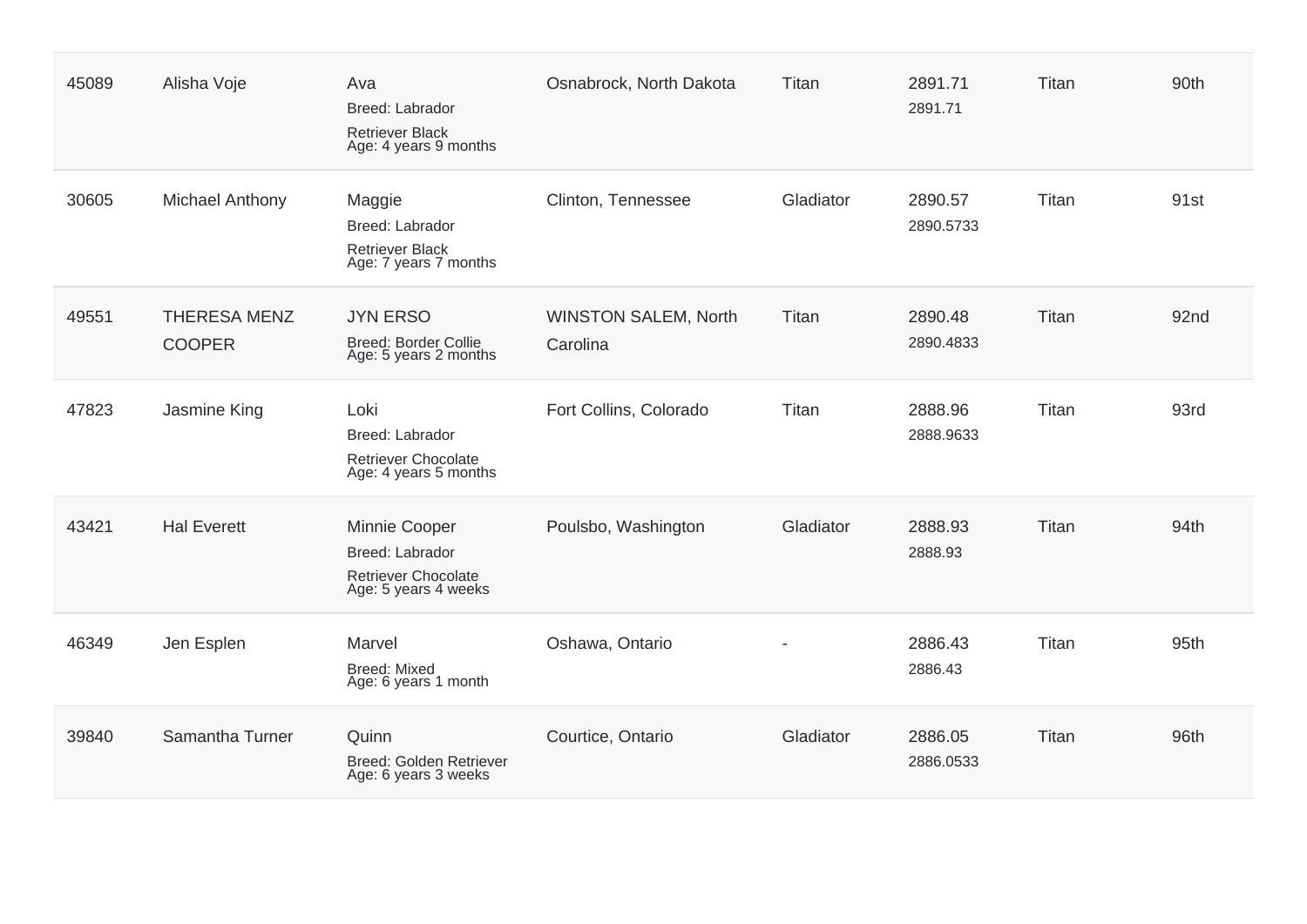| 36300 | <b>Debra Mittelsteadt</b> | Charm<br>Breed: Chesapeake Bay<br>Retriever<br>Age: 7 years 2 weeks                 | Monroe, North Carolina   | Gladiator      | 2880.77<br>2880.7733 | Titan | 97th              |
|-------|---------------------------|-------------------------------------------------------------------------------------|--------------------------|----------------|----------------------|-------|-------------------|
| 27560 | <b>Erin Bailey</b>        | Casco<br><b>Breed: Labrador</b><br><b>Retriever Black</b><br>Age: 8 years 10 months | Westport Island, Maine   | Titan          | 2875.98<br>2875.9767 | Titan | 98th              |
| 36939 | <b>Christine Forbush</b>  | Molly<br><b>Breed: Mixed</b><br>Age: 6 years 6 months                               | Elyria, Ohio             | Titan          | 2867.67<br>2867.6733 | Titan | 99th              |
| 42977 | Maggie Bogdanski          | Leo<br><b>Breed: Australian</b><br>Shepherd Dog<br>Age: 4 years 11 months           | Mebane, North Carolina   | Titan          | 2865.36<br>2865.3633 | Titan | 100th             |
| 40172 | Michelle Kane             | Sasha<br>Breed: Labrador<br><b>Retriever Black</b><br>Age: 6 years 4 months         | Virginia Beach, Virginia | Gladiator      | 2862.82<br>2862.82   | Titan | 101 <sub>st</sub> |
| 52209 | Nicole Besterman          | Katsuki<br><b>Breed: Border Collie</b><br>Age: 1 year 11 months                     | Verona, Pennsylvania     | Titan          | 2862.68<br>2862.6833 | Titan | 102 <sub>nd</sub> |
| 45952 | Pamela Bennett            | Force<br>Breed: Other<br>Age: 4 years 11 months                                     | Burlington, Ontario      | $\blacksquare$ | 2860.22<br>2860.2167 | Titan | 103rd             |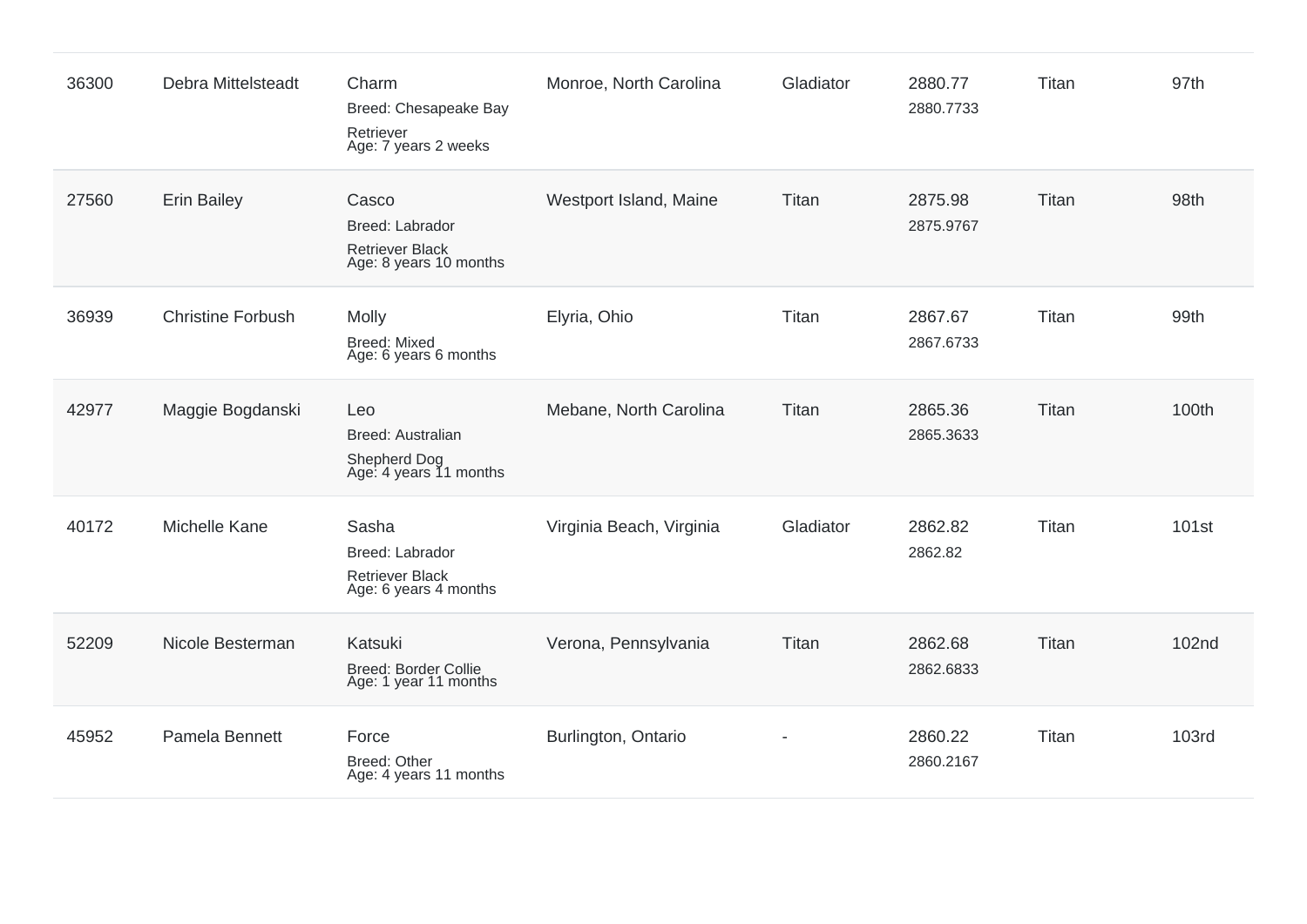| 33624 | <b>Brianna Samuelson</b> | Mocha<br><b>Breed: Labrador</b><br>Retriever Chocolate<br>Age: 6 years 11 months     | Saint Peter, Minnesota | Titan | 2858.11<br>2858.11   | Titan | 104th |
|-------|--------------------------|--------------------------------------------------------------------------------------|------------------------|-------|----------------------|-------|-------|
| 42443 | Peter Hanmore            | Murphy<br>Breed: Labrador<br><b>Retriever Yellow</b><br>Age: 6 years 2 months        | Peterborough, Ontario  | Titan | 2856.67<br>2856.6733 | Titan | 105th |
| 42632 | <b>Katie Priebe</b>      | <b>Dually</b><br>Breed: Labrador<br><b>Retriever Yellow</b><br>Age: 5 years 2 months | Oakdale, Minnesota     | Titan | 2853.37<br>2853.3733 | Titan | 106th |
| 36758 | <b>Kristin Landau</b>    | Philomena<br>Breed: Chesapeake Bay<br>Retriever<br>Age: 7 years 11 months            | Driggs, Idaho          | Titan | 2851.73<br>2851.73   | Titan | 107th |
| 38071 | Martha Payne             | Jillaroo<br><b>Breed: Australian Cattle</b><br>Dog<br>Age: 7 years 3 months          | Durham, North Carolina | Titan | 2851.68<br>2851.68   | Titan | 108th |
| 27423 | <b>Lisa Harwell</b>      | <b>Riley</b><br>Breed: Labrador<br>Retriever Chocolate<br>Age: 9 years 11 months     | Hastings, Minnesota    | Titan | 2846.63<br>2846.6333 | Titan | 109th |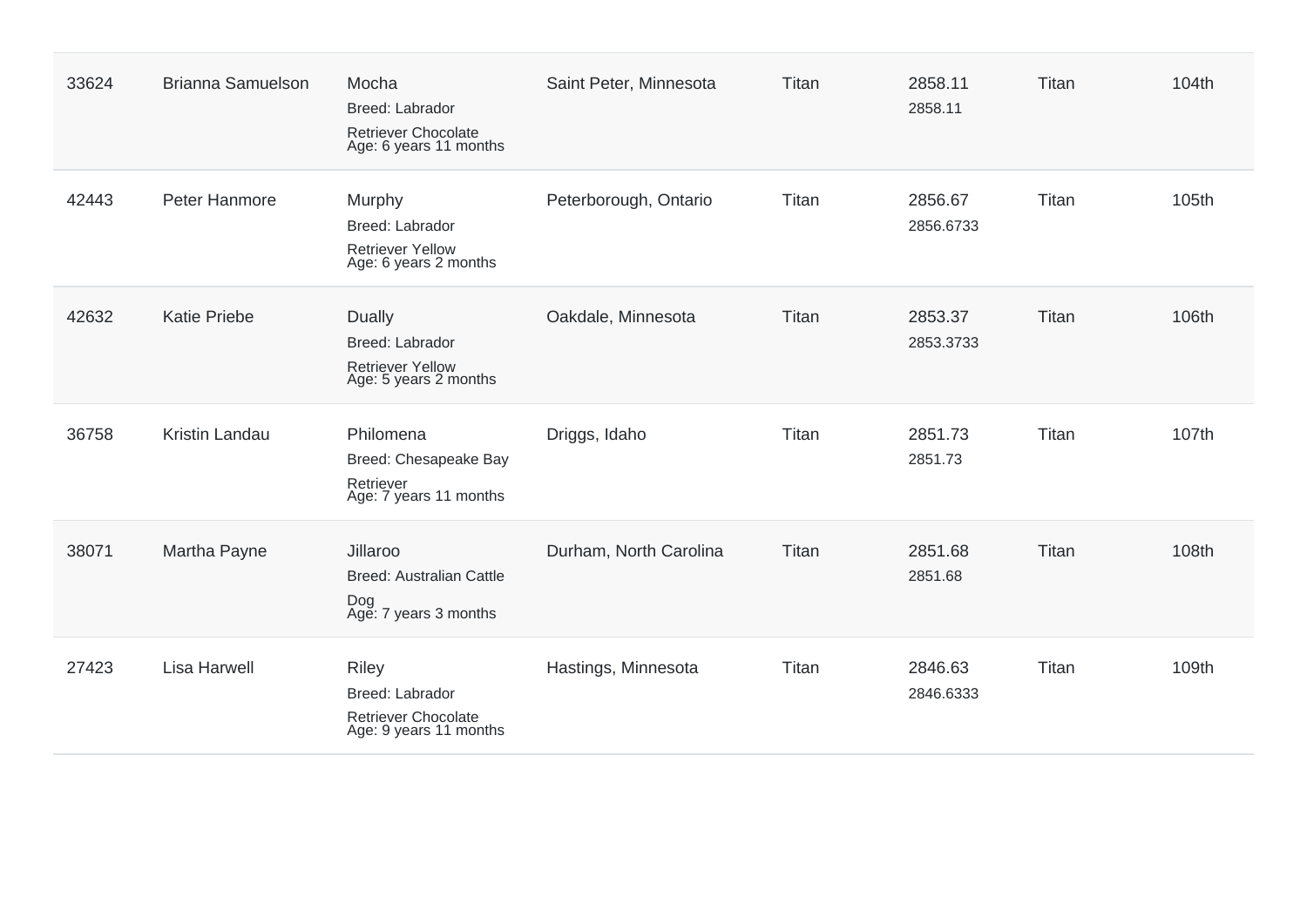| 26845 | <b>Karman Williams</b> | Hinkle<br>Breed: Labrador<br><b>Retriever Yellow</b><br>Age: 8 years 6 months | Indianapolis, Indiana           | Titan     | 2842.63<br>2842.6267 | Titan | 110th |
|-------|------------------------|-------------------------------------------------------------------------------|---------------------------------|-----------|----------------------|-------|-------|
| 47696 | Ron Lauscher           | Jaeger the Bomb<br>Breed: Golden Retriever<br>Age: 5 years 8 months           | Cheyenne, Wyoming               | Titan     | 2842.17<br>2842.1667 | Titan | 111th |
| 48677 | Cassie Hancock         | Klepto<br>Breed: Belgian Malinois<br>Age: 5 years 2 months                    | Hillsborough, North<br>Carolina | Titan     | 2837.8<br>2837.7967  | Titan | 112th |
| 38414 | Kaye Noble             | Tank<br>Breed: Labrador<br><b>Retriever Yellow</b><br>Age: 5 years 10 months  | Mascot, Tennessee               | Gladiator | 2836.35<br>2836.3533 | Titan | 113th |
| 46512 | <b>Cindy Sheils</b>    | Mojo<br>Breed: Labrador<br>Retriever Chocolate<br>Age: 4 years 3 months       | Poughquag, New York             | Titan     | 2834.73<br>2834.7267 | Titan | 114th |
| 52097 | Megan Robison          | Lenny Bruce<br>Breed: Mixed<br>Age: 2 years 5 months                          | Baltimore, Maryland             |           | 2829.17<br>2829.17   | Titan | 115th |
| 27071 | Jill Gagliardo         | <b>Bocce</b><br>Breed: Chesapeake Bay<br>Retriever<br>Age: 8 years 9 months   | Seattle, Washington             | Titan     | 2827.83<br>2827.8333 | Titan | 116th |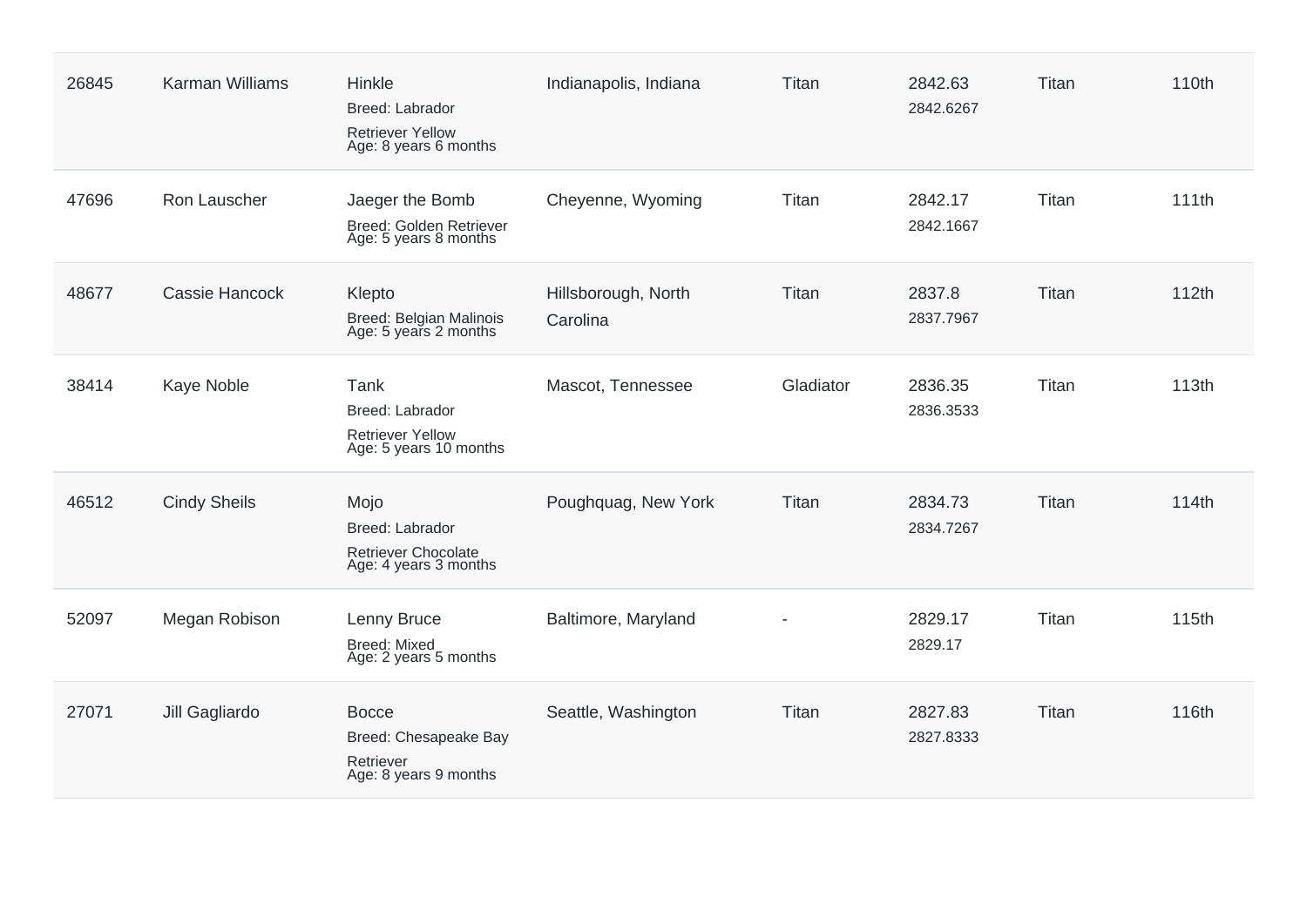| 44130 | <b>Timothy Lake</b>    | Allura<br><b>Breed: Mixed</b><br>Age: 6 years 8 months                                    | Graham, North Carolina          | Titan                    | 2822.94<br>2822.94   | Titan | 117th        |
|-------|------------------------|-------------------------------------------------------------------------------------------|---------------------------------|--------------------------|----------------------|-------|--------------|
| 51909 | Madison Ziebarth       | <b>Diesel</b><br><b>Breed: Labrador</b><br><b>Retriever Black</b><br>Age: 3 years 3 weeks | Harrisburg, South Dakota        | $\blacksquare$           | 2820.71<br>2820.71   | Titan | 118th        |
| 51471 | <b>Hannah Wolf</b>     | <b>River</b><br>Breed: Labrador<br>Retriever Chocolate<br>Age: 2 years 10 months          | Knoxville, Tennessee            |                          | 2820.52<br>2820.5233 | Titan | 119th        |
| 47202 | <b>Lillian Hollars</b> | Colt<br>Breed: Labrador<br><b>Retriever Yellow</b><br>Age: 3 years 10 months              | Mebane, North Carolina          | Titan                    | 2819.62<br>2819.6233 | Titan | 120th        |
| 27124 | Lindsay Boersma        | Stanley<br><b>Breed: Mixed</b><br>Age: 9 years 2 weeks                                    | Bloomington, Indiana            | Titan                    | 2817.82<br>2817.82   | Titan | 121st        |
| 46318 | <b>Alison Mitchell</b> | Apache<br>Breed: Border Collie<br>Age: 6 years 5 months                                   | Hillsborough, North<br>Carolina | Titan                    | 2815.35<br>2815.35   | Titan | <b>122nd</b> |
| 44983 | AnaEliza Martin        | Reagan<br>Breed: Labrador<br><b>Retriever Black</b><br>Age: 6 years 2 months              | MINNEAPOLIS, Minnesota          | $\overline{\phantom{a}}$ | 2813.08<br>2813.0767 | Titan | <b>123rd</b> |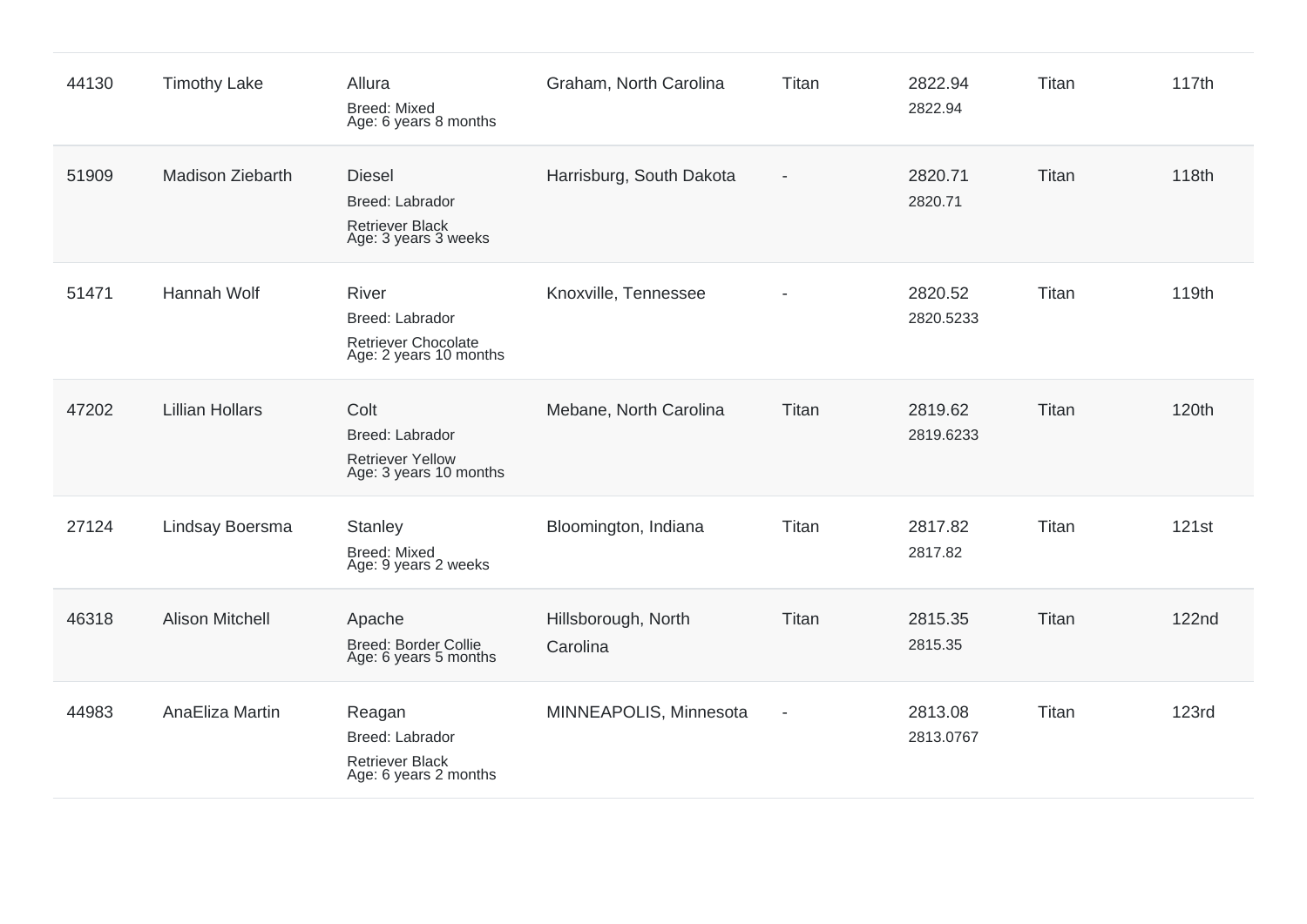| 47838 | Kathy Phelan        | Kiara<br>Breed: Labrador<br><b>Retriever Black</b><br>Age: 5 years 7 months       | Oak Island, North Carolina | Titan                    | 2811.1<br>2811.1033  | Titan | 124th |
|-------|---------------------|-----------------------------------------------------------------------------------|----------------------------|--------------------------|----------------------|-------|-------|
| 44668 | Jennifer Belle      | Urban<br>Breed: Labrador<br><b>Retriever Yellow</b><br>Age: 4 years 5 months      | Knoxville, Tennessee       | Warrior                  | 2810.84<br>2810.84   | Titan | 125th |
| 29056 | Sam Jones           | Jackal<br>Breed: Belgian Malinois<br>Age: 7 years 11 months                       | Columbia, Missouri         | Titan                    | 2807.66<br>2807.66   | Titan | 126th |
| 36825 | <b>Melanie Lake</b> | Allura<br><b>Breed: Mixed</b><br>Age: 6 years 8 months                            | Graham, North Carolina     | Titan                    | 2804.01<br>2804.0067 | Titan | 127th |
| 51410 | Kathy Phelan        | Erin<br>Breed: Labrador<br><b>Retriever Black</b><br>Age: 2 years 9 months        | Oak Island, North Carolina | $\overline{\phantom{a}}$ | 2802.9<br>2802.8967  | Titan | 128th |
| 44188 | <b>Becky Evans</b>  | <b>JAXX</b><br>Breed: Border Collie<br>Age: 8 years 1 month                       | Whitby, Ontario            | $\overline{\phantom{a}}$ | 2801.28<br>2801.2767 | Titan | 129th |
| 42656 | Nancy Akin          | Huckleberry<br>Breed: Labrador<br><b>Retriever Yellow</b><br>Age: 5 years 1 month | Lakeland, Florida          | Titan                    | 2800.16<br>2800.1567 | Titan | 130th |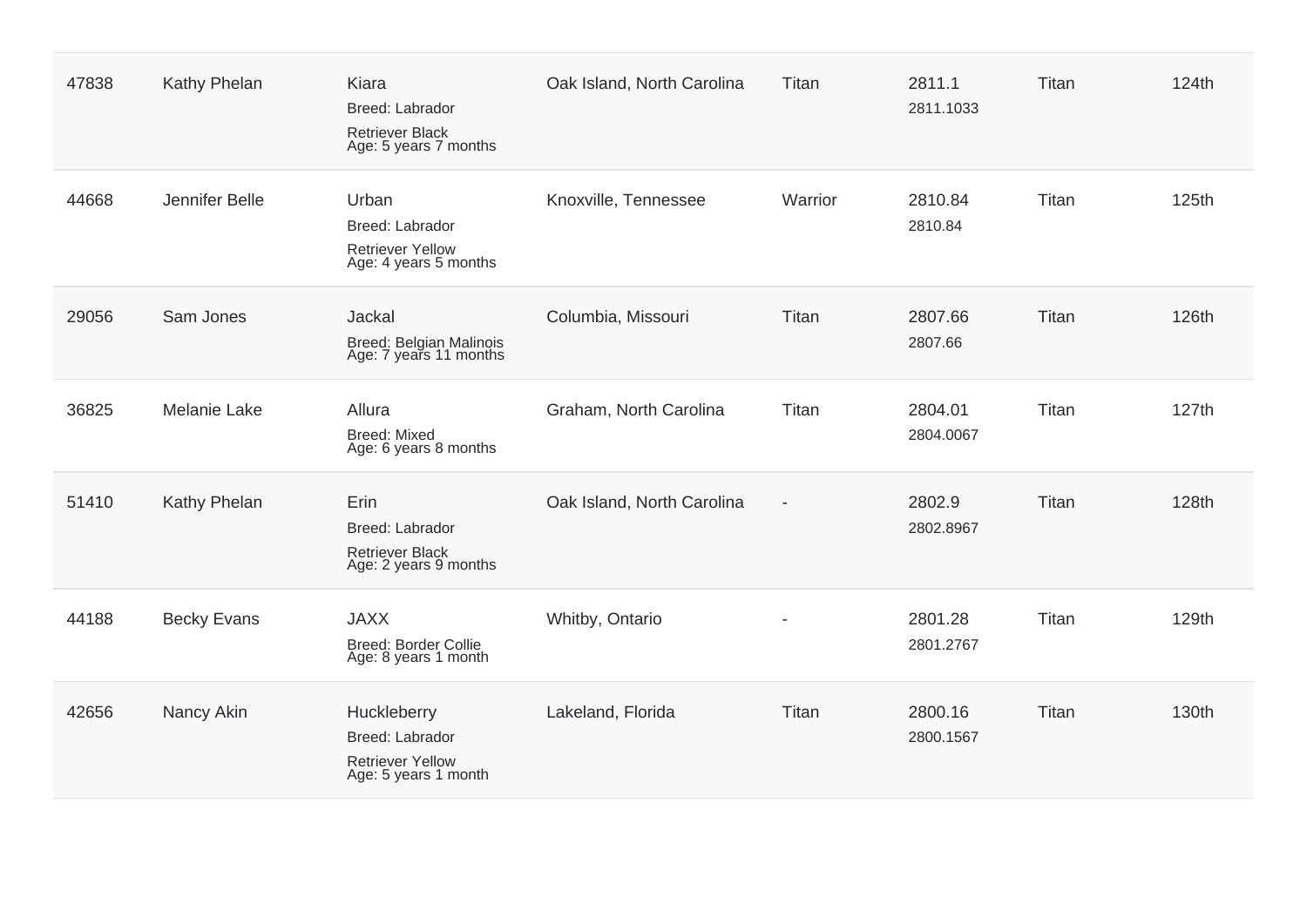| 47174 | <b>Nancy Price</b>    | <b>Bailey</b><br><b>Breed: Mixed</b><br>Age: 4 years 5 months                              | Charlotte, North Carolina  | Warrior | 2795.45<br>2795.45   | Warrior | 131st        |
|-------|-----------------------|--------------------------------------------------------------------------------------------|----------------------------|---------|----------------------|---------|--------------|
| 43386 | Jewel Schroetter      | Zorra Rojo<br><b>Breed: Labrador</b><br><b>Retriever Yellow</b><br>Age: 4 years 11 months  | Wild Rose, Wisconsin       | Titan   | 2795.04<br>2795.0433 | Warrior | <b>132nd</b> |
| 46879 | Mona Kurth            | Tyson<br>Breed: American<br><b>Staffordshire Terrier</b><br>Age: 7 years 7 months          | Lehigh Acres, Florida      | Warrior | 2794.66<br>2794.6633 | Warrior | <b>133rd</b> |
| 51436 | Cassie Terranova      | Radar<br>Breed: German<br>Shepherd Dog<br>Age: 4 years 4 months                            | Winder, Georgia            | Warrior | 2789.53<br>2789.53   | Warrior | 134th        |
| 49034 | Derek Gustafson       | Finnley<br><b>Breed: Labrador</b><br><b>Retriever Yellow</b><br>Age: 3 years 6 months      | Grand Forks, North Dakota  | Warrior | 2785.61<br>2785.6067 | Warrior | 135th        |
| 51405 | Alice Wrenn           | <b>MAGGIE</b><br><b>Breed: Labrador</b><br><b>Retriever Yellow</b><br>Age: 7 years 1 month | Burlington, North Carolina | Warrior | 2782.88<br>2782.8833 | Warrior | 136th        |
| 39567 | <b>Tiffany Ludwig</b> | Reilly<br>Breed: Golden Retriever<br>Age: 6 years 1 week                                   | Oshkosh, Wisconsin         | Titan   | 2782.28<br>2782.2767 | Warrior | 137th        |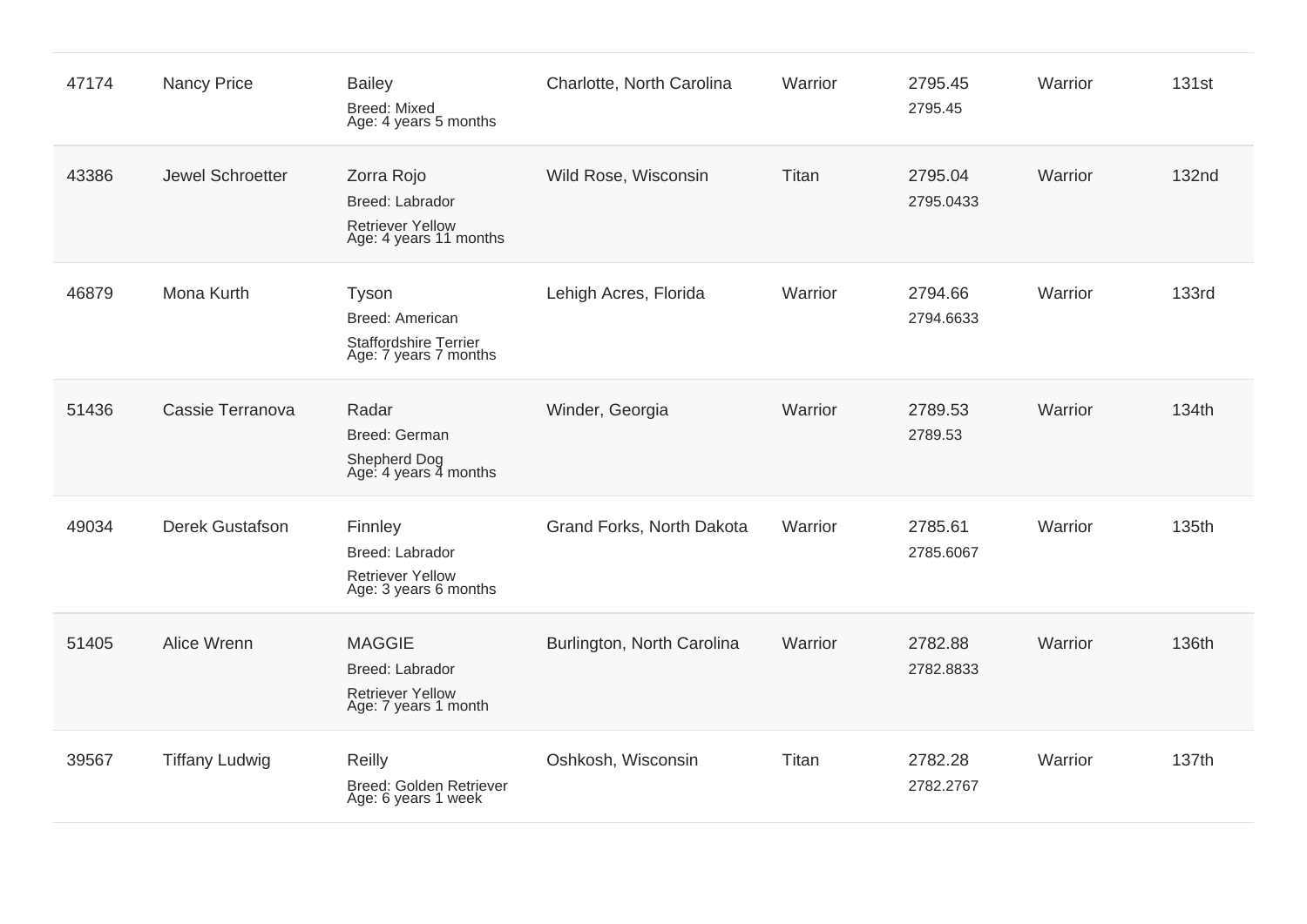| 45297 | Jakob Chapman              | Callie<br>Breed: Labrador<br>Retriever Chocolate<br>Age: 4 years 8 months                              | Honey Brook,<br>Pennsylvania | Warrior | 2781.64<br>2781.6367 | Warrior | 138th             |
|-------|----------------------------|--------------------------------------------------------------------------------------------------------|------------------------------|---------|----------------------|---------|-------------------|
| 27670 | <b>Whitney Lightner</b>    | Gripp<br>Breed: Belgian Malinois<br>Age: 8 years 4 months                                              | Glendale, Arizona            | Titan   | 2769.64<br>2769.6367 | Warrior | 139th             |
| 49819 | <b>Terry Haugen</b>        | Gus<br>Breed: Labrador<br><b>Retriever Black</b><br>Age: 4 years 7 months                              | Bellevue, Nebraska           | Warrior | 2752.17<br>2752.1733 | Warrior | 140th             |
| 53193 | <b>Tracie-Marie Landry</b> | <b>Sir Remington Silver</b><br>Breed: Labrador<br><b>Retriever Chocolate</b><br>Age: 2 years 11 months | Bowmanville, Ontario         | Warrior | 2748.41<br>2748.4133 | Warrior | 141 <sub>st</sub> |
| 50555 | <b>Daniel Holder</b>       | Huckleberry<br>Breed: Labrador<br><b>Retriever Yellow</b><br>Age: 5 years 2 months                     | Wedowee, Alabama             | Warrior | 2744.4<br>2744.4033  | Warrior | 142nd             |
| 46075 | Payton King                | Jemma<br>Breed: Labrador<br><b>Retriever Black</b><br>Age: 6 years 11 months                           | Fort Collins, Colorado       | Warrior | 2724.83<br>2724.8267 | Warrior | 143rd             |
| 51677 | Mariah Andersen            | Grizzly<br>Breed: Labrador<br>Retriever Chocolate<br>Age: 2 years 11 months                            | Wisner, Nebraska             | Warrior | 2717.22<br>2717.2167 | Warrior | 144th             |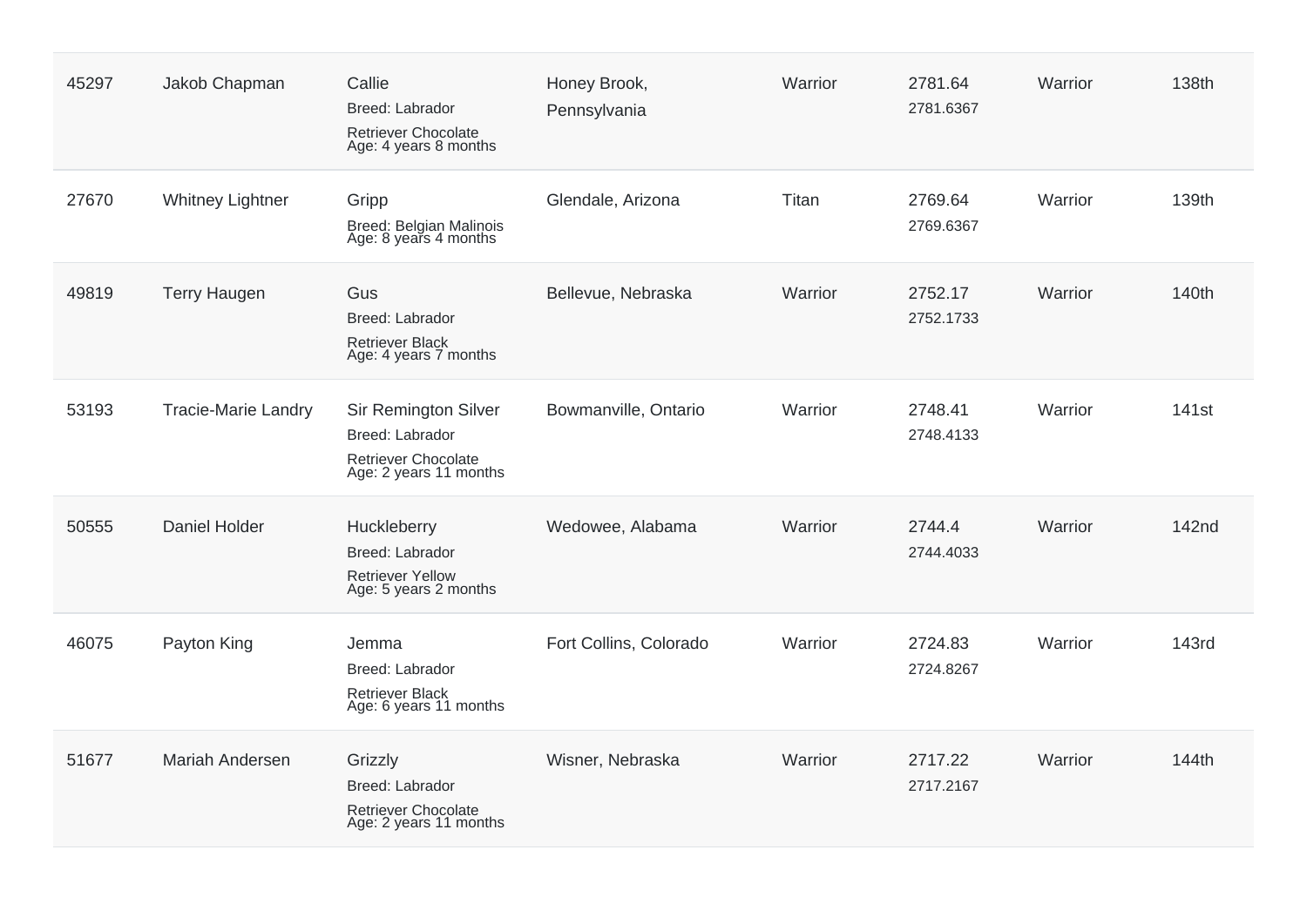| 51996 | <b>Brian Beadling</b> | Jager<br>Breed: German<br><b>Shrthaired Pointer</b><br>Age: 3 years 10 months | Medford Lakes, New<br>Jersey  | Warrior | 2698.77<br>2698.7733 | Warrior | 145th        |
|-------|-----------------------|-------------------------------------------------------------------------------|-------------------------------|---------|----------------------|---------|--------------|
| 39256 | <b>Mandy Lytle</b>    | Maisie<br>Breed: Belgian Malinois<br>Age: 8 years 8 months                    | Leamington, Ontario           | Warrior | 2694.58<br>2694.5767 | Warrior | 146th        |
| 48684 | Kim Steagall          | <b>Riley</b><br><b>Breed: Border Collie</b><br>Age: 5 years 5 months          | YUKON, Oklahoma               | Warrior | 2694.36<br>2694.3633 | Warrior | 147th        |
| 40080 | <b>MELANIE SMITH</b>  | Price<br>Breed: Golden Retriever<br>Age: 6 years 5 months                     | COON RAPIDS,<br>Minnesota     | Warrior | 2687.95<br>2687.9467 | Warrior | 148th        |
| 52378 | Jackie Jutte          | <b>Stryker</b><br><b>Breed: Border Collie</b><br>Age: 1 year 9 months         | Celina, Ohio                  | Warrior | 2687.78<br>2687.7833 | Warrior | 149th        |
| 46820 | Momi Ford             | Norbert<br><b>Breed: Mixed</b><br>Age: 7 years 7 months                       | Bloomington, Indiana          | Warrior | 2676.44<br>2676.44   | Warrior | 150th        |
| 39055 | Karen Bowman          | Beau<br>Breed: Golden Retriever<br>Age: 5 years 7 months                      | Southampton,<br>Massachusetts | Warrior | 2672.57<br>2672.5667 | Warrior | 151st        |
| 41350 | Megan Busking         | Oscar<br>Breed: Border Collie<br>Age: 5 years 7 months                        | Casper, Wyoming               | Warrior | 2670.36<br>2670.36   | Warrior | <b>152nd</b> |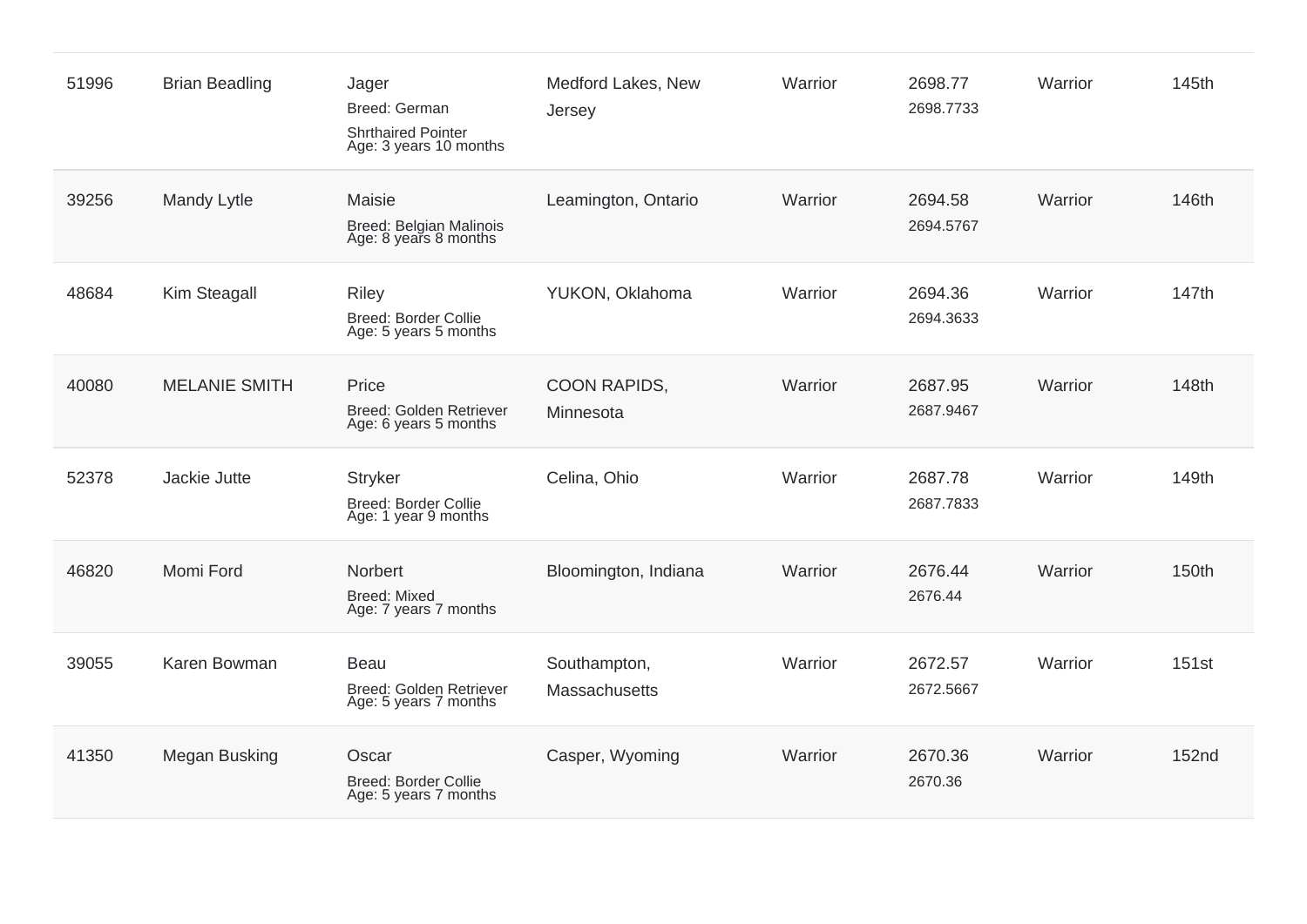| 48773 | Sarah Maleski         | Fletcher<br><b>Breed: Australian</b><br>Shepherd Dog<br>Age: 5 years 2 months        | West Mifflin, Pennsylvania | Warrior | 2641.18<br>2641.1767 | Warrior | <b>153rd</b> |
|-------|-----------------------|--------------------------------------------------------------------------------------|----------------------------|---------|----------------------|---------|--------------|
| 49872 | Yvonne Kempenich      | <b>Brie</b><br>Breed: German<br><b>Shrthaired Pointer</b><br>Age: 3 years 9 months   | Randall, Minnesota         | Warrior | 2639.71<br>2639.7133 | Warrior | 154th        |
| 33498 | Kim O'Connor          | Teagan<br><b>Breed: Labrador</b><br><b>Retriever Yellow</b><br>Age: 7 years 7 months | Virginia beach, Virginia   | Warrior | 2629.05<br>2629.0533 | Warrior | 155th        |
| 52846 | Lynn Haugen           | Hank<br><b>Breed: Labrador</b><br>Retriever Chocolate<br>Age: 1 year 6 months        | Bellevue, Nebraska         | Warrior | 2628.87<br>2628.8667 | Warrior | 156th        |
| 44377 | Amanda Williams       | Raven<br>Breed: Labrador<br><b>Retriever Black</b><br>Age: 4 years 6 months          | Pennsville, New Jersey     | Warrior | 2614.29<br>2614.2933 | Warrior | 157th        |
| 22587 | <b>Beth Nicholson</b> | Repo<br>Breed: Belgian Malinois<br>Age: 10 years 4 months                            | Phoenix, Arizona           | Warrior | 2604.26<br>2604.2633 | Warrior | 158th        |
| 26241 | Perry Collier         | Rex<br>Breed: Chesapeake Bay<br>Retriever<br>Age: 11 years 3 months                  | Escondido, California      | Warrior | 2587.57<br>2587.57   | Warrior | 159th        |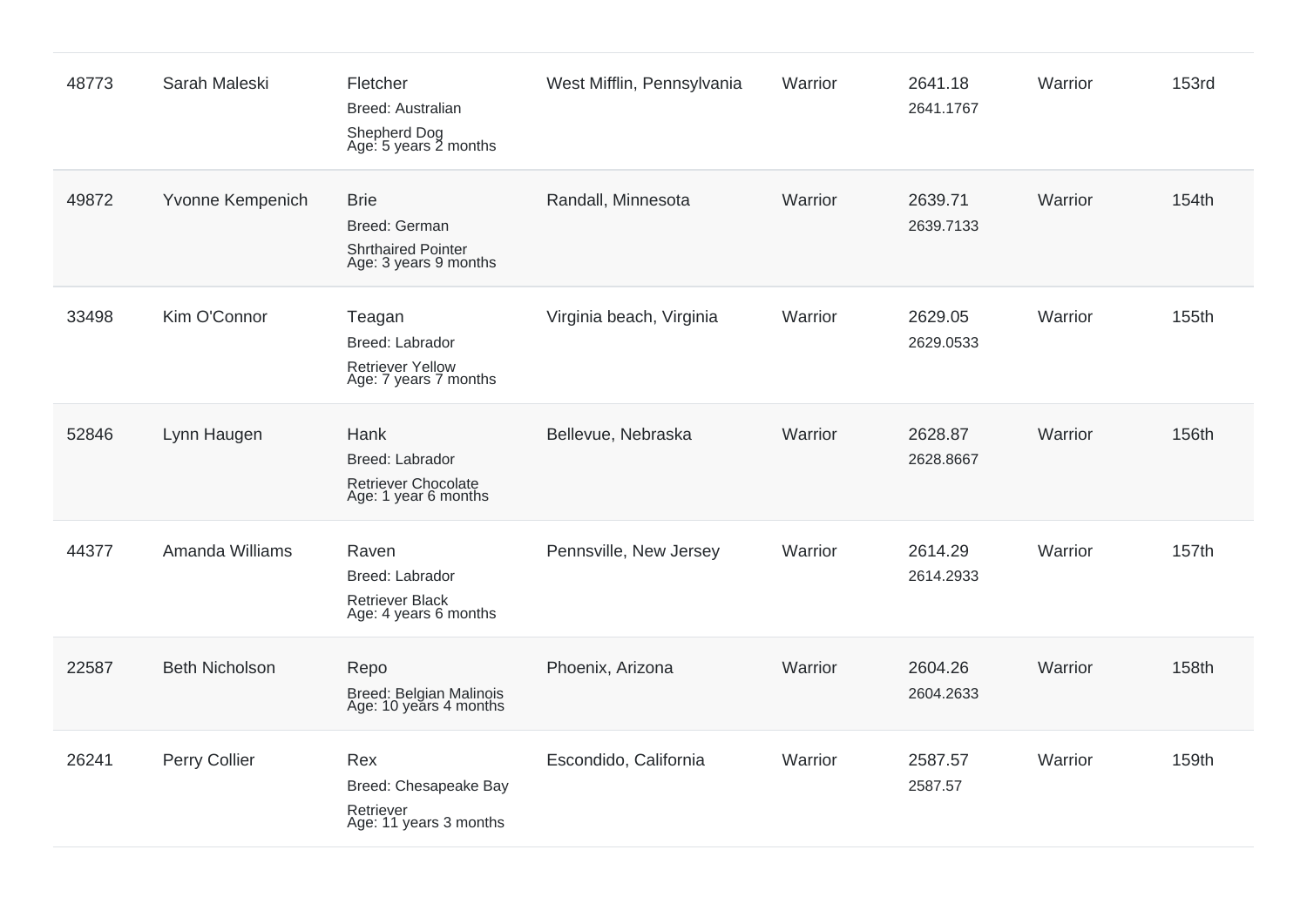| 28110 | Lori Glover                     | Nikki<br>Breed: Labrador<br>Retriever Black<br>Age: 11 years 2 months                              | <b>Blue Springs, Missouri</b>    | Titan   | 2538.42<br>2538.42   | Warrior | 160th        |
|-------|---------------------------------|----------------------------------------------------------------------------------------------------|----------------------------------|---------|----------------------|---------|--------------|
| 46089 | <b>Kitty Pursley</b>            | Sera<br>Breed: Belgian Malinois<br>Age: 9 years 5 months                                           | Manhattan, Kansas                | Warrior | 2526.68<br>2526.6833 | Warrior | 161st        |
| 45655 | <b>Tom Murch</b>                | Phlynn<br>Breed: Labrador<br><b>Retriever Black</b><br>Age: 5 years 2 months                       | Waterford, Maine                 | Warrior | 2494.23<br>2494.2333 | Warrior | <b>162nd</b> |
| 46665 | <b>MATTHEW</b><br><b>COOPER</b> | <b>HOSSA BICKELL</b><br><b>PICKLE</b><br>Breed: Australian<br>Shepherd Dog<br>Age: 5 years 1 month | Winston Salem, North<br>Carolina | Titan   | 2452.3<br>2452.3033  | Warrior | <b>163rd</b> |
| 32776 | Jen Pursley                     | <b>Silas</b><br>Breed: Belgian Malinois<br>Age: 7 years 3 months                                   | Manhattan, Kansas                | Spartan | 2330.41<br>2330.41   | Warrior | 164th        |
| 25672 | <b>Bryan Landers</b>            | Thunder<br>Breed: Labrador<br><b>Retriever Chocolate</b><br>Age: 9 years 1 month                   | Washington, Oklahoma             | Warrior | 2321.86<br>2321.8633 | Warrior | 165th        |
| 49884 | Jeff Lundeby                    | <b>Riley</b><br>Breed: Labrador<br><b>Retriever Yellow</b><br>Age: 5 years 8 months                | Grand Forks, North Dakota        | Warrior | 2227.99<br>2227.9867 | Warrior | 166th        |